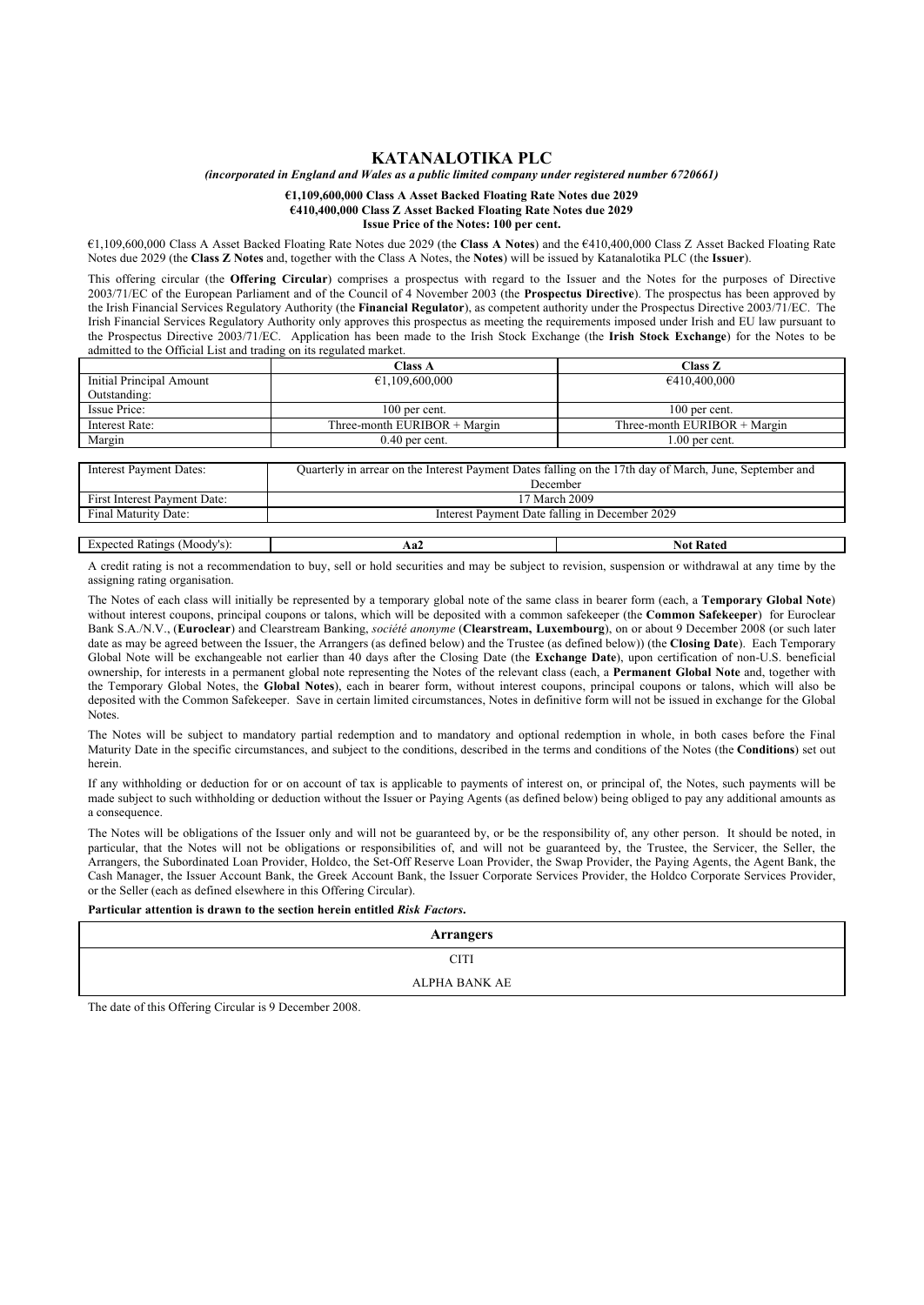The Issuer accepts responsibility for the information contained in this document. To the best of the knowledge and belief of the Issuer (having taken all reasonable care to ensure that such is the case), the information contained in this document is in accordance with the facts and does not omit anything likely to affect the import of such information.

No person has been authorised to give any information or to make any representation concerning the issue of the Notes not contained in this document and, if given or made, any such information or representation must not be relied upon as having been authorised by the Issuer, the Seller, the Trustee, the Servicer, the Subordinated Loan Provider, the Set-Off Reserve Loan Provider, the Swap Provider, the Paying Agents, the Agent Bank, the Cash Manager, the Issuer Account Bank, the Greek Account Bank, the Issuer Corporate Services Provider, the Holdco Corporate Services Provider or the Arrangers. Neither the delivery of this document nor any offer, sale, allotment or solicitation made in connection with the offering of the Notes shall, under any circumstances, constitute a representation or create any implication that there has been no change in the affairs of the Issuer or the information contained herein since the date hereof or that the information contained herein is correct at any time subsequent to the date hereof.

None of Citi, the Trustee, the Cash Manager, the Issuer Account Bank, the Issuer Corporate Services Provider, the Holdco Corporate Services Provider, the Paying Agents or the Agent Bank have separately verified the information contained in this Offering Circular. Accordingly, no representation, warranty or undertaking, express or implied, is made and no responsibility or liability is accepted by Citi, the Trustee, the Cash Manager, the Issuer Account Bank, the Issuer Corporate Services Provider, the Holdco Corporate Services Provider, the Paying Agents or the Agent Bank as to the accuracy or completeness of the information contained in this Offering Circular or any other information supplied in connection with the Notes. Each person receiving this Offering Circular acknowledges that such person has not relied on Citi, the Trustee, the Cash Manager, the Issuer Account Bank, the Issuer Corporate Services Provider, the Holdco Corporate Services Provider, the Paying Agents or the Agent Bank nor on any person affiliated with any of them in connection with its investigation of the accuracy of such information or its investment decision.

This Offering Circular includes forward-looking statements including, but not limited to, statements made under the headings *Risk Factors, The Servicing of the Portfolio and Taxation*. These forward-looking statements can be identified by the use of forward-looking terminology, such as the words "believes", "expects", "may", "intends", "should" or "anticipates" or the negative or other variations of those terms. These statements involve known and unknown risks, uncertainties and other important factors that could cause the actual results and performance of the Notes or the Seller to differ materially from any future results or performance expressed or implied in the forward-looking statements. These risks, uncertainties and other factors include, among others general economic and business conditions in Greece, currency exchange and interest rate fluctuations, government, statutory, regulatory or administrative initiatives affecting the Seller, changes in business strategy, lending practices or customer relationships and other factors that may be referred to in this Offering Circular. Some of the most significant of these risks, uncertainties and other factors are discussed in this Offering Circular under the heading *Risk Factors*, and you are encouraged to carefully consider those factors prior to making an investment decision in relation to the Notes.

These forward-looking statements speak only as of the date of this Offering Circular. The Issuer expressly disclaims any obligation or undertaking to release publicly any updates or revisions to any forward-looking statement contained herein to reflect any change in the Issuer's expectations with regard thereto or any change in events, conditions or circumstances after the date of this Offering Circular on which any such statement is based. These statements reflect the Issuer's current views with respect to such matters.

Each person contemplating making an investment in the Notes must make its own investigation and analysis of the Issuer and the terms of the offering including the merits and risks involved, and its own determination of the suitability of any such investment, with particular reference to its own investment objectives and experience and any other factors which may be relevant to it in connection with such investment. An investment in the Notes is, therefore, only suitable for financially sophisticated investors who are capable of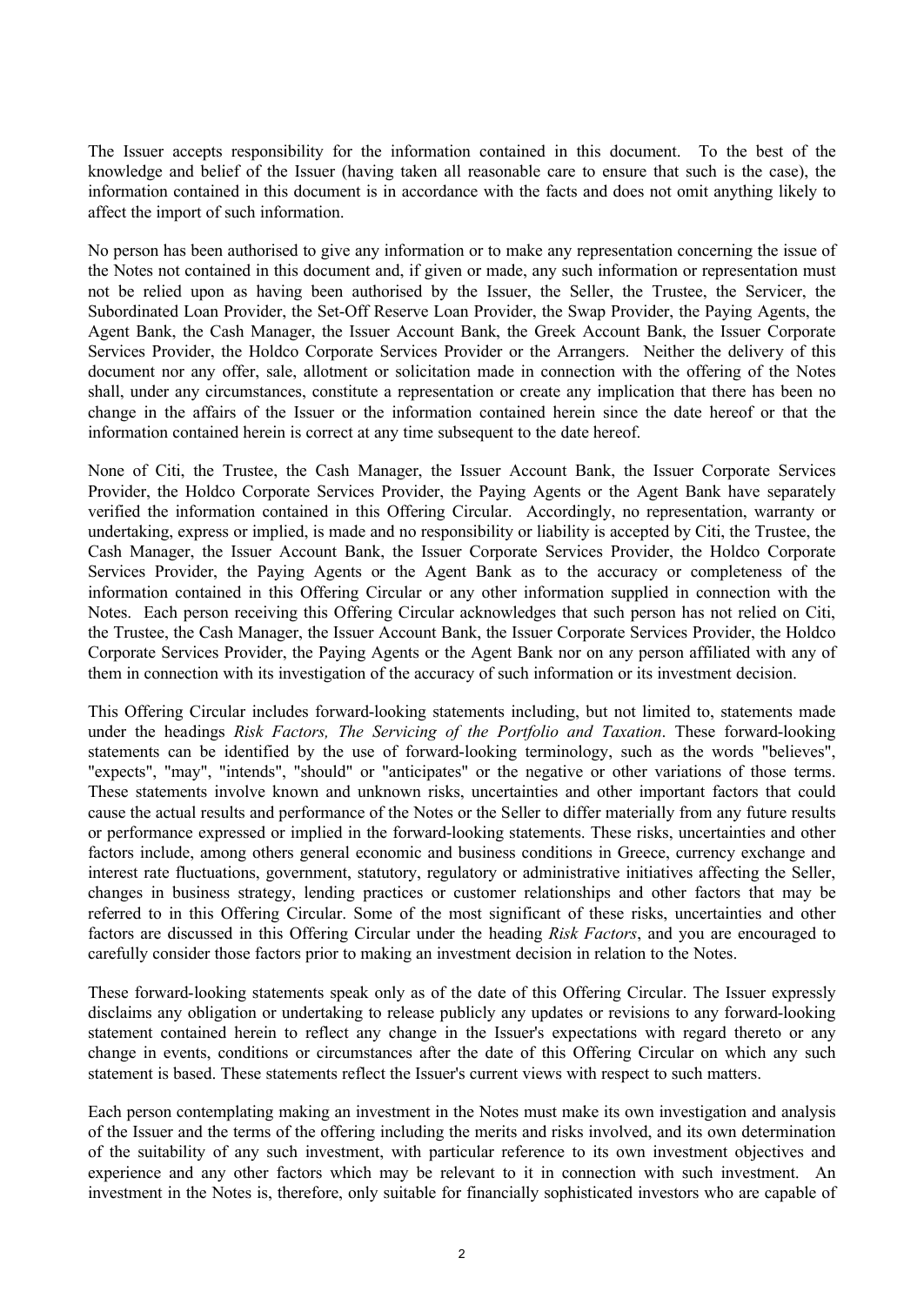evaluating the merits and risks of such investment and who have sufficient resources to be able to bear any losses which may result therefrom for an indefinite period of time.

**The contents of this Offering Circular should not be construed as providing legal, business, accounting or tax advice. Each prospective investor should consult its own legal, business, accounting and tax advisers prior to making a decision to invest in the Notes.**

**The Notes (which include Notes in bearer form that are subject to U.S. tax law requirements) have not been, and will not be, registered under the United States Securities Act of 1933, as amended (the "Securities Act"). Subject to certain exceptions, the Notes may not be offered, sold or delivered, directly or indirectly, within the United States or to, or for the account or benefit of, any U.S. persons (as defined in Regulation S under the Securities Act).**

The language of this Offering Circular is English. Certain legislative references and technical terms have been cited in their original language in order that the correct technical meaning may be ascribed to them under applicable law.

Other than the approval of this Offering Circular as a prospectus in accordance with the requirements of the Prospectus Directive and the implementing measures in Ireland, application for the Notes to be admitted to the Official List of the Irish Stock Exchange and to trading on its regulated market no action has been taken under any regulatory or other requirements of any jurisdiction or will be so taken to permit a public offering of the Notes or the distribution of this document in any jurisdiction where action for that purpose is required. The distribution of this document and the offering of the Notes in certain jurisdictions may be restricted by law. Persons into whose possession this document (or any part of it) comes are required by the Issuer and the Arrangers to inform themselves about, and to observe, any such restrictions. For a further description of certain restrictions on offers and sales of Notes and the distribution of this document see *Subscription and Sale* below.

Any documents and websites referred to in this Offering Circular do not form part of the prospectus with regard to the Issuer and the Notes.

Neither this document nor any part hereof constitutes an offer of, or an invitation by, or on behalf of the Issuer or the Arrangers to subscribe for or purchase any of the Notes and neither this document, nor any part hereof, may be used for or in connection with any offer to, or solicitation by, any person in any jurisdiction or in any circumstances in which such offer or solicitation is not authorised or to any person to whom it is unlawful to make such offer or solicitation. A more detailed description of the restrictions on offers, sales and deliveries of the Notes and the distribution of this Offering Circular is set out in *Subscription and Sale*  below.

The Notes must not be offered or sold to the public, nor be subject to a public offer in the Hellenic Republic or any other jurisdiction. The Notes must not be offered or sold to more than 150 institutional or private Greek investors who are subject to the securities laws of the Hellenic Republic for the purposes of the transactions contemplated in this Offering Circular.

Accordingly, the Notes may not be offered or sold, directly or indirectly, and neither this document nor any part hereof nor any other offering circular, prospectus, form of application, advertisement, other offering materials nor other information may be issued, distributed or published in any country or jurisdiction (including the United Kingdom), except in circumstances that will result in compliance with all applicable laws, orders, rules and regulations. See *Subscription and Sale* below.

References in this Offering Circular to **€** or **euro** or **EUR** are to the single currency introduced at the start of the third stage of the European Economic and Monetary Union pursuant to the Treaty of Rome of 25 March 1957 establishing the European Community (as amended from time to time).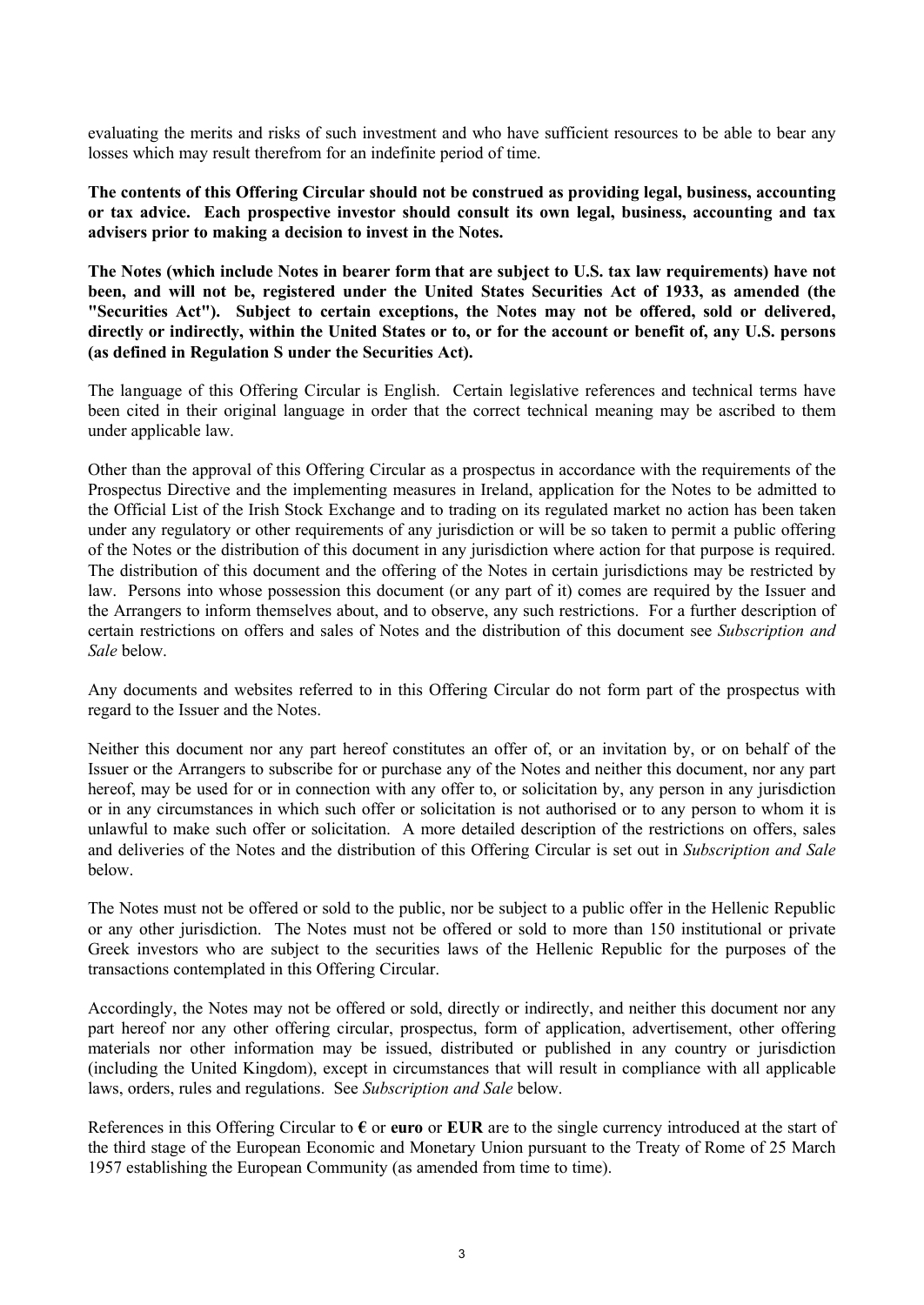References in this Offering Circular to **£**, **pounds** or **pounds sterling** are to the lawful currency for the time being of the United Kingdom.

References in this Offering Circular to **Greece**, the **Republic**, the **Republic of Greece**, the **Greek State** or the **State** are to the Hellenic Republic and all references to the **Government** are to the government of the Hellenic Republic.

**Noteholders (as defined herein) must comply with the laws of the Hellenic Republic relating to banking secrecy with regard to the Loans following a default by the Issuer.**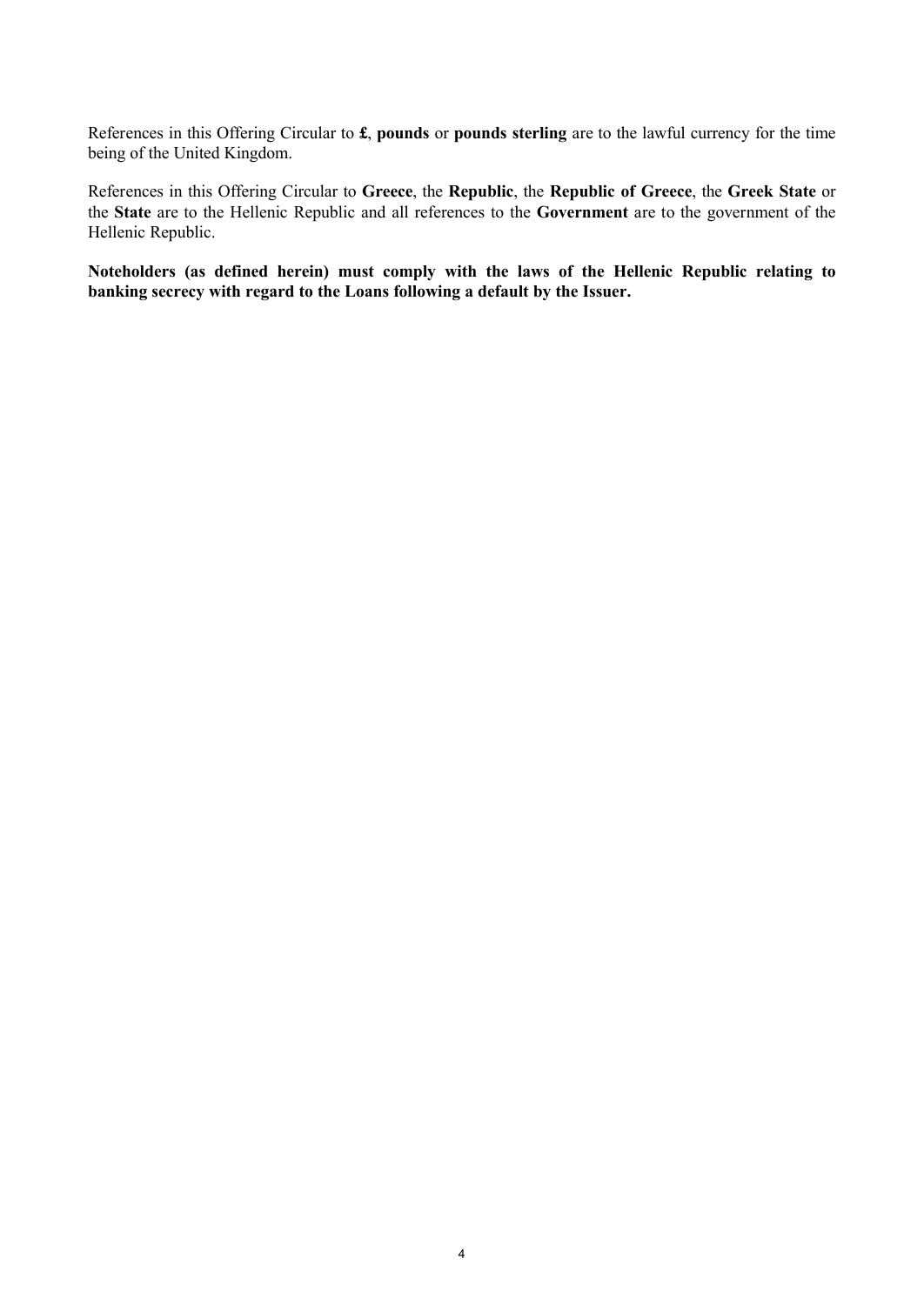# **TABLE OF CONTENTS**

| <b>Section</b> | Page |
|----------------|------|
|                |      |
|                |      |
|                |      |
|                |      |
|                |      |
|                |      |
|                |      |
|                |      |
|                |      |
|                |      |
|                |      |
|                |      |
|                |      |
|                |      |
|                |      |
|                |      |
|                |      |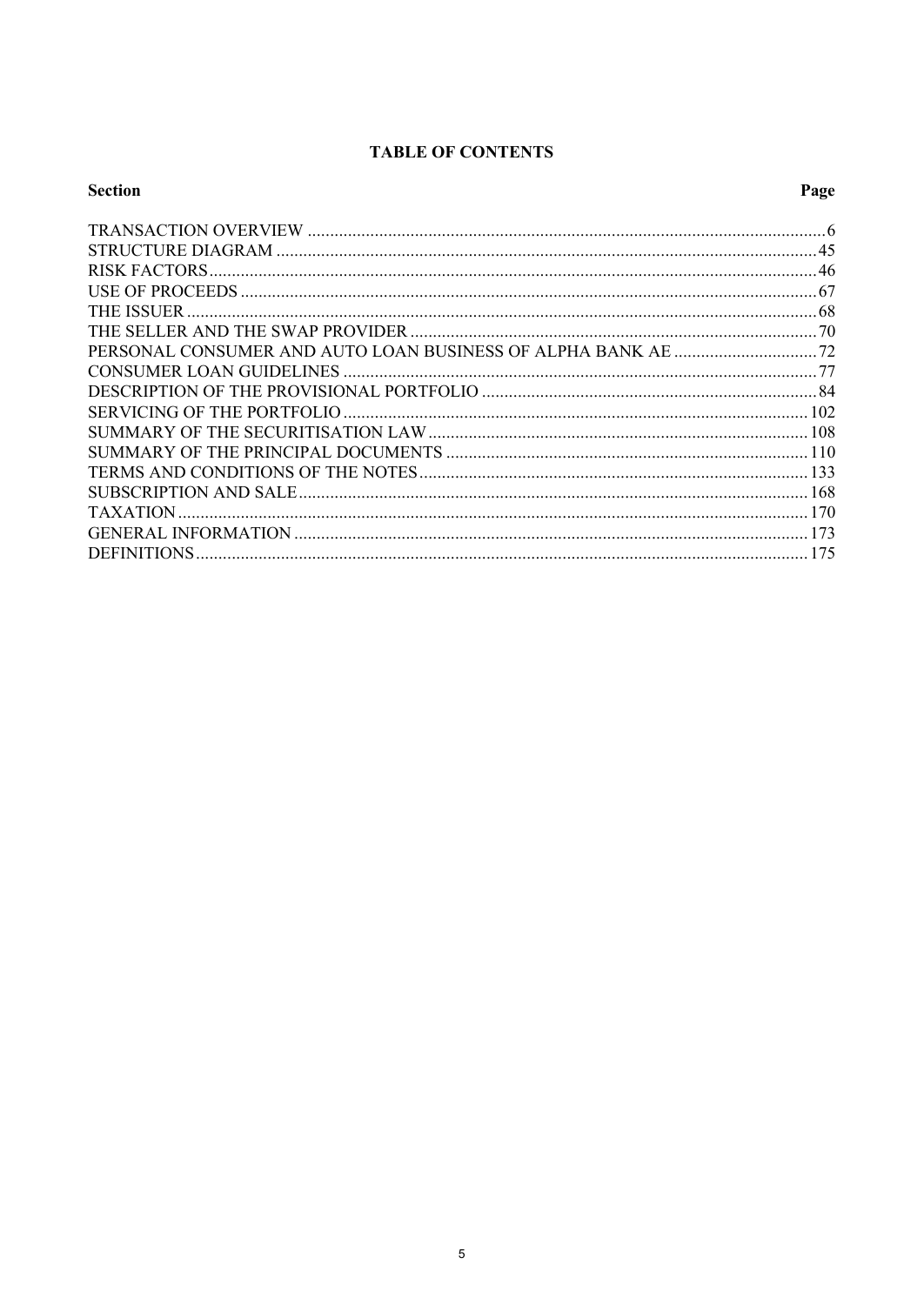## **TRANSACTION OVERVIEW**

*The information in this section is a summary of the principal features of the issue of the Notes. This summary does not purport to be complete and should be read in conjunction with, and is qualified in its entirety by reference to, the more detailed information appearing elsewhere in this Offering Circular. Prospective Noteholders are advised to read carefully, and to rely solely on, the detailed information appearing elsewhere in this Offering Circular and the Terms and Conditions of the Notes and any relevant documents referred to therein in making any decision whether or not to invest in any of the Notes.*

*Capitalised terms used in this section and throughout this Offering Circular may be defined in other sections of this Offering Circular and may not necessarily be defined where they first appear. An index of defined terms is contained at the end of this Offering Circular.*

| <b>The Parties</b>                                       |                                                                                                                                                                                                                                                                                                                                                                                                                                                                                                                                                                                                                                                                                                                                                                                                        |
|----------------------------------------------------------|--------------------------------------------------------------------------------------------------------------------------------------------------------------------------------------------------------------------------------------------------------------------------------------------------------------------------------------------------------------------------------------------------------------------------------------------------------------------------------------------------------------------------------------------------------------------------------------------------------------------------------------------------------------------------------------------------------------------------------------------------------------------------------------------------------|
| Seller:                                                  | Alpha Bank AE (Alpha) of 40 Stadiou Street, 102 52 Athens,<br>Greece, a bank incorporated and registered in the Hellenic Republic<br>as a public company under codified law 2190/20, incorporated with<br>limited liability (registered number 6066106/B/86105), for the<br>period ending 2100 and which is in the business of originating<br>personal consumer loans and auto loans and other banking<br>activities.                                                                                                                                                                                                                                                                                                                                                                                  |
| The Issuer:                                              | Katanalotika PLC, the registered office of which is at c/o<br>Wilmington Trust SP Services (London) Limited, Fifth Floor, 6<br>Broad Street Place, London EC2M 7JH, a public limited company<br>incorporated in England and Wales (registered number 06720661)<br>which has been established for the limited purposes of the issue of<br>the Notes, the purchase of the Loans and the other transactions<br>contemplated by the Transaction Documents.<br>The Issuer's<br>authorised share capital consists of 50,000 ordinary shares of £1<br>each. The issued share capital consists of 50,000 ordinary shares<br>allotted, with £12,501.50 paid up, of which 49,999 shares are held<br>by Holdco and one is held by a nominee of Holdco under the terms<br>of a share trust dated 27 November 2008. |
| Holdco:                                                  | Katanalotika Holdings Limited (Holdco), the registered office of<br>which is c/o Wilmington Trust SP Services (London) Limited, Fifth<br>Floor, 6 Broad Street Place, London EC2M 7JH, a private limited<br>company incorporated in England and Wales (registered number<br>06720711). Holdco is owned by Wilmington Trust SP Services<br>(London) Limited on trust for charitable purposes. Holdco is the<br>parent company of the Issuer.                                                                                                                                                                                                                                                                                                                                                            |
| The Servicer:                                            | Alpha which will act as servicer for the Issuer and the Trustee to,<br><i>inter alia</i> , service the Portfolio (in such capacity, the Servicer).                                                                                                                                                                                                                                                                                                                                                                                                                                                                                                                                                                                                                                                     |
| The Trustee:                                             | Citicorp Trustee Company Limited, acting through its specified<br>office at 14th Floor, Citigroup Centre, Canada Square, Canary<br>Wharf, London E14 5LB, United Kingdom (the Trustee).                                                                                                                                                                                                                                                                                                                                                                                                                                                                                                                                                                                                                |
| The Principal Paying Agent and the<br><b>Agent Bank:</b> | Citibank, N.A., London Branch, acting through its specified office<br>at 21st Floor, Citigroup Centre, Canada Square, Canary Wharf,                                                                                                                                                                                                                                                                                                                                                                                                                                                                                                                                                                                                                                                                    |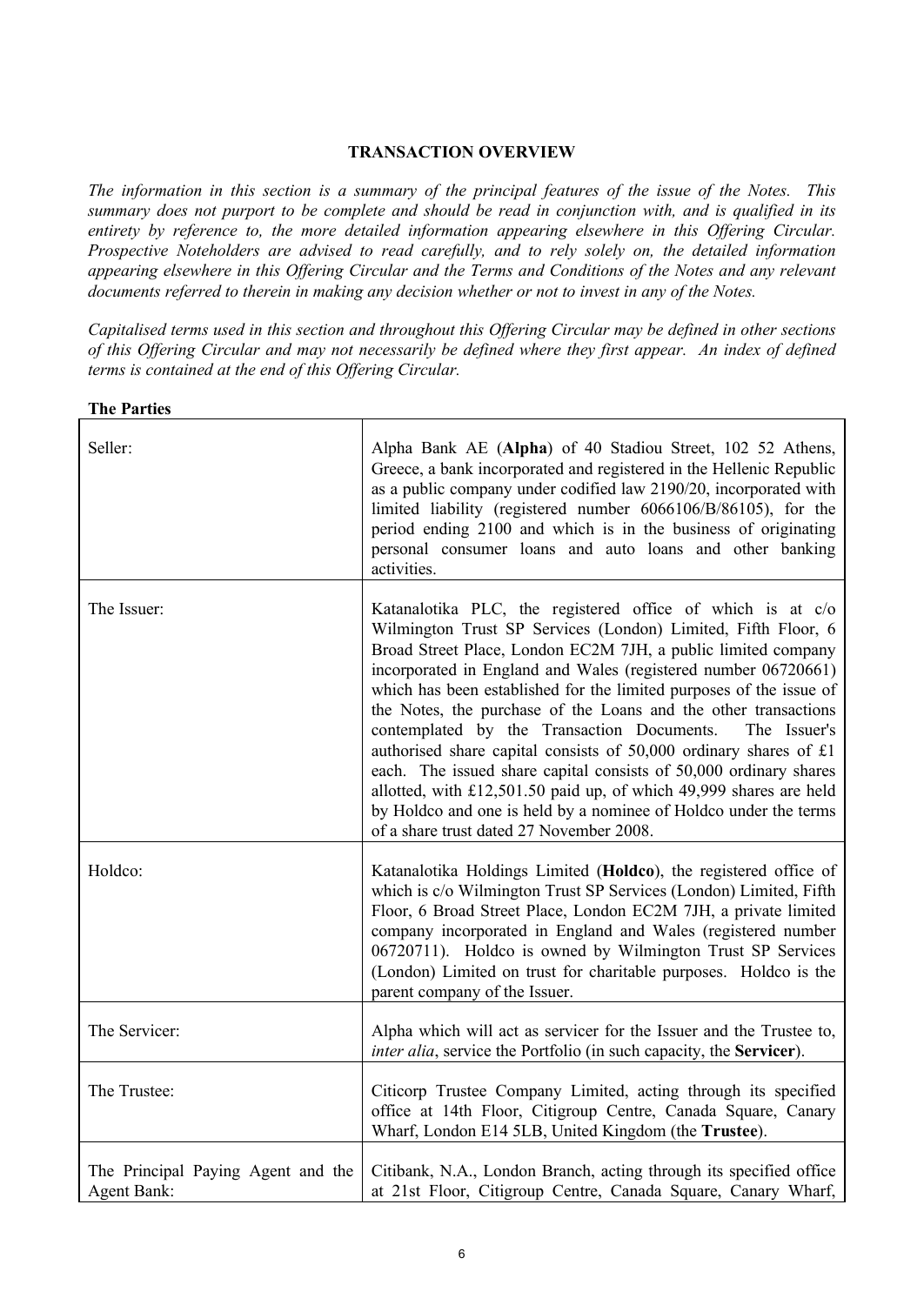|                                                                          | London E14 5LB, United Kingdom (in such capacities, the<br>Principal Paying Agent (and the Principal Paying Agent together<br>with any other paying agent appointed under the Agency<br>Agreement, the Paying Agents) and the Agent Bank and, together<br>with any other paying agent appointed under the Agency<br>Agreement, the Agents).                                                                                                                  |
|--------------------------------------------------------------------------|--------------------------------------------------------------------------------------------------------------------------------------------------------------------------------------------------------------------------------------------------------------------------------------------------------------------------------------------------------------------------------------------------------------------------------------------------------------|
| The Swap Provider:                                                       | Alpha, acting through its principal branch at 40 Stadiou Street, 102<br>52 Athens, Greece (in such capacity, the Swap Provider) in<br>accordance with the terms of a swap agreement to be entered into<br>between the Issuer, the Trustee and the Swap Provider on or about<br>the Closing Date (the Swap Agreement).                                                                                                                                        |
| The<br>Issuer<br>Corporate<br>Services<br>Provider:                      | Wilmington Trust SP Services (London) Limited of Fifth Floor, 6<br>Broad Street Place, London, EC2M 7JH, a private limited liability<br>company incorporated in England and Wales (registered number<br>02548079) (in such capacity, the Issuer Corporate Services<br>Provider).                                                                                                                                                                             |
| Holdco Corporate Services Provider:                                      | Wilmington Trust SP Services (London) Limited of Fifth Floor, 6<br>Broad Street Place, London, EC2M 7JH, a private limited liability<br>company incorporated in England and Wales (registered number<br>02548079) (in such capacity, the Holdco Corporate Services<br>Provider).                                                                                                                                                                             |
| The Subordinated Loan Provider and<br>the Set-Off Reserve Loan Provider: | Alpha, acting through its principal branch at 40 Stadiou Street, 102<br>52 Athens, Greece (in such capacity, the Subordinated Loan<br>Provider) and Alpha, acting through its principal branch at 40<br>Stadiou Street, 102 52 Athens, Greece (in such capacity, the Set-<br><b>Off Reserve Loan Provider).</b>                                                                                                                                              |
| The Greek Account Bank:                                                  | Alpha, acting through its principal branch at 40 Stadiou Street, 102<br>52 Athens, Greece (in such capacity the Greek Account Bank) in<br>accordance with the terms of the collection account agreement (the<br>Collection Account Agreement) and the reserve account<br>agreement (the Reserve Account Agreement) to be entered into<br>between, <i>inter alia</i> , the Issuer, the Greek Account Bank and the<br>Trustee on or prior to the Closing Date. |
|                                                                          | Greek Account Bank Agreements means the Collection Account<br>Agreement and the Reserve Account Agreement.                                                                                                                                                                                                                                                                                                                                                   |
| The Issuer Account Bank:                                                 | Citibank, N.A., London Branch, acting through its specified office<br>at 21st Floor, Citigroup Centre, Canada Square, Canary Wharf,<br>London E14 5LB, United Kingdom (in such capacity, the Issuer<br><b>Account Bank</b> ).                                                                                                                                                                                                                                |
| The Cash Manager:                                                        | Citibank, N.A., London Branch, acting through its specified office<br>at 21st Floor, Citigroup Centre, Canada Square, Canary Wharf,<br>London E14 5LB (in such capacity, the Cash Manager).                                                                                                                                                                                                                                                                  |
| The Arrangers:                                                           | Citigroup Global Markets Limited, acting through its specified<br>office at Citigroup Centre, Canada Square, Canary Wharf, London<br>E14 5LB United Kingdom and Alpha Bank AE, acting through its                                                                                                                                                                                                                                                            |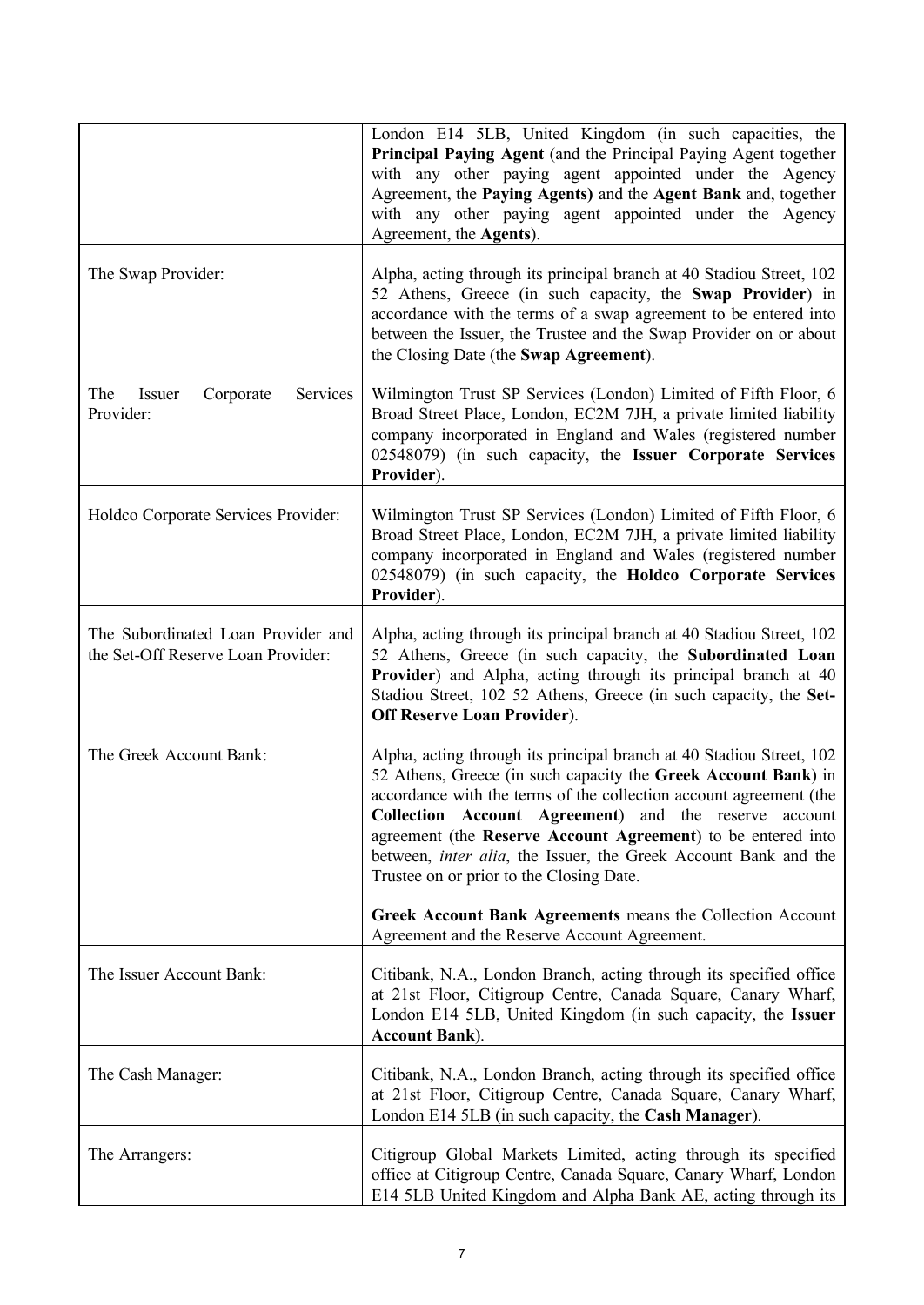|                                             | branch at 40 Stadiou Street, 102 52 Athens, Greece (the<br>Arrangers).                                                                                                                                                                                                                                                                                                                                                                                                                                                                                                                                                                                                                                                                                                                                                                                                                                                                                                                                                                                                                                     |
|---------------------------------------------|------------------------------------------------------------------------------------------------------------------------------------------------------------------------------------------------------------------------------------------------------------------------------------------------------------------------------------------------------------------------------------------------------------------------------------------------------------------------------------------------------------------------------------------------------------------------------------------------------------------------------------------------------------------------------------------------------------------------------------------------------------------------------------------------------------------------------------------------------------------------------------------------------------------------------------------------------------------------------------------------------------------------------------------------------------------------------------------------------------|
| Rating Agency:                              | Moody's Investors Service Limited (Moody's).                                                                                                                                                                                                                                                                                                                                                                                                                                                                                                                                                                                                                                                                                                                                                                                                                                                                                                                                                                                                                                                               |
| Listing Agent:                              | A&L Listing Limited, acting through its office at 25-28 North Wall<br>Quay, I.F.S.C., Dublin 1, Ireland, has been appointed as listing<br>agent (the Listing Agent).                                                                                                                                                                                                                                                                                                                                                                                                                                                                                                                                                                                                                                                                                                                                                                                                                                                                                                                                       |
| <b>Application of Proceeds of the Notes</b> |                                                                                                                                                                                                                                                                                                                                                                                                                                                                                                                                                                                                                                                                                                                                                                                                                                                                                                                                                                                                                                                                                                            |
| Use of Issue Proceeds:                      | The aggregate proceeds from the issue of the Notes will be<br>$E1,520,000,000$ (the Issue Proceeds). On the Closing Date, the<br>proceeds from the issue of the Notes will be applied by the Issuer<br>towards payment to the Seller of the Purchase Price for the<br>acquisition of the Initial Loans comprising the Initial Portfolio. The<br>consideration payable on the Closing Date for the Initial Portfolio<br>will be an amount equal to the aggregate Contractual Balance of<br>each Initial Loan as at the Closing Date (the Closing Date<br>Portfolio Consideration).                                                                                                                                                                                                                                                                                                                                                                                                                                                                                                                          |
|                                             | Contractual Balance means, in respect of each Loan, the<br>aggregate of (a) the principal amount outstanding owed by the<br>relevant Borrower; (b) any interest, disbursement, legal expense,<br>fee, charge, service charge, premium or payment which has been<br>properly capitalised in accordance with the relevant Loan<br>conditions or with the relevant Borrower's consent and added to the<br>amounts secured by that Loan (including capitalised interest); and<br>(c) any other amount (including, for the avoidance of doubt,<br>accrued interest and arrears of interest) which is due or accrued<br>(whether or not due) and which has not been paid by the relevant<br>Borrower and has not been capitalised in accordance with the<br>relevant Loan conditions or with the relevant Borrower's consent<br>but which is payable in accordance with the terms of that Loan.<br>For the avoidance of doubt, the Contractual Balance of the Loans<br>will not include any amounts representing fees or insurance<br>payments advanced by the Seller directly to the relevant third<br>parties. |
| The Loans:                                  | Under the terms and conditions of a Loan Sale Agreement to be<br>entered into on or around the Closing Date between the Seller, the<br>Issuer and the Trustee (the Loan Sale Agreement) and under and<br>in accordance with the provisions of the Securitisation Law, the<br>Seller will, on the Closing Date, sell and assign to the Issuer,<br>subject to the satisfaction of certain conditions precedent, all of the<br>Seller's present and future interests in and rights and title to certain<br>personal consumer and auto loans (the Initial Loans) and the<br>formative rights that are connected with the assigned Loans and<br>which refer to the substance of the contractual relationship (such<br>rights include, but are not limited to, the right to terminate the<br>contract and the right to set interest rates) (the Ancillary Rights).<br>The Loans arise under certain personal consumer and auto loan<br>agreements selected from the total portfolio of personal consumer                                                                                                         |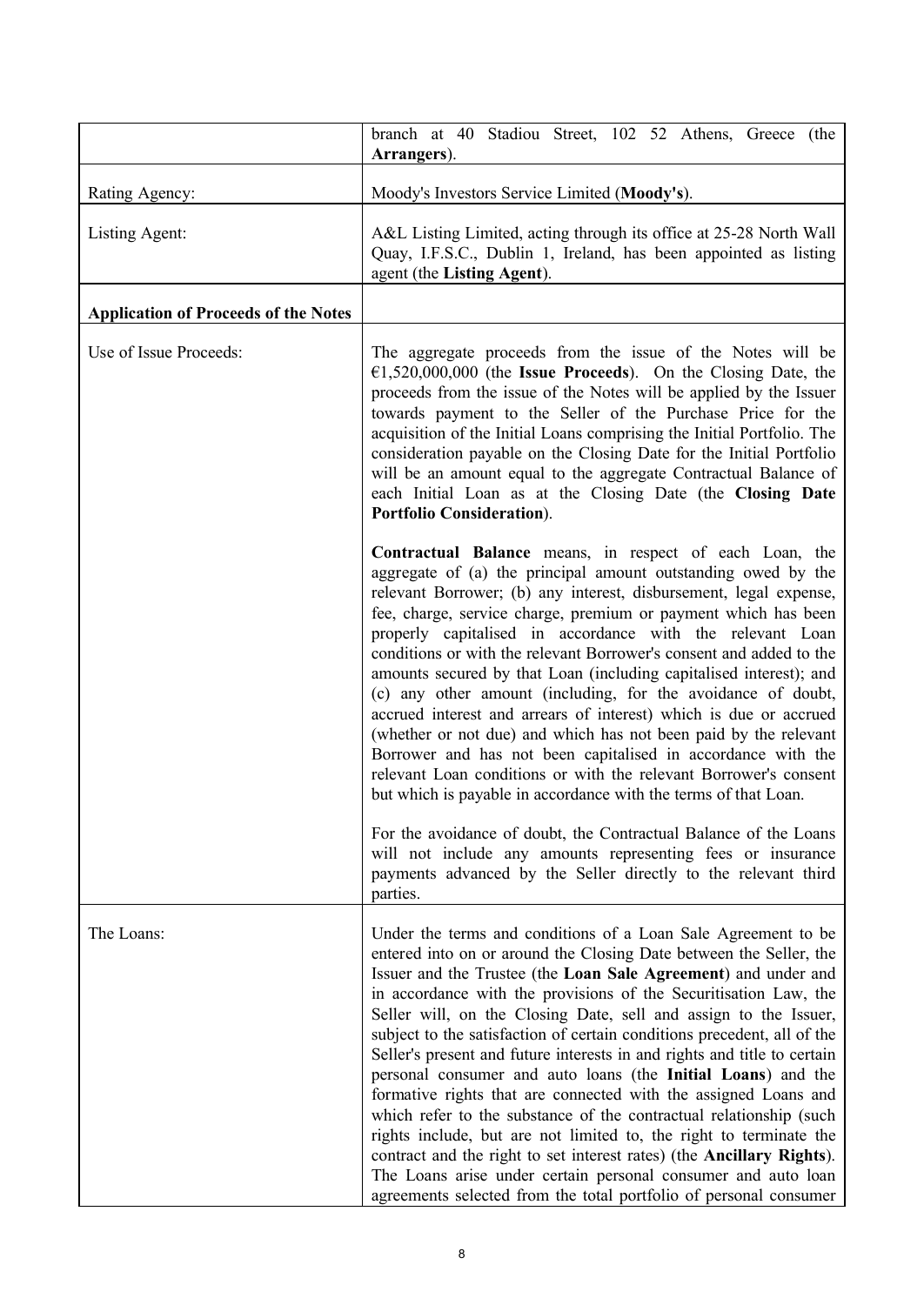| and auto loan agreements entered into by the Seller with obligors in<br>Greece.                                                                                                                                                                                                                                                                                                                                                                                                                                                                                                                                                                                                                                                                                                                                                                                                                   |
|---------------------------------------------------------------------------------------------------------------------------------------------------------------------------------------------------------------------------------------------------------------------------------------------------------------------------------------------------------------------------------------------------------------------------------------------------------------------------------------------------------------------------------------------------------------------------------------------------------------------------------------------------------------------------------------------------------------------------------------------------------------------------------------------------------------------------------------------------------------------------------------------------|
| The Seller and Issuer will enter into an Assignment Agreement<br>governed by Greek law on the Closing Date and on each date<br>during the Revolving Period on which the Issuer acquires<br>Additional Loans (each a New Sale Date).                                                                                                                                                                                                                                                                                                                                                                                                                                                                                                                                                                                                                                                               |
| After the Closing Date and during the Revolving Period, amounts<br>standing to the credit of the Asset Replenishment Ledger may be<br>applied by the Issuer for the purchase of Additional Loans from the<br>Seller. The Issuer must apply amounts credited to the Asset<br>Replenishment Ledger during the immediately following two<br>consecutive Interest Periods from the date on which such amounts<br>were credited to the Asset Replenishment Ledger (and for this<br>purpose, any amounts standing to the credit of the Asset<br>Replenishment Ledger will be applied in the order in which such<br>amounts were credited to the Asset Replenishment Ledger).                                                                                                                                                                                                                            |
| On each New Sale Date the Issuer shall purchase additional loans<br>for an amount equal to the aggregate Contractual Balance of each<br>Additional Loan as at the New Sale Date (the Additional Loan<br>Consideration) from the Seller which comply with the Eligibility<br>Criteria (the Additional Loans, and together with the Initial Loans<br>and the Replacement Loans which are currently in the Portfolio (as<br>defined below), the Loans), <i>provided that</i> on such New Sale Date<br>the Collateral Test is satisfied (as determined on the Collateral Test<br>Date corresponding to such New Sale Date). The Issuer shall<br>acquire Additional Loans on a New Sale Date to the extent that<br>there are sufficient funds standing to the credit of the Asset<br>Replenishment Ledger on that New Sale Date to pay the Additional<br>Loan Consideration for such Additional Loans. |
| The Issuer, together with the Trustee, will have the benefit of<br>certain warranties from the Seller relating to the Loans. If a Loan<br>fails to comply with the Eligibility Criteria or there is a breach of<br>any of the representations and warranties given by the Seller as at<br>the Closing Date, each New Sale Date and each Repurchase Date<br>then the Seller will have an obligation to remedy such breach<br>within 21 days after receiving written notice of such breach from<br>the Issuer. If such breach is not capable of remedy, or, if capable of<br>remedy, is not remedied within the 21 day period, the Seller has an<br>obligation to repurchase the relevant Loan for cash or, so long as<br>the Collateral Test is satisfied, procure the delivery of a<br>Replacement Loan in replacement of such Loan subject to the<br>provisions of the Loan Sale Agreement.      |
| <b>Amortisation Event</b> means the occurrence of any of the following<br>events during the Revolving Period:                                                                                                                                                                                                                                                                                                                                                                                                                                                                                                                                                                                                                                                                                                                                                                                     |
| on any Interest Payment Date during the Revolving Period,<br>(a)<br>the cumulative Contractual Balance of Defaulted Loans<br>and of Written Off Loans (including Defaulted Loans<br>repurchased pursuant to the Loan Sale Agreement) divided                                                                                                                                                                                                                                                                                                                                                                                                                                                                                                                                                                                                                                                      |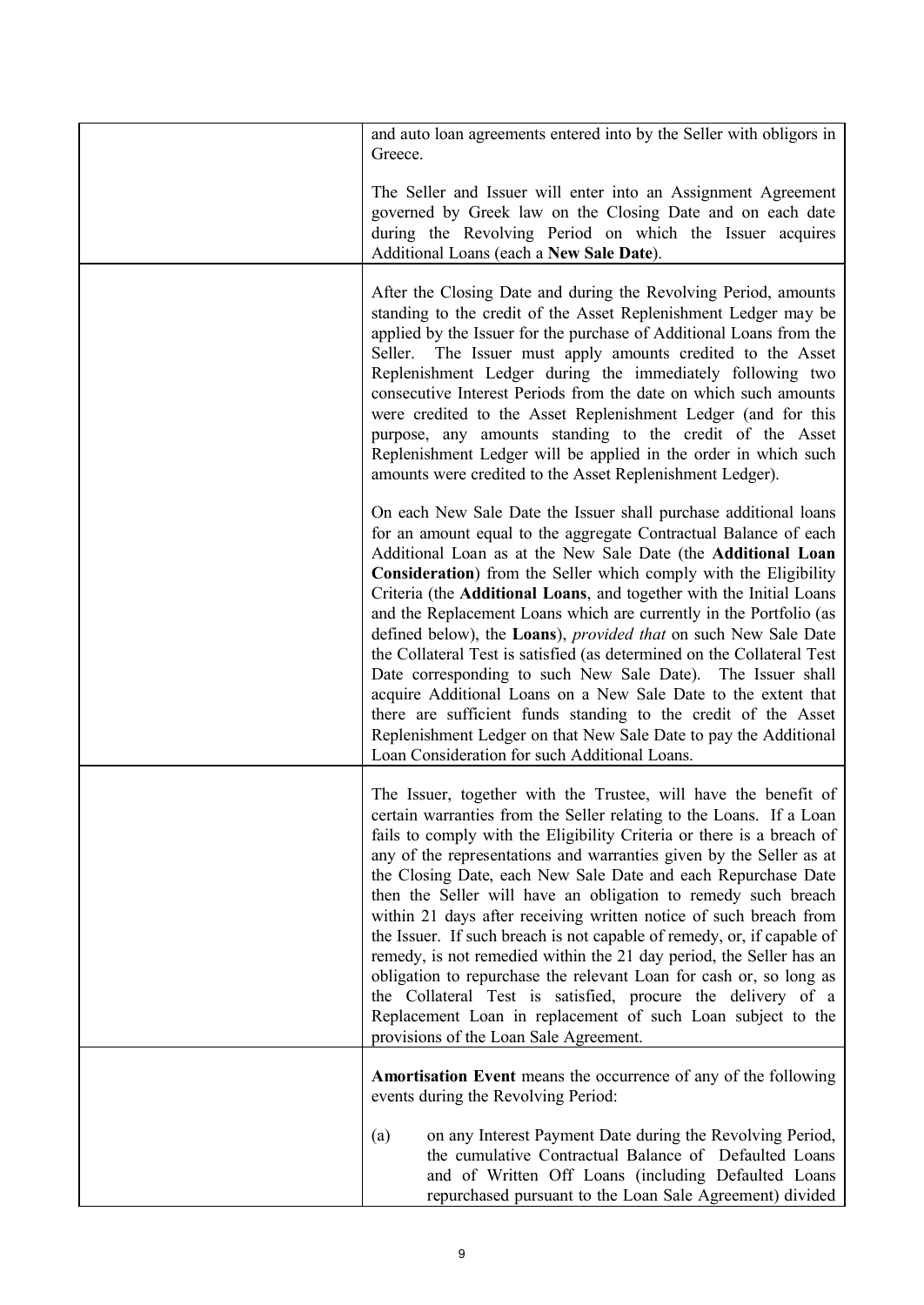|     | by the aggregate Contractual Balance of the Initial Loans,<br>expressed as a percentage, calculated as at the Calculation<br>Date immediately preceding such Interest Payment Date,<br>exceeds 10 per cent.;                                                                                                                                                                              |
|-----|-------------------------------------------------------------------------------------------------------------------------------------------------------------------------------------------------------------------------------------------------------------------------------------------------------------------------------------------------------------------------------------------|
| (b) | the aggregate Contractual Balance of the Loans in Arrears<br>by more than 60 days (excluding Defaulted Loans and<br>Written Off Loans) as at the Calculation Date immediately<br>preceding such Interest Payment Date is greater than 5 per<br>cent. of the aggregate Contractual Balance of the Loans<br>which are in the Portfolio as at the immediately preceding<br>Calculation Date; |
| (c) | an Insolvency Event occurs in relation to the Seller;                                                                                                                                                                                                                                                                                                                                     |
| (d) | the Seller's banking license is revoked or suspended by the<br>Bank of Greece or the Bank of Greece makes demand that<br>the Seller cease its authorised operations in Greece;                                                                                                                                                                                                            |
| (e) | any of the Seller, the Issuer or the Servicer gives notice in<br>writing to the others of them that it has been advised or<br>otherwise became aware that as a result of a change in any<br>applicable laws or regulatory practice, the Issuer is<br>prevented from purchasing the Additional Loans;                                                                                      |
| (f) | the amount standing to the credit of the Reserve Account<br>on each such Interest Payment Date and the immediately<br>preceding Interest Payment Date was (in each case) less<br>than the Reserve Fund Required Amount as at such date;                                                                                                                                                   |
| (g) | on any Interest Payment Date during the Revolving Period,<br>amounts credited to the Asset Replenishment Ledger<br>exceed 14 per cent. of the Principal Amount Outstanding of<br>the Notes;                                                                                                                                                                                               |
| (h) | if any amount credited to the Asset Replenishment Ledger<br>is not applied by the Issuer towards the purchase of<br>Additional Loans during the immediately following two<br>consecutive Interest Periods from the date such amount<br>was credited to the Asset Replenishment Ledger;                                                                                                    |
| (i) | the occurrence of a Swap Agreement Termination Event;                                                                                                                                                                                                                                                                                                                                     |
| (j) | the occurrence of a Servicer Termination Event; or                                                                                                                                                                                                                                                                                                                                        |
| (k) | the occurrence of a Servicer Downgrade Event.                                                                                                                                                                                                                                                                                                                                             |
|     | <b>Amortisation Period</b> means the period commencing on the earlier<br>of (i) the first Interest Payment Date to fall not less than three years<br>after the Closing Date and (ii) the occurrence of an Amortisation<br>Event, and ending on the earlier of (i) the Final Maturity Date and<br>(ii) the Optional Redemption Date.                                                       |
|     | <b>Purchase Price</b> means the price paid by the Issuer to the Seller for                                                                                                                                                                                                                                                                                                                |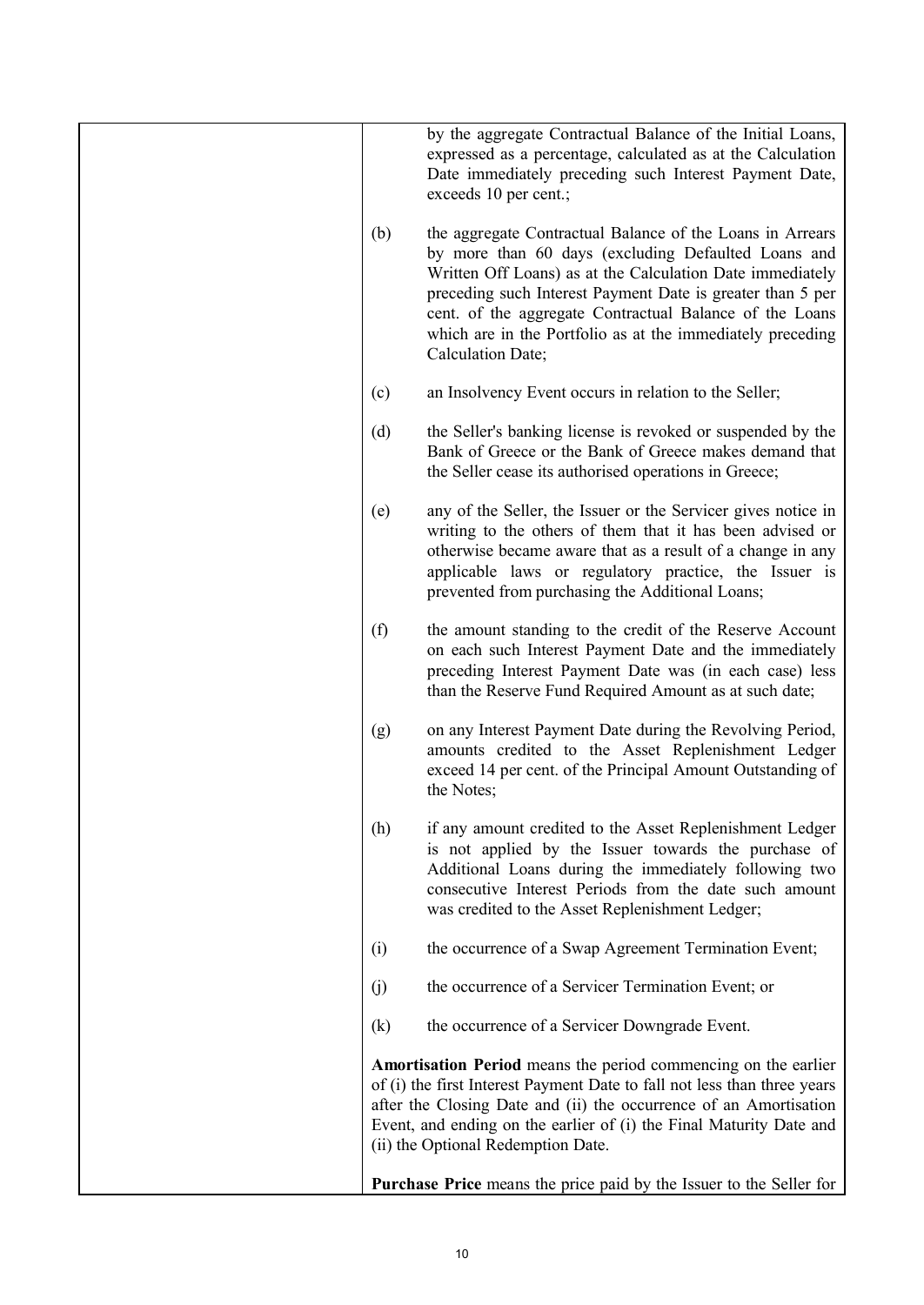|                |     |                   | the Initial Loans, the Additional Loans or the Replacement Loans<br>(as the case may be) which will be comprised of:                                                                                                                                                                                                             |
|----------------|-----|-------------------|----------------------------------------------------------------------------------------------------------------------------------------------------------------------------------------------------------------------------------------------------------------------------------------------------------------------------------|
|                | (a) |                   | a cash payment equal to:                                                                                                                                                                                                                                                                                                         |
|                |     | (i)               | in respect of the Initial Loans, the Closing Date<br>Portfolio Consideration;                                                                                                                                                                                                                                                    |
|                |     | (ii)              | in respect of any Additional Loans, the Additional<br>Loan Consideration; or                                                                                                                                                                                                                                                     |
|                |     | (iii)             | in respect of any Replacement Loans,<br>the<br>Replacement Loan Consideration; and                                                                                                                                                                                                                                               |
|                | (b) |                   | Deferred Consideration which shall be paid by the Issuer<br>on each Interest Payment Date (provided there are available<br>funds and after the making of any provisions required by<br>the Transaction Documents) in accordance with the<br>relevant Priorities of Payments.                                                     |
|                |     |                   | Replacement Loan means a similar loan and its security sold by<br>the Seller to the Issuer, after the Closing Date:                                                                                                                                                                                                              |
|                | (a) |                   | following a breach of a representation and warranty in<br>replacement of a Retired Loan; or                                                                                                                                                                                                                                      |
|                | (b) |                   | in replacement of a Defaulted Loan repurchased by the<br>Seller pursuant to the Seller Defaulted Call Option,                                                                                                                                                                                                                    |
|                |     |                   | in accordance with the Loan Sale Agreement.                                                                                                                                                                                                                                                                                      |
|                |     |                   | Repurchase Date means the date on which:                                                                                                                                                                                                                                                                                         |
|                | (a) |                   | a Retired Loan or Retired Loans are to be repurchased by<br>the Seller from the Issuer; or                                                                                                                                                                                                                                       |
|                | (b) |                   | a Defaulted Loan or Defaulted Loans are to be repurchased<br>by the Seller from the Issuer pursuant to the Seller<br>Defaulted Call Option,                                                                                                                                                                                      |
|                |     |                   | in accordance with the terms of the Loan Sale Agreement.                                                                                                                                                                                                                                                                         |
|                |     | Period commences. | <b>Revolving Period</b> means the period from (and including) the<br>Closing Date to (but excluding) the date on which the Amortisation                                                                                                                                                                                          |
|                |     |                   | Servicer Downgrade Event means a downgrade of the Servicer<br>such that its long term unsecured, unsubordinated, unguaranteed<br>debt obligations are no longer rated Baa3 by Moody's;                                                                                                                                           |
| The Portfolio: |     |                   | The Loans sold and assigned to the Issuer and which are<br>outstanding from time to time will comprise the Portfolio other<br>than Loans which have been repaid in full or Loans in respect of<br>which enforcement procedures have been completed or Loans<br>which have been repurchased by the Seller since the Closing Date. |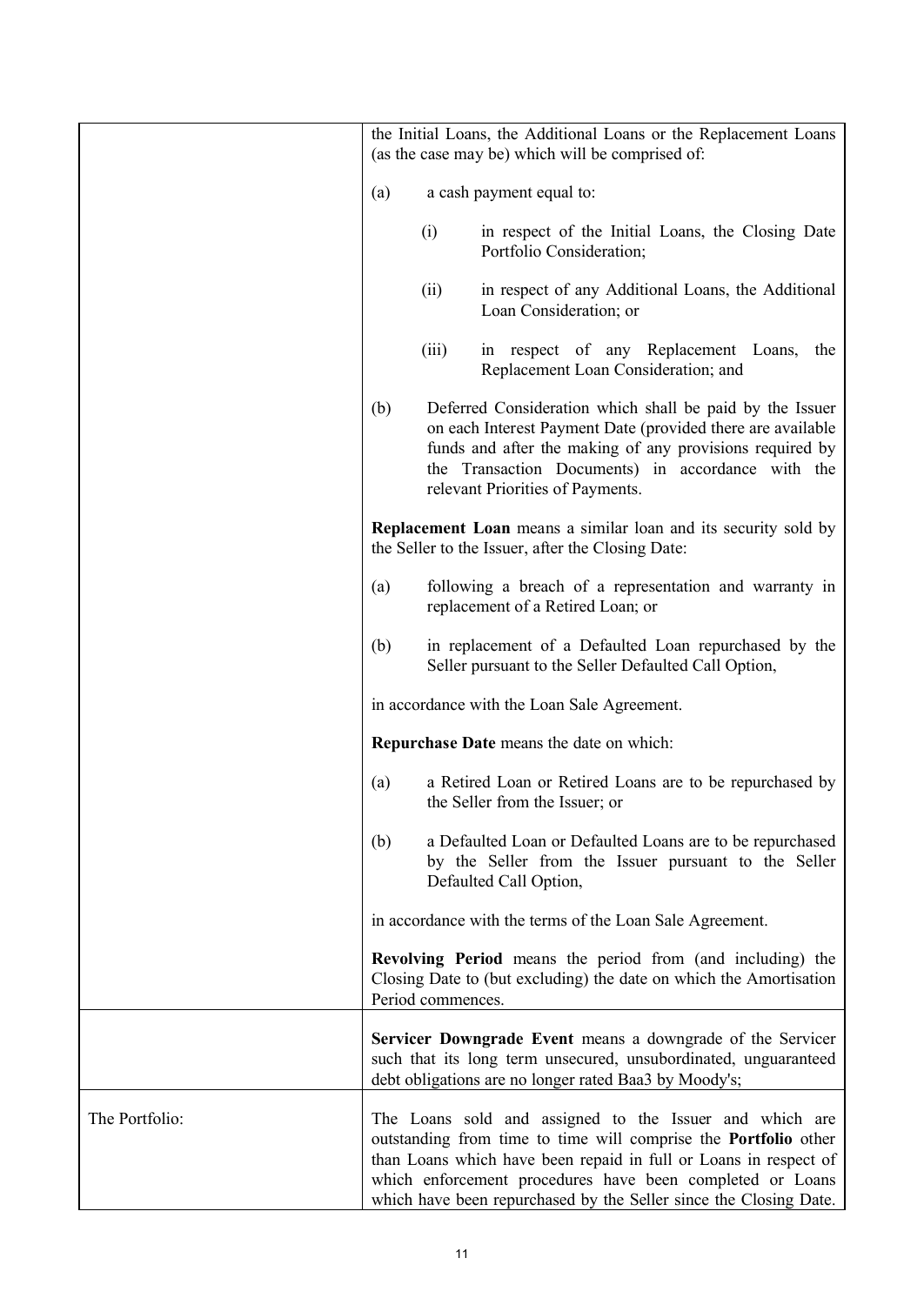| The Portfolio may also comprise Replacement Loans that have<br>been transferred to the Issuer to replace Retired Loans or Defaulted<br>Loans which have been repurchased by the Seller. In addition,<br>Retired Loans and Loans repurchased by the Seller pursuant to the<br>exercise by the Seller of the Seller Call Option or the Seller<br>Defaulted Call Option shall be removed from the Portfolio.                                                                                                                        |                   |
|----------------------------------------------------------------------------------------------------------------------------------------------------------------------------------------------------------------------------------------------------------------------------------------------------------------------------------------------------------------------------------------------------------------------------------------------------------------------------------------------------------------------------------|-------------------|
| The Initial Portfolio will consist of Initial Loans purchased by the<br>Issuer from the Seller on the Closing Date.                                                                                                                                                                                                                                                                                                                                                                                                              |                   |
| The Initial Portfolio will be drawn (in accordance with the criteria<br>summarised below) only from, and will substantially comprise the<br>Loans contained in, a provisional portfolio of receivables (the<br>Provisional Portfolio) owned and selected by the Seller as at the<br>Cut-Off Date.                                                                                                                                                                                                                                |                   |
| Cut-Off Date means 18 September 2008.                                                                                                                                                                                                                                                                                                                                                                                                                                                                                            |                   |
| On the Cut-Off Date, the Provisional Portfolio<br>characteristics shown below:                                                                                                                                                                                                                                                                                                                                                                                                                                                   | had<br>the        |
| Contractual Balance of all Loans:                                                                                                                                                                                                                                                                                                                                                                                                                                                                                                | €1,719,227,613    |
| Total number of Loans:                                                                                                                                                                                                                                                                                                                                                                                                                                                                                                           | 231,377           |
| Average Contractual Balance of each Loan:                                                                                                                                                                                                                                                                                                                                                                                                                                                                                        | €7,430            |
| Contractual Balance of largest Loan:                                                                                                                                                                                                                                                                                                                                                                                                                                                                                             | €124,600          |
| Final Maturity Date of latest maturing<br>Loan:                                                                                                                                                                                                                                                                                                                                                                                                                                                                                  | 16 September 2018 |
| Prior to the Closing Date, in forming the Initial Portfolio, the Seller<br>will remove from the Provisional Portfolio all Loans which (a) are<br>fully redeemed, (b) do not comply with the representations and<br>warranties set out in the Loan Sale Agreement, or (c) need to be<br>removed to ensure that the aggregate Contractual Balance of Loans<br>comprised in the Initial Portfolio is as close as possible to, but in<br>any event not less than the aggregate principal amount of the Notes<br>on the Closing Date. |                   |
| Any Loan that the Seller sells to the Issuer will be required to<br>comply with certain Eligibility Criteria that, <i>inter alia</i> , the Seller<br>will represent have been met. In addition, prior to the purchase of<br>any Additional Loans or Replacement Loans (as the case may be),<br>on any Collateral Test Date the Servicer shall test whether the<br>composition of the Portfolio would satisfy the requirements of the<br>Collateral Test as at any New Sale Date or Repurchase Date (as the<br>case may be).      |                   |
| See Summary of the Principal Documents - Loan Sale Agreement<br>Representations, Warranties and Eligibility Criteria and<br>Summary of the Principal Documents - Loan Sale Agreement -<br>Collateral Test below.                                                                                                                                                                                                                                                                                                                 |                   |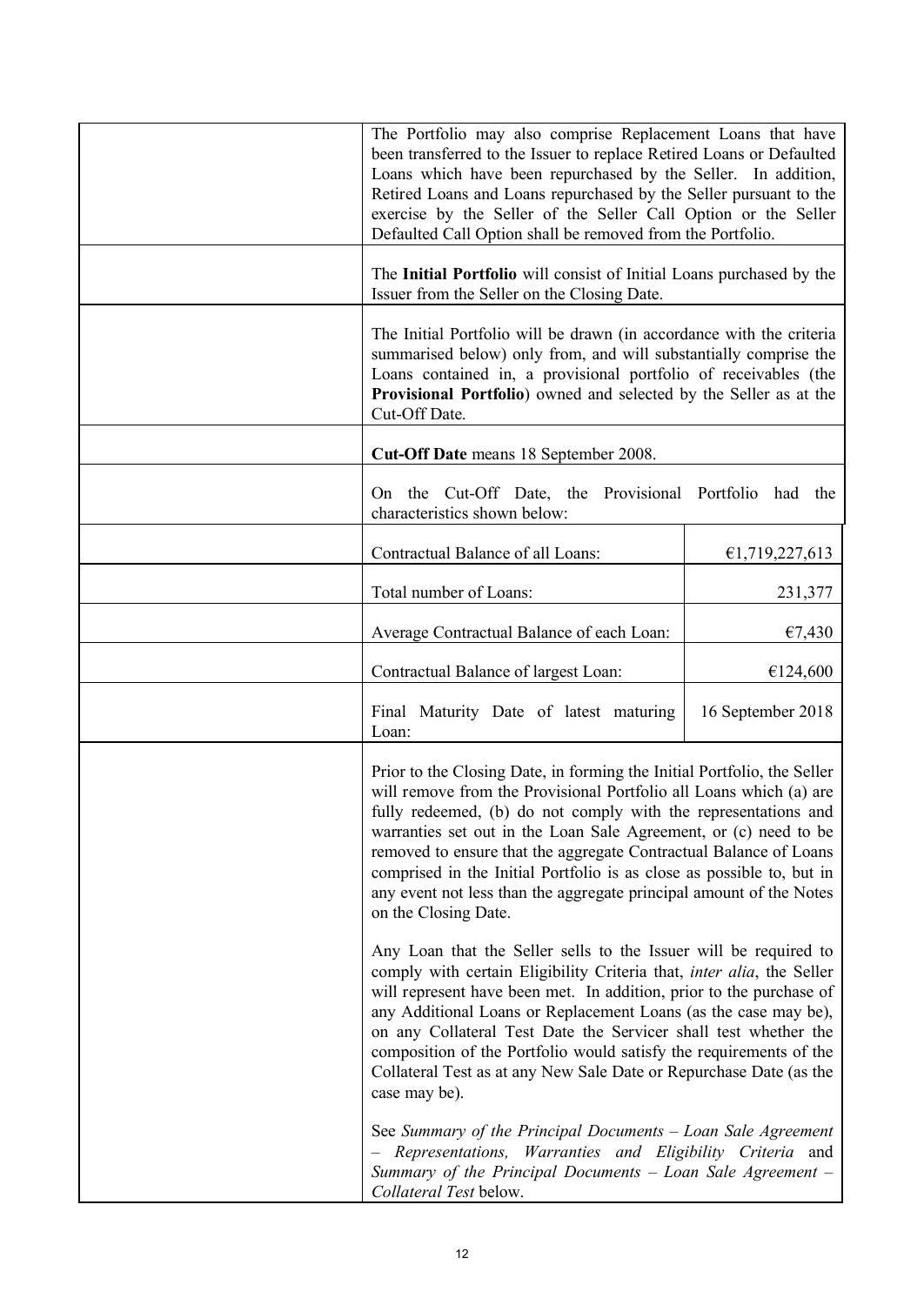| <b>Description of the Notes</b> |                                                                                                                                                                                                                                                                                                                                                                                                                                                                                                                                                                                                                                                                                                                                                                                                                                                                                                   |
|---------------------------------|---------------------------------------------------------------------------------------------------------------------------------------------------------------------------------------------------------------------------------------------------------------------------------------------------------------------------------------------------------------------------------------------------------------------------------------------------------------------------------------------------------------------------------------------------------------------------------------------------------------------------------------------------------------------------------------------------------------------------------------------------------------------------------------------------------------------------------------------------------------------------------------------------|
| The Notes:                      | The $\epsilon$ 1,109,600,000 Class A Asset Backed Floating Rate Notes due<br>2029 and the €410,400,000 Class Z Asset Backed Floating Rate<br>Notes due 2029 to be issued on the Closing Date by the Issuer.                                                                                                                                                                                                                                                                                                                                                                                                                                                                                                                                                                                                                                                                                       |
| Status, Form and Denomination:  | The Notes will be in bearer form in denominations of $\epsilon$ 100,000.<br>Each Class of Notes will initially be represented by a Temporary<br>Global Note, without interest coupons or talons, which will be<br>deposited with the Common Safekeeper for Euroclear and<br>Clearstream, Luxembourg on or about the Closing Date. Each<br>Temporary Global Note will be exchangeable for interests in a<br>Permanent Global Note representing the same class of Notes,<br>without interest coupons or talons, not earlier than 40 days after the<br>Issue Date upon certification of non-U.S. beneficial ownership.<br>Each Permanent Global Note will be exchangeable for Definitive<br>Notes only in the limited circumstances set out in each Permanent<br>Global note.                                                                                                                        |
|                                 | The Notes will be issued in NGN form and will be delivered upon<br>issue to one of the ICSDs as Common Safekeeper. This does not<br>necessarily mean that the Notes will be recognised as eligible<br>collateral for Eurosystem monetary policy and intra-day credit<br>operations by the Eurosystem either upon issue or at any or all<br>times during their life. Such recognition will depend upon<br>satisfaction of the Eurosystem eligibility criteria.                                                                                                                                                                                                                                                                                                                                                                                                                                     |
|                                 | The Notes will constitute secured, direct and unconditional<br>obligations of the Issuer. The Notes will be constituted by a trust<br>deed governed by English law to be dated on or about the Closing<br>Date (the Trust Deed) and each Class of Notes will be secured by<br>the same security. The Notes of each Class will rank pari passu<br>with the other Notes of the same class. The Class Z Notes will<br>rank subordinate to the Class A Notes in point of security and as to<br>the payment of interest and principal.                                                                                                                                                                                                                                                                                                                                                                 |
|                                 | It should be noted that, subject to certain exceptions described<br>below, if amounts are due and payable to the Trustee under the<br>Trust Deed or the Deed of Charge, to the Servicer under the<br>Servicing Agreement, to the Cash Manager under the Cash<br>Management Agreement, to the Issuer Account Bank under the<br>Bank Account Agreement, to the Greek Account Bank under the<br>Greek Account Bank Agreements, to the Issuer Corporate Services<br>Provider under the Issuer Corporate Services Agreement, to any of<br>the Agents under the Agency Agreement or to the Swap Provider<br>under the Swap Agreement, the Issuer's obligations in respect<br>thereof, together with its obligations in respect of certain other<br>amounts, as to which see <i>Application of Funds – Priority of</i><br>Payments below, will rank ahead of its obligations in respect of the<br>Notes. |
|                                 | In connection with the exercise of the powers, trusts, rights,                                                                                                                                                                                                                                                                                                                                                                                                                                                                                                                                                                                                                                                                                                                                                                                                                                    |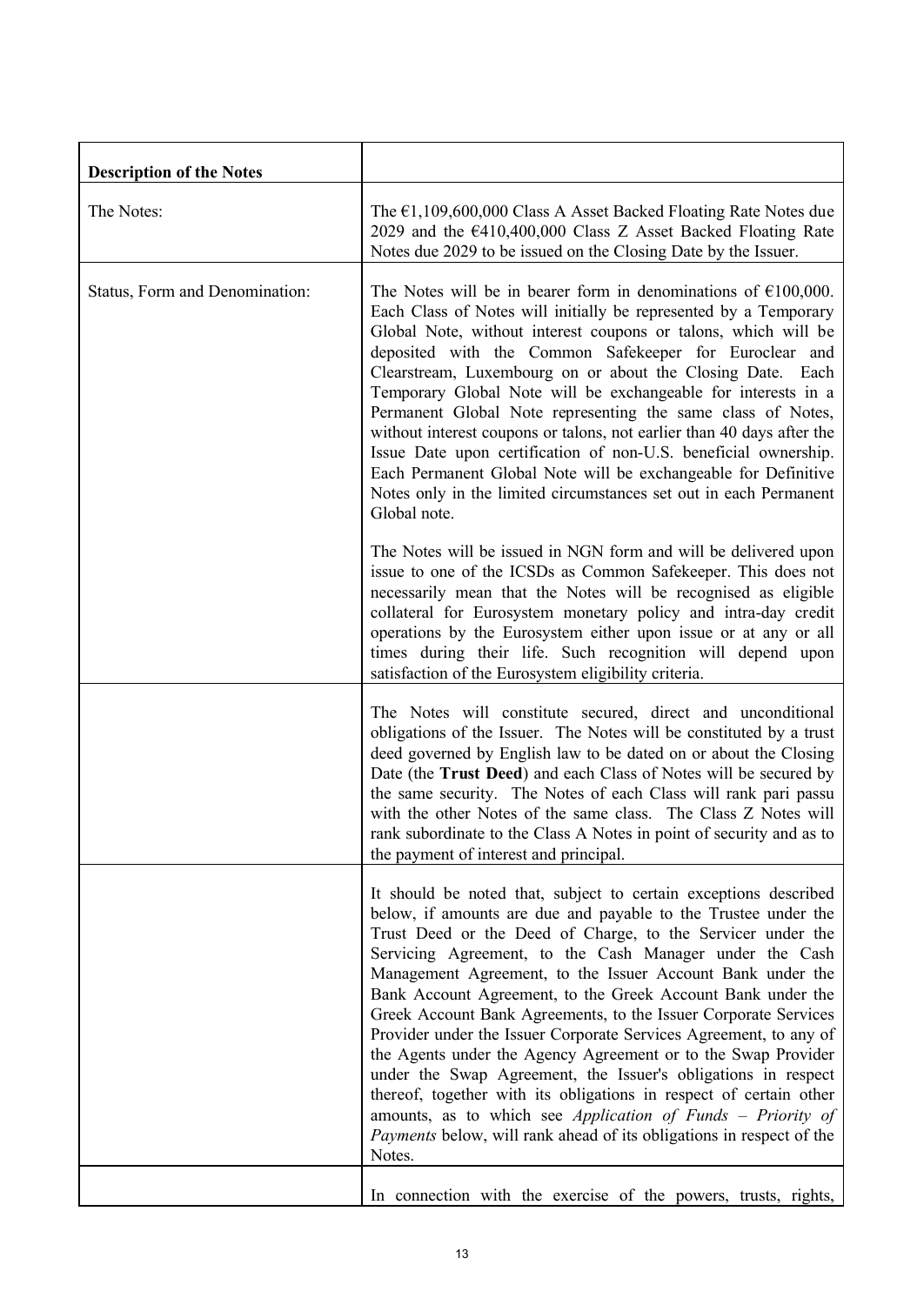| authorities, duties and discretions vested in it by the Trust Deed<br>and/or any other Transaction Document, the Trustee shall:                                                                                                                                                                                                                                                                                                                                                                                                                                                                                                                                                                                                                                                                                                             |
|---------------------------------------------------------------------------------------------------------------------------------------------------------------------------------------------------------------------------------------------------------------------------------------------------------------------------------------------------------------------------------------------------------------------------------------------------------------------------------------------------------------------------------------------------------------------------------------------------------------------------------------------------------------------------------------------------------------------------------------------------------------------------------------------------------------------------------------------|
| (a)<br>except where expressly provided otherwise in the Trust<br>Deed or any other Transaction Document, have regard to<br>the interests of the Class A Noteholders and the Class Z<br>Noteholders equally <b>provided that</b> if in the opinion of the<br>Trustee (for so long as there are any Class A Notes<br>outstanding) there is a conflict between the interests of the<br>Class A Noteholders on the one hand and the interests of<br>Class Z Noteholders on the other hand, it shall have regard<br>only to the interests of the Class A Noteholders but so that<br>this proviso shall not apply in the case of such powers,<br>trusts, rights, authorities, duties and discretions:                                                                                                                                             |
| in relation to which it is expressly stated that they<br>(i)<br>may be exercised by the Trustee only if in its<br>opinion the interests of the Noteholders of each<br>Class would not be materially prejudiced thereby;<br>or                                                                                                                                                                                                                                                                                                                                                                                                                                                                                                                                                                                                               |
| (ii)<br>the exercise of which by the Trustee relates to any<br>Basic Terms Modification, in which event the<br>Trustee may exercise such powers, trusts, rights,<br>authorities, duties and discretions only if it is<br>satisfied that to do so will not be materially<br>prejudicial to the interests of the Noteholders of<br>any Class that will be affected thereby;                                                                                                                                                                                                                                                                                                                                                                                                                                                                   |
| (b)<br>where it is required to have regard to the interests of the<br>Noteholders (or either Class thereof), have regard to the<br>interests of the Noteholders (or such Class) as a class and in<br>particular, but without prejudice to the generality of the<br>foregoing, shall not be obliged to have regard to the<br>consequences thereof for individual Noteholders resulting<br>from their being for any purpose domiciled or resident in, or<br>otherwise connected with, or subject to, the jurisdiction of<br>any particular territory and the Trustee shall not be entitled<br>to require, nor shall any Noteholders be entitled to claim,<br>from the Issuer, the Trustee or any other person any<br>indemnification or payment in respect of any tax<br>consequence of any such exercise upon individual<br>Noteholders; and |
| (c)<br>except where expressly provided otherwise, have regard<br>only to the interests of the Noteholders and shall not be<br>required to have regard to the interests of any Other Secured<br>Party (as defined below) or any other person or to act upon<br>or comply with any direction or request of any Other<br>Secured Party or any other person whilst any amount<br>remains owing to any Noteholder.                                                                                                                                                                                                                                                                                                                                                                                                                               |
| The Trust Deed will contain provisions limiting the powers of the<br>holders of the Class Z Notes, inter alia, to pass any Extraordinary                                                                                                                                                                                                                                                                                                                                                                                                                                                                                                                                                                                                                                                                                                    |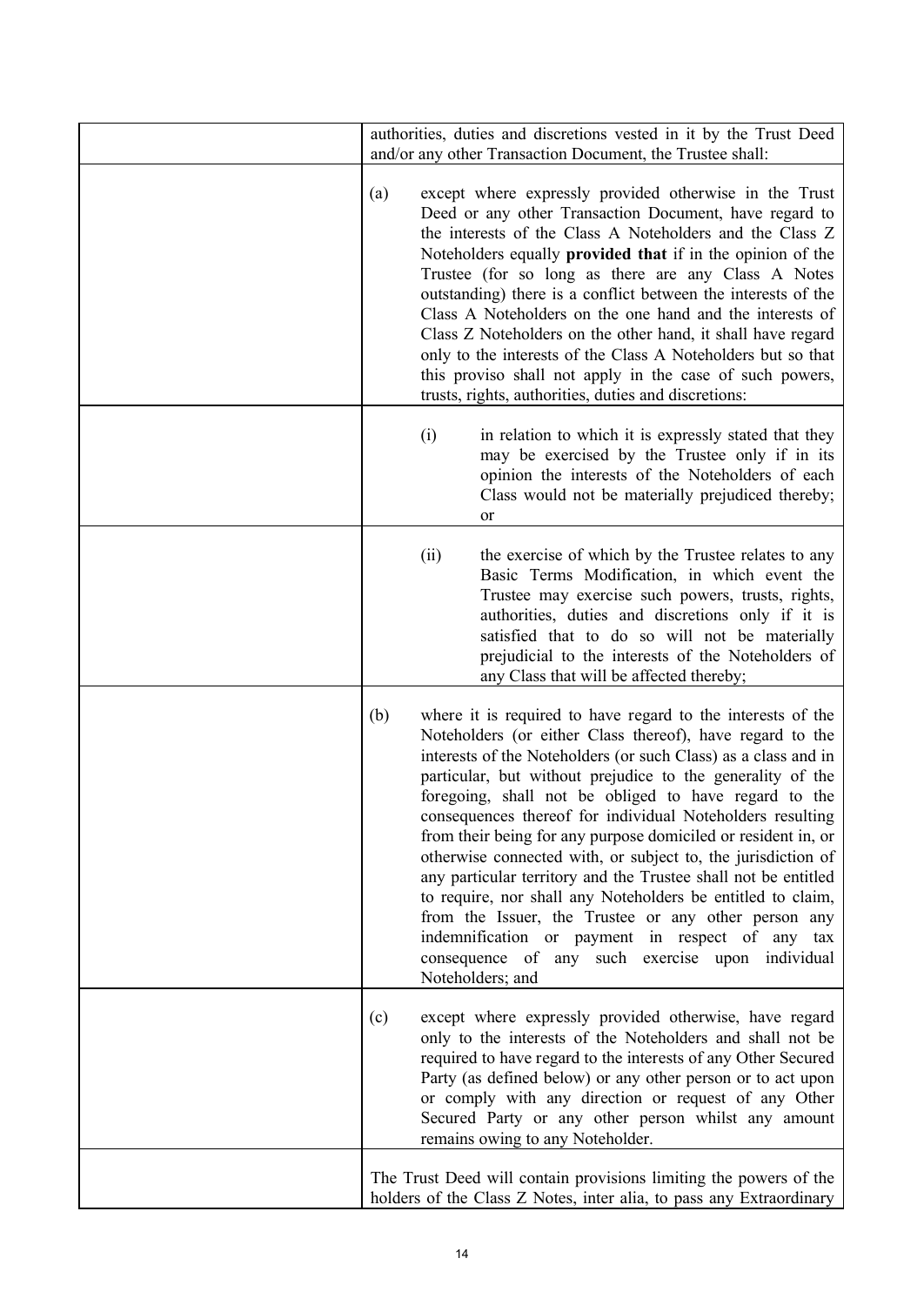|           | Resolution (as defined in the Trust Deed) which, in the opinion of<br>the Trustee, may affect the interests of the Class A Noteholders.                                                                                                                                                                                                                                                                                                                                                                                                                                                                                                                                                                                                                             |
|-----------|---------------------------------------------------------------------------------------------------------------------------------------------------------------------------------------------------------------------------------------------------------------------------------------------------------------------------------------------------------------------------------------------------------------------------------------------------------------------------------------------------------------------------------------------------------------------------------------------------------------------------------------------------------------------------------------------------------------------------------------------------------------------|
|           | The Notes will be obligations of the Issuer only. The Notes will<br>not be obligations or responsibilities of, or guaranteed by, any<br>person other than the Issuer. In particular, the Notes will not be<br>obligations or responsibilities of, or guaranteed by, the Trustee, the<br>Servicer, the Seller, the Arrangers, the Subordinated Loan<br>Provider, the Set-Off Reserve Loan Provider, the Swap Provider,<br>the Paying Agents, the Agent Bank, the Issuer Account Bank, the<br>Greek Account Bank, the Cash Manager, the Issuer Corporate<br>Services Provider, Holdco or the Holdco Corporate Services<br>Provider.                                                                                                                                   |
|           | On and from the Closing Date the obligations of the Issuer will be<br>secured over the assets and undertaking of the Issuer only.                                                                                                                                                                                                                                                                                                                                                                                                                                                                                                                                                                                                                                   |
|           | Other Secured Creditors or Other Secured Parties means the<br>Trustee, the Servicer, the Seller, the Issuer Corporate Services<br>Provider, the Swap Provider, the Subordinated Loan Provider, the<br>Set-Off Reserve Loan Provider, the Issuer Account Bank, the<br>Greek Account Bank, the Cash Manager, the Principal Paying<br>Agent, the Agent Bank and any other paying agent appointed under<br>the Agency Agreement and any receiver or other appointee of the<br>Trustee.                                                                                                                                                                                                                                                                                  |
| Interest: | Interest on the Notes is payable by reference to successive Interest<br>Periods. Interest on the Notes will be payable quarterly in arrears<br>in euro on the 17th of March, June, September and December of<br>each year (subject to adjustment for non-business days), (each an<br>Interest Payment Date) commencing on the Interest Payment<br>Date falling on 17 March 2009. The first Interest Period will<br>commence on (and include) the Closing Date and (subject to<br>adjustment for non-business days) end on (but exclude) the Interest<br>Payment Date falling in 17 March 2009. Each subsequent Interest<br>Period will commence on (and include) an Interest Payment Date<br>and end on (but exclude) the next succeeding Interest Payment<br>Date. |
|           | Interest on the Class A Notes for each Interest Period will accrue<br>on their Principal Amount Outstanding at an annual rate equal to<br>the sum of EURIBOR for three month deposits plus a margin of<br>0.40 per cent. per annum.                                                                                                                                                                                                                                                                                                                                                                                                                                                                                                                                 |
|           | Interest on the Class Z Notes for each Interest Period will accrue on<br>their Principal Amount Outstanding at an annual rate equal to the<br>sum of EURIBOR for three month deposits plus a margin of 1.00<br>per cent. per annum.                                                                                                                                                                                                                                                                                                                                                                                                                                                                                                                                 |
|           | The Class Z Noteholders will only receive payments of interest on<br>the Class Z Notes on any Interest Payment Date to the extent that<br>the Issuer has funds available for such purpose (and any other items<br>ranking pari passu therewith) after making payment on such<br>Interest Payment Date of any liabilities due for payment and                                                                                                                                                                                                                                                                                                                                                                                                                        |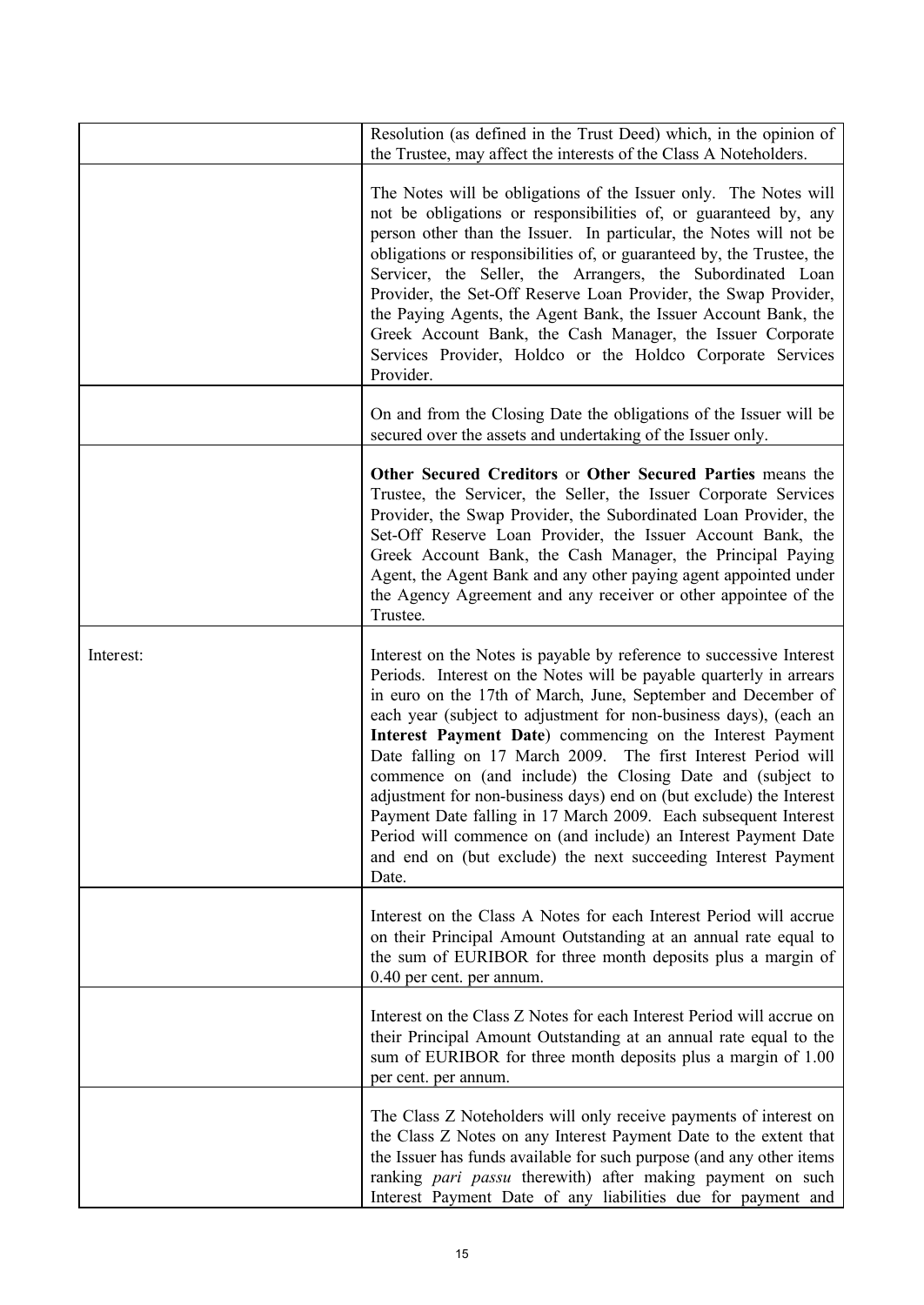|                               | ranking in priority to the Class Z Notes as described below in<br>Summary - Application of Funds. Any interest which would<br>otherwise be due on any Class Z Notes and which is not paid on an<br>Interest Payment Date as a result of insufficiency of funds available<br>for such purpose will itself accrue interest (at the interest rate then<br>applicable to the Class Z Notes) and, together with such accrued<br>interest, will be paid to such Class Z Noteholders on subsequent<br>Interest Payment Dates to the extent that the Issuer has funds<br>available for such purpose (and any other items ranking pari passu<br>therewith), after paying in full on such Interest Payment Date all<br>payments ranking in priority thereto.                                                                                                                                                                                                                                                                                                                                                                                                                                                                                                                                                                                                                                                                                                   |
|-------------------------------|------------------------------------------------------------------------------------------------------------------------------------------------------------------------------------------------------------------------------------------------------------------------------------------------------------------------------------------------------------------------------------------------------------------------------------------------------------------------------------------------------------------------------------------------------------------------------------------------------------------------------------------------------------------------------------------------------------------------------------------------------------------------------------------------------------------------------------------------------------------------------------------------------------------------------------------------------------------------------------------------------------------------------------------------------------------------------------------------------------------------------------------------------------------------------------------------------------------------------------------------------------------------------------------------------------------------------------------------------------------------------------------------------------------------------------------------------|
|                               | Non-payment of any amount of interest in respect of the Class A<br>Notes will constitute an Event of Default and such interest is not<br>subject to deferral.                                                                                                                                                                                                                                                                                                                                                                                                                                                                                                                                                                                                                                                                                                                                                                                                                                                                                                                                                                                                                                                                                                                                                                                                                                                                                        |
| Withholding Tax:              | Payments of interest and principal will be made subject to any<br>applicable withholding or deduction for or on account of any tax<br>(wherever such tax is imposed) and neither the Issuer nor the<br>Paying Agents will be obliged to pay any additional amounts as a<br>consequence.                                                                                                                                                                                                                                                                                                                                                                                                                                                                                                                                                                                                                                                                                                                                                                                                                                                                                                                                                                                                                                                                                                                                                              |
| Final Redemption:             | Unless previously redeemed in full, each Class of Notes will<br>mature at their then Principal Amount Outstanding on the Interest<br>Payment Date falling in December 2029 (the Final Maturity<br>Date), together with accrued interest thereon.                                                                                                                                                                                                                                                                                                                                                                                                                                                                                                                                                                                                                                                                                                                                                                                                                                                                                                                                                                                                                                                                                                                                                                                                     |
| Mandatory Redemption in Full: | On receipt from Alpha of notice that it intends to exercise the<br>Seller Call Option (as defined below) to acquire the Portfolio in<br>whole pursuant to the Loan Sale Agreement, the Issuer will, having<br>given not more than 60 nor less than 30 days' notice to the<br>Noteholders and the Swap Provider in accordance with Condition<br>14 (Notice to Noteholders), redeem all (but not some only) of the<br>Notes on the next Interest Payment Date at their respective<br>Principal Amounts Outstanding together with accrued interest<br>(which shall include, for the avoidance of doubt, Class Z Deferred<br>Interest (if any)) provided that, prior to giving any such notice, the<br>Issuer shall have delivered to the Trustee a certificate signed by<br>two directors of the Issuer to the effect that, subject to receiving the<br>consideration payable pursuant to exercise of the Seller Call<br>Option, that the Issuer will have the funds, not subject to the<br>interest of any other persons, required to fulfil its obligations<br>hereunder in respect of the Notes and any amounts required under<br>the Cash Management Agreement and/or the Deed of Charge to be<br>paid <i>pari passu</i> with, or in priority to, the Notes and the Trustee<br>shall accept the certificate as sufficient evidence of the satisfaction<br>of such condition precedent and it shall be conclusive and binding<br>on the Noteholders. |
|                               | After giving notice of redemption, the Issuer shall not make any<br>further payment of principal on the Notes and no further reduction<br>shall be made to the Principal Amount Outstanding of any such<br>Note other than by way of redemption pursuant to the above.                                                                                                                                                                                                                                                                                                                                                                                                                                                                                                                                                                                                                                                                                                                                                                                                                                                                                                                                                                                                                                                                                                                                                                               |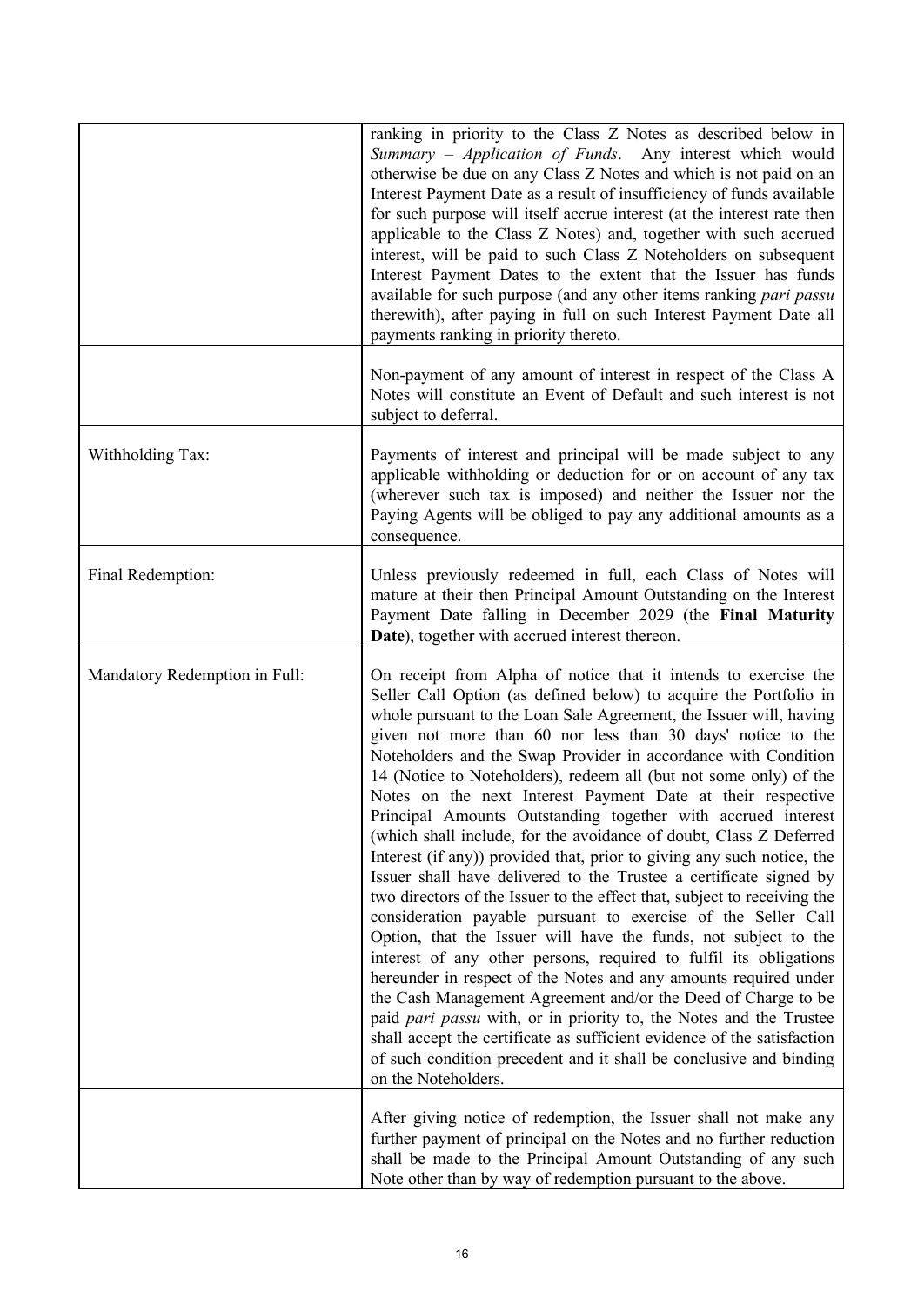|                                    | For more information on redemption of the Notes, see Terms and<br>Conditions of the Notes $-$ Condition $6(e)$ below.                                                                                                                                                                                                                                                                                                                                                                                                                      |
|------------------------------------|--------------------------------------------------------------------------------------------------------------------------------------------------------------------------------------------------------------------------------------------------------------------------------------------------------------------------------------------------------------------------------------------------------------------------------------------------------------------------------------------------------------------------------------------|
| <b>Issuer Optional Redemption:</b> | The Notes will be subject to redemption in full (but not in part), at<br>the option of the Issuer on giving not more than 60 and not less<br>than 30 days' notice to the Noteholders, in an amount equal to their<br>Principal Amount Outstanding plus accrued but unpaid interest<br>relating to that class in each of the following circumstances, on any<br>Interest Payment Date (the Optional Redemption Date):                                                                                                                       |
|                                    | following a Tax Event; or<br>(a)                                                                                                                                                                                                                                                                                                                                                                                                                                                                                                           |
|                                    | (b)<br>if on such date the aggregate Principal<br>Amount<br>Outstanding of the Notes is 10 per cent. or less of the<br>aggregate Principal Amount Outstanding of the Notes as at<br>the Closing Date; or                                                                                                                                                                                                                                                                                                                                   |
|                                    | after it has become unlawful (by reason of a change in law<br>(c)<br>in the Hellenic Republic or the United Kingdom or the<br>interpretation or administration thereof since the Closing<br>Date) for the Issuer to perform its obligations under the<br>Notes or under any of the Transaction Documents,                                                                                                                                                                                                                                  |
|                                    | provided that, in each case, the Issuer will only redeem the Notes<br>on such Interest Payment Date if it is in a position to discharge all<br>its liabilities in respect of the Notes and any amounts to be paid<br>pari passu with or in priority to the Notes according to the relevant<br>Priority of Payments.                                                                                                                                                                                                                        |
|                                    | Tax Event means any of the following:                                                                                                                                                                                                                                                                                                                                                                                                                                                                                                      |
|                                    | any amount is required to be deducted or withheld from<br>(a)<br>amounts of interest or principal payable to the Issuer on the<br>Loans, by reason of a change in law, or a change in the<br>interpretation or administration thereof, which change<br>becomes effective after the Closing Date and/or the Seller<br>is required to pay an additional amount to the Issuer as a<br>result of a change in law or a change in the interpretation or<br>administration thereof in accordance with the terms of the<br>Loan Sale Agreement; or |
|                                    | (b)<br>on the occasion of the next Interest Payment Date, the<br>Issuer (or any Paying Agent on its behalf) would be<br>required to make any withholding or deduction from any<br>payment of principal or interest in respect of any of the<br>Notes for or on account of any present or future tax, duty<br>or charge of whatsoever nature incurred or levied by or on<br>behalf of the United Kingdom, the Hellenic Republic or<br>any authority thereof or therein; or                                                                  |
|                                    | the Issuer becomes subject to taxation or incurs a taxation<br>(c)<br>liability in Greece by reason of a change in law, or a<br>change in the interpretation or administration thereof,                                                                                                                                                                                                                                                                                                                                                    |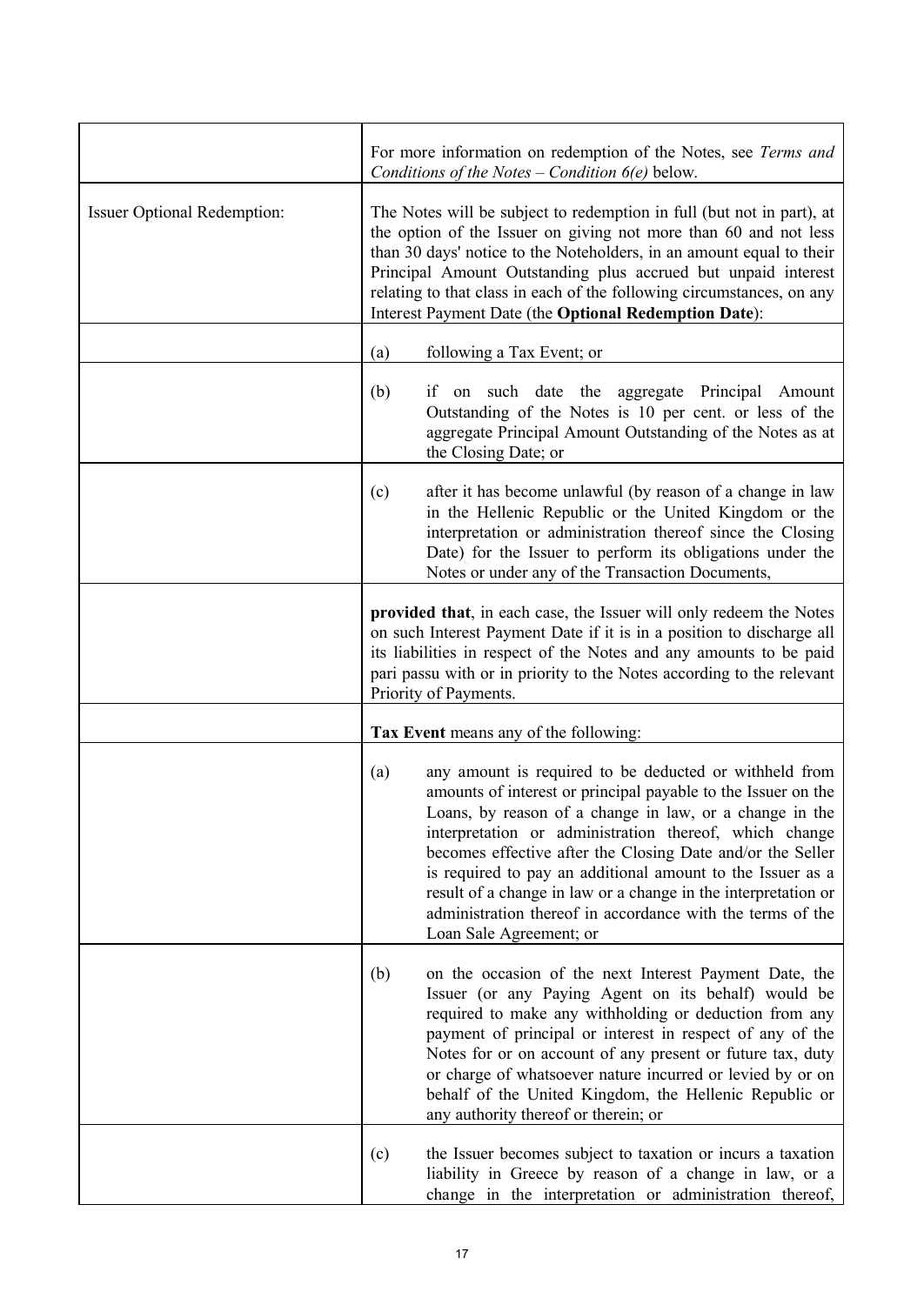|                               | where such change becomes effective after the Closing<br>Date,                                                                                                                                                                                                                                                                                                                                                                                                                                                                                                                                                                                                                                                                                                                                                                                                                                                                                                                                 |
|-------------------------------|------------------------------------------------------------------------------------------------------------------------------------------------------------------------------------------------------------------------------------------------------------------------------------------------------------------------------------------------------------------------------------------------------------------------------------------------------------------------------------------------------------------------------------------------------------------------------------------------------------------------------------------------------------------------------------------------------------------------------------------------------------------------------------------------------------------------------------------------------------------------------------------------------------------------------------------------------------------------------------------------|
|                               | and in the case of (b) above, the Issuer having been unable (having<br>used reasonable endeavours) to avoid the event described above by<br>arranging the substitution of a company as principal debtor under<br>the Notes, which is incorporated and/or tax resident in another<br>jurisdiction approved in writing by the Trustee, on terms acceptable<br>to the Trustee.                                                                                                                                                                                                                                                                                                                                                                                                                                                                                                                                                                                                                    |
|                               | For more information on redemption of the Notes, see Terms and<br>Conditions of the Notes – Conditions $6(c)$ and $6(d)$ below.                                                                                                                                                                                                                                                                                                                                                                                                                                                                                                                                                                                                                                                                                                                                                                                                                                                                |
| Seller Call Option:           | The Seller may exercise the Seller Call Option granted by the<br>Issuer pursuant to the Loan Sale Agreement or any Assignment<br>Agreement to purchase, and have assigned to it, the Portfolio and<br>all rights attaching thereto in full on the next Interest Payment Date<br>by giving notice to the Issuer of not more than 120 days and not<br>less than 90 days of such exercise (the Seller Call Option). Such<br>purchase will be in an amount equal to the aggregate Contractual<br>Balance relating to the Portfolio on such Interest Payment Date<br>provided that the Seller will only purchase the Portfolio on such<br>Interest Payment Date if the Available Funds will, following the<br>exercise of the Seller Call Option, be sufficient for the Issuer to<br>discharge all his liabilities in respect of the Notes and any amounts<br>to be paid <i>pari passu</i> with or in priority to the Notes according to<br>the Priority of Payments on such Interest Payment Date. |
|                               | For more information on redemption of the Notes, see Terms and<br>Conditions of the Notes - Condition 6 Redemption below.                                                                                                                                                                                                                                                                                                                                                                                                                                                                                                                                                                                                                                                                                                                                                                                                                                                                      |
| Seller Defaulted Call Option: | The Seller may, by giving the Issuer notice of not more than 7 days<br>and not less than 3 days, exercise the option granted by the Issuer<br>pursuant to the Loan Sale Agreement or any Assignment<br>Agreement to allow the Seller to purchase and have assigned to it<br>from the Issuer on any Repurchase Date, such Defaulted Loans and<br>all rights attaching thereto as are specified in the notice (the Seller<br><b>Defaulted Call Option</b> ).                                                                                                                                                                                                                                                                                                                                                                                                                                                                                                                                     |
|                               | The consideration payable by the Seller to the Issuer on the<br>relevant Repurchase Date in respect of the purchased Defaulted<br>Loans shall be an amount equal to the aggregate Contractual<br>Balance relating to the portfolio of Defaulted Loans purchased on<br>such Repurchase Date.                                                                                                                                                                                                                                                                                                                                                                                                                                                                                                                                                                                                                                                                                                    |
|                               | So long as the Collateral Test is satisfied, the Seller may, instead of<br>purchasing a Defaulted Loan from the Issuer, require the Issuer to<br>accept in consideration for the purchase, the transfer of a<br>Replacement Loan such that the aggregate of the Contractual<br>Balance of such Replacement Loans together with any cash<br>consideration equals the cash consideration that would have been<br>payable by the Seller to the Issuer. In addition, the Collateral Test<br>must be satisfied in respect of the Portfolio, if such Replacement<br>Loans were to be included in the Portfolio. If the Collateral Test                                                                                                                                                                                                                                                                                                                                                               |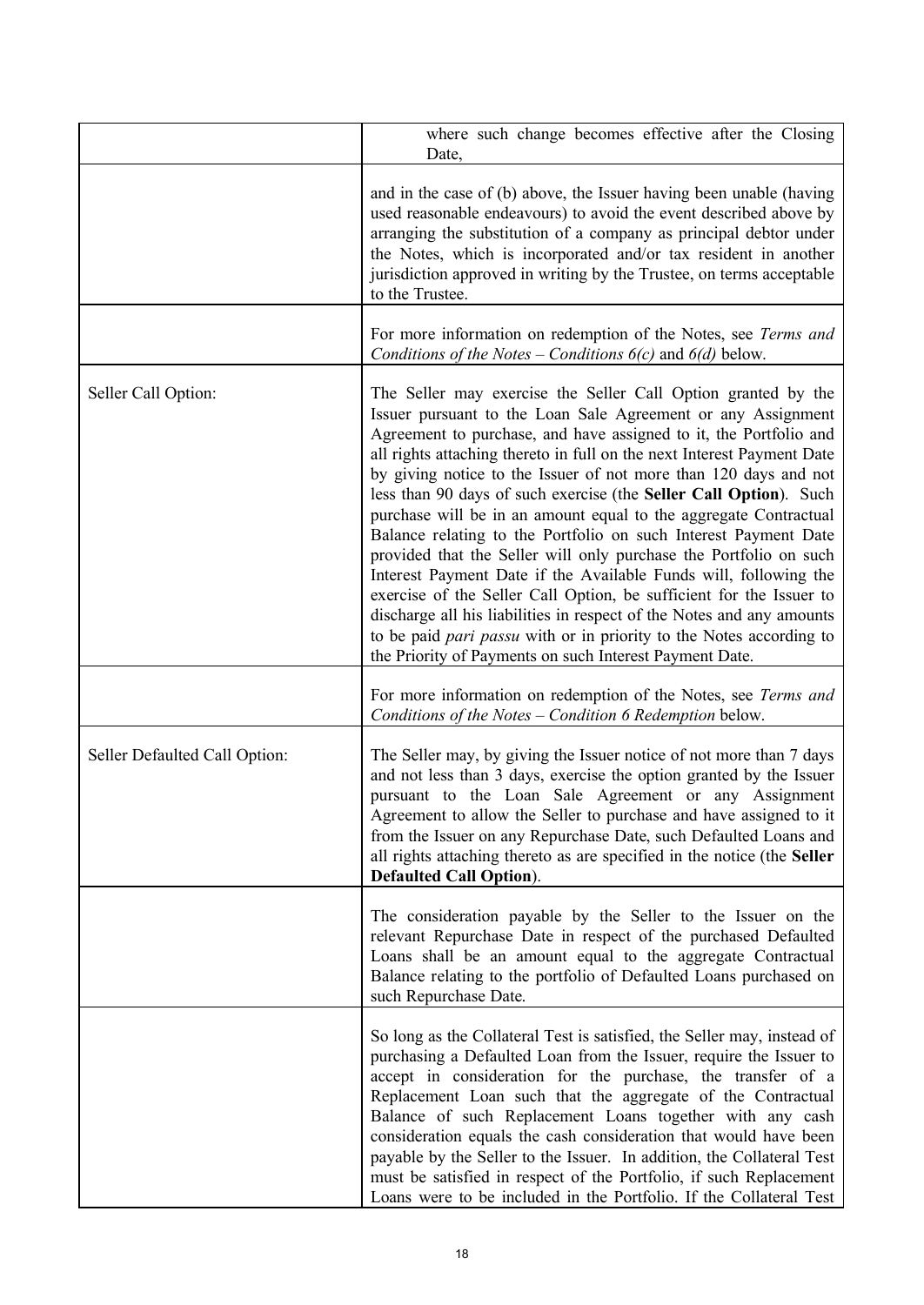|                         | would not be satisfied as at such Repurchase Date (as determined<br>on the Collateral Test Date corresponding to such Repurchase<br>Date), then the Seller must purchase the Defaulted Loans for cash.                                                                                                                                                                                                                                                                                                                                                                                                                                                                                                                                                         |
|-------------------------|----------------------------------------------------------------------------------------------------------------------------------------------------------------------------------------------------------------------------------------------------------------------------------------------------------------------------------------------------------------------------------------------------------------------------------------------------------------------------------------------------------------------------------------------------------------------------------------------------------------------------------------------------------------------------------------------------------------------------------------------------------------|
|                         | On each Servicer Report Date, the Servicer will provide in the<br>Servicer Report the amount of Defaulted Loans repurchased by the<br>Seller pursuant to the Seller Defaulted Call Option during the<br>Collection Period ending immediately before such Servicer Report<br>Date.                                                                                                                                                                                                                                                                                                                                                                                                                                                                              |
|                         | <b>Servicer Report</b> means a report to be prepared by the Servicer in<br>accordance with the Servicing Agreement substantially in the form<br>scheduled to the Servicing Agreement or in such other form as may<br>be agreed, from time to time, between the Servicer, the Issuer, the<br>Cash Manager, the Trustee, the Swap Provider and Moody's.                                                                                                                                                                                                                                                                                                                                                                                                          |
|                         | Servicer Report Date means the 10th of March, June, September<br>and December of each year, or if such a day is not an Athens<br>Business Day and London Business Day, then on the immediately<br>succeeding Athens Business Day and London Business Day.                                                                                                                                                                                                                                                                                                                                                                                                                                                                                                      |
| Principal amortisation: | Noteholders will not be entitled to receive payments of principal on<br>their respective Classes of Notes prior to the end of the Revolving<br>Period.                                                                                                                                                                                                                                                                                                                                                                                                                                                                                                                                                                                                         |
|                         | During the Amortisation Period but prior to the enforcement of the<br>Security, Noteholders will be entitled to receive payments of<br>principal on their respective Classes of Notes on each Interest<br>Payment Date during the Amortisation Period to the extent that the<br>Issuer has funds available for the purpose (and any other items<br>ranking pari passu therewith) after making payment, on such<br>Interest Payment Date, of any liabilities due for payment and<br>ranking in priority to payments of principal on such class of Notes<br>as provided in the Conditions, the Trust Deed, the Cash<br>Management Agreement and in the Deed of Charge and in the<br>manner and in the amounts specified in <i>Application of Funds</i><br>below. |
|                         | For more information on redemption of the Notes, see Terms and<br>Conditions of the Notes – Condition $6(a)$ Mandatory Redemption of<br>the Notes in Part below                                                                                                                                                                                                                                                                                                                                                                                                                                                                                                                                                                                                |
| Rating:                 | It is expected that the Class A Notes, when issued, will be assigned<br>an Aa2 rating by Moody's.                                                                                                                                                                                                                                                                                                                                                                                                                                                                                                                                                                                                                                                              |
|                         | A security rating is not a recommendation to buy, sell or hold<br>securities and may be subject to revision, suspension or withdrawal<br>at any time by the assigning rating organisation if, in its judgement,<br>circumstances in the future so warrant (including a withdrawal or a<br>downgrade in the credit rating of the Swap Provider).                                                                                                                                                                                                                                                                                                                                                                                                                |
| Listing:                | Application has been made to the Irish Stock Exchange for the<br>Notes to be admitted to the Official List and trading on its<br>regulated market.                                                                                                                                                                                                                                                                                                                                                                                                                                                                                                                                                                                                             |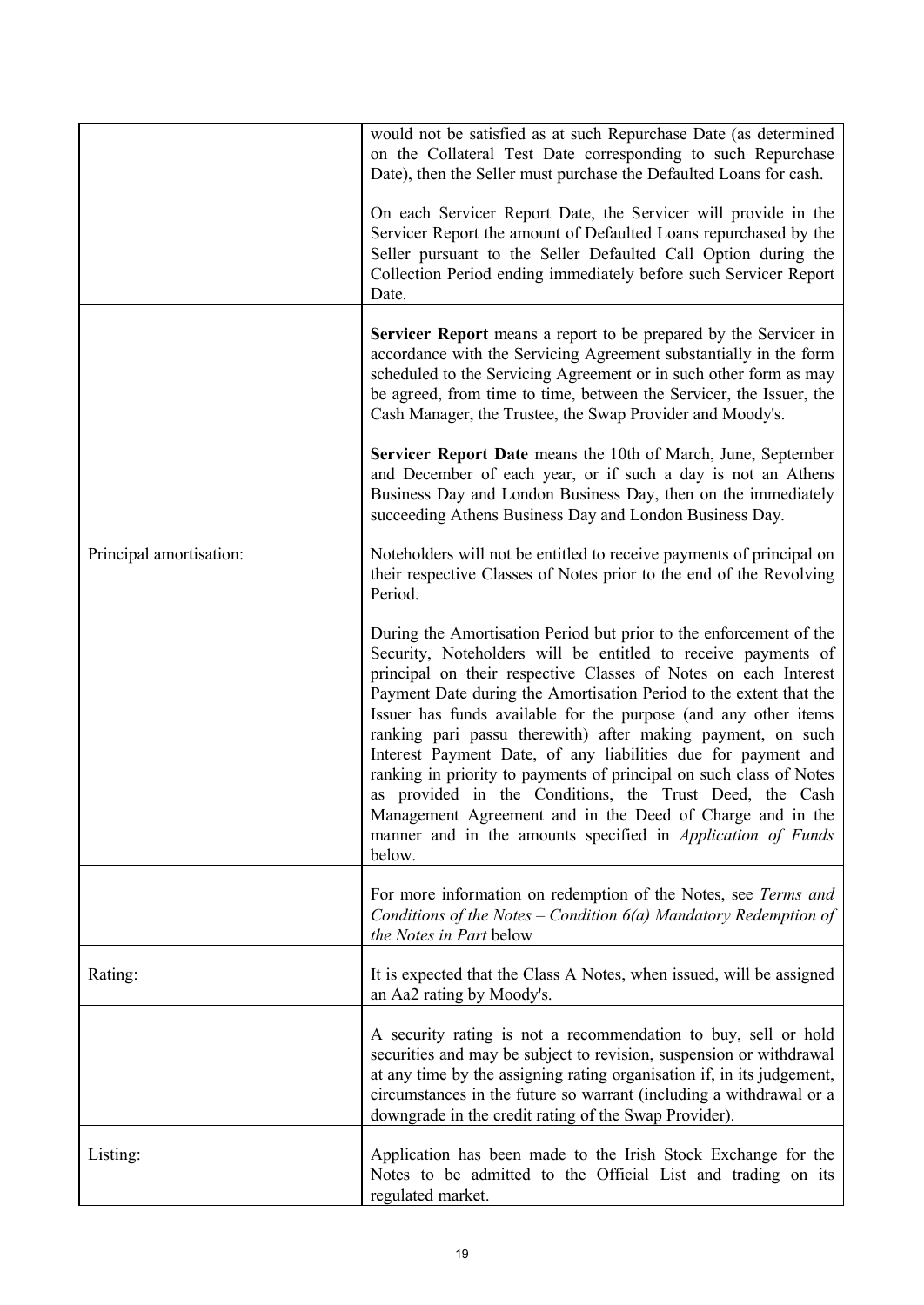| Purchases:                  | The Issuer is not permitted to purchase the Notes.                                                                                                                                                                                                                     |
|-----------------------------|------------------------------------------------------------------------------------------------------------------------------------------------------------------------------------------------------------------------------------------------------------------------|
| Governing Law of the Notes: | English.                                                                                                                                                                                                                                                               |
| Security for the Notes:     | The Notes will have the benefit of security that is granted, or<br>created, as the case may be:                                                                                                                                                                        |
|                             | by a pledge operating by law over the Issuer's interest in<br>(a)<br>the Loans and in the Collection Account pursuant to<br>Paragraph 18, Article 10 of Law 3156/2003 of Greece (the<br>Securitisation Law);                                                           |
|                             | by a pledge under Greek law over the Reserve Account<br>(b)<br>pursuant to a Greek law account pledge agreement (the<br>Greek Account Pledge Agreement); and                                                                                                           |
|                             | (c)<br>pursuant to a deed of charge between, among others, the<br>Issuer and the Trustee for the benefit of the Trustee, the<br>Noteholders and the Other Secured Creditors (the Deed of<br>Charge) which will create the following English law<br>security interests: |
|                             | a first priority charge over the bank account(s) of<br>(i)<br>the Issuer including the Issuer English Accounts;                                                                                                                                                        |
|                             | (ii)<br>a first priority charge over any Authorised<br>Investments;                                                                                                                                                                                                    |
|                             | first priority security assignments over the Issuer's<br>(iii)<br>right, title and interest in the following English law<br>governed documents:                                                                                                                        |
|                             | the Agency Agreement;<br>(A)                                                                                                                                                                                                                                           |
|                             | the Loan Sale Agreement;<br>(B)                                                                                                                                                                                                                                        |
|                             | the Cash Management Agreement;<br>(C)                                                                                                                                                                                                                                  |
|                             | the Swap Agreement;<br>(D)                                                                                                                                                                                                                                             |
|                             | (E)<br>the Note Purchase Deed;                                                                                                                                                                                                                                         |
|                             | (F)<br>the Servicing Agreement;                                                                                                                                                                                                                                        |
|                             | (G)<br>the Set-Off Reserve Loan Agreements;                                                                                                                                                                                                                            |
|                             | (H)<br>the Subordinated Loan Agreement;                                                                                                                                                                                                                                |
|                             | (I)<br>the Issuer Corporate Services Agreement;                                                                                                                                                                                                                        |
|                             | the Bank Account Agreement;<br>$\left( J\right)$                                                                                                                                                                                                                       |
|                             | the Issuer – ICSDs Agreement; and<br>(K)                                                                                                                                                                                                                               |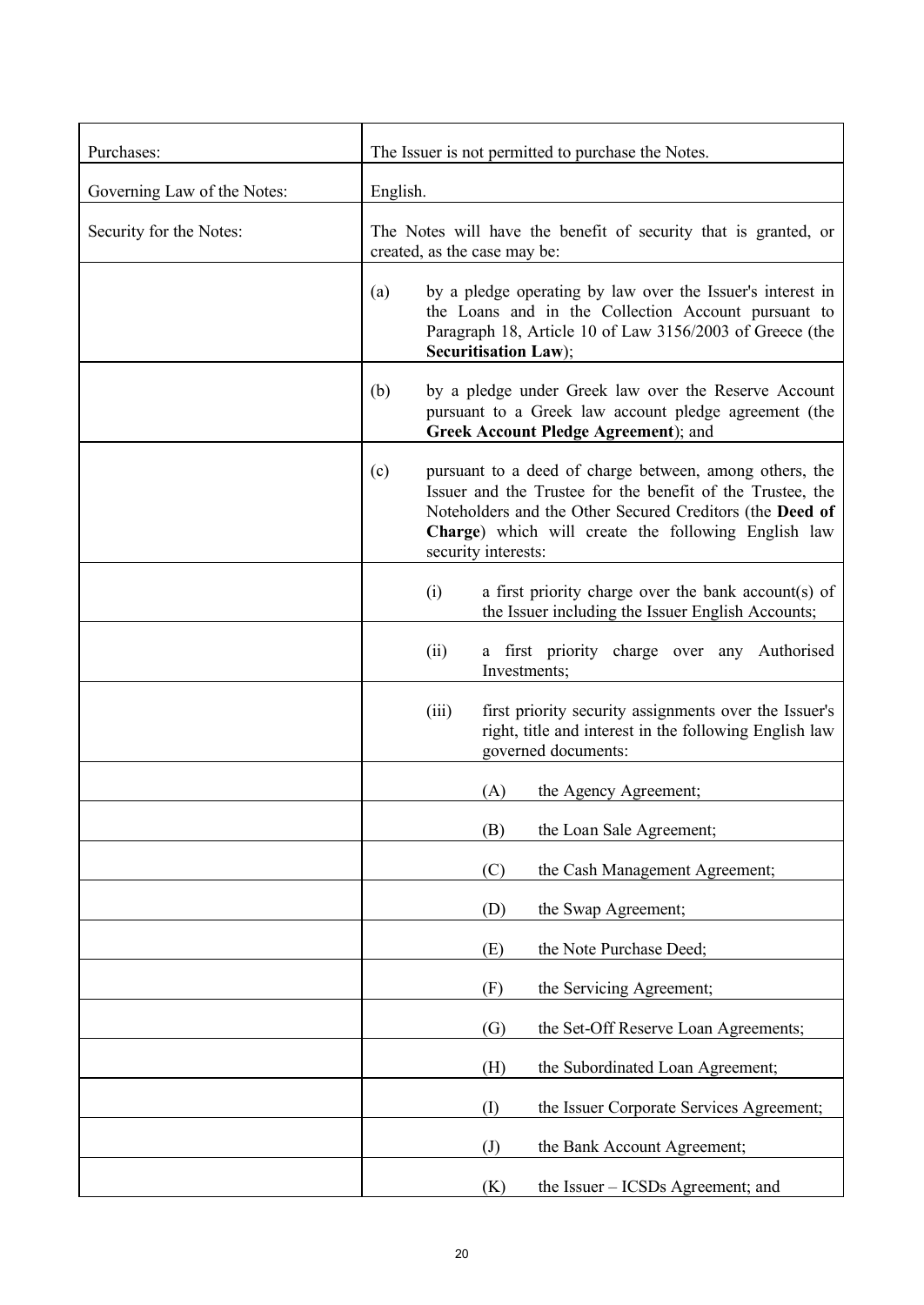|                              | a floating charge over any rights or assets<br>(L)<br>of the Issuer not secured by the above.                                                                                                                                                                                                                                                                                                                                                                                                                                                                                      |
|------------------------------|------------------------------------------------------------------------------------------------------------------------------------------------------------------------------------------------------------------------------------------------------------------------------------------------------------------------------------------------------------------------------------------------------------------------------------------------------------------------------------------------------------------------------------------------------------------------------------|
|                              | The pledges, charges and assignments referred to in paragraphs (a)<br>to (c) above are together the Security.                                                                                                                                                                                                                                                                                                                                                                                                                                                                      |
|                              | The documents referred to in paragraphs (b) and (c) above, together<br>with the Trust Deed, the Notes, the Collection Account Agreement,<br>the Reserve Account Agreement and the Assignment Agreement,<br>are referred to as the Transaction Documents.                                                                                                                                                                                                                                                                                                                           |
| <b>Other Agreements</b>      |                                                                                                                                                                                                                                                                                                                                                                                                                                                                                                                                                                                    |
| Servicing Agreement:         | Under the Servicing Agreement, the Servicer will agree to provide<br>to the Issuer and the Trustee (in relation to their respective interests<br>therein) certain loan related services. Such services will include<br>servicing the Loans and the Ancillary Rights and services which<br>are incidental thereto.                                                                                                                                                                                                                                                                  |
|                              | For further information regarding these services, see Servicing of<br>the Portfolio below.                                                                                                                                                                                                                                                                                                                                                                                                                                                                                         |
| Swap Agreement:              | On or about the Closing Date the Issuer and the Swap Provider will<br>enter into an interest rate swap transaction as evidenced by a<br>confirmation thereto (the Swap Transaction).<br>The Swap<br>Transaction supplements and forms part of a 1992 ISDA Master<br>Agreement (Multi-Currency Cross Border) dated on or about the<br>Closing Date and as amended and supplemented from time to time,<br>between inter alios, the Issuer, the Swap Provider and the Trustee<br>(the Master Agreement, and together with the Swap Transaction,<br>the Swap Agreement).               |
|                              | See Summary of Principal Documents - Swap Agreement below.                                                                                                                                                                                                                                                                                                                                                                                                                                                                                                                         |
| Subordinated Loan Agreement: | The Subordinated Loan Provider will make a subordinated loan to<br>the Issuer (the Subordinated Loan) pursuant to a subordinated<br>loan agreement (the Subordinated Loan Agreement).<br>The<br>amount made available to the Issuer pursuant to the terms of the<br>Subordinated Loan Agreement is referred to herein as the<br><b>Subordinated Loan Facility.</b>                                                                                                                                                                                                                 |
|                              | The Subordinated Loan will be for an amount of $\epsilon$ 39,600,000, to be<br>drawn by the Issuer on the Closing Date in order (i) to pay the<br>initial expenses of the Issuer in connection with the purchase of the<br>Initial Portfolio and the issue of the Notes (including, but not<br>limited to, the fees payable to the Arrangers and the fees and<br>commissions payable to the Trustee, Moody's, the Auditor, the<br>Issuer Corporate Services Provider and legal counsel of the<br>Trustee) (the <b>Start-Up Expenses</b> ) and (ii) to fund the Reserve<br>Account. |
|                              | Interest on the Subordinated Loan will be paid, and principal will<br>be repaid, by the Issuer on each Interest Payment Date from<br>Available Funds subject to the terms of the Subordinated Loan                                                                                                                                                                                                                                                                                                                                                                                 |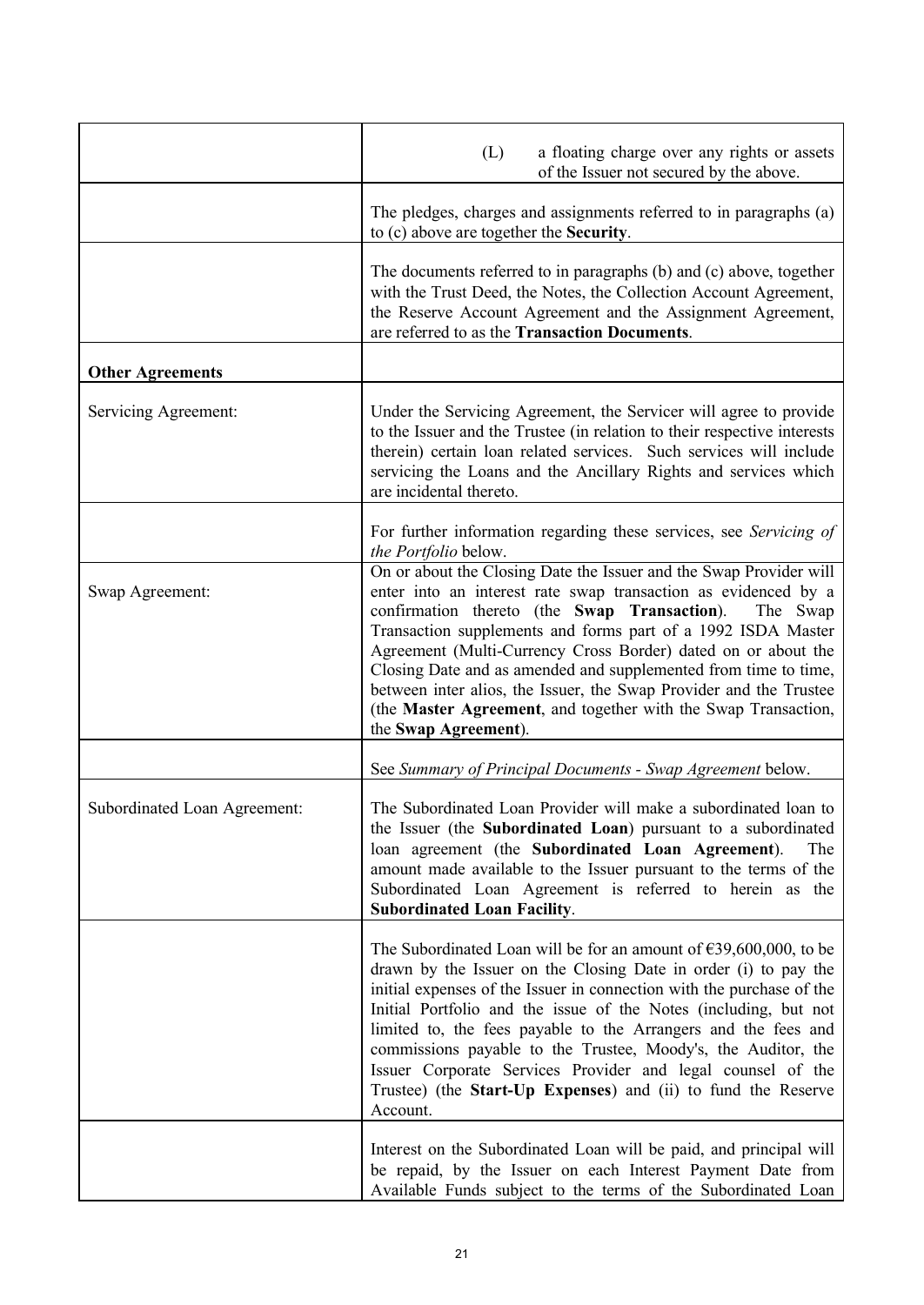|                                                          | Agreement and in accordance with the Priority of Payments.                                                                                                                                                                                                                                                                                                                                                                                                                                                                                                                                                                                                                                                                                                                                                                                                                                                                    |
|----------------------------------------------------------|-------------------------------------------------------------------------------------------------------------------------------------------------------------------------------------------------------------------------------------------------------------------------------------------------------------------------------------------------------------------------------------------------------------------------------------------------------------------------------------------------------------------------------------------------------------------------------------------------------------------------------------------------------------------------------------------------------------------------------------------------------------------------------------------------------------------------------------------------------------------------------------------------------------------------------|
|                                                          | All amounts then outstanding under the Subordinated Loan will be<br>due and payable on the Final Maturity Date or on such earlier date<br>as the Notes are repaid in full.                                                                                                                                                                                                                                                                                                                                                                                                                                                                                                                                                                                                                                                                                                                                                    |
|                                                          | See Summary of Principal Documents - Subordinated Loan<br>Agreement below.                                                                                                                                                                                                                                                                                                                                                                                                                                                                                                                                                                                                                                                                                                                                                                                                                                                    |
| Set-Off Reserve (Reclaimable<br>Amounts) Loan Agreement: | The Seller will make two set-off reserve loans available to the<br>Issuer. The Seller will, in accordance with the terms of a loan<br>agreement to be entered into between the Issuer, the Seller and the<br>Trustee on or prior to the Closing Date (the Set-Off Reserve<br>(Reclaimable Amounts) Loan Agreement) make available a<br>stand-by loan facility (the Set-Off Reserve (Reclaimable<br>Amounts) Loan Facility) with a facility commitment (the Set-Off<br>Reserve (Reclaimable Amounts) Facility Limit) which on the<br>Closing Date will be not less than an amount equal to the<br>Reclaimable Amounts as at the Closing Date. The Reclaimable<br>Amounts are an amount equal to the aggregate amount of all<br>Exposure Amounts in relation to all Loans in the Initial Portfolio<br>less (a) the Deposit Contribution in respect of all the Loans in the<br>portfolio and (b) the Exposure Reduction Amounts. |
|                                                          | The Set-Off Reserve (Reclaimable Amounts) Facility Limit will<br>fluctuate in the manner set out in Summary of Principal Documents<br>- Set-Off Reserve (Reclaimable Amounts) Loan Agreement below.                                                                                                                                                                                                                                                                                                                                                                                                                                                                                                                                                                                                                                                                                                                           |
|                                                          | The Issuer will drawdown to 50% of the amount of the Set-Off<br>Reserve (Reclaimable Amounts) Facility Limit on the date (the<br>First Ratings Downgrade Date) on which the Set-Off Reserve<br>Loan Provider ceases to have a minimum short term, unsecured,<br>unguaranteed and unsubordinated debt rating of at least P-1 by<br>Moody's (the First Rating) but continues to have a minimum long<br>term, unsecured, unguaranteed and unsubordinated debt rating of at<br>least Baa2 by Moody's (the First Ratings Downgrade).                                                                                                                                                                                                                                                                                                                                                                                               |
|                                                          | The Issuer will drawdown to 100% of the amount of the Set-Off<br>Reserve (Reclaimable Amounts) Facility Limit on the date (the<br>Second Ratings Downgrade Date) on which the Set-Off Reserve<br>Loan Provider ceases to have a minimum long term, unsecured,<br>unguaranteed and unsubordinated debt rating of at least Baa2 by<br>Moody's (the Second Rating) (the Second Ratings Downgrade).                                                                                                                                                                                                                                                                                                                                                                                                                                                                                                                               |
|                                                          | Following the First Ratings Downgrade Date and for so long as a<br>First Ratings Downgrade continues but a Second Ratings<br>Downgrade has not occurred, any increase in the Set-Off Reserve<br>(Reclaimable Amounts) Facility Limit calculated on a Calculation<br>Date, over the Set-Off Reserve (Reclaimable Amounts) Facility<br>Limit calculated on the previous Calculation Date, will be followed<br>by a drawing in the amount of 50% of such increase one Business<br>Day prior to the Interest Payment Date following the Calculation<br>Date on which such increase is determined.                                                                                                                                                                                                                                                                                                                                 |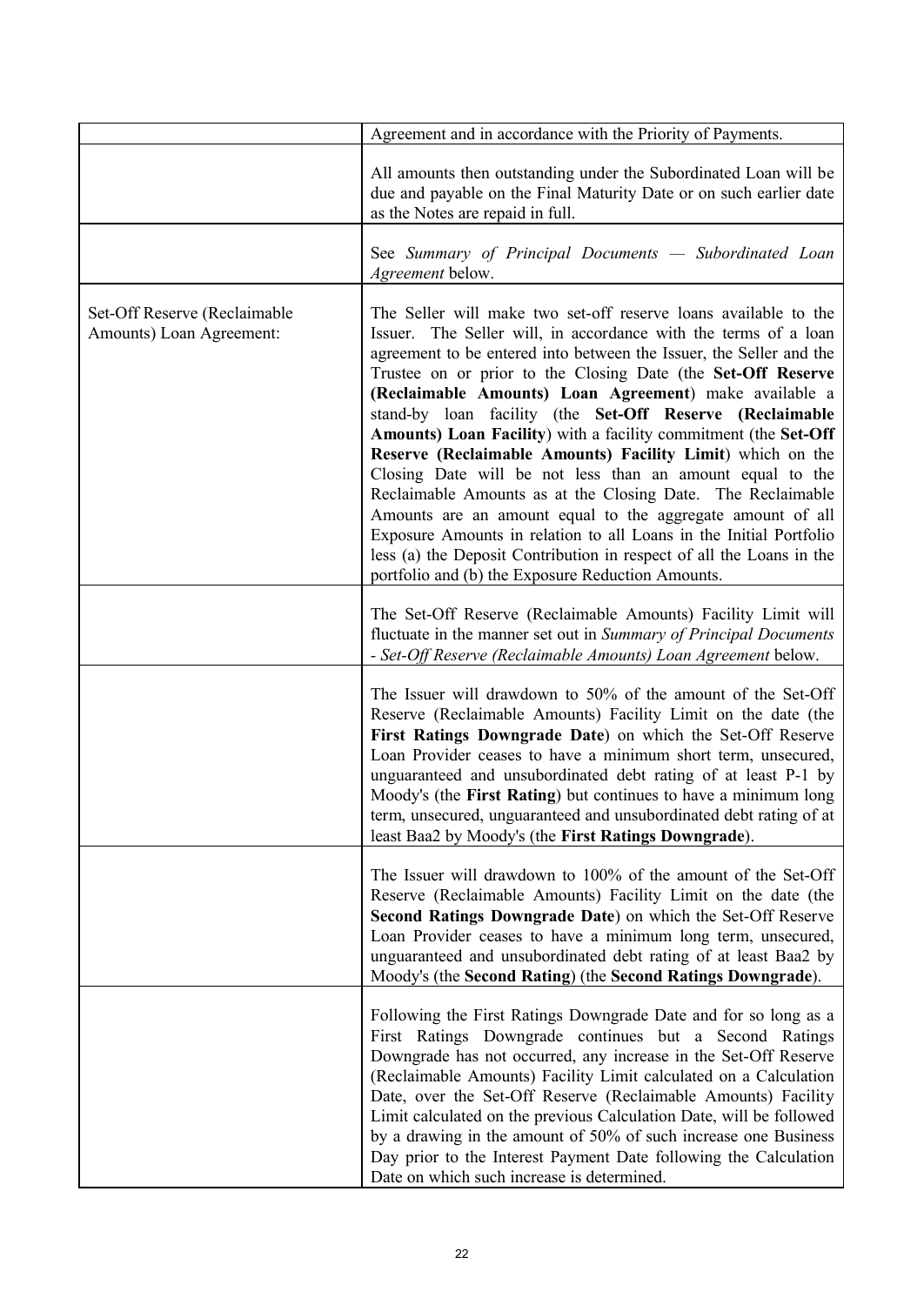| Following the Second Ratings Downgrade Date and for so long as<br>a Second Ratings Downgrade continues, any increase in the Set-<br>Off Reserve (Reclaimable Amounts) Facility Limit calculated on a<br>Calculation Date over the Set-Off Reserve (Reclaimable Amounts)<br>Facility Limit calculated on the previous Calculation Date will be<br>followed by a drawing in the amount of 100% of such increase one<br>Business Day prior to the Interest Payment Date following the<br>Calculation Date on which such increase is determined.                                                                                                      |
|---------------------------------------------------------------------------------------------------------------------------------------------------------------------------------------------------------------------------------------------------------------------------------------------------------------------------------------------------------------------------------------------------------------------------------------------------------------------------------------------------------------------------------------------------------------------------------------------------------------------------------------------------|
| The amounts drawn under the Set-Off Reserve (Reclaimable<br>Amounts) Loan Agreement will constitute a borrowing under it<br>(the Set-Off Reserve (Reclaimable Amounts) Loan).<br>Once<br>drawn, the Set-Off Reserve (Reclaimable Amounts) Loan will be<br>paid into the Set-Off Reserve Account and the relevant entry will<br>be made in the Set-Off Reserve (Reclaimable Amounts) Ledger<br>and such amounts together with any other amounts standing to the<br>credit of the Set-Off Reserve Account will constitute a fund (the<br>Set-Off Reserve Fund) (as to which see Summary - Issuer Bank<br>Accounts - Set-Off Reserve Account below). |
| Interest on the Set-Off Reserve (Reclaimable Amounts) Loan will<br>be paid in accordance with the terms of the Set-Off Reserve<br>(Reclaimable Amounts) Loan Agreement and the relevant Priority<br>of Payments.                                                                                                                                                                                                                                                                                                                                                                                                                                  |
| Interest or other income earned by the Issuer on the amounts<br>standing to the credit of the Set-Off Reserve Account will be<br>transferred to the Issuer Transaction Account on every Calculation<br>Date and will form part of the Receipts.                                                                                                                                                                                                                                                                                                                                                                                                   |
| Other than interest paid in respect of the Set-Off Reserve<br>(Reclaimable Amounts) Loan as stated above, no commitment or<br>other fees will be payable by the Issuer in respect of the Set-Off<br>Reserve (Reclaimable Amounts) Loan Agreement.                                                                                                                                                                                                                                                                                                                                                                                                 |
| The principal amount of the Set-Off Reserve (Reclaimable<br>Amounts) Loan will be repayable in full on the Interest Payment<br>Date following the date on which the Set-Off Reserve Loan<br>Provider regains a rating at least as high as the First Rating.                                                                                                                                                                                                                                                                                                                                                                                       |
| If the Set-Off Reserve Loan Provider previously ceased to have a<br>rating at least as high as the Second Rating, but is then upgraded<br>such that it then has a rating at least as high as the Second Rating<br>but still does not have a rating at least as high as the First Rating,<br>the principal amount of the Set-Off Reserve (Reclaimable<br>Amounts) Loan will be repayable on the following Interest<br>Payment Date in the amount of:                                                                                                                                                                                               |
| 100% of the amount of the Set-Off Reserve (Reclaimable<br>(a)<br>Amounts) Facility Limit on the Calculation Date prior to<br>the immediately preceding Calculation Date; less                                                                                                                                                                                                                                                                                                                                                                                                                                                                     |
| 50% of the amount of the Set-Off Reserve (Reclaimable<br>(b)                                                                                                                                                                                                                                                                                                                                                                                                                                                                                                                                                                                      |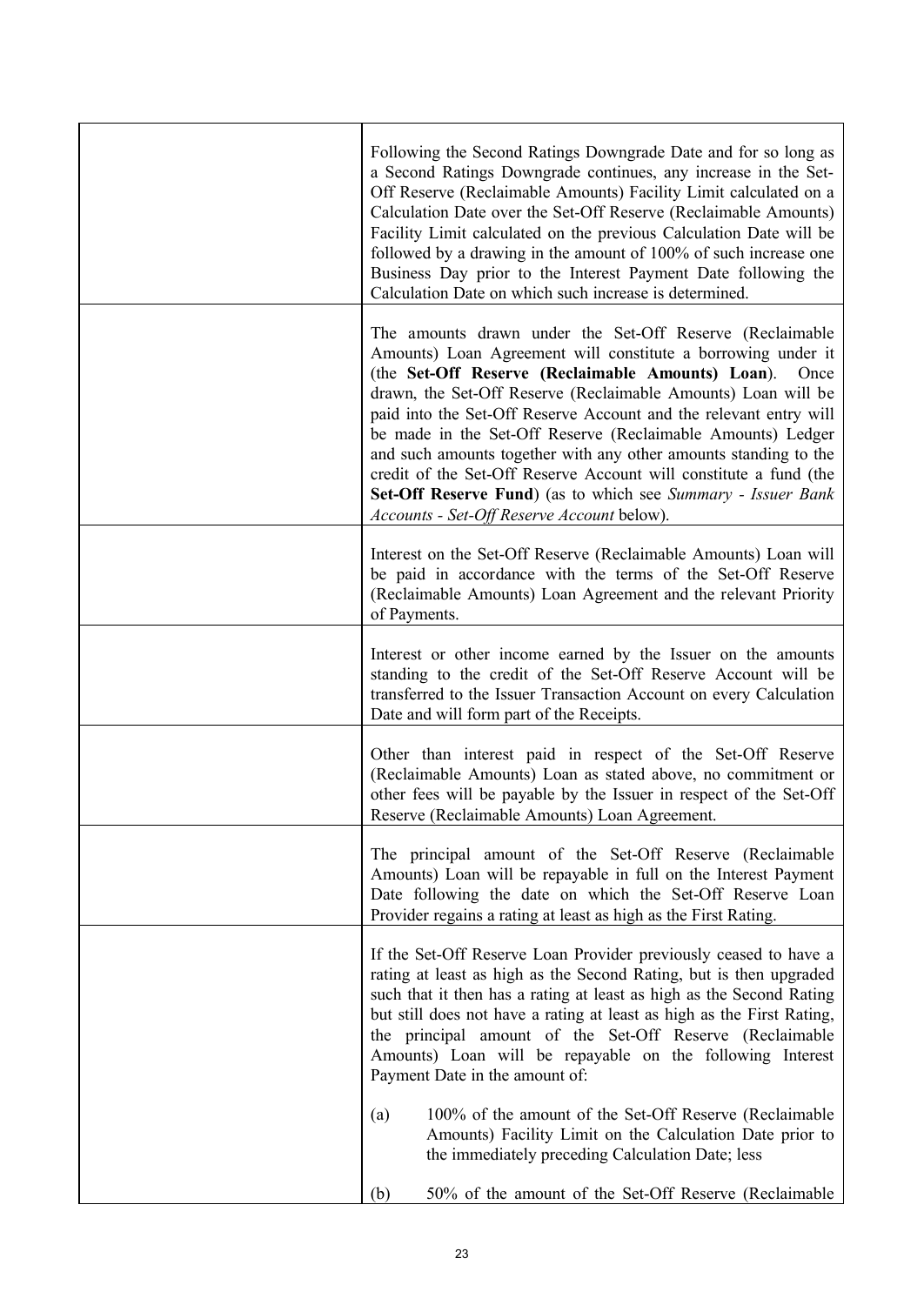| Amounts) Facility Limit on the immediately preceding<br>Calculation Date,                                                                                                                                                                                                                                                                                                                                                                                                                                                                                                                                              |
|------------------------------------------------------------------------------------------------------------------------------------------------------------------------------------------------------------------------------------------------------------------------------------------------------------------------------------------------------------------------------------------------------------------------------------------------------------------------------------------------------------------------------------------------------------------------------------------------------------------------|
| provided that, if the calculation above results in a negative<br>number, the Set-Off Reserve Loan Provider will not be repaid on<br>such Interest Payment Date and instead the Issuer will drawdown<br>under the Set-Off Reserve (Reclaimable Amounts) Loan Facility an<br>amount equal to the positive difference of (b) minus (a) above, on<br>the Calculation Date that such Set- Off Reserve (Reclaimable<br>Amounts) Facility Limit is calculated.                                                                                                                                                                |
| If following a previous First Ratings Downgrade or Second Ratings<br>Downgrade of the Set-Off Reserve Loan Provider and following<br>the calculation of the Set-Off Reserve (Reclaimable Amounts)<br>Facility Limit on a Calculation Date and there has not been a<br>change in the rating of the Set-Off Reserve Loan Provider during<br>the immediately preceding Collection Period, any decrease in the<br>Set-Off Reserve (Reclaimable Amounts) Facility Limit will result<br>in a repayment of the Set-Off Reserve (Reclaimable Amounts)<br>Loan on the following Interest Payment Date in an amount equal<br>to: |
| 50% of such decrease if the Set-Off Reserve Loan Provider<br>(a)<br>continues to cease to have a rating at least as high as the<br>First Rating but continues to have a rating at least as high<br>as the Second Rating; or                                                                                                                                                                                                                                                                                                                                                                                            |
| 100% of such decrease while the Set-Off Reserve Loan<br>(b)<br>Provider continues to cease to have a rating at least as high<br>as the Second Rating.                                                                                                                                                                                                                                                                                                                                                                                                                                                                  |
| The Set-Off Reserve (Reclaimable Amounts) Facility Limit (or, if<br>drawn the Set-Off Reserve (Reclaimable Amounts) Loan) will be<br>cancelled (and/or, as the case may be, the principal amount of the<br>Set-Off Reserve (Reclaimable Amounts) Loan will be repayable) in<br>full on the earlier of:                                                                                                                                                                                                                                                                                                                 |
| the date falling five years after the Final Maturity Date; and<br>(a)                                                                                                                                                                                                                                                                                                                                                                                                                                                                                                                                                  |
| (b)<br>the date on which:                                                                                                                                                                                                                                                                                                                                                                                                                                                                                                                                                                                              |
| (i)<br>prior to the enforcement of the Security, the<br>Trustee or, if all Notes have been redeemed in full,<br>the Issuer, is satisfied (in each case in its absolute<br>discretion) that the Issuer has no further actual or<br>contingent liabilities in respect of any Reclaimable<br>Amounts; or                                                                                                                                                                                                                                                                                                                  |
| following the enforcement of Security, the date on<br>(ii)<br>which the Trustee or, if all the liabilities owing by<br>the Issuer to the Secured Parties under the<br>Transaction Documents have been discharged in<br>full and the Security released, the Issuer is satisfied<br>(in each case in its absolute discretion) that no                                                                                                                                                                                                                                                                                    |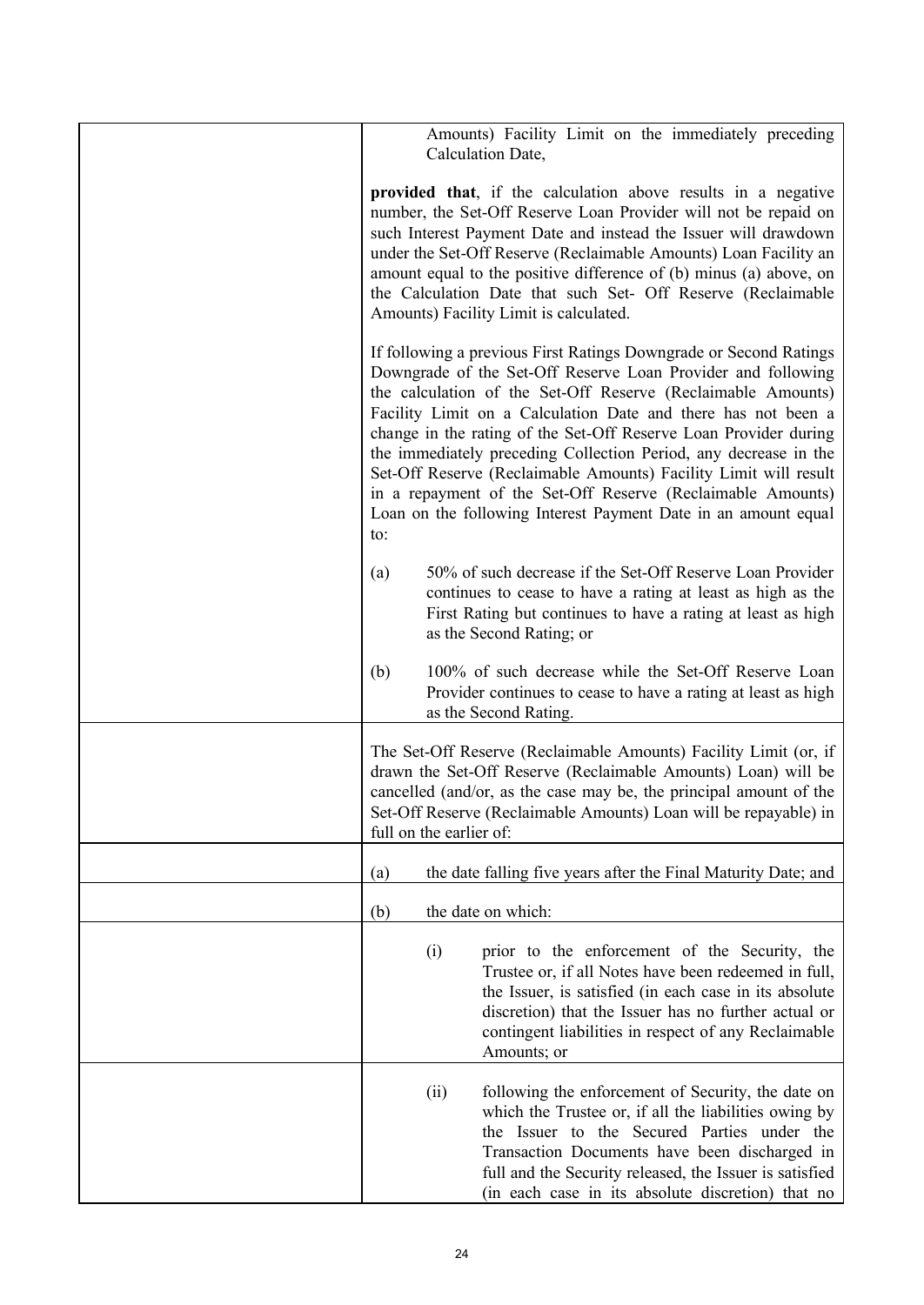|                                              | further withdrawals from the Set-Off Reserve<br>Account are required to be made by the Cash<br>Manager in respect of amounts that Borrowers or<br>Guarantors may claim directly from the Issuer (as<br>regards Post-Closing Reclaimable Amounts), or<br>set-off or deduct from amounts payable under the<br>Loans in respect of amounts payable by the Seller<br>(or the Issuer as regards Post-Closing Reclaimable<br>Amounts) to the Borrowers or the Guarantors, in<br>accordance<br>with<br>the<br>Cash<br>Management<br>Agreement.                                             |
|----------------------------------------------|-------------------------------------------------------------------------------------------------------------------------------------------------------------------------------------------------------------------------------------------------------------------------------------------------------------------------------------------------------------------------------------------------------------------------------------------------------------------------------------------------------------------------------------------------------------------------------------|
|                                              | If any of the Notes remain outstanding, the Seller will notify<br>Moody's in writing immediately upon a cancellation of the Set-Off<br>Reserve (Reclaimable Amounts) Facility Limit in accordance with<br>paragraph (i) above.                                                                                                                                                                                                                                                                                                                                                      |
|                                              | Ratings Downgrade means a First Ratings Downgrade or a<br>Second Ratings Downgrade.                                                                                                                                                                                                                                                                                                                                                                                                                                                                                                 |
|                                              | See also Set-Off Reserve Account and Summary of Principal<br>Documents - Set-Off Reserve (Reclaimable Amounts) Loan<br><i>Agreement</i> below.                                                                                                                                                                                                                                                                                                                                                                                                                                      |
| Set-off Reserve (Deposits) Loan<br>Agreement | The Seller will, in accordance with the terms of a loan agreement to<br>be entered into between the Issuer, the Seller and the Trustee on or<br>about the Closing Date (the Set-Off Reserve (Deposits) Loan<br>Agreement) make available a standby loan facility (the Set-Off<br><b>Reserve (Deposits) Loan Facility)</b> with a facility commitment (the<br>Set-Off Reserve (Deposits) Facility Limit) which on the Closing<br>Date will be not less than the aggregate amount of the Deposit<br>Contribution in respect of all Loans in the Initial Portfolio as at<br>such date. |
|                                              | The Set-Off Reserve (Deposits) Facility Limit will reduce in the<br>manner set out in Summary of Principal Documents - Set-Off<br>Reserve (Deposits) Loan Agreement below.                                                                                                                                                                                                                                                                                                                                                                                                          |
|                                              | The Issuer will drawdown to 50% of the amount of the Set-Off<br>Reserve (Deposits) Facility Limit on the First Ratings Downgrade<br>Date on which the Set-Off Reserve Loan Provider ceases to have a<br>rating at least as high as the First Rating but continues to have a<br>rating at least as high as the Second Rating.                                                                                                                                                                                                                                                        |
|                                              | The Issuer will drawdown to 100% of the amount of the Set-Off<br>Reserve (Deposits) Facility Limit on the Second Ratings<br>Downgrade Date on which the Set-Off Reserve Loan Provider<br>ceases to have a rating at least as high as the Second Rating.                                                                                                                                                                                                                                                                                                                             |
|                                              | Following the First Ratings Downgrade Date and for so long as a<br>First Ratings Downgrade continues but a Second Ratings<br>Downgrade has not occurred, any increase in the Set-Off Reserve<br>(Deposits) Facility Limit calculated on a Calculation Date, over the<br>Set-Off Reserve (Deposits) Facility Limit calculated on the                                                                                                                                                                                                                                                 |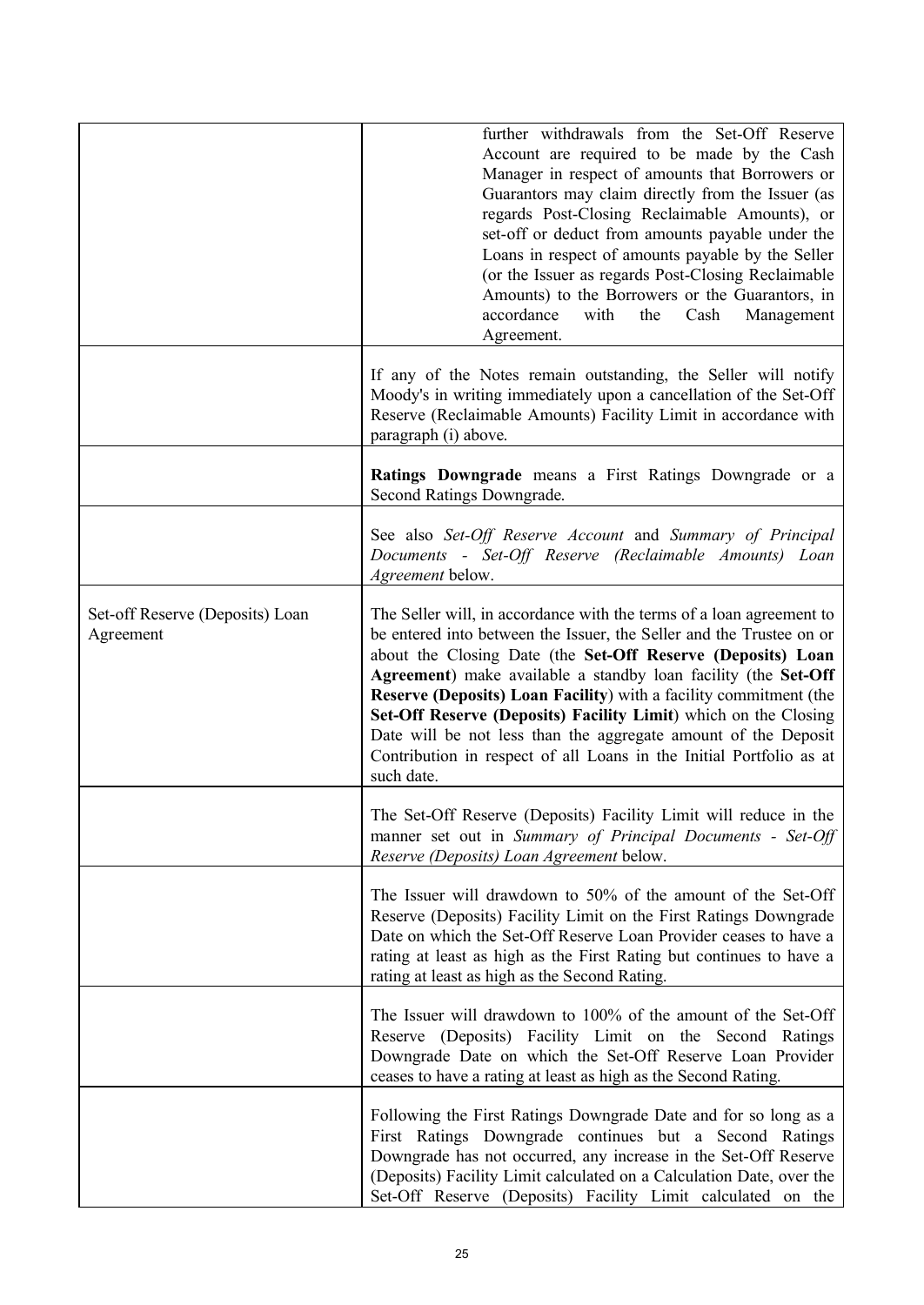| previous Calculation Date, will be followed by a drawing in the<br>amount of 50% of such increase one Business Day prior to the<br>Interest Payment Date following the Calculation Date on which<br>such increase is determined.                                                                                                                                                                                                                                                                                       |
|------------------------------------------------------------------------------------------------------------------------------------------------------------------------------------------------------------------------------------------------------------------------------------------------------------------------------------------------------------------------------------------------------------------------------------------------------------------------------------------------------------------------|
| Following the Second Ratings Downgrade Date and for so long as<br>a Second Ratings Downgrade continues, any increase in the Set-<br>Off Reserve (Deposits) Facility Limit calculated on a Calculation<br>Date over the Set-Off Reserve (Deposits) Facility Limit calculated<br>on the previous Calculation Date will be followed by a drawing in<br>the amount of 100% of such increase one Business Day prior to the<br>Interest Payment Date following the Calculation Date on which<br>such increase is determined. |
| The amounts drawn under the Set-Off Reserve (Deposits) Loan<br>Agreement will constitute a borrowing under it (the Set-Off<br>Reserve (Deposits) Loan). Once drawn the Set-Off Reserve<br>(Deposits) Loan will be paid into the Set-Off Reserve Account and<br>the relevant entry will be made in the Set-Off Reserve (Deposits)<br>Ledger and will form part of the Set-Off Reserve Fund.                                                                                                                             |
| Interest on the Set-Off Reserve (Deposits) Loan will be paid in<br>accordance with the terms of the Set-Off Reserve (Deposits) Loan<br>Agreement and the Priority of Payments.                                                                                                                                                                                                                                                                                                                                         |
| Interest or other income earned by the Issuer on the amounts<br>standing to the credit of the Set-Off Reserve Account will be<br>transferred to the Issuer Transaction Account on every Calculation<br>Date and will form part of the Receipts.                                                                                                                                                                                                                                                                        |
| Other than interest paid in respect of the Set-Off Reserve<br>(Deposits) Loan as stated above, no commitment or other fees will<br>be payable by the Issuer in respect of the Set-Off Reserve<br>(Deposits) Loan Agreement.                                                                                                                                                                                                                                                                                            |
| The principal amount of the Set-Off Reserve (Deposits) Loan will<br>be repayable in full on the Interest Payment Date following the date<br>on which the Set-Off Reserve Loan Provider regains a rating at<br>least as high as the First Rating.                                                                                                                                                                                                                                                                       |
| If the Set-Off Reserve Loan Provider previously ceased to have a<br>rating at least as high as the Second Rating, but is then upgraded<br>such that it then has a rating at least as high as the Second Rating<br>but still does not have a rating at least as high as the First Rating,<br>the principal amount of the Set-Off Reserve (Deposits) Loan will<br>be repayable on the following Interest Payment Date in the amount<br>of:                                                                               |
| 100% of the amount of the Set-Off Reserve (Deposits)<br>(a)<br>Facility Limit on the Calculation Date prior to the<br>immediately preceding Calculation Date; less                                                                                                                                                                                                                                                                                                                                                     |
| 50% of the amount of the Set-Off Reserve (Deposits)<br>(b)<br>Facility Limit on the immediately preceding Calculation                                                                                                                                                                                                                                                                                                                                                                                                  |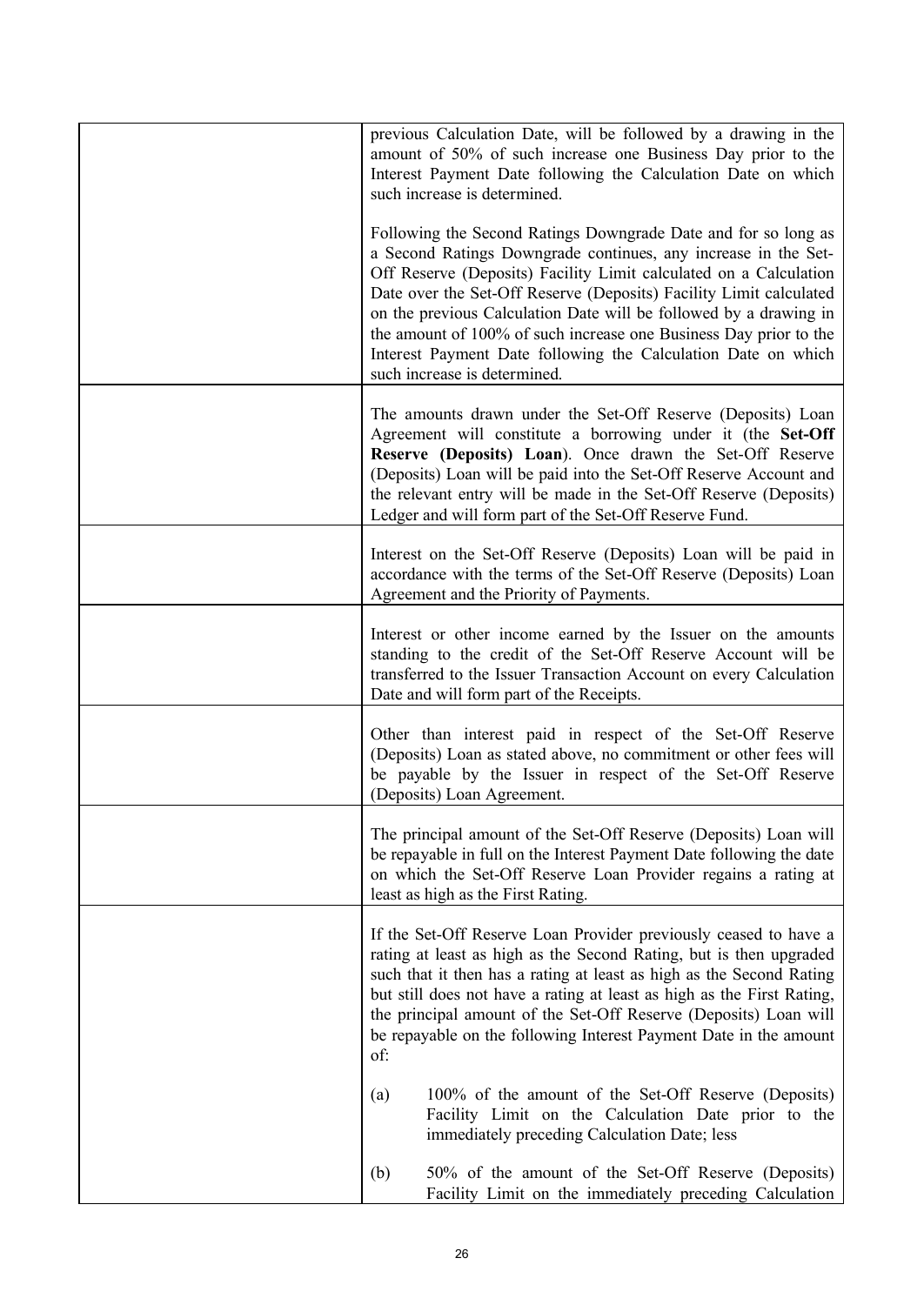| Date,                                                                                                                                                                                                                                                                                                                                                                                                                                                                                                                                                                              |
|------------------------------------------------------------------------------------------------------------------------------------------------------------------------------------------------------------------------------------------------------------------------------------------------------------------------------------------------------------------------------------------------------------------------------------------------------------------------------------------------------------------------------------------------------------------------------------|
|                                                                                                                                                                                                                                                                                                                                                                                                                                                                                                                                                                                    |
| provided that, if the calculation above results in a negative<br>number, the Set-Off Reserve Loan Provider will not be repaid on<br>such Interest Payment Date and instead the Issuer will drawdown<br>under the Set-Off Reserve (Deposits) Loan Facility an amount<br>equal to the positive difference of (b) minus (a) above, on the<br>Calculation Date that such Set- Off Reserve (Deposits) Facility<br>Limit is calculated.                                                                                                                                                  |
| If following a previous First Ratings Downgrade or Second Ratings<br>Downgrade of the Set-Off Reserve Loan Provider and following<br>the calculation of the Set-Off Reserve (Deposits) Facility Limit on<br>a Calculation Date and there has not been a change in the rating of<br>the Set-Off Reserve Loan Provider during the immediately<br>preceding Collection Period, any decrease in the Set-Off Reserve<br>(Deposits) Facility Limit will result in a repayment of the Set-Off<br>Reserve (Deposits) Loan on the following Interest Payment Date in<br>an amount equal to: |
| 50% of such decrease if the Set-Off Loan Provider<br>(a)<br>continues to cease to have a rating at least as high as the<br>First Rating but continues to have a rating at least as high<br>as the Second Rating; or                                                                                                                                                                                                                                                                                                                                                                |
| 100% of such decrease while the Set-Off Loan Provider<br>(b)<br>continues to cease to have a rating at least as high as the<br>Second Rating.                                                                                                                                                                                                                                                                                                                                                                                                                                      |
| The Set-Off Reserve (Deposits) Facility Limit (or, if drawn the Set-<br>Off Reserve (Deposits) Loan) will be cancelled (and/or, as the case<br>may be, the principal amount of the Set-Off Reserve (Deposits)<br>Loan will be repayable) in full on the earlier of:                                                                                                                                                                                                                                                                                                                |
| the date falling five years after the Final Maturity Date; and<br>(a)                                                                                                                                                                                                                                                                                                                                                                                                                                                                                                              |
| (b)<br>the date on which:                                                                                                                                                                                                                                                                                                                                                                                                                                                                                                                                                          |
| (i)<br>prior to the enforcement of the Security, the<br>Trustee or, if all Notes have been redeemed in full,<br>the Issuer, is satisfied (in each case in its absolute<br>discretion) that the Issuer has no further actual or<br>contingent liabilities in respect of any Deposit<br>Amounts; or                                                                                                                                                                                                                                                                                  |
| following the enforcement of Security, the date on<br>(ii)<br>which the Trustee or, if all the liabilities owing by<br>the Issuer to the Secured Parties under the<br>Transaction Documents have been discharged in<br>full and the Security released, the Issuer is satisfied<br>(in each case in its absolute discretion) that no<br>further withdrawals from the Set-Off Reserve<br>Account are required to be made by the Cash<br>Manager, in respect of amounts that Borrowers or                                                                                             |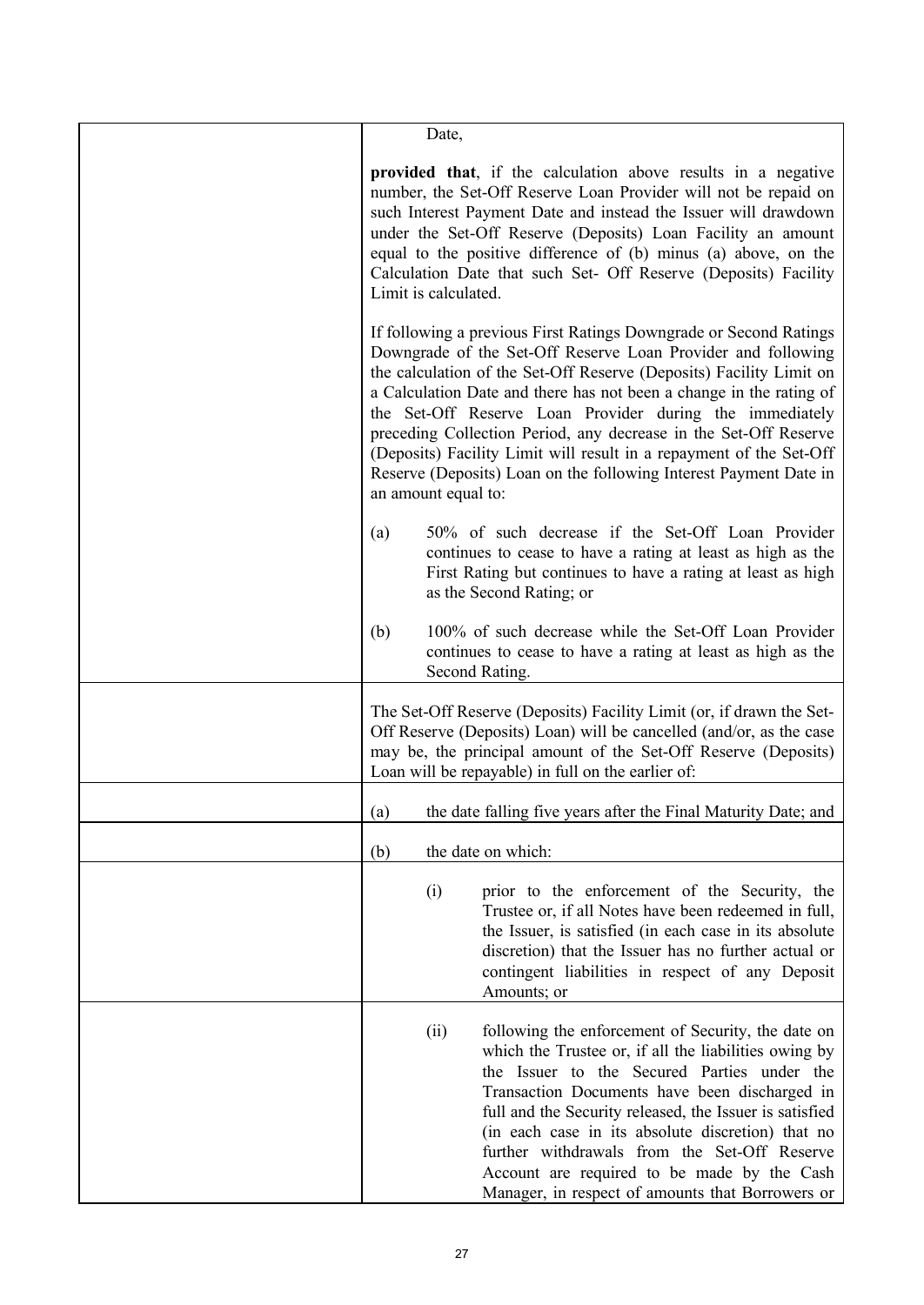|                            | Guarantors may set-off or deduct from amounts<br>payable under the Loans in respect of amounts<br>payable by the Seller to the Borrowers or the<br>in accordance<br>Guarantors,<br>with<br>the<br>Cash<br>Management Agreement.                                                                                                                                                                                                                                                                                                                                                                                                                                                                                                                                                                                                                                                                                                                                                                                                                                                                                                                                                                                                                                                                                                                                                                                                                                                                                                                                                                                                                                                                                                                                                                                                                                                                                                                                                                           |
|----------------------------|-----------------------------------------------------------------------------------------------------------------------------------------------------------------------------------------------------------------------------------------------------------------------------------------------------------------------------------------------------------------------------------------------------------------------------------------------------------------------------------------------------------------------------------------------------------------------------------------------------------------------------------------------------------------------------------------------------------------------------------------------------------------------------------------------------------------------------------------------------------------------------------------------------------------------------------------------------------------------------------------------------------------------------------------------------------------------------------------------------------------------------------------------------------------------------------------------------------------------------------------------------------------------------------------------------------------------------------------------------------------------------------------------------------------------------------------------------------------------------------------------------------------------------------------------------------------------------------------------------------------------------------------------------------------------------------------------------------------------------------------------------------------------------------------------------------------------------------------------------------------------------------------------------------------------------------------------------------------------------------------------------------|
|                            | If any of the Notes remain outstanding, the Seller will notify<br>Moody's in writing immediately upon a cancellation of the Set-Off<br>Reserve (Deposits) Facility Limit in accordance with paragraph (i)<br>above.                                                                                                                                                                                                                                                                                                                                                                                                                                                                                                                                                                                                                                                                                                                                                                                                                                                                                                                                                                                                                                                                                                                                                                                                                                                                                                                                                                                                                                                                                                                                                                                                                                                                                                                                                                                       |
|                            | See also Set-Off Reserve Account and Summary of Principal<br>Documents - Set-Off Reserve (Deposits) Loan Agreement below.                                                                                                                                                                                                                                                                                                                                                                                                                                                                                                                                                                                                                                                                                                                                                                                                                                                                                                                                                                                                                                                                                                                                                                                                                                                                                                                                                                                                                                                                                                                                                                                                                                                                                                                                                                                                                                                                                 |
|                            | The Set-Off Reserve (Reclaimable Amounts) Loan and the Set-Off<br>Reserve (Deposits) Loan are hereinafter referred to together as the<br><b>Set-Off Reserve Loans.</b>                                                                                                                                                                                                                                                                                                                                                                                                                                                                                                                                                                                                                                                                                                                                                                                                                                                                                                                                                                                                                                                                                                                                                                                                                                                                                                                                                                                                                                                                                                                                                                                                                                                                                                                                                                                                                                    |
| <b>Collection Account:</b> | The Servicer will open and maintain a euro bank account at its 40<br>Stadiou Street branch in Athens in the name of the Issuer to be<br>designated as the collection account under the Securitisation Law<br>(the Collection Account). The Collection Account will be<br>operated, in accordance with the Securitisation Law, pursuant to<br>the Collection Account Agreement.                                                                                                                                                                                                                                                                                                                                                                                                                                                                                                                                                                                                                                                                                                                                                                                                                                                                                                                                                                                                                                                                                                                                                                                                                                                                                                                                                                                                                                                                                                                                                                                                                            |
|                            | The Servicer will be required, pursuant to the Servicing<br>Agreement, to credit all amounts (including, without limitation,<br>interest, principal, fees (including any related break costs),<br>capitalised fees, charges and penalties, in each case, which relates<br>to the Loans, but excluding, for the avoidance of doubt, amounts<br>representing insurance premium payments and other third party<br>fees advanced by the Seller directly to the relevant third parties)<br>received in accordance with the Servicing Agreement (the<br>Collections) to the Collection Account. The Collections will be<br>credited to the Collection Account, less deductions made by the<br>Servicer in accordance with the Servicing Agreement, in respect of<br>certain legal expenses and insurance premium payments associated<br>with the ongoing servicing of the Loans promptly upon receipt or<br>collection of these amounts by the Servicer.<br>Unless a<br>Downgrading Event has occurred in respect of the Greek Account<br>Bank, the Servicer will transfer all amounts standing to the credit<br>of the Collection Account (which for the avoidance of doubt will<br>exclude any Levy deducted by the Servicer and paid to the<br>government) to the Issuer Transaction Account at or about 12 p.m.<br>Athens time on one Transfer Business Day prior to each Interest<br>Payment Date. Upon the occurrence of a Downgrading Event, the<br>Servicer will immediately transfer all amounts standing to the<br>credit of the Collection Account (which for the avoidance of doubt<br>will exclude any Levy deducted by the Servicer and paid to the<br>government) to the Issuer Transaction Account upon receipt or<br>collection thereof. The Collection Account will, pursuant to the<br>Securitisation Law, be segregated from all other accounts held in<br>the name of other customers of Alpha and only amounts which<br>relate to the Portfolio will be paid into the Collection Account. |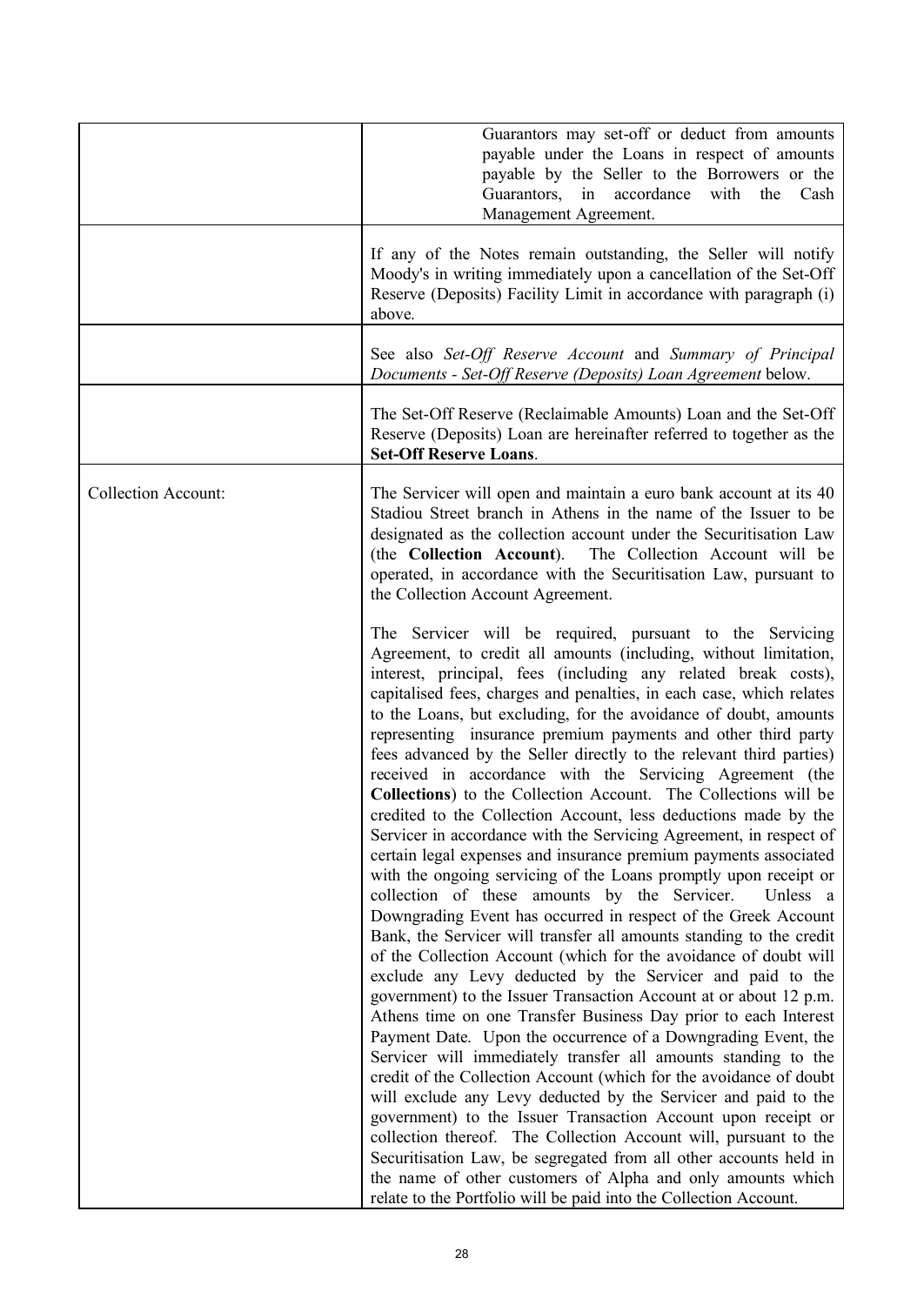|                              | Upon the occurrence of a Downgrading Event, the Issuer will (with<br>the prompt assistance and co-operation of the Greek Account<br>Bank) as soon as reasonably practicable, and in any event within<br>thirty (30) days, procure the transfer of the Collection Account to<br>another Eligible Bank in accordance with paragraph 15 of the<br>Securitisation Law, the identity of which shall have been approved<br>in writing by the Trustee. |
|------------------------------|-------------------------------------------------------------------------------------------------------------------------------------------------------------------------------------------------------------------------------------------------------------------------------------------------------------------------------------------------------------------------------------------------------------------------------------------------|
|                              | If the Greek Account Bank's short-term debt rating falls below P-2<br>or their long term unsecured, unsubordinated, unguaranteed debt<br>obligations falls below Baa3, in each case as determined by<br>Moody's, then the Servicer shall provide notification to all<br>Borrowers that any and all future payments due under the Loans<br>are henceforth to be effected directly to the Issuer Transaction<br>Account.                          |
|                              | A Transfer Business Day is a day on which the Servicer is open<br>for business in Athens and banks are generally open for business in<br>London.                                                                                                                                                                                                                                                                                                |
|                              | Eligible Bank means a bank, the short term rating of which is not<br>less than P-1 by Moody's.                                                                                                                                                                                                                                                                                                                                                  |
|                              | Downgrading Event means in respect of an entity, such entity<br>ceasing to be rated at any time at least P-1 by Moody's.                                                                                                                                                                                                                                                                                                                        |
|                              | Pursuant to the Servicing Agreement, Collections standing to the<br>credit of the Collection Account will accrue interest on an annual<br>basis at a rate equal to the ECB Rate minus 0.50 per cent.                                                                                                                                                                                                                                            |
|                              | Such accrued interest (the Collection Account Income) will be<br>transferred by the Servicer to the Issuer Transaction Account one<br>Transfer Business Day prior to each Interest Payment Date.                                                                                                                                                                                                                                                |
|                              | The Servicer will on each Servicer Report Date supply to the Cash<br>Manager a report setting out the amount of the Collection Account<br>Income transferred to the Issuer Transaction Account during the<br>Collection Period ending immediately before such Servicer Report<br>Date.                                                                                                                                                          |
| <b>Issuer Bank Accounts:</b> | The Issuer Transaction Account and the Set-Off Reserve Account<br>(together referred as the Issuer English Accounts) will be<br>established with the Issuer Account Bank in accordance with the<br>terms of the Bank Account Agreement. The Reserve Account will<br>be established with the Greek Account Bank in accordance with the<br>terms of the Reserve Account Agreement.                                                                |
|                              | The Issuer English Accounts and the Reserve Account are together<br>referred as the Issuer Bank Accounts.                                                                                                                                                                                                                                                                                                                                       |
|                              | Under the Bank Account Agreement and the Reserve Account<br>Agreement, if either of the Issuer Account Bank or the Greek<br>Account Bank ceases to be an Eligible Bank, then as soon as                                                                                                                                                                                                                                                         |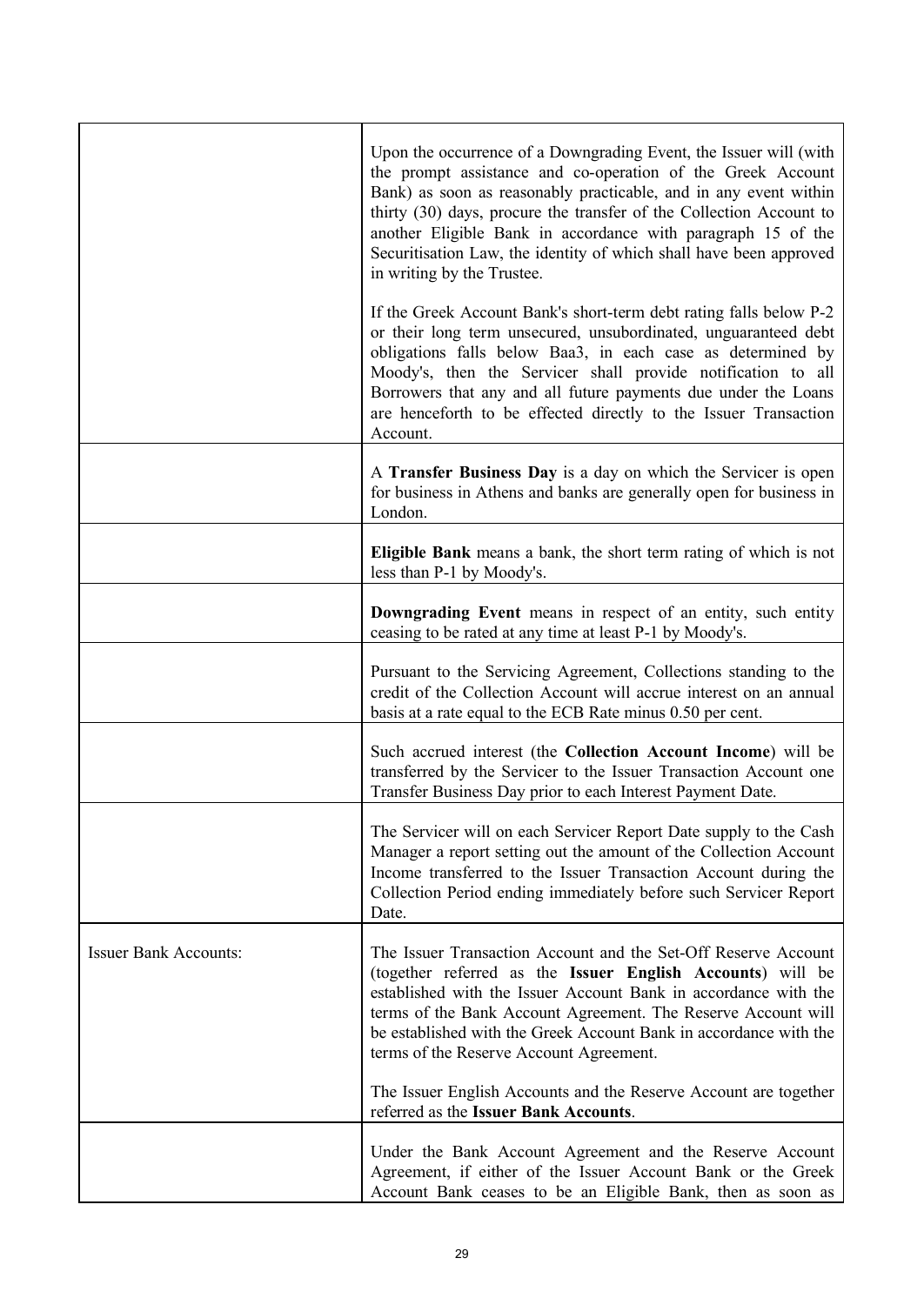|                                    | reasonably practicable thereafter, and in any case within 30<br>calendar days of such entity ceasing to be an Eligible Bank, the<br>Issuer will procure the transfer of the relevant Issuer Bank<br>Accounts to an Eligible Bank.                                                                                                                                                                                                                                                                                                                                                                                                                                                                                                 |
|------------------------------------|-----------------------------------------------------------------------------------------------------------------------------------------------------------------------------------------------------------------------------------------------------------------------------------------------------------------------------------------------------------------------------------------------------------------------------------------------------------------------------------------------------------------------------------------------------------------------------------------------------------------------------------------------------------------------------------------------------------------------------------|
|                                    | Amounts of interest or other income received in respect of the<br>amounts standing to the credit of the Issuer Bank Accounts, other<br>than the Issuer Transaction Account, will be transferred to the<br>Issuer Transaction Account one Transfer Business Day prior to<br>each Interest Payment Date and will form part of the IBA Income.                                                                                                                                                                                                                                                                                                                                                                                       |
|                                    | Each of the Issuer Account Bank and Greek Account Bank will,<br>prior to each Calculation Date supply to the Cash Manager a report<br>setting out the amount of the IBA Income for the Collection Period<br>ending immediately prior to such Calculation Date.                                                                                                                                                                                                                                                                                                                                                                                                                                                                    |
|                                    | Calculation Date means the date in each quarter falling two days<br>(other than Saturdays or Sundays) before each Interest Payment<br>Date, on which banks are open for business in London and Athens,<br>and on which calculations are made for an Interest Period ending<br>on the immediately succeeding Interest Payment Date by reference<br>to the determinations made on the immediately preceding<br>Determination Date.                                                                                                                                                                                                                                                                                                  |
|                                    | <b>IBA</b> Income means, in respect of a Collection Period, the<br>aggregate of the interest received from time to time on the balances<br>on the Issuer Bank Accounts during such Collection Period and<br>income received in respect of Authorised Investments on or before<br>the Servicer Report Date immediately following such Collection<br>Period.                                                                                                                                                                                                                                                                                                                                                                        |
| <b>Issuer Transaction Account:</b> | The Issuer will, on or about the Closing Date, open and maintain a<br>designated euro bank account (the Issuer Transaction Account)<br>with the Issuer Account Bank in London, pursuant to a bank<br>account agreement to be entered into on or about the Closing Date<br>between the Issuer, the Cash Manager, the Issuer Account Bank<br>and the Trustee (the Bank Account Agreement), into which all<br>amounts received by the Issuer (including all amounts received in<br>respect of the Loans (other than as otherwise provided) and funds<br>transferred from the Collection Account) will be paid and from<br>which the Issuer will make all payments required to be made by it<br>(including payments under the Notes). |
| Reserve Account:                   | The Issuer will, on or about the Closing Date, open and maintain a<br>designated bank account (the Reserve Account) with the Greek<br>Account Bank, under the Reserve Account Agreement.                                                                                                                                                                                                                                                                                                                                                                                                                                                                                                                                          |
|                                    | The Reserve Account will be funded on the Closing Date in the<br>amount of $638,000,000$ (the Required Reserve Fund Amount)<br>from the proceeds of the Subordinated Loan.                                                                                                                                                                                                                                                                                                                                                                                                                                                                                                                                                        |
|                                    | Subject to all of the Performance Criteria being met on the<br>Calculation Date immediately preceding an Interest Payment Date,<br>the Required Reserve Fund Amount will decrease on each such                                                                                                                                                                                                                                                                                                                                                                                                                                                                                                                                    |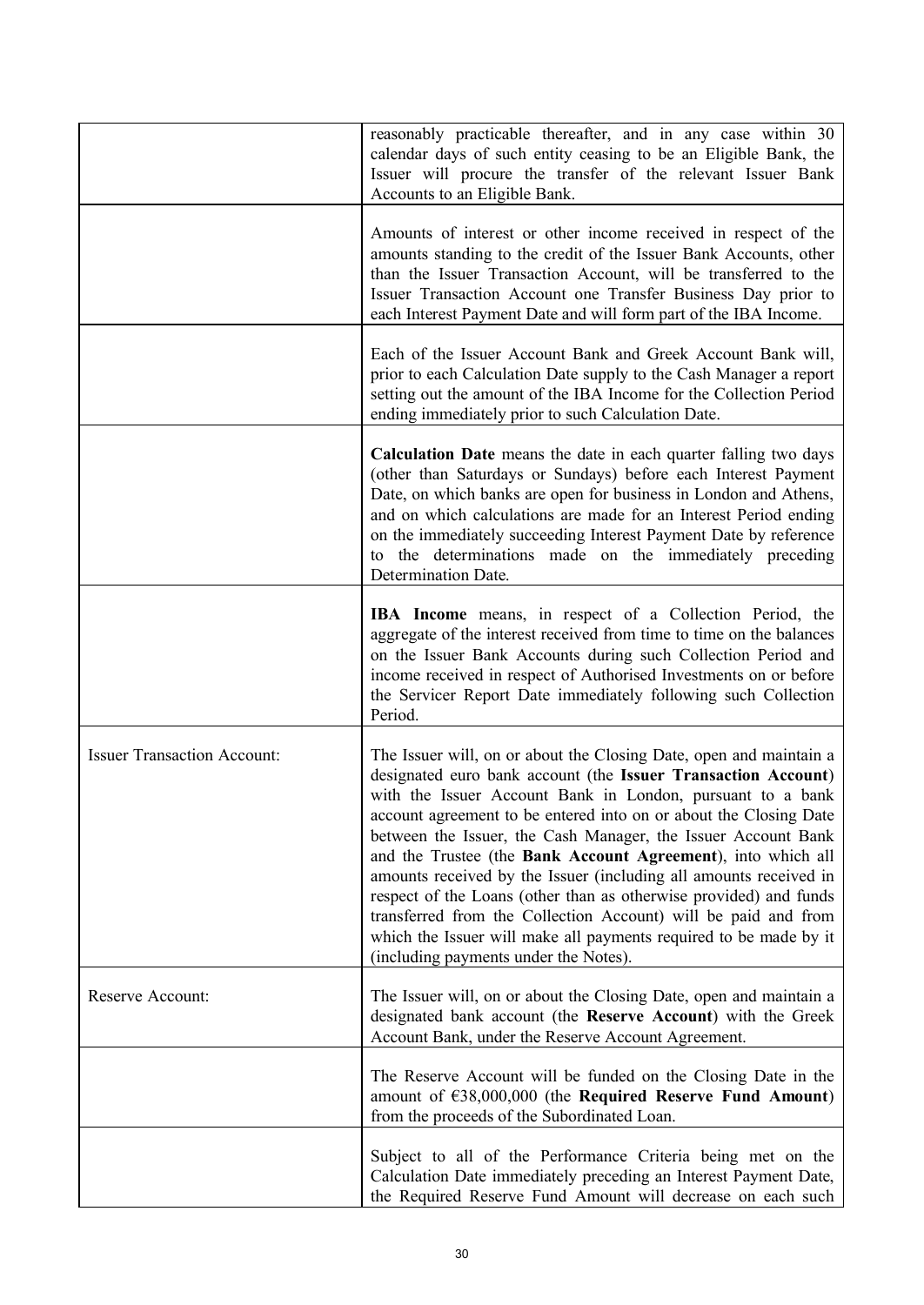| Interest Payment Date to an amount equal to:                                                                                                                                                                                                                                                                                                                                                                                                                             |
|--------------------------------------------------------------------------------------------------------------------------------------------------------------------------------------------------------------------------------------------------------------------------------------------------------------------------------------------------------------------------------------------------------------------------------------------------------------------------|
| so long as there are Class A Notes outstanding, the greater<br>(a)<br>of:                                                                                                                                                                                                                                                                                                                                                                                                |
| 2.5 per cent. of the Principal Amount Outstanding<br>(i)<br>of the Notes on such Calculation Date; and                                                                                                                                                                                                                                                                                                                                                                   |
| 0.5 per cent. of the Principal Amount Outstanding<br>(ii)<br>of the Notes as at the Closing Date; or                                                                                                                                                                                                                                                                                                                                                                     |
| (b)<br>if there are no Class A Notes outstanding zero,                                                                                                                                                                                                                                                                                                                                                                                                                   |
| provided that if any one of the conditions of the Performance<br>Criteria is not satisfied on any Calculation Date, the Required<br>Reserve Fund Amount will remain at the level at which it was on<br>the immediately preceding Interest Payment Date, provided further<br>that on the Final Maturity Date, the Required Reserve Fund<br>Amount shall be zero.                                                                                                          |
| Amounts standing to the credit of the Reserve account may be<br>invested in Authorised Investments from time to time.                                                                                                                                                                                                                                                                                                                                                    |
| Pursuant to the Reserve Account Agreement, amounts standing to<br>the credit of the Reserve Account will accrue interest on an annual<br>basis at a rate equal to the ECB Rate minus 0.50 per cent.                                                                                                                                                                                                                                                                      |
| All interest payable in respect of the Reserve Account will be<br>transferred by the Greek Account Bank to the Issuer Transaction<br>Account one Transfer Business Day prior to each Calculation Date.                                                                                                                                                                                                                                                                   |
| The Performance Criteria in respect of a Calculation Date are<br>that:                                                                                                                                                                                                                                                                                                                                                                                                   |
| the Reserve Account is capable of being replenished with<br>(a)<br>an amount such that the Reserve Account will be equal to<br>the Required Reserve Fund Amount as at the immediately<br>preceding Interest Payment Date;                                                                                                                                                                                                                                                |
| (b)<br>the Class A Credit Enhancement Ratio as at such<br>Calculation Date is equal to or exceeds two times the Class<br>A Credit Enhancement Ratio as at the Closing Date;                                                                                                                                                                                                                                                                                              |
| on any Interest Payment Date during the Revolving Period,<br>(c)<br>the cumulative Contractual Balance of Defaulted Loans<br>and of Written Off Loans (including Defaulted Loans<br>repurchased pursuant to the Loan Sale Agreement) divided<br>by the aggregate Contractual Balance of the Initial Loans,<br>expressed as a percentage, calculated as at the Calculation<br>Date immediately preceding such Interest Payment Date,<br>does not exceed 10 per cent.; and |
| (d)<br>the aggregate Contractual Balance of the Loans in Arrears<br>by more than 60 days (excluding Defaulted Loans and                                                                                                                                                                                                                                                                                                                                                  |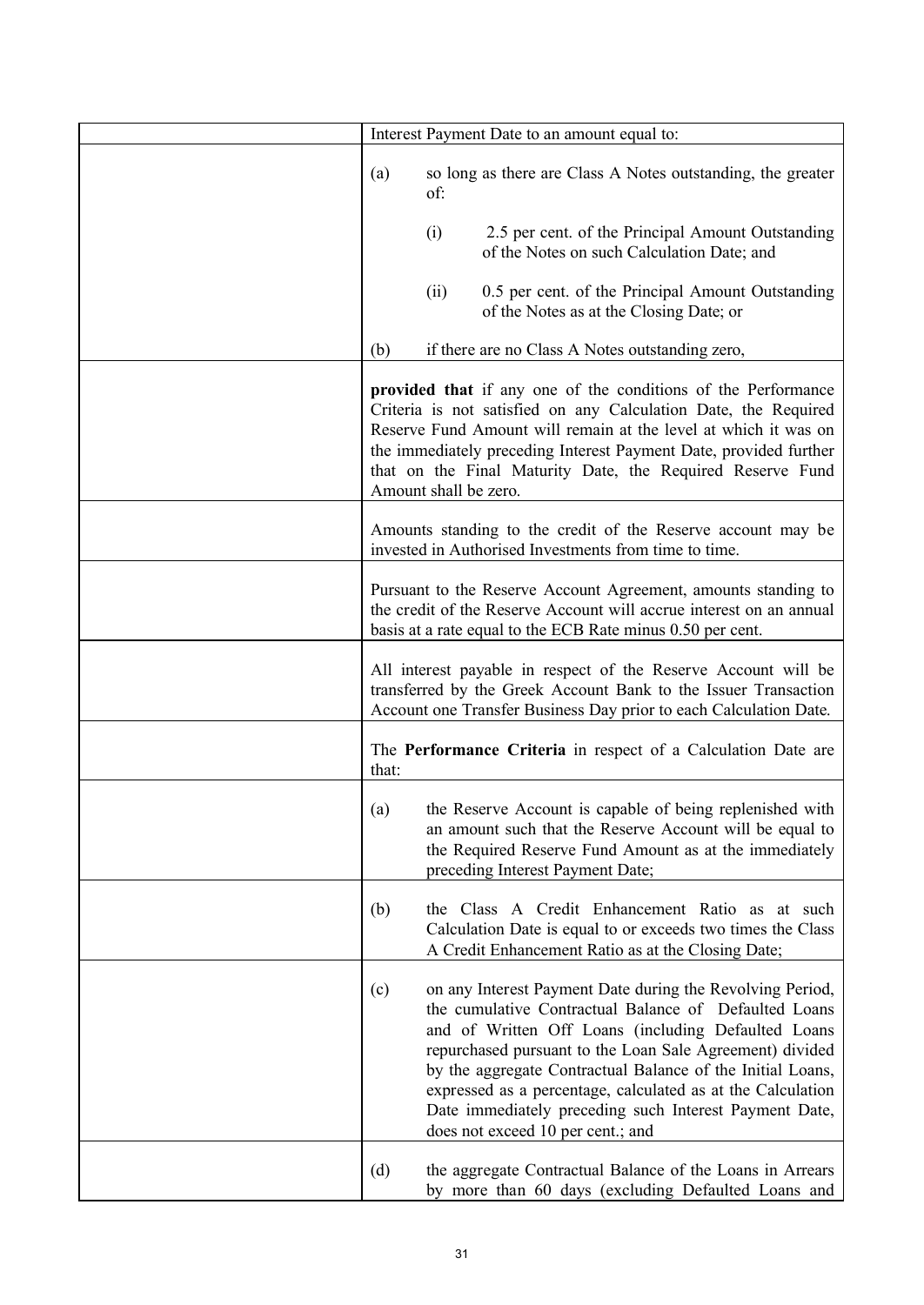|                          | Written Off Loans) as at the Calculation Date immediately<br>preceding such Interest Payment Date is not greater than 5<br>per cent. of the aggregate Contractual Balance of the Loans<br>which are in the Portfolio as at the immediately preceding<br><b>Calculation Date.</b>                                                                                                                                                                                                                                                                                                                                                                                                                                                                                                                                                                                                       |
|--------------------------|----------------------------------------------------------------------------------------------------------------------------------------------------------------------------------------------------------------------------------------------------------------------------------------------------------------------------------------------------------------------------------------------------------------------------------------------------------------------------------------------------------------------------------------------------------------------------------------------------------------------------------------------------------------------------------------------------------------------------------------------------------------------------------------------------------------------------------------------------------------------------------------|
|                          | Class A Credit Enhancement Ratio means, on any Calculation<br>Date the ratio, expressed as a percentage (rounded downwards to<br>two decimal places) of:                                                                                                                                                                                                                                                                                                                                                                                                                                                                                                                                                                                                                                                                                                                               |
|                          | the aggregate Principal Amount Outstanding of the Notes<br>(a)<br>less the Principal Amount Outstanding of the Class A<br>Notes; and                                                                                                                                                                                                                                                                                                                                                                                                                                                                                                                                                                                                                                                                                                                                                   |
|                          | the aggregate Principal Amount Outstanding of the Notes<br>(b)<br>as at such Calculation Date.                                                                                                                                                                                                                                                                                                                                                                                                                                                                                                                                                                                                                                                                                                                                                                                         |
| Set-Off Reserve Account: | The Issuer will, on or about the Closing Date, create and maintain a<br>designated account (the Set-Off Reserve Account and, together<br>with the Issuer Transaction Account and the Reserve Account, the<br>Issuer Bank Accounts) with the Issuer Account Bank, under the<br>Bank Account Agreement.                                                                                                                                                                                                                                                                                                                                                                                                                                                                                                                                                                                  |
|                          | The Set-Off Reserve Account will hold the Set-Off Reserve Fund<br>to the extent this has been drawn under either the Set-Off Reserve<br>(Reclaimable Amounts) Loan Agreement or the Set-Off Reserve<br>(Deposits) Loan Agreement (together the Set-Off Reserve Loan<br>Agreements) or accumulated in accordance with the Priority of<br>Payments.                                                                                                                                                                                                                                                                                                                                                                                                                                                                                                                                      |
|                          | The Cash Manager will, pursuant to the Cash Management<br>Agreement, open and maintain in the books of the Issuer relating to<br>the Set-Off Reserve Account separate ledgers to be known as the<br>Set-Off Reserve (Reclaimable Amounts) Ledger and the Set-Off<br>Reserve (Deposits) Ledger (each a Set-Off Reserve Account<br>Ledger and together the Set-Off Reserve Account Ledgers). The<br>Set-Off Reserve Account Ledgers will together reflect all amounts<br>from time to time standing to the credit of the Set-Off Reserve<br>Account. Amounts drawn down by the Issuer under the Set-Off<br>Reserve (Reclaimable Amounts) Loan Agreement will be recorded<br>on the Set-Off Reserve (Reclaimable Amounts) Ledger and<br>amounts drawn down by the Issuer under Set-Off Reserve<br>(Deposits) Loan Agreement will be recorded on the Set-Off<br>Reserve (Deposits) Ledger. |
|                          | Withdrawals from the Set-Off Reserve Account may be made only<br>in accordance with the provisions of the Cash Management<br>Agreement and the Deed of Charge. Other than to effect a<br>repayment of the Set-Off Reserve (Reclaimable Amounts) Loan as<br>described in the section Set-Off Reserve Loan Agreements above<br>and in the section Summary of Principal Documents - Set-Off<br>Reserve (Reclaimable Amounts) Loan Agreement below, and/or to<br>effect a repayment of the Set-Off Reserve (Deposits) Loan as<br>described in the section Set-Off Reserve Loan Agreements above                                                                                                                                                                                                                                                                                            |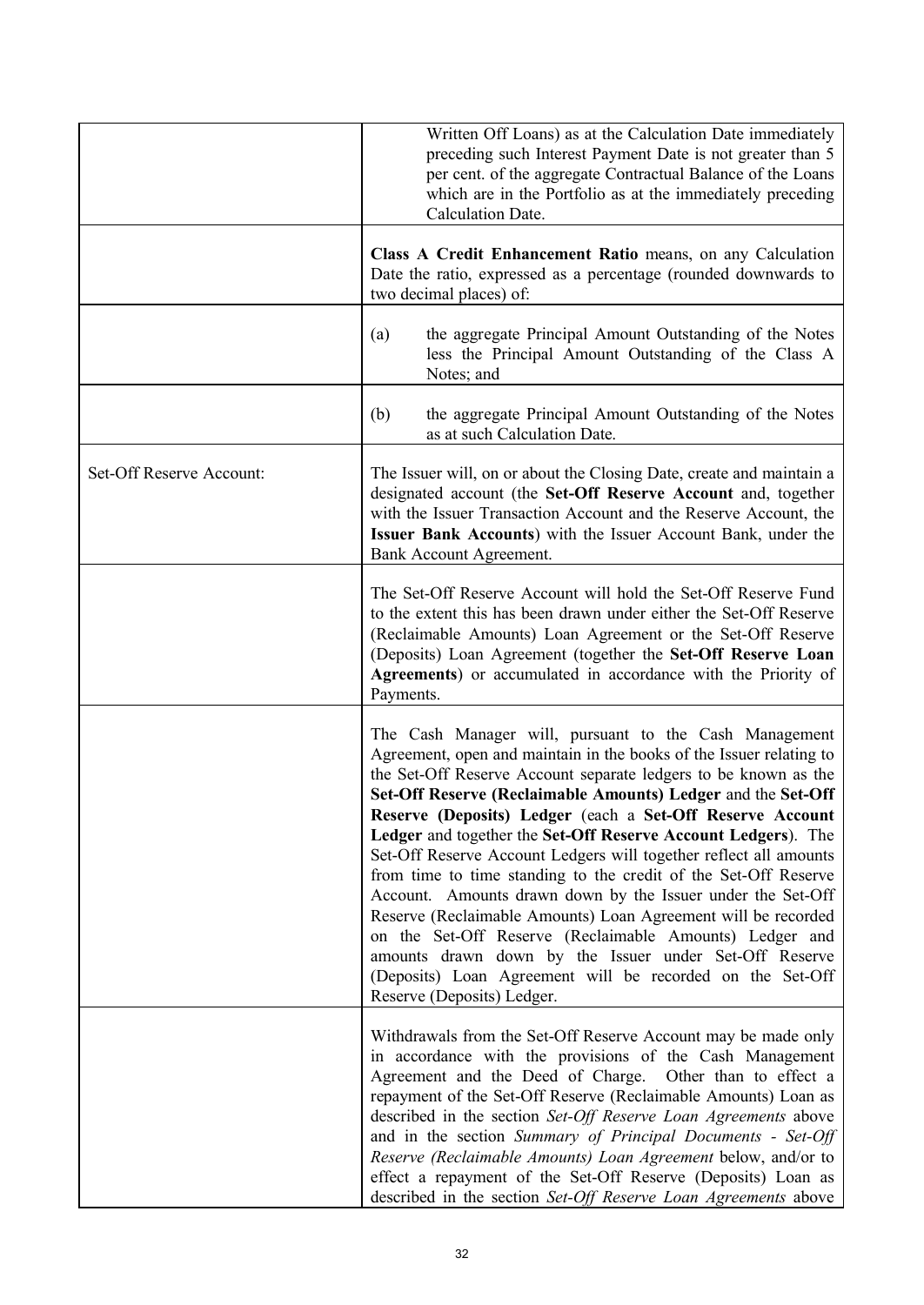|                   | and in the section Summary of Principal Documents - Set-Off<br>Reserve (Deposits) Loan Agreement below, the circumstances in<br>which such a withdrawal may be made relate to the exercise by a<br>Borrower (or, as the case may be, Guarantor) of any set-off or<br>deduction from any amount payable by such Borrower (or, as the<br>case may be, Guarantor) under a Loan in respect of claims that<br>such Borrower (or, as the case may be, Guarantor) has against the<br>Seller or, as regards Post-Closing Reclaimable Amounts, the Issuer.<br>Amounts withdrawn for such purpose from the Set-Off Reserve<br>Account will be transferred to the Issuer Transaction Account on<br>the relevant Calculation Date and will form part of the Available<br>Funds. |  |
|-------------------|---------------------------------------------------------------------------------------------------------------------------------------------------------------------------------------------------------------------------------------------------------------------------------------------------------------------------------------------------------------------------------------------------------------------------------------------------------------------------------------------------------------------------------------------------------------------------------------------------------------------------------------------------------------------------------------------------------------------------------------------------------------------|--|
|                   | Amounts held to the credit of the Set-Off Reserve Account may be<br>invested in Authorised Investments from time to time.                                                                                                                                                                                                                                                                                                                                                                                                                                                                                                                                                                                                                                           |  |
|                   | Authorised Investments means any one or more of the following:                                                                                                                                                                                                                                                                                                                                                                                                                                                                                                                                                                                                                                                                                                      |  |
|                   | demand or time deposits, certificates of deposit (including<br>(a)<br>for the avoidance of doubt any monies on deposit in any<br>bank account of an institution whose short-term debt rating<br>is at least P-1) and other short-term unsecured debt<br>obligations (including for the avoidance of doubt, money<br>market funds rated at least Aaa/MR1+ by Moody's<br>provided that at the time the deposit is made or the<br>certificate or obligation is acquired the then current rating<br>of the unsecured and unguaranteed debt obligations of that<br>institution (or, where the investment in question is<br>guaranteed, of the guaranteeing institution) is $P-1/A-1$ ; or                                                                                |  |
|                   | (b)<br>short-term<br>unsecured<br>debt<br>obligations<br>(including)<br>commercial paper) issued by a body corporate provided<br>that the then current rating of the unsecured and<br>unguaranteed debt obligations of that body corporate (or<br>where the debt obligations in question are guaranteed, of<br>the guaranteeing institution) is $P-1/A-1$ ,                                                                                                                                                                                                                                                                                                                                                                                                         |  |
|                   | provided that such investments will mature prior to the next<br>following Interest Payment Date, will be denominated in euro, will<br>have a rate of return of at least ECB Rate minus 0.50 per cent. and<br>will not have any associated break costs.                                                                                                                                                                                                                                                                                                                                                                                                                                                                                                              |  |
|                   | See also Set-Off Reserve (Reclaimable Amounts) Loan Agreement<br>and Set-Off Reserve (Deposits) Loan Agreement above and<br>Summary of Principal Documents - Set-Off Reserve (Reclaimable<br>Amounts) Loan Agreement and Set-Off Reserve (Deposits) Loan<br>Agreement below.                                                                                                                                                                                                                                                                                                                                                                                                                                                                                        |  |
| Sources of Funds: | The Issuer's receipts (the Receipts) in respect of a Collection<br>Period, will comprise the aggregate of:                                                                                                                                                                                                                                                                                                                                                                                                                                                                                                                                                                                                                                                          |  |
|                   | Income Receipts;<br>(a)                                                                                                                                                                                                                                                                                                                                                                                                                                                                                                                                                                                                                                                                                                                                             |  |
|                   | amounts of principal received in respect of the Loans (and<br>(b)                                                                                                                                                                                                                                                                                                                                                                                                                                                                                                                                                                                                                                                                                                   |  |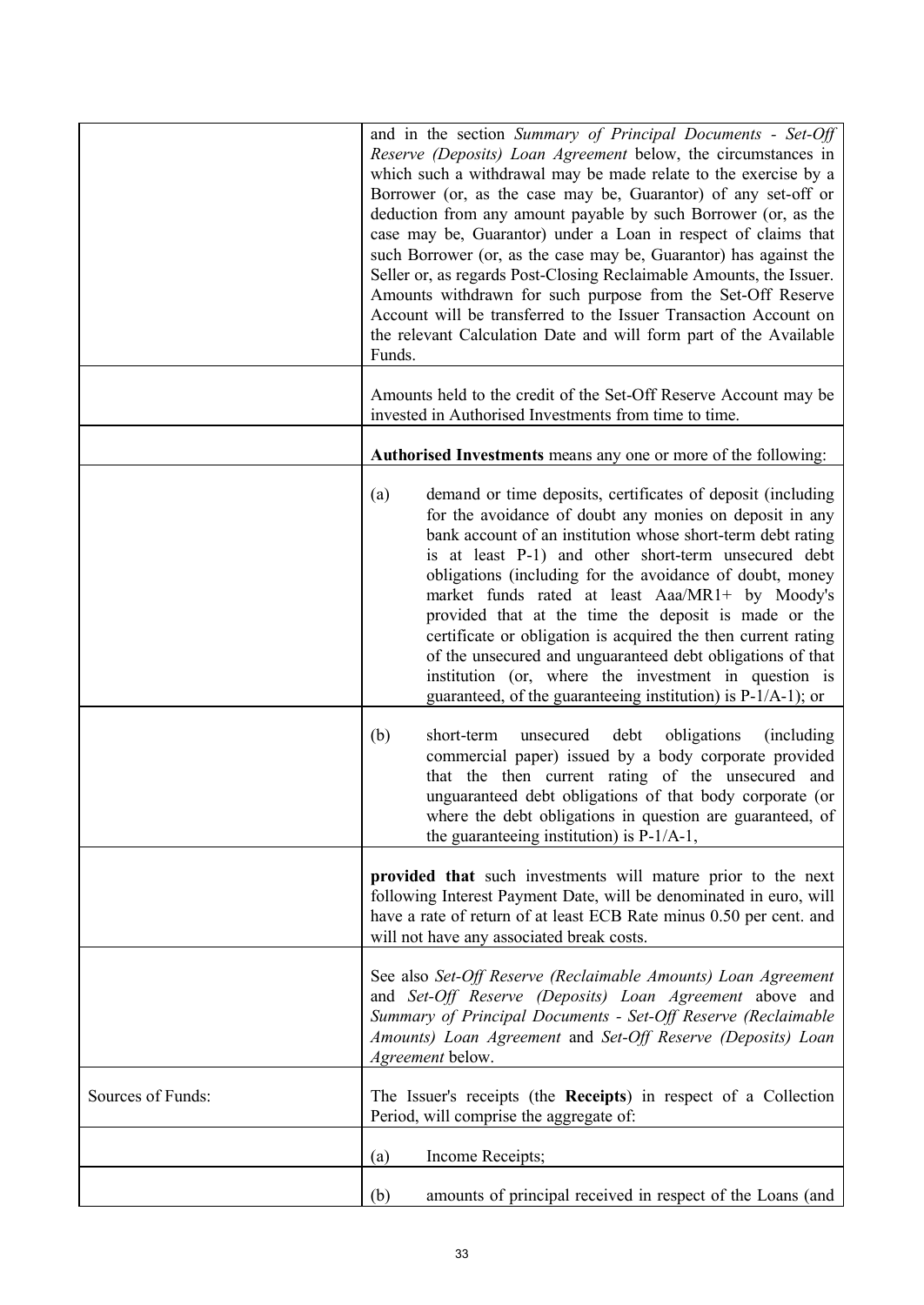|     | similar charges allocated to principal collected and to be<br>collected thereunder);                                                                                                                                                                                                                                                                                                                                                                                                                                                                                                                                                                                                                       |
|-----|------------------------------------------------------------------------------------------------------------------------------------------------------------------------------------------------------------------------------------------------------------------------------------------------------------------------------------------------------------------------------------------------------------------------------------------------------------------------------------------------------------------------------------------------------------------------------------------------------------------------------------------------------------------------------------------------------------|
| (c) | recoveries of principal from defaulting Borrowers under<br>the Loans being enforced or the Loans which have been<br>enforced (other than recoveries received during such<br>Collection Period in respect of Defaulted Loans purchased<br>by the Seller pursuant to the Seller Defaulted Call Option);                                                                                                                                                                                                                                                                                                                                                                                                      |
| (d) | the proceeds of the repurchase of any Defaulted Loan by<br>the Seller from the Issuer pursuant to the Seller Defaulted<br>Call Option other than any proceeds of a repurchase that<br>are set-off against amounts due from the Issuer to the Seller<br>to purchase Replacement Loans from the Seller and of any<br>other sale of any Loan;                                                                                                                                                                                                                                                                                                                                                                 |
| (e) | the proceeds of the repurchase of any Retired Loan by the<br>Seller from the Issuer other than any proceeds of a<br>repurchase that are set-off against amounts due from the<br>Issuer to the Seller to purchase Replacement Loans from<br>the Seller and of any other sale of any Loan;                                                                                                                                                                                                                                                                                                                                                                                                                   |
| (f) | any indemnity amounts paid by the Seller in respect of any<br>Loan pursuant to the Loan Sale Agreement, other than any<br>proceeds of an indemnity payment that are set-off against<br>amounts due from the Issuer to the Seller to purchase<br>Replacement Loans from the Seller;                                                                                                                                                                                                                                                                                                                                                                                                                         |
| (g) | all late payment penalties and similar charges; and                                                                                                                                                                                                                                                                                                                                                                                                                                                                                                                                                                                                                                                        |
| (h) | all other amounts properly payable to the Issuer (if any),                                                                                                                                                                                                                                                                                                                                                                                                                                                                                                                                                                                                                                                 |
|     | without double-counting.                                                                                                                                                                                                                                                                                                                                                                                                                                                                                                                                                                                                                                                                                   |
|     | <b>Available Funds</b> means, as at a Calculation Date, an amount equal<br>to the aggregate of:                                                                                                                                                                                                                                                                                                                                                                                                                                                                                                                                                                                                            |
| (a) | the Receipts standing to the credit of the Issuer Transaction<br>Account at the opening of business on the Determination<br>Date immediately prior to such Calculation Date and any<br>other Receipts to be transferred to the Issuer Transaction<br>Account prior to an Interest Payment Date (including for<br>the avoidance of doubt and without double counting, any<br>amounts transferred to the Issuer Transaction Account<br>prior to the relevant Determination Date from the Set-Off<br>Reserve Fund in accordance with the terms of the Cash<br>Management Agreement and the Deed of Charge but<br>excluding amounts representing Levy deducted by the<br>Servicer and paid to the government); |
| (b) | any Swap Income due to be paid to the Issuer under the<br>Swap Agreement on or prior to the immediately<br>succeeding Interest Payment Date;                                                                                                                                                                                                                                                                                                                                                                                                                                                                                                                                                               |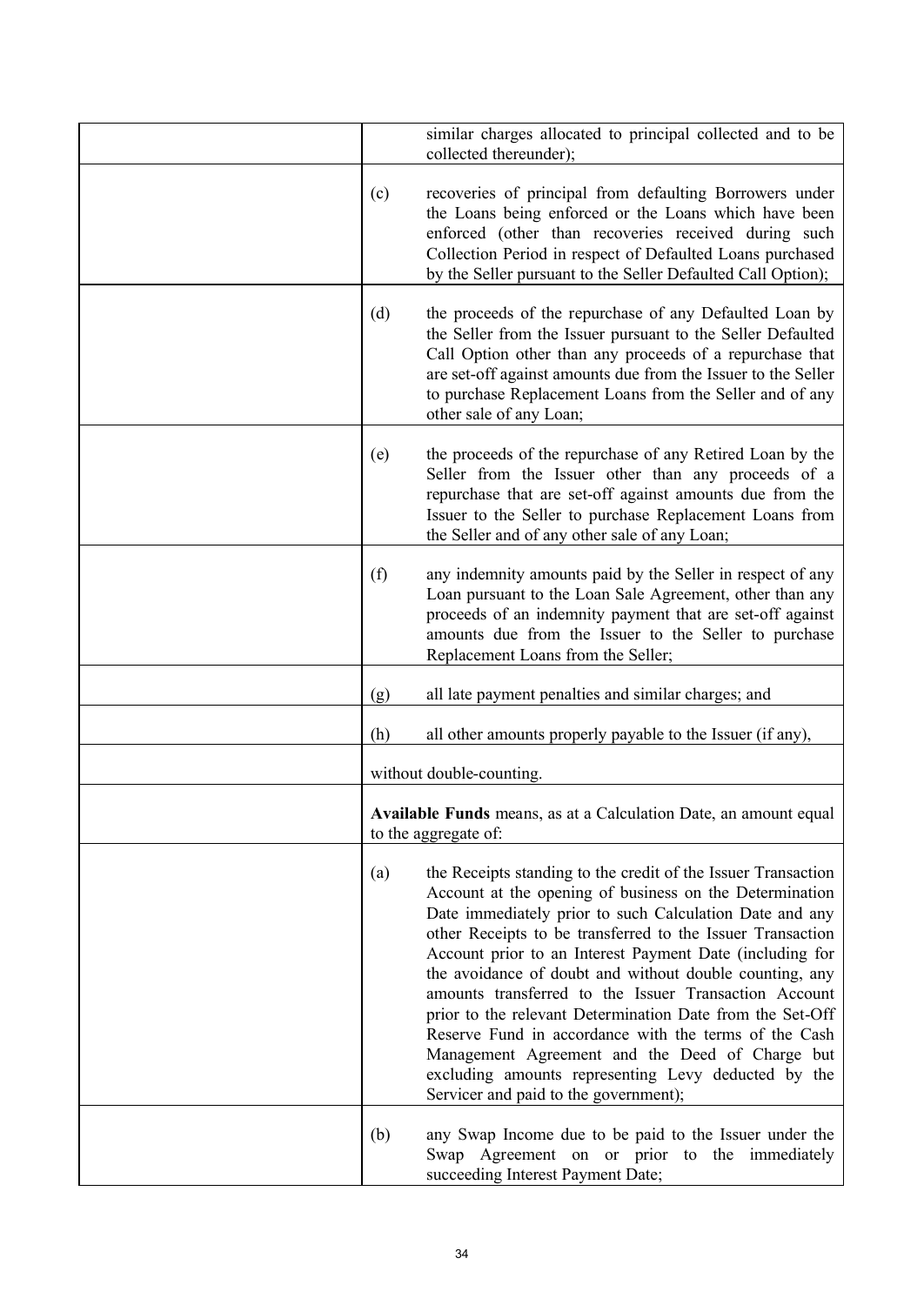| (c) | any   | sum remaining and not used on<br>the<br>Asset<br>Replenishment Ledger on the Determination<br>Date<br>immediately prior to such Calculation Date; and                                                                                                                                                                                                                                                               |
|-----|-------|---------------------------------------------------------------------------------------------------------------------------------------------------------------------------------------------------------------------------------------------------------------------------------------------------------------------------------------------------------------------------------------------------------------------|
| (d) |       | any other amounts (if any) standing to the credit of the<br>Issuer Bank Accounts (other than the Issuer Transaction<br>Account), other than:                                                                                                                                                                                                                                                                        |
|     | (i)   | any amounts standing to the credit of the Set-Off<br>Reserve Account other than amounts which have<br>been or will immediately prior to the relevant<br>Determination Date be withdrawn from the Set-Off<br>Reserve Account and transferred to the Issuer<br>Transaction Account due to the exercise by a<br>Borrower and Guarantor of any set-off or<br>deduction from any amount payable in respect of a<br>Loan; |
|     | (ii)  | any amounts credited to the Issuer Retained Profit<br>Ledger, whereby such amounts standing to the<br>credit of the Issuer Retained Profit Ledger will be<br>applied, first, to meet and/or to make appropriate<br>provision for any corporation tax liability of the<br>Issuer in the U.K., and thereafter retained;                                                                                               |
|     | (iii) | any Swap Replacement Premium Amount;                                                                                                                                                                                                                                                                                                                                                                                |
|     | (iv)  | any amounts received by the Issuer in respect of<br>interest accrued on Additional Loans prior to the<br>relevant New Sale Date;                                                                                                                                                                                                                                                                                    |
|     | (v)   | any collateral provided by the Swap Provider<br>under the Swap Agreement other than collateral<br>amounts applied in satisfaction of termination<br>payments due to the Issuer following<br>the<br>designation of an early termination date under the<br>Swap Agreement by way of netting; and                                                                                                                      |
|     | (vi)  | any Swap Tax Credit Amounts;                                                                                                                                                                                                                                                                                                                                                                                        |
|     |       | without double-counting.                                                                                                                                                                                                                                                                                                                                                                                            |
|     |       | Collection Date means the 1st of March, June, September and<br>December of each year or, if such day is not an Athens Business<br>Day, the immediately succeeding Athens Business Day unless such<br>day would fall in a succeeding month, in which case the<br>immediately preceding Athens Business Day.                                                                                                          |
|     |       | <b>Collection Period</b> means each period starting on (and including) a<br>Collection Date (or the Closing Date, in the case of the first<br>Collection Period) and ending on (and excluding) the immediately<br>succeeding Collection Date (or the first Collection Date, in the case<br>of the first Collection Period).                                                                                         |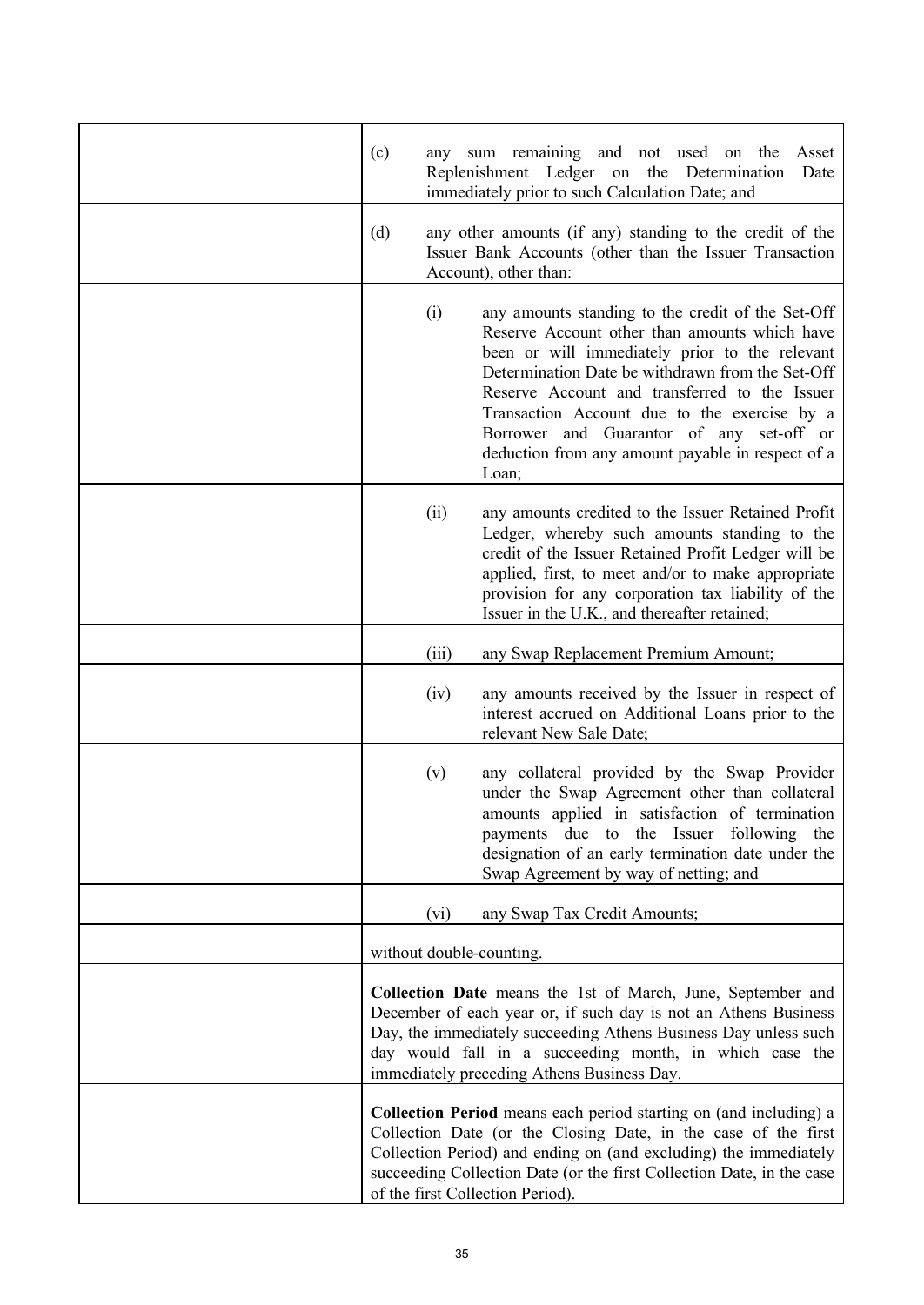|                              | <b>Determination Date</b> means the first Business Day following the<br>end of a Collection Period.                                                                                                                                                                                                                                                                                                                                                                                                                                                                                                                                                                                                                                                        |  |
|------------------------------|------------------------------------------------------------------------------------------------------------------------------------------------------------------------------------------------------------------------------------------------------------------------------------------------------------------------------------------------------------------------------------------------------------------------------------------------------------------------------------------------------------------------------------------------------------------------------------------------------------------------------------------------------------------------------------------------------------------------------------------------------------|--|
| <b>Application of Funds:</b> |                                                                                                                                                                                                                                                                                                                                                                                                                                                                                                                                                                                                                                                                                                                                                            |  |
| Priority of Payments:        | Prior to the enforcement of the Security, on each Interest Payment<br>Date the Issuer and/or Cash Manager will apply the aggregate of<br>the Available Funds, as determined on the immediately preceding<br>Calculation Date, to make the following payments or provisions as<br>set out below in the following manner and order of priority (the<br>Priority of Payments) in each case only if and to the extent that<br>payments or provisions of a higher priority have been made in full<br>(together with, in each case, any amount in respect of VAT payable<br>thereon as provided for in the relevant agreement):                                                                                                                                  |  |
|                              | firstly, in or towards payment of, pari passu and pro rata<br>(i)<br>according to the respective amounts thereof, the costs,<br>expenses, fees, remuneration or any other liability and<br>indemnity payments (including, any tax which may be<br>payable on any indemnity payments due from the Issuer)<br>(if any) payable to the Trustee or any persons appointed by<br>the Trustee under the Trust Deed, the Deed of Charge<br>and/or any other Transaction Document to which it is a<br>party including any receiver or other appointee;                                                                                                                                                                                                              |  |
|                              | secondly, in or towards payment of, pari passu and pro<br>(ii)<br><i>rata</i> according to the respective amounts thereof, (A) all<br>amounts due to the Issuer Account Bank under the Bank<br>Account Agreement and the Greek Account Bank under<br>the Greek Account Bank Agreements (if any), (B) all<br>amounts due to the Cash Manager under the Cash<br>Management Agreement, and (C) all amounts due to the<br>Agents under the Agency Agreement;                                                                                                                                                                                                                                                                                                   |  |
|                              | (iii)<br>thirdly, in or towards payment of, pari passu and pro rata<br>according to the respective amounts thereof, (A) all<br>amounts due to the Issuer Corporate Services Provider<br>under the Issuer Corporate Services Agreement, and (B) all<br>amounts due to the Servicer under the Servicing<br>Agreement;                                                                                                                                                                                                                                                                                                                                                                                                                                        |  |
|                              | fourthly, in or towards payment of, pari passu and pro rata<br>(iv)<br>according to the respective amounts thereof, (A) amounts,<br>(including audit fees and fees due to Moody's), which are<br>payable by the Issuer to third parties and incurred without<br>breach by the Issuer of the Trust Deed or the Deed of<br>Charge and not provided for payment elsewhere and to<br>provide for any such amounts expected to become due and<br>payable by the Issuer after that Interest Payment Date (but<br>before the subsequent Interest Payment Date), (B) to<br>provide for the Issuer's corporation tax liability in the U.K.<br>(save to the extent of that corporation tax on the Issuer's<br>profit which can be met out of amounts standing to the |  |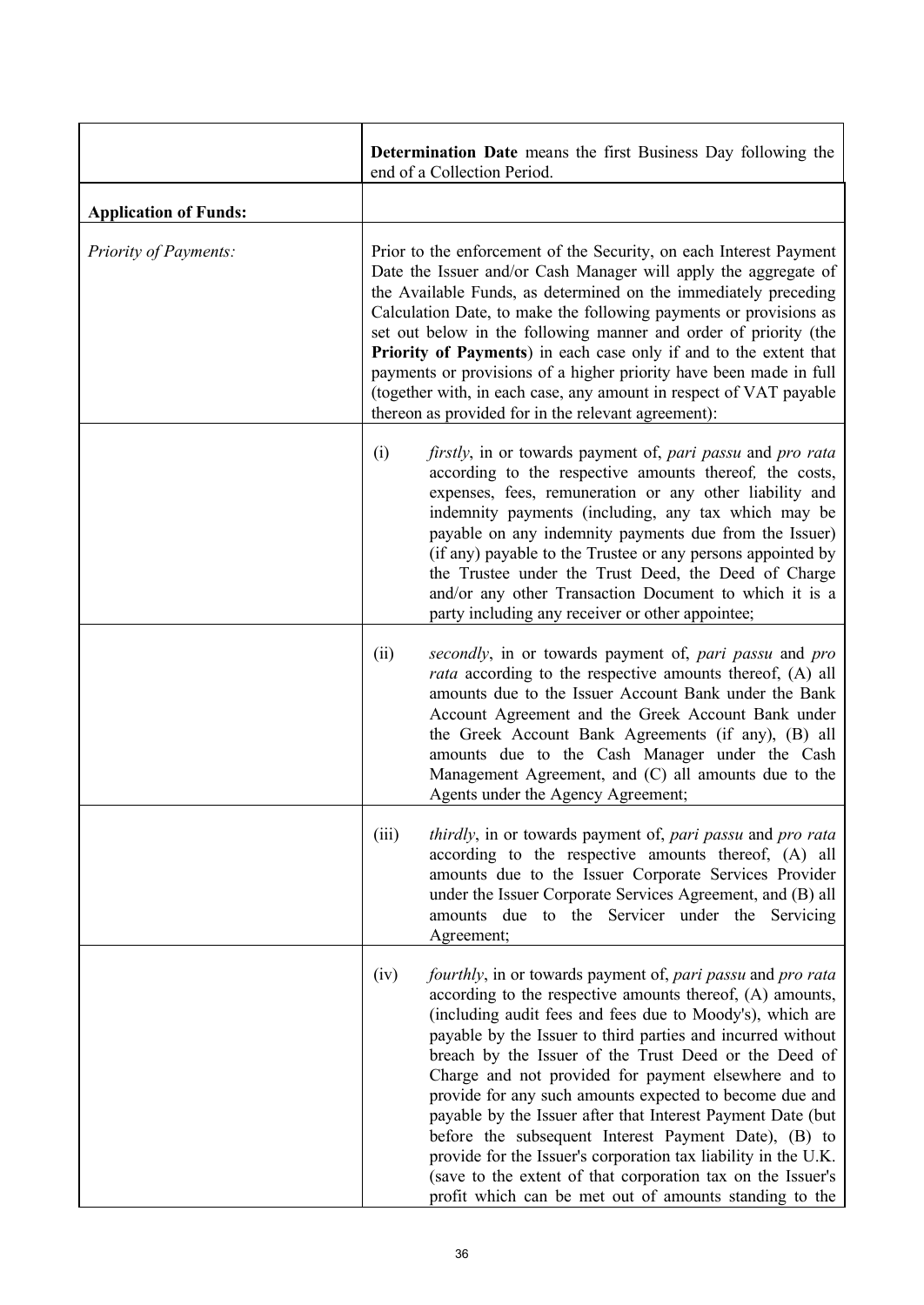|         | credit of the Issuer Retained Profit Ledger), and (C) any<br>other possible liability for taxation (including, without<br>limitation, any VAT for which the Issuer is liable to<br>account to any relevant tax authority) up to the subsequent<br>Interest Payment Date;                                                                                                                                                                                                                                                                           |
|---------|----------------------------------------------------------------------------------------------------------------------------------------------------------------------------------------------------------------------------------------------------------------------------------------------------------------------------------------------------------------------------------------------------------------------------------------------------------------------------------------------------------------------------------------------------|
| (v)     | <i>fifthly</i> , in or towards payment of amounts due and payable<br>to the Swap Provider under the Swap Agreement (other<br>than Swap Subordinated Amounts);                                                                                                                                                                                                                                                                                                                                                                                      |
| (vi)    | sixthly, in payment to the Issuer of an amount equal to 0.01<br>per cent. of the aggregate of the Income Receipts for the<br>Collection Period which ended immediately prior to such<br>Calculation Date (the Issuer Retained Profit), which shall<br>be recorded in a separate ledger (the Issuer Retained<br>Profit Ledger) and retained in the Issuer Transaction<br>Account, and thereafter dealt with in accordance with the<br><b>Transaction Documents;</b>                                                                                 |
| (vii)   | seventhly, in or towards payment of interest due on the<br>Class A Notes;                                                                                                                                                                                                                                                                                                                                                                                                                                                                          |
| (viii)  | <i>eighthly</i> , for so long as there are Class A Notes<br>outstanding, in crediting the Reserve Account until the<br>amount of the Reserve Account equals the Required<br>Reserve Fund Amount;                                                                                                                                                                                                                                                                                                                                                   |
| (ix)    | <i>ninthly</i> , in the case of an Interest Payment Date falling in<br>the Revolving Period, to credit an amount equal to the<br>Asset Replenishment Amount (or if less, an amount equal<br>to Available Funds after making payment or allocation in<br>full of all amounts payable or allocable under items (i) to<br>(viii) above) to a separate ledger on the Issuer Transaction<br>Account (the Asset Replenishment Ledger) and to be<br>used for the purchase of Additional Loans;                                                            |
| (x)     | <i>tenthly</i> , in or towards redemption of the Class A Notes in<br>an amount equal to the Class A Note Redemption Amount;                                                                                                                                                                                                                                                                                                                                                                                                                        |
| $(x_i)$ | <i>eleventhly</i> , in or towards payment of interest due on the<br>Class Z Notes;                                                                                                                                                                                                                                                                                                                                                                                                                                                                 |
| (xii)   | <i>twelfthly</i> , in or towards redemption of the Class Z Notes in<br>an amount equal to the Class Z Note Redemption Amount;                                                                                                                                                                                                                                                                                                                                                                                                                      |
| (xiii)  | thirteenthly, but only following a Performance Event and<br>for so long as there are Notes outstanding, in crediting the<br>Set-Off Reserve Account until the total amount standing to<br>the credit of the Set-Off Reserve Account and recorded on<br>the relevant Set-Off Reserve Account Ledger equals the<br>aggregate of the Required Set-Off Reserve (Deposits)<br>Amount and the Required Set-Off Reserve (Reclaimable<br>Amounts) Amount in accordance with the Set-Off Reserve<br>Loan Agreements (each as defined below respectively) as |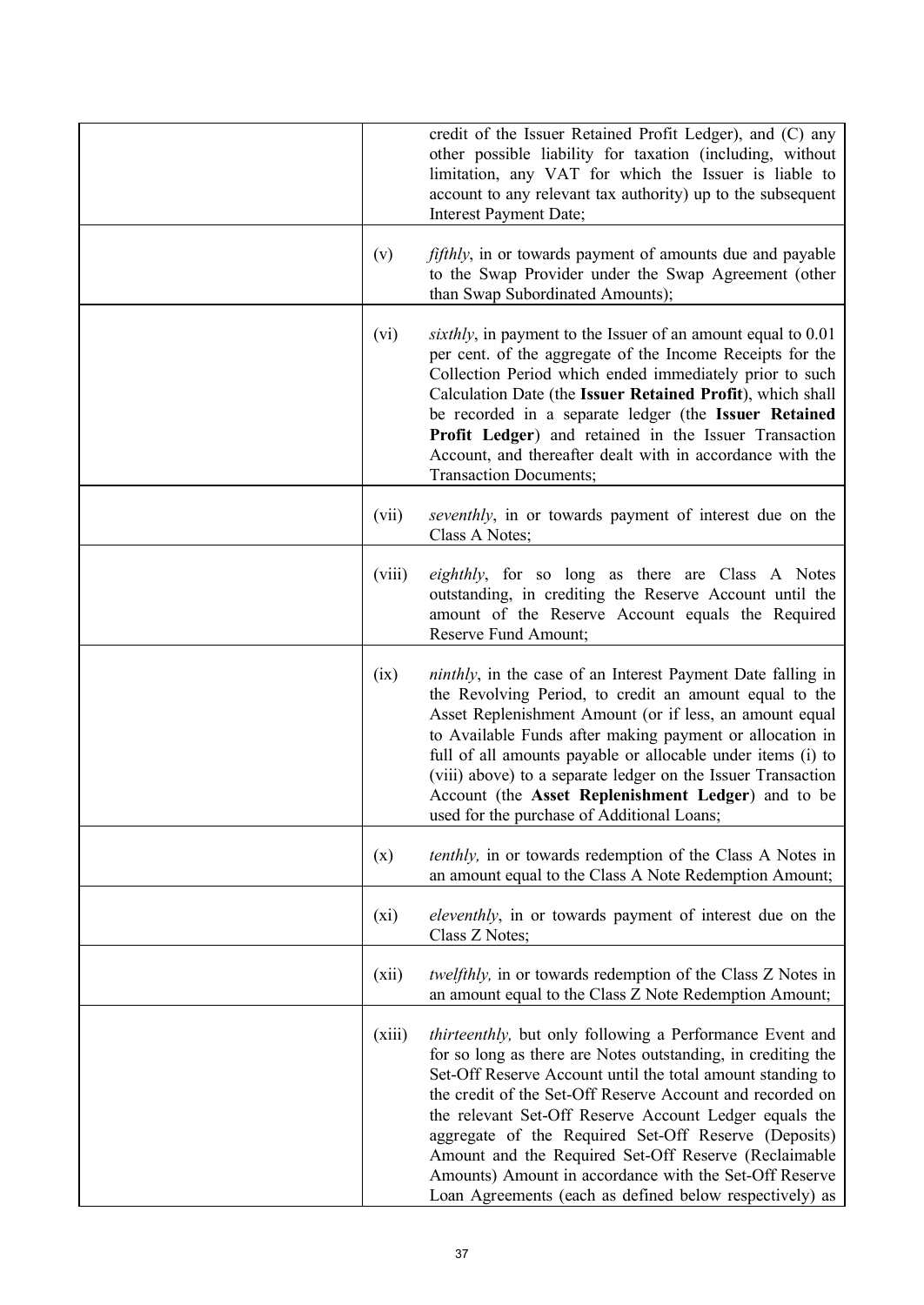|                                                                                                                                                                                                                                                                                                                                                                                                                                                                                     | at such Interest Payment Date;                                                                                                                                                                                                                                                                                                                                                                                                                                                                                                                                                                                                                                                                                                                                                                                        |
|-------------------------------------------------------------------------------------------------------------------------------------------------------------------------------------------------------------------------------------------------------------------------------------------------------------------------------------------------------------------------------------------------------------------------------------------------------------------------------------|-----------------------------------------------------------------------------------------------------------------------------------------------------------------------------------------------------------------------------------------------------------------------------------------------------------------------------------------------------------------------------------------------------------------------------------------------------------------------------------------------------------------------------------------------------------------------------------------------------------------------------------------------------------------------------------------------------------------------------------------------------------------------------------------------------------------------|
|                                                                                                                                                                                                                                                                                                                                                                                                                                                                                     |                                                                                                                                                                                                                                                                                                                                                                                                                                                                                                                                                                                                                                                                                                                                                                                                                       |
| (xiv)                                                                                                                                                                                                                                                                                                                                                                                                                                                                               | <i>fourteenthly</i> , in or towards payment of any Swap<br>Subordinated Amounts;                                                                                                                                                                                                                                                                                                                                                                                                                                                                                                                                                                                                                                                                                                                                      |
| $\left( xy\right)$                                                                                                                                                                                                                                                                                                                                                                                                                                                                  | <i>fifthteenthly</i> , in or towards payment, <i>pari passu</i> and <i>pro</i><br>rata, according to the respective amounts thereof, of<br>interest due on the Subordinated Loan, the Set-Off Reserve<br>(Reclaimable Amounts) Loan and the Set-Off Reserve<br>(Deposits) Loan or, if the Issuer has not been provided<br>with an exemption authority from HM Revenue &<br>Customs to make payments of interest to the Subordinated<br>Loan Provider or Set-off Reserve Loan Provider, as<br>applicable, free of withholding or deduction for or on<br>account of tax on or prior to such Interest Payment Date, to<br>reserve for such amounts of interest in accordance with the<br>Subordinated Loan, the Set-Off Reserve (Reclaimable<br>Amounts) Loan and the Set-Off Reserve (Deposits) Loan,<br>as applicable; |
| (xvi)                                                                                                                                                                                                                                                                                                                                                                                                                                                                               | <i>sixteenthly</i> , in or towards payment in full of principal<br>outstanding under the Subordinated Loan Agreement;                                                                                                                                                                                                                                                                                                                                                                                                                                                                                                                                                                                                                                                                                                 |
| (xvii)                                                                                                                                                                                                                                                                                                                                                                                                                                                                              | seventeenthly, pari passu and pro rata, according to the<br>respective amounts thereof, in or towards payment of<br>principal outstanding under each of the Set-Off Reserve<br>Loans;                                                                                                                                                                                                                                                                                                                                                                                                                                                                                                                                                                                                                                 |
| (xviii)                                                                                                                                                                                                                                                                                                                                                                                                                                                                             | eighteenthly, in or towards payment of Deferred<br>Consideration to the Seller; and                                                                                                                                                                                                                                                                                                                                                                                                                                                                                                                                                                                                                                                                                                                                   |
| (xix)                                                                                                                                                                                                                                                                                                                                                                                                                                                                               | <i>ninteenthly</i> , the surplus, if any, to the Issuer or to other<br>persons entitled thereto.                                                                                                                                                                                                                                                                                                                                                                                                                                                                                                                                                                                                                                                                                                                      |
| If a premium is received from a replacement swap provider, such<br>premium shall, to the extent of any such amount due as a<br>termination payment to the Swap Provider whose swap has<br>terminated (a Swap Replacement Premium Amount), be paid<br>directly to such Swap Provider and not via the Priority of Payments<br>or the Post-Enforcement Priority of Payments, as the case may be,<br>and the same shall apply to Excess Swap Collateral and Swap Tax<br>Credit Amounts. |                                                                                                                                                                                                                                                                                                                                                                                                                                                                                                                                                                                                                                                                                                                                                                                                                       |
| Class A Note Redemption Amount means an amount equal to:                                                                                                                                                                                                                                                                                                                                                                                                                            |                                                                                                                                                                                                                                                                                                                                                                                                                                                                                                                                                                                                                                                                                                                                                                                                                       |
| (a)                                                                                                                                                                                                                                                                                                                                                                                                                                                                                 | in respect of an Interest Payment Date falling in the<br>Revolving Period, zero; and                                                                                                                                                                                                                                                                                                                                                                                                                                                                                                                                                                                                                                                                                                                                  |
| (b)                                                                                                                                                                                                                                                                                                                                                                                                                                                                                 | in respect of an Interest Payment Date falling in the<br>Amortisation Period, the lesser of:                                                                                                                                                                                                                                                                                                                                                                                                                                                                                                                                                                                                                                                                                                                          |
|                                                                                                                                                                                                                                                                                                                                                                                                                                                                                     | (i)<br>the Principal Amortisation Amount; and                                                                                                                                                                                                                                                                                                                                                                                                                                                                                                                                                                                                                                                                                                                                                                         |
|                                                                                                                                                                                                                                                                                                                                                                                                                                                                                     | the then Principal Amount Outstanding of the<br>(ii)                                                                                                                                                                                                                                                                                                                                                                                                                                                                                                                                                                                                                                                                                                                                                                  |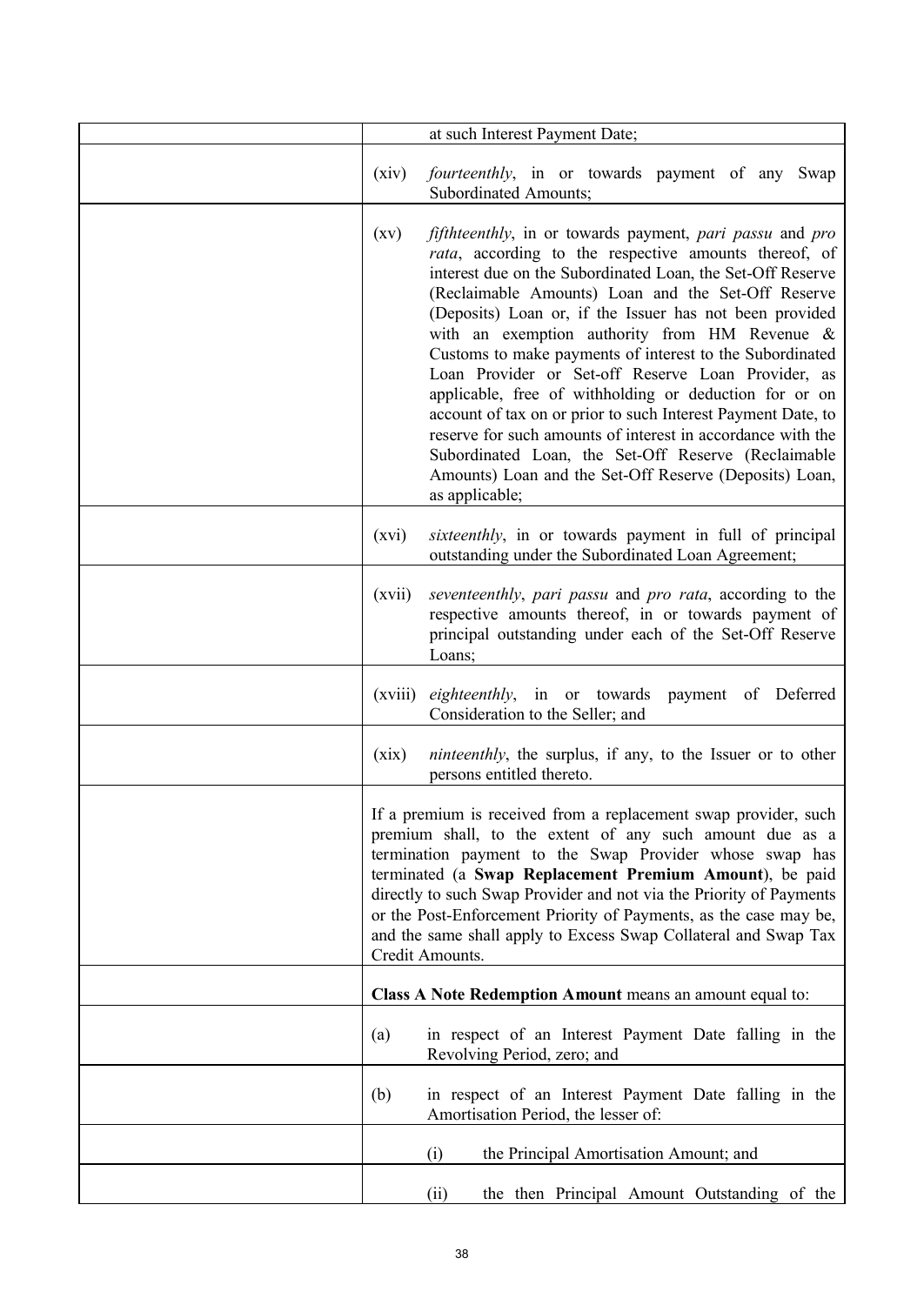| Class A Notes.                                                                                                                                                                                                                                                                                                                                                                                                                                                                                                                                                                                                                                                                                                               |  |  |
|------------------------------------------------------------------------------------------------------------------------------------------------------------------------------------------------------------------------------------------------------------------------------------------------------------------------------------------------------------------------------------------------------------------------------------------------------------------------------------------------------------------------------------------------------------------------------------------------------------------------------------------------------------------------------------------------------------------------------|--|--|
| Class Z Note Redemption Amount means an amount equal to:                                                                                                                                                                                                                                                                                                                                                                                                                                                                                                                                                                                                                                                                     |  |  |
| in respect of an Interest Payment Date falling in the<br>(a)<br>Revolving Period, zero; and                                                                                                                                                                                                                                                                                                                                                                                                                                                                                                                                                                                                                                  |  |  |
| (b)<br>in respect of an Interest Payment Date falling in the<br>Amortisation Period, the lesser of:                                                                                                                                                                                                                                                                                                                                                                                                                                                                                                                                                                                                                          |  |  |
| (i)<br>the Principal Amortisation Amount less any<br>amounts repayable on the Class A Notes on such<br>Interest Payment Date; and                                                                                                                                                                                                                                                                                                                                                                                                                                                                                                                                                                                            |  |  |
| the then Principal Amount Outstanding of the<br>(ii)<br>Class Z Notes.                                                                                                                                                                                                                                                                                                                                                                                                                                                                                                                                                                                                                                                       |  |  |
| <b>Excess Swap Collateral means an amount equal to the value of the</b><br>collateral (or the applicable part of any collateral) provided by the<br>Swap Provider to the Issuer in respect of the Swap Provider's<br>obligations to transfer collateral to the Issuer under the Swap<br>Agreement as a result of the ratings downgrade provisions in the<br>Swap Agreement, which is in excess of the Swap Provider's<br>liability to the Issuer under the Swap Agreement as at the date of<br>termination of the transaction under the Swap Agreement, or which<br>the Swap Provider is otherwise entitled to have returned to it under<br>the terms of the Swap Agreement.                                                 |  |  |
| Performance Event shall occur upon (i) a failure, refusal or<br>inability by the Seller to perform or comply with, for whatever<br>reason, any of its obligations under the Set-Off Reserve Loan<br>Agreements or (ii) a failure, refusal or inability by the Seller to<br>perform or comply with, for whatever reason, any of its indemnity<br>obligations (including, but not limited to, its obligation to<br>repurchase or replace any Loan for a breach of representation or<br>warranty in respect of such Loan) under the Loan Sale Agreement,<br>in each case for a period in excess of five Business Days, (iii) a<br>Ratings Downgrade or (iv) the occurrence of certain insolvency<br>events in respect of Alpha. |  |  |
| Required Set-Off Reserve (Reclaimable Amounts) Amount<br>means, at any time, an amount equal to the amount of the Set-Off<br>Reserve (Reclaimable Amounts) Facility Limit at such time and as<br>if the Set-Off Reserve (Reclaimable Amounts) Loan Agreement<br>continued in existence at such time even if it does not.                                                                                                                                                                                                                                                                                                                                                                                                     |  |  |
| Required Set-Off Reserve (Deposits) Amount means, at any<br>time, an amount equal to the amount of the Set-Off Reserve<br>(Deposits) Facility Limit at each time and as if the Set-Off Reserve<br>(Deposits) Loan Agreement continued in existence at such time<br>even if it does not.                                                                                                                                                                                                                                                                                                                                                                                                                                      |  |  |
| Swap Subordinated Amounts means any amount due from the<br>Issuer to the Swap Provider, where such amount due is a positive                                                                                                                                                                                                                                                                                                                                                                                                                                                                                                                                                                                                  |  |  |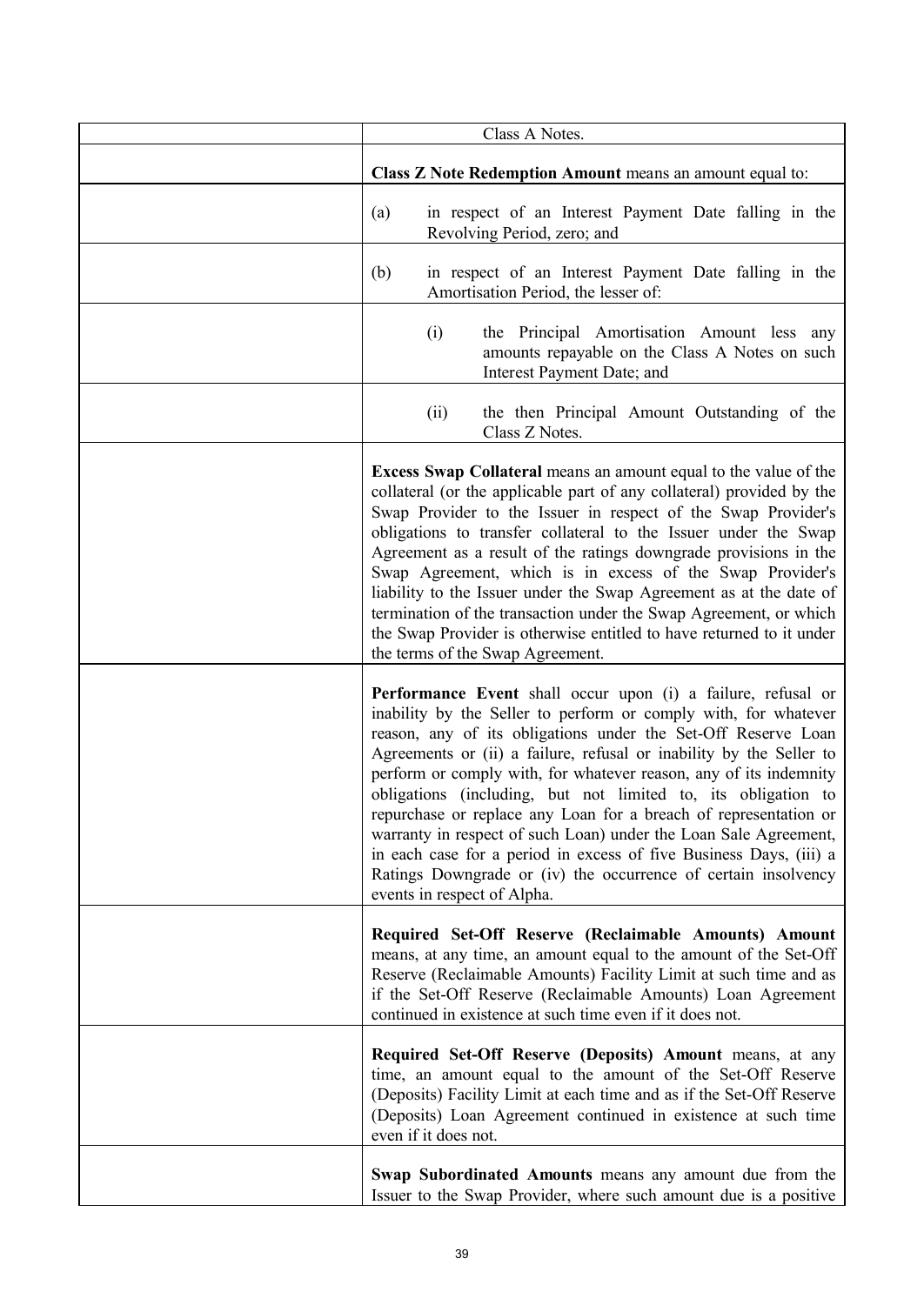|                                       | and not a negative number, as a result of a termination of the swap<br>transaction under the Swap Agreement, when the Swap Provider is<br>the sole Affected Party (as defined in the Swap Agreement)<br>following an Additional Termination Event (as defined in the Swap<br>Agreement) relating to the ratings downgrade provisions in the<br>Swap Agreement, or the Defaulting Party (as defined in the Swap<br>Agreement). |
|---------------------------------------|-------------------------------------------------------------------------------------------------------------------------------------------------------------------------------------------------------------------------------------------------------------------------------------------------------------------------------------------------------------------------------------------------------------------------------|
|                                       | Swap Tax Credit Amount means the amount to be paid by the<br>Issuer to the Swap Provider pursuant to Part $5(j)(ii)$ of the Schedule<br>to the Swap Agreement in relation to a payment made by the Swap<br>Provider pursuant to Section $2(d)(i)(4)$ of the Swap Agreement.                                                                                                                                                   |
| <b>Principal Amortisation Amount:</b> | On each Calculation Date, the Cash Manager will calculate the<br>Principal Amortisation Amount in respect of the immediately<br>following Interest Payment Date.                                                                                                                                                                                                                                                              |
|                                       | Principal Amortisation Amount means, in respect of an Interest<br>Payment Date falling in the Amortisation Period, the lower of:                                                                                                                                                                                                                                                                                              |
|                                       | the Available Funds relating to such Interest Payment Date,<br>(a)<br>minus:                                                                                                                                                                                                                                                                                                                                                  |
|                                       | (i)<br>for so long as any Class A Notes are outstanding,<br>all amounts falling due and payable under items (i)<br>to (ix) (inclusive) of the Priority of Payments on<br>such Interest Payment Date; or                                                                                                                                                                                                                       |
|                                       | to the extent that the Class A Notes have been<br>(ii)<br>redeemed in full or would (if (i) above were to be<br>applied) be redeemed in full on such Interest<br>Payment Date, all amounts falling due and payable<br>under items (i) to (xi) (inclusive) of the Priority of<br>Payments on such Interest Payment Date;                                                                                                       |
|                                       | and                                                                                                                                                                                                                                                                                                                                                                                                                           |
|                                       | the greater of (i) zero and (ii) the Expected Amortisation<br>(b)<br>Amount,                                                                                                                                                                                                                                                                                                                                                  |
|                                       | provided that if this calculation gives a negative number, the<br>Principal Amortisation Amount shall be zero.                                                                                                                                                                                                                                                                                                                |
|                                       | Asset Replenishment Amount means, in relation to each<br>Calculation Date during the Revolving Period, the aggregate<br>Principal Amount Outstanding of all Notes less the Outstanding<br>Amount of the Loans, as at such Calculation Date.                                                                                                                                                                                   |
|                                       | Expected Amortisation Amount means, in relation to each<br>Calculation Date during the Amortisation Period, the aggregate<br>Principal Amount Outstanding of all Notes less the Outstanding<br>Amount of the Loans, in each case as at such Calculation Date.                                                                                                                                                                 |
|                                       | Outstanding Amount of the Loans means, in relation to each                                                                                                                                                                                                                                                                                                                                                                    |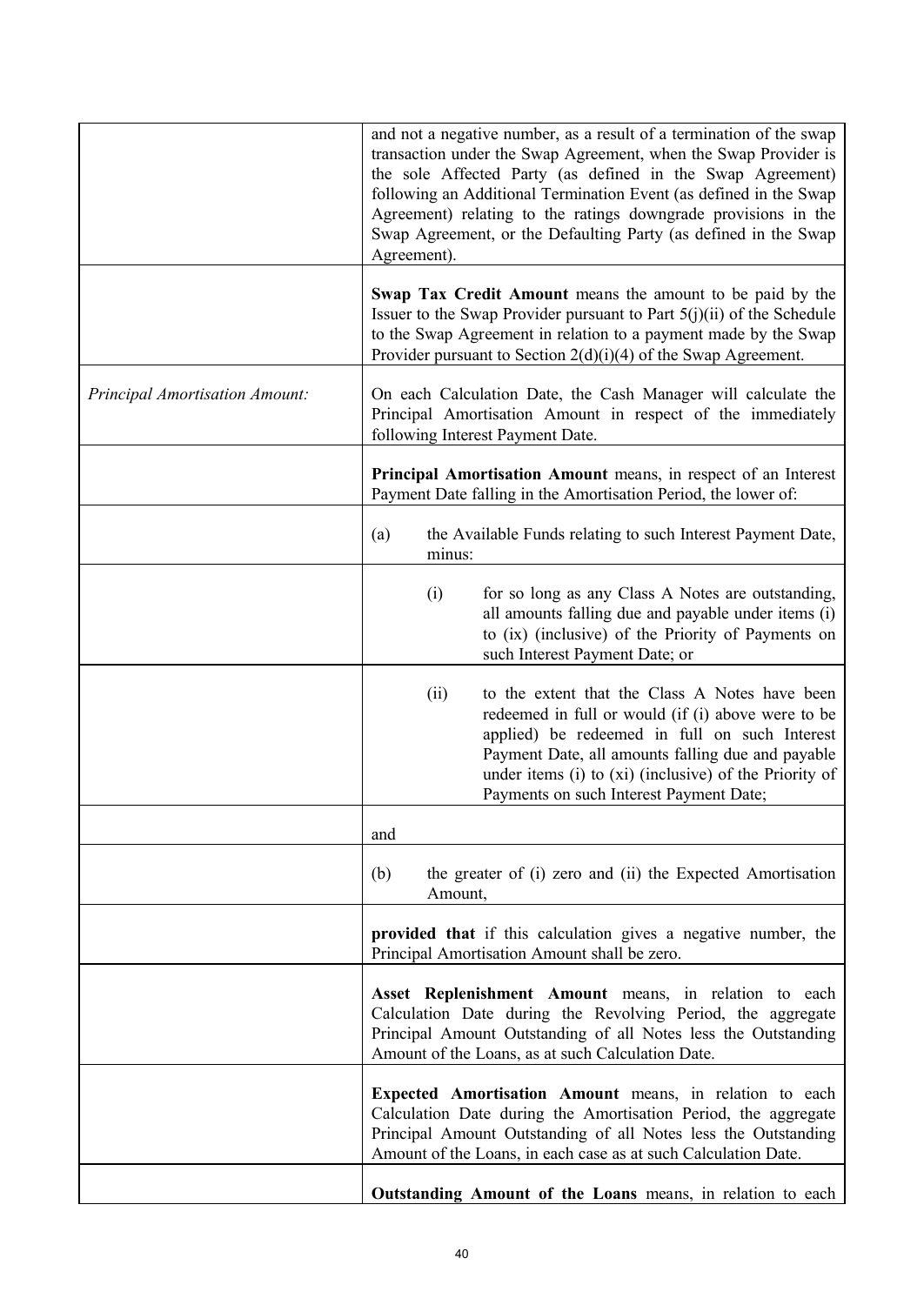|                  | Calculation Date, (i) the aggregate of the Contractual Balances of<br>the Loans less (ii) the aggregate Principal Loss, in each case as at<br>the immediately preceding Determination Date.                                                                              |  |
|------------------|--------------------------------------------------------------------------------------------------------------------------------------------------------------------------------------------------------------------------------------------------------------------------|--|
|                  | Principal Loss means, in respect of a Loan, the amount deemed as<br>irrecoverable, being:                                                                                                                                                                                |  |
|                  | for Written Off Loans, an amount equal to 100 per cent. of<br>(a)<br>the Contractual Balance of that Loan; and                                                                                                                                                           |  |
|                  | (b)<br>for any other Loan, any amount due under such Loan<br>which has been in Arrears for 360 days or more, where<br>such amount would be deemed irrecoverable or be written<br>off in accordance with the normal accounting practices of<br>the Servicer at that time. |  |
| Income Receipts: | On each Calculation Date, the Cash Manager will calculate the<br>Income Receipts in respect of the immediately succeeding Interest<br>Payment Date.                                                                                                                      |  |
|                  | Income Receipts means the aggregate of:                                                                                                                                                                                                                                  |  |
|                  | Loan Income Receipts in respect of a Collection Period;<br>(a)                                                                                                                                                                                                           |  |
|                  | IBA Income in respect of a Collection Period; and<br>(b)                                                                                                                                                                                                                 |  |
|                  | Collection Account Income (if any) in respect of a<br>(c)<br>Collection Period,                                                                                                                                                                                          |  |
|                  | in each case for the Interest Period corresponding to such<br>Collection Period and ending on the immediately succeeding<br>Interest Payment Date, without double-counting.                                                                                              |  |
|                  | Loan Income Receipts means, in respect of a Collection Period<br>ending immediately prior to such Calculation Date the aggregate<br>of:                                                                                                                                  |  |
|                  | payments of interest (which, for the avoidance of doubt,<br>(a)<br>includes amounts representing the Levy) and other fees<br>received in euro from the Borrowers under the Loans; and                                                                                    |  |
|                  | recoveries of interest and outstanding fees from defaulting<br>(b)<br>Borrowers under Loans being enforced or Loans which<br>have been enforced,                                                                                                                         |  |
|                  | in each case for that Collection Period and without double-counting<br>provided that other than in respect of the Initial Portfolio during<br>the first Collection Period, the following amounts shall be excluded<br>from Loan Income Receipts:                         |  |
|                  | (i)<br>interest accrued on the Loans prior to the Closing<br>Date or relevant New Sale Date;                                                                                                                                                                             |  |
|                  | (ii)<br>representing<br>capitalised<br>fees<br>amounts<br>and                                                                                                                                                                                                            |  |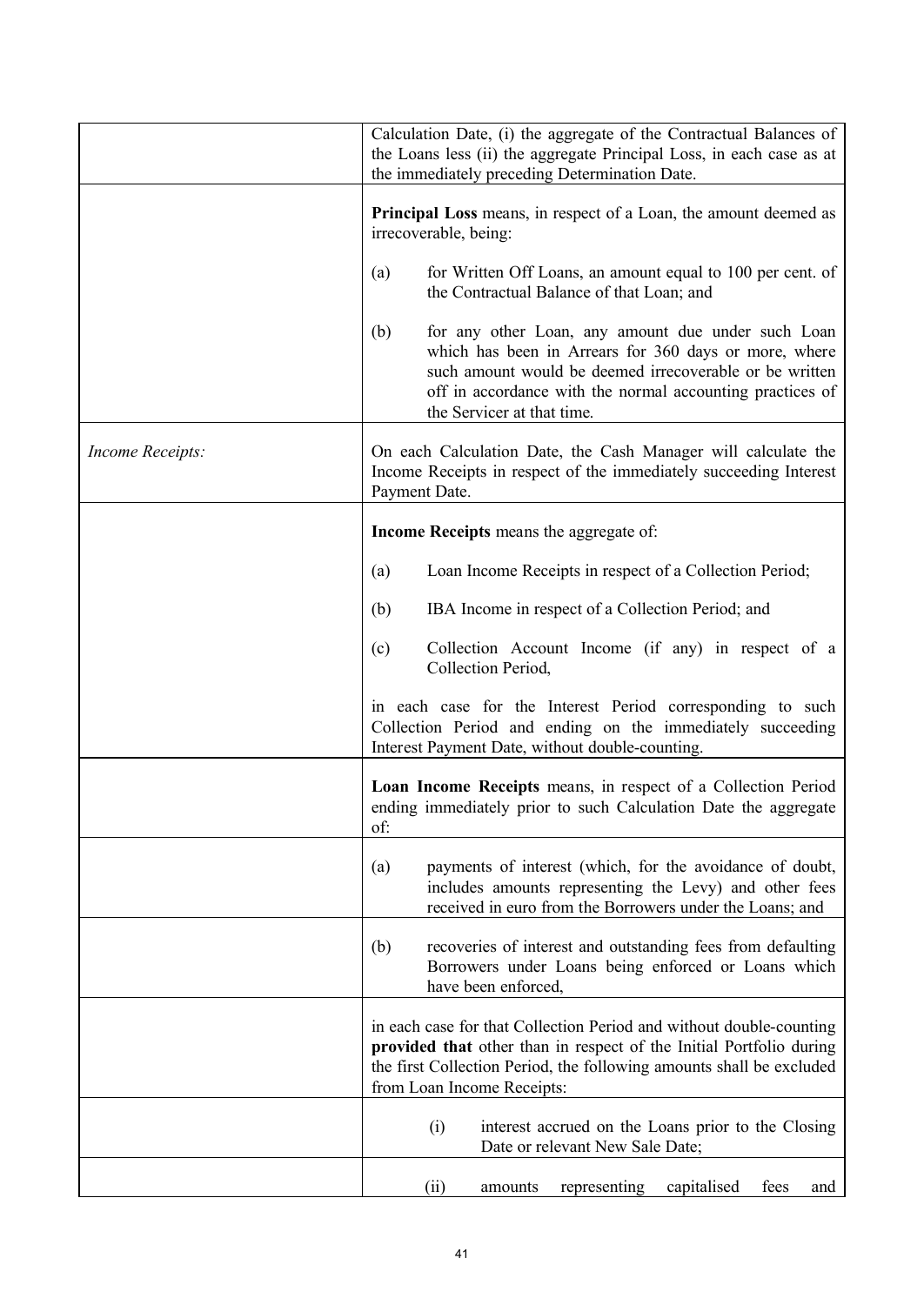|                                           | capitalised interest; and                                                                                                                                                                                                                                                                                                                                                                                                                                                                                                                                                                                                                                                                                                                                                                                                                                                                                                                                               |                                                                                                                                                                                                                                                                                                                                                                                                                                                                                                                                                                                                                        |  |
|-------------------------------------------|-------------------------------------------------------------------------------------------------------------------------------------------------------------------------------------------------------------------------------------------------------------------------------------------------------------------------------------------------------------------------------------------------------------------------------------------------------------------------------------------------------------------------------------------------------------------------------------------------------------------------------------------------------------------------------------------------------------------------------------------------------------------------------------------------------------------------------------------------------------------------------------------------------------------------------------------------------------------------|------------------------------------------------------------------------------------------------------------------------------------------------------------------------------------------------------------------------------------------------------------------------------------------------------------------------------------------------------------------------------------------------------------------------------------------------------------------------------------------------------------------------------------------------------------------------------------------------------------------------|--|
|                                           | (iii)                                                                                                                                                                                                                                                                                                                                                                                                                                                                                                                                                                                                                                                                                                                                                                                                                                                                                                                                                                   | amounts representing repayments of insurance<br>premiums advanced directly by the Seller to<br>insurance providers.                                                                                                                                                                                                                                                                                                                                                                                                                                                                                                    |  |
|                                           | <b>Swap Income</b> means, on any Calculation Date and in respect of an<br>Interest Period, any net amount to be received from the Swap<br>Provider under the Swap Agreement (which net amount excludes<br>(a) any collateral provided by the Swap Provider under the Swap<br>Agreement other than collateral amounts applied in satisfaction of<br>termination payments due to the Issuer following the designation of<br>an early termination date under the Swap Agreement by way of<br>netting and (b) any premium paid by a replacement Swap Provider<br>when entering into a replacement swap with the Issuer) during the<br>Interest Period ending immediately following such Calculation<br>Date.                                                                                                                                                                                                                                                                |                                                                                                                                                                                                                                                                                                                                                                                                                                                                                                                                                                                                                        |  |
| Post-Enforcement Priority of<br>Payments: | Following the enforcement of the Security, the Trustee or a receiver<br>appointed by it will apply all monies and receipts in respect of the<br>Security other than (i) amounts standing to the credit of the Set-Off<br>Reserve Account (if any) (whether of principal or interest or<br>otherwise), (ii) any Swap Replacement Premium Amount and (iii)<br>any collateral provided by the Swap Provider under the Swap<br>Agreement other than collateral amounts applied in satisfaction of<br>termination payments due to the Issuer following the designation of<br>an early termination date under the Swap Agreement by way of<br>netting in paying or providing for the following amounts (together<br>with any amount in respect of VAT payable thereon) in the<br>following manner and order of priority (the Post-Enforcement<br>Priority of Payments) (in each case only if and to the extent that<br>payments of a higher priority have been made in full): |                                                                                                                                                                                                                                                                                                                                                                                                                                                                                                                                                                                                                        |  |
|                                           | (i)                                                                                                                                                                                                                                                                                                                                                                                                                                                                                                                                                                                                                                                                                                                                                                                                                                                                                                                                                                     | firstly, in or towards satisfaction of, pari passu and pro rata<br>according to the respective amounts thereof, the costs,<br>expenses, fees, remuneration and indemnity payments<br>(including any tax which may be payable on any indemnity<br>payments due from the Issuer) (if any) payable to the<br>Trustee and any receiver or other person appointed by the<br>Trustee and any costs, charges, liabilities and expenses<br>incurred by the Trustee or such receiver or other person, in<br>each case under the Trust Deed, the Deed of Charge and/or<br>any other Transaction Document to which it is a party; |  |
|                                           | (ii)                                                                                                                                                                                                                                                                                                                                                                                                                                                                                                                                                                                                                                                                                                                                                                                                                                                                                                                                                                    | secondly, in or towards satisfaction of, pari passu and pro<br><i>rata</i> according to the respective amounts thereof, (a) all<br>amounts due to the Issuer Corporate Services Provider<br>under the Issuer Corporate Services Agreement, (b) all<br>amounts due to the Servicer under the Servicing<br>Agreement, (c) all amounts due to the Issuer Account Bank<br>under the Bank Account Agreement and the Greek Account<br>Bank under the Greek Account Bank Agreements (if any),<br>(d) all amounts due to the Cash Manager under the Cash<br>Management Agreement, (e) all amounts due to the Agents            |  |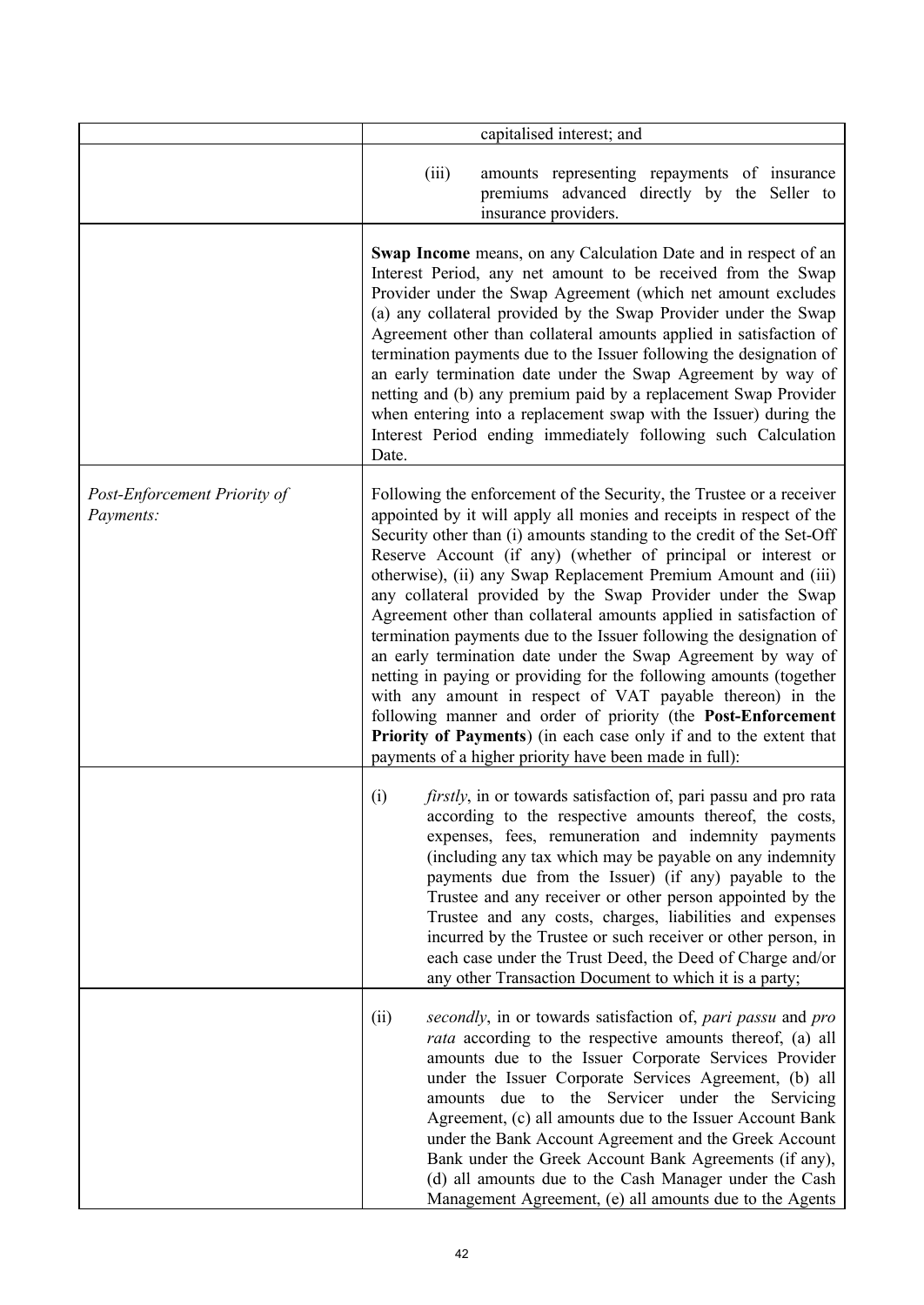|        | under the Agency Agreement, (f) all amounts due to<br>Moody's and (g) any liability for taxation;                                                                                                                                                                                                                                                                                                                                                                |
|--------|------------------------------------------------------------------------------------------------------------------------------------------------------------------------------------------------------------------------------------------------------------------------------------------------------------------------------------------------------------------------------------------------------------------------------------------------------------------|
| (iii)  | <i>thirdly</i> , in or towards satisfaction of all amounts due or<br>overdue to the Swap Provider under the Swap Agreement<br>other than Swap Subordinated Amounts;                                                                                                                                                                                                                                                                                              |
| (iv)   | <i>fourthly</i> , in or towards satisfaction of all interest and<br>principal due or overdue on the Class A Notes;                                                                                                                                                                                                                                                                                                                                               |
| (v)    | <i>fifthly</i> , in or towards satisfaction of all interest and principal<br>due or overdue on the Class Z Notes;                                                                                                                                                                                                                                                                                                                                                |
| (vi)   | sixthly, in or towards satisfaction of all Swap Subordinated<br>Amounts;                                                                                                                                                                                                                                                                                                                                                                                         |
| (vii)  | seventhly, in or towards payment, pari passu and pro rata,<br>according to the respective amounts thereof, of interest due<br>or overdue on the Subordinated Loan, the Set-Off Reserve<br>(Reclaimable Amounts) Loan and the Set-Off Reserve<br>(Deposits) Loan;                                                                                                                                                                                                 |
| (viii) | eighthly, in or towards payment, pari passu and pro rata,<br>according to the respective amounts thereof, of all principal<br>and other amounts due or overdue on the Subordinated<br>Loan;                                                                                                                                                                                                                                                                      |
| (ix)   | <i>ninthly</i> , in or towards payment, <i>pari passu</i> and <i>pro rata</i> ,<br>according to their respective amounts thereof, of all<br>principal and other amounts due or overdue on each of the<br>Set-Off Reserve Loans;                                                                                                                                                                                                                                  |
| (x)    | <i>tenthly</i> , in or towards payment to the Issuer of an amount<br>equal to 0.01 per cent. of Income Receipts in respect of the<br>security, which shall be retained in the Issuer Retained<br>Profit Ledger and thereafter dealt with in accordance with<br>the Transaction Documents;                                                                                                                                                                        |
| (xi)   | eleventhly, in or towards satisfaction of all amounts of<br>Deferred Consideration to the Seller; and                                                                                                                                                                                                                                                                                                                                                            |
| (xii)  | <i>twelfthly</i> , the surplus, if any, to the Issuer or other persons<br>entitled thereto.                                                                                                                                                                                                                                                                                                                                                                      |
|        | Following the enforcement of the Security, the Set-Off Reserve<br>(Reclaimable Amounts) Facility Limit (or, if drawn the Set-Off<br>Reserve (Reclaimable Amounts) Loan) and the Set-Off Reserve<br>(Deposits) Facility Limit (or, if drawn the Set-Off Reserve<br>(Deposits) Loan) will be cancelled in full (and/or, as the case may<br>be, principal repaid from amounts (if any) standing to the credit of<br>the Set-Off Reserve Account) on the earlier of: |
| (a)    | the date falling five years after the Final Maturity Date; and                                                                                                                                                                                                                                                                                                                                                                                                   |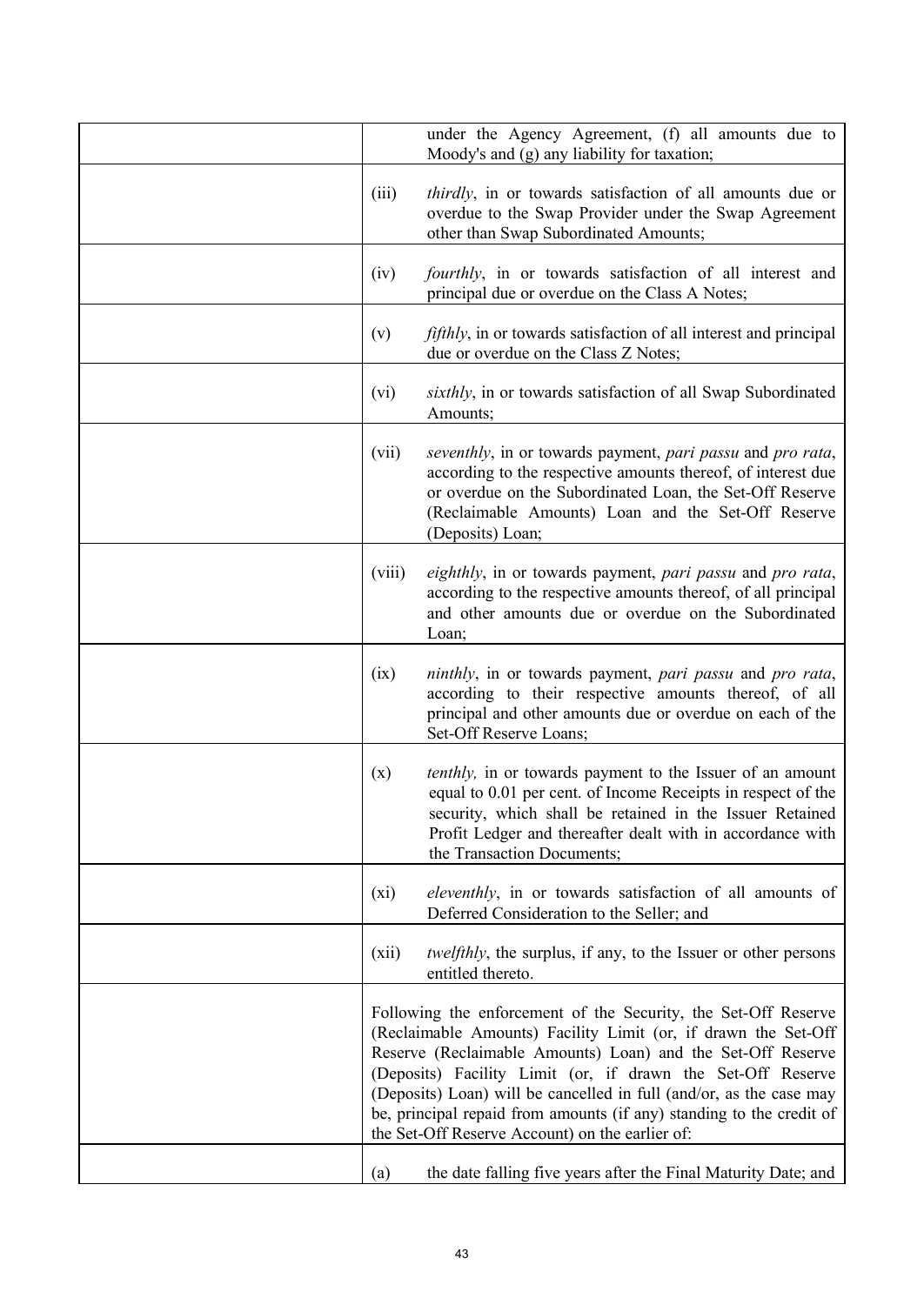| the date on which the Trustee or, if all the liabilities owing<br>(b)<br>by the Issuer to the Secured Parties under the Transaction<br>Documents have been discharged in full and the Security<br>released, the Issuer, is satisfied (in each case in its absolute<br>discretion) that no further withdrawals from the Set-Off<br>Reserve Account are required to be made by the Cash<br>Manager in respect of amounts that Borrowers or<br>Guarantors may set-off or deduct from amounts payable<br>under the Loans in respect of amounts payable by the Seller<br>to the Borrowers or the Guarantors in accordance with the<br>Cash Management Agreement. |
|-------------------------------------------------------------------------------------------------------------------------------------------------------------------------------------------------------------------------------------------------------------------------------------------------------------------------------------------------------------------------------------------------------------------------------------------------------------------------------------------------------------------------------------------------------------------------------------------------------------------------------------------------------------|
| To the extent that any amounts remain standing to the credit of the<br>Set-Off Reserve Account after repaying all amounts due under the<br>Set-Off Reserve Loans, such amounts shall be paid by the Issuer to<br>the Seller as Deferred Consideration.                                                                                                                                                                                                                                                                                                                                                                                                      |
| Levy means the levy payable under law 128/75 of the Hellenic<br>Republic.                                                                                                                                                                                                                                                                                                                                                                                                                                                                                                                                                                                   |
| VAT means the Tax charged pursuant to section 1 of the Value<br>Added Tax Act 1994 or any equivalent Tax charged outside the<br>UK.                                                                                                                                                                                                                                                                                                                                                                                                                                                                                                                         |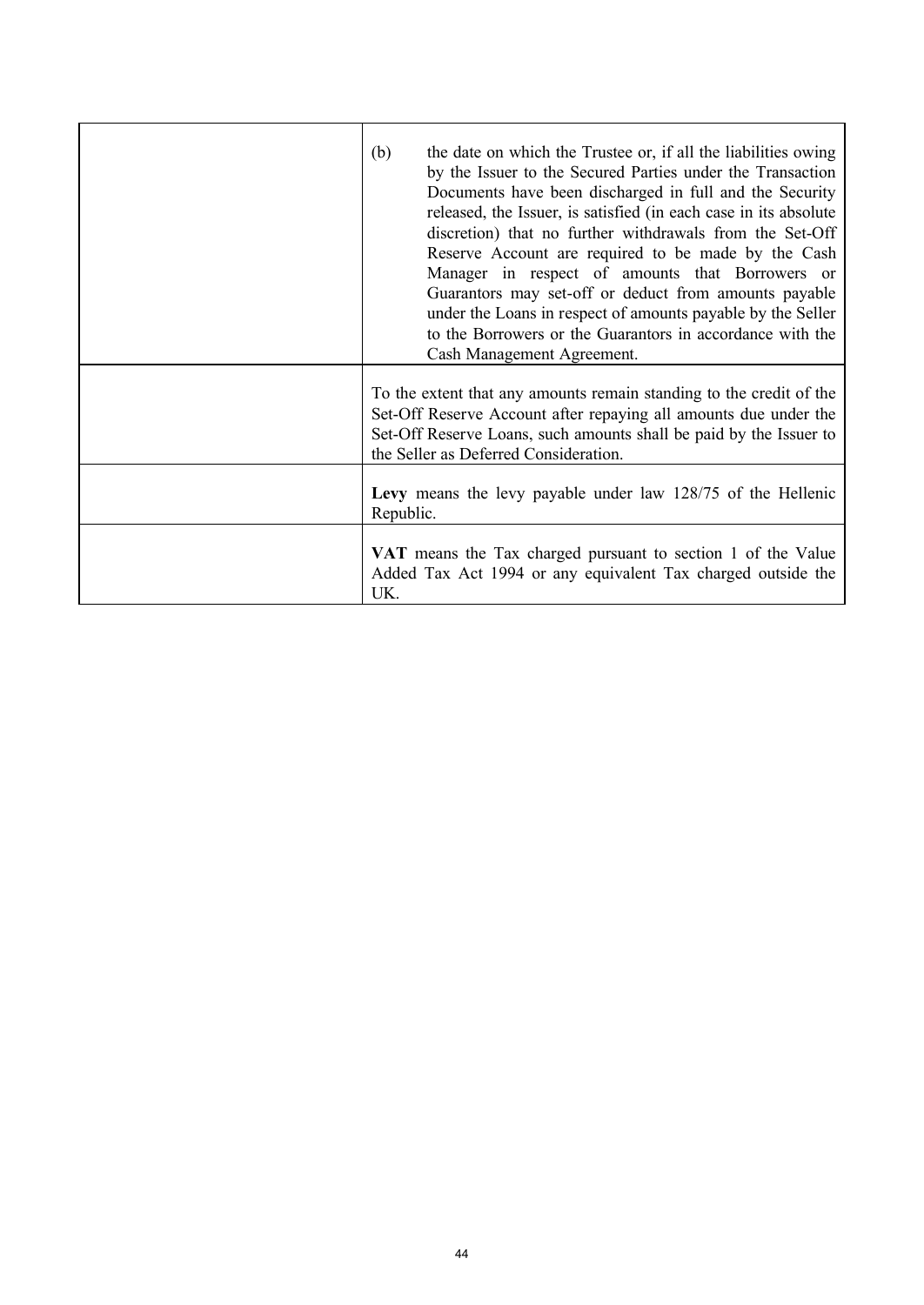# **STRUCTURE DIAGRAM**

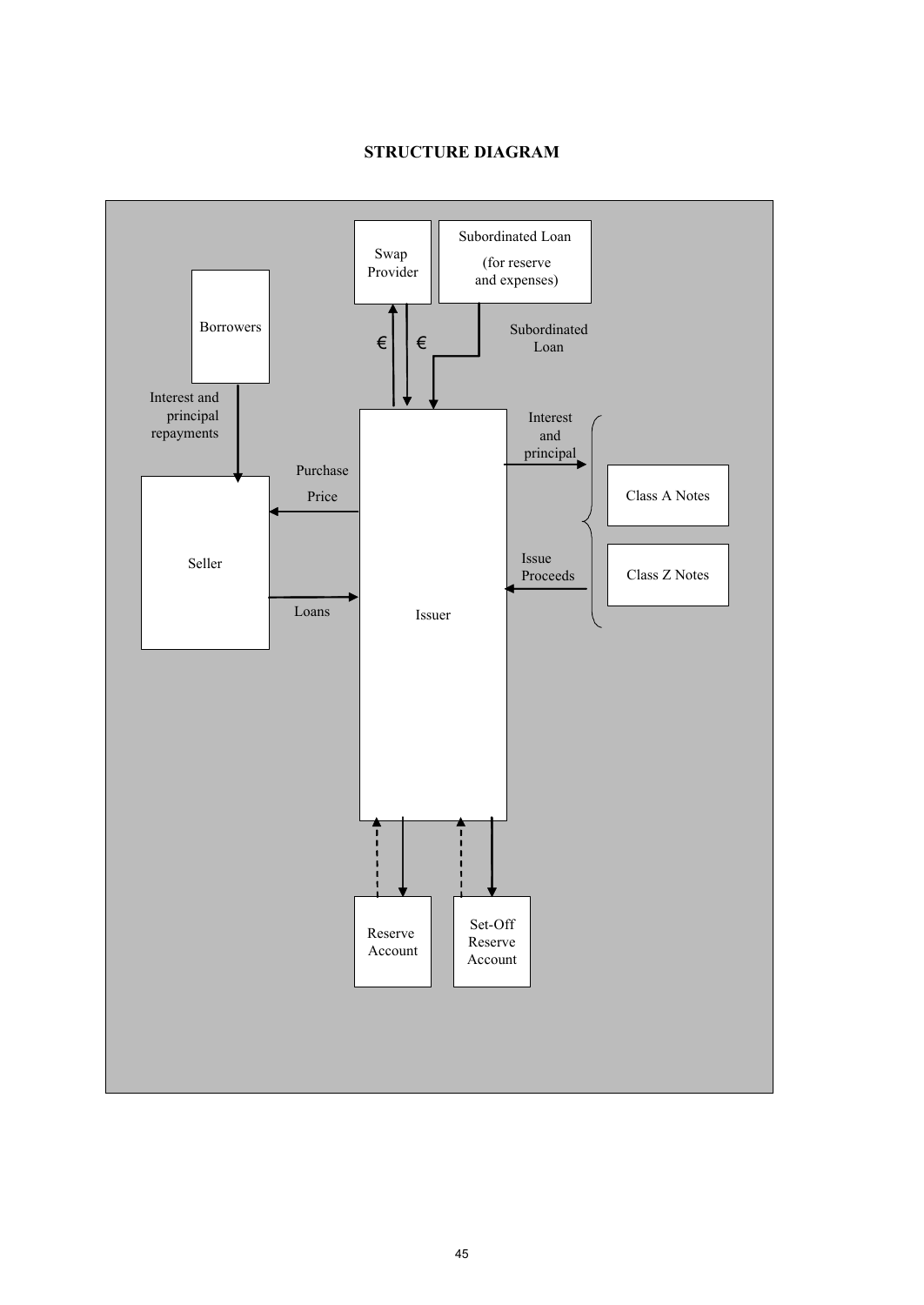## **RISK FACTORS**

*The following is a summary of certain aspects of the issue of the Notes and related transactions about which prospective Noteholders should be aware. This summary is not intended to be exhaustive and prospective Noteholders should also read the detailed information set out elsewhere in this Offering Circular. If you are in any doubt about the contents of this Offering Circular you should consult an appropriate professional adviser.*

### **Liabilities under the Notes**

The Notes will be obligations of the Issuer only. The Notes will not be obligations or responsibilities of, or guaranteed by, any other entity, including (but not limited to) the Trustee, the Seller, the Servicer, Citi, the Subordinated Loan Provider, the Set-Off Reserve Loan Provider, the Swap Provider, the Paying Agents, the Agent Bank, the Cash Manager, the Issuer Account Bank, the Greek Account Bank, the Issuer Corporate Services Provider or the Holdco Corporate Services Provider or by any entity affiliated to any of the foregoing. No one other than the Issuer will accept any liability whatsoever in respect of any failure by the Issuer to pay any amount due under the Notes.

### **Recourse only to the assets of the Issuer**

Although the Notes will be full recourse obligations of the Issuer, the ability of the Issuer to meet its obligations under the Notes will be directly or indirectly dependent primarily upon the receipt by it of principal and interest from the Borrowers under the Loans, the receipt of funds (if available to be drawn) under the Subordinated Loan Agreement, the receipt of funds (if available to be drawn) under the Set-Off Reserve Loan Agreements and the receipt of funds from the Swap Provider. Other than the foregoing and any interest earned by the Issuer in respect of the Issuer Bank Accounts, the Issuer is not expected to have any other funds available to it to meet its obligations under the Notes and/or any other payment obligation ranking in priority to, or pari passu with, the Notes.

Upon enforcement of the security for the Notes, the Trustee or any receiver and the Noteholders will have recourse only to the Loans, the Issuer's interest in the relevant Ancillary Rights and to any other assets of the Issuer then in existence as described in this document.

### **Restriction on exercise of certain rights**

The Deed of Charge will contain provisions to the effect that only the Trustee may enforce the Security and prohibiting the Other Secured Creditors from taking any action (including petitioning for winding-up, liquidation or administration) against the Issuer for recovery of any amounts owed to them, unless (a) an Acceleration Notice has been served or the Trustee fails (when bound to do so) to serve an Acceleration Notice and (b) the Trustee fails (when bound to do so) to enforce the Security, and even in the circumstances described in (a) and (b), each Secured Party (other than the Trustee) will be prohibited from petitioning for the winding-up, liquidation or administration of the Issuer other than as may be permitted in the Conditions to the Notes and/or the Deed of Charge.

### **Subordination of the Class Z Notes**

The Class Z Notes will be affected by considerations which do not affect the Class A Notes. In particular, the Class A Notes will rank in point of payment and security prior to the Class Z Notes. Accordingly, any shortfall in the funds to make required payments on the Notes will be allocated first to the Class Z Notes and then to the Class A Notes. Following an enforcement of Security, any losses after application of the Issuer's assets (including any proceeds of sale of the Portfolio and the balances on the Issuer Transaction Account) in accordance with the Post-Enforcement Priority of Payments will be attributable first to the Class Z Notes and then to the Class A Notes. Prior to such enforcement, the Class Z Notes will support the timely payment of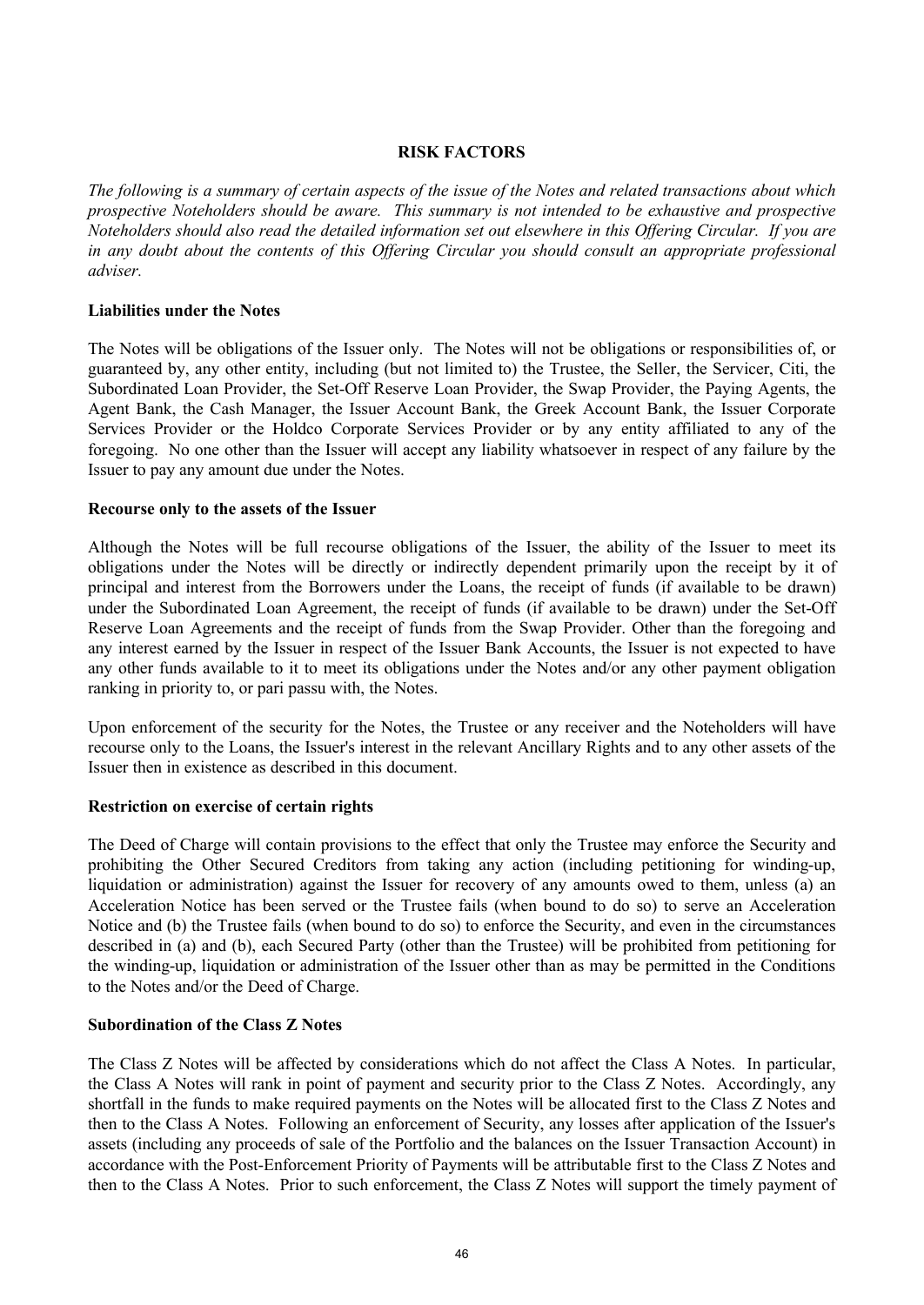interest on the Class A Notes because of the higher ranking of payments of interest under the Class A Notes than payments of interest due under the Class Z Notes. There can be no assurance, however, that these subordination rules will protect the holders of the Class A Notes from all risks of loss.

# **Conflict between Classes of Noteholders**

The Trust Deed will contain provisions requiring the Trustee to have regard to the interests of the Noteholders equally, as regards all powers, trusts, rights, authorities, duties and discretions of the Trustee (except where expressly provided otherwise), provided that if in the opinion of the Trustee (for so long as there are any Class A Notes outstanding) there is a conflict between the interests of the Class A Noteholders, on the one hand and the interests of the Class Z Noteholders on the other hand, it shall have regard only to the interests of the Class A Noteholders but so that this proviso shall not apply in the case of powers, trusts, rights, authorities, duties and discretions:

- (A) in relation to which it is expressly stated that they may be exercised by the Trustee only if in its opinion the interests of the Noteholders of each Class would not be materially prejudiced thereby; or
- (B) the exercise of which by the Trustee relates to any Basic Terms Modification, in which event the Trustee may exercise such powers, trusts, authorities, duties and discretions only if it is satisfied that to do so will not be materially prejudicial to the interests of the Noteholders of any Class that will be affected thereby.

# **Conflict Between Noteholders and other Secured Creditors**

So long as any of the Notes are outstanding, neither the Security Trustee nor the Note Trustee shall have regard to the interests of the other Secured Creditors, subject to the provisions of Condition 11(b).

Alpha will purchase all of the Notes on the Closing Date (see *Subscription and Sale* below). While Alpha remains the beneficial owner of any whole class of Notes, it will be entitled to vote in respect of them.

### **Certain Material Interests**

Citi and its affiliates have engaged, and may in the future engage, in investment banking and/or commercial banking transactions with, and may perform services for, Alpha and its affiliates in the ordinary course of business. Citibank, N.A., London Branch will act as Principal Paying Agent and Agent Bank and Issuer Account Bank. Other parties to the transaction may also perform multiple roles, including Alpha, who will act as Seller, Servicer, Swap Provider, Greek Account Bank, Subordinated Loan Provider and Set-Off Reserve Loan Provider.

The Trust Deed provides that the Trustee shall not by reason of its fiduciary position be in any way precluded from (i) entering into or being interested in any contract or financial or other transaction or arrangement with the Issuer or any party to the Transaction Documents or whose obligations are comprised in the Charged Property, or (ii) accepting or holding the trusteeship of any other trust deed constituting or securing any other securities or any other office of profit. The Trust Deed also provides that the Trustee shall be entitled to exercise and enforce its rights, comply with its obligations and perform its duties under or in relation to any such contract, transaction or arrangement or, as the case may be, any such trusteeship or office of profit without regard to the interests of the Noteholders, or any Other Secured Party and notwithstanding that the same may be contrary or prejudicial to the interests of the Noteholders, or any Other Secured Party and that the Trustee shall not be responsible for any Liability occasioned to the Noteholders thereby and shall be entitled to retain and shall not be in any way liable to account for any profit made or other amount or benefit received thereby or in connection therewith.

Accordingly, conflicts of interest may exist or may arise as a result of parties to this transaction: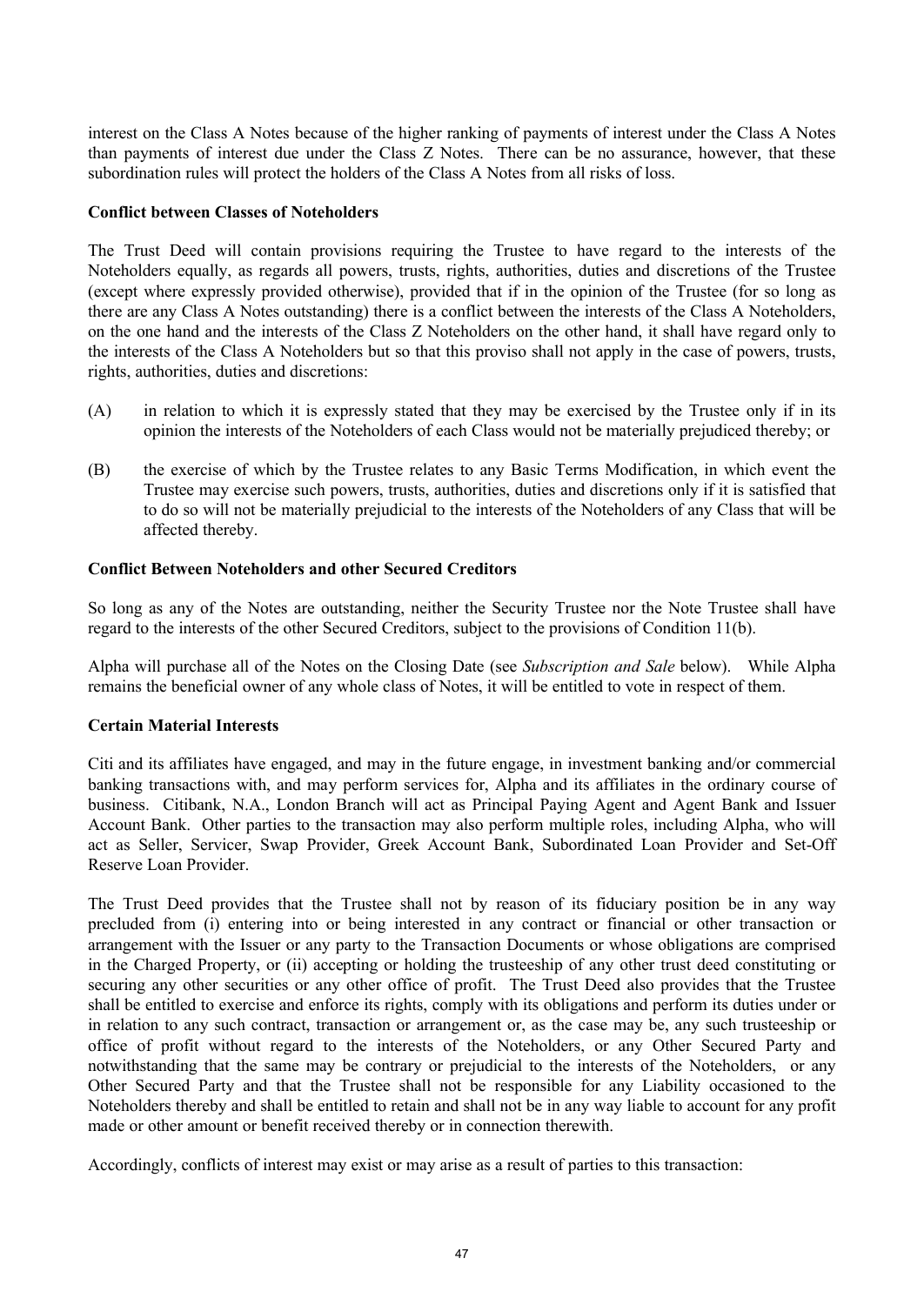- (a) having previously engaged or in the future engaging in transactions with other parties to the transaction;
- (b) having multiple roles in this transaction; and/or
- (c) carrying out other transactions for third parties.

# **Yield and Prepayment Considerations**

The yield to maturity of the Notes of each class will depend on, among other things, the amount and timing of payment of principal on the Loans (including full and partial prepayments under a Loan, sale proceeds arising on enforcement of a Loan and repurchases of Loans which are part of the Portfolio by the Seller due to breaches of representations and warranties under the Loan Sale Agreement (although this may be mitigated by the purchase of Replacement Loans by the Issuer)) and the price paid by the Noteholders for the Notes. Such yield may be adversely affected by a higher or lower than anticipated rate of prepayments on the Loans.

Principal prepayments in full may occur as a result of or in connection with the voluntary refinancing by a Borrower or as a result of enforcement proceedings under the relevant Loan, as well as the receipt of proceeds from insurance policies. In addition, repurchases of Loans by the Seller will have the same effect as a prepayment in full of such Loans although this may be mitigated by the purchase of Replacement Loans in these circumstances.

The rate of prepayment of the Loans cannot be predicted and is influenced by a wide variety of economic, social and other factors, including the availability of alternative financing and local and regional economic conditions. No assurance can be given as to the level of prepayment that the Portfolio will experience.

### **Changing characteristics of the Portfolio during the Revolving Period**

During the Revolving Period, the amounts that would otherwise be used to repay the principal under the Notes may be used to purchase Additional Loans. The Portfolio may also default during the Revolving Period, and therefore the characteristics of the Portfolio may change after the Closing Date, and could be substantially different at the end of the Revolving Period from the characteristics of the Initial Portfolio. These differences could result in faster or slower repayments or greater losses on the Notes.

### **The Revolving Period may end if the Seller is unable to originate Additional Loans**

During the Revolving Period, it is expected that no principal will be paid to the Noteholders. Instead, on each Interest Payment Date during the Revolving Period, amounts allocable to the Asset Replenishment Ledger may be used to purchase Additional Loans. However an Amortisation Event occurs where such amounts credited to the Asset Replenishment Ledger during the Revolving Period exceed 14 per cent. of the principal balance of the Notes. If an Amortisation Event occurs, the Revolving Period will terminate resulting in principal being repaid on the Notes on and from the following Interest Payment Date.

The Seller does not, as of the date of this Offering Circular, expect any shortage in availability of Additional Loans. However, the Seller is not obliged to sell any Additional Loans during the Revolving Period. If the Seller is unable or unwilling to sell any Additional Loans, then the Revolving Period will terminate earlier than expected, in which case the Noteholders will receive payments of principal on the Notes earlier than expected.

### **Performance of the Portfolio**

The ability of the Issuer to meet its obligations to pay principal and interest on the Notes (and its operating and administrative expenses) will, ultimately, be subject to the risk of default by Borrowers (such that, after completion of enforcement procedures in respect of the relevant Loan in the Portfolio and the Ancillary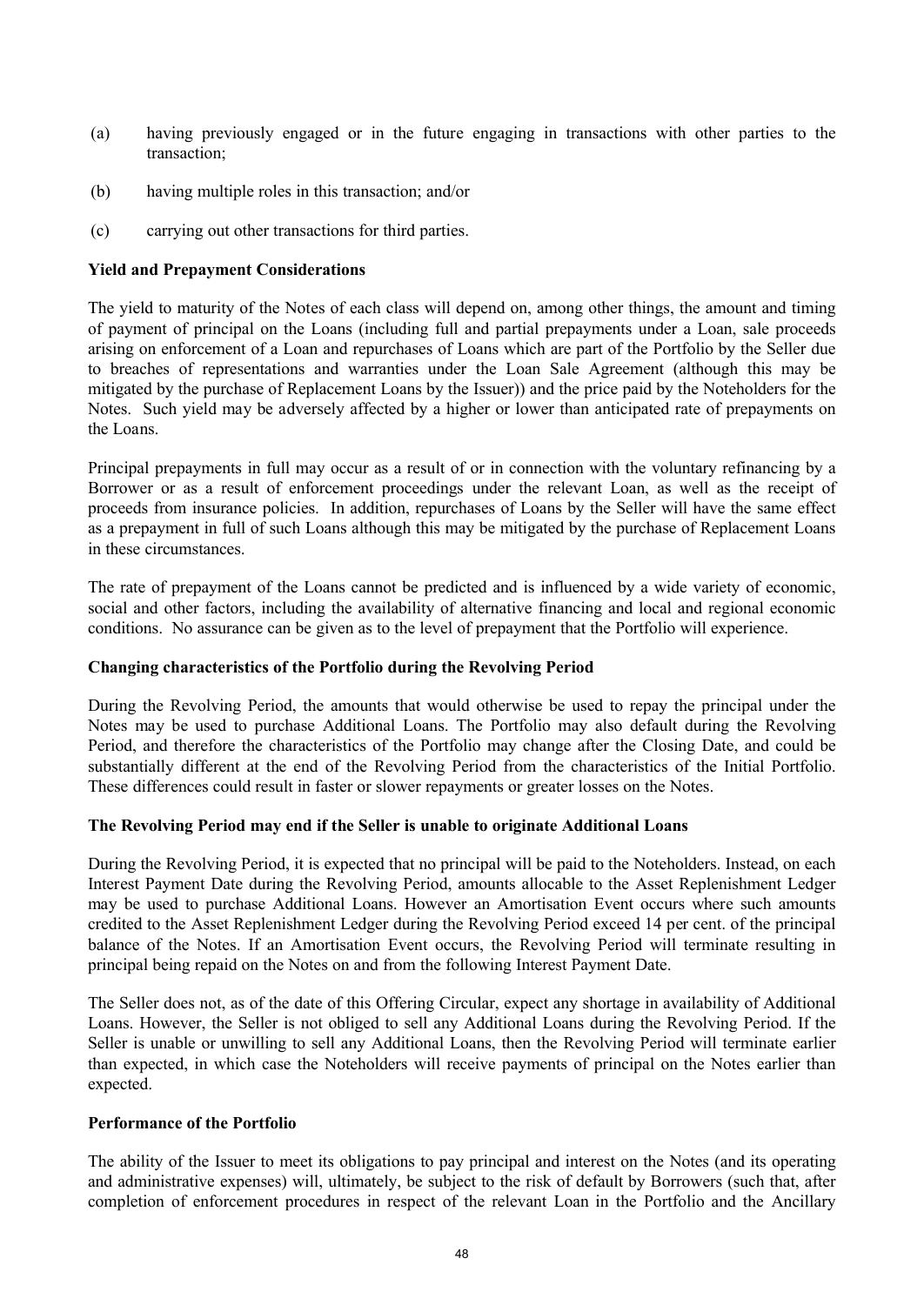Rights related thereto the Issuer may not receive the full principal and interest due on each Loan). In the event of such a default, if the cash flows derived from the Loans, the Swap Agreement, the Reserve Account, and any other assets of the Issuer are insufficient to meet any shortfall, then Noteholders may not receive all sums expected to be received by them.

If there are insufficient funds available as a result of such deficiencies, then the Issuer may not be able, after making the payments to be made in priority thereto, to pay, in full or at all, amounts of interest and principal due to holders of, firstly, the Class Z Notes and secondly, the Class A Notes. In this situation, there may not be sufficient funds to redeem each class of the Notes on or prior to the Final Maturity Date.

### **Searches and Investigations**

The Issuer has not made or caused to be made on its behalf all of the enquiries, searches or investigations which a prudent purchaser of assets such as the Portfolio would make (and will not do so) and the Trustee, Citi, the Cash Manager, the Issuer Account Bank, the Issuer Corporate Services Provider, the Holdco Corporate Services Provider and the Agents have made no such enquiries, searches or investigations. Each of the Issuer, the Trustee and such other parties will rely on the representations and warranties made by the Seller to be contained in the Loan Sale Agreement. The ultimate remedy for a breach of such representations and/or warranties if such breach cannot be otherwise rectified within 21 days in accordance with the Loan Sale Agreement will be limited to a repurchase by the Seller of the Loans which are the subject of a breach of representation and/or warranty.

The Seller will be obliged to repurchase only those Loans (if any) in respect of which a representation and/or warranty given by the Seller pursuant to the Loan Sale Agreement was breached.

#### **Interest Rate Risk**

The interest rates on the Loans will not necessarily match the rate of interest payable by the Issuer to the Noteholders under the Notes (which will be calculated by reference to a margin over three-month EURIBOR).

The Servicer can adjust the interest rate on the Loans which are Alpha Bank Rate Loans in accordance with the ECB Rate. This adjustment can be up to 200 per cent. of the difference between the previous and the new ECB Rate. However, this adjustment is at the Servicer's discretion.

To hedge its exposure against the possible variance as a result of the aforementioned interest rate mismatches, the Issuer will enter into the Swap Agreement with the Swap Provider (see *Summary of Principal Documents – The Swap Agreement*).

Pursuant to the terms of the Swap Agreement, the Issuer will, on each Interest Payment Date make payments to the Swap Provider calculated by reference to the interest payments received by the Issuer in the related Calculation Period and on each Interest Payment Date the Swap Provider will make payments to the Issuer calculated by reference to the amount of interest payable by the Issuer under the Notes (see *Summary of Principal Documents – The Swap Agreement*).

The Swap Agreement will not hedge the exposure of the Issuer to the failure by Borrowers to make payments on the Loans on the due dates thereof.

If the Swap Provider fails to make payments under the Swap Agreement or the Swap Agreement otherwise terminates, the Issuer will be exposed to the variance between the rate of interest payable on the Notes and the rates of interest payable on the Loans in the Portfolio. Unless a replacement swap is entered into, the Issuer may not have sufficient funds, after making the payments ranking in priority thereto, to make payments of interest in respect of the Notes.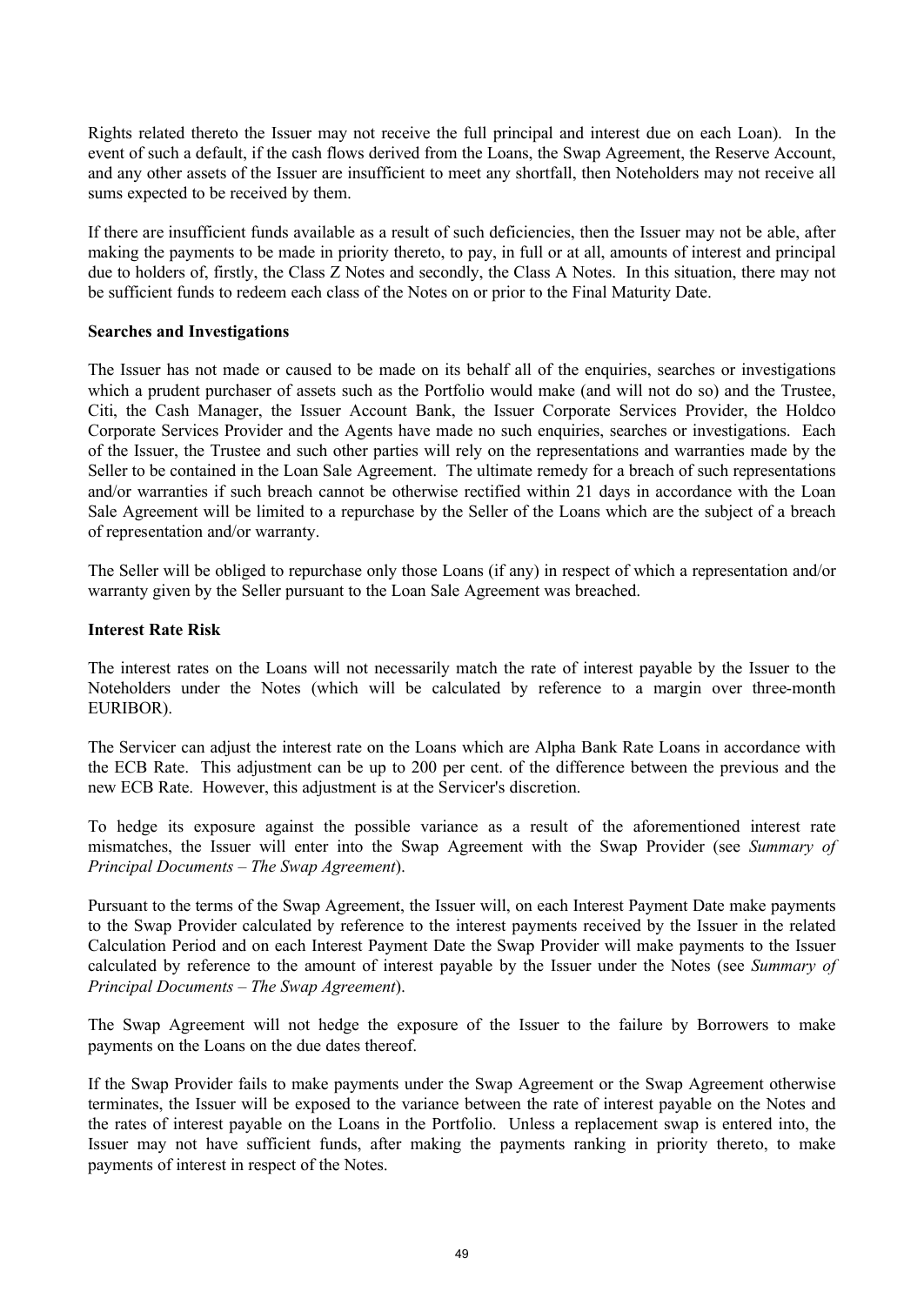#### **Interest Rates under the Notes**

The Rate of Interest in respect of each Class of Notes for each Interest Period will be the aggregate of the relevant margin and an underlying rate (EURIBOR) in each case determined in accordance with Condition 4(c)(Rates of Interest). Condition 4(c)(ii), (iii) and (iv) contains provisions for the calculation of such underlying rate based on rates given by various market information sources, and also contains alternative methods of calculating the underlying rate should those market information sources be unavailable. The market information sources might become unavailable for various reasons, including suspensions or limitations on trading, events which affect or impair the ability of market participants in general, or early closure of market institutions. These could be caused by physical threats to the publishers of the market information sources, market institutions or market participants in general, or unusual trading, or matters such as currency changes.

### **Borrower Inability to Repay in Event of Interest Rate Fluctuation**

Borrowers of the floating rate and/or the fixed-to-floating rate Loans may become unable to repay the loans in the event of wide fluctuations in interest rates and may default. As a result of such defaults the Issuer may not receive payments it would otherwise be entitled to from such Borrowers.

If there are insufficient funds available as a result of such defaults, then the Issuer may not be able, after making the payments to be made in priority thereto, to pay, in full or at all, amounts of interest and principal due to holders of, firstly, the Class Z Notes and secondly, the Class A Notes. In this situation, there may not be sufficient funds to redeem each class of the Notes on or prior to the Final Maturity Date.

Interest rates cannot be predicted and are influenced by a wide variety of economic, social and other factors.

# **Permitted Variations**

The Seller is entitled to vary certain terms and conditions of a Loan. These permitted variations include changes to the terms of (i) either the type or tenor of the base rate of interest provided that such change would be considered a Rate Variation, (ii) the frequency by which the Borrower is obliged to make interest payments, (iii) the interest margin over the base rate of interest, (iv) the maturity of the Loan, (v) the dates for prepayment, (vi) the prepayment penalties or (vii) the Ancillary Rights or the value of the Ancillary Rights, including the full discharge of such Ancillary Rights. The effect of this could be to reduce the overall yield on the Portfolio and increase the risk profile of the Portfolio. However, it should be noted that such variations are only permitted provided that they would not, among other things, cause the Loan to cease to comply with the Eligibility Criteria or cause a breach of the Collateral Test.

### **Termination Payments under the Swap Agreement**

If the Swap Transaction is terminated, the Issuer may be obliged to make a termination payment to the Swap Provider. The amount of the termination payment will be based on the market value of the terminated Swap **Transaction** 

Except where the Swap Transaction has terminated as a result of the Swap Provider being in default or the Swap Provider failing to comply with the requirements following a Swap Provider Ratings Downgrade and no Swap Replacement Premium Amount is received by the Issuer, any termination payment due from the Issuer following termination of the Swap Transaction (including any extra costs incurred (for example, from entering into spot interest rate swaps) if the Issuer cannot immediately enter into a replacement swap agreement), will rank in priority to the Notes.

Therefore, if the Issuer is obliged to make a termination payment to the Swap Provider or pay any other additional amounts as a result of the termination of the Swap Transaction, this could reduce the Issuer's ability to service payments on the Notes.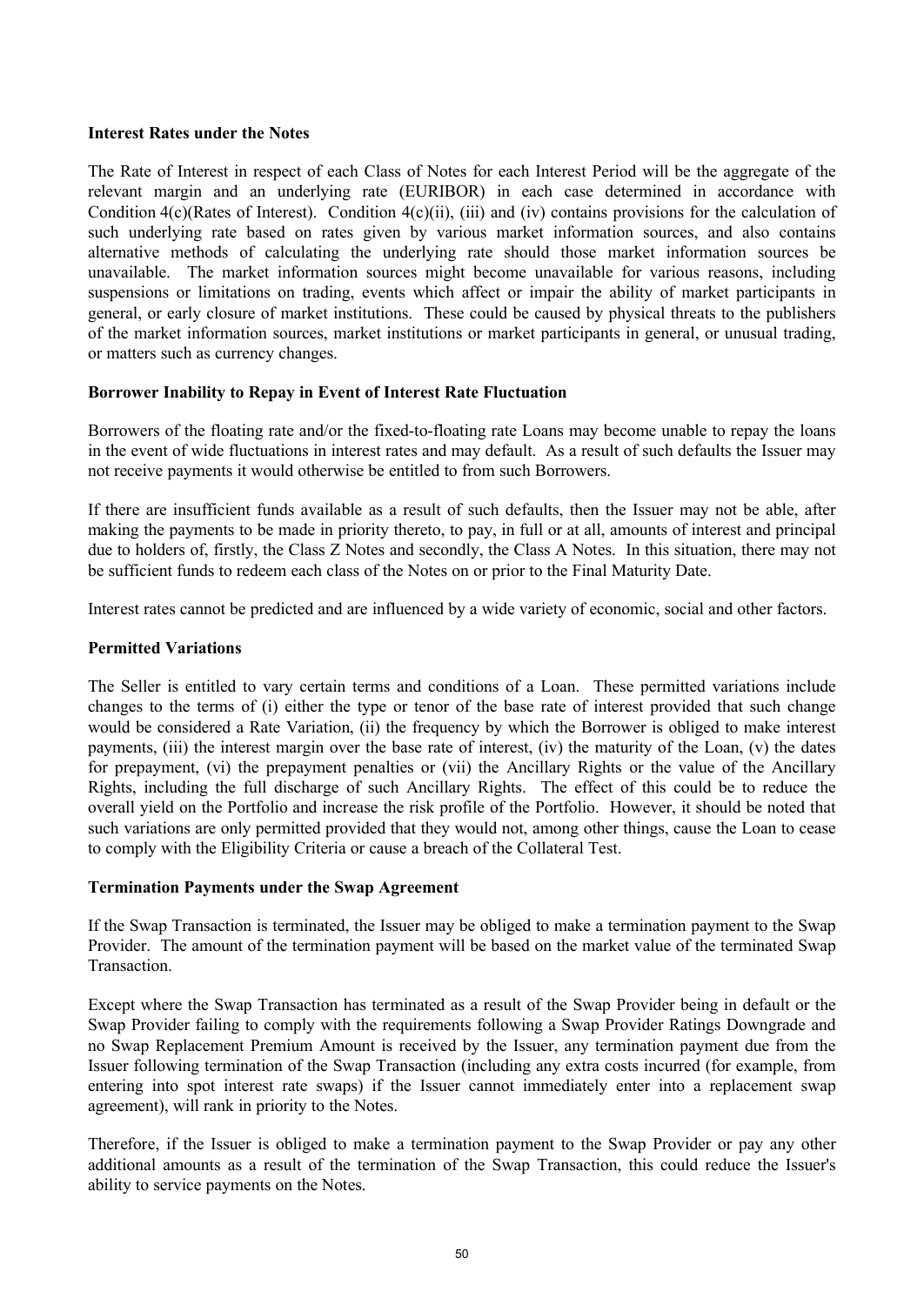In the event that the Swap Provider were to fail to perform its obligations under the Swap Agreement the ability of the Issuer to meet its obligations in respect of the Notes may be adversely affected. If the Swap Transaction is terminated by the Issuer, there can be no guarantee that the Issuer will be able to enter into a replacement transaction on the same terms as the Swap Transaction or at all.

### **Servicing of the Loans and the Notes**

The terms of the Servicing Agreement and the Cash Management Agreement will set out the circumstances in which the appointment of the Servicer and the Cash Manager, as applicable, may be terminated. The terms of the Servicing Agreement also provide for the appointment of a stand-by servicer upon the occurrence of a Servicer Downgrade Event. If the appointment of the Servicer or the Cash Manager is terminated, it will be necessary for the Issuer to appoint a replacement servicer or cash manager (as applicable) to undertake the obligations and to perform the services which the Servicer and Cash Manager will undertake and perform under the terms of the Servicing Agreement and the Cash Management Agreement, respectively.

There can be no assurance that a replacement servicer or cash manager would be found who would be willing and/or able to service the Portfolio (in the case of the Servicer) or to provide cash management services to the Issuer for a commercially reasonable fee on the terms of the applicable agreement. In any event, the ability of a replacement servicer or cash manager to perform the required services would also depend, among other things, on the information, software and records available at the time of its appointment.

In addition, any replacement servicer will be required to be a credit or financing institution operating in Greece through a permanent establishment.

Any delay or inability to appoint a replacement servicer or cash manager may affect the receipt of payments from Borrowers on the Loans in the Portfolio, the identification of Collections received, the transfer of Collections into and out of the Collection Account and the Issuer Bank Accounts and/or the ability of the Issuer to make timely payments on the Notes.

The Issuer is party to a number of other agreements with other third parties that have agreed to perform services in relation to the Notes. The failure by any relevant third party to perform its obligations could ultimately cause a reduction in the amount of funds available, or a delay in the allocation of the funds available to make payments in respect of the Notes.

### **Issuer Optional Redemption**

Although the Issuer is entitled (as to which see Condition 6 (Redemption)) to redeem the Notes at its option in certain circumstances, it is not obliged to do so. The ability of the Issuer to redeem the Notes in any of the circumstances in which it is entitled to do so will be dependent primarily upon its ability to sell or refinance the Portfolio for an amount sufficient to enable the Issuer to make payments of all sums due to the Noteholders upon any such redemption. Accordingly, if the Issuer is unable to raise sufficient redemption funds, whether by sale or refinancing of the Portfolio or otherwise, the Issuer will not be able to exercise its right of optional early redemption of the Notes.

### **Prepayment due to exercise of Seller Call Option**

Under the terms of the Loan Sale Agreement, the Issuer has granted to the Seller the Seller Call Option. Pursuant to the Seller Call Option, the Seller may exercise an option to purchase, and have assigned to it, the Portfolio and all rights attaching thereto in full on the next Interest Payment Date by giving notice to the Issuer of not more than 120 days and not less than 90 days of such exercise. Such purchase will be in an amount equal to the aggregate Contractual Balance relating to the Portfolio on such Interest Payment Date provided that the Seller will only purchase the Portfolio on such Interest Payment Date if the Available Funds will be sufficient for the Issuer to discharge all his liabilities in respect of the Notes and any amounts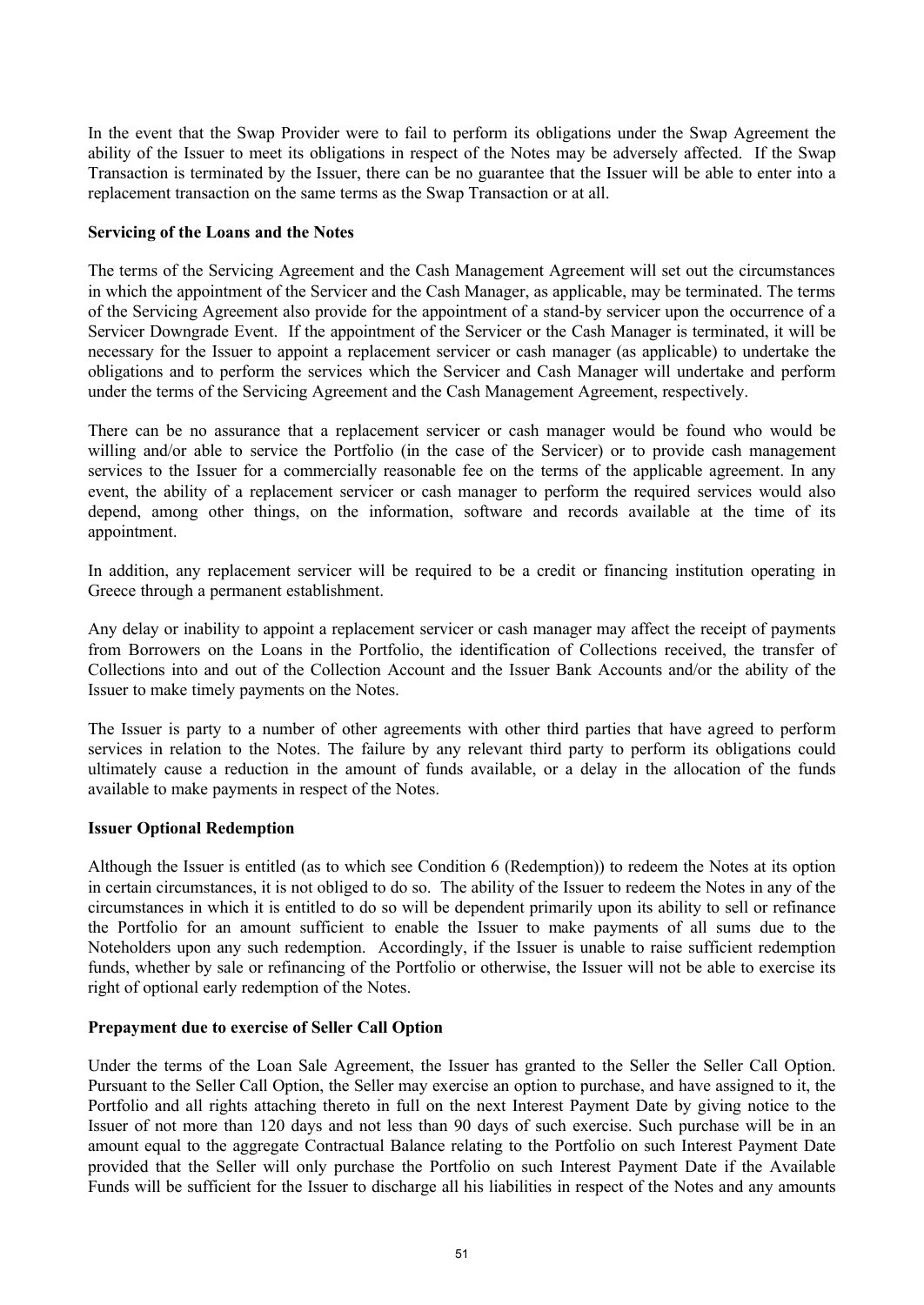to be paid *pari passu* with or in priority to the Notes according to the relevant Payments Priorities on such Interest Payment Date. On receipt by the Issuer of the Seller's notice of the exercise of the Seller Call Option, the Issuer will redeem all of the Notes at their Principal Amount Outstanding together with accrued interest on the next Interest Payment Date subject to, amongst other things, the Issuer having given not more than 60 and not less than 30 days' notice to the Trustee and the Noteholders of its intention to redeem all of the Notes. As a result, the Noteholders are subject to the prepayment risk in respect of their investment in the Notes due to the exercise by the Seller of the Seller Call Option.

### **Subordination of Payments to Noteholders**

Investors should be aware that payments to Noteholders will be subject to the orders of priority as set out in *Summary - Application of Funds* above.

# **Ratings of the Notes**

The rating of each Class of the Notes addresses the timely payment of interest on each Interest Payment Date and ultimate payment of principal on the Final Maturity Date in respect of that Class of Notes.

A rating is not a recommendation to buy, sell or hold securities and may be subject to revision, suspension or withdrawal at any time by the assigning rating organisation if in its judgement, circumstances (including a withdrawal or downgrading in the credit rating of the Swap Provider) in the future so warrant.

# **Limited Liquidity**

There is currently no secondary market for the Notes. There can be no assurance that a secondary market for all or any class of Notes will develop or, if it does develop, that it will continue to exist for the life of the Notes or that it will provide the holders of such Notes with liquidity of investment. In addition, the market value of the Notes may fluctuate. Consequently, any sale of the Notes by the Noteholders in any secondary market which may develop may be at a discount to the original purchase price of such Notes.

The Notes are also subject to certain Selling Restrictions which may further limit their liquidity (see *Subscription and Sale* below).

### **Implementation of Basel II risk-weighted asset framework may result in changes to the risk-weighting of the Notes**

A framework has been developed by the Basel Committee on Banking Supervision which places enhanced emphasis on market discipline and sensitivity to risk. A comprehensive version of the text of the framework was published in June 2006 under the title "International Convergence of Capital Measurement and Capital Standards: A Revised Framework (Comprehensive Version)" (**Basel II** and the **Basel II Framework**). The Basel II Framework is being implemented in stages (the Basel II standard approach was implemented from 1 January 2007, and the more advanced Basel II IRB approach and advanced measurement approach for operational risks were required to be implemented from 1 January 2008). However, the Basel II Framework is not self-implementing and, accordingly, implementation in participating countries is in some cases still in development or has not yet been put into effect.

The Basel Committee announced in April 2008 its intention to take steps to strengthen certain aspects of the Basel II Framework. The European Commission also published in April 2008 a consultation paper on proposed changes to the Capital Requirements Directive, and has sought technical advice on those proposals from the Committee of European Banking Supervisors.

As and when implemented (and amended), the Basel II Framework could affect risk-weighting of the Notes for investors who are subject to capital adequacy requirements that follow or are based on the Basel II Framework. Consequently, investors should consult their own advisers as to the consequences to and effect on them of the implementation of the Basel II Framework (as and when amended) and any relevant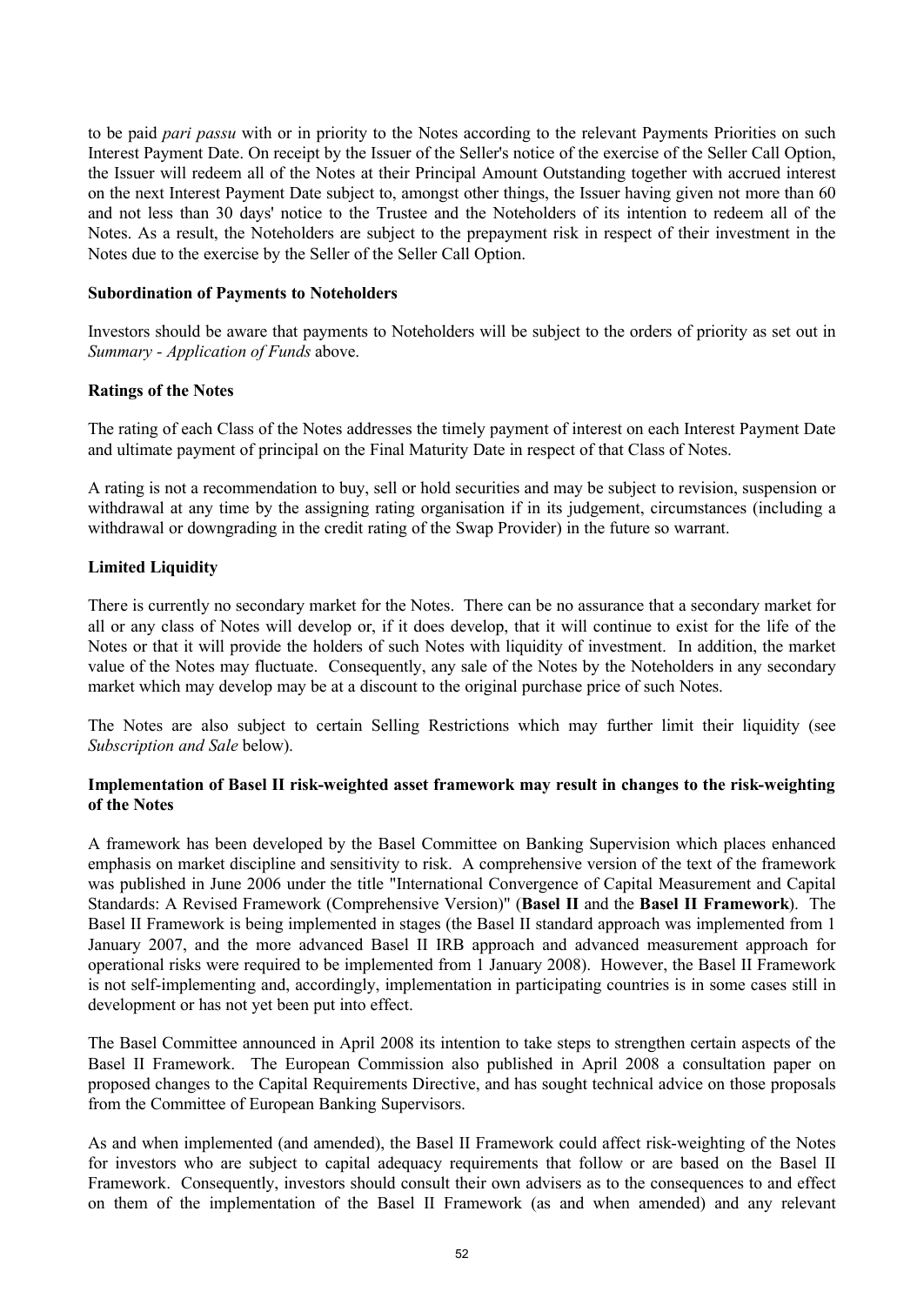implementing measures. No predictions can be made as to the precise effects of potential changes on any investor or otherwise as a result of such implementation.

#### **EU Savings Directive on the Taxation of Savings Income**

Under EC Council Directive 2003/48/EC on the taxation of savings income, each Member State is required to provide to the tax authorities of another Member State details of payments of interest (or other similar income) paid by a person within its jurisdiction to, or collected by such a person for, an individual resident in that other Member State or to certain limited types of entities established in that other Member State. However, for a transitional period, Belgium, Luxembourg and Austria may instead apply a withholding system in relation to such payments deducting tax at rates rising over time to 35.0 per cent. The transitional period is to terminate at the end of the first full fiscal year following agreement by certain non-EU countries to the exchange of information relating to such payments.

A number of non-EU countries and certain dependent or associated territories including Switzerland have agreed to adopt similar measures (either provision of information or transitional withholding). In addition, the Member States have entered into reciprocal provision of information or transitional withholding arrangements with certain of those dependent or associated territories in relation to payments made by a person in a Member State to, or collected by such a person for, an individual resident in one of those **territories** 

If a payment were to be made or collected through a Member State or dependent or associated territory which has opted for a withholding system and as a consequence of such a system, an amount of, or in respect of, tax were to be withheld from that payment, neither the Issuer, any Paying Agent nor any other person would be obliged to pay additional amounts with respect to any Note as a result of the imposition of such withholding tax. If such a withholding tax would be imposed on a payment made by a Paying Agent, the Issuer will be required to maintain a Paying Agent in a Member State that will not be obliged to withhold or deduct tax pursuant to the Directive (if there is any such Member State). See further the section entitled *Taxation – United Kingdom Taxation* below.

### **Set-Off**

### *Consumer Protection Litigation*

The provisions of Law 2251/1994 on consumer protection have triggered a number of class actions by consumer associations challenging the lawful character and the validity of general terms included in credit agreements entered into by Greek banks, as well as of such banks' associated practices. The most important court precedent in this respect includes the Supreme Court Decision No. 1219/2001, which dealt with the abusive and illegal character of a number of general terms found in credit card contracts, as well as the Supreme Court Decision 430/2005 and the Athens Court of Appeal Decision No. 5253/2003, which dealt with the abusive and illegal character of a number of general terms of mortgage loan contracts.

Taking also into consideration the applicable legislation regarding transparency requirements, namely the Act of the Governor of the Bank of Greece No. 2501/2002 on the information to be provided by the credit institutions to their customers concerning their transactions, together with related Circulars and Decisions No. 178/2004 and 234/2006 of the Committee of Banking and Credit Issues of the Bank of Greece, the documentation for certain of the loan agreements, under which Loans to be included in the Initial Portfolio arise, includes provisions that may be construed as abusive by Greek courts pursuant to Law 2251/1994 as applied by the above court precedent. In particular, these provisions refer to:

(i) the unilateral application of a credit excess limit charge without, though, specifying the exact amount of such limit; and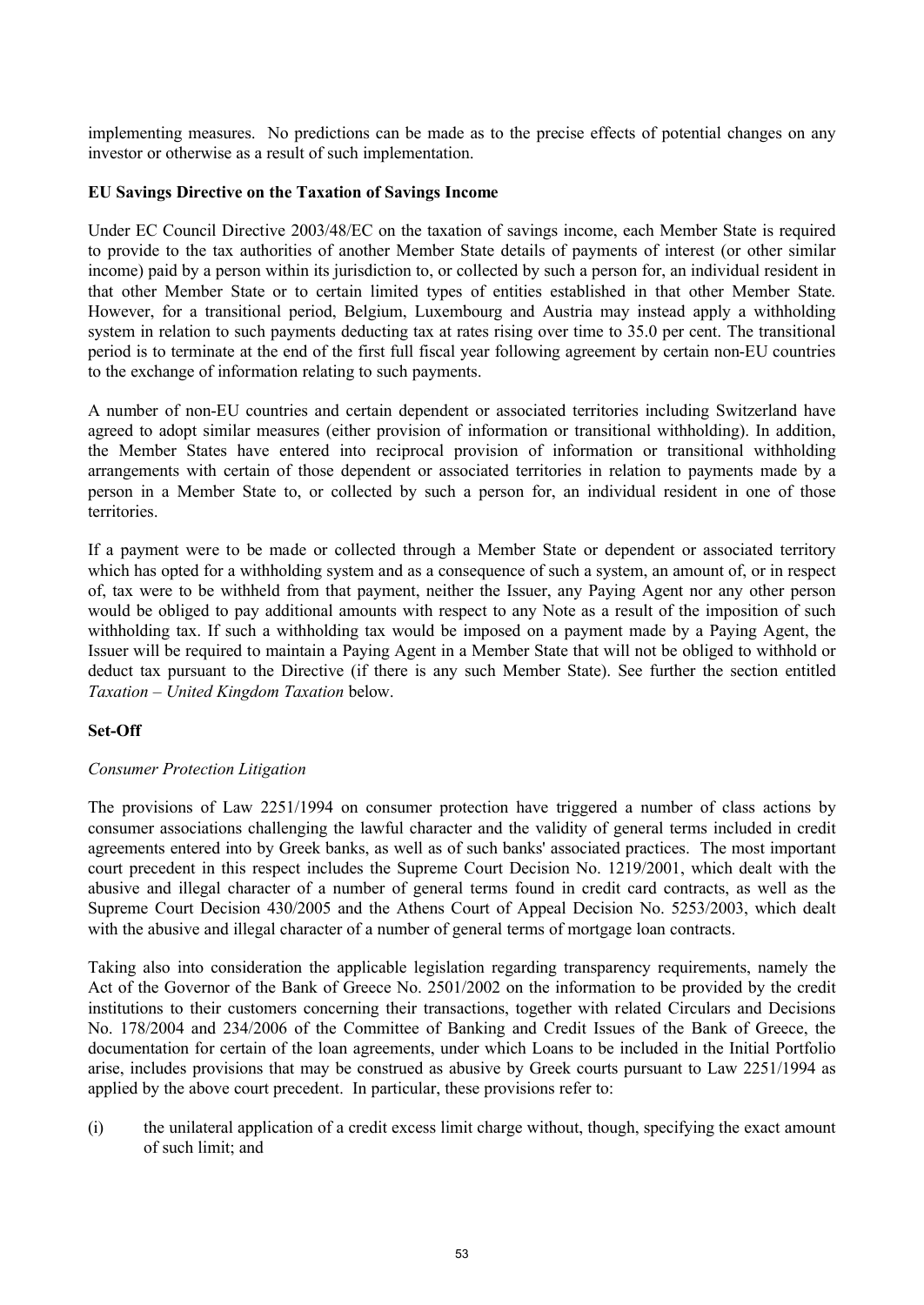(ii) the charging of costs in case of readjustment of the payment frequency after request by the **Borrower** 

To the extent that the Borrower has actually been charged with the amount under (i) above, or with the amounts under (ii) above, then the Borrower may be permitted to claim back such amounts charged by the Seller (the **Borrower's Reclaimable Amounts**) and set off any such Borrower's Reclaimable Amounts against the Issuer's claims under the Loans. The ultimate effect of this could be to reduce the yield on the Portfolio and the funds available to make payments in respect of the Notes. It is noted that, pursuant to the Loan Sale Agreement, the Seller has represented that it has not charged a Borrower with the amount under (i) above.

In its recent Decision No. 961/2007, which was confirmed by decision 3499/2008 of the Athens Court of Appeal (regarding which an appeal has been submitted before the Supreme Court and is still pending), the Athens Court of First Instance has heard a class action brought by a consumer association regarding the validity of a number of general terms included in deposit agreements, credit card agreements and in consumer and mortgage business documents of a major Greek bank. Among others, the Court applied the provisions of Law 2251/1994 on consumer protection and has found the term for the readjustment by the bank of its variable interest rate in credit card agreements up to 200 per cent, of the difference between the previous and the new ECB Rate at the bank's discretion as abusive and, therefore, illegal, due to its vague character and to the significant disturbance of the balance between rights and obligations to the detriment of the consumer and has ordered the defendant bank to refrain from using such term in its agreements with its customers. Such finding refers not only to the discretion of the bank to adjust upwards the variable interest rate at a percentage that is higher than the percentage of the increase of the ECB Rate, but also to the discretion of the bank not to adjust downwards the variable interest rate in case of decrease of the ECB Rate.

The documentation used by the Seller after 2005 for loan agreements which are Alpha Bank Rate Loans includes similar terms for the readjustment of the interest rate.

A recent legislative development is the issuance of Ministerial Decision No. Z1 – 798/25.6.2008 (the **Ministerial Decision**). The Ministerial Decision prohibits credit institutions from including general terms and conditions that have been judged by courts as abusive in consumer contracts. Following the filing of a class action suit and upon the issuance of a court decision that has been rendered final, it is not possible to further appeal or challenge these rulings.

Pursuant to the Ministerial Decision, the following general terms and condition have been judged abusive and should not be included in floating interest mortgages:

- (a) the collection of financing fees, loan pre-approval fees or loan request review fees (the amount of which is scaling pursuant to the loan's amount);
- (b) the collection of any commission fees or any file fees;
- (c) the right of the credit institution to terminate the loan and request full repayment (plus default interest) where the debtor has failed to pay any instalment (full or partially), interest or costs when they fall due;
- (d) the right to require, as additional collateral, the assignment to the credit institution of the rents received in respect of a residence, in a case where such residence has been secured by mortgage for an amount exceeding the loan amount and such residence is insured by an insurance contract under which the credit institution has been deemed the beneficiary of the insurance proceeds;
- (e) the waiver of a guarantor's rights under articles 862-868 of the Greek Civil Code;
- (f) the calculation of interest on the basis of a 360 day year instead of the actual 365/366 day year; and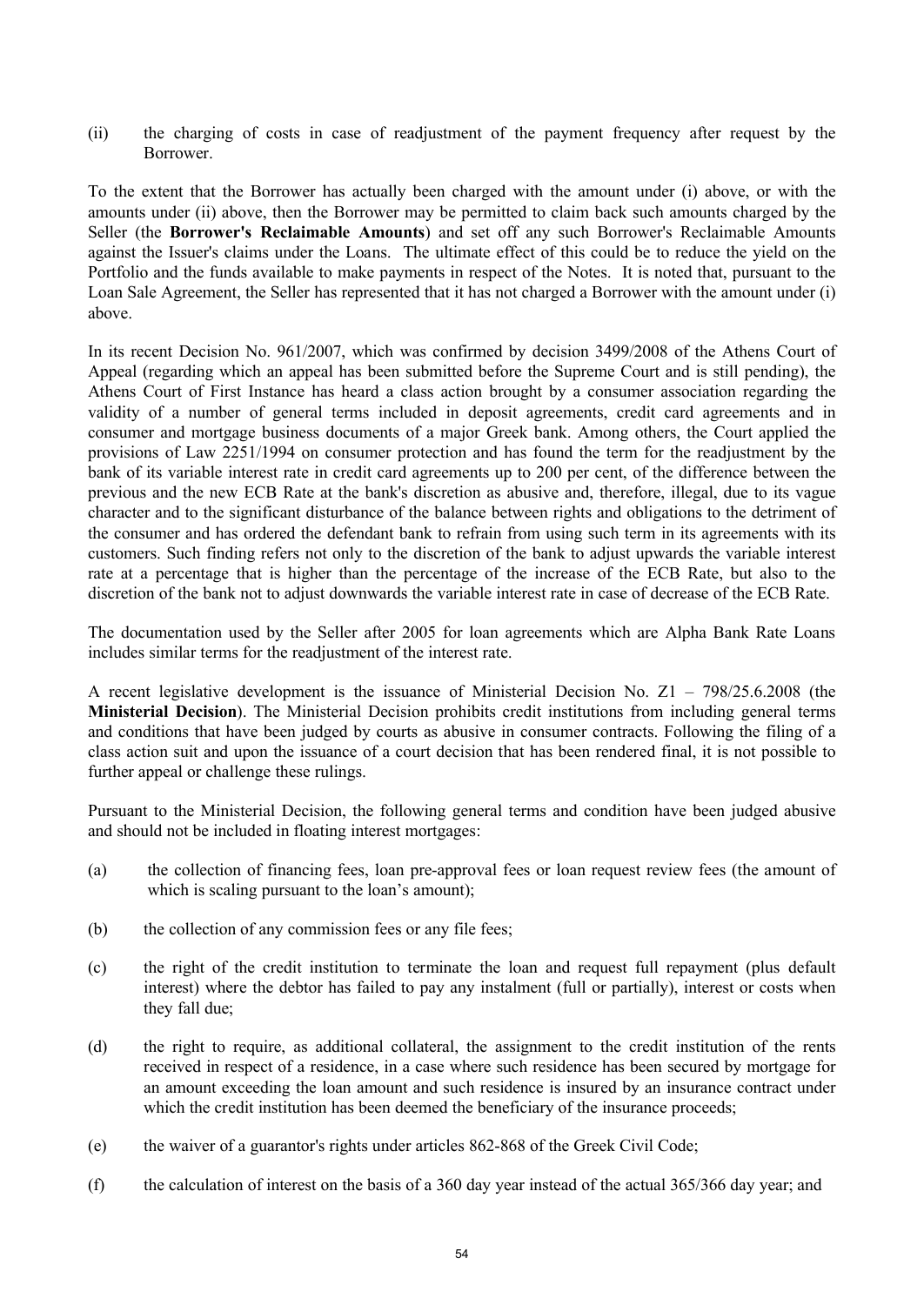(g) a prepayment penalty in an amount equal to a percentage of the prepaid capital or an amount equal to several interests, to the extent that the debtor has not delayed any payments in respect of where the debtor fully or partially prepays the loan's capital within the first year of the loan's duration.

Pursuant to paragraph 14 of article 11 of law 2251/1994, as amended by article 18 of law 3587/2007, credit institutions, financial institutions and assignees of their claims are prohibited from enforcing against the land property of a debtor when this land property is the single residence of the debtor and when the debt arises from consumer loans or credit cards.

The pre-requirements for such law's application are:

- (i) the debtor must, within 15 days from the service of the payment order, challenge such payment order pursuant to article 933 et seq.;
- (ii) the debt must not to exceed  $\epsilon$ 10,000;
- (iii) the debtor must not have granted any mortgage or a pre-notation of mortgage in favour of the credit institution; and
- (iv) the debtor must prove a well justified inability to fulfill its financial obligations.

If the challenge mentioned under item (i) above is not exercised or if it is rejected by a final and nonappealable court decision, the enforcement will not be prohibited.

Recently, the consumer protection law 3714/2008 was passed. The following are the main provisions of such law.

# (a) *Auction on land property and movables*

The public auction will occur at the District Court within the competent territory where the enforcement has occurred. At the first stage of the auction, the bids will be submitted in closed envelopes. The bids must be guaranteed either by a letter of credit of monthly duration or by a bank's cheque. At the second step in the auction, the bids will be oral.

# (b) *Land property's first price at public auctions*:

The first price of a land property sold at a public auction should be at least equal to the price set by the Tax Law (**Objective Value**). While at present the Objective Values of the land properties are on average lower than the commercial values, there can be no assurance that in the future this will continue to be the case. In the case where the Objective Values are higher than the commercial values, it may become impossible for creditors to successfully enforce their claims because there may be no bidders for the open price.

The amount of the debt which is prohibited from being enforced pursuant to article 18 of law 3587/2007, described above, which amended paragraph 11 article 14 of law 2251/1994, has increased from €10,000 to €20,000.

To the extent that the Seller has actually charged interest that has been calculated on the basis of a percentage that is higher than the increase of the ECB Rate or has charged interest without taking into account any ECB Rate decrease pursuant to such interest readjustment term, then a Borrower may be permitted to claim back such amounts and set these off against the Issuer's claims under the Loans.

It should be noted that the Athens Court of First Instance Decision No. 961/2007 has not been declared as temporarily enforceable. In case this decision is appealed before the Athens Court of Appeal, a significant amount of time will elapse before a final decision on the matter is reached and before the Borrowers can rely on such decision to claim back such amounts.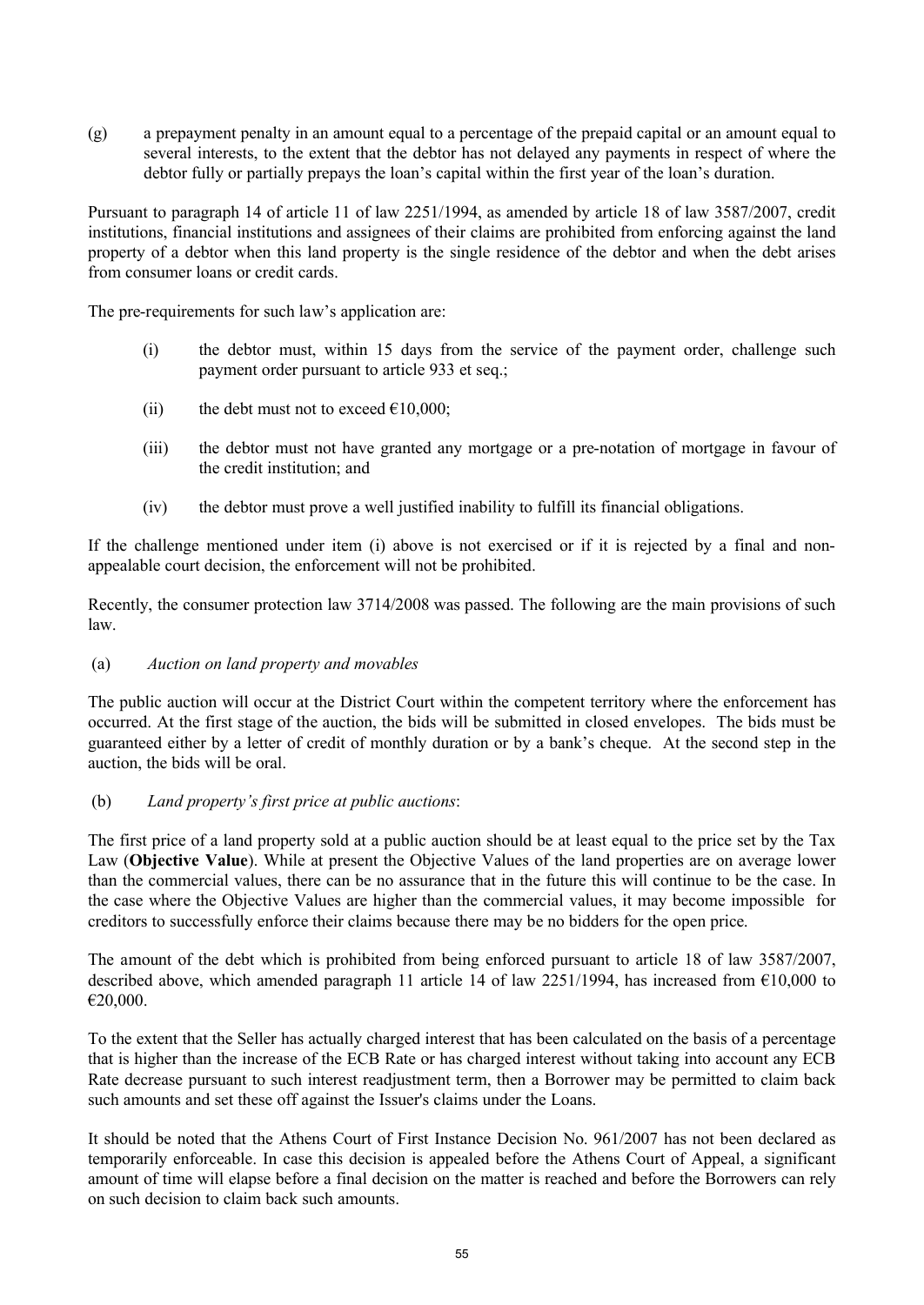## *Deposits*

In addition to Reclaimable Amounts, any Borrower (or Guarantor) may set-off an amount that is held as a deposit (a **Deposit Amount**) with the Seller up to the amount payable in respect of his (or her) Loan on the Closing Date (or the date on which the Issuer purchases the relevant Loan if later) against the Issuer's claim against such Borrower (or Guarantor) under the relevant Loan if the Seller fails to satisfy the Borrower's (or Guarantor's) claim in respect of the Deposit Amount. The upper limit of the amount which can be set-off as against the Issuer is equal to the Deposit Amount at the Closing Date. If a Borrower makes a withdrawal from the deposit after the Closing Date, the amount that can be set-off against the Issuer will be reduced by the amount that is so withdrawn taking into account any subsequent deposits or withdrawals made during the relevant calculation period and determined on a "last in first out" basis. The amounts which can be set-off in respect of deposits will be reduced to nil if the relevant deposit has been withdrawn and the deposit account closed. Finally, the amounts which can be set-off in respect of deposits will also be reduced by the amount by which they exceed the principal outstanding of the corresponding Loan and fully in respect of Retired Loans. See *Set-Off* below and *Summary of Principal Documents – Set-Off Reserve (Deposits) Loan Agreement* for further explanation of how withdrawals and deposits may affect the Set-Off Reserve (Deposits) Facility Limit.

### *Reclaimable Amounts*

A Borrower (or Guarantor) may exercise his (or her) set-off rights against the Issuer's claim under a Loan after having calculated the exact amount of the Deposit Amount or Reclaimable Amount which they are entitled to set-off. Set-off may be invoked by a written notification addressed to the Servicer or the Issuer, following which, if the Issuer agrees with the calculation made by the Borrower (or Guarantor), the Borrower (or Guarantor) will offset the relevant amount against subsequent due and payable instalments under the Loan. If the Issuer has legal grounds to consider the set-off as unlawful (e.g. if a Borrower (or Guarantor) attempts to set-off moneys deposited with the Seller after the Closing Date without taking account of withdrawals made from such account since the Closing Date) and, if, due to such set-off, the Borrower (or Guarantor) does not fulfil his (or her) obligations under the Loan, the Issuer will be entitled to contest the set-off and terminate the Loan. In this case the Borrower (or Guarantor) is entitled to either commence separate court procedures for the acknowledgment of its set-off right, or to wait until the Issuer has commenced enforcement proceedings and invoke set-off before the enforcement courts, which will then decide on the merits of such claim in the course of the overall enforcement procedure.

In order to mitigate the Issuer's risk of set-off in respect of Deposit Amounts and Reclaimable Amounts (each an **Exposure Amount**), the Seller will, under the terms of the Loan Sale Agreement, indemnify the Issuer in respect of any Exposure Amount set-off by a Borrower (or Guarantor). In addition, the Seller will also make two stand-by facilities available to the Issuer: the **Set-Off Reserve (Reclaimable Amounts) Loan Facility** and the **Set-Off Reserve (Deposits) Loan Facility**. The Set-Off Reserve (Reclaimable Amounts) Loan Facility will have a facility limit (the **Set-Off Reserve (Reclaimable Amounts) Facility Limit**) on the Closing Date equal to the aggregate of the Reclaimable Amounts on that Date. It is expected that the Set-Off Reserve (Reclaimable Amounts) Facility Limit as of the Closing Date will amount to approximately €150,000.

The Set-Off Reserve (Deposits) Loan Facility will have a facility limit (the **Set-Off Reserve (Deposits) Facility Limit**) which on the Closing Date will be equal to the aggregate of the Deposit Contributions on that date. It is expected that the Set-Off Reserve (Deposits) Facility Limit as of the Closing Date will amount to approximately  $£116,000,000$ .

The Set-Off Reserve (Deposits) Facility Limit will be calculated each month by the Servicer by: (i) aggregating, on an account by account basis, the amount of the relevant Borrower's (and Guarantor's, if applicable) funds placed on deposit with the Seller either on the Closing Date, in the case of Loans comprised in the Initial Portfolio, on the relevant New Sale Date, in the case of Additional Loans, or on the relevant Repurchase Date, in the case of Replacement Loans, and then (ii) subtracting, on a monthly and a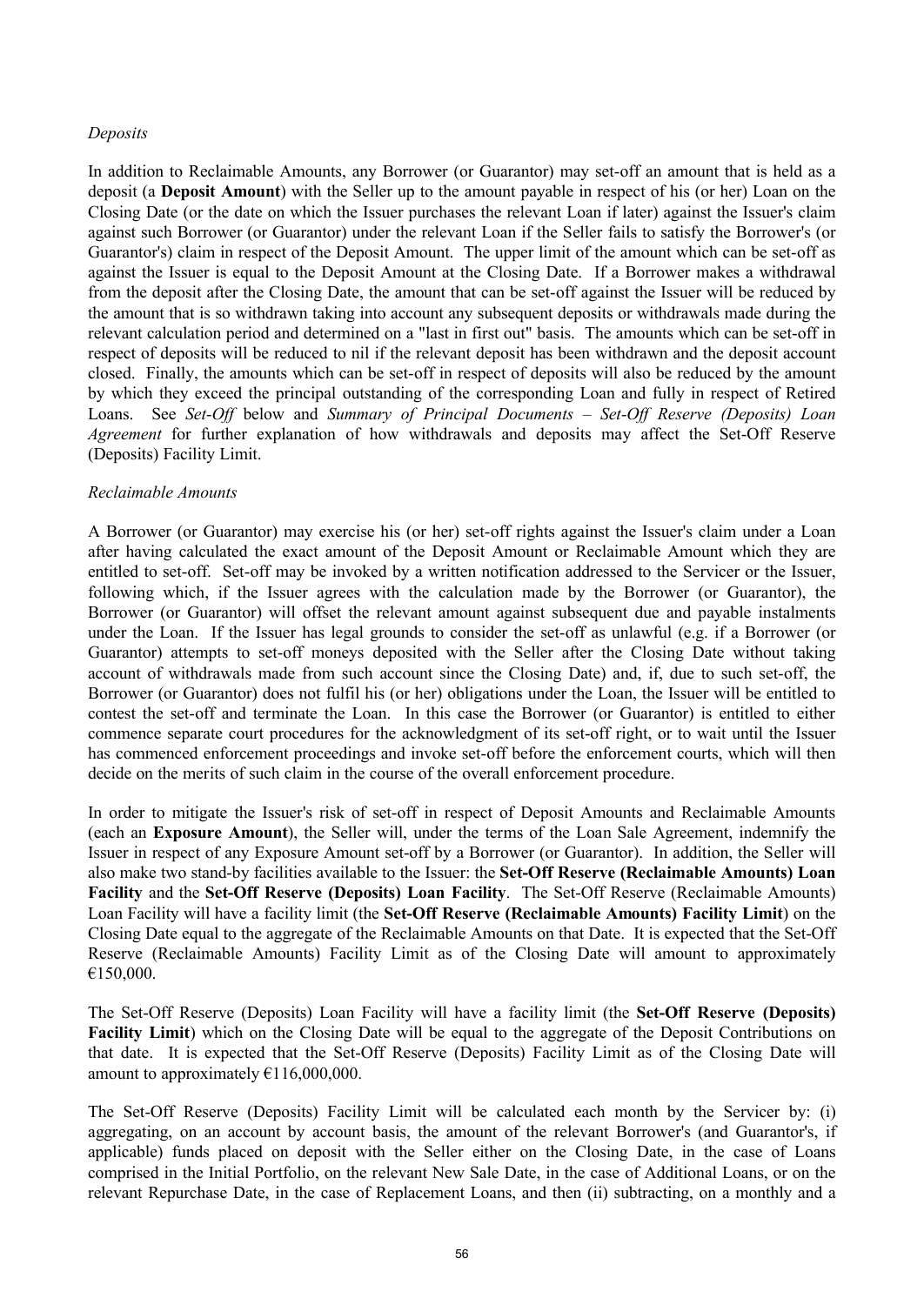"last in first out" basis (as described above), the aggregate withdrawals in excess of new deposits made in respect of such deposit account (if any). Where a deposit amount for a particular account relates to a matured time deposit, a closed deposit account or a Retired Loan, the proportion of the Set-Off Reserve (Deposits) Facility Limit referable to such account shall be zero. Therefore, by taking each deposit or withdrawal made separately on a monthly basis on a "last in first out" basis, the Set-Off Reserve (Deposits) Facility Limit may amortise if, withdrawals are greater than any new deposits made prior to such withdrawals at the end of that Collection Period.

The Issuer will drawdown to 50% of the amount of the Set-Off Reserve (Reclaimable Amounts) Loan Facility and the Set-Off Reserve (Deposits) Loan Facility (together the **Set-Off Reserve Loan Facilities**) on the First Ratings Downgrade Date on which the Set-Off Reserve Loan Provider ceases to have a rating at least as high as the First Rating but continues to have a rating at least as high as the Second Rating and will be deposited in an account (the **Set-Off Reserve Account**) opened and maintained by the Issuer. The Issuer will drawdown to 100% of the amount of the Set-Off Reserve (Deposits) Facility Limit and the Set-Off Reserve (Reclaimable Amounts) Facility Limit on the Second Ratings Downgrade Date on which the Set-Off Reserve Loan Provider ceases to have a rating at least as high as the Second Rating. To the extent that the Seller is unable to meet its indemnity obligations under the Loan Sale Agreement in respect of Exposure Amounts that a Borrower sets-off or otherwise deducts from any amount payable by such Borrower, the Cash Manager will withdraw amounts from the Set-Off Reserve Account, will transfer them to the Issuer Transaction Account and will apply them as Available Funds.

Moreover, if the Seller does not perform its obligations under the Set-Off Reserve Loan Agreements or its indemnity obligations under the Loan Sale Agreement in each case for a period in excess of five Athens Business Days, then, on each Interest Payment Date, the Issuer must draw down funds under the Set-Off Reserve Loan Agreements to credit the Set-Off Reserve Account until the total amount standing to the credit of the Set-Off Reserve Account and recorded on the Set-Off Reserve Account Ledger equals the aggregate of the Required Set-Off Reserve (Reclaimable Amounts) Amount and the Required Set-Off Reserve (Reclaimable Amounts) Amount.

Pursuant to law 2832/2000 of the Hellenic Republic, the Hellenic Deposits Guarantee Fund (the **Fund**) has been established for the purpose of providing compensation for persons who have deposited funds in bank accounts with credit institutions in Greece. All credit institutions established in the Hellenic Republic are obliged to participate in the compensation scheme available by virtue of the Fund. Compensation is available from the Fund if a credit institution fails to pay an amount due to a depositor in respect of a deposit held with it as a result of its insolvency and its financial position being confirmed by the Bank of Greece or a court in Greece. Compensation is limited to a maximum of  $\epsilon$ 20,000 per depositor, but according to Law 3714/2008 it is temporarily increased to  $\epsilon$ 100,000 until 31 December 2011, a period which may be extended through a decision of the Minister of Finance. Accordingly, a Borrower or Guarantor can claim compensation from the Fund if the Seller fails to pay such Borrower or Guarantor amounts due in respect of that Borrower's or Guarantor's deposit held with the Seller. The right for compensation exists in parallel with any set-off right, meaning that the Borrower or Guarantor may opt either for the compensation from the Fund or to exercise a right of set-off for the satisfaction of its claim. The Fund will reimburse all claims of the Borrower or Guarantor against the Seller, up to the maximum amount of the compensation and, to the extent that the claim remains outstanding after the reimbursement or exercise of this set-off, as the case may be, the Borrower or Guarantor may pursue the other option for the satisfaction of this claim.

The Issuer would not be liable to make a payment in respect of any compensation amounts received by a Borrower or Guarantor from the Fund or to make any payments to a Borrower or Guarantor to the extent that their loss of any Deposit Amount exceeded the amount of their Loan.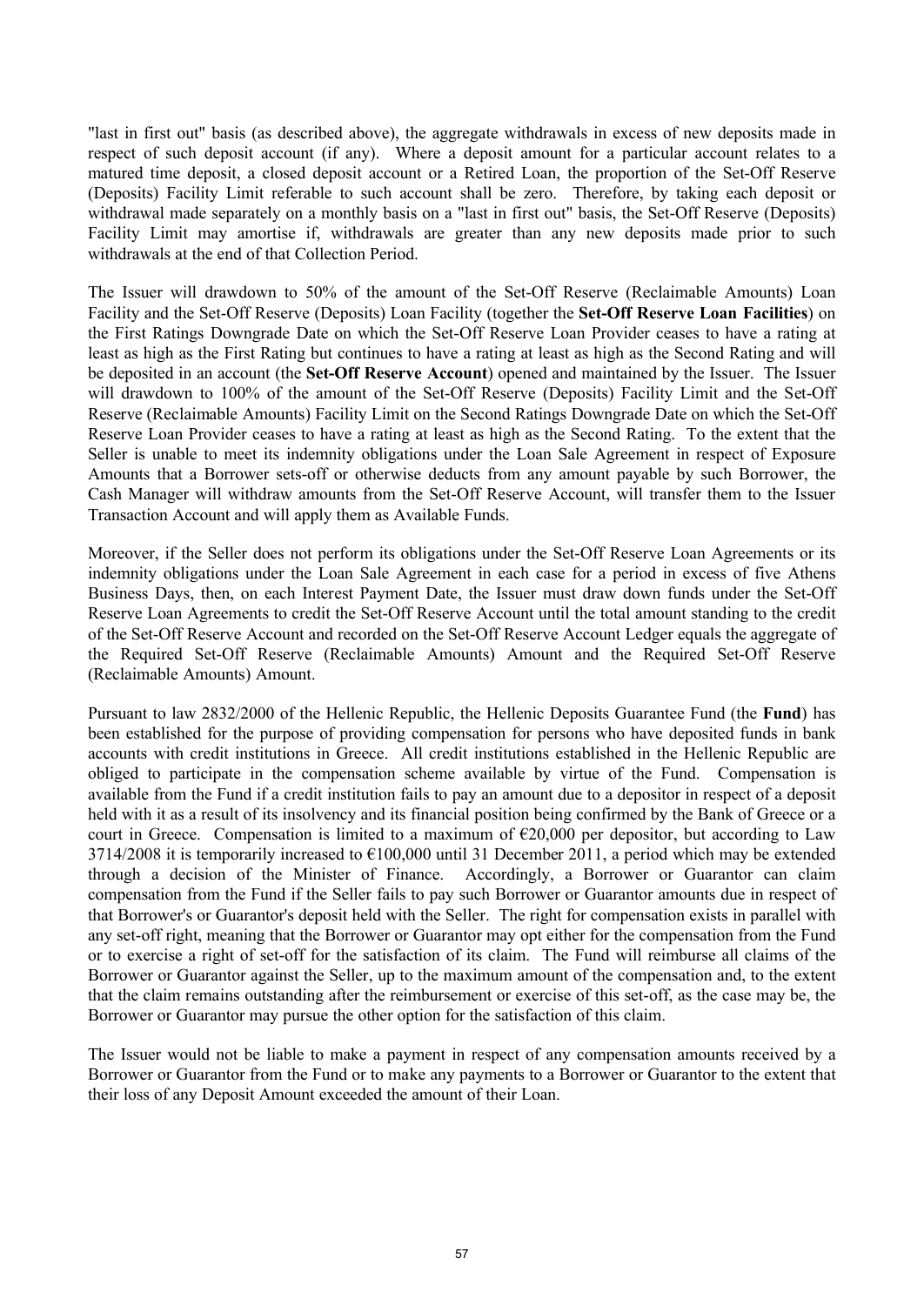## **Other Consumer Protection Liability**

#### *Liability for supplier's breach of contract*

According to the Ministerial Decision No. F-983/1991, as currently in force, that implements Directives 87/102/EEC and 90/88/EEC, a consumer can have recourse against the lending bank in case that his complaint against the supplier is judicially recognized but not satisfied by the latter (subsidiary liability - Article 11 par. 2 of the Decision). Furthermore, in order for the consumer to be entitled to have recourse against the bank for reasons pertaining to his relationship with the supplier, there must be in place, *inter alia*, a pre-existing contractual relationship between the bank and the supplier for the granting of credit to consumers exclusively by the bank for the supply of goods or services by such supplier. In the particular case of the loan agreements, under which Loans to be included in the Initial Portfolio arise, the exclusivity criterion does not exist and, therefore, it may be well argued that Article 11 of the above Ministerial Decision should not be applicable. Unless the relevant contracts are amended, this will also apply to Additional Loans and Replacement Loans. If, nevertheless, a Greek court holds that such provision is applicable, a Borrower can deny payment to the Seller.

#### *Unfair terms*

The Greek courts, based on the provisions of Law 2251/1994 on consumer protection pursuant to which general terms and conditions that create an imbalance between rights and obligations of the parties to the detriment of consumers are deemed to be abusive and therefore null and void, are showing increased tendency to hear cases for the nullification of banks' general terms and conditions in relation to loans and other credit facilities. As a result, if a term in a loan agreement is successfully challenged as being unfair, the relevant term would be struck out from such agreement and to the extent that such term obliges the Borrower to make a payment, the Borrower may not be liable to make such payment or, to the extent that he has already made it, he may be able to claim restitution of such amount or set off the amount of such claim.

Other than the provisions described in *Set-Off- Consumer Protection Litigation* above, no term or provision contained in the documentation for the loan agreements, under which Loans to be included in the Initial Portfolio arise, that obliges the relevant Borrowers to make payments has been adjudicated by the Greek courts as abusive or illegal.

#### *Interest rate setting*

According to the Act of the Governor of the Bank of Greece No. 2501/2002, interest rates for loans and other credit facilities should be set according to objective criteria and the relevant agreement should contain adequate information regarding the base reference for the interest rate and its calculation period and the factors having an effect on the determination of the interest rate. Provisions that are not compliant with these requirements have been found by Greek courts to be abusive. If a lender is found to have applied a nonobjective interest rate in calculating interest due under a loan or other credit facility, such rate could be held as null and void, a replacement objective rate would be assessed and the amount of interest paid by the Borrower in excess of the objective rate interest amount would be reclaimable.

The documentation for the loan agreements, under which Loans to be included in the Initial Portfolio arise, contain interest rate setting procedures to ensure that it is in compliance with the requirements of the Act of the Governor of the Bank of Greece No. 2501/2002 and relevant court precedent. Nevertheless, as described in *Set-Off- Consumer Protection Litigation* above, the documentation used after 2005 for the loan agreements which are Alpha Bank Rate Loans include provisions for the readjustment of the contractual interest by the Transferor, which have been found by a first degree court as abusive and illegal under Law 2251/1994 on consumer protection.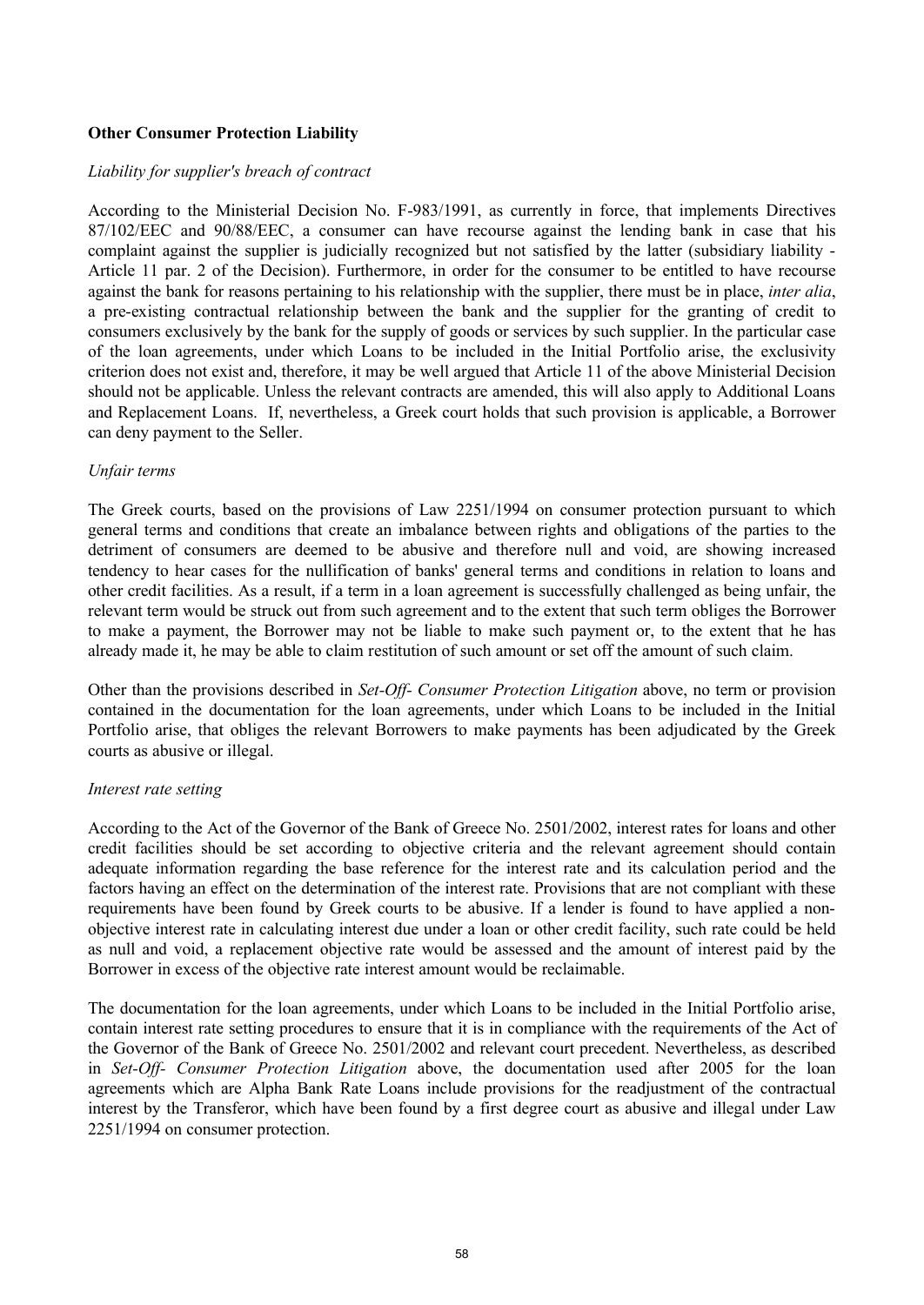## **Social, Legal, Political and Economic Factors**

Changes in the use of credit by and the payment patterns of Borrowers and in the level of portfolio yield of the Portfolio generally may result from a variety of social, legal, political and economic factors. Economic factors include the rate of inflation, unemployment levels, relative interest rates, changes in macro and/or micro economic factors impacting consumer lending in Greece. Political factors include lobbying from interest groups such as consumers and small businesses and government initiatives in consumer and related affairs. Social factors include the changes in family circumstances such as divorce, illness, retirement, loss of earnings and other similar factors affecting a Borrower's ability to pay. It is not possible to predict whether, or to what extent, social, legal, political or economic factors will affect future use of credit, Borrower repayment patterns or levels of portfolio yield generally and, according to the effect of such factors on the interests of the Noteholders.

# **Recent loan market developments**

In late 2006 the sub-prime mortgage loan market in the United States commenced a period characterised by a large number of Borrower defaults. Prior to the commencement of such period, a significant volume of subprime mortgage loans had been securitised and, in turn, sub-prime mortgage backed securities had been sold to various investment funds. As a result of the deterioration of the U.S. sub-prime mortgage loan market, funds and institutions that invested in U.S. sub-prime mortgage-backed securities began experiencing significant losses which has triggered a series of events that have resulted in a severe liquidity crisis in the global credit markets during the summer of 2007.

There exist significant additional risks for potential investors in the Notes as a result of the current liquidity crisis, including a lack of liquidity in the secondary market for instruments similar to the Notes. These risks may affect the returns on the Notes to investors and/or the ability of investors to realise their investment in the Notes prior to their stated maturity.

In addition, the current liquidity crisis has stalled the primary market for a number of financial products. As a result, there exists a large volume of financial products that remain on the books of the relevant arranging banks, that have not yet been sold to investors. While it is possible that the current liquidity crisis may soon alleviate for certain sectors of the global credit markets, there can be no assurance that the market for securities similar to the Notes will recover at the same time or to the same degree as such other recovering global credit market sectors.

# **UK Taxation Position of the Issuer**

Pursuant to the Finance Act 2005, regulations have been made to establish a permanent regime for the taxation of "securitisation companies" such as the Issuer (the **Securitisation Tax Regime**). Companies to which the Securitisation Tax Regime applies will be taxed broadly by reference to their "retained profit" rather than by reference to their accounts. The Issuer should fall within the securitisation tax regime but if it does not (or subsequently does not), then profits or losses could arise in the Issuer which could have tax effects not contemplated in the cashflows for the transaction described in this prospectus and as such adversely affect the tax investment of the Issuer and consequently payment on the notes.

# **Suspension of Enforcement Proceedings**

In seeking to recover overdue amounts from Borrowers, it may become necessary for the Servicer, on behalf of the Seller, to commence enforcement proceedings against such Borrowers.

Following the default and termination of an Agreement (and provided the outstanding amount is not then paid by the relevant Borrowers), a petition for the issuance of an order for payment will be filed with the competent court of first instance. Following the issuance of the order for payment, enforcement proceedings will be commenced by the service of such order, along with a demand for payment, on the Borrowers. These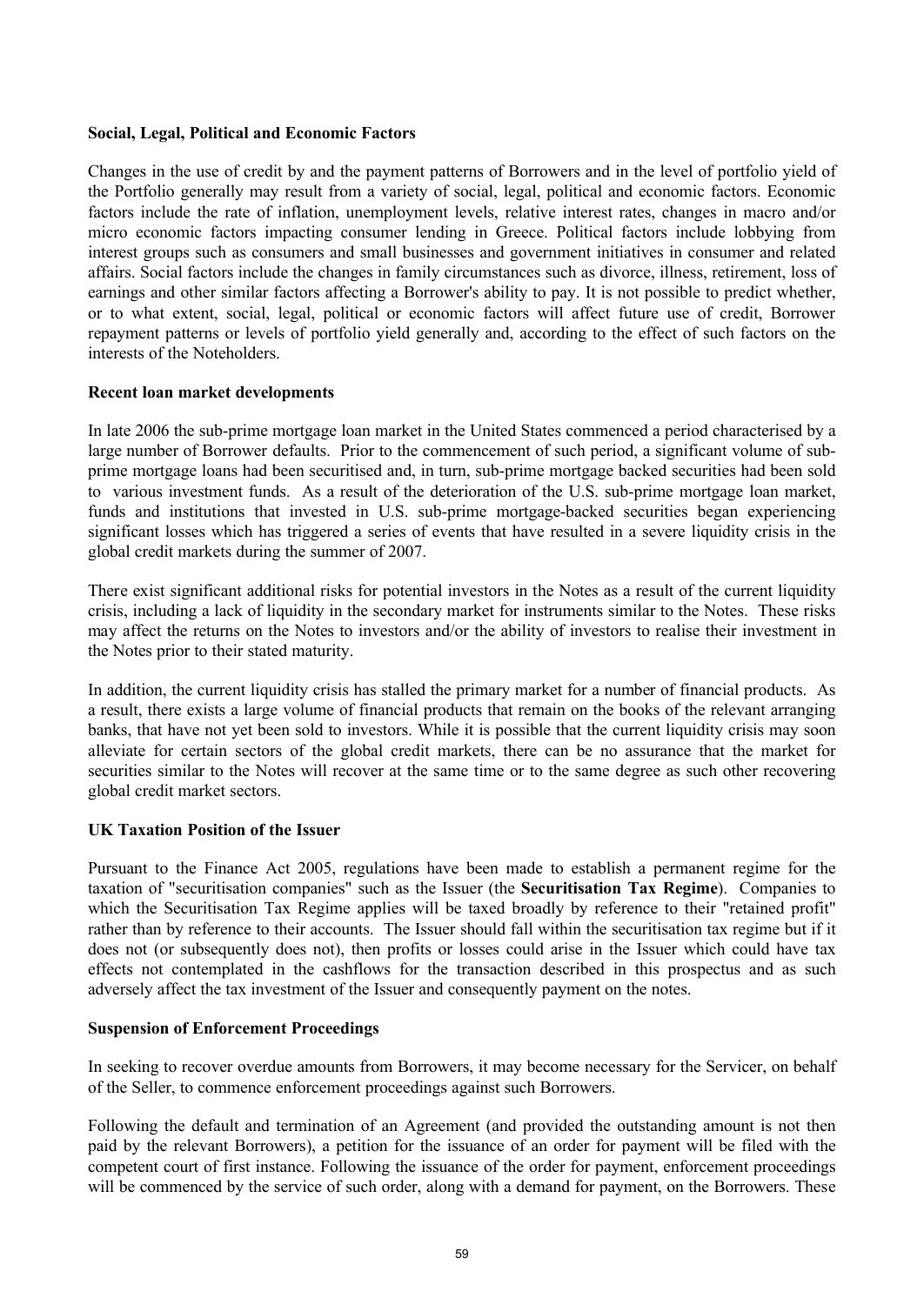proceedings, which in the case of any Loans in the Portfolio, will be commenced and pursued by the Servicer acting in the name and on behalf of the Seller, have as their ultimate purpose the collection of the Borrower's due and payable obligations from the proceeds of an auction involving all of the Borrower's assets.

A Borrower can file a petition of annulment against the order for payment pursuant to Articles 632-633 of the Greek Civil Procedure Code (an **Article 632-633 Annulment Petition**) with the relevant Court of First Instance within 15 business days after service of the order for payment contesting the substantive or procedural validity of the order of payment. If the Borrower fails to contest the order for payment, the order may be served again on the Borrower and a further 10 business days are available to the Borrower to file an Article 632-633 Annulment Petition.

The order for payment will be final either if both terms of 15 and 10 business days elapse or if the Court of Appeal rejects the Article 632-633 Annulment Petition.

The filing of an Article 632-633 Annulment Petition entitles the Borrower to file a petition for suspension of the enforcement against the relevant property pursuant to Article 632 of the Greek Civil Procedure Code (an **Article 632 Suspension Petition**). Upon filing an Article 632 Suspension Petition, enforcement procedures may be suspended until the hearing of the Article 632 Suspension Petition, which takes place approximately one to two months after the Article 632 Suspension Petition has been filed.

Following the issue of a decision in relation to the hearing of the Article 632 Suspension Petition (which itself can take up to approximately two months to be issued), enforcement may be suspended until the Court of First Instance has issued an official decision in respect of the Article 632-633 Annulment Petition. This can take up to approximately 20 months after the decision in respect of the Article 632 Suspension Petition. In some cases suspension of enforcement may be granted until the Court of Appeal reaches a final decision which means an additional delay in enforcement of approximately 12 months.

The procedure can take up to approximately four and a half years from the issue of a decision in relation to the Article 632 Suspension Petition if the Borrower requests adjournments of the hearings for the Article 632-633 Annulment Petition before the Court of First Instance and Court of Appeal, up until the decision of the latter.

The Borrower may also file with the relevant Court of First Instance a petition for the annulment of certain actions of the foreclosure proceedings based on reasons pertaining to both the validity of the order of payment and to procedural irregularities (an **Article 933 Annulment Petition**) pursuant to Article 933 of the Greek Civil Procedure Code. Both Annulment Petitions may be filed either concurrently or consecutively, but it should be noted that the Article 632-633 and Article 933 Annulment Petitions may not be based on reasons pertaining to the validity of the order for payment, once the order for payment has become final as mentioned above. The time for the filing of an Article 933 Annulment Petition varies depending on the foreclosure action that is being contested.

The filing of an Article 933 Annulment Petition entitles the Borrower to file a petition for the suspension of the enforcement until the decision of the Court of First Instance on the annulment motion is issued pursuant to Article 938 of the Greek Civil Procedure Code (an **Article 938 Suspension Petition**). Again, foreclosure proceedings may be suspended until the hearing of the Article 938 Suspension Petition, which, in a normal case where the Borrower seeks the suspension of the auction, takes place five days prior to the auction and the relevant decision is issued two days prior to the auction. It should nevertheless be noted that such suspension is more difficult to obtain if the Court has already rejected a suspension requested for similar reasons under Article 632.

The Borrower may seek the postponement of the auction by alleging that the value of the assets has been underestimated by the enforcing party or that the fixed first offer is too low. Furthermore, suspension of the auction for up to six months may be sought by the Borrower, on the grounds that there is a good chance of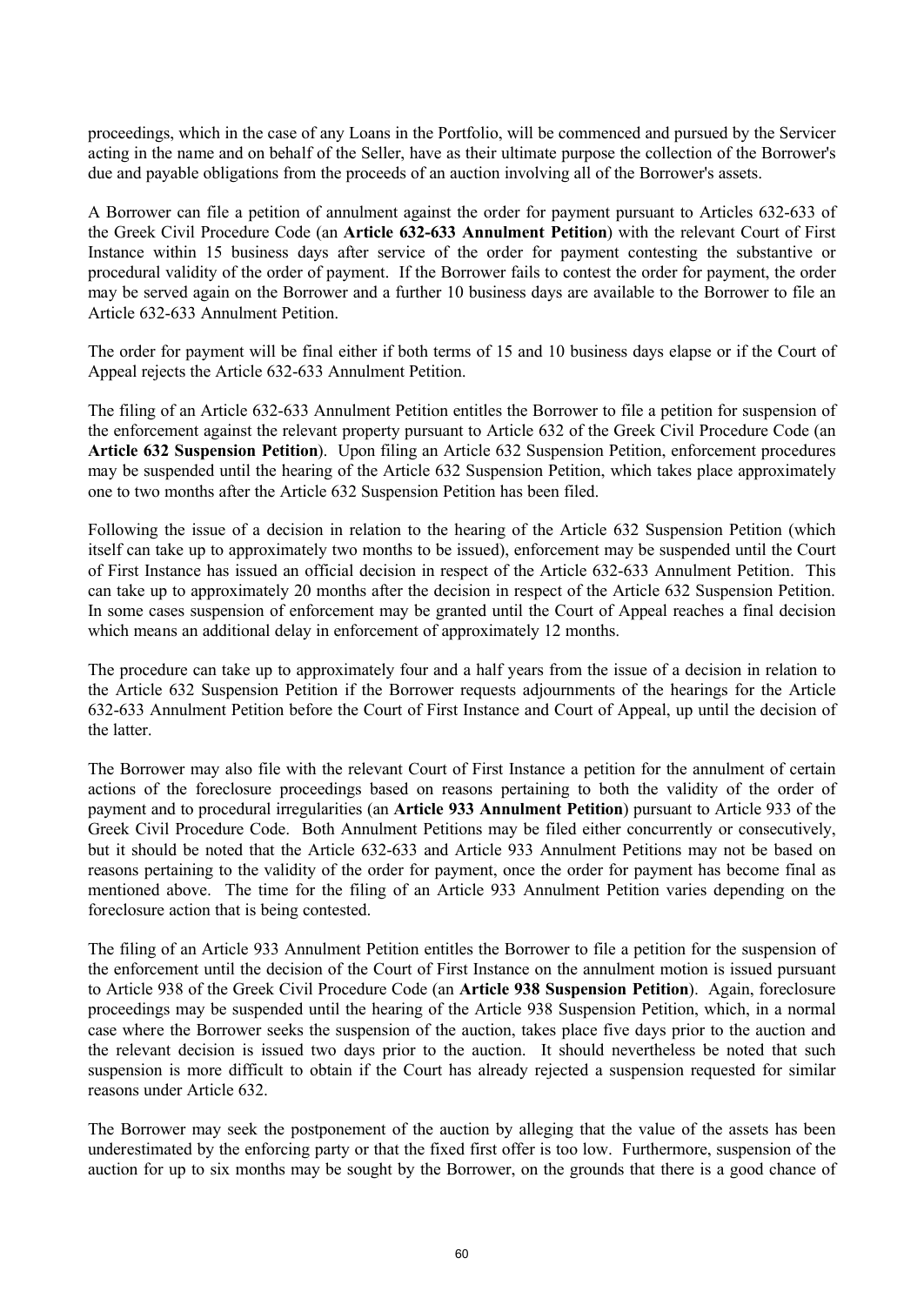the Borrower being able to satisfy the enforcing party or that, following the suspension period, a better offer would be received at auction.

Once the allocation of proceeds amongst the creditors of the Borrower has been determined pursuant to a deed issued by a notary public, the creditors of the Borrower may dispute the allocation and file a petition contesting the deed. The Court of First Instance will adjudicate the matter but the relevant creditor is entitled to appeal against the decision to the Court of Appeal. This procedure may delay the collection of proceeds for up to two and a half years. This can further delay the time at which the Issuer finally receives the proceeds of the enforcement of the relevant assets. However, the law provides that a bank is entitled to the payment of its claim even if its allocation priority is subject to a challenge, provided that the bank provides a guarantee securing repayment of the money in the event that such challenge is upheld.

In addition, there is a period of mandatory suspension for all enforcement procedures between 1 and 31 August of each year, except for auctions, which cannot be conducted between 1 August and 15 September of each year.

### **Auction Proceeds**

The proceeds of an auction following enforcement against all of the Obligor's assets must be allocated in accordance with Articles 975 and 976 of the Greek Civil Procedure Code. These Articles require the notary public which acted as the auction clerk to deduct the expenses (including legal, bailiff's and notarial fees) incurred in connection with the enforcement from the proceeds and then to satisfy, in priority to other claims, claims against the relevant Borrower pursuant to employment relationships and contracts for legal and educational services arising in the previous two years. Up to one-third of the remaining proceeds are allocated to the following creditors of the Borrower, to the extent applicable, in the following order:

- (i) claims for hospitalisation and funeral costs of the Borrower and his family arising in the previous 12 months;
- (ii) costs for the nourishment of the Borrower and his family arising in the previous six months;
- (iii) claims by farmers or farming partnerships arising from sale of agricultural goods arising in the previous 24 months;
- (iv) claims of the Greek state and municipal authorities that are due and payable prior to the auction;
- (v) claims of social security funds arising prior to the day of the auction; and
- (vi) claims by the collective guarantees fund (if the Borrower is or was an investment services company within the meaning of law 3606/2007 of the Hellenic Republic) arising in the previous 24 months (this should not be relevant for any Borrower).

The remaining two-thirds of the proceeds are allocated to secured creditors in order of class and date of creation of security and, once these claims have been satisfied, any remaining amounts are allocated to unsecured creditors.

Subject to the amounts to be satisfied in priority of the claims of the Seller following the completion of the auction process in accordance with Articles 975 and 976 of the Greek Civil Procedure Code in respect of an enforcement proceeding against a Borrower, the remaining proceeds may be insufficient to discharge the amount owed by the Borrower to the Seller as unsecured creditor under the relevant Loan, which may have an adverse effect on the ability of the Seller to meet its obligations in respect of the Loan Sale Agreement and, as a result, have an adverse effect on the ability of the Issuer to meet its obligations in respect of the Notes.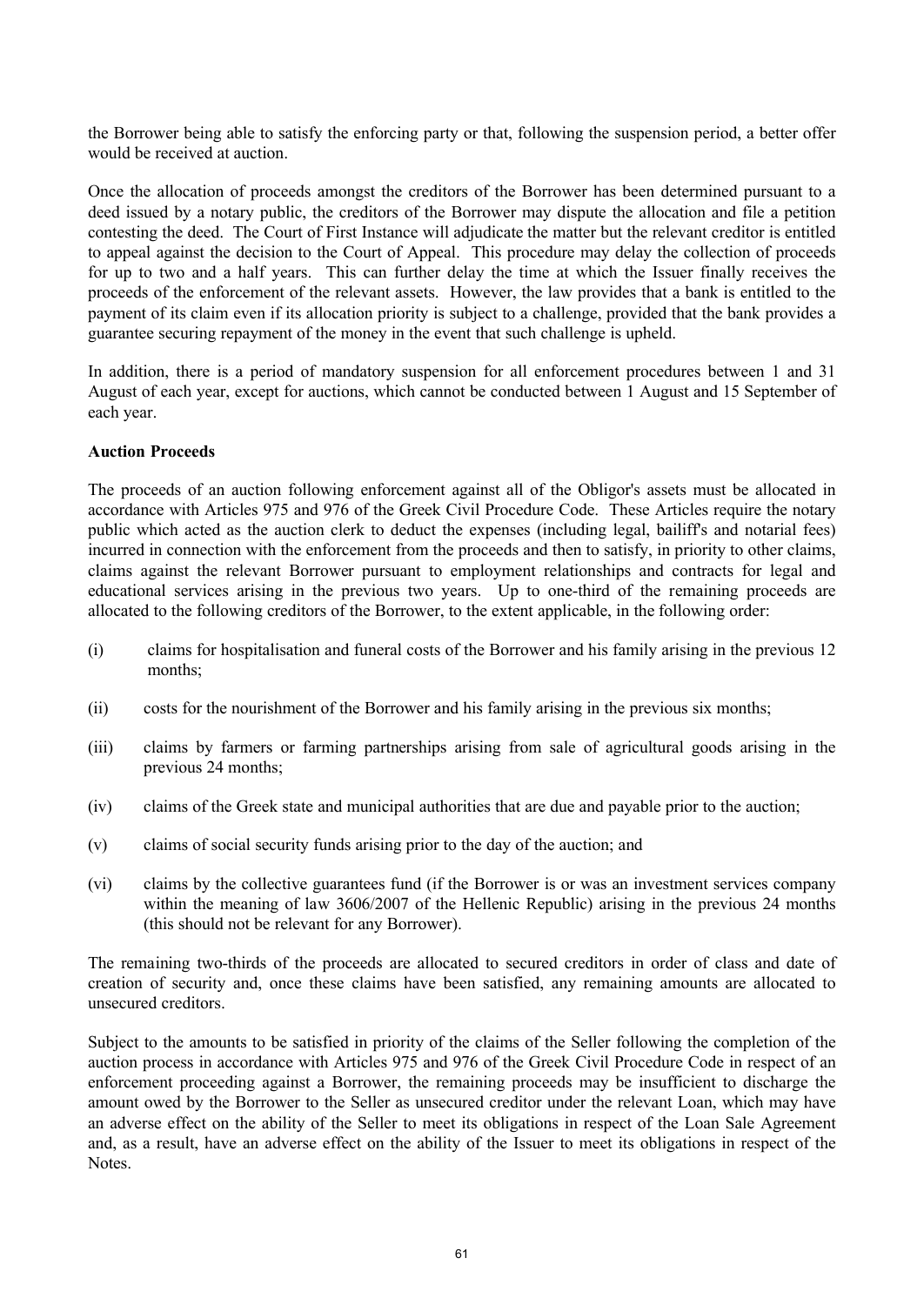As mentioned above under the consumer protection section, law 3714/2008 includes provisions that amend certain provisions of the law on enforcement. The main changes are reflected in the following points:

- (i) *Auction on land property and movables.* The public auction will occur at the District Court within the competent territory where the enforcement has occurred. At the first stage of the auction, the bids will be submitted in closed envelopes. The bids must be guaranteed either by a letter of credit of monthly duration or by a bank's cheque. During the second stage of the auction, the bids will be oral.
- (ii) *Land property's first price at public auctions.* The first price of a land property sold on a public auction should be at least equal to the price set by the tax law set forth in article 41 of law 1249/1982 and the relative secondary legislation issued from time to time (the **Tax Law**).

#### **Securitisation Law**

The Securitisation Law came into force in June 2003. The transactions contemplated in this Offering Circular are based, in part, on the provisions of the Securitisation Law. So far as the Issuer is aware, as at the date of this Offering Circular there have been at least ten similar issues of securities based upon the Securitisation Law but there has been no judicial authority as to the interpretation of any of the provisions of the Securitisation Law. For further information on the Securitisation Law, see *Summary of the Securitisation Law*. There are a number of aspects of Greek law which are referred to in this Offering Circular with which potential Noteholders are likely to be unfamiliar. Particular attention should be paid to the sections of this Offering Circular containing such references.

#### **Change of Law**

The transactions described in this Offering Circular (including the issue of the Notes) and the ratings which are to be assigned to the Notes are based on English law and the law of the Hellenic Republic and administrative practice in effect as at the date hereof, and having regard to the expected tax treatment or compliance costs of all relevant entities under such law and practice. No assurance can be given as to the impact of any possible change to English law or the law of the Hellenic Republic (or the laws of any other jurisdiction) (including any change in regulation which may occur without a change in primary legislation), administrative practice in the United Kingdom or in the Hellenic Republic or tax treatment or compliance costs after the date of this document nor can any assurance be given as to whether any such change would adversely affect the ability of the Issuer to make payments under the Notes.

#### **Social measures in view of financial crisis**

The Greek Minister of Finance has recently indicated that as a response to the current financial crisis he is examining the introduction of legislation that would freeze loan payments in relation to certain vulnerable social groups. Certain Greek banks have already voluntarily taken such measures. If the Greek Minister of Finance decides to introduce such legislation, Alpha Bank, in its capacity as Seller, would be obliged to apply the legislation and repurchase those Loans that consequently would not fulfil the eligibility criteria in accordance with the terms of the Loan Sale Agreement.

### **EU Consumer Protection Law**

The European Union has adopted a number of directives aiming to the protection of consumers, which have been transposed into Greek law. These include Directive 87/102/EEC on consumer credit (transposed through ministerial decision 983/1991, as in force), Directive 93/12/EEC on unfair terms in consumer contracts (transposed through Law 2251/1994, as in force), Directive 2005/29/EC on unfair commercial practices (transposed through Law 2251/1994, as amended by Law 3587/2007), Directive 85/577/EEC on contracts negotiated away from business premises (transposed through Law 2251/1994, as in force), Directive 2002/65/EC on distance marketing of consumer financial services (transposed through Law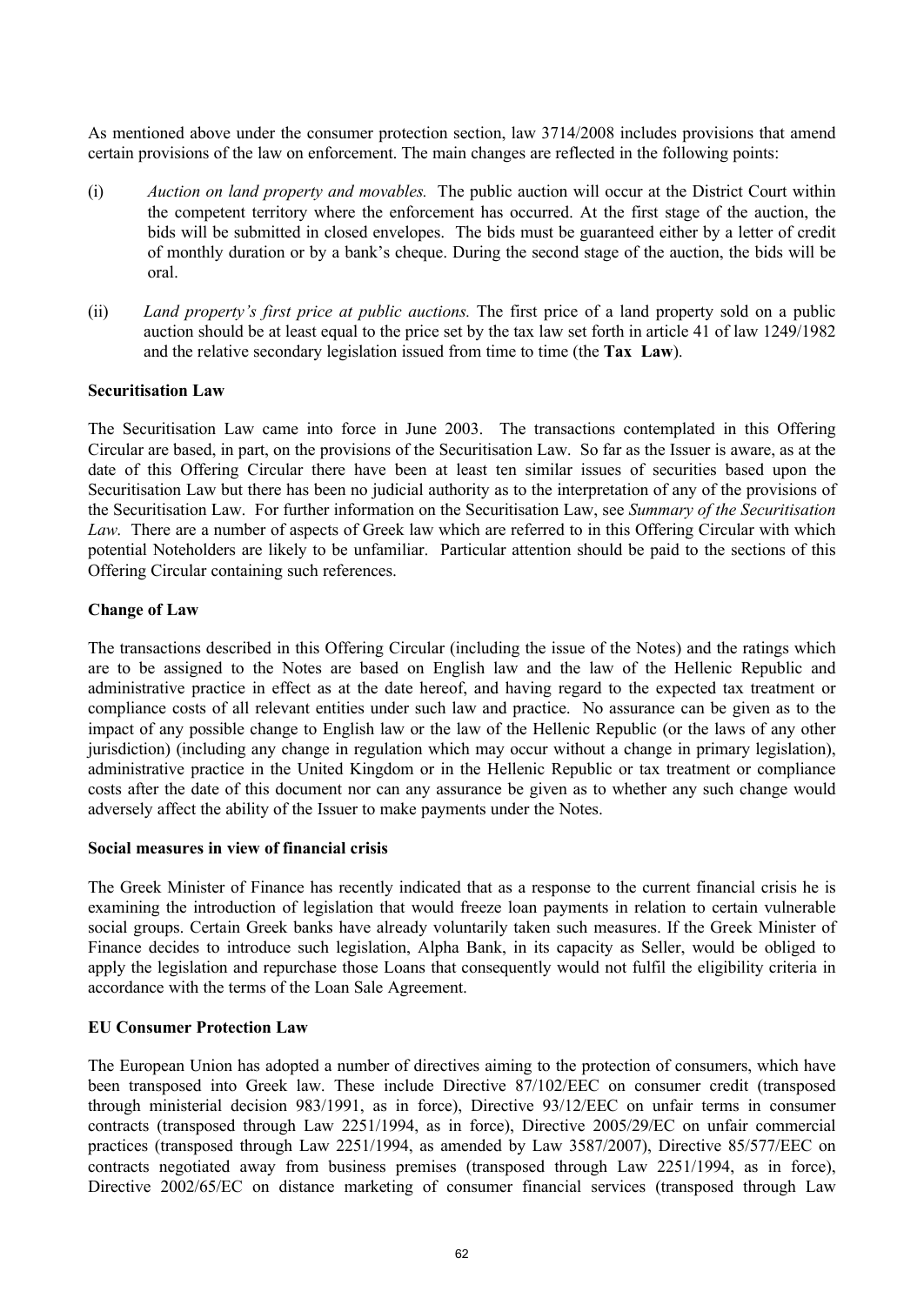2251/1994) and Directive 2000/31/EC on e-commerce (transposed through presidential decree 131/2003). On the basis of the above directives and their transposition into Greek law a number of consumer contract terms previously used by banks have been considered void and a number of banking practices have been considered abusive (see above under *Set-Off*). In view of the fact that a number of the provisions of the directives and the Greek transposition rules are phrased in a general manner, it is possible that further terms of the Loans or of the banking practices could be found in the future to be illegal.

In addition, in April 2008, the European Parliament and the Council adopted Directive 2008/48/EC on consumer credit, which repeals and replaces Directive 87/102/EEC. Member states are obliged to implement the directive by measures coming into force by 12 May 2010. Until the implementation of Directive 2008/48/EC by Greece is finalised, it is not certain what effect such implementation will have on the Seller, the Issuer, the Servicer and their respective businesses and operations. This may adversely affect the Issuer's ability to make payments in full on the Notes when due.

# **Fixed charges may take effect under English law as floating charges**

Pursuant to the terms of the Deed of Charge, the Issuer has purported to grant fixed charges over, amongst other things, the Transaction Documents to which it is a party, the Issuer Bank Accounts and any Authorised Investments it holds in favour of the Trustee (for itself on behalf of the other Secured Creditors).

The law in England and Wales relating to the characterisation of fixed charges is unsettled. The fixed charges purported to be granted by the Issuer (other than by way of assignment in security) may take effect under English law as floating charges only, if, for example, it is determined that the Trustee does not exert sufficient control over the charged assets. If the charges take effect as floating charges instead of fixed charges, then, as a matter of law, certain claims would have priority over the claims of the Trustee in respect of the floating charge assets. In particular, the expenses of any winding up or administration, and the claims of any preferential creditors, would rank ahead of the claims of the Trustee in this regard. The Enterprise Act 2002 abolished the preferential status of certain Crown debts (including the claims of the U.K. tax authorities). However, certain employee claims (in respect of contributions to pension schemes and wages) still have preferential status. In this regard, it should be noted that the Issuer has agreed in the Transaction Documents not to have any employees.

In addition, any administrative receiver, administrator or liquidator appointed in respect of the Issuer will be required to set aside the prescribed percentage or percentages of the floating charge realisations in respect of the floating charges contained in the Deed of Charge (as described in more detail below under *Enterprise Act 2002*).

### **English law security and insolvency considerations**

The Issuer will enter into the Deed of Charge pursuant to which it will grant the Security in respect of certain of its obligations, including its obligations under the Notes (as to which, see *Summary of Principal Documents –Deed of Charge*). In certain circumstances, including the occurrence of certain insolvency events in respect of the Issuer, the ability to realise the Security may be delayed and/or the value of the security impaired. While the transaction structure is designed to minimise the likelihood of the Issuer becoming insolvent, there can be no assurance that the Issuer will not become insolvent and/or the subject of insolvency proceedings and/or that the Noteholders would not be adversely affected by the application of insolvency laws (including English insolvency laws).

In addition, it should be noted that, to the extent that the assets of the Issuer are subject only to a floating charge (including any fixed charge recharacterised by the courts as a floating charge), in certain circumstances under the provisions of section 176A of the Insolvency Act 1986, certain floating charge realisations which would otherwise be available to satisfy the claims of secured creditors under the Deed of Charge may be used to satisfy any claims of unsecured creditors. While certain of the covenants given by the Issuer in the Transaction Documents are intended to ensure it has no significant creditors other than the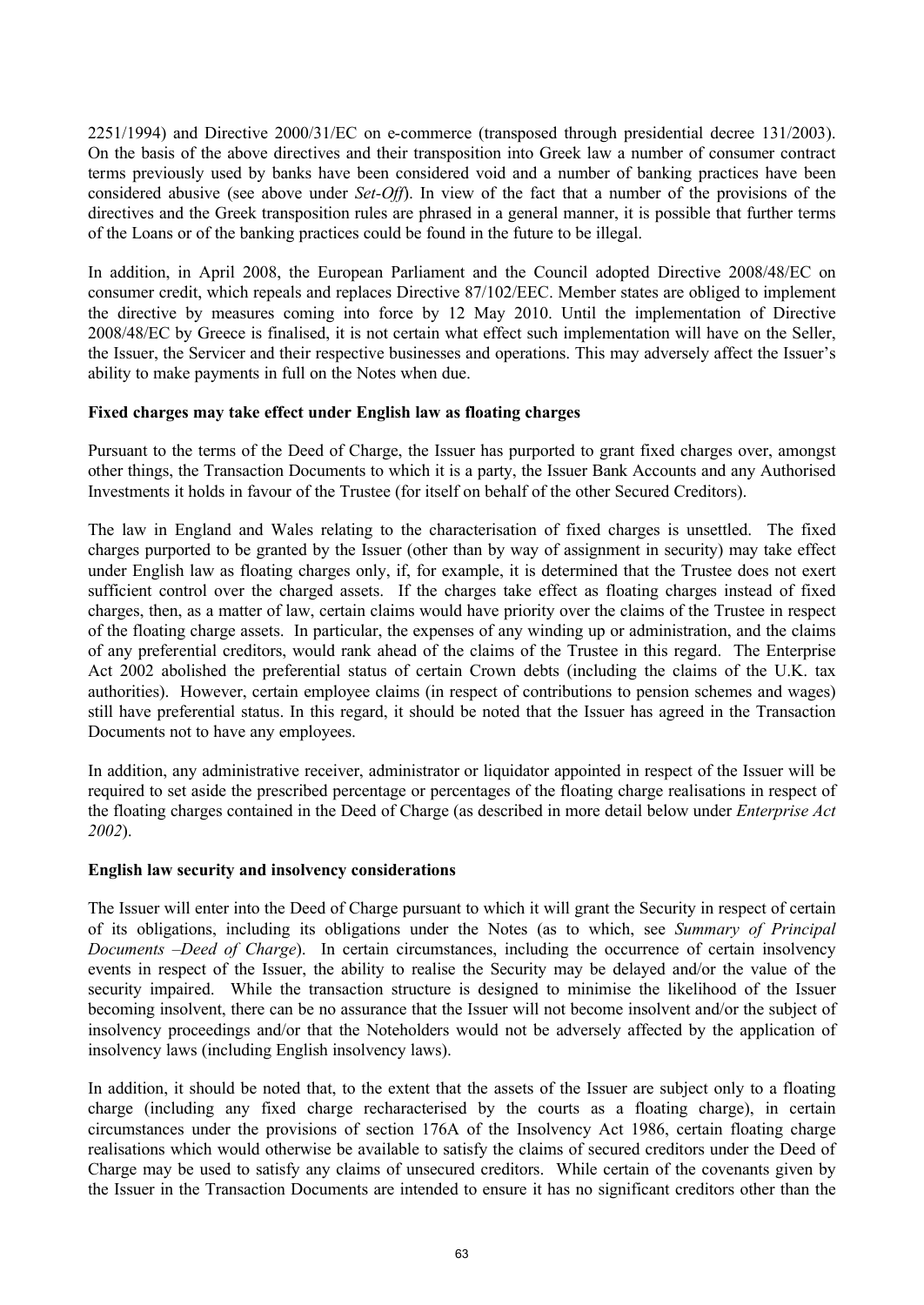secured creditors under the Deed of Charge, it will be a matter of fact as to whether the Issuer has any other such creditors at any time. There can be no assurance that the Noteholders will not be adversely affected by any such reduction in floating charge realisations upon the enforcement of the Security.

### **Liquidation expenses**

On 6 April 2008, a provision in the Insolvency Act 1986 came into force which effectively reversed by statute the House of Lords' decision in the case of Leyland Daf in 2004. Accordingly, it is now the case that the costs and expenses of a liquidation (including certain tax charges) will be payable out of floating charge assets in priority to the claims of the floating charge-holder. In respect of certain litigation expenses of the liquidator only, this is subject to approval of the amount of such expenses by the floating charge-holder (or, in certain circumstances, the court) pursuant to provisions set out in the Insolvency Rules 1986.

As a result of the changes described above, upon the enforcement of the floating charge security granted by the Issuer, floating charge realisations which would otherwise be available to satisfy the claims of secured creditors under the Deed of Charge will be reduced by at least a significant proportion of any liquidation expenses. There can be no assurance that the Noteholders will not be adversely affected by such a reduction in floating charge realisations.

# **Greek insolvency proceedings**

The effect of Regulation 1346/2000 of the EU Council on Bankruptcy Proceedings (the **EU Insolvency Regulation**) is not yet tested since the legislation and its implementation across the various European Union member states is relatively recent. It cannot therefore be excluded that insolvency proceedings might be commenced against the Issuer in Greece, under the EU Insolvency Regulation notwithstanding that the Issuer is incorporated in England and does not have an establishment in Greece. If such an event was to occur, a receiver would be appointed over the Issuer in Greece and the Servicer might cease to be capable of Servicing the Loans on behalf of the Issuer in Greece. However, this would not affect the ability of the Trustee to enforce its rights and claims as the holder of a statutory pledge under Paragraph 18 of Article 10 of the Securitisation Law, since, in accordance with Greek law, the Trustee, as the pledgee under Paragraph 18 of Article 10 of the Securitisation Law, would be entitled to receive any claims out of the Loans and their Ancillary Rights and Privileges in accordance with Article 1254 of Greek Civil Code.

In relation to a winding up of Alpha, in its capacity as Servicer, Greek law 3458/2006 incorporated Directive 2001/24/EC of the European Parliament and of the Council of April 2001 on the reorganisation and winding up of credit institutions (the **Credit Institutions Insolvency Directive**) into Greek law in May 2006. The Credit Institutions Insolvency Directive applies to credit institutions and their branches set up in member states other than those in which they have their head offices, as defined in Directive 2000/12/EC, subject to the conditions and exemptions laid down in the Credit Institutions Insolvency Directive. Only the administrative or judicial authorities of the home member state which are responsible for winding up are empowered to decide on the opening of winding-up proceedings concerning a credit institution, including in relation to branches established in other member states.

In addition, under the Credit Institutions Insolvency Directive, a decision to open winding-up proceedings taken by the administrative or judicial authority of the home member state is required to be recognised, without further formality, within the territory of all other member states and to be effective there when the decision is effective in the member state in which the proceedings are opened. A credit institution is required to be wound up in accordance with the laws, regulations and procedures applicable in its home member state insofar as the Credit Institutions Insolvency Directive does not provide otherwise.

### **Insolvency Act 2000**

On 1 January 2003 certain provisions of the Insolvency Act 2000 came into force which allow "small" companies incorporated in England and Wales (which are defined by reference to certain financial and other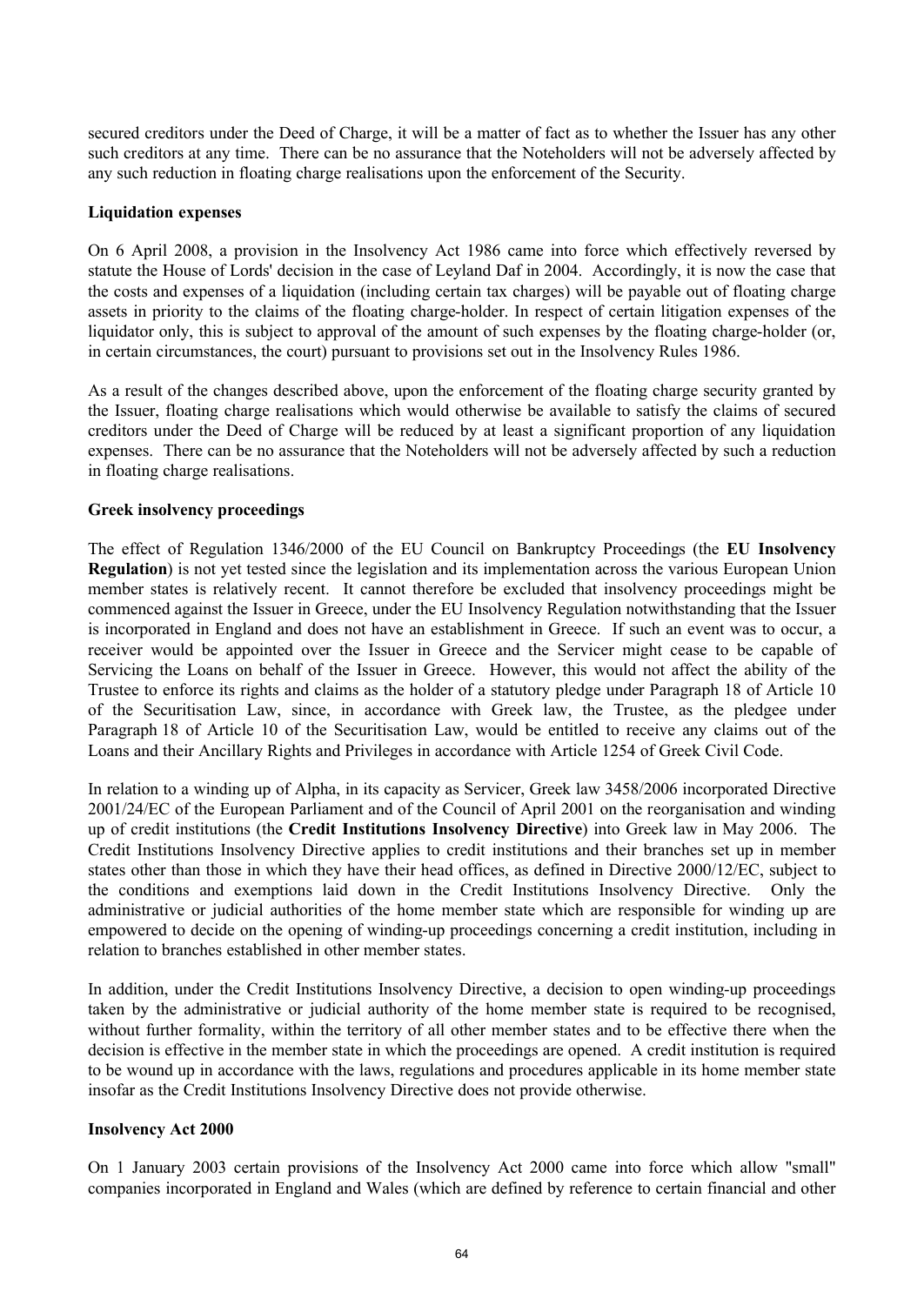tests), as part of the company voluntary arrangement (**CVA**) procedure, to obtain protection from their creditors by way of a "moratorium". On the Closing Date the Issuer will not meet the definition of a "small" company for these purposes, however the Secretary of State for Trade and Industry may by regulation modify the eligibility requirements for "small" companies and can make different provisions for different cases. Accordingly, at any given time the Issuer might fall within the definition of "small company" depending on their financial position and number of employees during the financial year immediately prior to the filing.

However, even if the Issuer were to meet the definition of a "small" company for these purposes, there are exceptions which may make a moratorium unavailable to the Issuer. These exceptions provide that a company which is, on the date of filing for a CVA, party to an agreement which forms part of a capital market arrangement, under which a party incurs a debt of at least £10 million and which involves the issue of a capital market investment, is excluded from being eligible for the moratorium. The definitions of "capital market arrangement" and "capital market investment" are such that, in general terms, any company which is a party to an agreement which forms part of an arrangement under which (a) security is granted to a trustee on behalf of a person that holds a rated, listed or traded debt instrument issued by a party to that arrangement, and (b) a party has incurred, or after the agreement was entered into, was expected to incur, a debt of at least £10 million, may be ineligible to seek the benefit of a small companies moratorium. The Issuer should fall within this exception.

If it were to be available, the initial duration of the moratorium would be up to 28 days. A meeting of creditors may resolve that the duration of the moratorium be extended for up to a further two months. The Secretary of State for Trade and Industry may by order increase or decrease either the initial moratorium period or any period by which the moratorium may be extended.

If a moratorium is obtained in relation to a company then during the period it is in force, amongst other things, (a) no administrative receiver of the company may be appointed, no petition may be presented (other than, in certain circumstances, by the Secretary of State for Trade and Industry) or resolution passed or order made for the winding up of the company and no petition for an administration order may be presented and (b) any security created by that company over its property cannot be enforced (except with the leave of the Court and subject to such terms as the Court may impose) and no proceedings and no execution or other legal process may be commenced or continued, or distress levied, against the company or its property (except with the leave of the Court and subject to such terms as the Court may impose). However, a company subject to a moratorium may continue to make payments in respect of its debts and liabilities in existence before the moratorium. It may do so if there are reasonable grounds for believing such payments will benefit that company and the payment is approved by either a moratorium committee of the creditors of that company or by a nominee of that company appointed under the provisions of the Insolvency Act 2000.

### **The Enterprise Act 2002**

The provisions of the Enterprise Act 2002 (the **Enterprise Act**) amending the corporate insolvency provisions of the Insolvency Act 1986 (the **Insolvency Act**) came into force on 15 September 2003.

These provisions introduced significant reforms to corporate insolvency law. In particular the reforms restrict the right of the holder of a qualifying floating charge to appoint an administrative receiver (and consequently be unable to prevent the chargor entering into administration), unless the qualifying floating charge falls within one of the exceptions set out in section 72 A to 72GA of the Insolvency Act.

One such exception is in respect of, in certain circumstances, the appointment of an administrative receiver pursuant to an agreement which is or forms part of a "capital market arrangement" (which is broadly defined in the Insolvency Act). This exception will apply if a party incurs or, when the agreement in question was entered into was expected to incur, a debt of at least £50,000,000 and if the arrangement involved the issue of a "capital market investment" (also defined in the Insolvency Act but, generally, a rated, traded or listed debt instrument). The Secretary of State for Trade and Industry may, by secondary legislation, modify the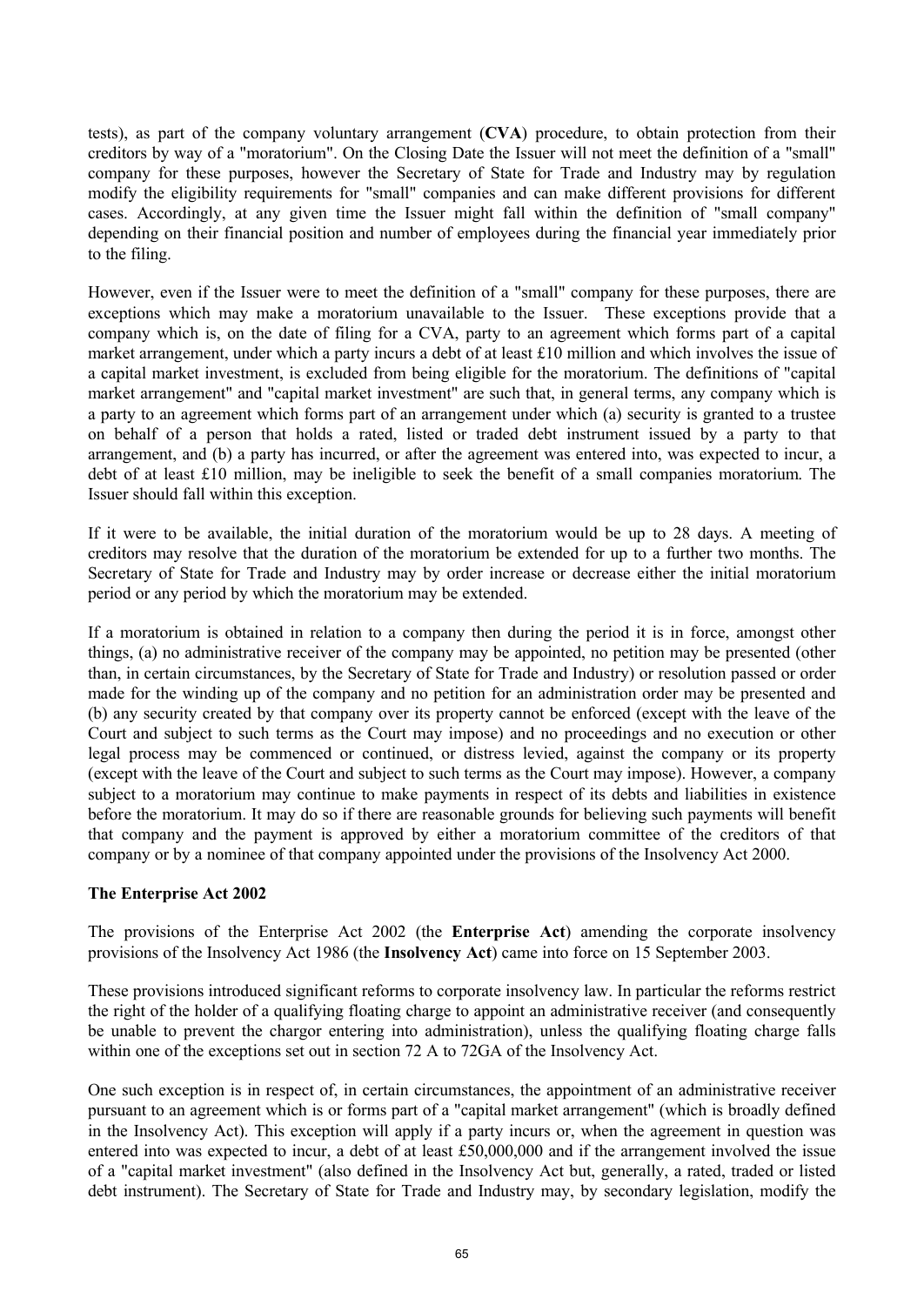capital market arrangement exception and/or provide that the exception will cease to have effect although there is as yet no case law on how this exception will be interpreted, the Issuer considers that the exemption will be applicable to the transactions described in this Offering Circular.

The provisions of the Enterprise Act also provide for (a) the ring fencing, on the commencement of insolvency proceedings in respect of a company, of a certain percentage of the realisations from assets secured by a floating charge (after the payment of preferential creditors), such realisations to be applied to satisfy unsecured debts; (b) the abolition of the categories of preferential debt payable to the Crown, including debt due to HM Revenue & Customs in respect of PAYE, debts due to HM Revenue & Customs in respect of VAT and social security contributions; and (c) the replacement of the existing administration regime in its entirety with a new, streamlined administration procedure.

The amount available for unsecured creditors will depend on the value of the chargor's "net property", being the amount of the chargor's property which could be available for satisfaction of debts due to the holder(s) of any debenture secured by a floating charge. The prescribing order provides for 50 per cent. of the net property under £10,000 and 20 per cent, of the net property over £10,000 to be made available for the satisfaction of the chargor's unsecured debts, subject to an overall cap on the ring fenced fund of £600,000.

### **UK Banking (Special Provisions) Act 2008**

Under the Banking (Special Provisions) Act 2008 (the **Act**), until 21 February 2009, the UK Treasury has wide powers to make certain orders in respect of a UK authorised deposit-taking institution (such as Citibank NA, London Branch) and, in certain circumstances, certain related corporate undertakings. The orders which may be made under the Act in respect of relevant deposit-taking institutions (and/or, in certain circumstances, certain related corporate undertakings) relate to (amongst other things) (i) transfers of securities issued by relevant entities (and/or securing that rights of holders of securities cease to be exercisable by such holders, discontinuing the listing of securities and/or varying or nullifying the terms of securities and/or other documents by which the relevant entity is bound), (ii) transfers of property, rights and liabilities of relevant entities notwithstanding any restrictions, requirements or interest (and/or modifying related interests, rights or liabilities of third parties), (iii) the disapplication or modification of laws, (iv) the imposition of a moratorium on the commencement or continuation of any legal process in relation to any body or property and/or (v) the dissolution of any relevant entity. Orders may have retrospective effect and may make provision for nullifying the effect of transactions or events taking place after the time in question.

In general, transfer orders under the Act may be made by the UK Treasury only in certain circumstances for the purposes of maintaining the stability of the UK financial system and/or protecting the public interest in circumstances where financial assistance has been provided by the Treasury to the deposit-taking institution. The Act includes provisions related to compensation in respect of any transfer orders made.

If the UK Treasury were to make an order in respect of Citibank N.A., London Branch and/or certain related corporate undertakings, such order may (amongst other things) impact on various aspects of the transaction (including the enforceability of certain Transaction Documents and/or the ability of certain parties to perform their obligations under such documents) which may negatively affect the ability of the Issuer to meet its obligations in respect of the Notes. At present, the UK Treasury has not made any orders under the Act in respect of the entity referred to above and there has been no indication that it will make any such order under the Act, but there can be no assurance that this will not change and/or that Noteholders will not be adversely affected by any such order if made.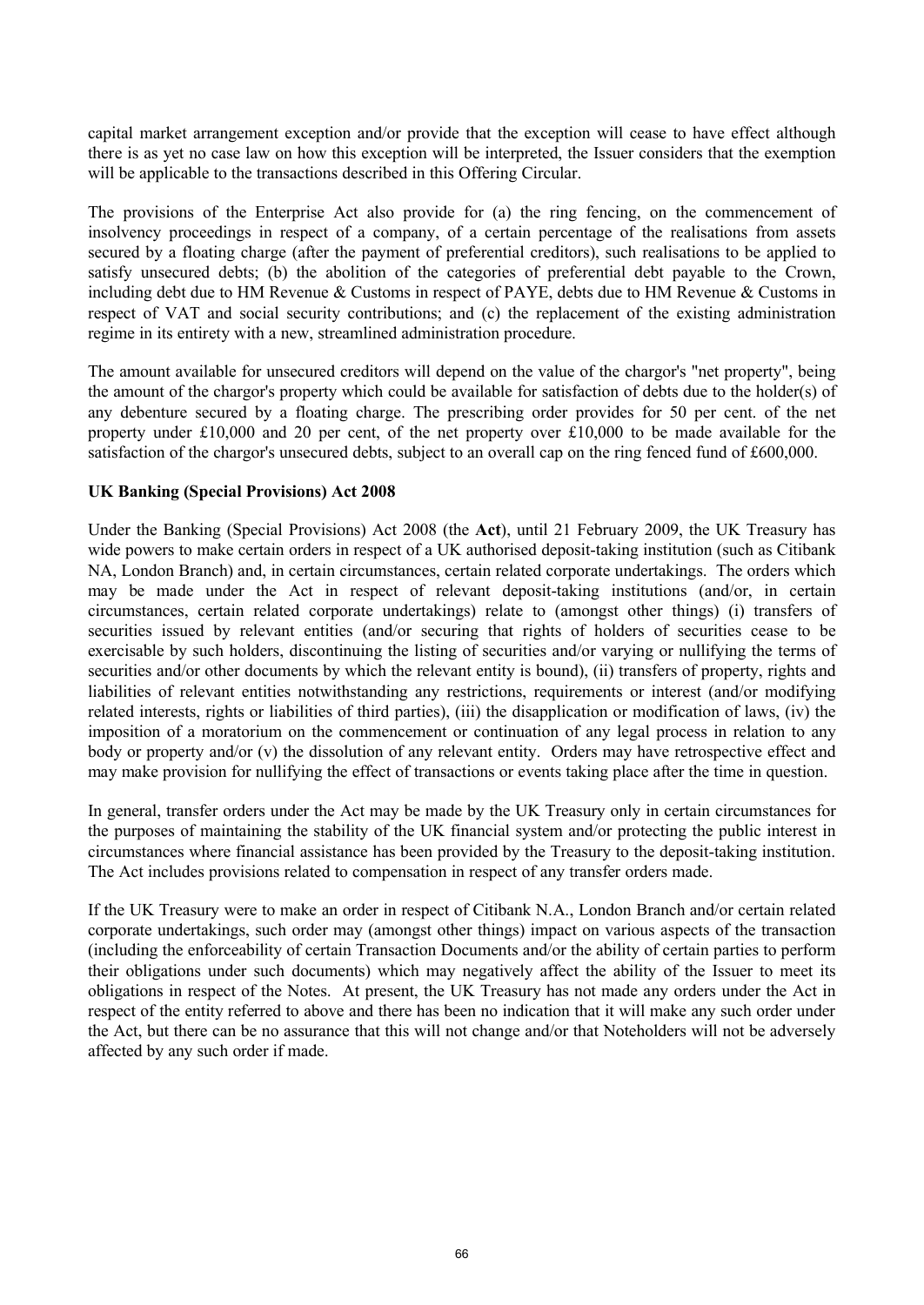# **USE OF PROCEEDS**

The aggregate net proceeds from the issue of the Notes will be €1,520,000,000 (the **Issue Proceeds**). On the Closing Date, the proceeds from the issue of the Notes will be applied by the Issuer towards payment to the Seller of the initial Purchase Price for the acquisition of the Closing Date Portfolio Consideration.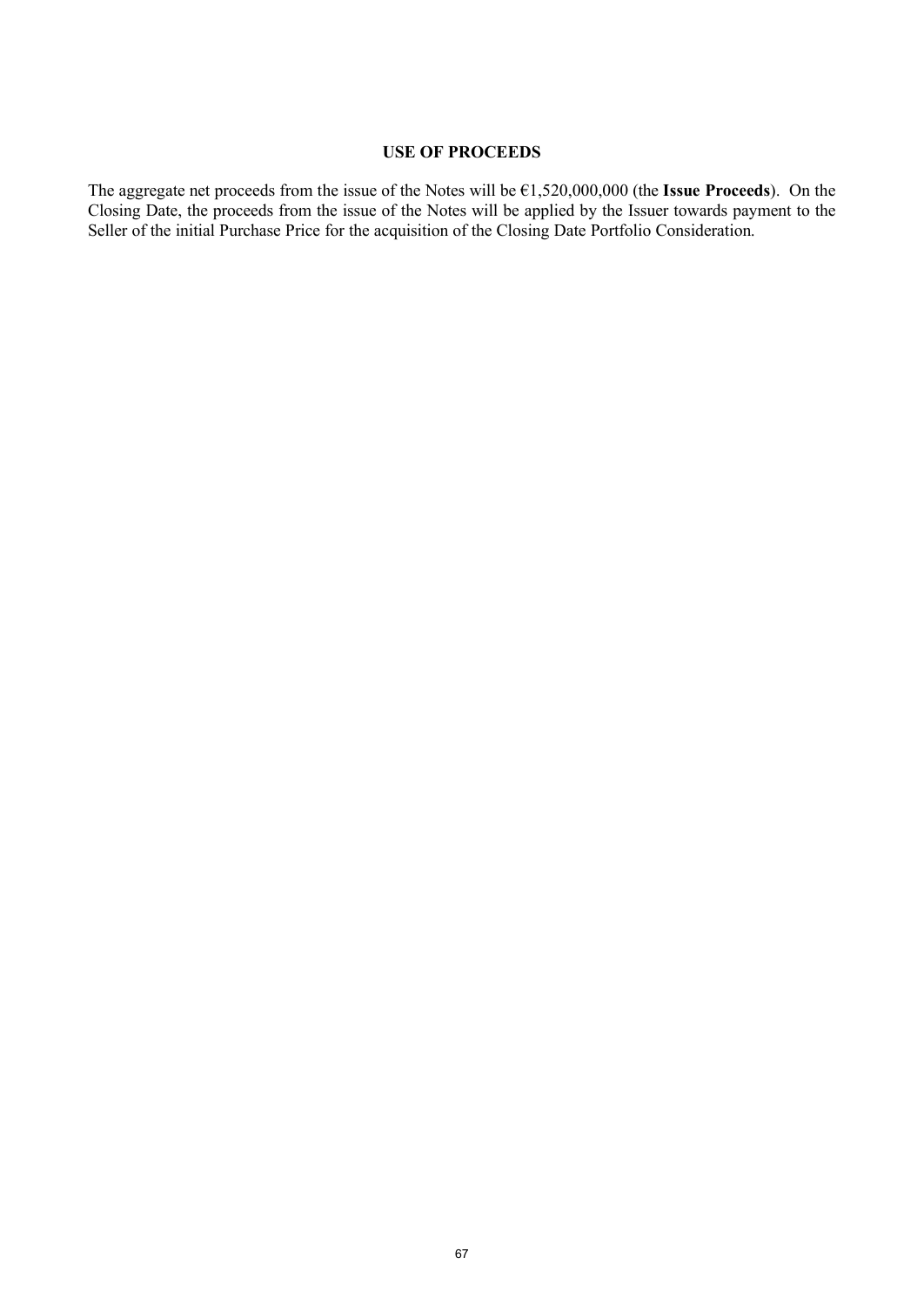# **THE ISSUER**

#### **Introduction**

The Issuer was incorporated in England and Wales under the Companies Acts 1985 and 1989 on 10 October 2008 (registered number 06720661) as a public limited company and as a special purpose vehicle for the purposes of issuing asset backed securities. The registered office of the Issuer is c/o Wilmington Trust SP Services (London) Limited, Fifth Floor, 6 Broad Street Place, London, EC2M 7JH, telephone number +44 20 7614 1111. The authorised and issued share capital of the Issuer is £50,000 divided into 50,000 ordinary shares of £1 each, 49,999 of which are held by Holdco and one of which is held by Martin McDermott as nominee of Holdco under the terms of a share trust dated 27 November 2008. The paid up share capital of the Issuer is £12,501.50. The Issuer has no subsidiaries.

English company law combined with the holding structure of the Issuer, covenants made by the Issuer in the Transaction Documents and the role of the Trustee are together intended to prevent any abuse of control of the Issuer.

### **Principal Activities**

The principal objects of the Issuer are set out in Clause 4 of its Memorandum of Association. The principal activities of the Issuer will be to acquire the Portfolio, to issue securities, to enter into financial instruments and derivative contracts, to raise or borrow money and to grant security over its assets for such purposes and to lend money with or without security subject to and in accordance with the terms of the Transaction Documents. Copies of the Memorandum and Articles of Association of the Issuer may be inspected at the specified offices of the Issuer and the Principal Paying Agent.

The Issuer has not engaged, since its incorporation, in any activities other than those incidental to its incorporation and registration as a public limited company, the authorisation and issue of the Notes and of the other documents and matters referred to or contemplated in this document to which it is or will be a party and matters which are incidental or ancillary to the foregoing. In addition, no accounts have been made up by the Issuer as at the date of this Offering Circular.

No surpluses will be accumulated in the Issuer (other than amounts standing to the credit of the Reserve Account, the Set-Off Reserve Account or the Asset Replenishment Ledger or any amounts held as Issuer Retained Profit).

The Issuer will covenant to observe certain restrictions on its activities which are described in Condition 3 (Covenants). The Issuer will also covenant that it will maintain an independent director at all times.

### **Directors and Secretary**

The directors of the Issuer and their respective business addresses and other principal activities are:

| <b>Name</b> | <b>Business Address</b> | <b>Other Principal Activities</b> |
|-------------|-------------------------|-----------------------------------|
|             | Fifth Floor             | Company Director                  |
| Mark Filer  | 6 Broad Street Place    |                                   |
|             | London                  |                                   |
|             | EC2M 7JH                |                                   |
|             |                         |                                   |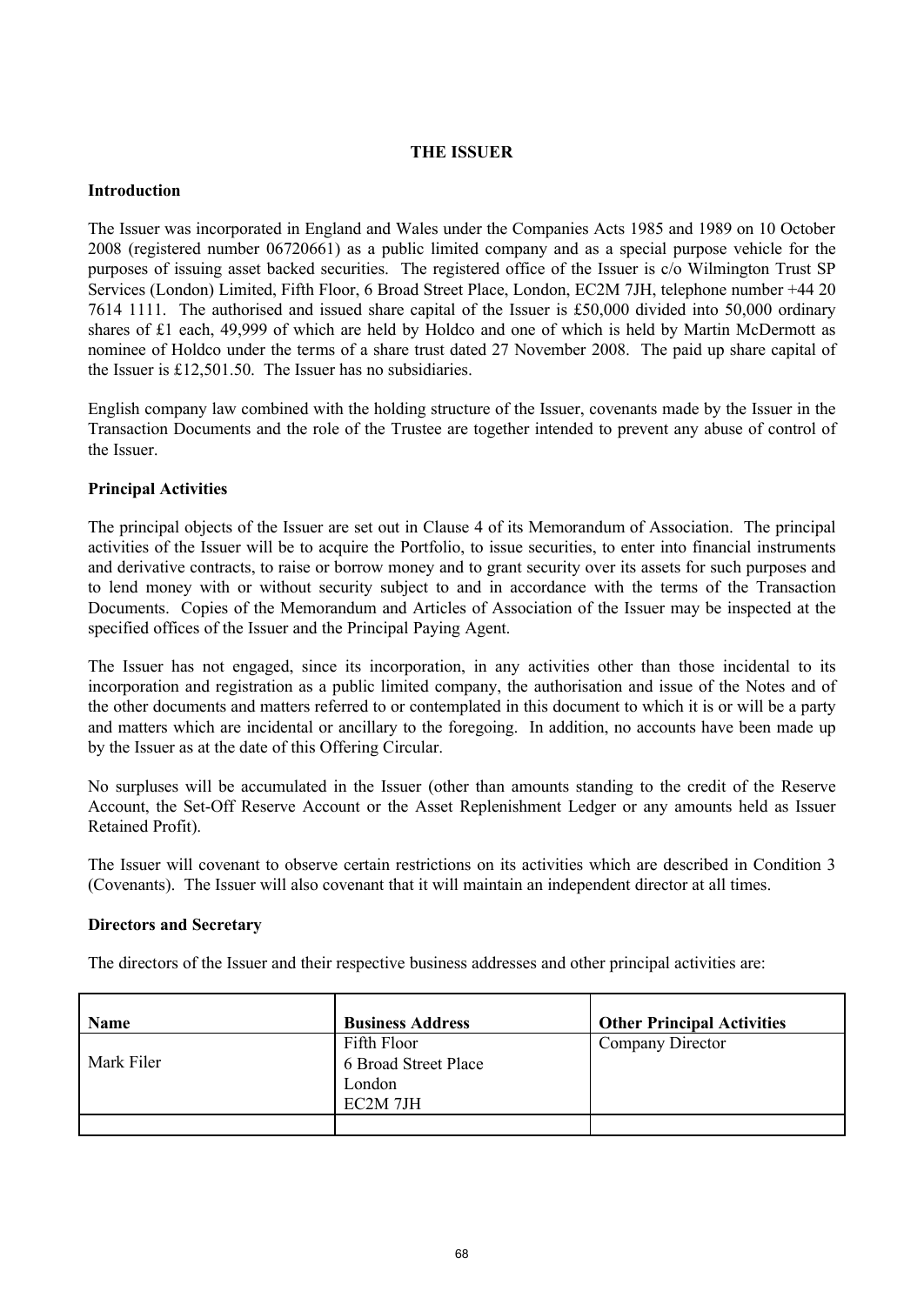| <b>Name</b>                                      | <b>Business Address</b>                                   | <b>Other Principal Activities</b>          |
|--------------------------------------------------|-----------------------------------------------------------|--------------------------------------------|
| Sunil Masson                                     | Fifth Floor<br>6 Broad Street Place<br>London<br>EC2M 7JH | Company Director                           |
|                                                  |                                                           |                                            |
| Wilmington Trust SP Services<br>(London) Limited | Fifth Floor<br>6 Broad Street Place<br>London<br>EC2M 7JH | Management of special purpose<br>companies |
|                                                  |                                                           |                                            |

The secretary of the Issuer is Wilmington Trust SP Services (London) Limited.

The Issuer does not have any employees.

One director of the Issuer is also a director of the Issuer Corporate Services Provider.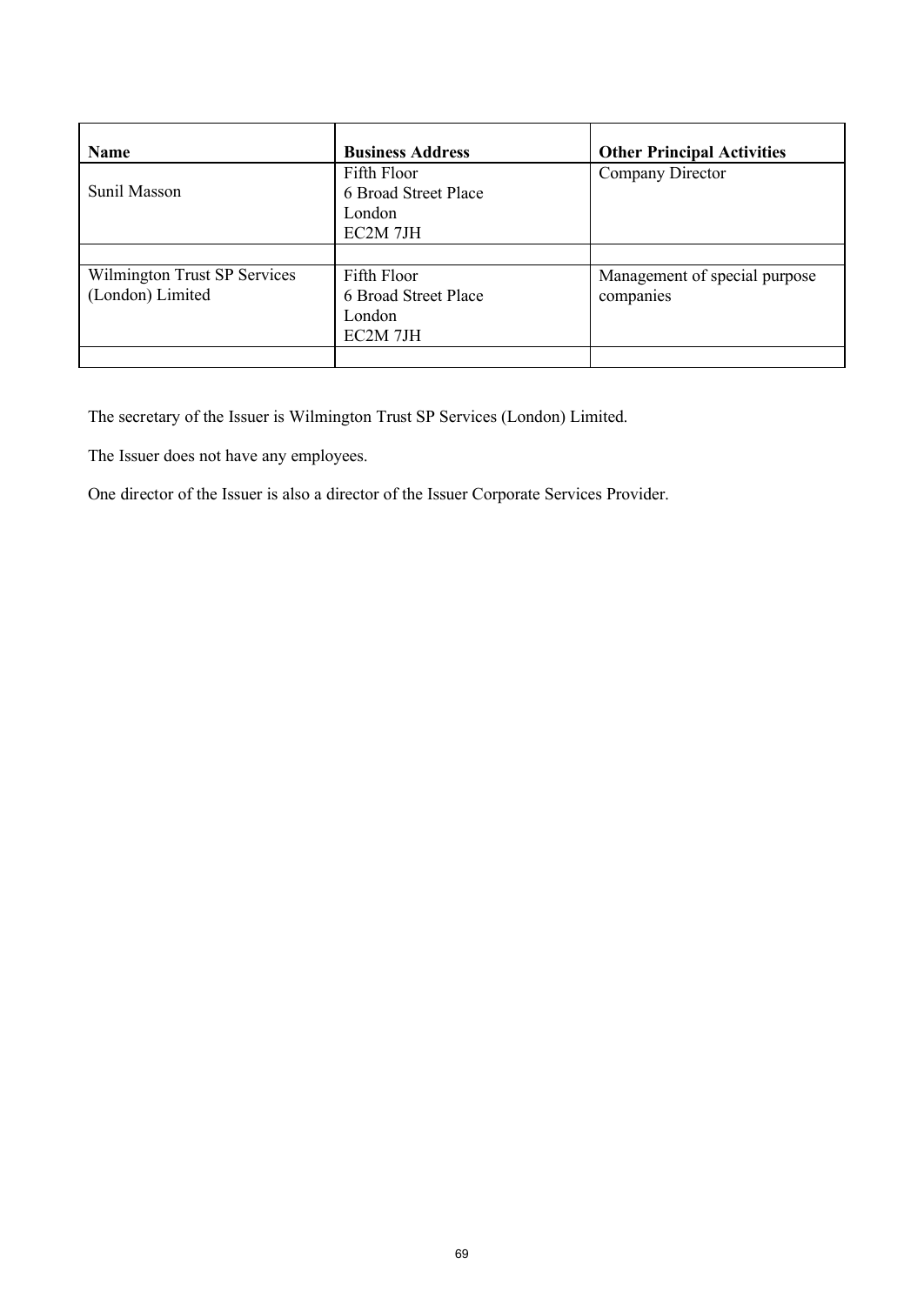#### **THE SELLER AND THE SWAP PROVIDER**

#### **ALPHA BANK AE**

#### **The Group**

Alpha Bank A.E. (**Alpha** ) and its subsidiaries (together, the **Alpha Bank Group** or the **Group**) are one of the leading banking and financial services groups in Greece, offering a wide range of services including retail banking (deposits, consumer lending, credit cards, mortgage lending, leasing, factoring and lending to small and medium-sized enterprises), corporate banking, treasury operations, investment banking and brokerage services, asset management and private banking, insurance services and real estate management and brokerage.

Alpha is the parent company of the Group and is the principal bank within the Group. The Group's extensive national and international branch and ATM networks, in combination with the advanced new online and telephone channels offering banking and brokerage services, are used to service approximately 3.5 million customers, particularly in retail and corporate deposit, loans and fund management accounts, which gives the Group a strong presence in the domestic Greek market as well as in the markets of southeastern Europe.

The Group is also active in the international banking market, with a presence in Romania, Bulgaria, Serbia, Albania, Former Yugoslav Republic of Macedonia, Cyprus, Ukraine, the United Kingdom, Jersey and Guernsey in the Channel Islands and the United States.

As at 30 June 2008, the consolidated total assets of Alpha were approximately €57.6 billion. Loans and advances to customers were €46.8 billion and customer assets €47.9 billion, of which deposits and Alpha bonds issued for the retail clientele accounted for approximately €37.5 billion. Total equity (including hybrid securities) on a consolidated basis was  $64.2$  billion as of 30 June 2008, with a total BIS ratio of 11.4 per cent., and Tier 1 capital ratio of 8.9 per cent. Approximately 80.0 per cent. of Alpha's funding is obtained through deposits and bonds issued to retail clients.

Alpha's equity is held by approximately 106,000 shareholders. As at 30 June 2008 the shareholder base comprised:

- institutional shareholders that represents approximately 55.0 per cent. of the shareholder base (of which approximately 48.0 per cent. are foreign institutional investors and 7.0 per cent. are Greek institutional investors);
- · Mr Y.S. Costopoulos, chairman of Alpha, who together with other members of the founding family represents 11.0 per cent. of the shareholder base; and
- private shareholders who represents approximately 34.0 per cent. of the shareholder base.

## **Business of the Alpha Bank Group**

Alpha was established in 1879 as the banking branch of J.E. Costopoulos Company. On 11 April 2000 Alpha Credit Bank A.E. merged with Ionian Bank and the new entity was renamed Alpha Bank A.E.

Alpha is incorporated and registered in the Hellenic Republic as a public company under Codified Law 2190/20, incorporated with limited liability (registered number 6066106/B/86105) for the period ending 2100. The life of Alpha may be extended by a resolution of the shareholders. Alpha is subject to regulation and supervision by the Bank of Greece and to Greek banking and accounting law.

All the activities of the companies of the Group are divided into six business units, with management and administrative responsibilities. These business units are as follows: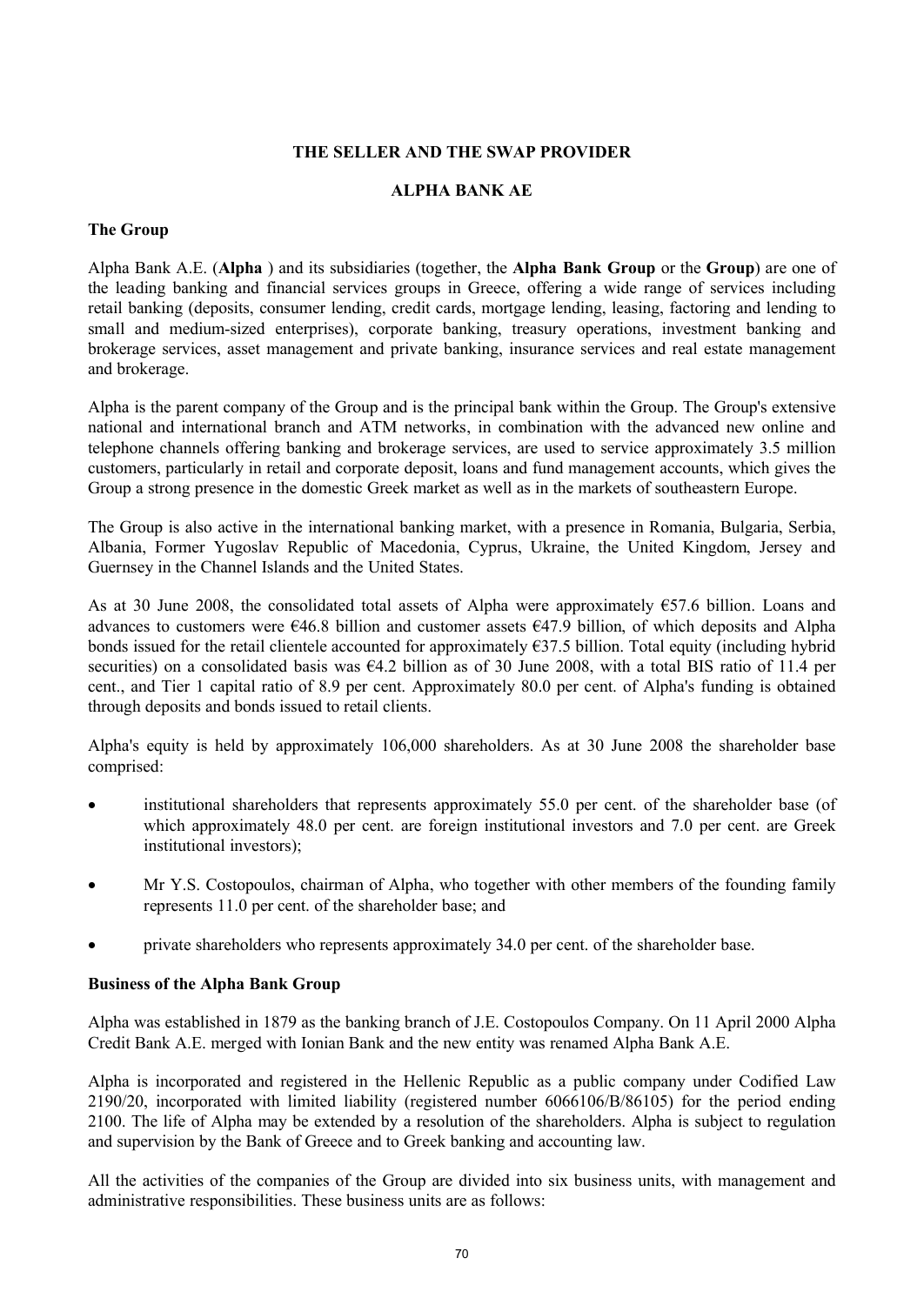- · Retail Banking
- · Commercial and Corporate Banking
- Asset Management
- Investment Banking and Treasury
- South Eastern Europe
- · Other

# **Retail Banking**

Alpha is a major participant in the retail banking sector in Greece and has a domestic branch network comprising 391 bank branches and 14 private banking branches as at the end of June 2008, supported by a dense nationwide ATM network of 810 units (of which 492 are onsite), accounting for 19.0 per cent. of the traditional banking transactions within the first half of 2008, a ratio expected to decline as web-banking is steadily attracting increased consumer preference. Retail banking activities include deposits, investment products, bank assurance and standard insurance products, banking activities on commission (i.e. mutual funds, credit cards, capital transfers, brokerage activities and payroll services), loans to individuals (i.e. consumer and housing loans), loans to small and medium-sized firms, letters of guarantee, leasing and factoring.

### *Customer savings*

Deposits (i.e. sight, savings and time deposits), customer repos and Alpha bonds sold to retail customers, effectively serving as time deposits, amounted to  $\epsilon$ 37.5 billion as at 30 June 2008, compared with  $\epsilon$ 34.7 billion as at 31 December 2007. Mutual funds reached €4.9 billion as at 30 June 2008, while private banking balances stood at €4.5 billion, primarily reflecting marking-to-market of the relevant assets under management.

### *Customer loans*

Total loans on a consolidated basis (before allowances for loan impairment) amounted to  $647.6$  billion at the end of June 2008 compared with  $642.9$  at the end of December 2007, registering an increase of 27.1 per cent. on a year-on-year basis. In particular, mortgage credit reached €10.6 billion at the end of June 2008, representing any increase of 16.5 per cent. on a year-on-year basis, while consumer credit stood at €4.5 billion at the end of June 2008, increasing by 24.1 per cent. since the end of June 2007.

By the end of June 2008, consumer loan balances rose by 25.7 per cent. to  $\epsilon$ 3.3 billion, with new disbursements within H1 2008 standing at  $\epsilon$ 1 billion (up 18.2 per cent. compared to H1 2007). Credit cards balances advanced by 20.2 per cent. reaching  $E1.3$  billion.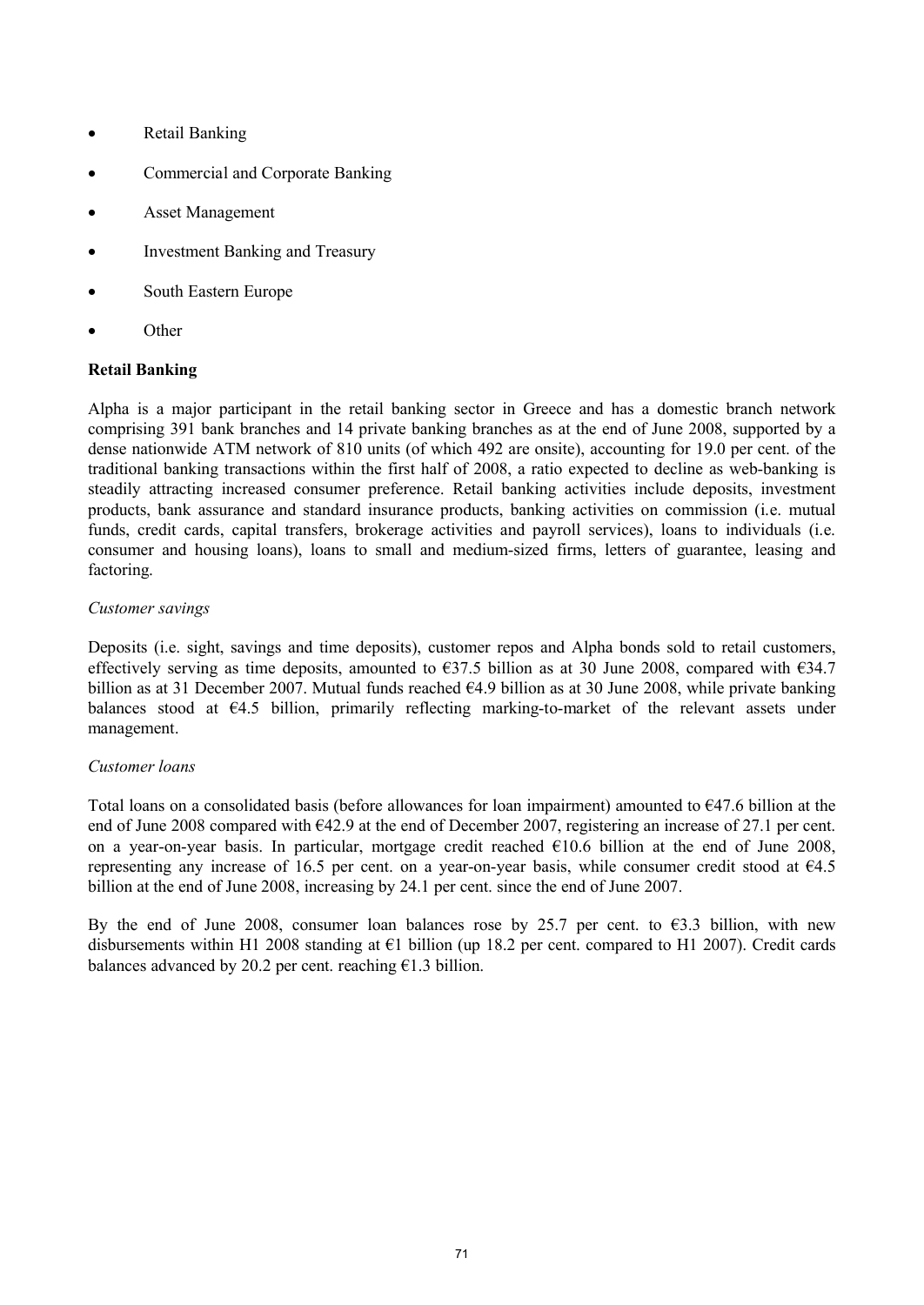# **PERSONAL CONSUMER AND AUTO LOAN BUSINESS OF ALPHA BANK AE**

## **The Greek Consumer Lending Market**

The Greek consumer credit market has grown significantly since the beginning of the last decade as a consequence of three primary drivers:

- the low interest rate environment since Eurozone entry;
- the full liberalization of consumer credit in 2003; and
- the creation of the Consumer Credit Bureau in 2003.

As of May 2008, consumer credit reached 15.7 per cent. of Greek GDP, comparable with average Eurozone levels, up from 6.2 per cent. at end-2002. Consumer credit outstanding balances reached €34.2bn while total household credit reached 45.7 per cent. of Greek GDP still below the 59.4 per cent. of Eurozone GDP in May 2008. Since Eurozone statistics do not include securitization while Greek statistics do, the comparison underestimates Eurozone consumer and household debt to GDP levels.

Despite ECB interest rates rising in the last 3 years, the loan servicing capacity of the Greek consumers has remained intact due to rapid growth of disposable income, a drop in the unemployment rate and general strength in consumer confidence. Moreover since 2000 Greek banks have been applying credit scoring techniques, risk management and collection mechanisms to ensure that the growth of their books could not compromise the quality of their portfolios.

# **Alpha Consumer Loan Division**

Alpha Consumer Loan Division was established in 2005 as an independent division. The division's main aim is to target the consumer loans market comprising 25-54 years old consumers, who have a stable annual income and need a loan either to cover their personal consumer, household, car purchase needs, student tuition or to relieve themselves by consolidating multiple monthly instalments from credit cards and other loans to one single loan, by using balance transfer programs. At end of 2007, consumer loan balances accounted for 71.0 per cent. of Alpha's domestic consumer credit business contributing to the diversification of the Greek assets mix.

# **Product Distribution**

For the distribution of its consumer loans products, Alpha Bank Consumer Loan Division relies on multiple origination channels:

- branch network consisting of 391 bank branches and 14 private banking branches
- Direct marketing approach via telephone, SMS and email
- **Internet**
- Mobile sales force (financial promoters)
- Auto and motorbike network dealers via auto loan financing partnerships
- Retailers via financing partnerships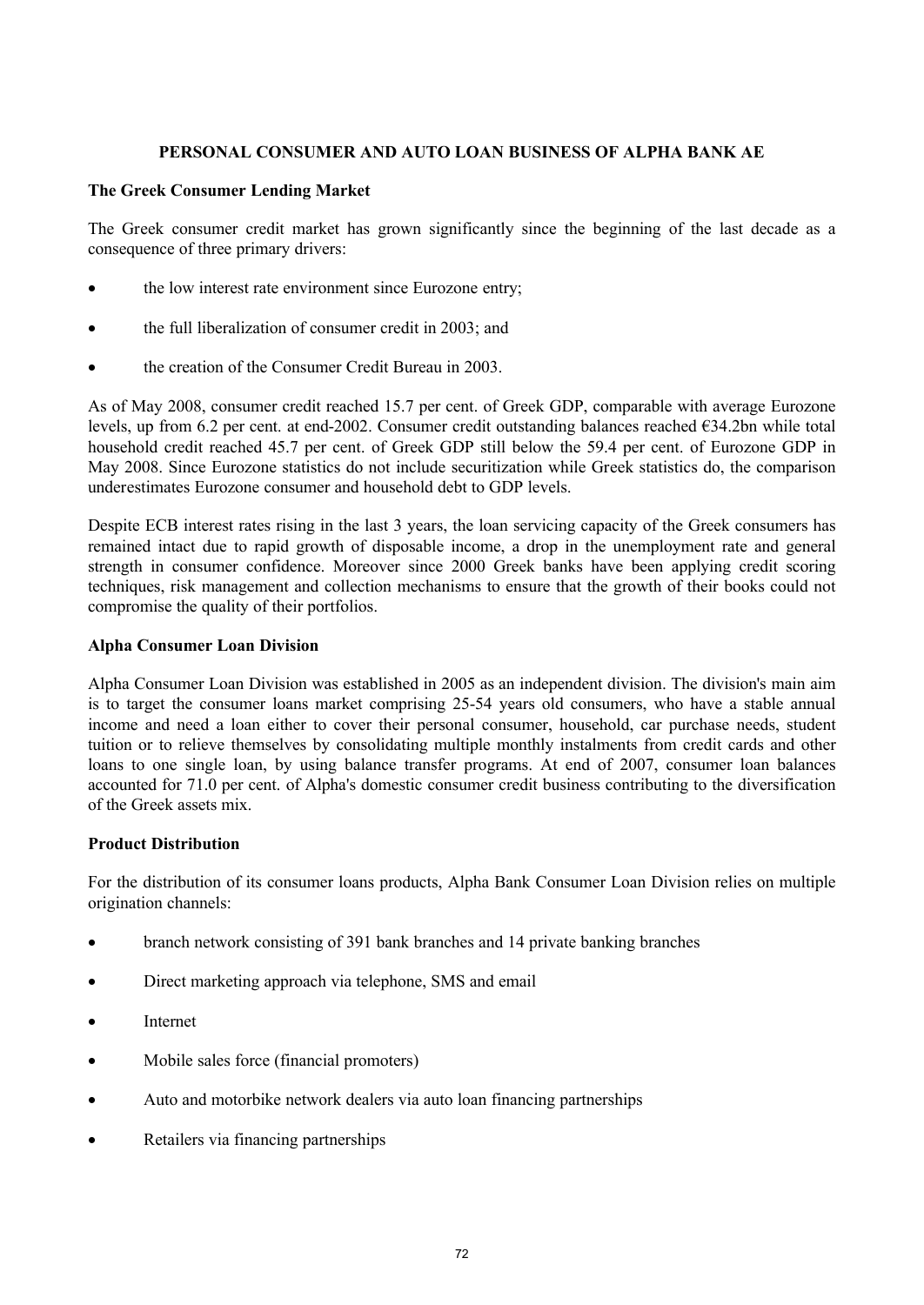## **Products**

Alpha offers a wide range of loan products, including amortising loans and auto loans which will be sold by Alpha to the Issuer to be included in the Portfolio. The following products represent only a portion of the loan products offered by Alpha, but are currently the only products which will be included in the Portfolio. Alpha may introduce new products in the future and these new products may be included in the Portfolio provided that they satisfy the Eligibility Criteria.

#### *Amortising Loans*

Amortising loans are loans with a fixed repayment schedule. Depending on the loan purpose and the customers' financing needs, the loan can be offered for a period of up to 10 years. The Loans generated by the following types of amortising loans may be selected for sale and assignment to the Issuer.

**Amortising Loans** have the following characteristics:

- (a) payments are due monthly; and
- (b) periodic payments of interest and principal are made in accordance with the repayment schedule by debiting the Obligor's relevant servicing account.

Payments on the service accounts of Borrowers in respect of Amortising Loans, that are not denounced, are distributed according to the following order of collection:

- *firstly*, accrued and unpaid fees (and any default interest accrued thereon);
- secondly, (i) accrued and unpaid default interest on overdue interest installments, then (ii) the overdue interest instalments on which default interest has accrued;
- · *thirdly*, accrued and unpaid interest (other than default interest and the overdue interest instalments referred to above); and
- *fourthly*, outstanding principal,

in each case, applied firstly to the earliest outstanding and due amount.

Types of Amortising Loans

- (a) Alpha ALL in 1
- (b) Alpha Personal Loan
- (c) Alpha Consumer Loan (discontinued in July 2008)
- (d) Alpha 1 | 2 | 3 Loan for Student and Graduate Loan
- (e) Alpha 1 | 2 | 3 Loan for Student Expenses (discontinued in July 2008)
- (f) Alpha 1 | 2 | 3 Loan for Post- Graduate Studies (discontinued in July 2008)
- (g) Alpha Initial Installation Expenses Consumer Loan
- (h) Alpha X5
- (i) Alpha Other Instant Loan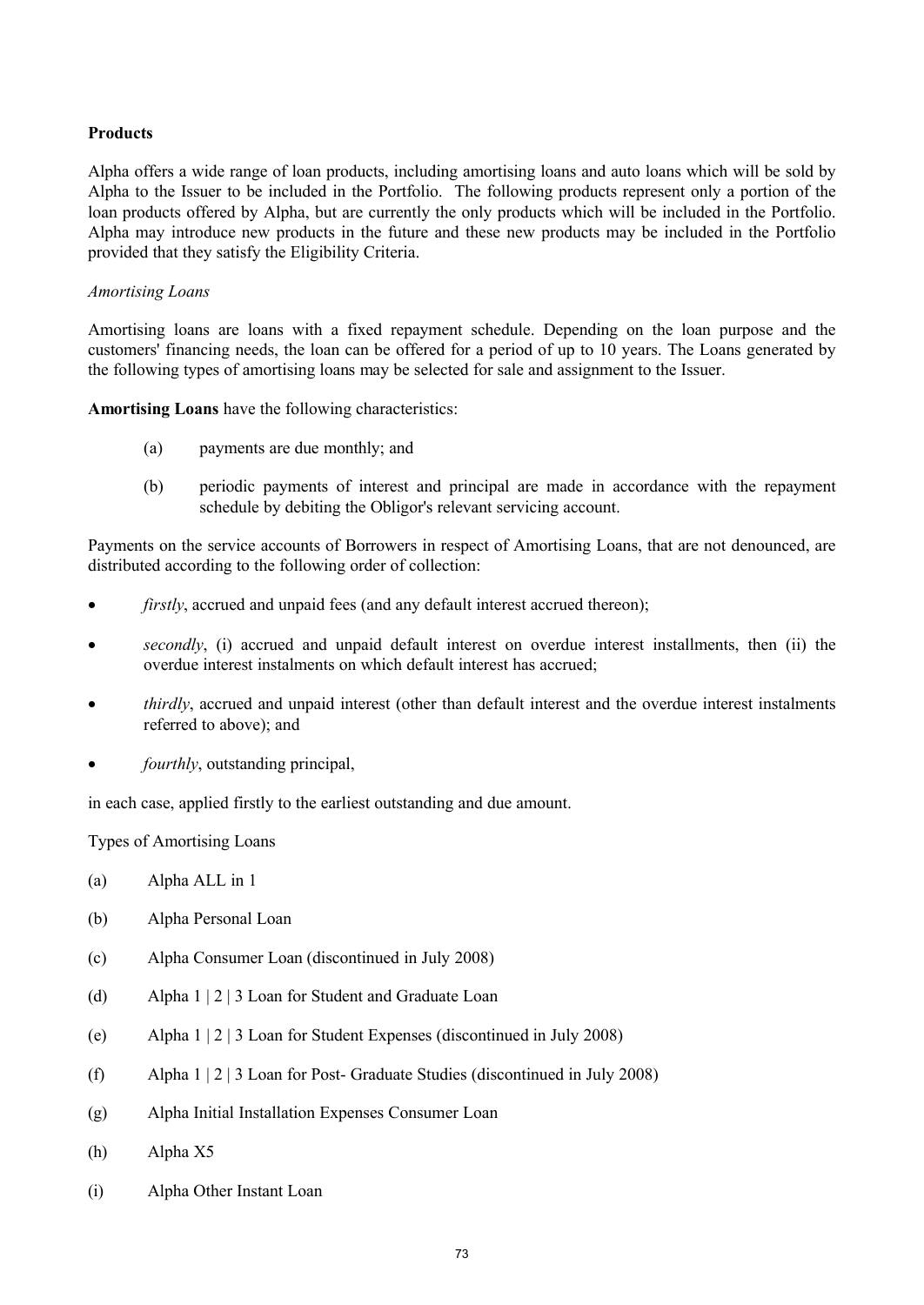## *Auto Loans*

Auto Loans have similar characteristics as the Amortising Loans, with equal repayment installments for customers who wish to purchase a new or used car or motorcycle from Alpha's network of merchants.

Types of Auto Loans

- (a) Alpha New Car Loan
- (b) Alpha Auto Loan

For further information on Alpha's products see *Consumer Loan Guidelines – Loan Characteristics* below.

## **Underwriting**

The loan approval process is centralized and supported by an application processing system in which the applications are received and processed electronically. All distribution channels operate under the same underwriting policy and use the same Consumer Loan Guidelines. The majority of loan applications are either made through an Alpha branch or in the case of an auto loan through a car dealer shop. All loan applications made through other distribution channels follow a similar process. The officer located at such branch is responsible for collecting the applicant's personal and financial information required and input the relevant data in the application system. Once the application has been entered into the system, the officer is also responsible for sending the original documents to the Alpha Bank Underwriting Department of the Retail Credit and Collections Division (the **RCC Division**).

All loan applications (irrespective of the method of introduction) must be sent to the RCC Division for approval. The RCC Division files the application and checks the completeness and accuracy of the supporting documentation provided as part of the necessary fraud checks. The RCC Division makes also the necessary credit assessment of the customer. The credit assessments aim to evaluate the ability and the willingness of the customer to pay back the loan. The entire credit assessment is based on various information including, but not limited to:

- The application score (for new customers):
	- o The customer's age, profession, address, phone number, citizenship, marital status, etc.;
- Behavioral score (for existing customers): where the applicant is already an Alpha customer certain behavioural data is assessed, including, but not limited to, the following::
	- o time on books;
	- o payment behaviour;
	- o delinquencies observed over the last months;
	- o amount of delinquencies;
	- o certain demographic date;

Other assessment criteria may include the following:

- o negative branch recommendation, double pending application, existing product exposure;
- o recently rejected application due to specific reason (i.e. fraud, customer with poor behavior in other products);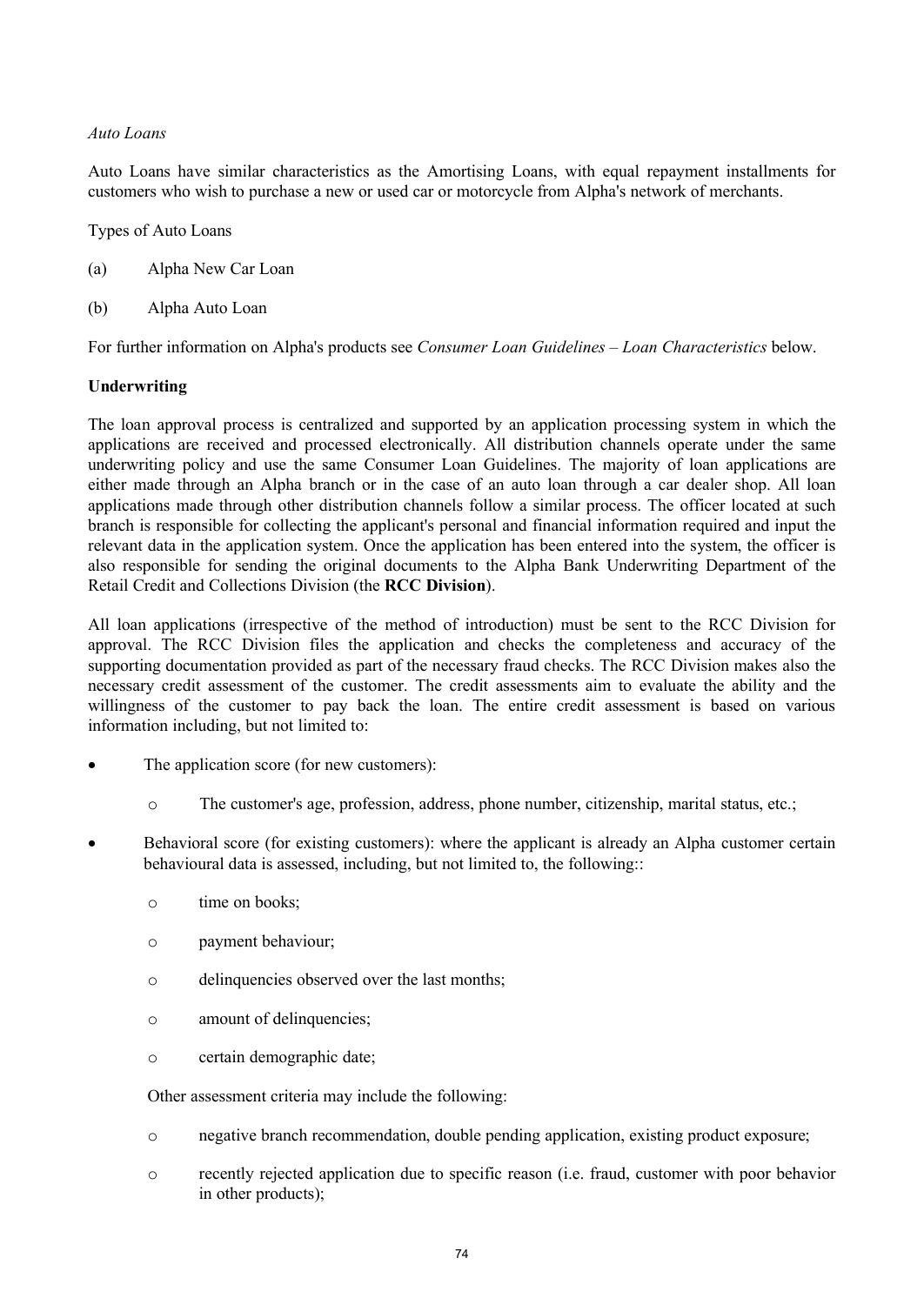- o applicant on the internal watch list.
- · Fraud Checks: An automated algorithm has been developed, which in combination with the application fraud detection scorecard, tries to identify likely fraud alerts based on the application data provided;
- · Credit Bureau verification: information on the customer provided by the Greek banking sector credit performance database;
- Debt burden computation, which is based on the declared income and the exposure the applicant may have on the market, based on the credit bureau information; Product minimum criteria verification:
	- o Minimum annual income per product
	- o Minimum-Maximum age per product, 18-75 years old at the end of the loan's term;
- · The same checks are also performed on any potential guarantors (where applicable).

In order to perform the above mentioned controls, the RCC Division is assisted by First Data Hellas which executes under its supervision part of the credit checks.

During the credit assessment, advanced application and behavioral credit scoring models are used in conjunction with Alpha's underwriting criteria . The credit scoring models provide a first level decision based on the input and if a further decision is required then a credit officer of the RCC Division decides upon grey area cases by applying rules and thresholds determined by the Retail Banking Credit Risk Management Division of Alpha. The RCC Division is structured according to a credit delegation matrix, the degree of authority of a particular credit officer being based on its experience and a continuing assessment of its work performance.

No loan may be offered to a customer unless and until final approval has been granted by Alpha's respective division. Following final approval (if applicable), the application is returned to the branch for contract signing, perfection of the security on the collateral and loan disbursement. For auto loans the funds are directly credited to the car dealer account. Notification of such rejection is made to the bank branch, or through the respective channel (i.e. car dealer), who in turn will notify the applicant.

The creation of the credit policy is designed by the Retail Banking Credit Risk Management Division, whilst its implementation is performed by the RCC Division. Tailor made scorecards have been developed by Alpha or alternatively by external providers for each Alpha consumer product or segment where a need of differentiating the scorecard has been identified. The scorecards are validated and monitored regularly both externally and internally, taking any necessary actions, such as adjustment or re-development, as required. In addition to the scorecards, Alpha is capable of adjusting its underwriting criteria by analysing its customer database and identifying any actions required to mitigate any risks.

#### **Arrears and Default Procedures**

The RCC Division of Alpha is in charge of the collection strategy and its implementation. The RCC Division coordinates the day to day collection activities which are outsourced to external agencies and a member of the division is responsible to coordinate and supervise each specific bucket. The servicing of each bucket is outsourced to a different team / agency and as soon as an account moves into the following bucket, it is passed on to another team / agency who is responsible for that particular bucket. If accounts fall into certain criteria, pre-legal action against the customer can be initiated (denouncement of the contract as well as notification of the Credit Bureau) by Alpha. Once this occurs, the relevant accounts are sent from the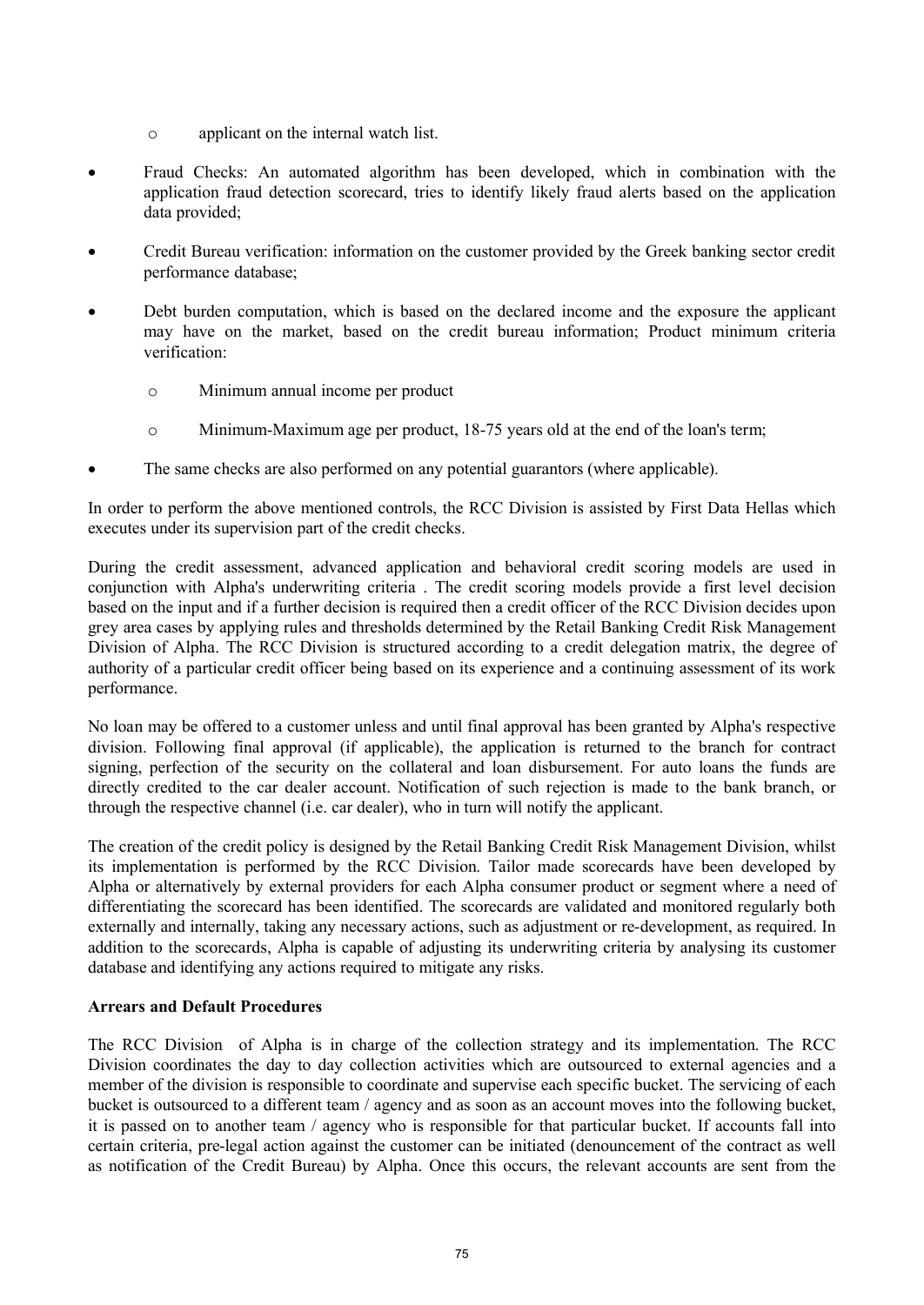external agent back to Alpha. The account will be passed on to the RCC Division which will be assisted by a specialized external agent in preparing the file in order to initiate the legal proceedings.

Once the amount due has been written off then the account is passed to the Legal Division of Alpha to initiate the legal proceedings and the recoveries process. The time of recovery takes on average two to three years. Alpha closely monitors the collection agencies' performance. Performance reports, detailing statistical data on the action taken for each case that has been handled, have to be provided periodically to Alpha in writing by each collection agency documenting the effectiveness and efficiency of the agencies' work. This enables Alpha's collection department to closely monitor the progress of each agency and take corrective measures. Performance monitoring is based on a goal-performance scheme, daily exchange of action-coding and multiple assignment plans and is aimed at rewarding the best collection performance and penalizing the worst. In that context, all collection agents are required to send certain coding every day that represents their actions taken on Alpha's assigned portfolio. Finally, multiple assignments allow Alpha to change the management of an account if the collection agency responsible is not performing its obligations satisfactorily. For a description of the foreclosure proceedings and the auction process for the sale of seized property, see *Risk Factors – Suspension of Enforcement Proceedings* and *Risk Factors – Auction Proceeds*.

#### **Insurance**

In the event of the death or permanent total or partial incapacity of a Borrower, Alpha may be entitled to make a claim under its credit life insurance policy. The credit life insurance policy is an insurance policy currently provided to Alpha by AXA ΑΣΦΑΛΙΣΤΙΚΗ A.E. of Michalakopoulou street, 48 PO 11528, Athens that insures the Seller. This credit life insurance covers the outstanding balance against the above events (**Credit Life Insurance Policy**). The insurance premium charged by the provider of the Credit Life Insurance Policy is paid by the Borrower. With respect to an auto loan with the retention of ownership, the owner is obliged to insure his vehicle with an insurance company, officially accepted by Alpha, and to maintain it, at his own expense, until his loan obligation has been repaid in full or until the maturity of the loan. All such insurance policies (the **Vehicle Insurance Policy**, and together with the Credit Life Insurance Policy, the **Insurance Policies**) must appoint Alpha as the primary beneficiary so that Alpha is entitled to receive any insurance proceeds directly from the relevant insurance company. The Seller will not sell and assign to the Issuer its rights to the Credit Life Insurance Policy or the Vehicle Insurance Policies in respect of any Borrower. For a summary of the effects on the Charged Property of the making of a claim under the Credit Life Insurance Policy, see *Summary of the Principal Documents – Loan Sale Agreement – Reductions in Loans.*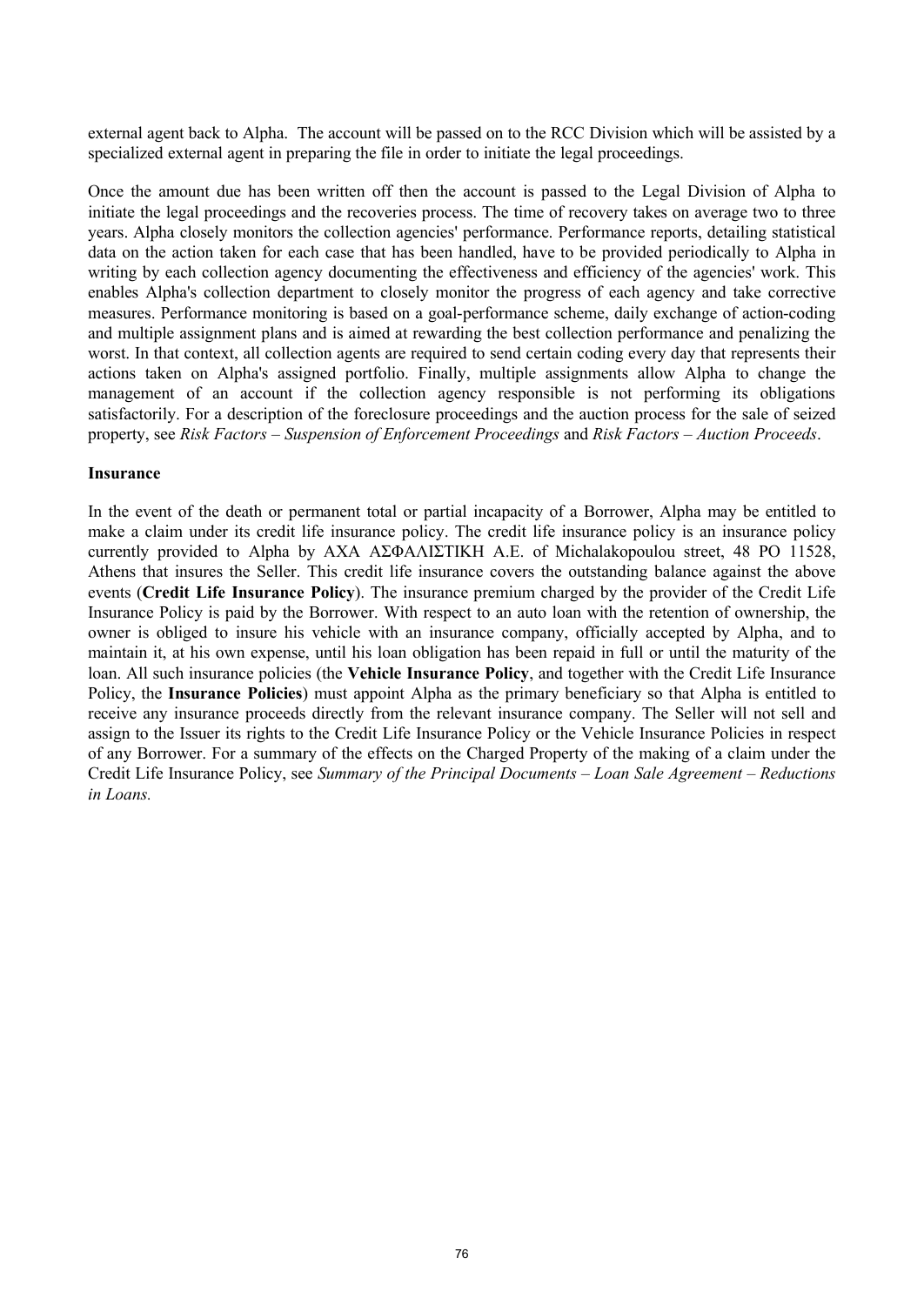## **CONSUMER LOAN GUIDELINES**

The Seller tests loan applications against certain basic lending indices (the **Consumer Loan Guidelines**), the principal features of which are set out below.

The principal Consumer Loan Guidelines are:

# **Security**

- (a) Auto Loans are secured by the following mechanism. The ownership of the car is retained by the seller of the car. The Borrower irrevocably orders the seller of the car to transfer to Alpha the withheld ownership of the car, whenever Alpha requests so. The seller of the car either provides an irrevocable power of attorney to Alpha to exercise all right deriving from the retention of the car's ownership or assigns to Alpha the right of the retained ownership and all other ancillary rights. On the basis of these arrangements Alpha, in case of default of the Borrower, may repossess the car.
- (b) Each Borrower under an Auto-Loan must take out and maintain a Vehicle Insurance Policy making Alpha the primary beneficiary of such Vehicle Insurance Policy. Credit Life Insurance Policies are available at the option of the Borrower. If a Borrower opts to take out a Credit Life Insurance Policy such Borrower must make Alpha the primary beneficiary of such Credit Life Insurance Policy.

## **Debt Service-to-Income Ratio (***DTI Ratio***)**

The DTI Ratio, calculated according to the Bank of Greece's guidelines, by dividing (x) the total monthly obligations owed by the Borrower, by (y) the Borrower's gross monthly income before tax, must not exceed 40 per cent. Note that:

- · total monthly obligations include the existing instalments for Alpha Bank products, including the instalment of the applied product, as well as any other instalments of credit products granted to the customer by other Banks as they appear on the "Teiresias" credit bureau screens,
- the income of first-degree relatives involved in the loan as co-borrowers or guarantors may be included in the determination of gross monthly income.

#### **Minimum and Maximum Loan Amount**

The minimum amount of a loan is  $\epsilon$ 1,500 and the maximum amount of a loan shall not exceed  $\epsilon$ 150,000.

#### **Term**

The term of a loan cannot exceed 120 months. The term of a loan that has been refinanced cannot exceed 180 months.

#### **Borrowers**

The Borrower must not be more than 75 years of age as at the final maturity date of the loan. If this is not the case, a guarantor, of an appropriate income and age, must guarantee the loan.

#### **Loan Characteristics**

The following reflects the lending criteria of the Alpha Bank products which may be included in the Portfolio.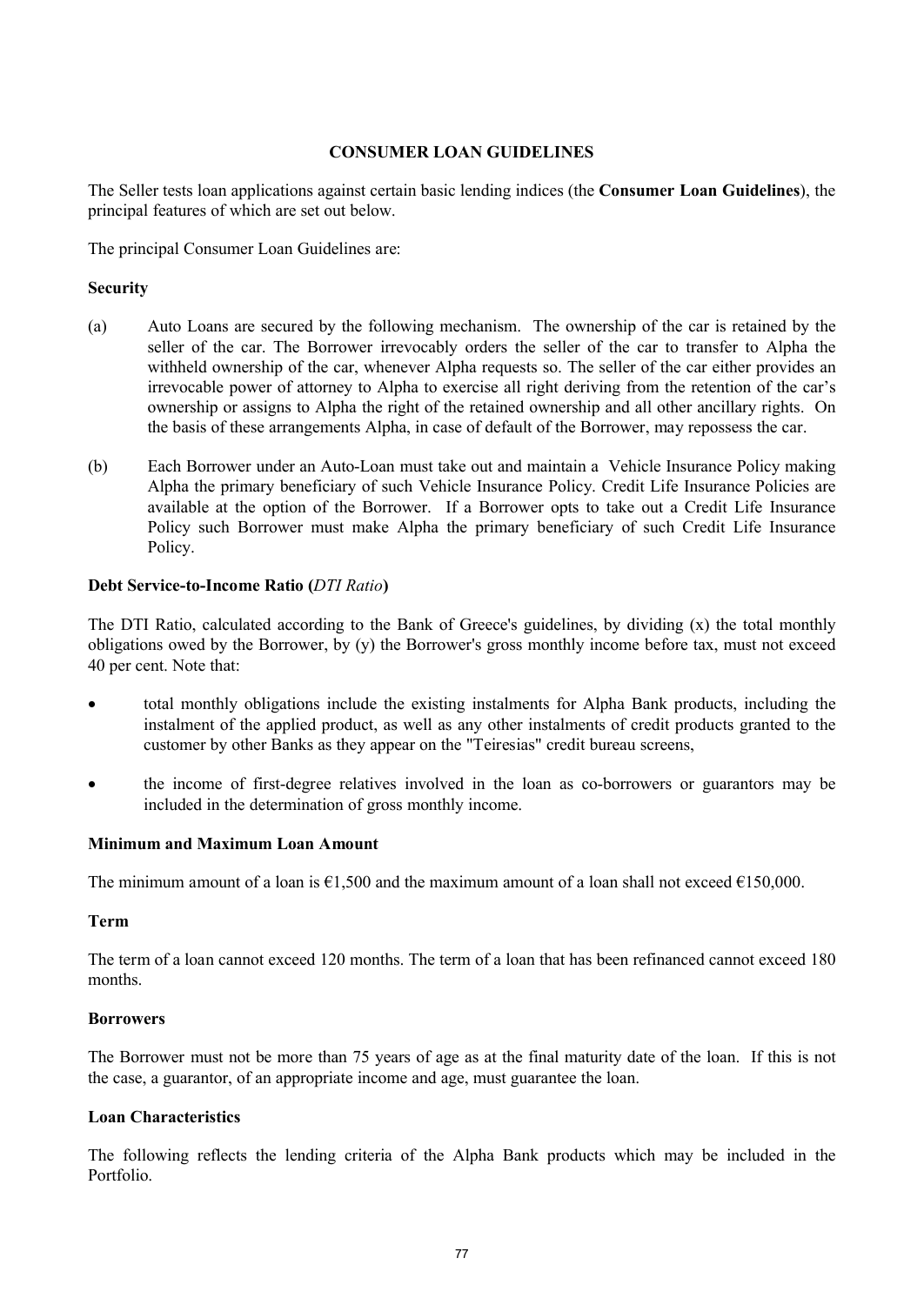#### *(a) Alpha All in 1*

- (i) Description: loan for customers needing to consolidate their debts from cards and loans from different financial institutions;
- (ii) Maximum Term: 120 months;
- (iii) Maximum Amount:  $£100,000$ ;
- (iv) Amortising Profile: fixed term;
- (v) Interest Rate:
	- (A) fixed rate (until repayment) of 9.50%; or
	- (B) floating rate;
- (vi) Fees:
	- (A)  $\epsilon$ 120 for amounts up to  $\epsilon$ 5,000; and
	- (B)  $\epsilon$ 180 for amounts over  $\epsilon$ 5,000;
- (vii) Loan Insurance: optional;
- (viii) Prepayment Terms: no penalty for early full or partial repayment.

#### *(b) Alpha Personal Loan*

- (i) Description: loan for consumer and personal needs;
- (ii) Maximum Term: 96 months;
- (iii) Maximum Amount: €30,000;
- (iv) Amortising Profile: fixed-term;
- (v) Interest Rate: fixed rate of 12.95%;
- (vi) Fees:
	- (A)  $\epsilon$ 120 for amounts up to  $\epsilon$ 5,000; and
	- (B)  $\epsilon$ 180 for amounts over  $\epsilon$ 5,000;
- (vii) Loan Insurance: optional;
- (viii) Prepayment Terms: for loans issued after June 2007, no penalty for early full or partial repayment.
- *(c) Alpha Consumer Loan (discontinued in July 2008)*
	- (i) Description: loan for persons with consumer and personal needs with purchase receipts (covers documented need of the Borrower);
	- (ii) Maximum Term: 96 months;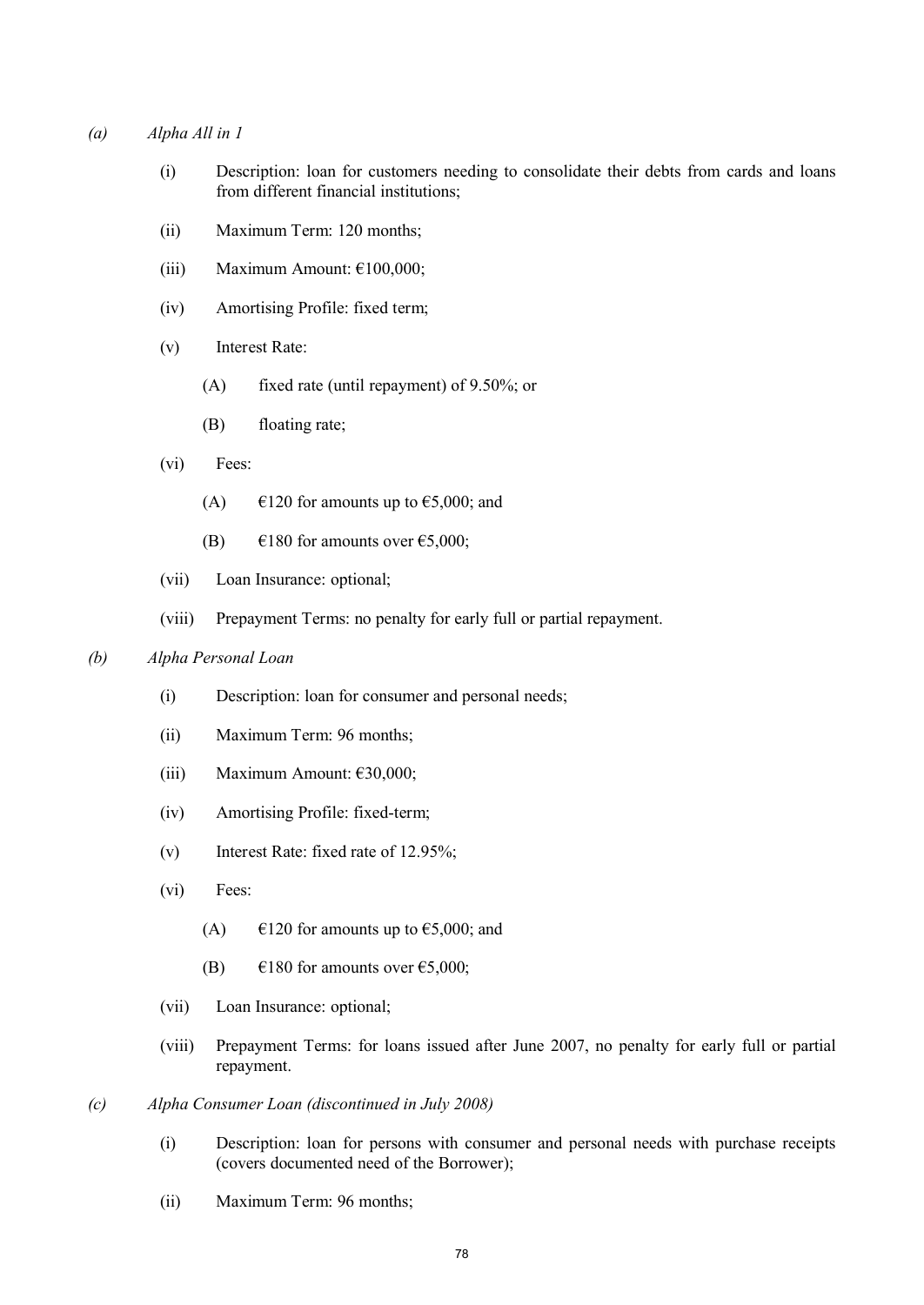- (iii) Maximum Amount:  $\epsilon$ 30,000 or  $\epsilon$ 50,000 in the case of a car purchase;
- (iv) Amortising Profile: fixed-term;
- (v) Interest Rate: fixed rate which varies depending on the contribution of the Borrower:
	- (A) Borrower contribution of up to and including  $25\%$  = fixed rate of 11.50%;
	- (B) Borrower contribution of over  $25\%$  = fixed rate of 10.25%; and
	- (C) Borrower contribution on a new car = fixed rate of  $8.50\%$ ;
- (vi) Fees:
	- (A)  $\epsilon$ 120 for amounts up to  $\epsilon$ 5,000; and
	- (B)  $\epsilon$ 180 for amounts over  $\epsilon$ 5,000;
- (vii) Loan Insurance: yes;
- (viii) Prepayment Terms: for loans issued after June 2007, no penalty for early full or partial repayment.
- *(d) Alpha 1 | 2 | 3 Loan for Student and Graduate Loan (as of July 2008, this product replaced "Alpha 1 | 2 | 3 Loan for Student Expenses" and "Alpha 1 | 2 | 3 Loan for Post-Graduate Studies")*
	- (i) Description: personal loan for undergraduate and postgraduate studies;
	- (ii) Maximum Term: 96 months;
	- (iii) Maximum Amount:  $\epsilon$ 25,000;
	- (iv) Amortising Profile: fixed-term with an optional interest only grace period for up to 6 months;
	- (v) Interest Rate: fixed rate of 10.50%;
	- (vi) Fees:  $\epsilon$ 120 upon disbursement;
	- (vii) Loan Insurance: optional;
	- (viii) Prepayment Terms: no penalty for early full or partial repayment.
- *(e) Alpha 1 | 2 | 3 Loan for Student Expenses (discontinued in July 2008)*
	- (i) Description: personal loan for students with a preferential interest rate and flexibility in repayment in order to cover fees, housing equipment and any other student needs;
	- (ii) Maximum Term: 96 months;
	- (iii) Maximum Amount:  $£10,000;$
	- (iv) Amortising Profile: fixed-term with an optional interest only grace period for up to 3 months;
	- (v) Interest Rate: fixed Interest rate of 9.00%;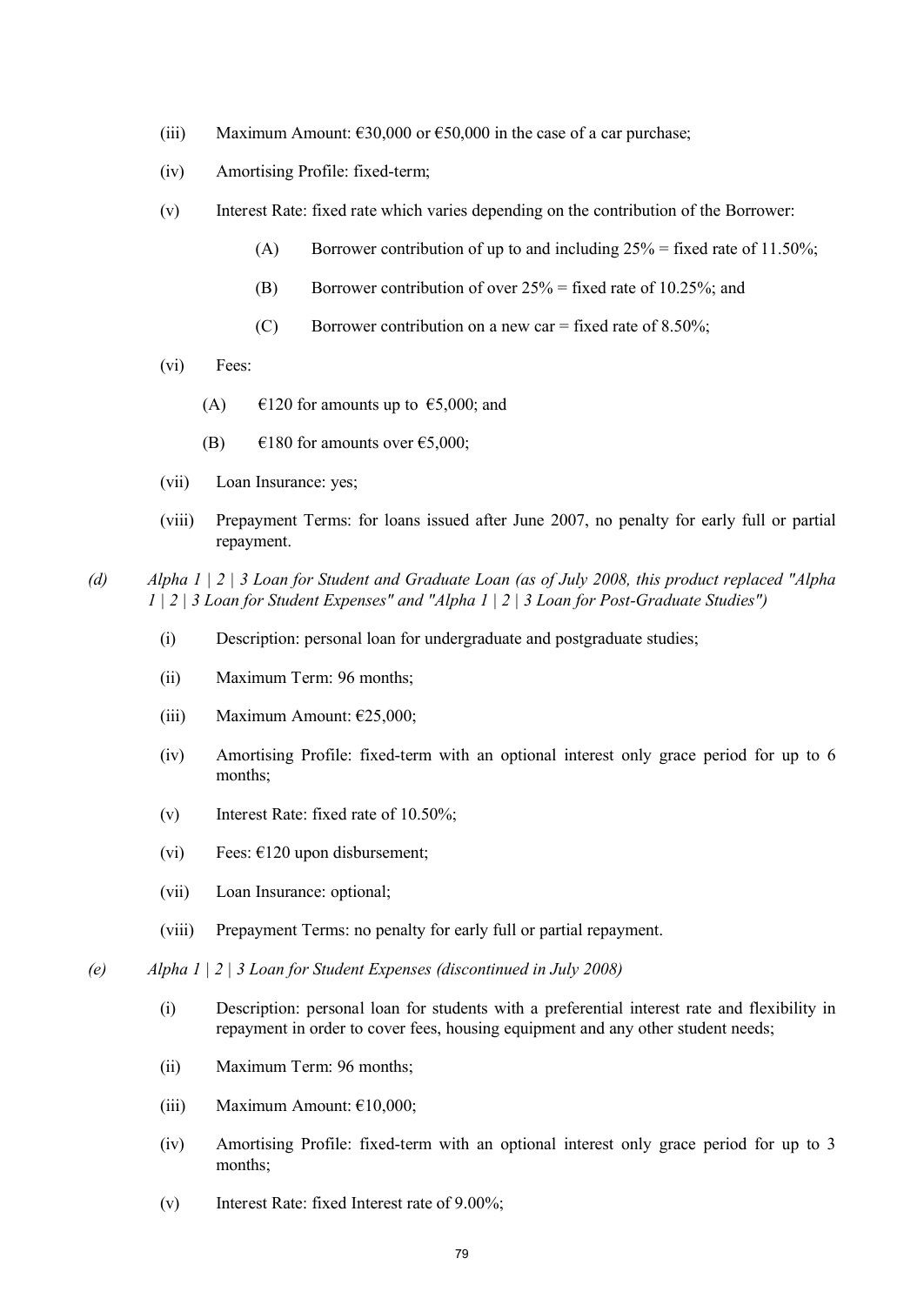- (vi) Fees:
	- (A)  $\epsilon$ 80 for amounts up to  $\epsilon$ 5,000; and
	- (B)  $\epsilon$ 120 for amounts over  $\epsilon$ 5,000;
- (vii) Loan Insurance: optional;
- (viii) Prepayment Terms: no penalty for early full or partial repayment.

*(f) Alpha 1 | 2 | 3 Loan for Post-Graduate Studies (discontinued in July 2008)*

- (i) Description: personal loan for students wishing to continue their studies in Greece or abroad;
- (ii) Maximum Term: 96 months;
- (iii) Maximum Amount:  $\epsilon$ 25,000;
- (iv) Amortising Profile: fixed-term with an optional interest only grace period for up to 6 months;
- (v) Interest Rate: fixed rate which varies depending on the contribution of the Borrower:
	- (A) Borrower contribution of up to and including  $25\%$  = fixed rate of 10.00%; and
	- (B) Borrower contribution of over  $25\%$  = fixed rate of 9.00%; and
- (vi) Fees:  $\epsilon$ 90 upon disbursement;
- (vii) Loan Insurance: optional;
- (viii) Prepayment Terms: no penalty for early full or partial repayment.
- *(g) Alpha Initial Installation Expenses Consumer Loan (new product)* 
	- (i) Description: loan for the initial expenses of moving into a new house (chattels and furniture);
	- (ii) Maximum Term: 96 months;
	- (iii) Maximum Amount:  $£10,000;$
	- (iv) Amortising Profile: fixed-term;
	- (v) Interest Rate: fixed rate of 8.50%;
	- (vi) Fees:
		- (A)  $\epsilon$ 80 for amounts up to  $\epsilon$ 5,000; and
		- (B)  $\epsilon$ 120 for amounts over  $\epsilon$ 5,000;
	- (vii) Loan Insurance: optional;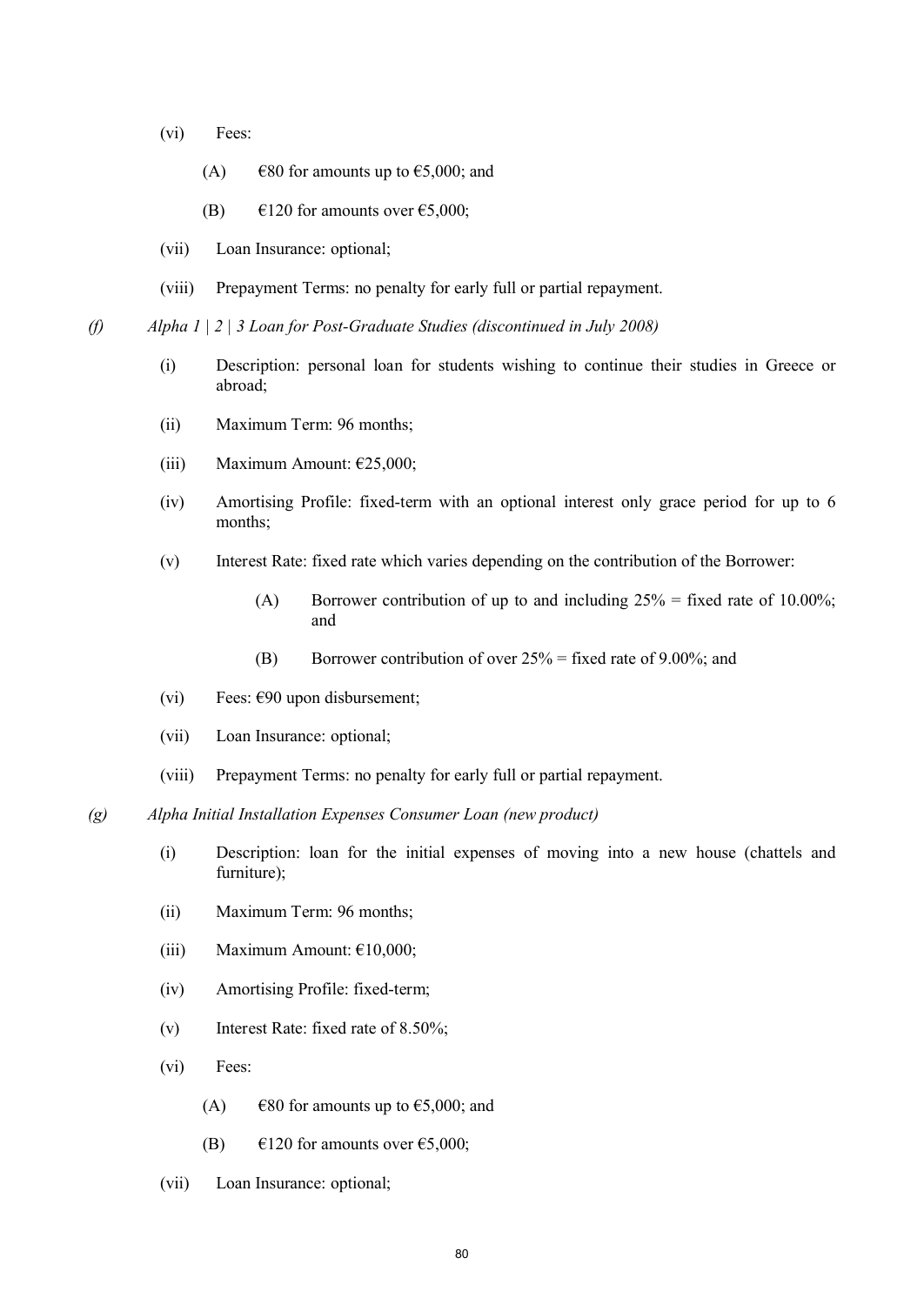- (viii) Prepayment Terms: no penalty for early full or partial repayment.
- *(h) Alpha Initial Installation Expenses Consumer Loan (discontinued)*
	- (i) Description: loan for the initial expenses of moving into a new house (chattels and furniture);
	- (ii) Maximum Term: 48 months;
	- (iii) Maximum Amount: €6,000;
	- (iv) Amortising Profile: fixed-term;
	- (v) Interest Rate: fixed rate of 3.90% for the first 12 months and then the rate increases to a fixed rate of 6.50% for the remaining 3 years (all loans are as of the Closing Date at a fixed rate of 6.50%);
	- (vi) Fees: none;
	- (vii) Loan Insurance: no;
	- (viii) Prepayment Terms: penalty of 2% on the prepaid amount for early full or partial repayment.

*(i) Alpha X5*

- (i) Description: for employees wishing to cover their personal needs, offering them up to five times their individual household net monthly income;
- (ii) Maximum Term: 96 months;
- (iii) Maximum Amount:  $\epsilon$ 30,000;
- (iv) Amortising Profile: fixed-term
- (v) Interest Rate: fixed rate of 11.00%;
- (vi) Fees:
	- (A)  $\epsilon$ 80 for amounts up to  $\epsilon$ 5,000; and
	- (B)  $\epsilon$ 120 for amounts over  $\epsilon$ 5,000;
- (vii) Loan Insurance: yes;
- (viii) Prepayment Terms: no penalty for early full or partial repayment.
- *(j) Alpha New Car Loan (through branch network)*
	- (i) Description: loan for new cars;
	- (ii) Maximum Term: 96 months;
	- (iii) Maximum Amount:  $£100,000;$
	- (iv) Amortising Profile: fixed-term;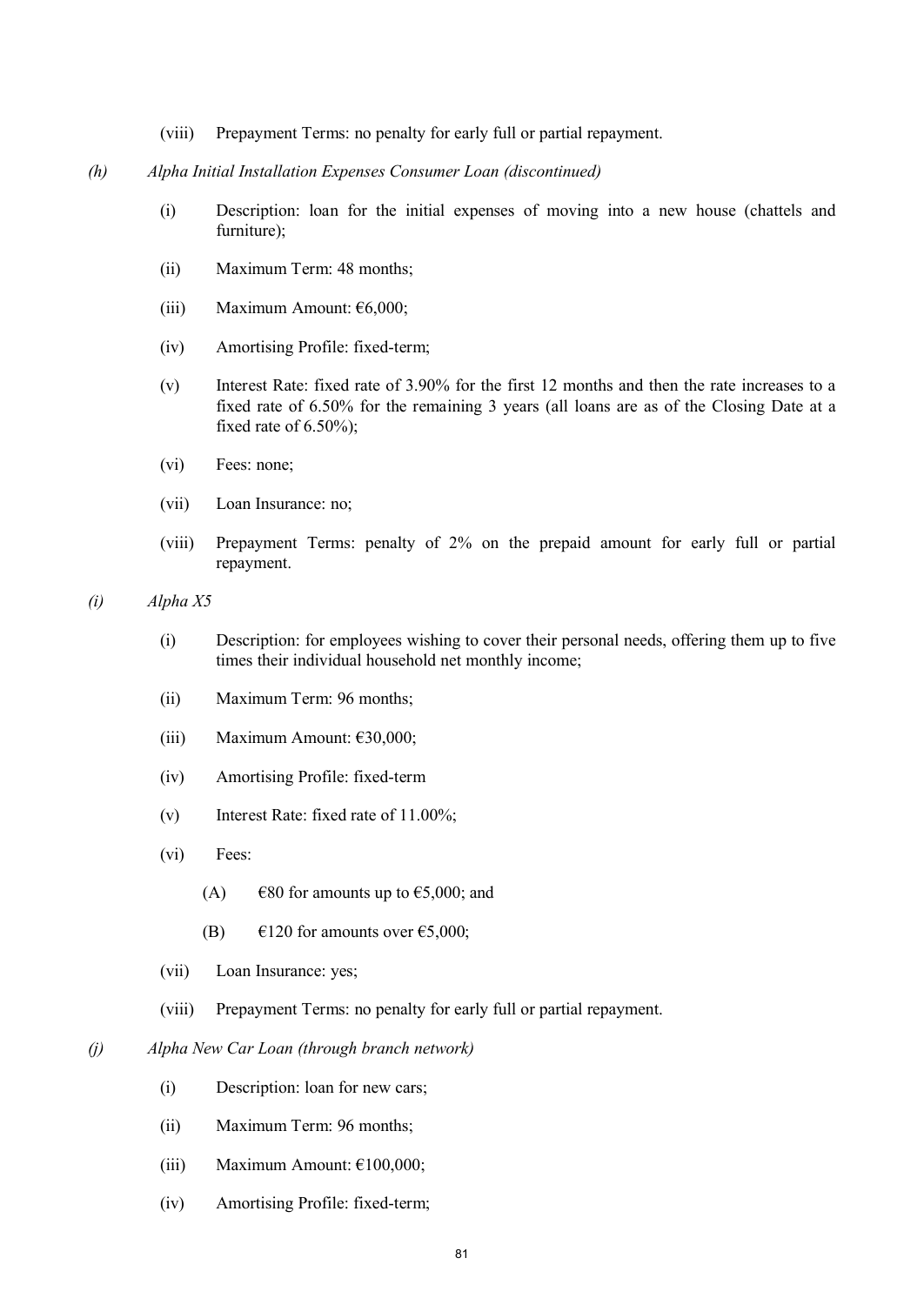- (v) Interest Rate: fixed rate of 9.25%;
- (vi) Fees:  $\epsilon$ 100 paid up front;
- (vii) Collateral: the ownership of the car is retained by the seller of the car. The Borrower irrevocably orders the seller of the car to transfer to Alpha the withheld ownership of the car, whenever Alpha requests so. The seller of the car either provides an irrevocable power of attorney to Alpha to exercise all right deriving from the retention of the car's ownership or assigns to Alpha the right of the retained ownership and all other ancillary rights. On the basis of these arrangements Alpha, in case of default of the Borrower, may repossess the car;
- (viii) Loan Insurance: optional;
- (ix) Prepayment Terms: no penalty for early full or partial repayment.
- *(k) Alpha Auto Loan* 
	- (i) Description: loan for new and used cars;
	- (ii) Maximum Term:
		- (A) up to 100 months for new cars; and
		- (B) up to 72 months for used cars (car age and loan duration should not exceed 180 months);
	- (iii) Maximum Amount:  $€50,000$ ;
	- (iv) Amortising Profile: fixed-term;
	- (v) Interest rate: fixed rate which varies per dealer with:
		- (A) an average rate for new cars of 8.00%; and
		- (B) an average rate for used cars of 10.50%;
	- (vi) Collateral: the ownership of the car is retained by the seller of the car. The Borrower irrevocably orders the seller of the car to transfer to Alpha the withheld ownership of the car, whenever Alpha requests so. The seller of the car provides an irrevocable power of attorney to Alpha to exercise all right deriving from the retention of the car's ownership or assigns to Alpha the right of the retained ownership and all other ancillary rights. On the basis of these arrangements Alpha, in case of default of the Borrower, may repossess the car.
	- (vii) Loan Insurance: available;
	- (viii) Fees:  $\epsilon$ 150;
	- (ix) Prepayment Terms: no penalty for early full or partial repayment.
- *(l) Alpha Other Instant Loans* 
	- (i) Description: loan for white appliances;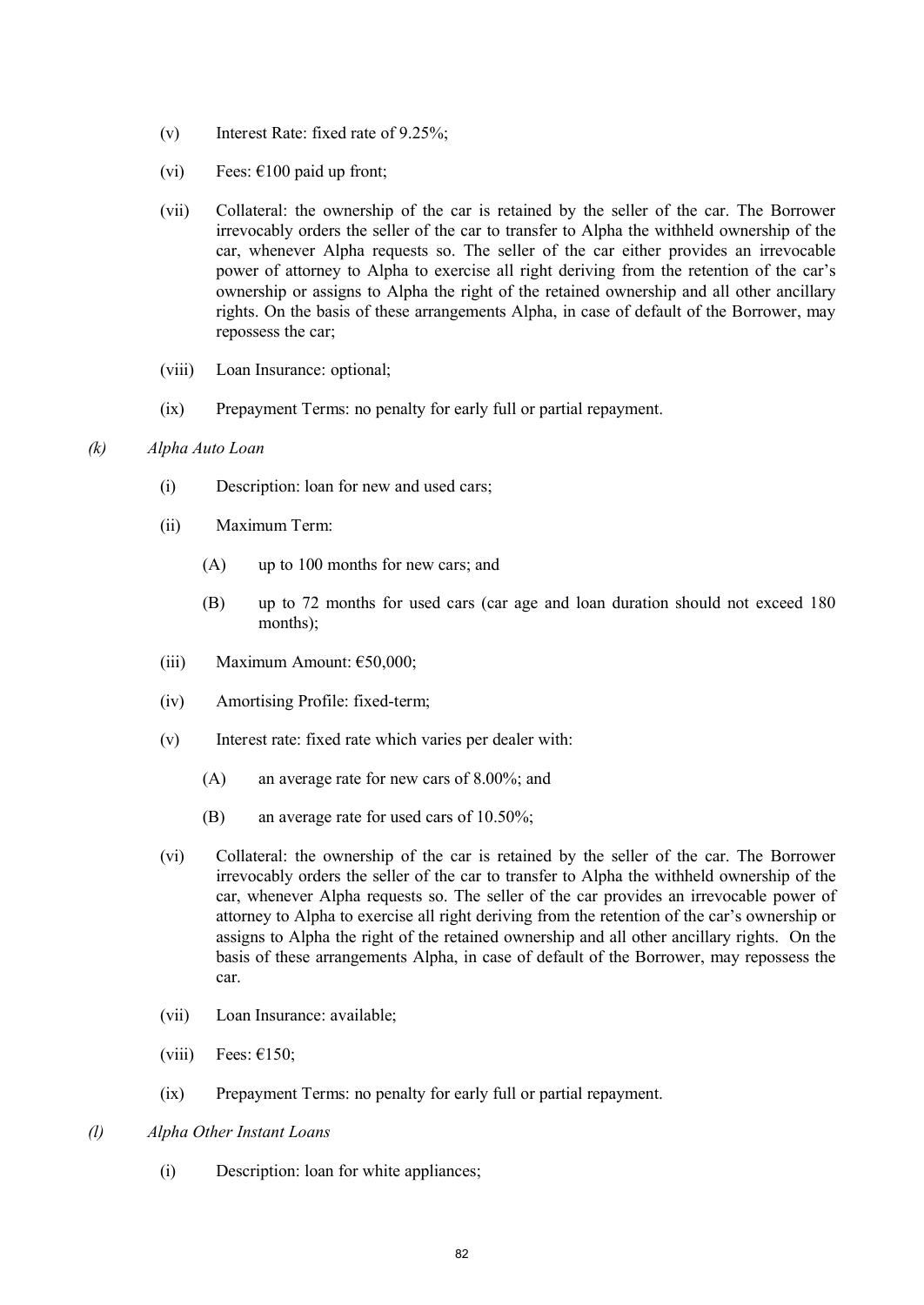- (ii) Maximum Term: 72 months;
- (iii) Maximum Amount:  $£10,000;$
- (iv) Amortising Profile: fixed-term
- (v) Interest rate<sup>1</sup>: fixed rate with an average rate of  $11.00\%$ ;
- (vi) Collateral: none;
- (vii) Loan Insurance: none;
- (viii) Fees:  $60.90$  per monthly instalment;
- (ix) Prepayment Terms: no penalty for early full or partial repayment.

<sup>&</sup>lt;sup>1</sup> Interest rates vary per dealer  $\&$  per cooperation.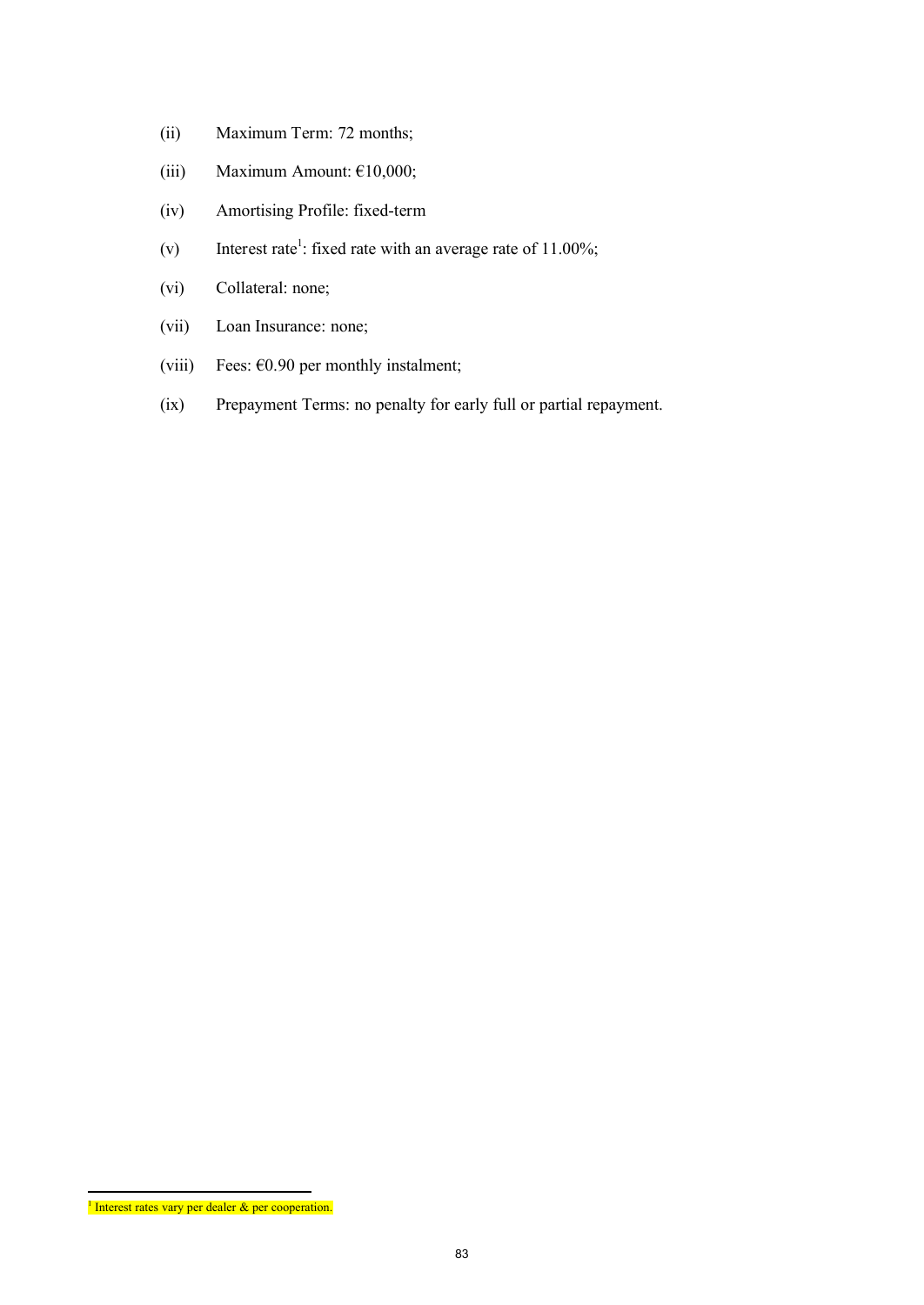#### **DESCRIPTION OF THE PROVISIONAL PORTFOLIO**

The statistical and other information contained in this section *Description of the Portfolio* has been compiled by reference to loans in the Provisional Portfolio as at the Cut-Off Date that the Seller anticipates that it will assign to the Issuer on or about the Closing Date (the **Initial Portfolio**). Because the future composition of the Initial Portfolio will change over time, the statistical and other information provided is not necessarily indicative of the composition of the Initial Portfolio at any time subsequent to the Cut-Off Date.

# **Initial Portfolio**

On the Closing Date, the Issuer will purchase the Initial Portfolio from the Seller pursuant to the terms of the Loan Sale Agreement and the Assignment Agreement. The Initial Portfolio will consist of Initial Loans purchased by the Issuer from the Seller on the Closing Date.

The Initial Portfolio will be selected so that each Loan in it complies with the Eligibility Criteria.

The Initial Portfolio will be selected (in accordance with the criteria summarised below) from a provisional portfolio of receivables (the **Provisional Portfolio**) which will substantially comprise a pool of loans owned by the Seller which have the characteristics indicated in Tables 1 to 42 below as at the Cut-Off Date.

Prior to the Closing Date, in forming the Initial Portfolio, the Seller will remove from the Provisional Portfolio all Loans which:

- (a) are fully redeemed;
- (b) do not comply with the representations and warranties set out in the Loan Sale Agreement; or
- (c) need to be removed to ensure that the aggregate Contractual Balance of Loans comprised in the Initial Portfolio is as close as possible to, but in any event not less than the aggregate principal amount of the Notes on the Closing Date.

**The Issuer has not made or caused to be made on its behalf all of the enquiries, searches or investigations which a prudent purchaser of the relevant assets would make and the Trustee has made no such enquiries, searches or investigations and will not be liable for failing to do so but each of them will rely on the representations and warranties to be made by the Seller to be contained in the Loan Sale Agreement.**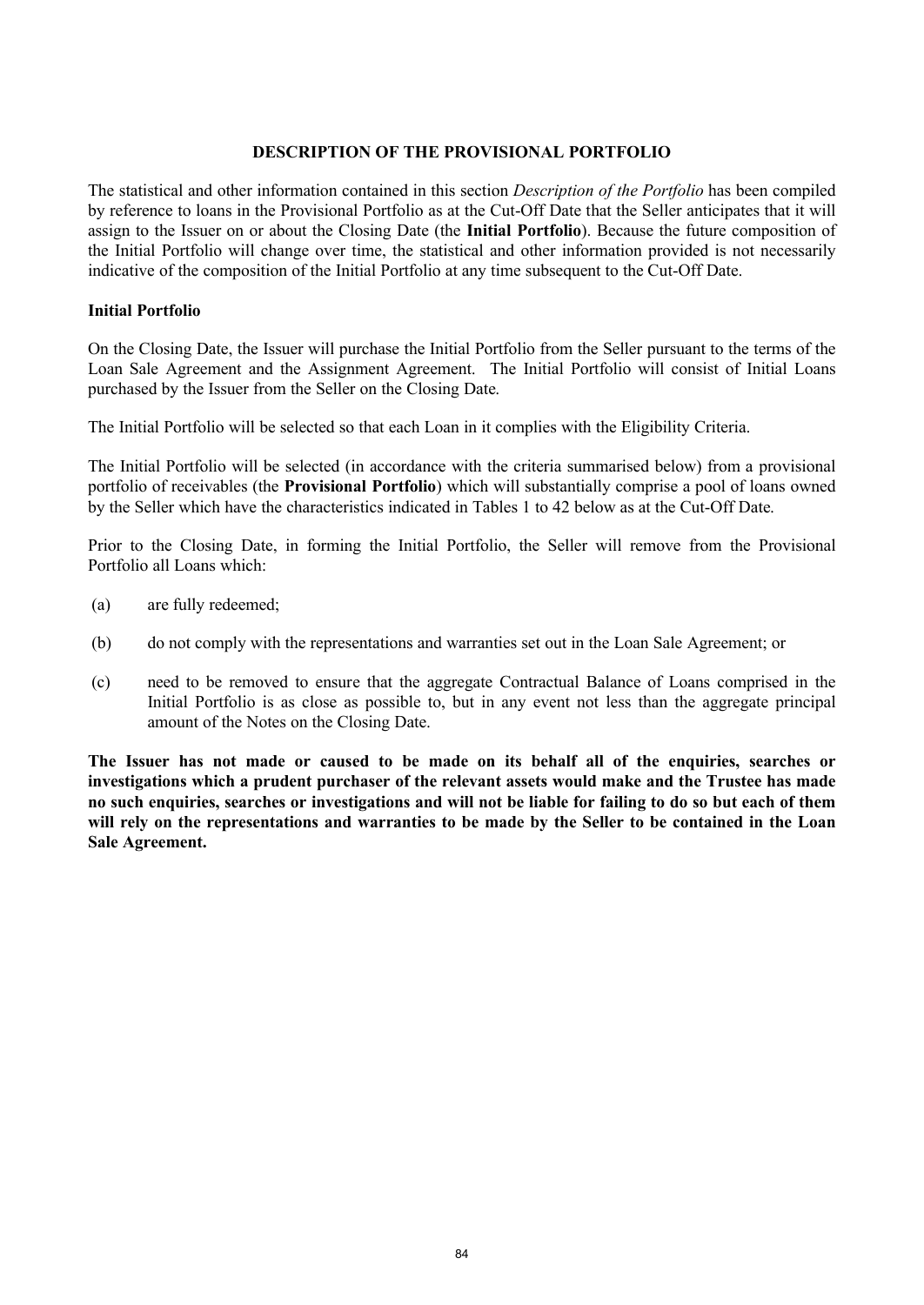# *Characteristics of the Total Initial Portfolio*

#### **TABLE 1 – Summary of the Provisional Portfolio (in Euro)**

|                             | <b>Total</b>  |
|-----------------------------|---------------|
| Number of Accounts:         | 231,377       |
| Disbursed Amount:           | 2,338,290,965 |
| <b>Contractual Balance:</b> | 1,719,227,613 |

## **TABLE 2 – Breakdown of the Provisional Portfolio by product type (in Euro)**

The following table shows the breakdown of the Provisional Portfolio by product type:

| <b>Product Type</b>    | <b>No. of Accounts</b> | $\%$ of Tot. No. | Contractual    | $%$ of Tot.                |
|------------------------|------------------------|------------------|----------------|----------------------------|
|                        |                        | <b>Accounts</b>  | <b>Balance</b> | <b>Contractual Balance</b> |
| <b>Amortised Loans</b> | 178,159                | 77.0%            | 1,262,510,156  | 73.4%                      |
| Auto Loans             | 53,218                 | 23.0%            | 456,717,457    | 26.6%                      |
| Total                  | 231,377                | $100.0\%$        | 1,719,227,613  | $100.0\%$                  |

## **TABLE 3 – Breakdown of the Provisional Portfolio by disbursed amount (in Euro)**

The following table shows the breakdown of the Provisional Portfolio by disbursed amount:

| <b>Disbursed Amount</b> | No. of          | % of Tot. No.   | Contractual    | % of Tot.                  |
|-------------------------|-----------------|-----------------|----------------|----------------------------|
|                         | <b>Accounts</b> | <b>Accounts</b> | <b>Balance</b> | <b>Contractual Balance</b> |
| From 0 to 4000          | 46,522          | 20.1%           | 80,508,278     | 4.7%                       |
| From 4000 to 7000       | 50,001          | 21.6%           | 174,450,408    | $10.1\%$                   |
| From 7000 to 10000      | 46,707          | 20.2%           | 268,921,241    | 15.6%                      |
| From 10000 to 15000     | 43,176          | 18.7%           | 363,116,245    | 21.1%                      |
| From 15000 to 20000     | 20,323          | 8.8%            | 257, 104, 335  | 15.0%                      |
| From 20000 to 25000     | 10,592          | 4.6%            | 180,849,356    | 10.5%                      |
| From 25000 to 40000     | 10,905          | 4.7%            | 265,549,676    | 15.4%                      |
| From 40000 to 55000     | 3,039           | 1.3%            | 123,015,568    | 7.2%                       |
| From 55000 to 70000     | 76              | $0.0\%$         | 3,393,304      | $0.2\%$                    |
| From 70000 to 85000     | 27              | $0.0\%$         | 1,612,507      | 0.1%                       |
| From 85000 to 100000    | 4               | $0.0\%$         | 233,604        | $0.0\%$                    |
| From 100000 to 120000   | $\overline{2}$  | $0.0\%$         | 174,260        | $0.0\%$                    |
| From 120000 to 140000   | $\overline{3}$  | $0.0\%$         | 298,832        | $0.0\%$                    |
| Total                   | 231,377         | 100.0%          | 1,719,227,613  | 100.0%                     |
| <b>Disbursed Amount</b> | Value           |                 |                |                            |

| 200     |
|---------|
| 137,000 |
| 17,679  |
|         |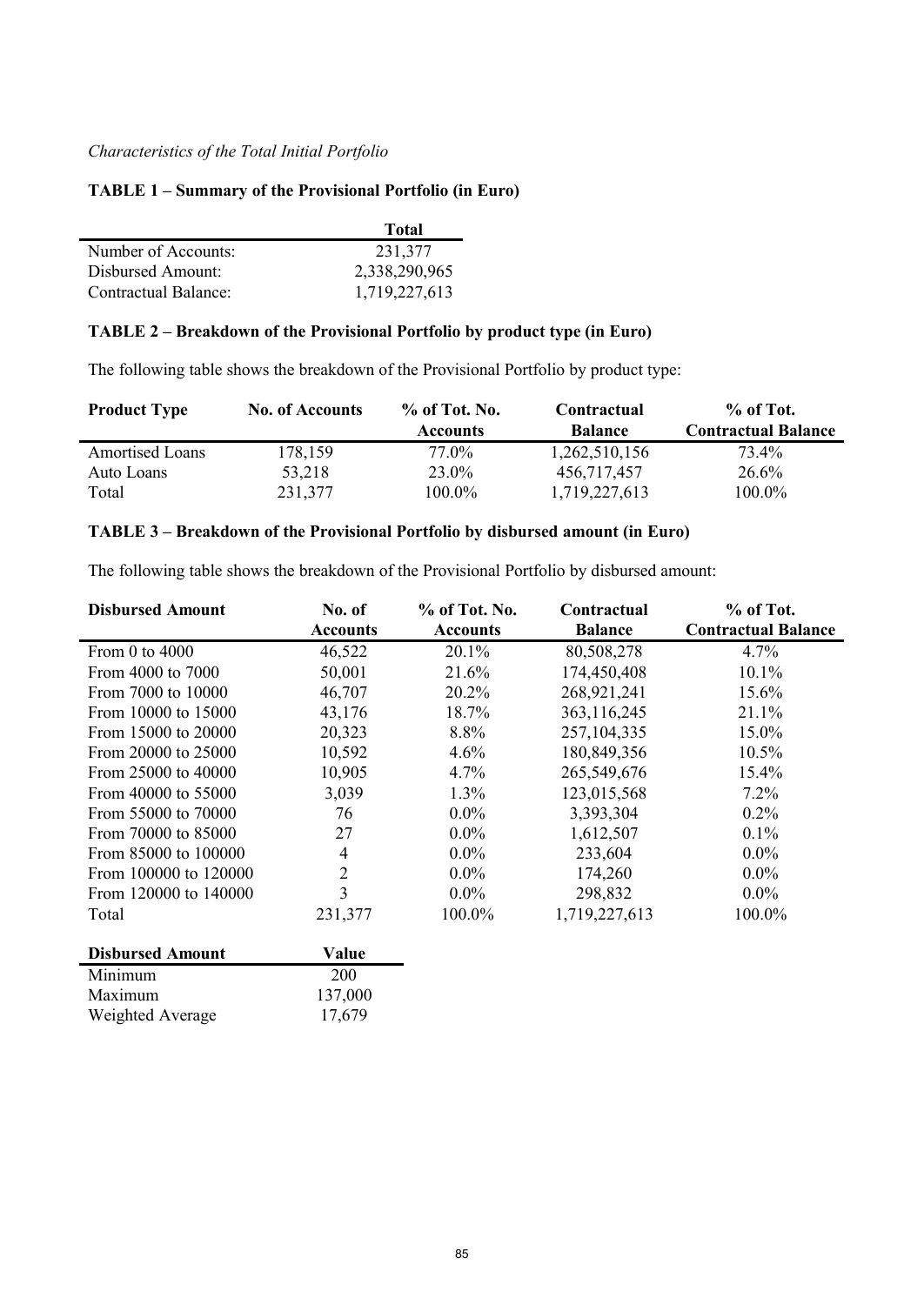# **TABLE 4 – Breakdown of the Provisional Portfolio by Contractual Balance (in Euro)**

The following table shows the breakdown of the Provisional Portfolio by Contractual Balance:

| <b>Contractual Balance</b> | <b>No. of Accounts</b> | % of Tot. No.   | Contractual    | % of Tot.                  |
|----------------------------|------------------------|-----------------|----------------|----------------------------|
|                            |                        | <b>Accounts</b> | <b>Balance</b> | <b>Contractual Balance</b> |
| From 0 to 4000             | 92,669                 | 40.1%           | 204,429,381    | 11.9%                      |
| From 4000 to 7000          | 52,612                 | 22.7%           | 284,224,200    | 16.5%                      |
| From 7000 to 10000         | 33,937                 | 14.7%           | 284,891,648    | 16.6%                      |
| From 10000 to 15000        | 25,689                 | 11.1%           | 315,338,211    | 18.3%                      |
| From 15000 to 20000        | 11,911                 | 5.1%            | 206, 057, 242  | 12.0%                      |
| From 20000 to 25000        | 6,039                  | 2.6%            | 134,770,979    | 7.8%                       |
| From 25000 to 30000        | 3,670                  | $1.6\%$         | 100,789,791    | 5.9%                       |
| From 30000 to 35000        | 1,672                  | 0.7%            | 54,132,690     | 3.1%                       |
| From 35000 to 40000        | 1,222                  | 0.5%            | 45,727,506     | 2.7%                       |
| From 40000 to 45000        | 1,021                  | 0.4%            | 43,436,303     | 2.5%                       |
| From 45000 to 50000        | 869                    | 0.4%            | 41,340,231     | 2.4%                       |
| From 50000 to 60000        | 39                     | $0.0\%$         | 2,106,309      | $0.1\%$                    |
| From 60000 to 70000        | 17                     | $0.0\%$         | 1,096,234      | $0.1\%$                    |
| From 70000 to 80000        | 6                      | $0.0\%$         | 465,440        | $0.0\%$                    |
| From 80000 to 100000       | $\overline{2}$         | $0.0\%$         | 174,665        | $0.0\%$                    |
| From 100000 to 120000      | $\boldsymbol{0}$       | $0.0\%$         | $\theta$       | $0.0\%$                    |
| From 120000 to 140000      | $\overline{2}$         | $0.0\%$         | 246,783        | $0.0\%$                    |
| Total                      | 231,377                | 100.0%          | 1,719,227,613  | 100.0%                     |
| <b>Contractual Balance</b> | Value                  |                 |                |                            |
| Minimum                    | 100                    |                 |                |                            |
| Maximum                    | 124,600                |                 |                |                            |
| Average                    | 7,430                  |                 |                |                            |

## **TABLE 5 – Breakdown of the Provisional Portfolio by seasoning (in Euro)**

The following table shows the breakdown of the Provisional Portfolio by seasoning:

| <b>Seasoning</b><br>(months) | <b>No. of Accounts</b> | $%$ of Tot. No.<br><b>Accounts</b> | Contractual<br><b>Balance</b> | $%$ of Tot.<br><b>Contractual Balance</b> |
|------------------------------|------------------------|------------------------------------|-------------------------------|-------------------------------------------|
| From 0 to 12                 | 76,777                 | 33.2%                              | 737,140,781                   | 42.9%                                     |
| From $12$ to $18$            | 46,935                 | 20.3%                              | 363,035,510                   | 21.1%                                     |
| From 18 to 24                | 33,515                 | 14.5%                              | 250,022,347                   | 14.5%                                     |
| From 24 to $30$              | 25,618                 | 11.1%                              | 138,872,712                   | 8.1%                                      |
| From 30 to 36                | 19,325                 | 8.4%                               | 109,499,254                   | 6.4%                                      |
| From $36$ to $42$            | 14,087                 | 6.1%                               | 69,175,096                    | $4.0\%$                                   |
| From $42$ to $48$            | 7,339                  | $3.2\%$                            | 28,991,789                    | 1.7%                                      |
| From 48 to $60$              | 7,294                  | $3.2\%$                            | 21,217,833                    | $1.2\%$                                   |
| From 60 to 72                | 487                    | $0.2\%$                            | 1,272,291                     | 0.1%                                      |
| From 72 to 84                | $\boldsymbol{0}$       | $0.0\%$                            | 0                             | $0.0\%$                                   |
| Total                        | 231,377                | 100.0%                             | 1,719,227,613                 | 100.0%                                    |
| <b>Seasoning</b>             | Value                  |                                    |                               |                                           |
| (months)                     |                        |                                    |                               |                                           |
| Minimum                      | 2.1                    |                                    |                               |                                           |
| Maximum                      | 71.1                   |                                    |                               |                                           |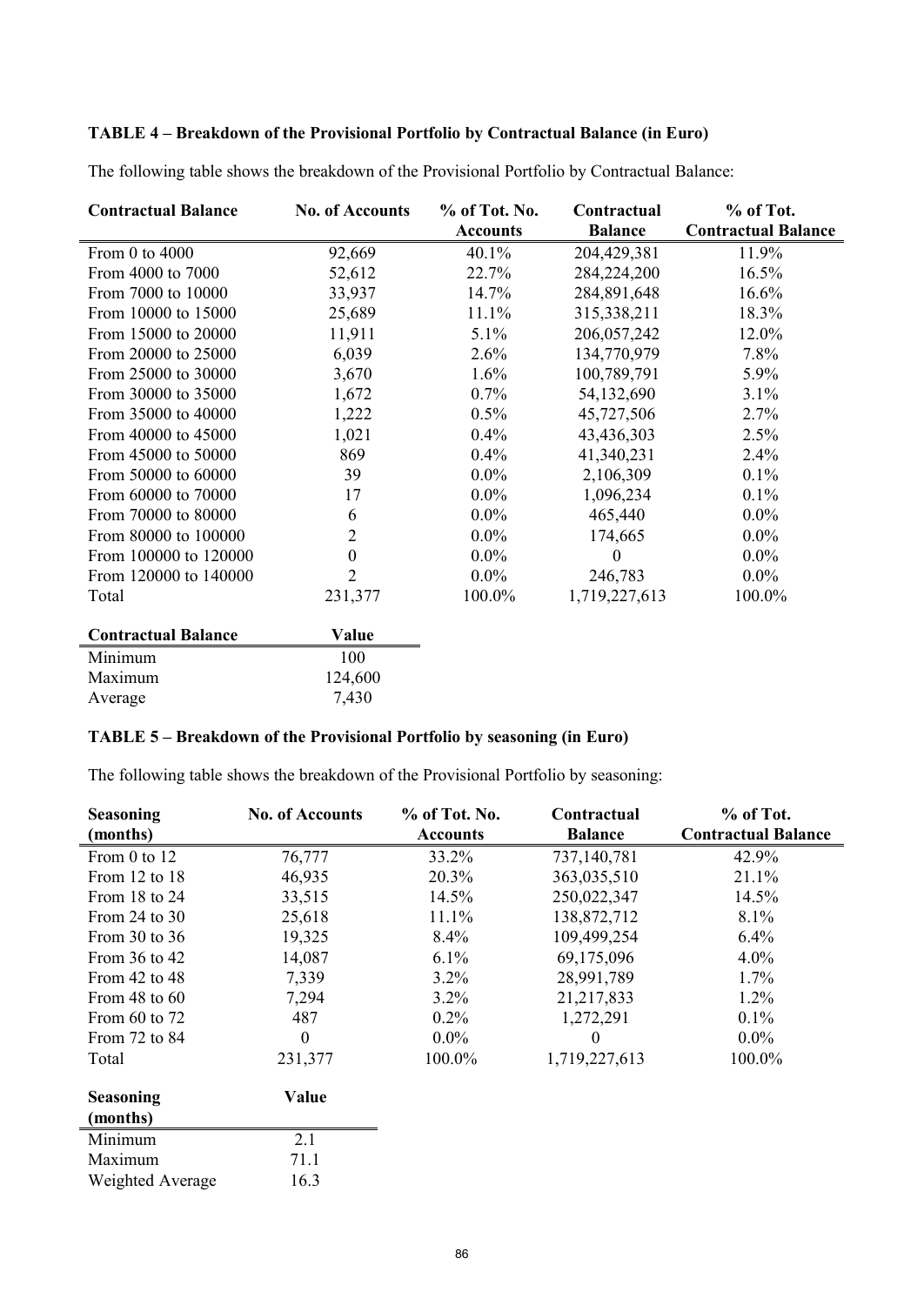# **TABLE 6 – Breakdown of the Provisional Portfolio by remaining life to maturity (in Euro)**

| <b>Remaining Life to</b> | <b>No. of Accounts</b> | % of Tot. No.   | Contractual    | % of Tot.                  |
|--------------------------|------------------------|-----------------|----------------|----------------------------|
| <b>Maturity (months)</b> |                        | <b>Accounts</b> | <b>Balance</b> | <b>Contractual Balance</b> |
| From 0 to 12             | 19,211                 | $8.3\%$         | 34, 131, 278   | $2.0\%$                    |
| From 12 to 18            | 23,122                 | $10.0\%$        | 64,594,228     | 3.8%                       |
| From 18 to 24            | 24,196                 | 10.5%           | 89,630,756     | $5.2\%$                    |
| From 24 to 36            | 42,569                 | 18.4%           | 219,760,286    | 12.8%                      |
| From 36 to 48            | 36,131                 | 15.6%           | 255, 873, 266  | 14.9%                      |
| From 48 to $60$          | 32,332                 | 14.0%           | 278,552,559    | 16.2%                      |
| From 60 to 72            | 12,329                 | $5.3\%$         | 143,013,793    | 8.3%                       |
| From 72 to 84            | 14,710                 | 6.4%            | 213,800,002    | 12.4%                      |
| From 84 to 96            | 15,172                 | 6.6%            | 161,491,975    | 9.4%                       |
| From 96 to 108           | 1,303                  | 0.6%            | 30,360,375     | 1.8%                       |
| From 108 to 120          | 10,282                 | 4.4%            | 227,662,051    | 13.2%                      |
| From 120 to 132          | 20                     | $0.0\%$         | 357,045        | $0.0\%$                    |
| Total                    | 231,377                | 100.0%          | 1,719,227,613  | 100.0%                     |
| <b>Remaining Life to</b> | Value                  |                 |                |                            |
| <b>Maturity (months)</b> |                        |                 |                |                            |
| Minimum                  | 6.0                    |                 |                |                            |
| Maximum                  | 120.0                  |                 |                |                            |
| Weighted Average         | 61.4                   |                 |                |                            |

The following table shows the breakdown of the Provisional Portfolio by remaining life to maturity:

# **TABLE 7 – Breakdown of the Provisional Portfolio by year of origination (in Euro)**

The following table shows the breakdown of the Provisional Portfolio by year of origination:

| Year of<br>Origination | <b>No. of Accounts</b> | $%$ of Tot. No.<br><b>Accounts</b> | Contractual<br><b>Balance</b> | % of Tot.<br>Contractual<br><b>Balance</b> |
|------------------------|------------------------|------------------------------------|-------------------------------|--------------------------------------------|
| 2002                   | $\overline{2}$         | $0.0\%$                            | 6,345                         | $0.0\%$                                    |
| 2003                   | 2,352                  | $1.0\%$                            | 6,098,297                     | 0.4%                                       |
| 2004                   | 10,046                 | 4.3%                               | 33,402,099                    | 1.9%                                       |
| 2005                   | 26,426                 | 11.4%                              | 137,727,821                   | $8.0\%$                                    |
| 2006                   | 51,730                 | 22.4%                              | 305,987,123                   | 17.8%                                      |
| 2007                   | 87,551                 | 37.8%                              | 707,622,590                   | 41.2%                                      |
| 2008                   | 53,270                 | 23.0%                              | 528, 383, 338                 | 30.7%                                      |
| Total                  | 231,377                | 100.0%                             | 1,719,227,613                 | 100.0%                                     |
| Year of                | Value                  |                                    |                               |                                            |
| Origination            |                        |                                    |                               |                                            |
| Minimum                | $17-Oct-02$            |                                    |                               |                                            |
| Maximum                | 15-Jul-08              |                                    |                               |                                            |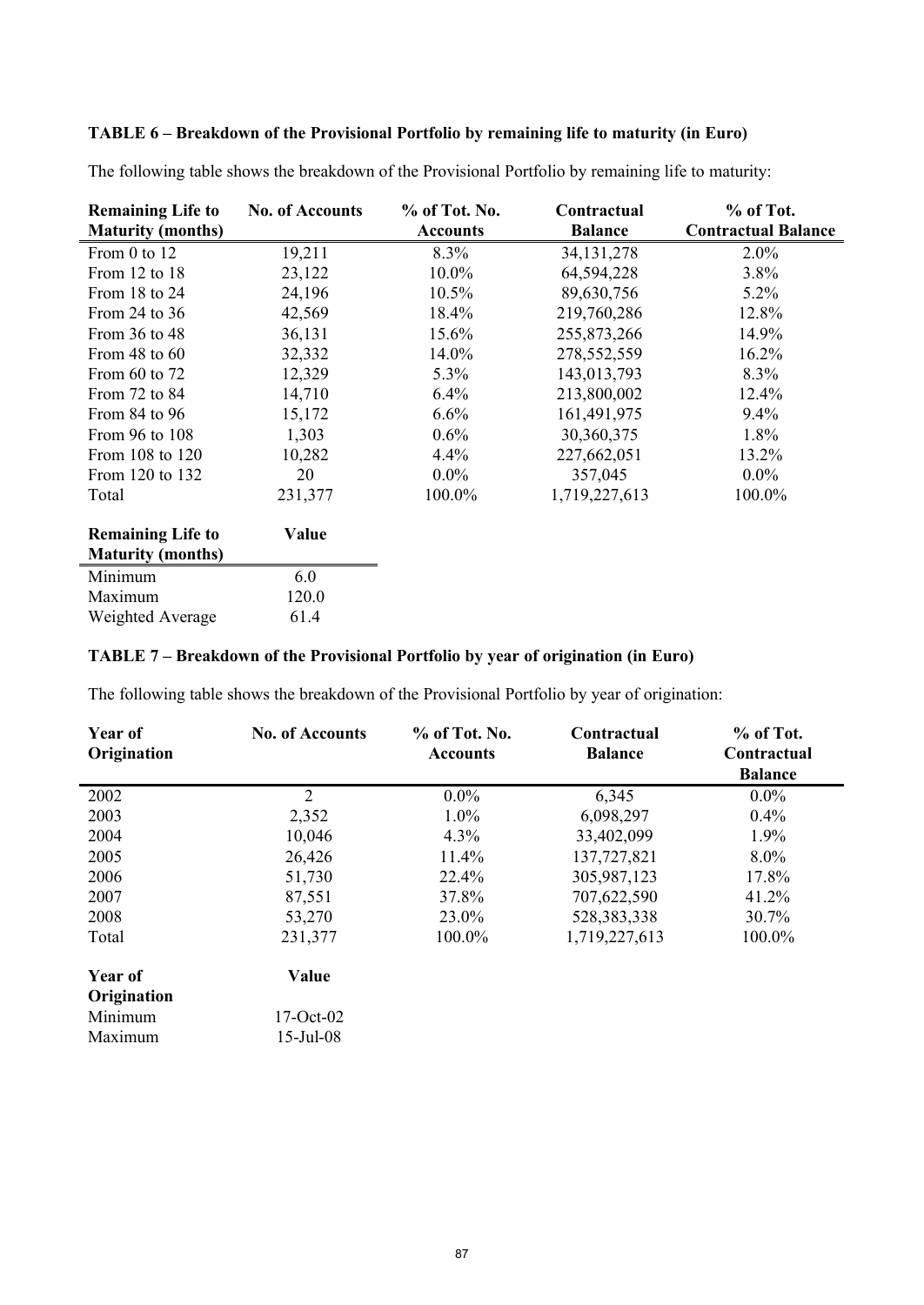# **TABLE 8 – Breakdown of the Provisional Portfolio by loan duration (in Euro)**

| <b>Loan Duration</b> | <b>No. of Accounts</b> | % of Tot. No.   | Contractual    | % of Tot.                  |
|----------------------|------------------------|-----------------|----------------|----------------------------|
| (months)             |                        | <b>Accounts</b> | <b>Balance</b> | <b>Contractual Balance</b> |
| From $0$ to $36$     | 21,138                 | $9.1\%$         | 57,686,309     | 3.4%                       |
| From 36 to 48        | 36,274                 | 15.7%           | 137,630,733    | $8.0\%$                    |
| From $48$ to $60$    | 34,656                 | 15.0%           | 177,355,199    | 10.3%                      |
| From 60 to 72        | 37,748                 | 16.3%           | 250,242,897    | 14.6%                      |
| From 72 to 84        | 52,423                 | 22.7%           | 380,276,363    | 22.1%                      |
| From 84 to 96        | 10,241                 | 4.4%            | 124, 365, 739  | $7.2\%$                    |
| From 96 to 108       | 24,623                 | $10.6\%$        | 313,155,368    | 18.2%                      |
| From 108 to 120      | 2,133                  | $0.9\%$         | 20,098,858     | $1.2\%$                    |
| From 120 to 132      | 10,108                 | 4.4%            | 229,457,890    | 13.3%                      |
| From 132 to 144      | 1,300                  | 0.6%            | 19,840,200     | $1.2\%$                    |
| From 144 to 156      | 664                    | 0.3%            | 8,203,264      | $0.5\%$                    |
| From 156 to 168      | 69                     | $0.0\%$         | 914,794        | $0.1\%$                    |
| Total                | 231,377                | 100.0%          | 1,719,227,613  | 100.0%                     |
| <b>Loan Duration</b> | Value                  |                 |                |                            |
| (months)             |                        |                 |                |                            |
| Minimum              | 9.0                    |                 |                |                            |
| Maximum              | 161.0                  |                 |                |                            |
| Weighted Average     | 77.6                   |                 |                |                            |

The following table shows the breakdown of the Provisional Portfolio by loan duration:

## **TABLE 9 – Breakdown of the Provisional Portfolio by guarantor (in Euro)**

The following table shows the breakdown of the Provisional Portfolio by guarantor:

| <b>Guarantor</b> | <b>No. of Accounts</b> | $%$ of Tot. No. | Contractual    | $%$ of Tot.                |
|------------------|------------------------|-----------------|----------------|----------------------------|
| <b>Indicator</b> |                        | <b>Accounts</b> | <b>Balance</b> | <b>Contractual Balance</b> |
| Yes              | 44,044                 | 19.0%           | 420,724,085    | 24.5%                      |
| No               | 187,333                | 81.0%           | 1,298,503,528  | 75.5%                      |
| Total            | 231,377                | $100.0\%$       | 1,719,227,613  | 100.0%                     |

# **TABLE 10 – Breakdown of the Provisional Portfolio by interest rate type (in Euro)**

The following table shows the breakdown of the Provisional Portfolio by interest rate type:

| <b>Interest Rate</b> | <b>No. of Accounts</b> | $%$ of Tot. No. | Contractual    | % of Tot.                  |
|----------------------|------------------------|-----------------|----------------|----------------------------|
| <u>Type</u>          |                        | <b>Accounts</b> | <b>Balance</b> | <b>Contractual Balance</b> |
| Fixed                | 192,302                | 83.1%           | 1,184,684,817  | 68.9%                      |
| Floating             | 39.075                 | 16.9%           | 534,542,796    | $31.1\%$                   |
| Total                | 231,377                | 100.0%          | 1,719,227,613  | 100.0%                     |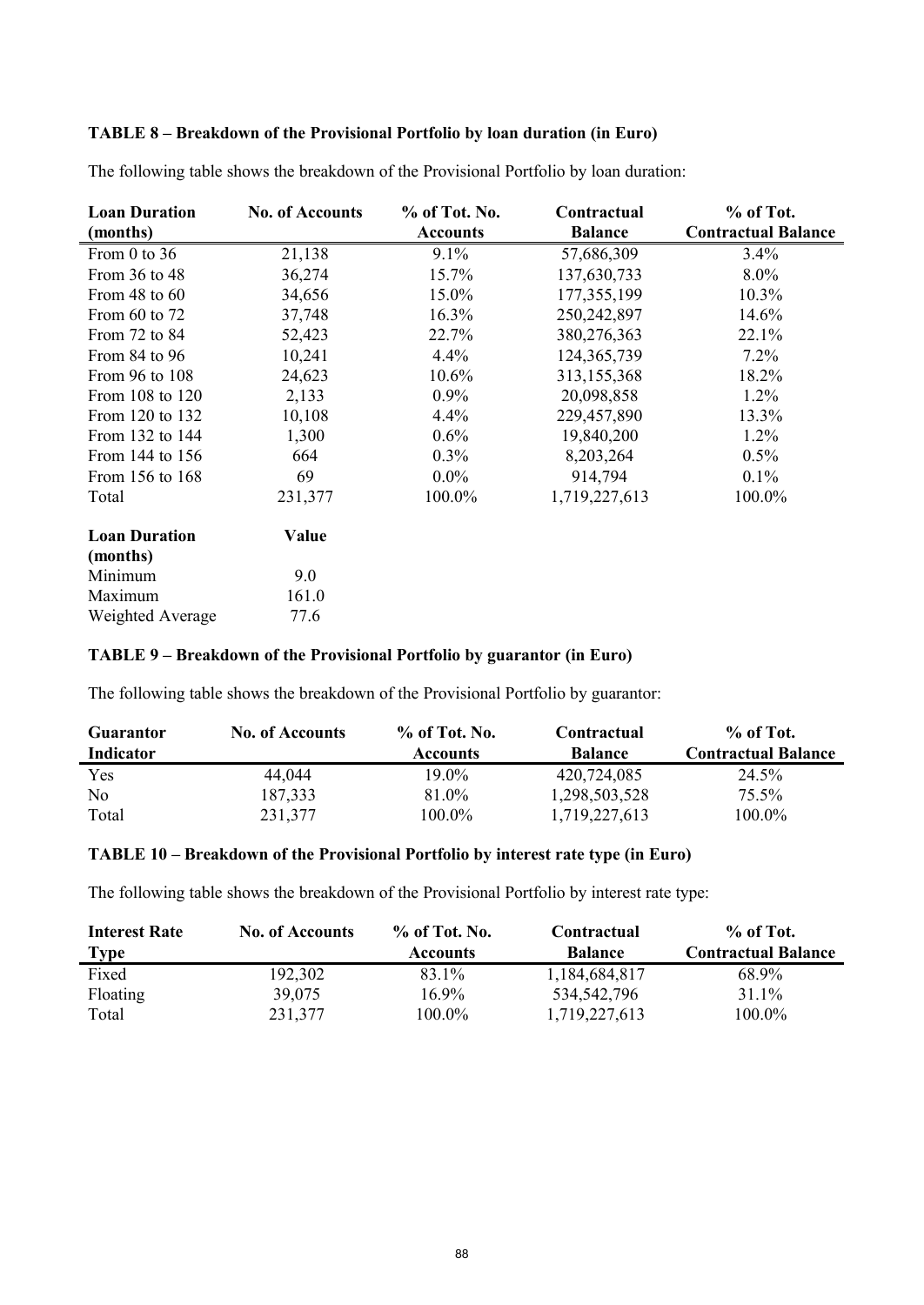## **TABLE 11 – Breakdown of the Provisional Portfolio by payment frequency (in Euro)**

| <b>Payment</b> | <b>No. of Accounts</b> | $%$ of Tot. No. | Contractual    | % of Tot.                  |
|----------------|------------------------|-----------------|----------------|----------------------------|
| Frequency      |                        | <b>Accounts</b> | <b>Balance</b> | <b>Contractual Balance</b> |
| Monthly        | 231,377                | 100.0%          | 1,719,227,613  | $100.0\%$                  |
| Quarterly      |                        | $0.0\%$         |                | $0.0\%$                    |
| Total          | 231,377                | $100.0\%$       | 1,719,227,613  | 100.0%                     |

The following table shows the breakdown of the Provisional Portfolio by payment frequency:

## **TABLE 12 – Breakdown of the Provisional Portfolio by current applicable interest rate (in Euro)**

The following table shows the breakdown of the Provisional Portfolio by current applicable interest rate:

| <b>Current Applicable</b>         | <b>No. of Accounts</b> | % of Tot. No.   | Contractual    | % of Tot.                  |
|-----------------------------------|------------------------|-----------------|----------------|----------------------------|
| Rate                              |                        | <b>Accounts</b> | <b>Balance</b> | <b>Contractual Balance</b> |
| From $0\%$ to 2.5%                | 3,724                  | $1.6\%$         | 13,673,601     | $0.8\%$                    |
| From 2.5% to $4\%$                | 23                     | $0.0\%$         | 291,047        | $0.0\%$                    |
| From $4\%$ to 5.5%                | 1,104                  | 0.5%            | 9,245,052      | $0.5\%$                    |
| From $5.5\%$ to $7\%$             | 15,823                 | $6.8\%$         | 159,394,578    | $9.3\%$                    |
| From $7\%$ to $8.5\%$             | 31,665                 | 13.7%           | 277,337,054    | 16.1%                      |
| From $8.5\%$ to $10\%$            | 93,297                 | 40.3%           | 809,906,096    | 47.1%                      |
| From $10\%$ to $11.5\%$           | 15,948                 | $6.9\%$         | 93,519,273     | $5.4\%$                    |
| From 11.5% to 13%                 | 49,227                 | 21.3%           | 239,948,114    | 14.0%                      |
| From 13% to 14.5%                 | 20,165                 | 8.7%            | 114,812,547    | 6.7%                       |
| From 14.5% to $16\%$              | 401                    | $0.2\%$         | 1,100,251      | $0.1\%$                    |
| Total                             | 231,377                | 100.0%          | 1,719,227,613  | 100.0%                     |
| <b>Current Applicable</b><br>Rate | Value                  |                 |                |                            |
| Minimum                           | $0.0\%$                |                 |                |                            |
| Maximum                           | 15.6%                  |                 |                |                            |
| Weighted Average                  | $9.5\%$                |                 |                |                            |

# **TABLE 13 – Breakdown of the Provisional Portfolio by geographical breakdown (in Euro)**

The following table shows the breakdown of the Provisional Portfolio by geographical breakdown:

| <b>Geographical Breakdown</b> | No. of          | $%$ of Tot. No. | Contractual    | % of Tot.                  |
|-------------------------------|-----------------|-----------------|----------------|----------------------------|
|                               | <b>Accounts</b> | <b>Accounts</b> | <b>Balance</b> | <b>Contractual Balance</b> |
| Missing                       | 48              | $0.0\%$         | 300,500        | $0.0\%$                    |
| Aegean Islands                | 25,480          | 11.0%           | 189,612,724    | 11.0%                      |
| <b>Athens Center</b>          | 20,157          | 8.7%            | 147,703,486    | 8.6%                       |
| C.Greece                      | 23,519          | $10.2\%$        | 161,996,614    | $9.4\%$                    |
| Eptanisa                      | 5,833           | 2.5%            | 41,459,926     | 2.4%                       |
| NE Greece                     | 16,828          | 7.3%            | 116, 137, 434  | 6.8%                       |
| North, North East Attica      | 35,635          | 15.4%           | 296,778,470    | 17.3%                      |
| NW Greece                     | 8,256           | 3.6%            | 62,519,932     | 3.6%                       |
| Peloponissos                  | 16,097          | $7.0\%$         | 112,373,525    | 6.5%                       |
| Pireaus                       | 16,965          | 7.3%            | 126,429,887    | 7.4%                       |
| Salonica & Suburbs            | 21,440          | 9.3%            | 150,459,109    | 8.8%                       |
| South Southeast Attica        | 22,761          | 9.8%            | 177,869,817    | $10.3\%$                   |
| West Attica                   | 18,358          | 7.9%            | 135,586,190    | $7.9\%$                    |
| Total                         | 231,377         | 100.0%          | 1,719,227,613  | 100.0%                     |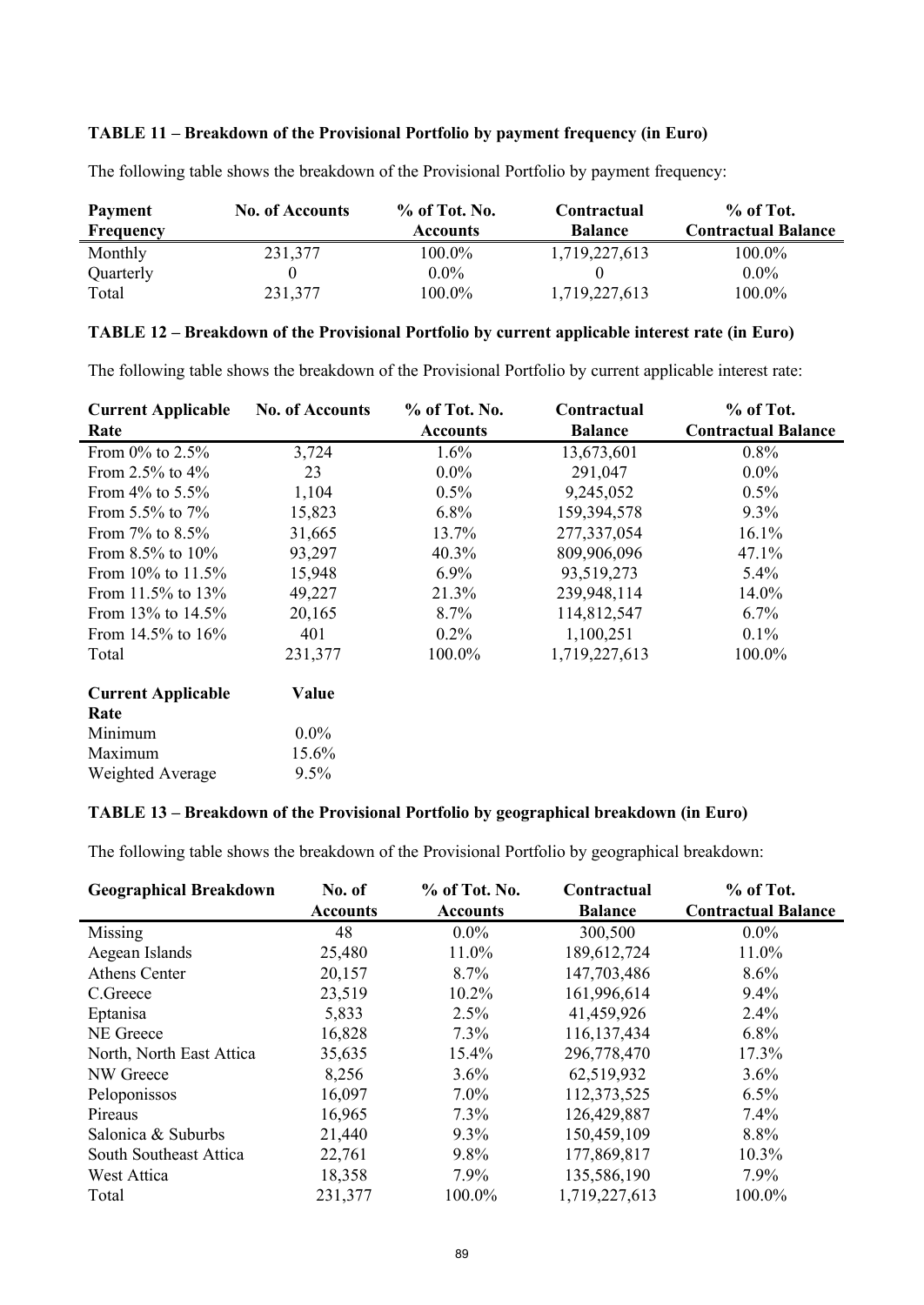# **TABLE 14 – Breakdown of the Provisional Portfolio by occupation group (in Euro)**

| <b>Occupation Group</b>        | <b>No. of Accounts</b> | % of Tot. No.   | Contractual      | % of Tot.                  |
|--------------------------------|------------------------|-----------------|------------------|----------------------------|
|                                |                        | <b>Accounts</b> | <b>Balance</b>   | <b>Contractual Balance</b> |
| <b>Liberal Professions</b>     | 6,347                  | 2.7%            | 61,557,817       | 3.6%                       |
| Senior Management              | 1,568                  | $0.7\%$         | 13,435,940       | $0.8\%$                    |
| Other Professional             | 8,088                  | 3.5%            | 65,937,874       | 3.8%                       |
| Middle Management              | 565                    | 0.2%            | 5,325,402        | 0.3%                       |
| Semi Professional              | 1,828                  | 0.8%            | 15,397,024       | $0.9\%$                    |
| Skilled Tradesman              | 4,994                  | 2.2%            | 34,087,087       | 2.0%                       |
| Semi Skilled Manual            | 4,371                  | 1.9%            | 32,006,872       | 1.9%                       |
| Manual                         | 12,383                 | $5.4\%$         | 84,908,952       | 4.9%                       |
| White Collar                   | 8,187                  | 3.5%            | 62,315,565       | 3.6%                       |
| Service                        | 1,813                  | 0.8%            | 14,431,457       | 0.8%                       |
| Self Employed                  | 32,545                 | 14.1%           | 280,632,434      | 16.3%                      |
| Occasional                     | 700                    | $0.3\%$         | 5,803,349        | $0.3\%$                    |
| Not Economically Active        | 6,868                  | $3.0\%$         | 40,039,398       | 2.3%                       |
| <b>Independent Means</b>       | 30,658                 | 13.3%           | 211,937,549      | 12.3%                      |
| Private Sector Employees       | 84,422                 | 36.5%           | 585,184,319      | 34.0%                      |
| <b>Public Sector Employees</b> | 24,529                 | 10.6%           | 190,145,448      | 11.1%                      |
| ACB Employees & ACB            |                        |                 |                  |                            |
| Subs Employees                 | $\theta$               | $0.0\%$         | $\boldsymbol{0}$ | $0.0\%$                    |
| <b>Bank Employee</b>           | 1,502                  | 0.6%            | 15,975,103       | $0.9\%$                    |
| Unknown                        | 9                      | $0.0\%$         | 106,025          | $0.0\%$                    |
| Missing                        | $\boldsymbol{0}$       | $0.0\%$         | $\boldsymbol{0}$ | $0.0\%$                    |
| Total                          | 231,377                | 100.0%          | 1,719,227,613    | 100.0%                     |

The following table shows the breakdown of the Provisional Portfolio by occupation group:

*Characteristics of Auto Loans*

# **TABLE 15 – Summary of the Auto Loan Provisional Portfolio**

|                      | <b>Total</b> |
|----------------------|--------------|
| Number of Accounts:  | 53,218       |
| Disbursed Amount:    | 660,602,376  |
| Contractual Balance: | 456,717,457  |

#### **TABLE 16 – Breakdown of the Auto Loan Provisional Portfolio by product type (in Euro)**

The following table shows the breakdown of the Auto Loan Provisional Portfolio by product type:

| <b>Product Type</b>    | <b>No. of Accounts</b> | $%$ of Tot. No. | Contractual    | $%$ of Tot.                |
|------------------------|------------------------|-----------------|----------------|----------------------------|
|                        |                        | <b>Accounts</b> | <b>Balance</b> | <b>Contractual Balance</b> |
| <b>Amortised Loans</b> |                        | $0.0\%$         |                | $0.0\%$                    |
| Auto Loans             | 53,218                 | 100.0%          | 456,717,457    | $100.0\%$                  |
| Total                  | 53,218                 | 100.0%          | 456,717,457    | 100.0%                     |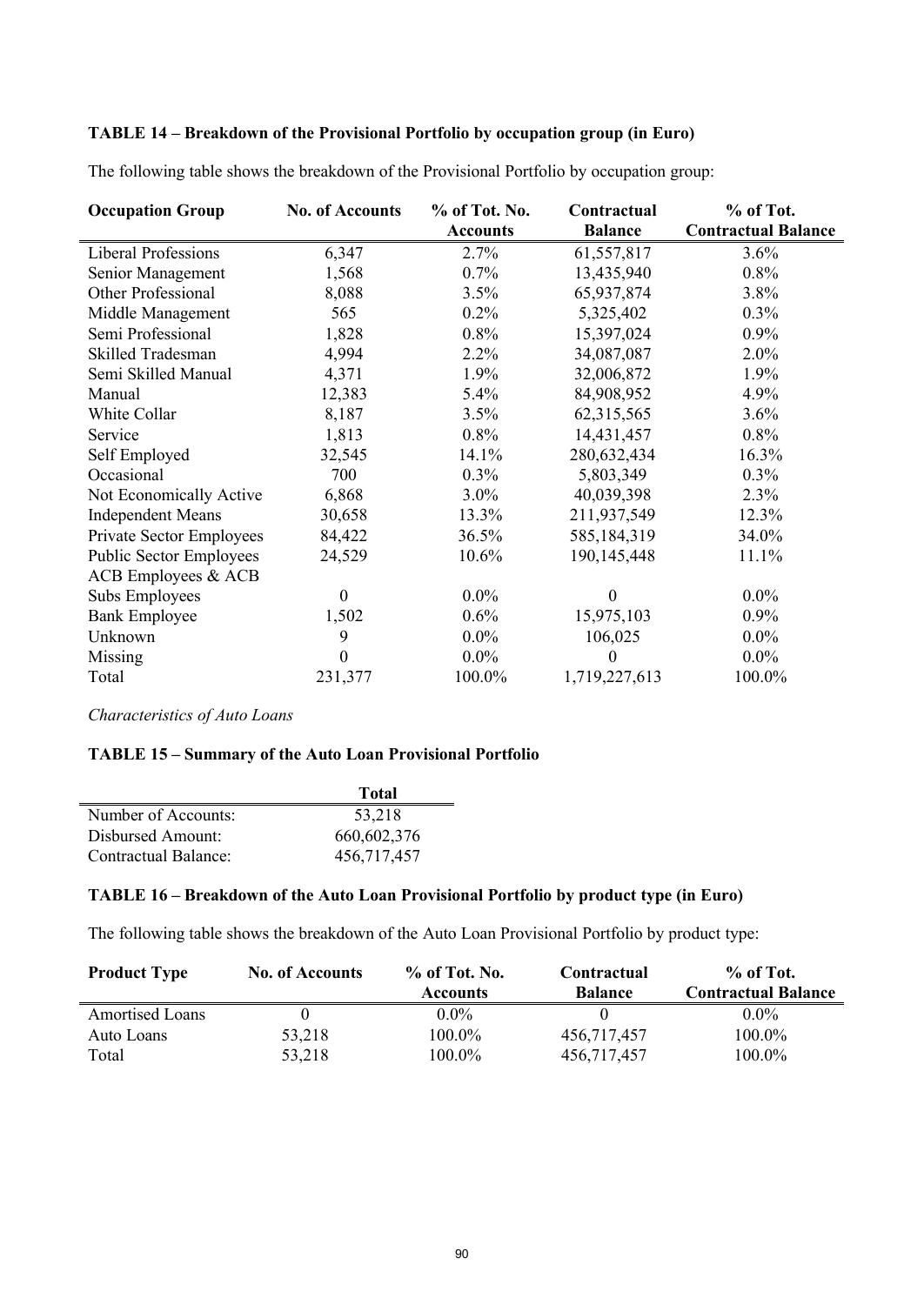# **TABLE 17 – Breakdown of the Auto Loan Provisional Portfolio by disbursed amount (in Euro)**

| The following table shows the breakdown of the Auto Loan Provisional Portfolio by disbursed amount: |
|-----------------------------------------------------------------------------------------------------|
|-----------------------------------------------------------------------------------------------------|

| <b>Disbursed Amount</b> | <b>No. of Accounts</b> | % of Tot. No.   | Contractual    | % of Tot.                  |
|-------------------------|------------------------|-----------------|----------------|----------------------------|
|                         |                        | <b>Accounts</b> | <b>Balance</b> | <b>Contractual Balance</b> |
| From 0 to 4000          | 905                    | 1.7%            | 1,894,699      | $0.4\%$                    |
| From 4000 to 7000       | 6,368                  | 12.0%           | 22,939,526     | $5.0\%$                    |
| From 7000 to 10000      | 13,159                 | 24.7%           | 70,143,967     | 15.4%                      |
| From 10000 to 15000     | 19,892                 | 37.4%           | 164,406,732    | 36.0%                      |
| From 15000 to 20000     | 7,502                  | 14.1%           | 93,418,127     | 20.5%                      |
| From 20000 to 25000     | 3,120                  | 5.9%            | 51,047,438     | 11.2%                      |
| From 25000 to 40000     | 1,928                  | 3.6%            | 40,146,311     | 8.8%                       |
| From 40000 to 55000     | 242                    | 0.5%            | 7,598,098      | 1.7%                       |
| From 55000 to 70000     | 67                     | 0.1%            | 2,870,818      | 0.6%                       |
| From 70000 to 85000     | 26                     | $0.0\%$         | 1,545,044      | 0.3%                       |
| From 85000 to 100000    | 4                      | $0.0\%$         | 233,604        | 0.1%                       |
| From 100000 to 120000   | $\overline{2}$         | $0.0\%$         | 174,260        | $0.0\%$                    |
| From 120000 to 140000   | 3                      | $0.0\%$         | 298,832        | $0.1\%$                    |
| Total                   | 53,218                 | 100.0%          | 456,717,457    | 100.0%                     |
| <b>Disbursed Amount</b> | Value                  |                 |                |                            |
| Minimum                 | 2,000                  |                 |                |                            |
| Maximum                 | 137,000                |                 |                |                            |
| Weighted Average        | 16,182                 |                 |                |                            |

## **TABLE 18 – Breakdown of the Auto Loan Provisional Portfolio by Contractual Balance (in Euro)**

The following table shows the breakdown of the Auto Loan Provisional Portfolio by Contractual Balance:

| <b>Contractual Balance</b> | No. of           | % of Tot. No.   | Contractual    | % of Tot.                  |
|----------------------------|------------------|-----------------|----------------|----------------------------|
|                            | <b>Accounts</b>  | <b>Accounts</b> | <b>Balance</b> | <b>Contractual Balance</b> |
| From 0 to 4000             | 11,107           | 20.9%           | 30,490,433     | 6.7%                       |
| From 4000 to 7000          | 13,684           | 25.7%           | 74,627,482     | 16.3%                      |
| From 7000 to 10000         | 11,485           | 21.6%           | 96,823,762     | 21.2%                      |
| From 10000 to 15000        | 10,904           | 20.5%           | 132,226,235    | 29.0%                      |
| From 15000 to 20000        | 3,881            | 7.3%            | 66,377,001     | 14.5%                      |
| From 20000 to 25000        | 1,382            | 2.6%            | 30,443,586     | 6.7%                       |
| From 25000 to 30000        | 402              | 0.8%            | 10,911,026     | 2.4%                       |
| From 30000 to 35000        | 170              | 0.3%            | 5,466,185      | 1.2%                       |
| From 35000 to 40000        | 83               | 0.2%            | 3,060,407      | $0.7\%$                    |
| From 40000 to 45000        | 45               | 0.1%            | 1,917,036      | 0.4%                       |
| From 45000 to 50000        | 26               | $0.0\%$         | 1,231,280      | 0.3%                       |
| From 50000 to 60000        | 25               | $0.0\%$         | 1,353,274      | 0.3%                       |
| From 60000 to 70000        | 14               | $0.0\%$         | 902,864        | 0.2%                       |
| From 70000 to 80000        | 6                | $0.0\%$         | 465,440        | 0.1%                       |
| From 80000 to 100000       | 2                | $0.0\%$         | 174,665        | $0.0\%$                    |
| From 100000 to 120000      | $\boldsymbol{0}$ | $0.0\%$         | $\theta$       | $0.0\%$                    |
| From 120000 to 140000      | $\overline{2}$   | $0.0\%$         | 246,783        | 0.1%                       |
| Total                      | 53,218           | 100.0%          | 456,717,457    | 100.0%                     |
| <b>Contractual Balance</b> | Value            |                 |                |                            |
| Minimum                    | 102              |                 |                |                            |
| Maximum                    | 124,600          |                 |                |                            |
| Average                    | 8,582            |                 |                |                            |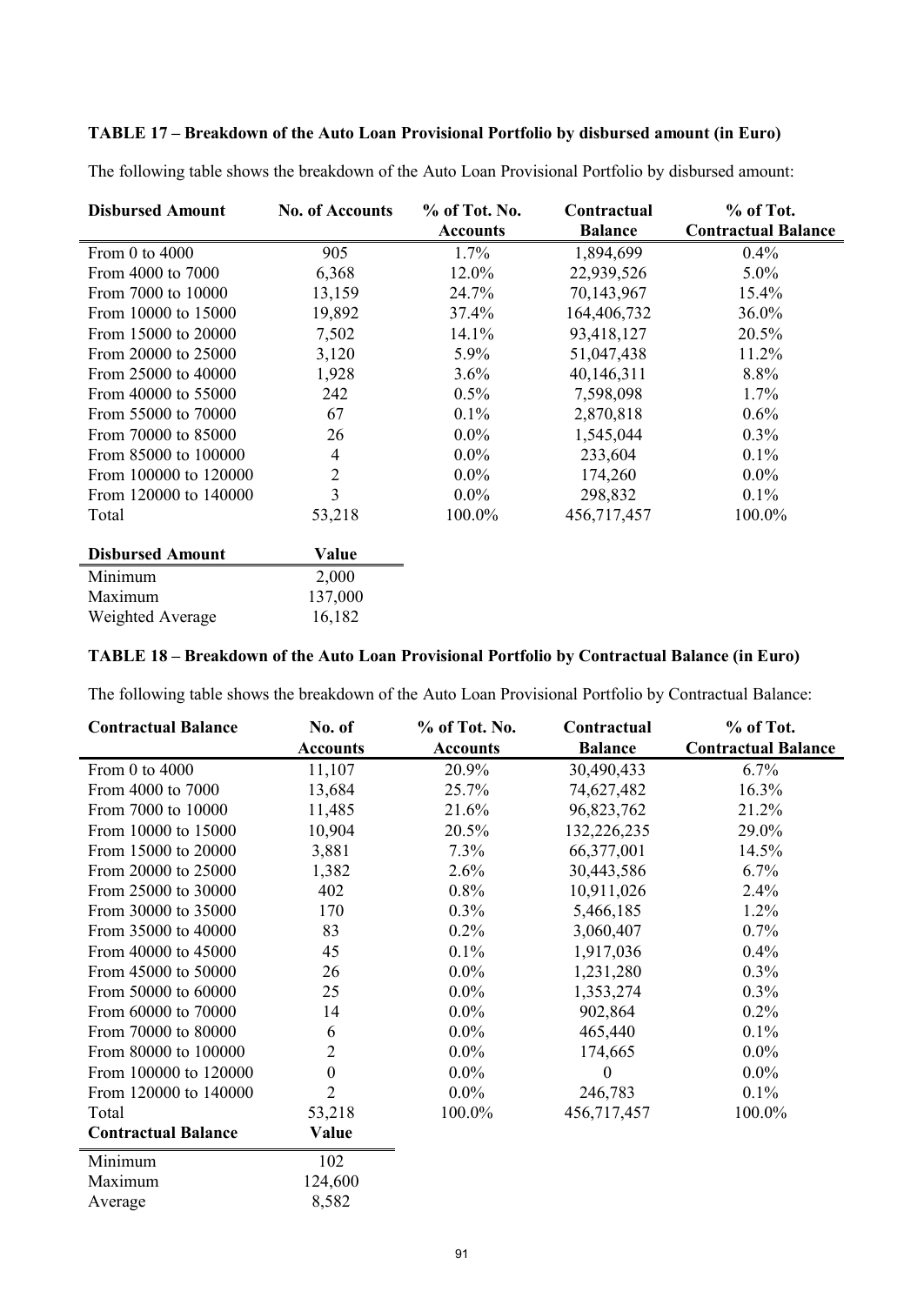# **TABLE 19 – Breakdown of the Auto Loan Provisional Portfolio by seasoning (in Euro)**

| <b>Seasoning</b>  | <b>No. of Accounts</b> | % of Tot. No.   | Contractual    | % of Tot.                  |
|-------------------|------------------------|-----------------|----------------|----------------------------|
| (months)          |                        | <b>Accounts</b> | <b>Balance</b> | <b>Contractual Balance</b> |
| From 0 to 12      | 19,384                 | 36.4%           | 212,959,575    | 46.6%                      |
| From 12 to 18     | 10,052                 | 18.9%           | 94,152,642     | 20.6%                      |
| From 18 to 24     | 6,627                  | 12.5%           | 54,410,263     | 11.9%                      |
| From $24$ to $30$ | 5,206                  | $9.8\%$         | 35,440,495     | 7.8%                       |
| From $30$ to $36$ | 4,274                  | $8.0\%$         | 26,094,614     | 5.7%                       |
| From 36 to 42     | 3,144                  | $5.9\%$         | 16,235,744     | 3.6%                       |
| From 42 to 48     | 2,244                  | 4.2%            | 10,295,732     | 2.3%                       |
| From 48 to $60$   | 2,140                  | $4.0\%$         | 6,818,813      | 1.5%                       |
| From $60$ to $72$ | 147                    | $0.3\%$         | 309,581        | $0.1\%$                    |
| From 72 to 84     | $\mathbf{0}$           | $0.0\%$         | $\Omega$       | $0.0\%$                    |
| Total             | 53,218                 | 100.0%          | 456,717,457    | 100.0%                     |
| <b>Seasoning</b>  | Value                  |                 |                |                            |
| (months)          |                        |                 |                |                            |
| Minimum           | 2.1                    |                 |                |                            |
| Maximum           | 66.1                   |                 |                |                            |
| Weighted Average  | 15.8                   |                 |                |                            |

The following table shows the breakdown of the Auto Loan Provisional Portfolio by seasoning:

# **TABLE 20 – Breakdown of the Auto Loan Provisional Portfolio by remaining life to maturity (in Euro)**

The following table shows the breakdown of the Auto Loan Provisional Portfolio by remaining life to maturity:

| <b>Remaining Life to</b> | <b>No. of Accounts</b> | % of Tot. No.   | Contractual      | % of Tot.                  |
|--------------------------|------------------------|-----------------|------------------|----------------------------|
| <b>Maturity (months)</b> |                        | <b>Accounts</b> | <b>Balance</b>   | <b>Contractual Balance</b> |
| From 0 to 12             | 3,890                  | 7.3%            | 11,411,837       | 2.5%                       |
| From 12 to 18            | 5,850                  | 11.0%           | 24,200,874       | 5.3%                       |
| From 18 to 24            | 6,055                  | 11.4%           | 33,949,718       | 7.4%                       |
| From 24 to 36            | 12,082                 | 22.7%           | 88,705,758       | 19.4%                      |
| From 36 to 48            | 9,393                  | 17.7%           | 92,531,003       | 20.3%                      |
| From $48$ to $60$        | 7,402                  | 13.9%           | 87,911,455       | 19.2%                      |
| From 60 to 72            | 4,778                  | $9.0\%$         | 65,413,558       | 14.3%                      |
| From 72 to 84            | 2,852                  | $5.4\%$         | 40,821,426       | 8.9%                       |
| From 84 to 96            | 721                    | 1.4%            | 9,221,139        | $2.0\%$                    |
| From 96 to 108           | 195                    | $0.4\%$         | 2,550,689        | 0.6%                       |
| From 108 to 120          | $\boldsymbol{0}$       | $0.0\%$         | 0                | $0.0\%$                    |
| From 120 to 132          | 0                      | $0.0\%$         | $\boldsymbol{0}$ | $0.0\%$                    |
| Total                    | 53,218                 | 100.0%          | 456,717,457      | 100.0%                     |
| <b>Remaining Life to</b> | Value                  |                 |                  |                            |
| <b>Maturity (months)</b> |                        |                 |                  |                            |
| Minimum                  | 6.0                    |                 |                  |                            |
| Maximum                  | 100.5                  |                 |                  |                            |
| Weighted Average         | 46.2                   |                 |                  |                            |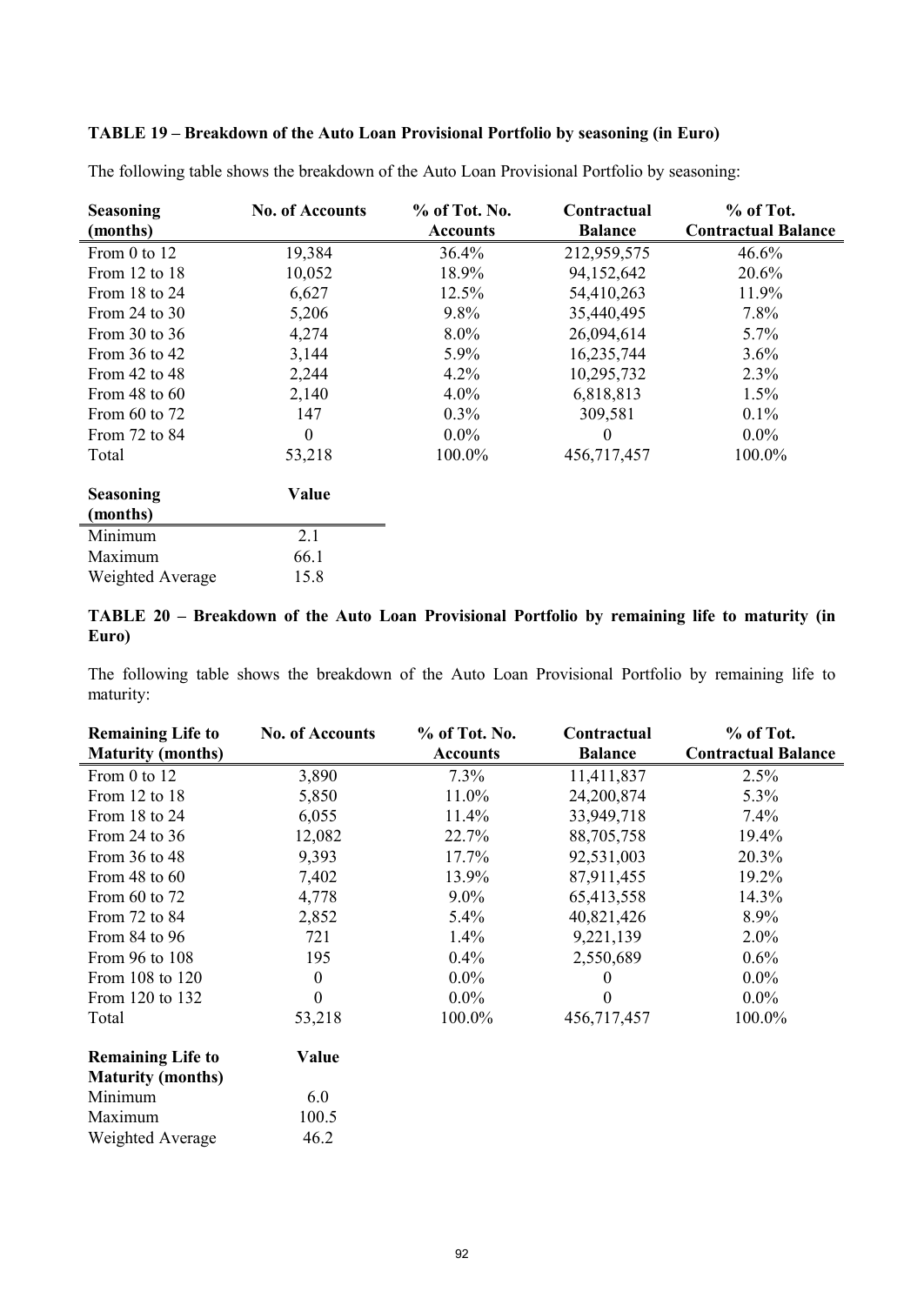# **TABLE 21 – Breakdown of the Auto Loan Provisional Portfolio by year of origination (in Euro)**

| The following table shows the breakdown of the Auto Loan Provisional Portfolio by year of origination: |  |  |
|--------------------------------------------------------------------------------------------------------|--|--|
|                                                                                                        |  |  |

| <b>Year of Origination</b> | <b>No. of Accounts</b> | % of Tot. No.   | Contractual    | % of Tot.                  |
|----------------------------|------------------------|-----------------|----------------|----------------------------|
|                            |                        | <b>Accounts</b> | <b>Balance</b> | <b>Contractual Balance</b> |
| 2002                       | $\theta$               | $0.0\%$         | $\theta$       | $0.0\%$                    |
| 2003                       | 584                    | 1.1%            | 1,488,707      | $0.3\%$                    |
| 2004                       | 2,971                  | $5.6\%$         | 11,190,620     | 2.5%                       |
| 2005                       | 6,498                  | 12.2%           | 35,398,635     | 7.8%                       |
| 2006                       | 10,432                 | 19.6%           | 73,800,913     | $16.2\%$                   |
| 2007                       | 19,250                 | 36.2%           | 182,878,847    | $40.0\%$                   |
| 2008                       | 13,483                 | 25.3%           | 151,959,735    | 33.3%                      |
| Total                      | 53,218                 | 100.0%          | 456,717,457    | 100.0%                     |
| <b>Year of Origination</b> | Value                  |                 |                |                            |
| Minimum                    | $18-Mar-03$            |                 |                |                            |
| Maximum                    | $15$ -Jul-08           |                 |                |                            |

## **TABLE 22 – Breakdown of the Auto Loan Provisional Portfolio by loan duration (in Euro)**

| <b>Loan Duration</b> | <b>No. of Accounts</b> | % of Tot. No.   | Contractual      | % of Tot.                  |
|----------------------|------------------------|-----------------|------------------|----------------------------|
| (months)             |                        | <b>Accounts</b> | <b>Balance</b>   | <b>Contractual Balance</b> |
| From 0 to 36         | 4,133                  | 7.8%            | 22,005,350       | 4.8%                       |
| From 36 to 48        | 8,736                  | 16.4%           | 55,936,183       | 12.2%                      |
| From $48$ to $60$    | 10,518                 | 19.8%           | 78,485,509       | 17.2%                      |
| From 60 to 72        | 11,178                 | 21.0%           | 99,984,099       | 21.9%                      |
| From 72 to 84        | 13,628                 | 25.6%           | 131,471,262      | 28.8%                      |
| From 84 to 96        | 3,199                  | $6.0\%$         | 47,219,566       | $10.3\%$                   |
| From 96 to 108       | 1,734                  | 3.3%            | 20,839,923       | 4.6%                       |
| From 108 to 120      | 48                     | 0.1%            | 439,578          | 0.1%                       |
| From 120 to 132      | 18                     | $0.0\%$         | 170,090          | $0.0\%$                    |
| From 132 to 144      | 18                     | $0.0\%$         | 121,047          | $0.0\%$                    |
| From 144 to 156      | 8                      | $0.0\%$         | 44,852           | $0.0\%$                    |
| From 156 to 168      | $\boldsymbol{0}$       | $0.0\%$         | $\boldsymbol{0}$ | $0.0\%$                    |
| Total                | 53,218                 | 100.0%          | 456,717,457      | 100.0%                     |
| <b>Loan Duration</b> | Value                  |                 |                  |                            |
| (months)             |                        |                 |                  |                            |
| Minimum              | 12                     |                 |                  |                            |
| Maximum              | 148                    |                 |                  |                            |
| Weighted Average     | 62                     |                 |                  |                            |

The following table shows the breakdown of the Auto Loan Provisional Portfolio by loan duration:

## **TABLE 23 – Breakdown of the Auto Loan Provisional Portfolio by guarantor (in Euro)**

The following table shows the breakdown of the Auto Loan Provisional Portfolio by guarantor:

| <b>Guarantor</b> | <b>No. of Accounts</b> | $\%$ of Tot. No. | Contractual    | $%$ of Tot.                |
|------------------|------------------------|------------------|----------------|----------------------------|
| Indicator        |                        | <b>Accounts</b>  | <b>Balance</b> | <b>Contractual Balance</b> |
| Yes              | 16,434                 | $30.9\%$         | 140,578,700    | 30.8%                      |
| No               | 36,784                 | $69.1\%$         | 316, 138, 757  | 69.2%                      |
| Total            | 53,218                 | $100.0\%$        | 456.717.457    | 100.0%                     |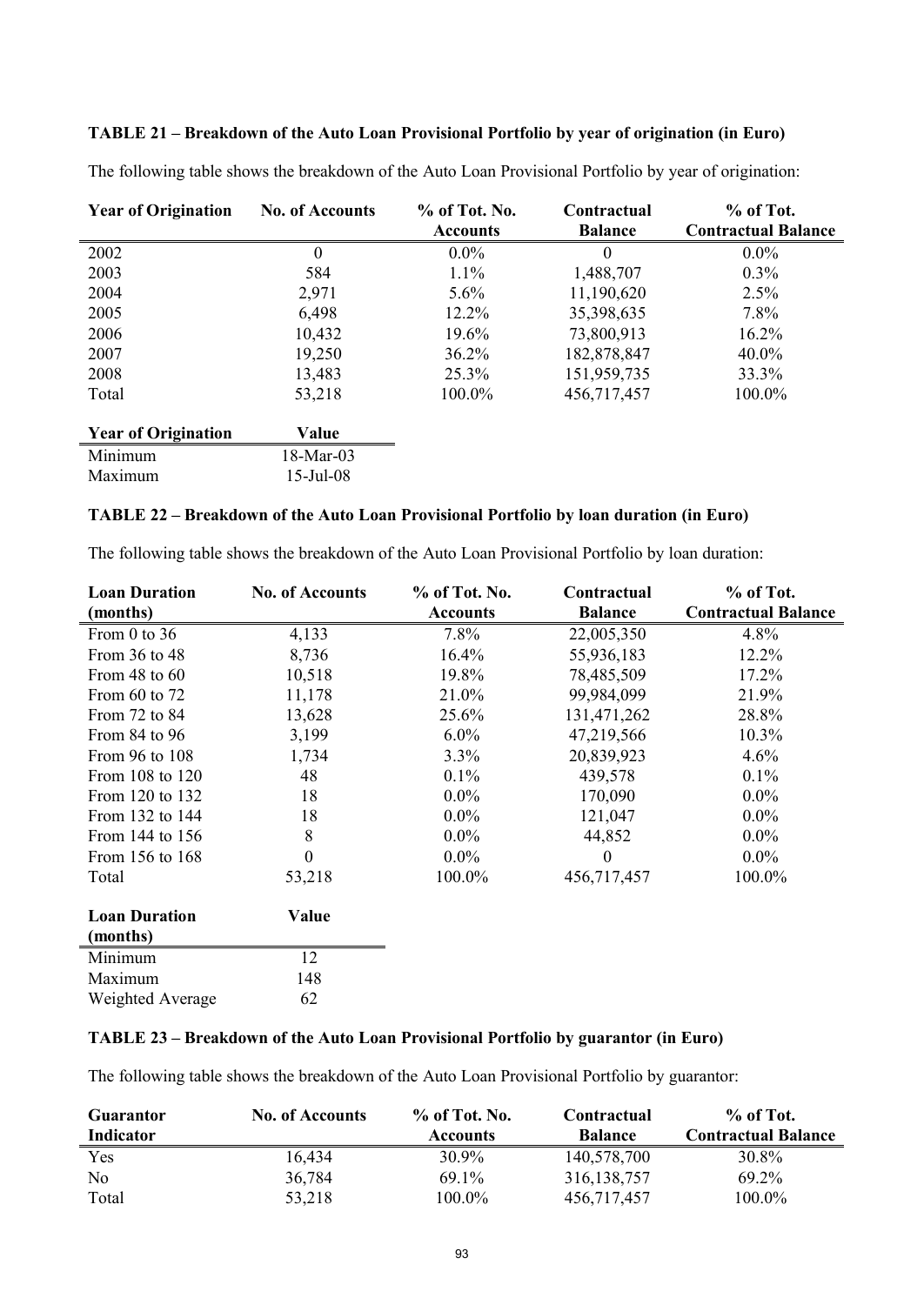## **TABLE 24 – Breakdown of the Auto Loan Provisional Portfolio by interest rate type (in Euro)**

The following table shows the breakdown of the Auto Loan Provisional Portfolio by interest rate type:

| <b>Interest Rate</b> | <b>No. of Accounts</b> | $%$ of Tot. No. | Contractual    | $%$ of Tot.                |
|----------------------|------------------------|-----------------|----------------|----------------------------|
| Type                 |                        | <b>Accounts</b> | <b>Balance</b> | <b>Contractual Balance</b> |
| Fixed                | 53,218                 | 100.0%          | 456,717,457    | 100.0%                     |
| Floating             |                        | $0.0\%$         |                | $0.0\%$                    |
| Total                | 53,218                 | 100.0%          | 456,717,457    | $100.0\%$                  |

## **TABLE 25 – Breakdown of the Auto Loan Provisional Portfolio by payment frequency (in Euro)**

The following table shows the breakdown of the Auto Loan Provisional Portfolio by payment frequency:

| <b>Payment</b>   | <b>No. of Accounts</b> | $\%$ of Tot. No. | Contractual    | $%$ of Tot.                |
|------------------|------------------------|------------------|----------------|----------------------------|
| <b>Frequency</b> |                        | Accounts         | <b>Balance</b> | <b>Contractual Balance</b> |
| Monthly          | 53,218                 | 100.0%           | 456,717,457    | 100.0%                     |
| Quarterly        |                        | $0.0\%$          |                | $0.0\%$                    |
| Total            | 53,218                 | 100.0%           | 456.717.457    | 100.0%                     |

# **TABLE 26 – Breakdown of the Auto Loan Provisional Portfolio by current applicable interest rate (in Euro)**

The following table shows the breakdown of the Auto Loan Provisional Portfolio by current applicable interest rate:

| <b>Current Applicable</b> | <b>No. of Accounts</b> | % of Tot. No.   | Contractual    | % of Tot.                  |
|---------------------------|------------------------|-----------------|----------------|----------------------------|
| Rate                      |                        | <b>Accounts</b> | <b>Balance</b> | <b>Contractual Balance</b> |
| From $0\%$ to 2.5%        | 2,177                  | 4.1%            | 12,146,907     | 2.7%                       |
| From 2.5% to $4\%$        | 23                     | $0.0\%$         | 291,047        | 0.1%                       |
| From $4\%$ to $5.5\%$     | 1,091                  | 2.1%            | 9,176,331      | $2.0\%$                    |
| From $5.5\%$ to $7\%$     | 15,810                 | 29.7%           | 159,379,811    | 34.9%                      |
| From $7\%$ to $8.5\%$     | 17,460                 | 32.8%           | 138,710,238    | 30.4%                      |
| From $8.5\%$ to $10\%$    | 10,263                 | 19.3%           | 97,054,272     | 21.3%                      |
| From $10\%$ to $11.5\%$   | 3,867                  | 7.3%            | 26,227,652     | 5.7%                       |
| From 11.5% to $13%$       | 2,107                  | $4.0\%$         | 11,687,606     | 2.6%                       |
| From $13\%$ to $14.5\%$   | 420                    | $0.8\%$         | 2,043,593      | 0.4%                       |
| From 14.5% to $16\%$      | $\boldsymbol{0}$       | $0.0\%$         | $\bf{0}$       | $0.0\%$                    |
| Total                     | 53,218                 | 100.0%          | 456,717,457    | 100.0%                     |
| <b>Current Applicable</b> | Value                  |                 |                |                            |
| Rate                      |                        |                 |                |                            |
| Minimum                   | $0.0\%$                |                 |                |                            |
| Maximum                   | 14.1%                  |                 |                |                            |
| Weighted Average          | 7.5%                   |                 |                |                            |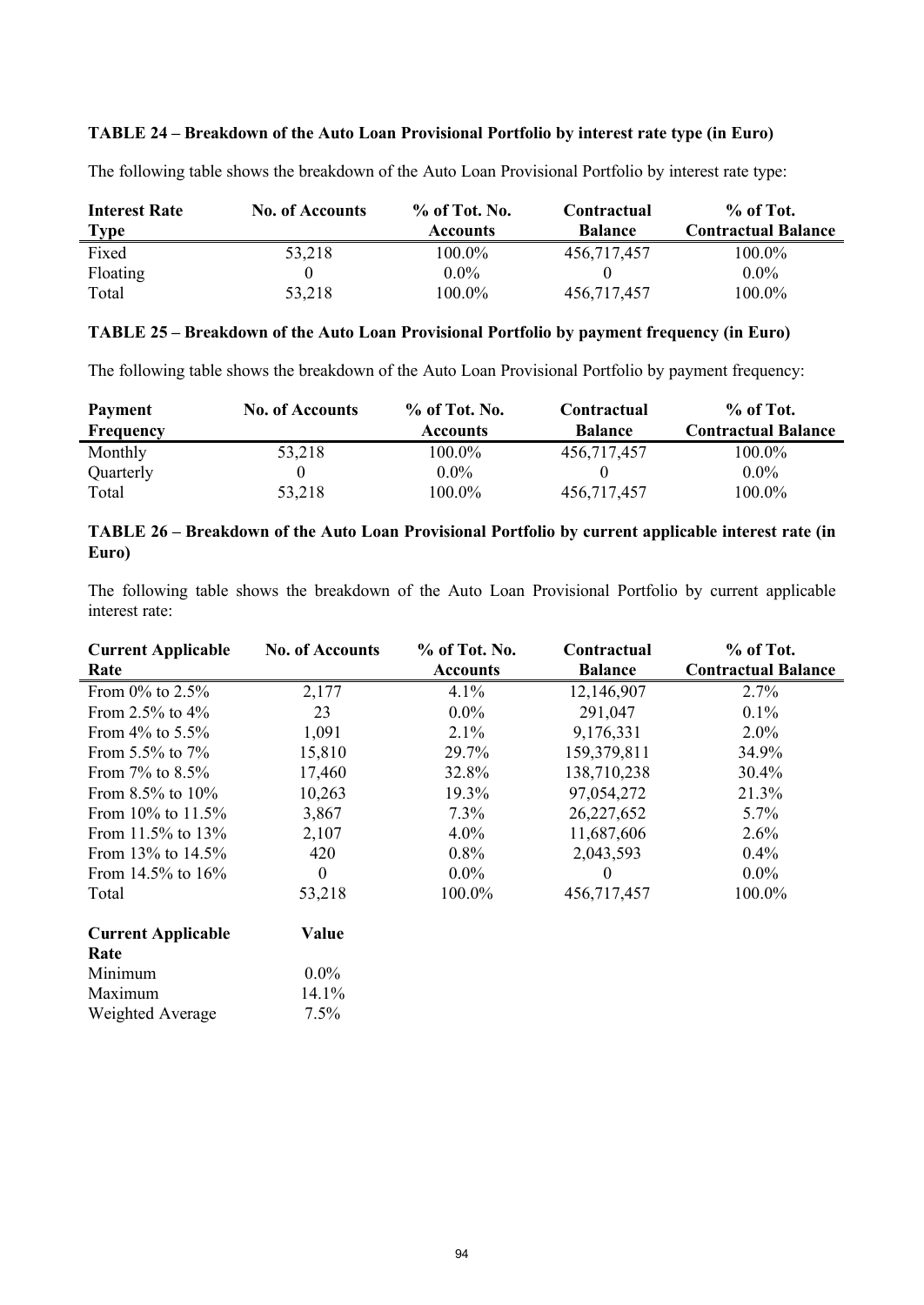## **TABLE 27 – Breakdown of the Auto Loan Provisional Portfolio by geographical breakdown (in Euro)**

The following table shows the breakdown of the Auto Loan Provisional Portfolio by geographical breakdown:

| Geographical<br><b>Breakdown</b> | No. of<br><b>Accounts</b> | $%$ of Tot. No.<br><b>Accounts</b> | Contractual<br><b>Balance</b> | % of Tot.<br>Contractual<br><b>Balance</b> |
|----------------------------------|---------------------------|------------------------------------|-------------------------------|--------------------------------------------|
| Missing                          | 11                        | $0.0\%$                            | 76,865                        | $0.0\%$                                    |
|                                  |                           |                                    |                               |                                            |
| Aegean Islands                   | 5,597                     | 10.5%                              | 48,682,858                    | $10.7\%$                                   |
| Athens Center                    | 3,513                     | 6.6%                               | 29,175,944                    | 6.4%                                       |
| C.Greece                         | 5,964                     | 11.2%                              | 51,018,308                    | 11.2%                                      |
| Eptanisa                         | 1,319                     | 2.5%                               | 11,860,445                    | 2.6%                                       |
| NE Greece                        | 3,763                     | 7.1%                               | 30,038,262                    | 6.6%                                       |
| North, North East Attica         | 9,242                     | 17.4%                              | 82,170,231                    | 18.0%                                      |
| NW Greece                        | 2,726                     | 5.1%                               | 23,143,099                    | $5.1\%$                                    |
| Peloponissos                     | 3,663                     | $6.9\%$                            | 32,441,299                    | 7.1%                                       |
| Pireaus                          | 2,592                     | 4.9%                               | 21,191,947                    | 4.6%                                       |
| Salonica & Suburbs               | 5,138                     | 9.7%                               | 41,446,991                    | $9.1\%$                                    |
| South Southeast Attica           | 5,143                     | 9.7%                               | 45,839,998                    | $10.0\%$                                   |
| West Attica                      | 4,547                     | 8.5%                               | 39,631,211                    | 8.7%                                       |
| Total                            | 53,218                    | 100.0%                             | 456,717,457                   | 100.0%                                     |

#### **TABLE 28 – Breakdown of the Auto Loan Provisional Portfolio by occupation group (in Euro)**

The following table shows the breakdown of the Auto Loan Provisional Portfolio by occupation group:

| <b>Occupation Group</b>    | <b>No. of Accounts</b> | % of Tot. No.   | Contractual      | % of Tot.                  |
|----------------------------|------------------------|-----------------|------------------|----------------------------|
|                            |                        | <b>Accounts</b> | <b>Balance</b>   | <b>Contractual Balance</b> |
| <b>Liberal Professions</b> | 2,250                  | 4.2%            | 23,264,912       | 5.1%                       |
| Senior Management          | 276                    | 0.5%            | 2,635,712        | 0.6%                       |
| Other Professional         | 3,081                  | 5.8%            | 27,825,819       | 6.1%                       |
| Middle Management          | 86                     | 0.2%            | 888,187          | 0.2%                       |
| Semi Professional          | 529                    | 1.0%            | 4,344,986        | 1.0%                       |
| Skilled Tradesman          | 1,368                  | 2.6%            | 12,033,805       | 2.6%                       |
| Semi Skilled Manual        | 924                    | 1.7%            | 8,245,904        | 1.8%                       |
| Manual                     | 3,400                  | 6.4%            | 29,149,901       | 6.4%                       |
| White Collar               | 2,119                  | $4.0\%$         | 18,718,203       | 4.1%                       |
| Service                    | 529                    | 1.0%            | 4,634,494        | 1.0%                       |
| Self Employed              | 6,715                  | 12.6%           | 70,063,391       | 15.3%                      |
| Occasional                 | 159                    | $0.3\%$         | 1,460,215        | $0.3\%$                    |
| Not Economically           |                        |                 |                  |                            |
| Active                     | 2,444                  | 4.6%            | 17,868,513       | 3.9%                       |
| <b>Independent Means</b>   | 4,975                  | 9.3%            | 38,578,396       | 8.4%                       |
| Private Sector             |                        |                 |                  |                            |
| Employees                  | 18,236                 | 34.3%           | 146,520,221      | 32.1%                      |
| Public Sector              |                        |                 |                  |                            |
| Employees                  | 5,727                  | 10.8%           | 46,826,053       | 10.3%                      |
| ACB Employees &            |                        |                 |                  |                            |
| <b>ACB</b> Subs Employees  | $\overline{0}$         | $0.0\%$         | $\boldsymbol{0}$ | $0.0\%$                    |
| <b>Bank Employee</b>       | 400                    | 0.8%            | 3,658,746        | 0.8%                       |
| Unknown                    | $\boldsymbol{0}$       | $0.0\%$         | $\boldsymbol{0}$ | $0.0\%$                    |
| Missing                    | $\boldsymbol{0}$       | $0.0\%$         | $\theta$         | $0.0\%$                    |
| Total                      | 53,218                 | 100.0%          | 456,717,457      | 100.0%                     |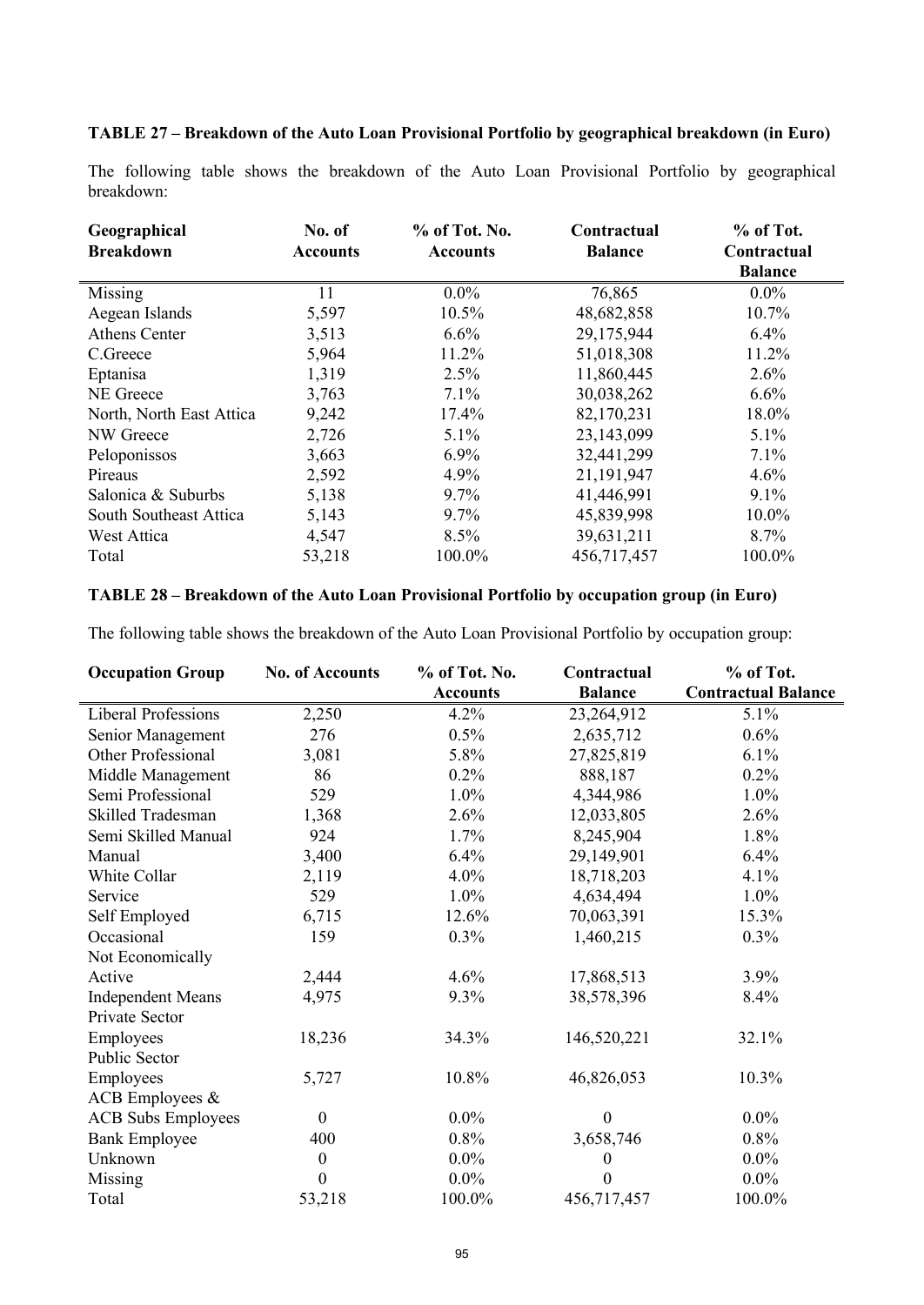#### *Characteristics of Amortising Loans*

#### **TABLE 29 – Summary of the Amortising Loan Provisional Portfolio**

|                      | <b>Total</b>  |
|----------------------|---------------|
| Number of Accounts:  | 178,159       |
| Disbursed Amount:    | 1,677,688,589 |
| Contractual Balance: | 1,262,510,156 |

## **TABLE 30 – Breakdown of the Amortising Loan Provisional Portfolio by product type (in Euro)**

The following table shows the breakdown of the Amortising Loan Provisional Portfolio by product type:

| <b>Product Type</b>    | <b>No. of Accounts</b> | $%$ of Tot. No. | Contractual    | % of Tot.                  |
|------------------------|------------------------|-----------------|----------------|----------------------------|
|                        |                        | <b>Accounts</b> | <b>Balance</b> | <b>Contractual Balance</b> |
| <b>Amortised Loans</b> | 178,159                | 100.0%          | 1,262,510,156  | 100.0%                     |
| Auto Loans             |                        | $0.0\%$         |                | $0.0\%$                    |
| Total                  | 178,159                | 100.0%          | 1,262,510,156  | 100.0%                     |

#### **TABLE 31 – Breakdown of the Amortising Loan Provisional Portfolio by disbursed amount (in Euro)**

The following table shows the breakdown of the Amortising Loan Provisional Portfolio by disbursed amount:

| <b>Disbursed Amount</b> | No. of          | % of Tot. No.   | Contractual    | % of Tot.                  |
|-------------------------|-----------------|-----------------|----------------|----------------------------|
|                         | <b>Accounts</b> | <b>Accounts</b> | <b>Balance</b> | <b>Contractual Balance</b> |
| From 0 to $4000$        | 45,617          | 25.6%           | 78,613,579     | $6.2\%$                    |
| From 4000 to 7000       | 43,633          | 24.5%           | 151,510,882    | 12.0%                      |
| From 7000 to 10000      | 33,548          | 18.8%           | 198,777,273    | 15.7%                      |
| From 10000 to 15000     | 23,284          | 13.1%           | 198,709,514    | 15.7%                      |
| From 15000 to 20000     | 12,821          | $7.2\%$         | 163,686,208    | 13.0%                      |
| From 20000 to 25000     | 7,472           | $4.2\%$         | 129,801,919    | $10.3\%$                   |
| From 25000 to 40000     | 8,977           | $5.0\%$         | 225,403,364    | 17.9%                      |
| From 40000 to 55000     | 2,797           | 1.6%            | 115,417,469    | 9.1%                       |
| From 55000 to 70000     | 9               | $0.0\%$         | 522,485        | $0.0\%$                    |
| From 70000 to 85000     |                 | $0.0\%$         | 67,462         | $0.0\%$                    |
| From 85000 to 100000    | $\theta$        | $0.0\%$         | 0              | $0.0\%$                    |
| From 100000 to 120000   | $\theta$        | $0.0\%$         | $\theta$       | $0.0\%$                    |
| From 120000 to 140000   | 0               | $0.0\%$         | 0              | $0.0\%$                    |
| Total                   | 178,159         | 100.0%          | 1,262,510,156  | 100.0%                     |
| <b>Disbursed Amount</b> | Value           |                 |                |                            |
| Minimum                 | 200             |                 |                |                            |
|                         |                 |                 |                |                            |

| Maximum          | 75,000 |
|------------------|--------|
| Weighted Average | 18,221 |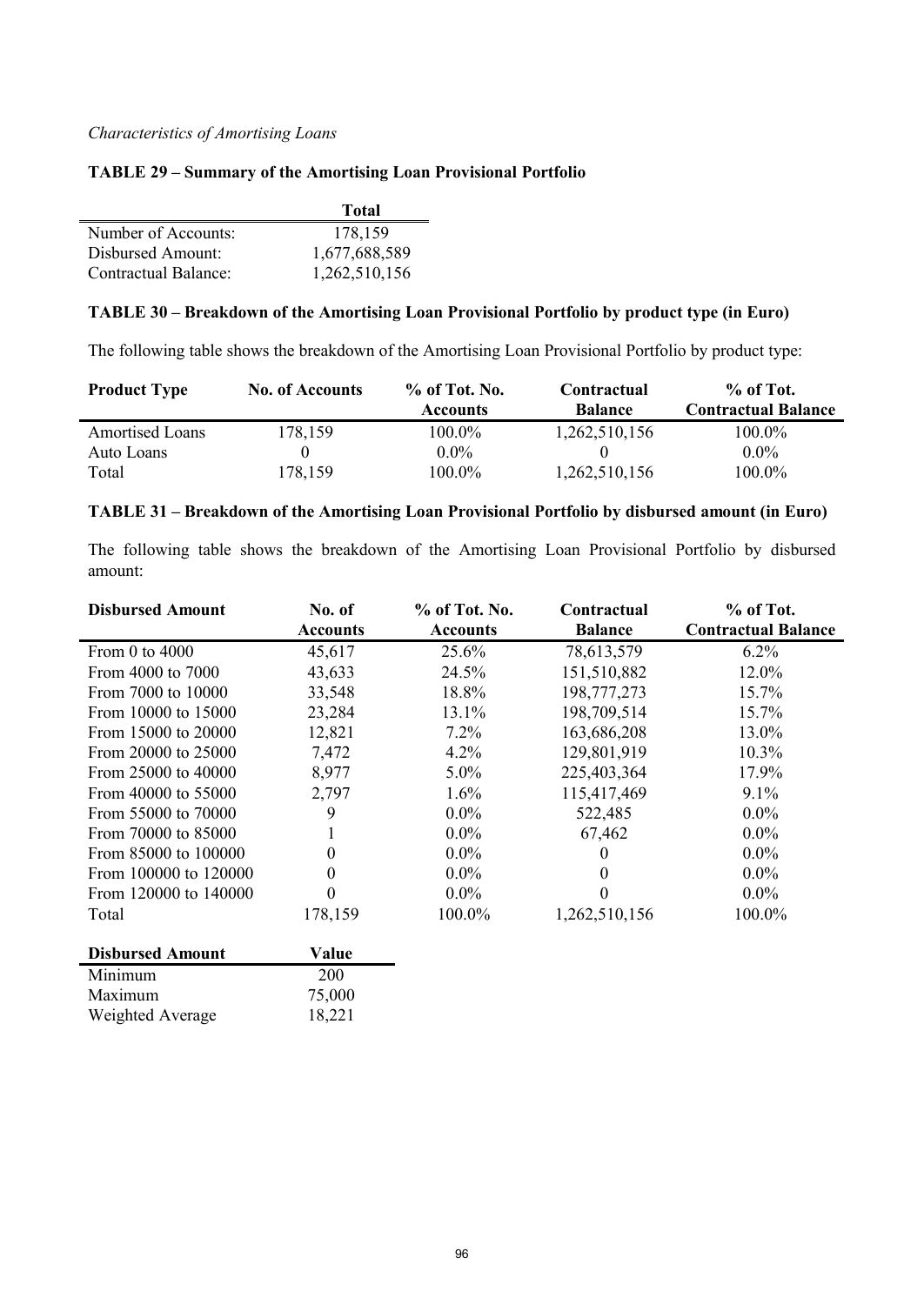# **TABLE 32 – Breakdown of the Amortising Loan Provisional Portfolio by Contractual Balance (in Euro)**

The following table shows the breakdown of the Amortising Loan Provisional Portfolio by Contractual Balance:

| <b>Contractual Balance</b> | No. of           | % of Tot. No.   | Contractual    | % of Tot.                  |
|----------------------------|------------------|-----------------|----------------|----------------------------|
|                            | <b>Accounts</b>  | <b>Accounts</b> | <b>Balance</b> | <b>Contractual Balance</b> |
| From 0 to 4000             | 81,562           | 45.8%           | 173,938,948    | 13.8%                      |
| From 4000 to 7000          | 38,928           | 21.9%           | 209,596,719    | 16.6%                      |
| From 7000 to 10000         | 22,452           | 12.6%           | 188,067,886    | 14.9%                      |
| From 10000 to 15000        | 14,785           | 8.3%            | 183, 111, 976  | 14.5%                      |
| From 15000 to 20000        | 8,030            | 4.5%            | 139,680,241    | 11.1%                      |
| From 20000 to 25000        | 4,657            | 2.6%            | 104,327,393    | 8.3%                       |
| From 25000 to 30000        | 3,268            | 1.8%            | 89,878,765     | 7.1%                       |
| From 30000 to 35000        | 1,502            | 0.8%            | 48,666,506     | 3.9%                       |
| From 35000 to 40000        | 1,139            | $0.6\%$         | 42,667,100     | 3.4%                       |
| From 40000 to 45000        | 976              | 0.5%            | 41,519,267     | 3.3%                       |
| From 45000 to 50000        | 843              | $0.5\%$         | 40,108,951     | 3.2%                       |
| From 50000 to 60000        | 14               | $0.0\%$         | 753,035        | 0.1%                       |
| From 60000 to 70000        | 3                | $0.0\%$         | 193,370        | $0.0\%$                    |
| From 70000 to 80000        | $\boldsymbol{0}$ | $0.0\%$         | $^{(1)}$       | $0.0\%$                    |
| From 80000 to 100000       | $\theta$         | $0.0\%$         | $^{(1)}$       | $0.0\%$                    |
| From 100000 to 120000      | $\boldsymbol{0}$ | $0.0\%$         | 0              | $0.0\%$                    |
| From 120000 to 140000      | $\boldsymbol{0}$ | $0.0\%$         | 0              | $0.0\%$                    |
| Total                      | 178,159          | 100.0%          | 1,262,510,156  | 100.0%                     |
| <b>Contractual Balance</b> | Value            |                 |                |                            |
| Minimum                    | 100              |                 |                |                            |

## **TABLE 33 – Breakdown of the Amortising Loan Provisional Portfolio by seasoning (in Euro)**

Maximum 67,462 Average 7,086

The following table shows the breakdown of the Amortising Loan Provisional Portfolio by seasoning:

| <b>Seasoning</b>  | <b>No. of Accounts</b> | % of Tot. No.   | Contractual    | $%$ of Tot.                |
|-------------------|------------------------|-----------------|----------------|----------------------------|
| (months)          |                        | <b>Accounts</b> | <b>Balance</b> | <b>Contractual Balance</b> |
| From $0$ to $12$  | 57,393                 | 32.2%           | 524, 181, 206  | 41.5%                      |
| From 12 to $18$   | 36,883                 | 20.7%           | 268,882,869    | 21.3%                      |
| From 18 to 24     | 26,888                 | 15.1%           | 195,612,084    | 15.5%                      |
| From $24$ to $30$ | 20,412                 | 11.5%           | 103,432,217    | $8.2\%$                    |
| From 30 to 36     | 15,051                 | $8.4\%$         | 83,404,640     | 6.6%                       |
| From $36$ to $42$ | 10,943                 | $6.1\%$         | 52,939,352     | 4.2%                       |
| From 42 to 48     | 5,095                  | 2.9%            | 18,696,058     | 1.5%                       |
| From 48 to $60$   | 5,154                  | 2.9%            | 14,399,020     | 1.1%                       |
| From $60$ to $72$ | 340                    | $0.2\%$         | 962,711        | $0.1\%$                    |
| From 72 to 84     | $\theta$               | $0.0\%$         | $\Omega$       | $0.0\%$                    |
| Total             | 178,159                | 100.0%          | 1,262,510,156  | 100.0%                     |
| <b>Seasoning</b>  | Value                  |                 |                |                            |
| (months)          |                        |                 |                |                            |
| Minimum           | 2.1                    |                 |                |                            |
| Maximum           | 71.1                   |                 |                |                            |
| Weighted Average  | 16.4                   |                 |                |                            |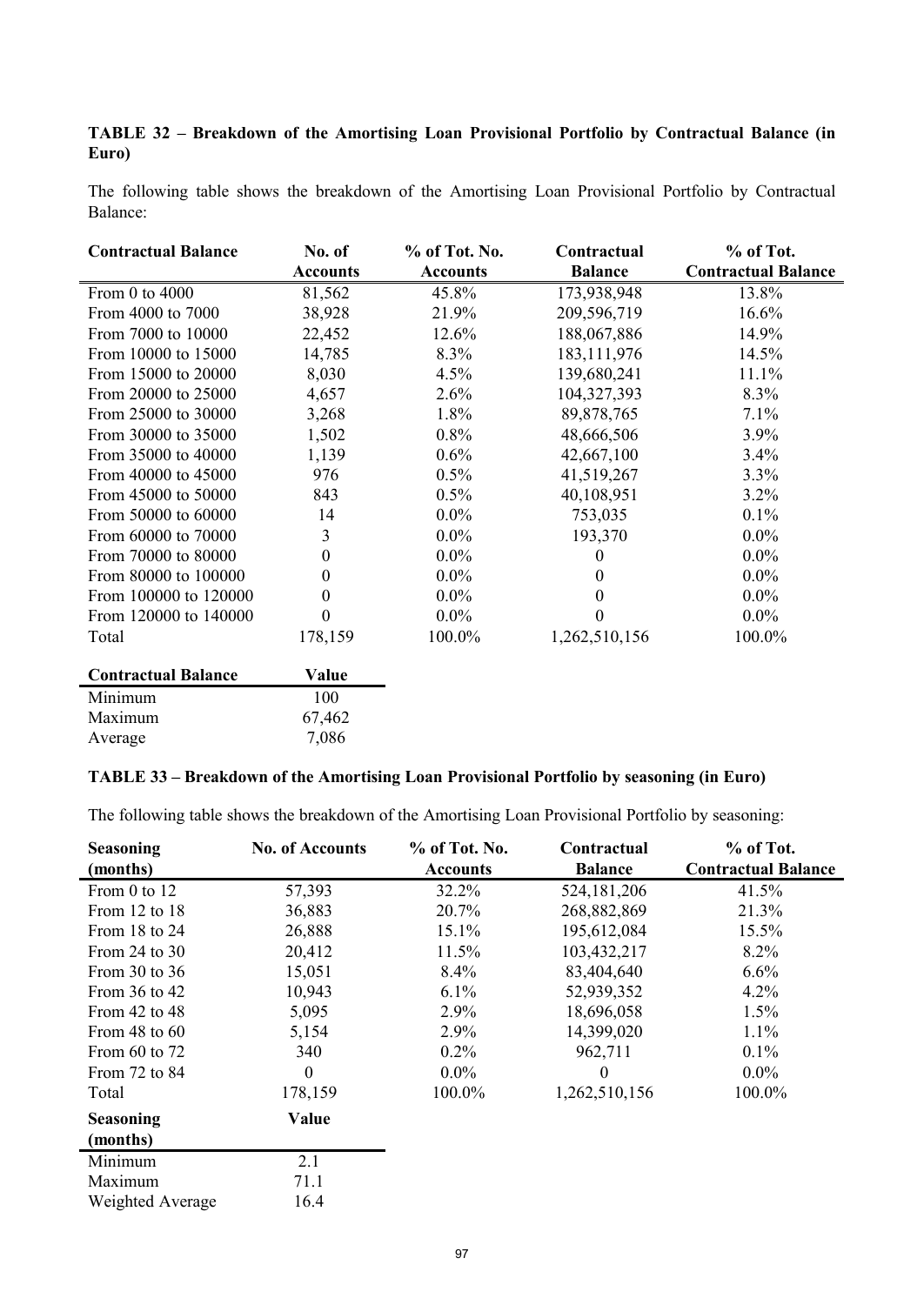# **TABLE 34 – Breakdown of the Amortising Loan Provisional Portfolio by remaining life to maturity (in Euro)**

| The following table shows the breakdown of the Amortising Loan Provisional Portfolio by remaining life to |  |  |  |
|-----------------------------------------------------------------------------------------------------------|--|--|--|
| maturity:                                                                                                 |  |  |  |

| <b>Remaining Life to</b> | <b>No. of Accounts</b> | % of Tot. No.   | Contractual    | % of Tot.                  |
|--------------------------|------------------------|-----------------|----------------|----------------------------|
| <b>Maturity (months)</b> |                        | <b>Accounts</b> | <b>Balance</b> | <b>Contractual Balance</b> |
| From 0 to 12             | 15,321                 | 8.6%            | 22,719,440     | 1.8%                       |
| From 12 to 18            | 17,272                 | $9.7\%$         | 40,393,354     | 3.2%                       |
| From 18 to 24            | 18,141                 | 10.2%           | 55,681,037     | 4.4%                       |
| From 24 to $36$          | 30,487                 | 17.1%           | 131,054,528    | 10.4%                      |
| From $36$ to $48$        | 26,738                 | 15.0%           | 163, 342, 263  | 12.9%                      |
| From 48 to $60$          | 24,930                 | 14.0%           | 190,641,104    | 15.1%                      |
| From 60 to 72            | 7,551                  | $4.2\%$         | 77,600,235     | 6.1%                       |
| From 72 to 84            | 11,858                 | 6.7%            | 172,978,576    | 13.7%                      |
| From $84$ to $96$        | 14,451                 | 8.1%            | 152,270,836    | 12.1%                      |
| From 96 to 108           | 1,108                  | $0.6\%$         | 27,809,686     | $2.2\%$                    |
| From 108 to 120          | 10,282                 | 5.8%            | 227,662,051    | 18.0%                      |
| From 120 to 132          | 20                     | $0.0\%$         | 357,045        | $0.0\%$                    |
| Total                    | 178,159                | 100.0%          | 1,262,510,156  | 100.0%                     |
| <b>Remaining Life to</b> | Value                  |                 |                |                            |
| <b>Maturity (months)</b> |                        |                 |                |                            |
| Minimum                  | 6                      |                 |                |                            |
| Maximum                  | 120                    |                 |                |                            |
| Weighted Average         | 66.9                   |                 |                |                            |

## **TABLE 35 – Breakdown of the Amortising Loan Provisional Portfolio by year of origination (in Euro)**

The following table shows the breakdown of the Amortising Loan Provisional Portfolio by year of origination:

| Year of                | <b>No. of Accounts</b> | % of Tot. No.   | Contractual    | % of Tot.                  |
|------------------------|------------------------|-----------------|----------------|----------------------------|
| Origination            |                        | <b>Accounts</b> | <b>Balance</b> | <b>Contractual Balance</b> |
| 2002                   | $\overline{2}$         | $0.0\%$         | 6,345          | $0.0\%$                    |
| 2003                   | 1,768                  | $1.0\%$         | 4,609,590      | $0.4\%$                    |
| 2004                   | 7,075                  | $4.0\%$         | 22,211,480     | 1.8%                       |
| 2005                   | 19,928                 | 11.2%           | 102,329,186    | $8.1\%$                    |
| 2006                   | 41,298                 | 23.2%           | 232,186,210    | $18.4\%$                   |
| 2007                   | 68,301                 | 38.3%           | 524,743,743    | 41.6%                      |
| 2008                   | 39,787                 | 22.3%           | 376,423,603    | 29.8%                      |
| Total                  | 178,159                | 100.0%          | 1,262,510,156  | 100.0%                     |
| Year of<br>Origination | Value                  |                 |                |                            |
| Minimum                | $17-Oct-02$            |                 |                |                            |

| <u>IVIIIIIIIIIUIII</u> | $17$ -OCL-02 |
|------------------------|--------------|
| Maximum                | $15$ -Jul-08 |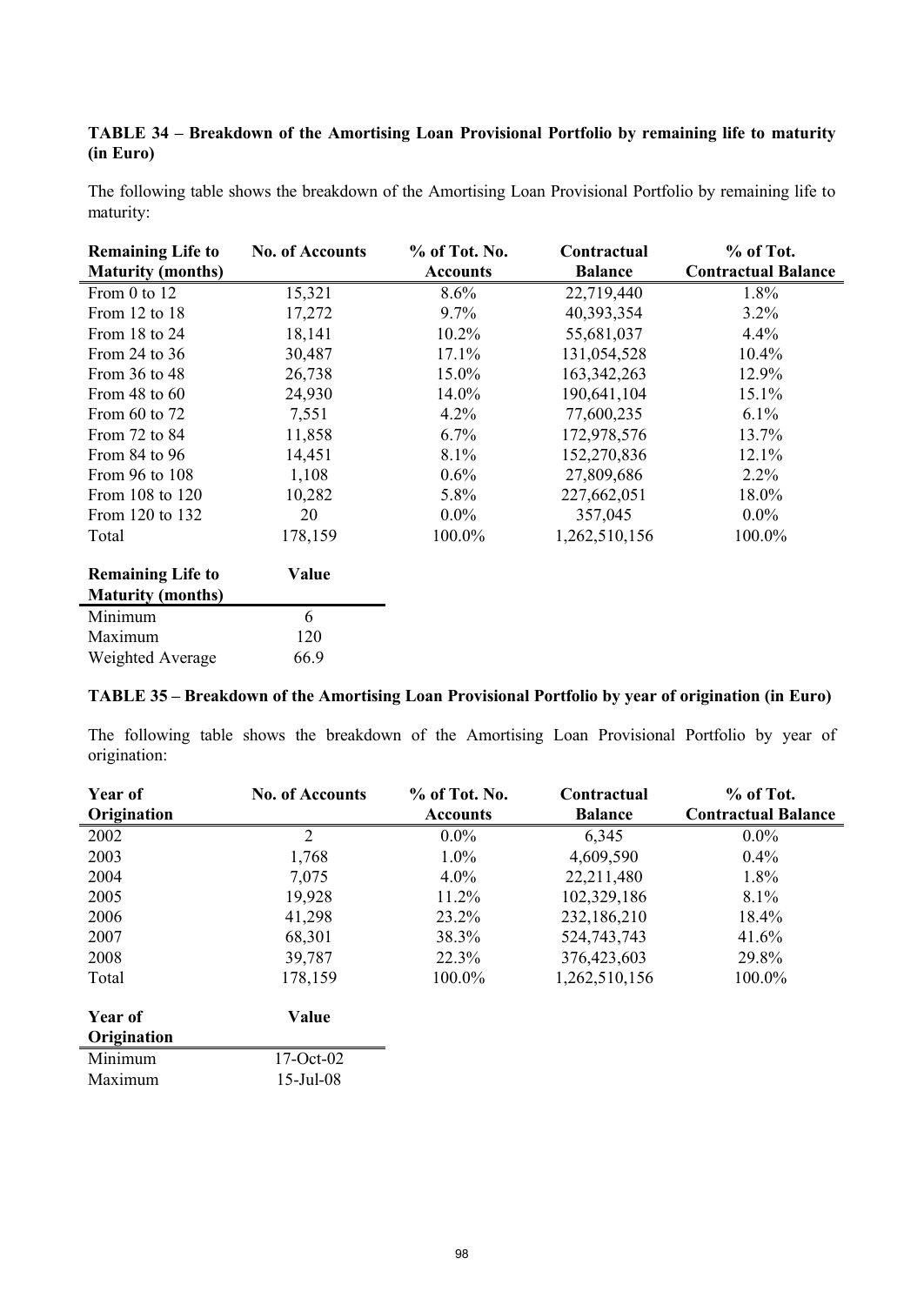# **TABLE 36 – Breakdown of the Amortising Loan Provisional Portfolio by loan duration (in Euro)**

| <b>Loan Duration</b> | <b>No. of Accounts</b> | % of Tot. No.   | Contractual    | % of Tot.                  |
|----------------------|------------------------|-----------------|----------------|----------------------------|
| (months)             |                        | <b>Accounts</b> | <b>Balance</b> | <b>Contractual Balance</b> |
| From 0 to 36         | 17,005                 | 9.5%            | 35,680,959     | 2.8%                       |
| From 36 to 48        | 27,538                 | 15.5%           | 81,694,551     | 6.5%                       |
| From $48$ to $60$    | 24,138                 | 13.5%           | 98,869,690     | 7.8%                       |
| From 60 to 72        | 26,570                 | 14.9%           | 150,258,798    | 11.9%                      |
| From 72 to 84        | 38,795                 | 21.8%           | 248,805,101    | 19.7%                      |
| From $84$ to $96$    | 7,042                  | $4.0\%$         | 77,146,173     | $6.1\%$                    |
| From 96 to 108       | 22,889                 | 12.8%           | 292,315,446    | 23.2%                      |
| From 108 to 120      | 2,085                  | 1.2%            | 19,659,280     | 1.6%                       |
| From 120 to 132      | 10,090                 | $5.7\%$         | 229,287,800    | 18.2%                      |
| From 132 to 144      | 1,282                  | 0.7%            | 19,719,153     | 1.6%                       |
| From 144 to 156      | 656                    | $0.4\%$         | 8,158,412      | $0.6\%$                    |
| From 156 to 168      | 69                     | $0.0\%$         | 914,794        | $0.1\%$                    |
| Total                | 178,159                | 100.0%          | 1,262,510,156  | 100.0%                     |
| <b>Loan Duration</b> | Value                  |                 |                |                            |
| (months)             |                        |                 |                |                            |
| Minimum              | 9.0                    |                 |                |                            |
| Maximum              | 161.0                  |                 |                |                            |
| Weighted Average     | 83.3                   |                 |                |                            |

The following table shows the breakdown of the Amortising Loan Provisional Portfolio by loan duration:

# **TABLE 37 – Breakdown of the Amortising Loan Provisional Portfolio by guarantor (in Euro)**

The following table shows the breakdown of the Amortising Loan Provisional Portfolio by guarantor:

| <b>Guarantor</b><br>Indicator | <b>No. of Accounts</b> | $%$ of Tot. No.<br><b>Accounts</b> | Contractual<br><b>Balance</b> | $%$ of Tot.<br><b>Contractual Balance</b> |
|-------------------------------|------------------------|------------------------------------|-------------------------------|-------------------------------------------|
| Yes                           | 27,610                 | $15.5\%$                           | 280, 145, 385                 | 22.2%                                     |
| No                            | 150,549                | 84.5%                              | 982, 364, 771                 | 77.8%                                     |
| Total                         | 178,159                | $100.0\%$                          | 1,262,510,156                 | 100.0%                                    |

#### **TABLE 38 – Breakdown of the Amortising Loan Provisional Portfolio by interest rate type (in Euro)**

The following table shows the breakdown of the Amortising Loan Provisional Portfolio by interest rate type:

| <b>Interest Rate</b> | <b>No. of Accounts</b> | $%$ of Tot. No. | Contractual    | $%$ of Tot.                |
|----------------------|------------------------|-----------------|----------------|----------------------------|
| <b>Type</b>          |                        | <b>Accounts</b> | <b>Balance</b> | <b>Contractual Balance</b> |
| Fixed                | 139.084                | 78.1%           | 727,967,360    | 57.7%                      |
| Floating             | 39,075                 | 21.9%           | 534,542,796    | $42.3\%$                   |
| Total                | 178,159                | $100.0\%$       | 1,262,510,156  | 100.0%                     |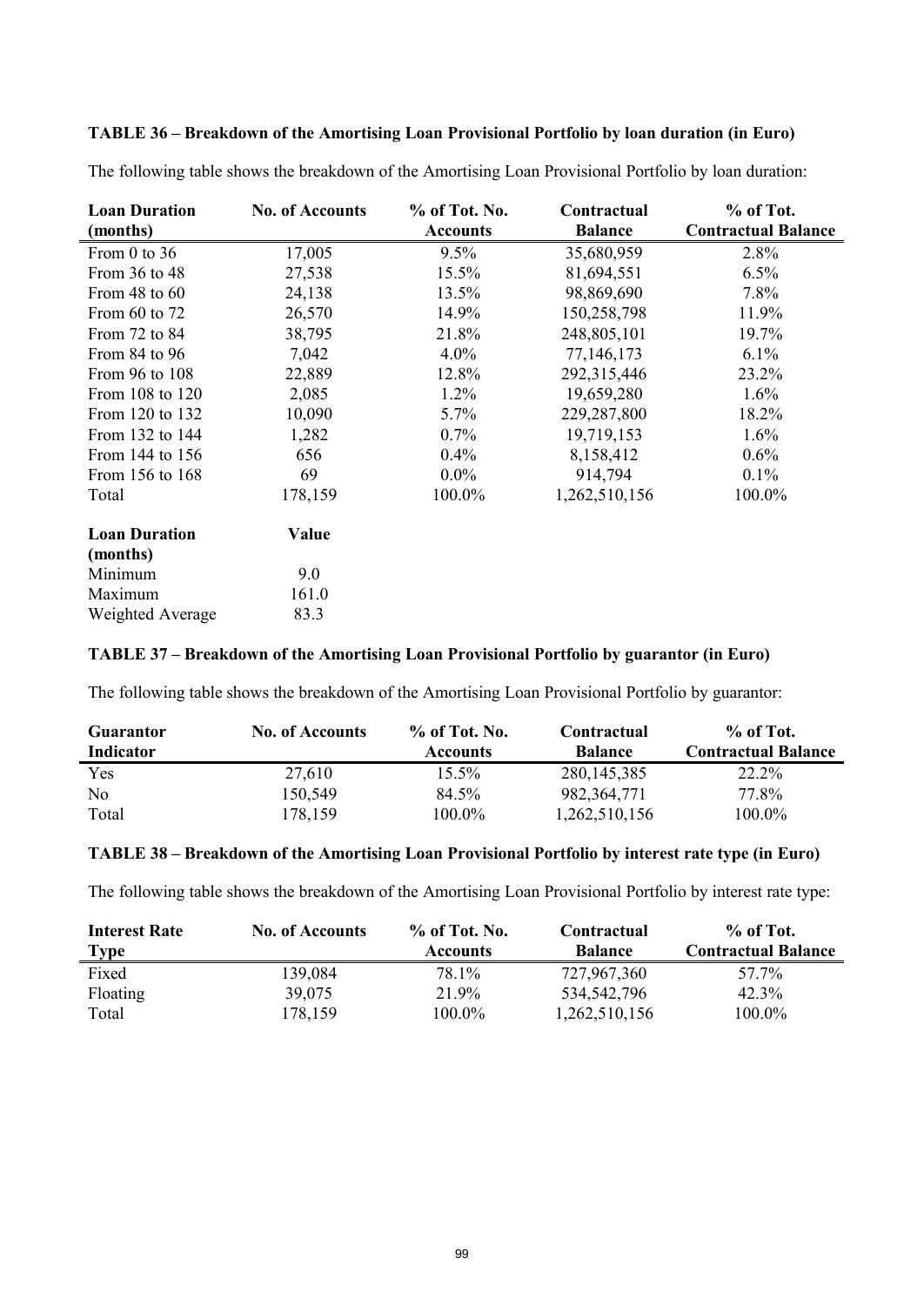# **TABLE 39 – Breakdown of the Amortising Loan Provisional Portfolio by payment frequency (in Euro)**

The following table shows the breakdown of the Amortising Loan Provisional Portfolio by payment frequency:

| <b>Payment</b> | <b>No. of Accounts</b> | $%$ of Tot. No. | Contractual    | $%$ of Tot.                |
|----------------|------------------------|-----------------|----------------|----------------------------|
| Frequency      |                        | <b>Accounts</b> | <b>Balance</b> | <b>Contractual Balance</b> |
| Monthly        | 178,159                | 100.0%          | 1,262,510,156  | 100.0%                     |
| Quarterly      |                        | $0.0\%$         |                | $0.0\%$                    |
| Total          | 178,159                | $100.0\%$       | 1,262,510,156  | 100.0%                     |

# **TABLE 40 – Breakdown of the Amortising Loan Provisional Portfolio by current applicable interest rate (in Euro)**

The following table shows the breakdown of the Amortising Loan Provisional Portfolio by current applicable interest rate:

| <b>Current Applicable</b> | <b>No. of Accounts</b> | % of Tot. No.   | Contractual    | $%$ of Tot.                |
|---------------------------|------------------------|-----------------|----------------|----------------------------|
| Rate                      |                        | <b>Accounts</b> | <b>Balance</b> | <b>Contractual Balance</b> |
| From $0\%$ to 2.5%        | 1,547                  | $0.9\%$         | 1,526,694      | $0.1\%$                    |
| From 2.5% to $4\%$        | $\theta$               | $0.0\%$         | $\theta$       | $0.0\%$                    |
| From $4\%$ to 5.5%        | 13                     | $0.0\%$         | 68,720         | $0.0\%$                    |
| From $5.5\%$ to $7\%$     | 13                     | $0.0\%$         | 14,767         | $0.0\%$                    |
| From $7\%$ to $8.5\%$     | 14,205                 | 8.0%            | 138,626,816    | 11.0%                      |
| From $8.5\%$ to $10\%$    | 83,034                 | 46.6%           | 712,851,824    | 56.5%                      |
| From $10\%$ to $11.5\%$   | 12,081                 | $6.8\%$         | 67,291,621     | $5.3\%$                    |
| From $11.5\%$ to $13\%$   | 47,120                 | 26.4%           | 228,260,509    | 18.1%                      |
| From $13\%$ to $14.5\%$   | 19,745                 | 11.1%           | 112,768,954    | 8.9%                       |
| From 14.5% to $16\%$      | 401                    | $0.2\%$         | 1,100,251      | $0.1\%$                    |
| Total                     | 178,159                | 100.0%          | 1,262,510,156  | 100.0%                     |
| <b>Current Applicable</b> | Value                  |                 |                |                            |
| Rate                      |                        |                 |                |                            |
| Minimum                   | $0.00\%$               |                 |                |                            |
| Maximum                   | 15.60%                 |                 |                |                            |

Weighted Average 10.25%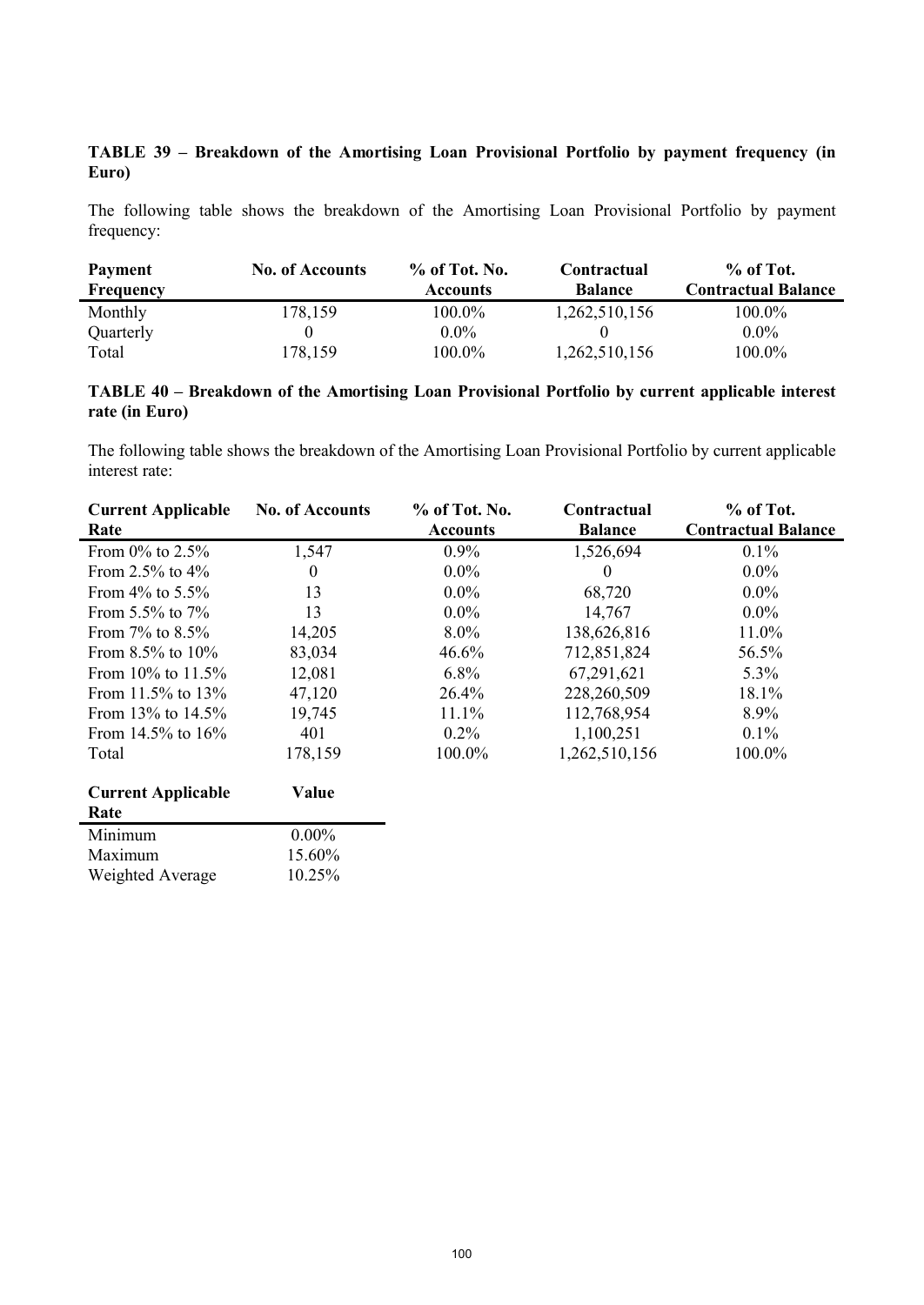# **TABLE 41 – Breakdown of the Amortising Loan Provisional Portfolio by geographical breakdown (in Euro)**

The following table shows the breakdown of the Amortising Loan Provisional Portfolio by geographical breakdown:

| Geographical             | No. of          | % of Tot. No.   | Contractual    | % of Tot.                  |
|--------------------------|-----------------|-----------------|----------------|----------------------------|
| <b>Breakdown</b>         | <b>Accounts</b> | <b>Accounts</b> | <b>Balance</b> | <b>Contractual Balance</b> |
| Missing                  | 37              | $0.0\%$         | 223,635        | $0.0\%$                    |
| Aegean Islands           | 19,883          | 11.2%           | 140,929,866    | 11.2%                      |
| Athens Center            | 16,644          | $9.3\%$         | 118,527,542    | $9.4\%$                    |
| C.Greece                 | 17,555          | $9.9\%$         | 110,978,307    | 8.8%                       |
| Eptanisa                 | 4,514           | 2.5%            | 29,599,481     | 2.3%                       |
| NE Greece                | 13,065          | $7.3\%$         | 86,099,172     | $6.8\%$                    |
| North, North East Attica | 26,393          | 14.8%           | 214,608,239    | 17.0%                      |
| NW Greece                | 5,530           | $3.1\%$         | 39,376,833     | $3.1\%$                    |
| Peloponissos             | 12,434          | $7.0\%$         | 79,932,226     | $6.3\%$                    |
| Pireaus                  | 14,373          | 8.1%            | 105,237,939    | 8.3%                       |
| Salonica & Suburbs       | 16,302          | $9.2\%$         | 109,012,117    | 8.6%                       |
| South Southeast Attica   | 17,618          | $9.9\%$         | 132,029,820    | 10.5%                      |
| West Attica              | 13,811          | 7.8%            | 95,954,978     | 7.6%                       |
| Total                    | 178,159         | 100.0%          | 1,262,510,156  | 100.0%                     |

## **TABLE 42 – Breakdown of the Amortising Loan Provisional Portfolio by occupation group (in Euro)**

The following table shows the breakdown of the Amortising Loan Provisional Portfolio by occupation group:

| <b>Occupation Group</b>        | No. of           | % of Tot. No.   | Contractual    | % of Tot.                  |
|--------------------------------|------------------|-----------------|----------------|----------------------------|
|                                | <b>Accounts</b>  | <b>Accounts</b> | <b>Balance</b> | <b>Contractual Balance</b> |
| <b>Liberal Professions</b>     | 4,097            | 2.3%            | 38,292,905     | 3.0%                       |
| Senior Management              | 1,292            | 0.7%            | 10,800,228     | 0.9%                       |
| Other Professional             | 5,007            | 2.8%            | 38,112,055     | $3.0\%$                    |
| Middle Management              | 479              | 0.3%            | 4,437,215      | $0.4\%$                    |
| Semi Professional              | 1,299            | 0.7%            | 11,052,038     | 0.9%                       |
| Skilled Tradesman              | 3,626            | 2.0%            | 22,053,282     | 1.7%                       |
| Semi Skilled Manual            | 3,447            | 1.9%            | 23,760,968     | 1.9%                       |
| Manual                         | 8,983            | 5.0%            | 55,759,051     | 4.4%                       |
| White Collar                   | 6,068            | 3.4%            | 43,597,362     | 3.5%                       |
| Service                        | 1,284            | $0.7\%$         | 9,796,964      | $0.8\%$                    |
| Self Employed                  | 25,830           | 14.5%           | 210,569,043    | 16.7%                      |
| Occasional                     | 541              | $0.3\%$         | 4,343,134      | $0.3\%$                    |
| Not Economically Active        | 4,424            | 2.5%            | 22,170,885     | 1.8%                       |
| <b>Independent Means</b>       | 25,683           | 14.4%           | 173,359,153    | 13.7%                      |
| Private Sector Employees       | 66,186           | 37.1%           | 438,664,098    | 34.7%                      |
| <b>Public Sector Employees</b> | 18,802           | 10.6%           | 143,319,395    | 11.4%                      |
| ACB Employees & ACB            |                  |                 |                |                            |
| Subs Employees                 | $\theta$         | $0.0\%$         | $\theta$       | $0.0\%$                    |
| <b>Bank Employee</b>           | 1,102            | 0.6%            | 12,316,356     | 1.0%                       |
| Unknown                        | 9                | $0.0\%$         | 106,025        | $0.0\%$                    |
| Missing                        | $\boldsymbol{0}$ | $0.0\%$         | $\overline{0}$ | $0.0\%$                    |
| Total                          | 178,159          | 100.0%          | 1,262,510,156  | 100.0%                     |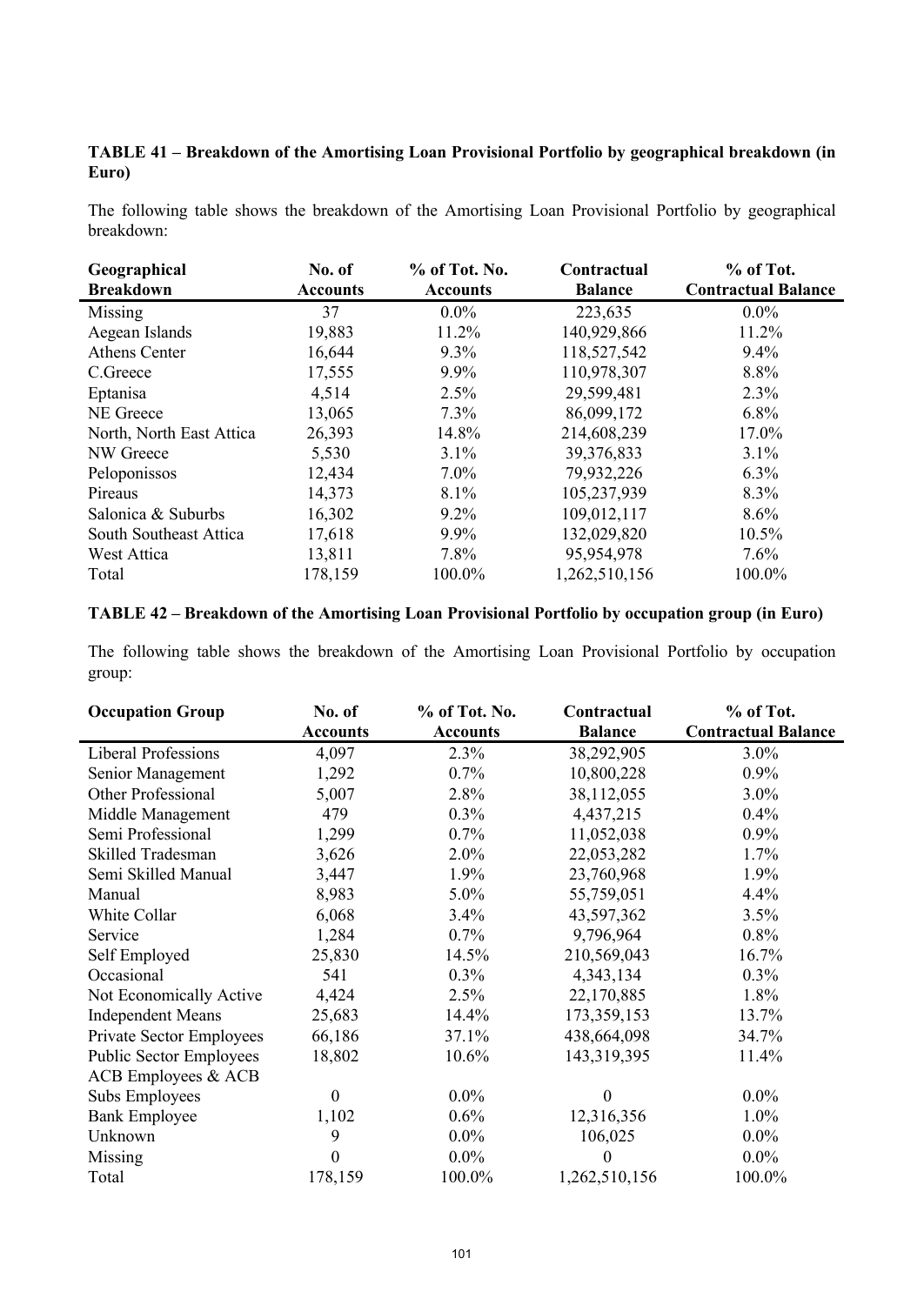#### **SERVICING OF THE PORTFOLIO**

All Loans will be serviced by Alpha in its capacity as Servicer under and in accordance with the terms of the Servicing Agreement. The Servicer will also service loans which will not be included in the Portfolio.

Under the Servicing Agreement, the Servicer will agree to service the Loans and their Ancillary Rights on behalf of the Issuer and the Trustee. The Servicer will provide services (the **Services**) to the Issuer in relation to the Loans and the Ancillary Rights related thereto which include the Servicer being obliged to:

- (a) service the Loans and their Ancillary Rights with the same level of skill, care and diligence as a Prudent Lender would if it were the owner of the Loans and their Ancillary Rights and in accordance with the Standard Operating Procedures Manual;
- (b) use its best endeavours to keep in force all licences, approvals, authorisations and consents which may be necessary in connection with the performance of the Services and prepare and submit all necessary applications and requests for any approval, authorisation, consent or licence required by Greek law or regulation in connection with the business of the Issuer;
- (c) not fail to comply with any Greek legal or regulatory requirements or knowingly fail to comply with any English legal or regulatory requirements in the performance of the Services or cause the Issuer to fail to comply with such requirements;
- (d) make the necessary calculations and determinations to prepare the Servicer Report to be delivered to the Issuer, the Trustee (if requested), the Swap Provider, Moody's and the Cash Manager on each Servicer Report Date setting out information in relation to the Portfolio including, but not limited to the amount of Defaulted Loans repurchased by the Seller pursuant to the Seller Defaulted Call Option, the amount and number of Permitted Variations and the amount and number of Loans under an Approved Payment Holiday;
- (e) notify the Issuer, the Cash Manager and the Trustee of a breach or potential breach of any of the representations, warranties and undertakings of the Seller contained in the Loan Sale Agreement and of any event which could result in the termination of its appointment as Servicer;
- (f) maintain and/or preserve any and all of the Ancillary Rights related to the Loans and their priority;
- (g) procure payment of all applicable stamp duties, registration and other documentary taxes in respect of the Loans and/or their Ancillary Rights;
- (h) pay, on behalf of the Issuer, any amount of Levy which is due and payable by the Issuer;
- (i) enforce Loans in accordance with the Enforcement Procedures;
- (j) take out credit life insurance and/or vehicle insurance policies on behalf of Borrowers that have failed to maintain such policies and to pay the premium for such insurance policy;
- (k) collect scheduled insurance premium payments from Borrowers and forward them to the relevant insurance providers;
- (l) collect from Borrowers any legal costs incurred in the administration or enforcement of a Loan or, where applicable, net-off such costs from any relevant recoveries;
- (m) keep in safe custody the Loan Documentation for all the Loans;
- (n) provide the Cash Manager with information relating to Receipts, Principal Losses and any recoveries of principal, interest and outstanding fees from defaulting Borrowers under Loans being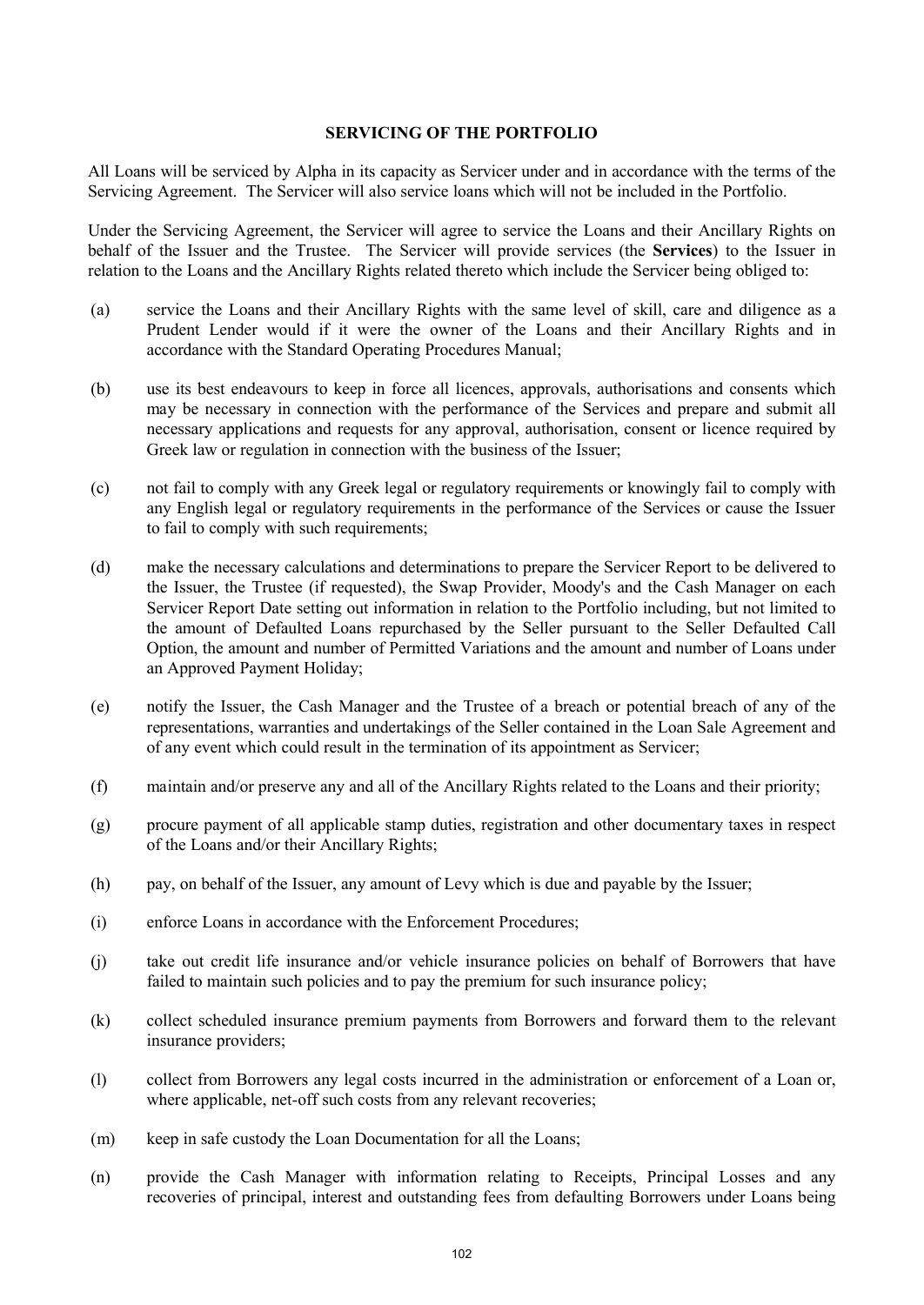enforced or Loans which have been enforced, Replacement Loans and Retired Loans, in respect of each Collection Period;

- (o) upon the occurrence of a Rate Event, not to effect reductions to the Alpha Bank Rate on which floating interest in respect of certain Loans is calculated from such base rate to below the Minimum Rate;
- (p) segregate collections representing interest which accrued on the Loans prior to any New Sale Date and remit such amounts to the Seller; and
- (q) on a quarterly basis determine the Deposit Contribution relating to each Loan.

**Alpha Bank Rate** means the variable base rate for Alpha All in 1 loans granted by Alpha.

**Applicable Rate** means, in respect of a Loan at any time, the rate of interest (inclusive of any margin and any applicable Levy in force) applicable to that Loan at such time and whether determined by reference to a fixed or a floating rate basis.

**Enforcement Procedures** means the Servicer's customary and usual servicing procedures for enforcing loans and their related security that are comparable to the Loans and their Ancillary Rights in accordance with its policies and procedures relating to its personal consumer loan and auto loan business.

**Loan Documentation** means, in respect of a Loan, (a) the agreement between the Seller and the relevant Borrower (and, if applicable, a Guarantor) under which that Loan is constituted and (b) all documents relating to or evidencing the Ancillary Rights for that Loan.

**Minimum Rate** means, in respect of any Loan the interest rate of which is calculated on a variable basis by reference to the Alpha Bank Rate, or on a combined basis in part by reference to the Alpha Bank Rate, and following the occurrence of a Rate Event, an interest rate equal to the lesser of:

- (a) 1 month EURIBOR for euro deposits plus 200 basis points plus applicable Levy; and
- (b) 1 month EURIBOR for euro deposits plus applicable Levy plus a margin equal to the difference between (i) the Alpha Bank rate immediately prior to such Rate Event, and (ii) 1 month EURIBOR for euro deposits.

**Permitted Variation** means, in respect of a Loan, a change to the terms and conditions of that Loan which relates to a change in:

- (a) the terms of either the type or tenor of the base rate of interest provided that such change would be considered a Rate Variation;
- (b) the terms of the frequency by which a Borrower is obliged to make interest payments, provided that the Borrower is at all times obliged to make interest payments at least once every six months;
- (c) a change in the terms of the interest margin over the base rate of interest;
- (d) a change in the maturity of the Loan;
- (e) a change in any term relating to dates for prepayment;
- (f) a change in any applicable prepayment penalties; or
- (g) a change to the terms of the Ancillary Rights or the value of the Ancillary Rights, including the full discharge of such Ancillary Rights,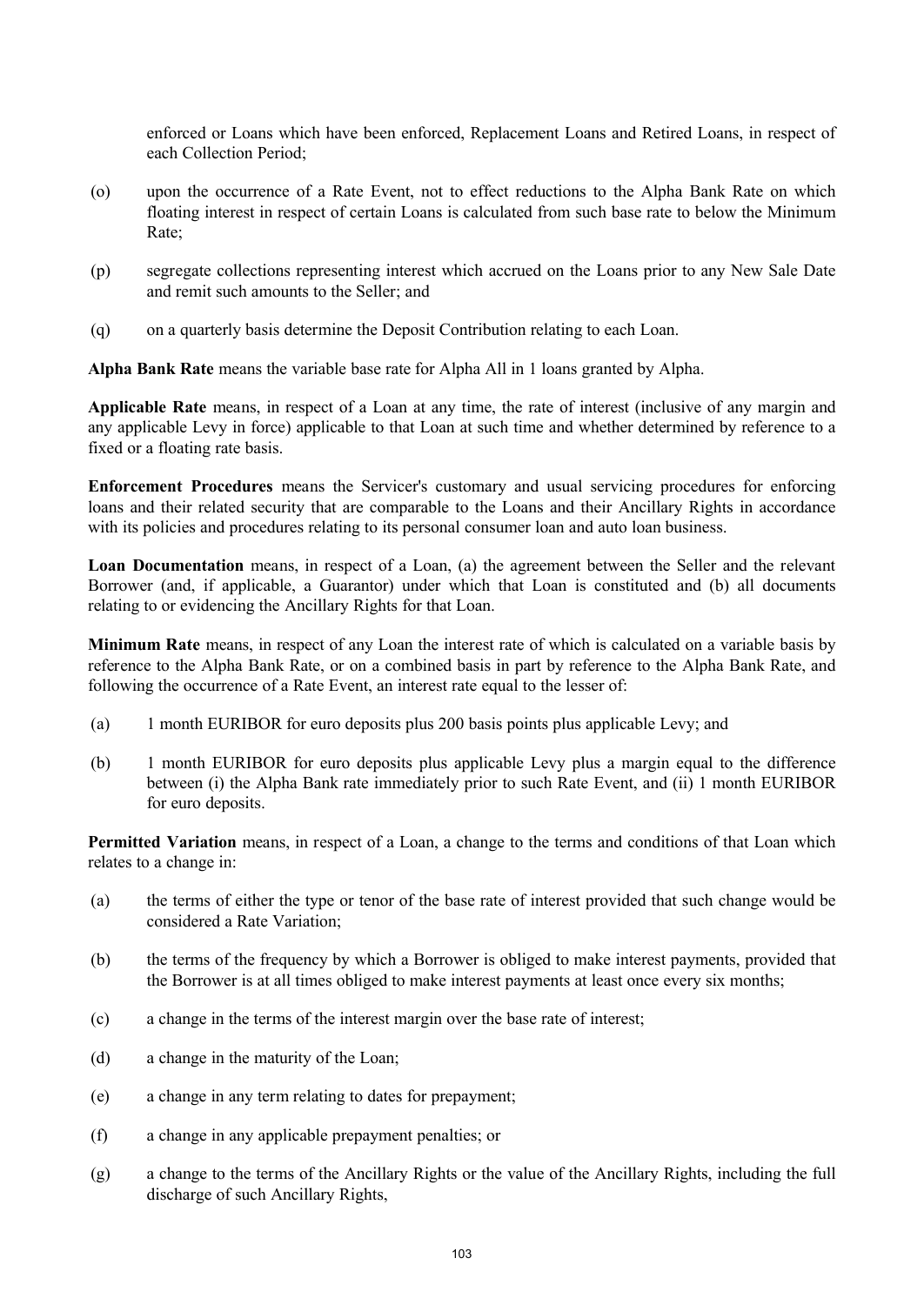#### *provided that* such change:

- (i) does not cause the Loan to cease to comply with the Eligibility Criteria;
- (ii) would not cause any of the Warranties to be untrue if given on the effective date of the relevant variation;
- (iii) would not result in the maturity of any Loan being extended beyond a maximum overall term (calculated from the origination date of such loan) of 120 months (or 180 months in the case of a restructured loan);
- (iv) would not result in the decrease of the Contractual Balance of such Loan;
- (v) would be approved by a Prudent Lender; and
- (vi) would not cause a breach of the Collateral Test.

The Servicer will not be entitled to effect, on behalf of the Issuer, any variation to the terms and conditions applicable to any Loan unless that variation is a Permitted Variation.

**Rate Event** means (i) the occurrence of an event of default in respect of which the Seller is the defaulting party in relation to the Swap Agreement , (ii) the termination of the Swap Agreement prior to its scheduled termination date or (iii) the replacement of the Seller as Servicer.

#### **Rate Variation** means:

- (a) an extension of the period under a Loan for which a fixed rate or floating rate of interest is payable; or
- (b) a variation in the interest rate payable under a Loan, such that the basis for calculating the interest rate changes from any of:
	- (i) 1, 3 or 6 month EURIBOR for euro deposits plus a margin plus Levy, (ii) 1, 3 or 6 month LIBOR for euro deposits plus a margin plus Levy, (iii) ECB Rate plus a margin plus Levy or (iv) the Alpha Bank Rate plus, if applicable, a margin plus Levy,

to either:

- (ii) 1, 3 or 6 month EURIBOR for euro deposits plus a margin plus Levy, (ii) 1, 3 or 6 month LIBOR for euro deposits plus a margin plus Levy, (iii) ECB Rate plus a margin plus Levy or (iv) the Alpha Bank Rate plus, if applicable, a margin plus Levy, where there is no reduction in the Applicable Rate; or
- (iii) being fixed until the maturity of the Loan, or (iii) being fixed for a pre-determined period and then set with reference to:
	- (A) 1 month EURIBOR for euro deposits plus a margin plus Levy;
	- (B) 1 month LIBOR for euro deposits plus a margin plus Levy,
	- (C) ECB Rate plus a margin plus Levy; or
	- (D) the Alpha Bank Rate plus, if applicable, a margin plus Levy.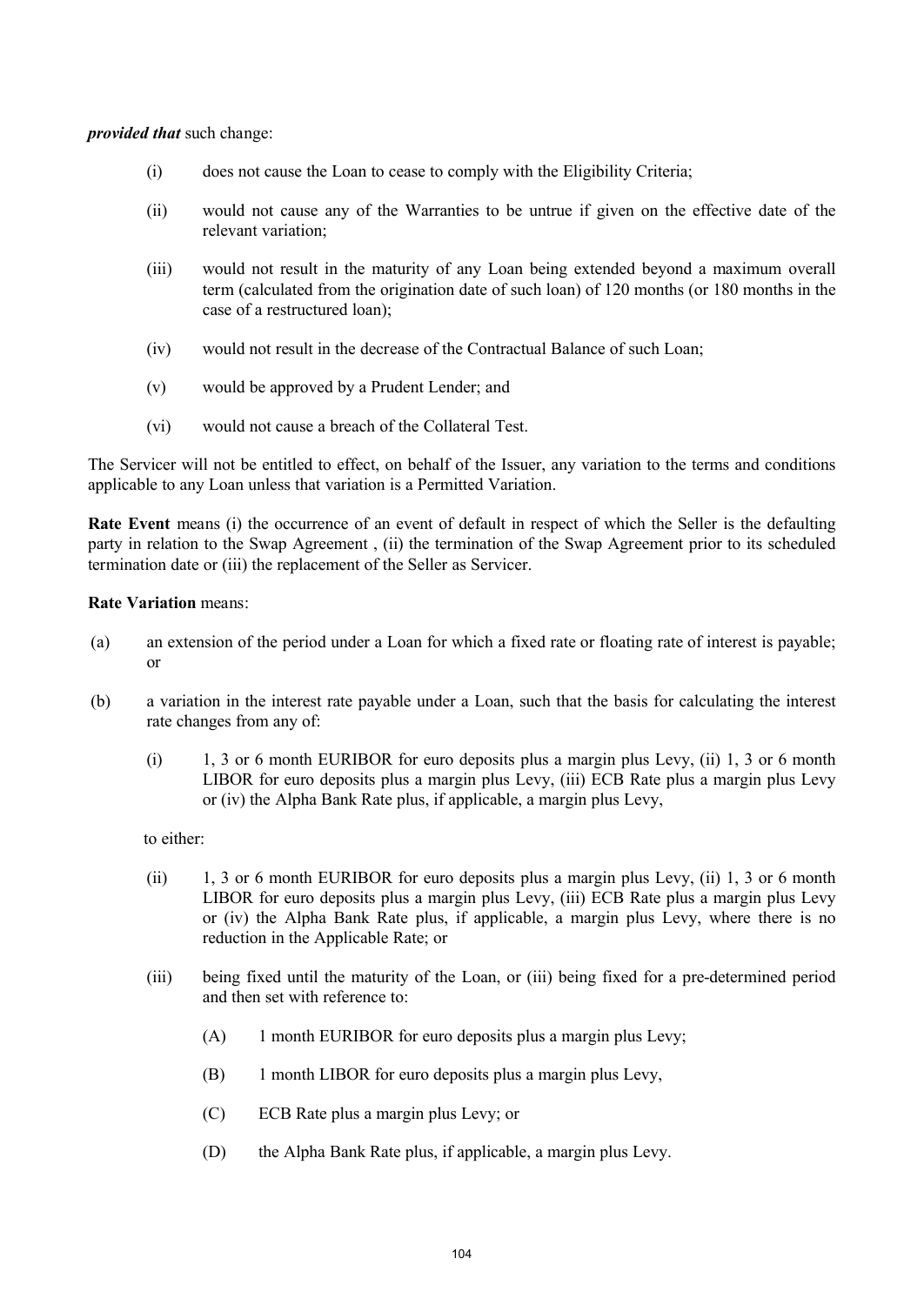**Replacement Loan** means a similar loan and its security sold by the Seller to the Issuer after the Closing Date and<sup>-</sup>

- (a) following a breach of a representation and warranty by the Seller in replacement of a Retired Loan; or
- (b) in replacement of a Defaulted Loan repurchased by the Seller pursuant to the Seller Defaulted Call Option,

in accordance with the Loan Sale Agreement.

The Servicer will promptly upon receipt or collection of all amounts paid by the Borrowers under or in respect of their Loans, the Loan Documentation and the Ancillary Rights related thereto (including, without limitation, interest, principal, fees (including any related break costs), capitalised fees, charges and penalties, in each case, which relates to the Loans, but excluding, for the avoidance of doubt, amounts representing insurance premium payments and other third party fees advanced by the Seller directly to the relevant third parties) credit such amounts, less deductions in respect of certain legal expenses and unpaid insurance premium payments (excluding those received on the Closing Date) which are owed to the Servicer by the Borrowers associated with the ongoing servicing of the Loans on a per Loan basis, to the Collection Account.

The Servicer will also identify and record, among other things, the amount of receipts and collections and the items to which they relate including, but not limited to, principal, interest, fees, levies, legal costs and insurance premiums. All amounts standing to the credit of the Collection Account will be held in the name of the Servicer but for the benefit of the Secured Parties pursuant to Paragraph 15, Article 10 of the Securitisation Law.

Unless a Downgrading Event has occurred, the Servicer will transfer all amounts standing to the credit of the Collection Account (which for the avoidance of doubt will exclude any Levy deducted by the Servicer and paid to the government) to the Issuer Transaction Account at or about 12 p.m. Athens time one Transfer Business Day prior to each Interest Payment Date. Upon the occurrence of a Downgrading Event, the Servicer will immediately transfer all amounts standing to the credit of the Collection Account (which for the avoidance of doubt will exclude any Levy deducted by the Servicer and paid to the government) to the Issuer Transaction Account upon receipt or collection thereof. If the Greek Account Bank's short-term debt rating falls below P-2, or their long term unsecured, unsubordinated, unguaranteed debt obligations falls below Baa3, in each case as determined by Moody's, then the Servicer shall provide notification to all Borrowers that any and all future payments due under the Loans are henceforth to be effected directly to the Issuer Transaction Account.

The Servicer will also be responsible for setting the interest rate chargeable to Borrowers under the Loans on behalf of the Issuer. Pursuant to the Servicing Agreement, the Servicer will be authorised and required to set (and notify) the interest rate chargeable on a floating basis to the Borrowers under the Loans based at either EURIBOR, LIBOR, ECB Rate or the Alpha Bank Rate from time to time (in all such cases, plus the applicable margin, if any, plus applicable Levy). Following the occurrence of a Rate Event, the Servicer will not be permitted to set the rate of interest chargeable to the Borrowers at a rate lower than the Minimum Rate.

If, following the breach of certain Eligibility Criteria, the Seller fails to remedy such breach within the 21 day grace period allowed or to perform its obligations under the Loan Sale Agreement to repurchase the relevant Loan, the Servicer will not be permitted to effect any Rate Variations until such failure has been remedied to the satisfaction of the Trustee.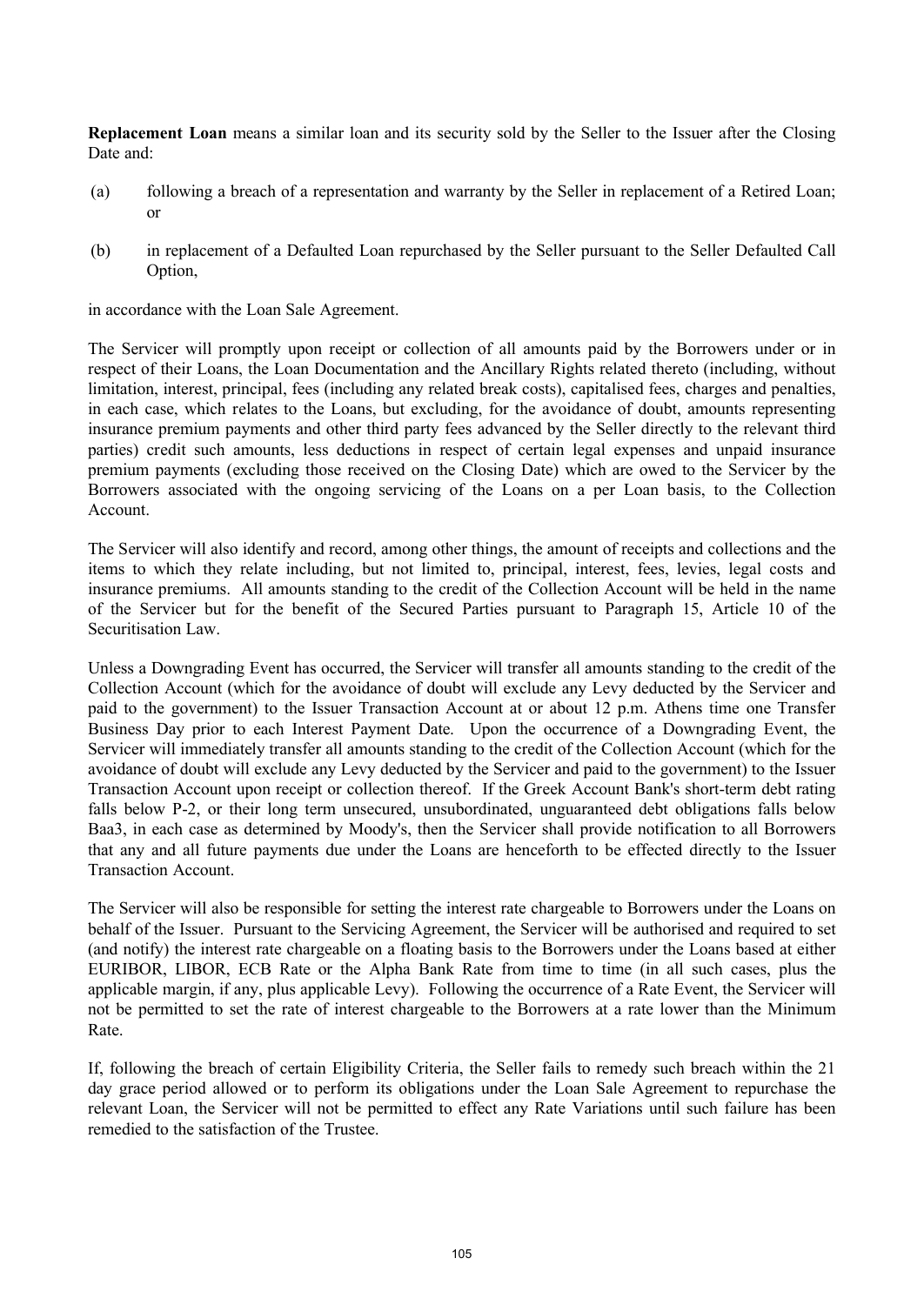Pursuant to the Cash Management Agreement, the Cash Manager will be obliged to determine and notify to the Servicer (on request) the Minimum Rate at the time the Servicer requests a determination of the Minimum Rate to comply with its obligations under the Servicing Agreement.

The Servicer will on the 10th of March, June, September and December of each year, or if such a day is not an Athens Business Day, then on the immediately succeeding Athens Business Day (the **Servicer Report Date**), produce a report (the **Servicer Report**) in respect of the immediately preceding Collection Period. The Servicer Report will be delivered to the Issuer, the Trustee (if requested), Moody's, the Swap Provider and the Cash Manager on the 12th of March, June, September and December of each year, or if such a day is a Saturday or a Sunday, or is not an Athens and London Business Day, then on the immediately succeeding Athens and London Business Day (the **Servicer Report Distribution Date**). The Servicer Report will set out information on, among other things, the Loans, any Permitted Variations, Approved Payment Holidays, the amount of Defaulted Loans repurchased by the Seller pursuant to the Seller Defaulted Call Option, potential set-off exposure, the amount standing to the credit of the Reserve Account, the results of the Collateral Test and details of Loan Income Receipts.

The Servicer will not, without the prior written consent of the Trustee, be entitled to sub-contract or to delegate the performance of all or any of the Services.

The Servicer will make certain representations and warranties to the Issuer in accordance with the terms of the Servicing Agreement relating to itself and its entering into the Transaction Documents to which it is a party. The Servicer will also be required to make covenants in favour of the Issuer relating to itself in the performance of the Services in accordance with the terms of the Servicing Agreement.

The Servicer will receive a fee for providing the Services pursuant to the Servicing Agreement payable on each Interest Payment Date in accordance with the Priority of Payments and Deed of Charge. The Servicer will also be entitled to be reimbursed for costs and expenses that it incurs in connection with the provision of the Services, including the payment of the Levy on behalf of the Issuer, and the costs of enforcement action against Borrowers, in either case, to the extent that these have not previously been deducted from gross amounts paid by the Borrowers to the Servicer or from recoveries.

Upon the occurrence of a Servicer Downgrade Event, the Issuer and the Trustee will use reasonable endeavours to nominate a suitable entity as a stand-by Substitute Servicer. Such stand-by Substitute Servicer shall not be required to take over the services of the Servicer until such time as the appointment of the Servicer is terminated pursuant to the terms of the Servicing Agreement.

The appointment of Alpha as Servicer (in relation to the provision of the Services) can be terminated on the occurrence of, *inter alia*, certain insolvency events in relation to the Servicer, a payment or other default by the Servicer under the Servicing Agreement, it becoming unlawful under the laws of the Hellenic Republic for the Servicer to perform any material part of the Services and any other event specified as a Servicer termination event in the Servicing Agreement (each a **Servicer Termination Event**). In the event that the appointment of the Servicer is terminated, the Trustee will not be responsible for performing any of the obligations of the Servicer pending the appointment of a substitute servicer.

Upon the occurrence of a Servicer Termination Event, a substitute servicer (whose appointment would not adversely affect the then current ratings of the Notes (or any class of them)) will be appointed by the Issuer by written agreement on substantially the same terms as the Servicing Agreement. Such substitute servicer is required to be a credit institution for the purposes of law 2076/92 of the Hellenic Republic. If the substitute servicer is not a credit institution, such substitute servicer will be required to appoint an Eligible Bank in a jurisdiction in which such bank needs to be located for the purposes of Paragraphs 14 and 15, Article 10 of the Securitisation Law and that is satisfactory to the Trustee to open and operate the Collection Account in the name of the Issuer pursuant to the terms of a collection account agreement, to be on substantially the same terms as the Collection Account Agreement, to be entered into at the relevant time between the Issuer,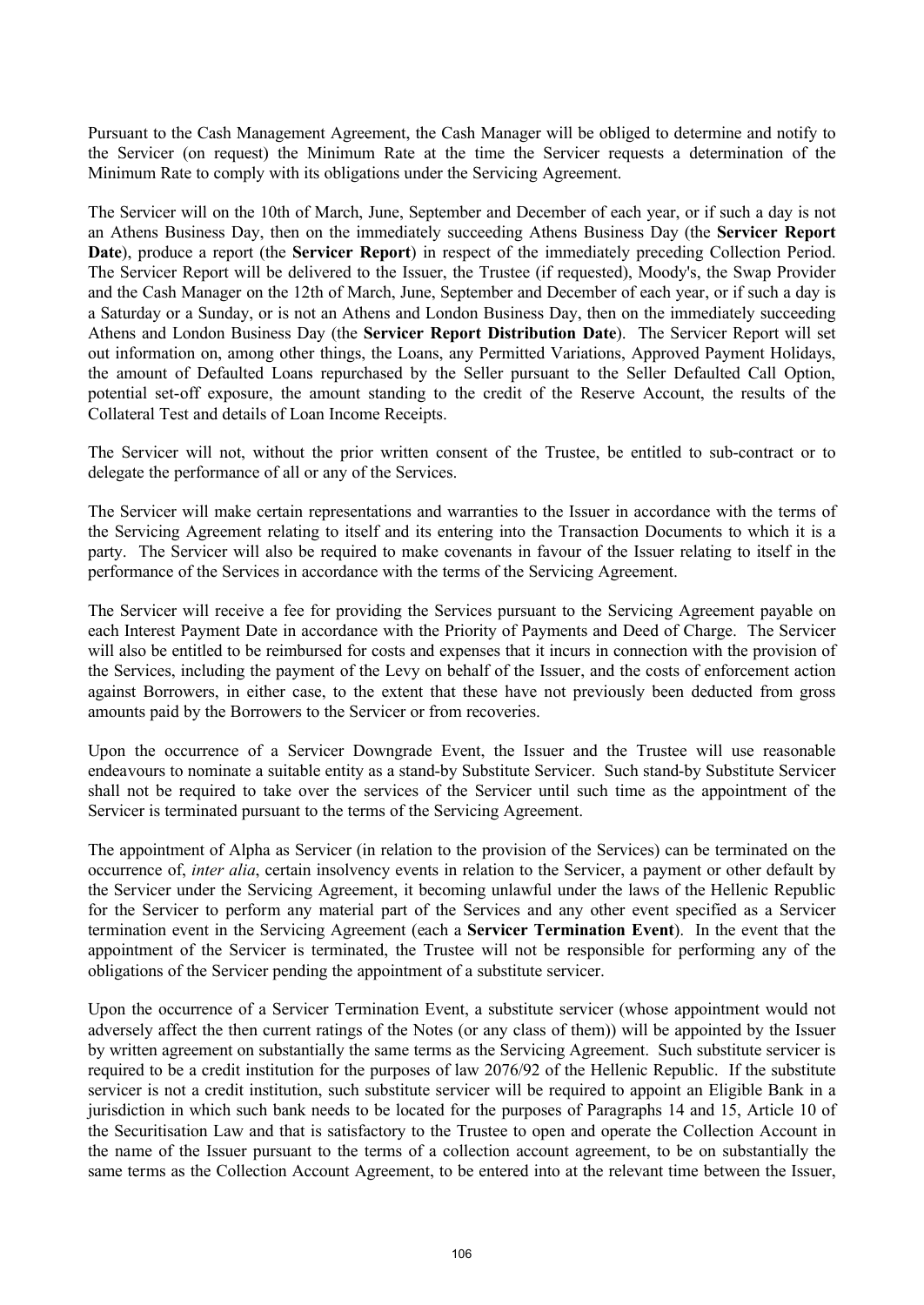the Trustee and such bank. If a substitute servicer is appointed to service the Loans and their Ancillary Rights such appointment is required to comply with Paragraph 14, Article 10 of the Securitisation Law.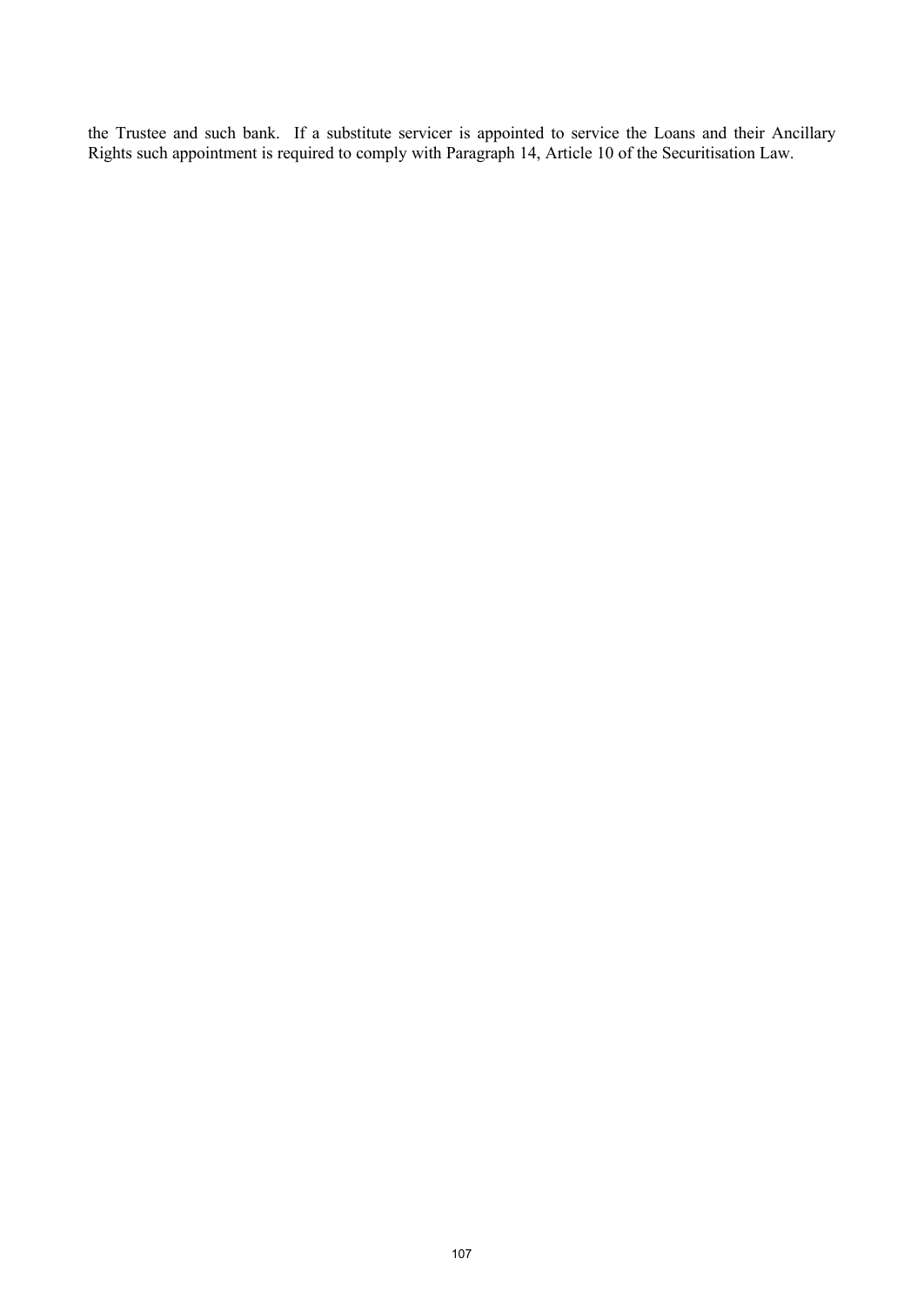#### **SUMMARY OF THE SECURITISATION LAW**

The following is a summary of certain aspects of the Securitisation Law (as defined below) and does not purport to be a comprehensive discussion of all legal aspects. Prospective Noteholders should seek independent legal advice.

The transactions described in this Offering Circular are the subject of specific legislation enacted by the Greek Government in law 3156/2003 of the Hellenic Republic (published in Government Gazette issue no. 157/A/25.06.03) as the same may be amended or re-enacted from time to time (the **Securitisation Law**). Article 10 of the Securitisation Law contains express provisions setting out a framework for the assignment and securitisation of receivables originated by a commercial entity resident in Greece (a **Transferor**) resulting from its business activity.

Article 10 of the Securitisation Law allows a Transferor to sell its receivables to a special purpose vehicle (an **SPV**) which must also be the issuer of bonds to be issued in connection with the securitisation of such receivables. In particular, it provides that:

- (a) the assignment of the receivables is to be governed by the assignment provisions of the Greek Civil Code, which provides that additional rights relating to the receivables including guarantees, mortgages, mortgage pre-notations and other security interests will be transferred by the Transferor to the SPV along with the transfer of the receivables;
- (b) the transfer of the receivables pursuant to the Securitisation Law does not change the nature of the receivables, and all privileges which attach to the receivables for the benefit of the Transferor are also transferred to the SPV;
- (c) a summary of the receivables sale agreement must be registered with the competent Registry of Transcription, in accordance with the procedure set out under Article 3 of law 2844/00 of the Hellenic Republic, following which the sale of the receivables is effected and perfected and the underlying obligors of the receivables will be deemed to have received notice that there has been a sale of the receivables;
- (d) following the registration of the summary of the receivables sale agreement, the validity of the sale of the receivables is not affected by any insolvency proceedings concerning the Transferor or the SPV;
- (e) following the transfer of the receivables and the registration of the summary of the receivables sale agreement, no security interest or encumbrance can be created over the receivables other than the interest that is created pursuant to the Securitisation Law which comprises a pledge operating by law over the receivables in favour of the holders of the bonds issued in connection with the securitisation of the receivables and also the other creditors of the SPV;
- (f) the claims of the holders of the bonds issued in connection with the securitisation of the receivables and also the other creditors of the SPV from the enforcement of the pledge operating by law will rank ahead of the claims of any statutory preferential creditors;
- $(g)$  the servicing and making of collections with respect to the receivables must be carried out by:
	- (i) a credit institution or financial institution in the European Economic Area;
	- (ii) the Transferor; or
	- (iii) a third party that had guaranteed or serviced the receivables prior to the time of transfer to the SPV;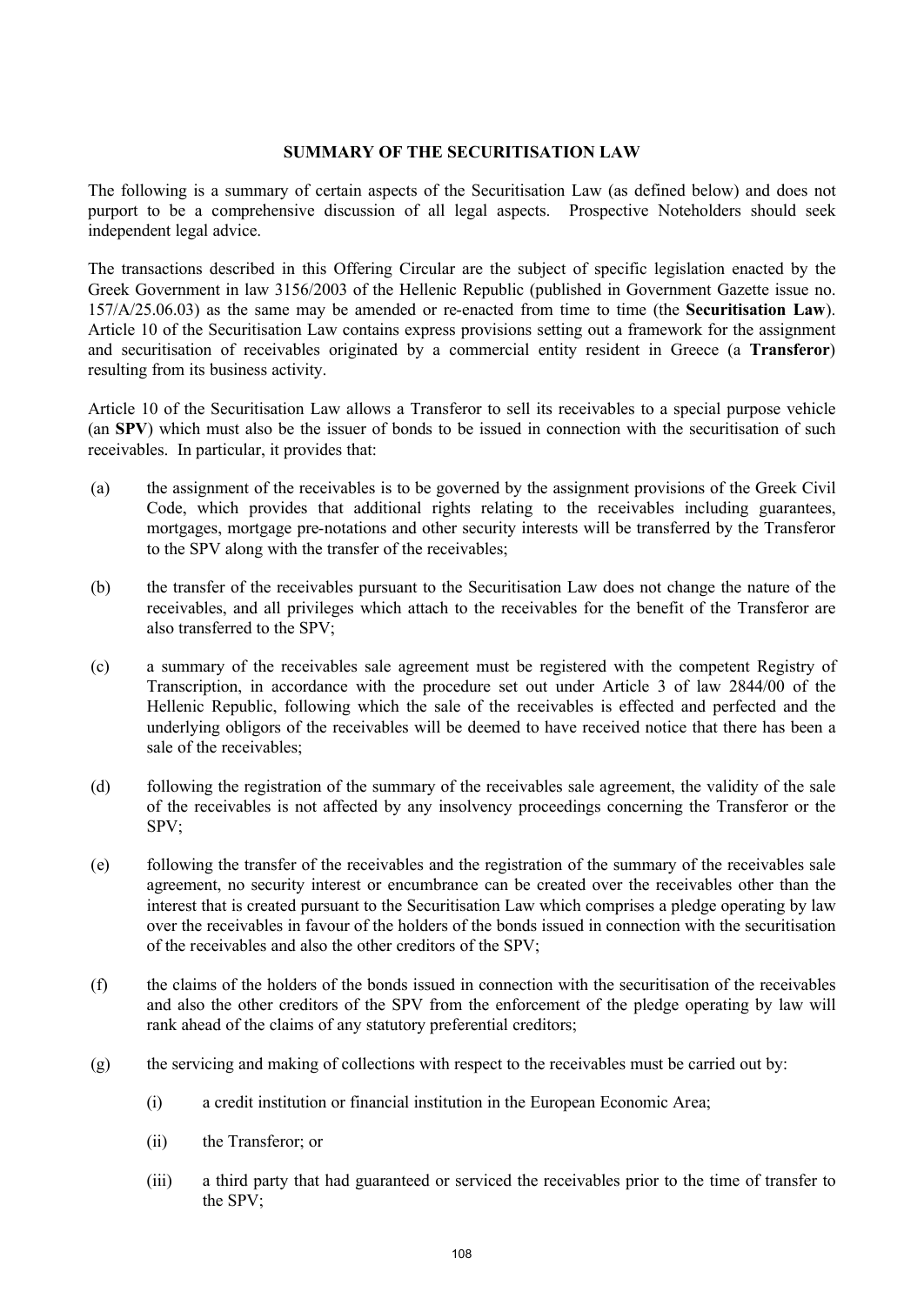- (h) if the SPV is not resident in Greece, the entity responsible for servicing and making collections of the receivables must be resident in Greece if the receivables are payable by consumers in Greece;
- (i) amounts collected in respect of the receivables and security created over the receivables are not available to the creditors of the person making such collections and will not form part of its estate on its liquidation;
- (j) the proceeds of the collections made in respect of the receivables must immediately upon receipt be deposited by the person making such collections in a separate bank account held with a credit institution or financial institution in the European Economic Area or with such person, if it is a credit institution (the transfer of the Collections into the Collection Account fulfils this requirement);
- (k) amounts standing to the credit of the separate bank account into which collections are deposited are also secured in favour of the holders of the bonds issued in connection with the securitisation of the receivables and the other creditors of the SPV by virtue of a pledge operating by law;
- (l) the laws relating to bank confidentiality do not apply for the purposes of the sale of the receivables by the Transferor to the SPV or for the purposes of the agreements between the SPV and its creditors, but the SPV and its creditors are obliged to comply with the provisions of Greek law relating to confidentiality; and
- (m) the Transferor can make available data relating to the obligors under the receivables to the SPV and the SPV can make such data available to its creditors, to the extent that it is necessary for the purposes of the securitisation, without having to obtain the consent of the obligors or of the Data Protection Authority of law 2472/1997 of the Hellenic Republic.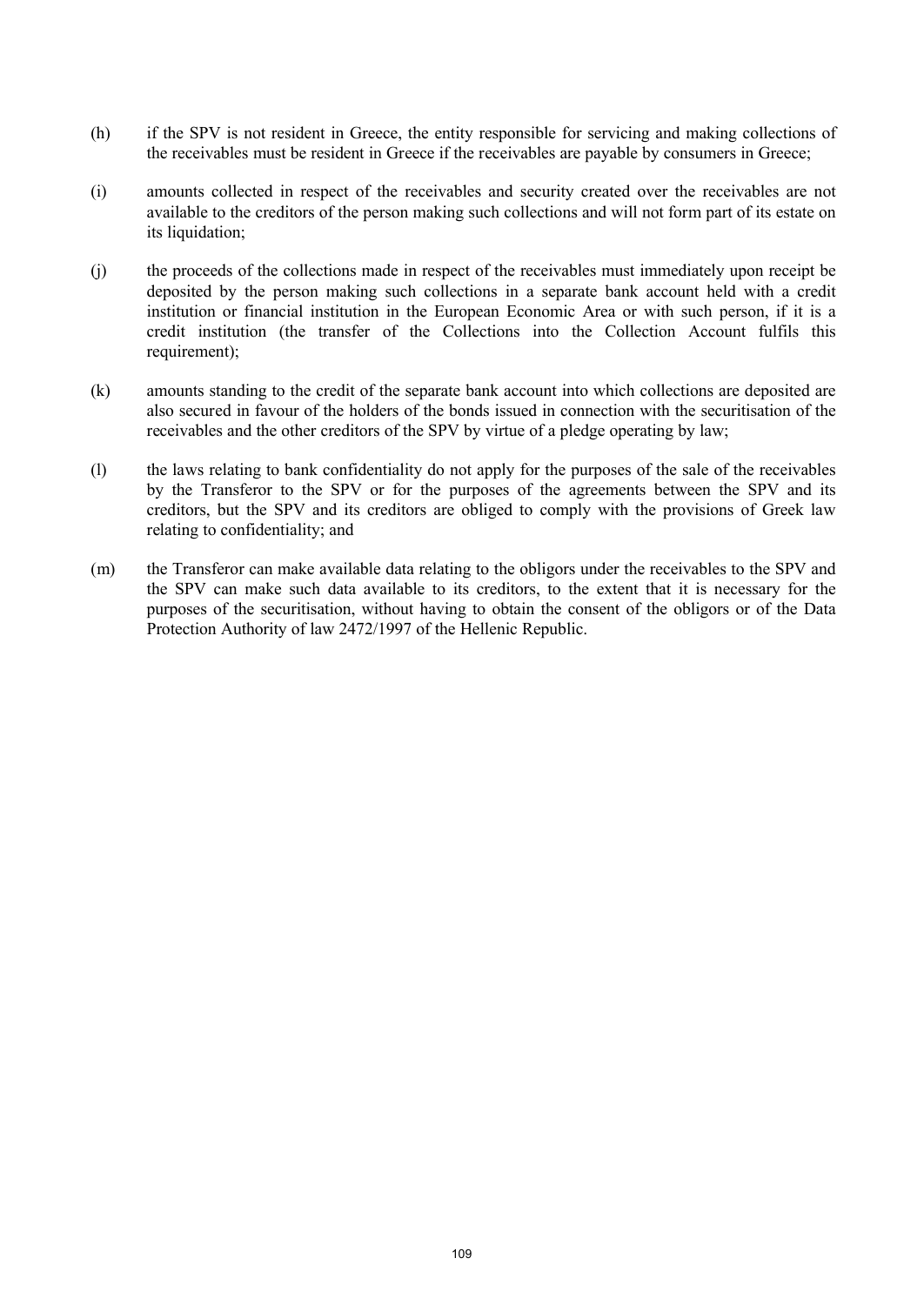#### **SUMMARY OF THE PRINCIPAL DOCUMENTS**

#### **Loan Sale Agreement**

The Issuer, the Seller and the Trustee will enter into a Loan Sale Agreement to be dated on or about the Closing Date (the **Loan Sale Agreement)**. The Loan Sale Agreement will set out, *inter alia*, the terms and conditions of the sale and assignment by the Seller to the Issuer of Loans in the Portfolio.

## *Sale of Initial Loans*

Pursuant to the terms of the Loan Sale Agreement, the Seller will sell the Initial Portfolio to the Issuer subject to and in consideration of the Issuer entering into the Transaction Documents to which it is a party and in consideration of the Purchase Price in respect of the Initial Portfolio, which will be satisfied by a combination of:

- (a) a cash payment equal to the Closing Date Portfolio Consideration; and
- (b) by way of deferred purchase price, any excess Available Funds held by the Issuer following the payment of, or provision for, the amounts referred to in paragraphs (i) to (xvii) (inclusive) of the Priority of Payments or the amounts referred to in paragraphs (i) to (x) (inclusive) of the Post-Enforcement Priority of Payments, as appropriate (the **Deferred Consideration**).

On the Closing Date the Issuer will estimate the Closing Date Portfolio Consideration and will apply the proceeds of the issue of the Notes towards payment of such estimated amount. The Closing Date Portfolio Consideration for any loans comprising the Initial Portfolio will be an amount equal to the then aggregate Contractual Balance of such Initial Loans. For the avoidance of doubt, the Contractual Balance of the Loans will not include any amounts representing fees or insurance payments advanced by the Seller directly to the relevant third parties.

To the extent the actual Closing Date Portfolio Consideration is not equal to the estimated Closing Date Portfolio Consideration following a reconciliation on or about seven Business Days after the Closing Date, the Issuer will either apply any retained proceeds of the issue of the Notes or receive a repayment from the Seller, as the case may be, towards any difference between such amounts. Any surplus proceeds will remain in the Issuer Transaction Account and will form part of the Available Funds which will be applied on the first Interest Payment Date in purchasing Additional Loans in accordance with the Priority of Payments to the extent that the Issuer has funds available for such purpose and any other items ranking *pari passu* therewith after making payment on such Interest Payment Date of any liabilities due for payment and ranking in priority of such purchase of Additional Loans, so that the initial aggregate Principal Amount Outstanding of the Notes on the Closing Date equals the aggregate Contractual Balance of the Initial Loans.

### *Sale of Additional Loans*

After the Closing Date and during the Revolving Period, amounts standing to the credit of the Asset Replenishment Ledger may be applied by the Issuer during the immediately following two consecutive Interest Periods for the purchase of Additional Loans from the Seller during such period (and for this purpose, any amounts standing to the credit of the Asset Replenishment Ledger will be applied in the order in which such amounts were credited to the Asset Replenishment Ledger). On each New Sale Date the Issuer shall purchase additional loans for an amount equal to the aggregate Contractual Balance of each Additional Loan as at the New Sale Date (the **Additional Loan Consideration**) from the Seller which comply with the Eligibility Criteria (the **Additional Loans**), provided that the Collateral Test is satisfied (as determined on the Collateral Test Date corresponding to such New Sale Date). The Issuer shall acquire Additional Loans on a New Sale Date to the extent that there are sufficient funds standing to the credit of the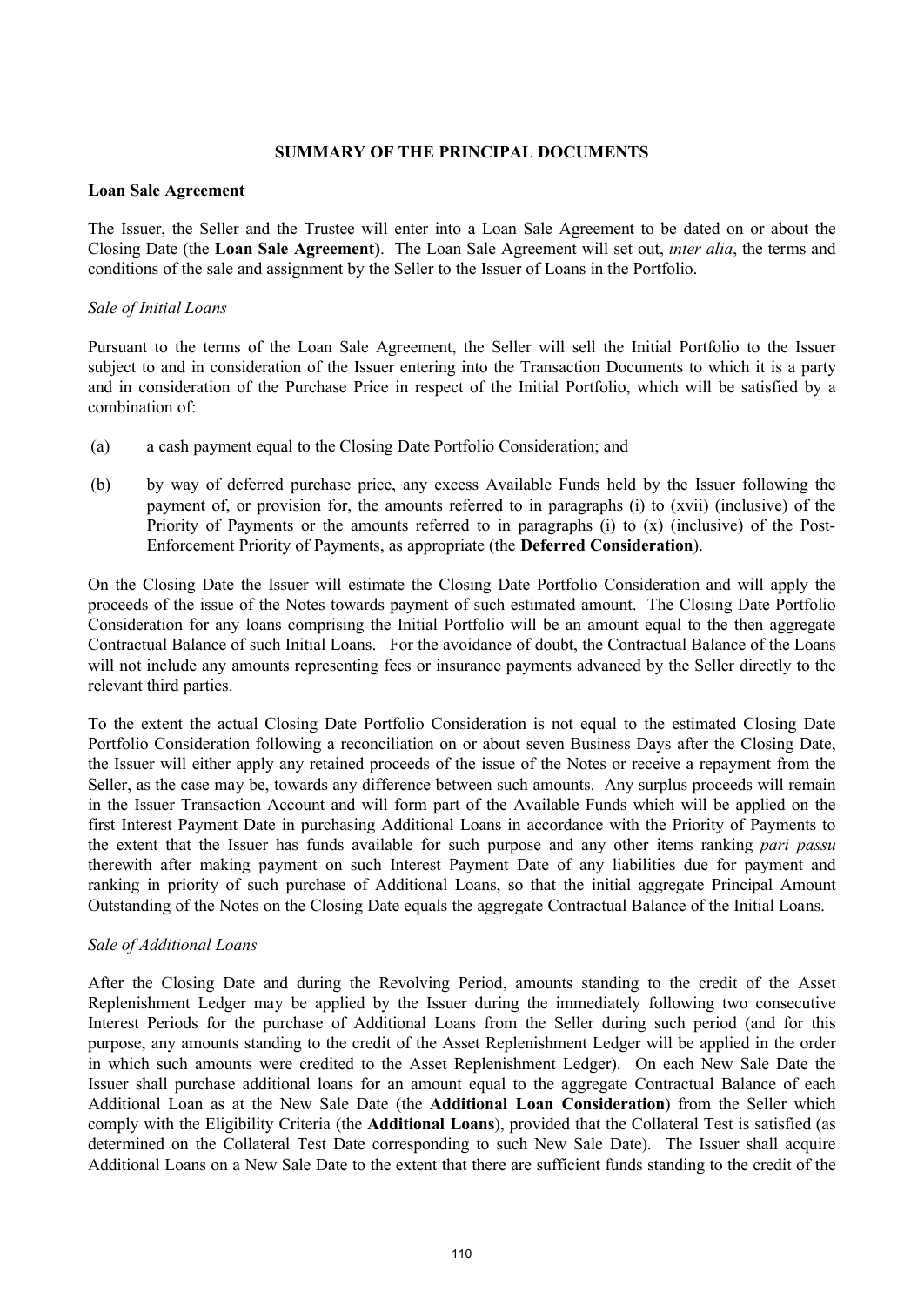Asset Replenishment Ledger on that New Sale Date to pay Additional Loan Consideration for such Additional Loans.

#### *Representations, Warranties and Eligibility Criteria*

As at each date the Loans are sold to the Issuer, the Loans forming the Portfolio will be required to comply with the Eligibility Criteria. In addition, prior to the purchase of any Additional Loans or Replacement Loans (as the case may be), on any Collateral Test Date the Servicer shall test whether the composition of the Portfolio would satisfy the requirements of the Collateral Test (as described below) upon the Additional Loans or Replacement Loans (as the case may be) being sold into the Portfolio as at the relevant New Sale Date or Repurchase Date (as the case may be).

As at the Closing Date, any New Sale Date and any Repurchase Date (except for representation (c) below which is given only on the Closing Date), the Loans will also be required to comply with the representations and warranties given by the Seller in respect of the Portfolio in the Loan Sale Agreement (the **Warranties**) which include (but are not limited to) the following representations and warranties:

- (a) that each Loan is, on the date that it is acquired by the Issuer, an Eligible Loan in the amount specified as being the outstanding amount of such Loan in the relevant Assignment Agreement;
- (b) the assignment of each Loan will be effective to pass to the Issuer legal title thereto and the benefit thereof (including a right to any Collections and other rights in connection therewith such as related guarantees and security interests) free of any encumbrances in favour of any person claiming through or under the Seller or any of its affiliates to the Issuer and, subject to any limitations arising on enforcement in the jurisdiction of the relevant Obligor, no further act, condition or thing will be required to be done in connection therewith (other than the registration of the Assignment Agreement with the relevant Greek pledge registry and the fulfilment of any other requirements set out in the Securitisation Law) to enable the Issuer to require payment of any such Loan or to enforce any such right in the courts of Greece without the participation of the Seller;
- (c) that the assignment of each Loan is in compliance with requirements of law applicable to the Seller on the Closing Date;
- (d) that no procedures adverse to the Noteholders were used by the Seller in selecting the Loans listed in the Assignment Agreement from the Eligible Loans in the Loan Portfolio;
- (e) that the Seller is the person in whom the legal title to the Loans is held, immediately prior to the assignment of the Loans to the Issuer;
- (f) that the Seller has, since the making of each Loan, kept or procured the keeping of full and proper accounts, books and records necessary to show all payments, receipts and proceedings relating to each Loan;
- (g) that the interest rates of all Loans either have (a) the Alpha Bank Rate or (b) an interest rate which is fixed;
- (h) that the lending criteria is consistent with the criteria that would be used by a reasonable, prudent consumer lender;
- (i) that the Seller has not unilaterally applied a credit excess limit charge without specifying the exact amount of such limit; and
- (j) that each Loan and its Ancillary Rights either (a) in the case of an Initial Loan, at the Closing Date, (b) in the case of an Additional Loan, at the New Sale Date or (c) in the case of a Replacement Loan,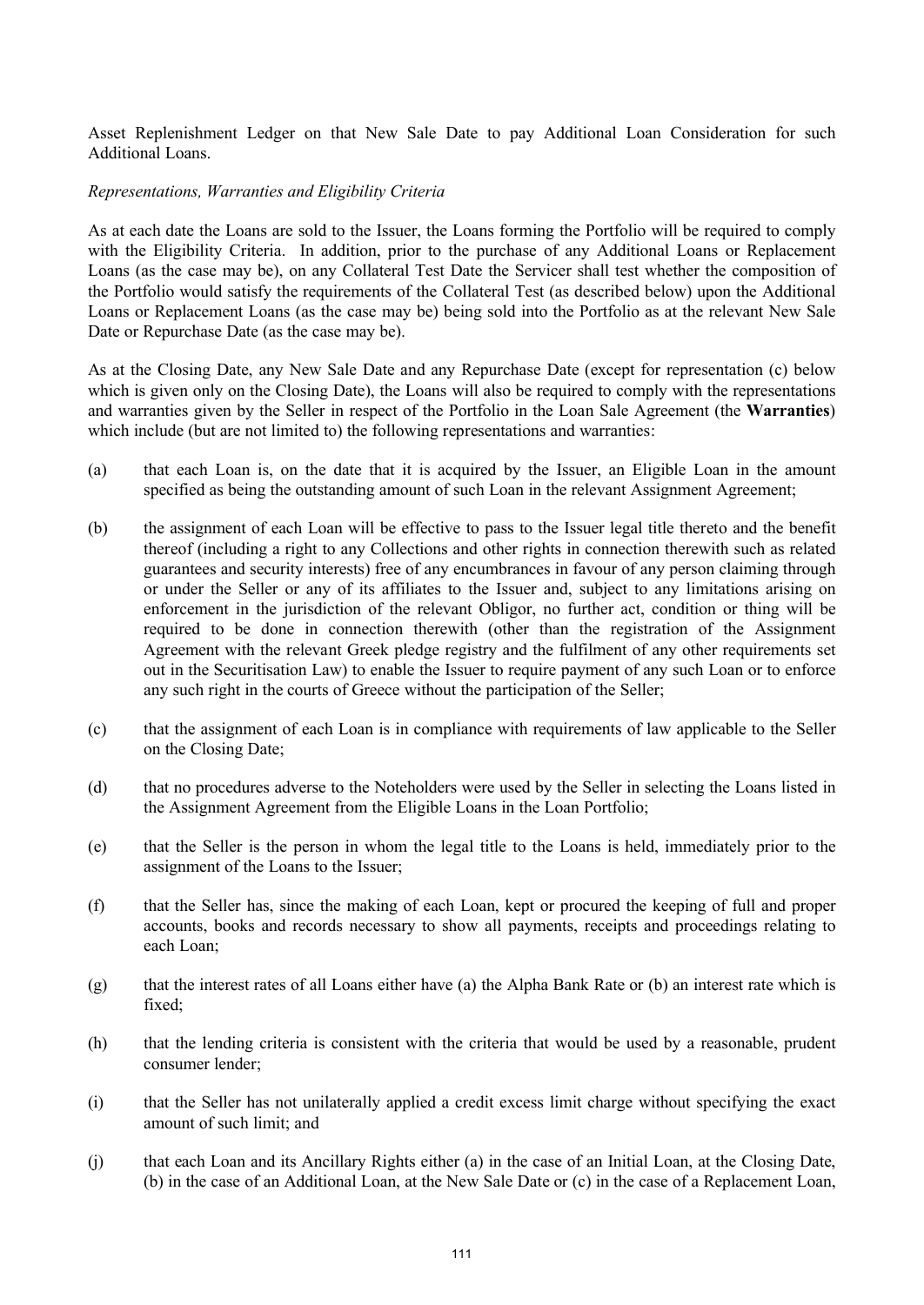at the Repurchase Date, on which the Issuer acquires such loans comply with the following criteria (the **Eligibility Criteria**):

- (i) it is in existence and has been maintained with and serviced by the Seller for a period of at least two months;
- (ii) each Obligor:
	- (A) is domiciled in Greece and such Obligor's most recent billing address is located in Greece;
	- (B) is not a member of the staff of the Alpha Bank Group (including staff of subsidiaries and associated companies);
	- (C) is not an Obligor in respect of Loans originated by the consumer loan banking division of the Seller that, in aggregate, exceed  $\epsilon$ 150,000;
	- (D) is not subject to an Insolvency Event;
	- (E) is an individual;
	- (F) is 18 years or older as at the date of execution of the relevant Loan;
	- (G) will not be 75 years or older as at the maturity date of the relevant Loan; and
	- (H) is not deceased;
- (iii) it is a personal consumer or auto loan;
- (iv) it has been originated by the Seller in accordance with the policies and procedures of the consumer loan banking division of the Seller and is in compliance with all legal and regulatory requirements;
- (v) it has been originated by the Seller pursuant to a standard form consumer credit contract;
- (vi) it does not allow for partial disbursement, it has been advanced to the Obligor in full and the Seller shall have verified receipt of at least the first monthly payment due from the relevant Obligor;
- (vii) it has equal monthly instalments comprising both interest and principal except that if it is a Loan which is selected for an Approved Payment Holiday, then there will be a slight increase in the monthly instalment following such Approved Payment Holiday;
- (viii) the Contractual Balance of the Loan does not exceed  $E150,000$ ;
- (ix) it relates to an Amortising Loan or Auto Loan which has a maximum overall term (calculated from the origination date of such loan) of 120 months (or 180 months from the origination date in the case of a restructured loan) and a minimum remaining term to maturity of six months;
- (x) it is due to be repaid in full at least 36 months prior to the Final Maturity Date;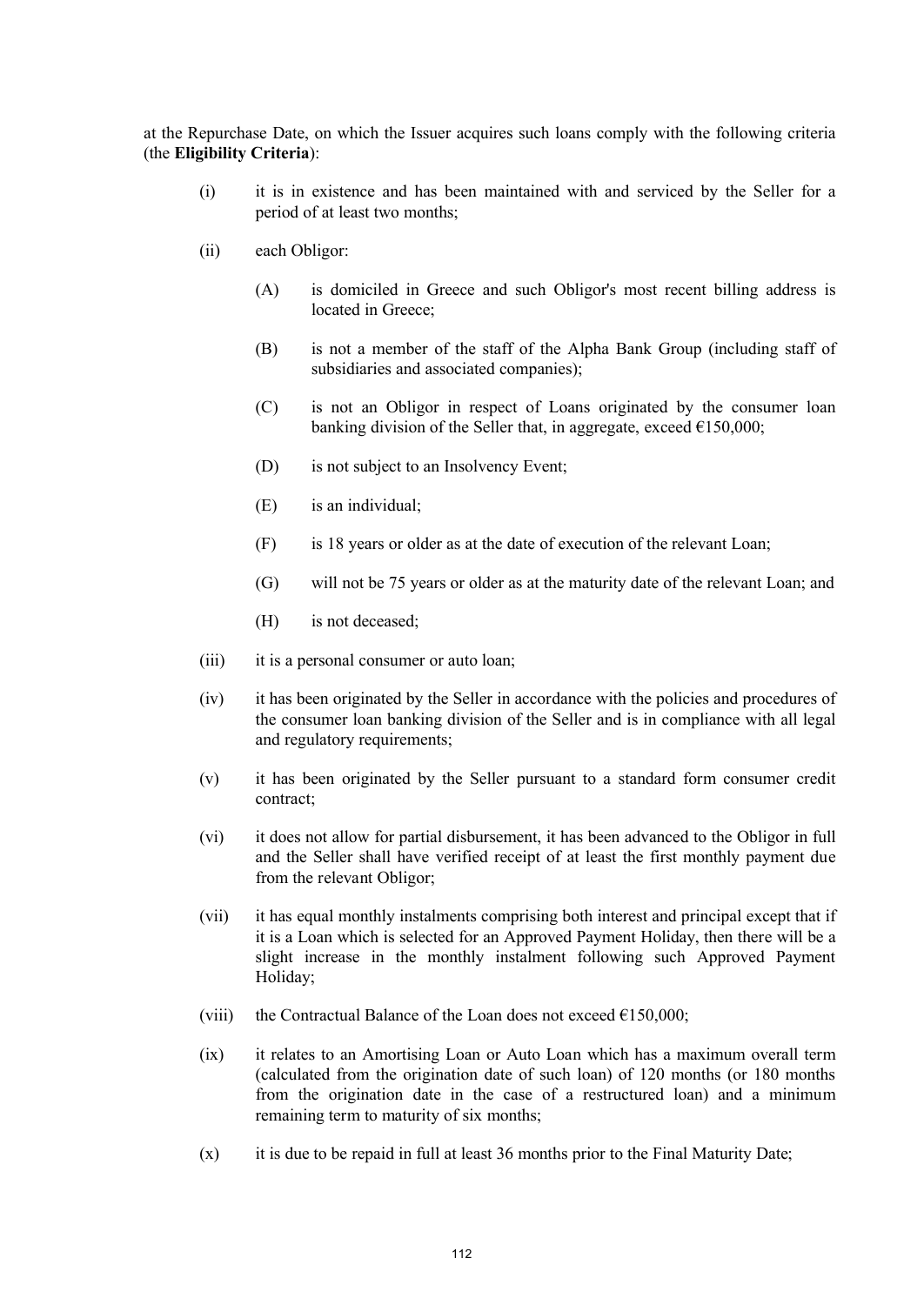- (xi) it relates to an Amortising Loan or Auto Loan which is not subject to a payment holiday (other than an Approved Payment Holiday) or reduction in the monthly payment amount by the relevant Obligor (other than as a result of an Approved Payment Holiday);
- (xii) it relates to one of the following product categories of agreements:
- (A) Alpha ALL in 1;
- (B) Alpha Personal Loan;
- (C) Alpha Consumer Loan (discontinued in July 2008);
- (D) Alpha 1 | 2 | 3 Loan for Student and Graduate Loan;
- (E) Alpha 1 | 2 | 3 Loan for Student Expenses (discontinued in July 2008);
- (F) Alpha  $1 \mid 2 \mid 3$  Loan for Post- Graduate Studies (discontinued in July 2008);
- (G) Alpha Initial Installation Expenses Consumer Loan;
- (H) Alpha X5;
- (I) Alpha Other Instant Loan;
- (J) Alpha New Car Loan; and
- (K) Alpha Auto Loan;
- (xiii) it is not a Delinquent Loan;
- (xiv) it has not been in arrears for six months or more at any time during the last 12 months;
- (xv) it has been administered by the Seller in all material respects in accordance with the Seller's Consumer Loan Guidelines;
- (xvi) such Loan and its related guarantee (if any) has been entered into on the terms of the Seller's standard form documentation, which have not (except in accordance with the terms of the Transaction Documents) been varied in any material respect;
- (xvii) it is governed by an agreement which was entered into by the Obligor more than two months prior to the Closing Date (in respect of Initial Loans), the New Sale Date (in respect of Additional loans) and the Repurchase Date (in respect of Replacement Loans), as the case may be;
- (xviii) it has not been classified by the Seller as counterfeit, cancelled, criminal or fraudulent and neither it, nor any Obligor in respect thereof, is under investigation for fraudulent activity;
- (xix) all consents, licences, approvals, authorisations, registrations or declarations required to be obtained, effected or given by the Seller or the Servicer in connection with the creation and assignment of that Loan have been obtained, effected or given, and are in full force and effect as of the date of creation and it has been created in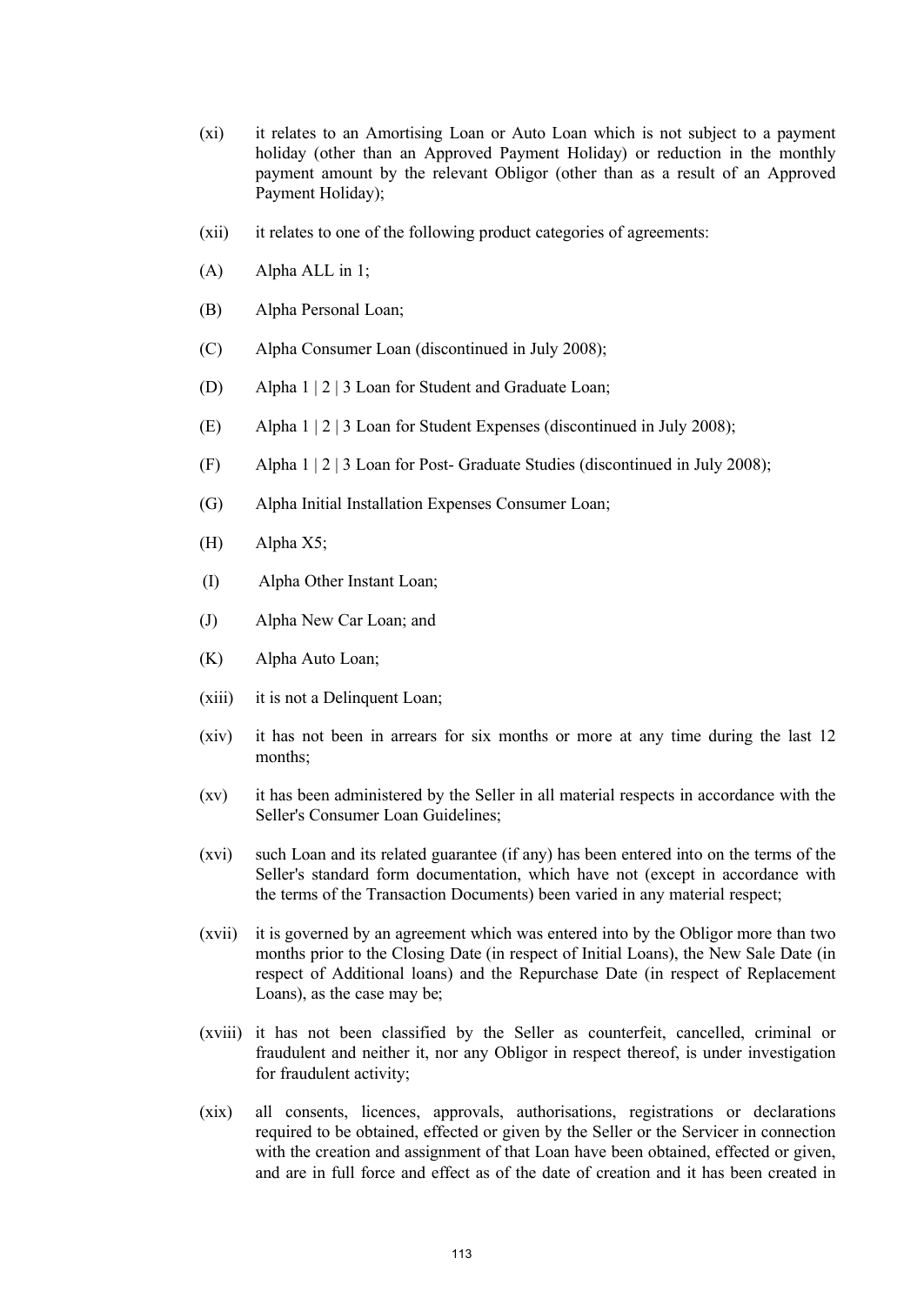compliance with all such consents, licences, approvals, authorisation, registrations, and declarations and in compliance with all applicable laws and are in full force;

- (xx) the terms of that Loan are legal, valid and binding obligations of the relevant Obligor(s) enforceable against such Obligor(s) in accordance with the terms of the relevant Loan in relation to such matters and applicable Greek legislation;
- (xxi) it is free and clear of any encumbrances exercisable against the Seller arising under or through the Seller at the time the of creation or assignment of such Loan and at all times thereafter until immediately prior to its sale and assignment to the Issuer, the Seller had good and marketable title thereto;
- (xxii) any breach of its terms has not been waived and its terms have not been modified except as permitted in accordance with the terms of the Loan Sale Agreement;
- (xxiii) it is denominated and payable in euro;
- (xxiv) the Contractual Balance under such Loan is not less than  $\epsilon$ 100;
- (xxv) the payment of interest and/or the repayment of principal is not currently subject to any grace period (being periods where no amounts of principal and/or interest are due and payable);
- (xxvi) the total amount of Arrears of interest or principal, together with any fees, commissions and premiums payable at the same time as such interest payment or principal repayment, on any Loan does not exceed  $\epsilon$ 50.
- (xxvii) it is not a Loan in respect of which payments are subsidised by the Greek State;
- (xxviii) it is not a Loan in relation to a loan or an advance made under special development laws (being Laws 1892/1990, Law 2601/1998 and Law 3299/2004 and other similar laws of the Greek State which provide for Government grants and/or tax exemptions for specific types of investment);
- (xxix) if a security interest and/or guarantee was required to be provided by the Obligor in respect of such Loan, such security interest and/or guarantee has been so provided, is valid, binding and enforceable against the Obligor and does not secure the payment of amounts owed by the Obligor;
- (xxx) it is not a Defaulted Loan;
- (xxxi) it is not a Written Off Loan; and
- (xxxii) it is governed by Greek law,

*provided that* in respect of (xv) above, the Seller and the Servicer (if the Servicer is not Alpha) may amend the Consumer Loan Guidelines, if such change is required by law or such change (i) where the Servicer is Alpha, is made applicable to the comparable segment of personal consumer and auto loan agreements, as applicable, owned and serviced by the Seller which have characteristics the same as or substantially similar to the Loans which are subject to such change and (ii) would be applied by a prudent consumer lender in Greece acting reasonably.

**Approved Payment Holiday** means the right of a Borrower to not make a monthly payment for one or two months per year provided that the criteria of the Payment Holiday Selection Process are satisfied.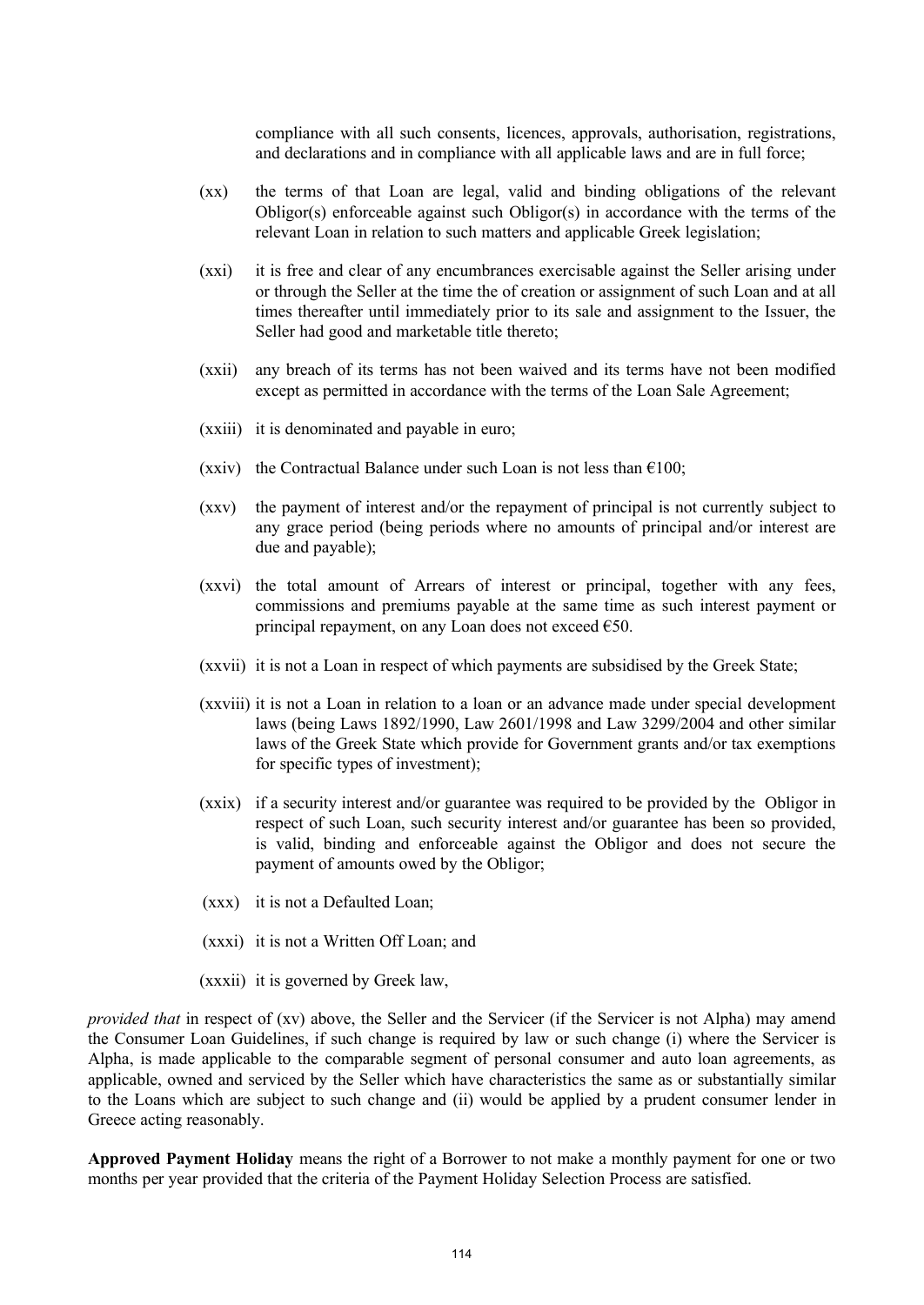**Arrears** means in respect of any Loan, any amount equal to or greater than €50 which is outstanding after being due and payable by the relevant Borrower for one full month, in accordance with the terms and conditions of the relevant Loan Documentation (for the avoidance of doubt, Loans which are under an Approved Payment Holiday shall not be considered in Arrears).

**Auto-Loan** mean a Loan with similar characteristics as an Amortising Loan, with equal repayment instalments for customers who wish to purchase a new or used car or motorcycle from a network of merchants in cooperation with Alpha. Depending on the customer's financing needs, the loan may be offered for a period of up to 120 months.

**Borrower** means, in respect of each Loan, the person or persons to whom or at whose direction the Loan is advanced (or in respect of undrawn facilities, the person or persons who are entitled to request or direct that a drawing under or advance of the relevant facility is made) and who have a primary obligation for the repayment of the Loan.

**Cut-Off Date** means 18 September 2008;

**Defaulted Loan** means a Loan which is 90 days but less than 360 days in Arrears.

**Delinquent Loan** means a loan where (i) the amount in arrears is greater than €50 and (ii) any scheduled payment due and payable under such Loan is thirty days or more past due but which is less than 90 days past due.

**Eligible Loan** means a Loan which, either (a) in the case of an Initial loan, at the Closing Date, (b) in the case of an Additional Loan at the New Sale Date on which the Issuer acquires such Additional Loan or (c) in the case of a Replacement Loan at the Repurchase Date on which the Issuer acquires such Replacement Loan, complies with the Eligibility Criteria.

**Guarantor** means, in respect of any Loan, the person or persons who have agreed to guarantee, provide surety for and/or provide third party security for the repayment of the Loan by the Borrower or who has otherwise agreed to assume the liability to repay some or all of the Loan in place of the Borrower (whether before or after any default by the Borrower in performance of the obligations under the Loan).

**Ineligible Loans** means Loans which do not comply with all of the criteria set out in the definition of Eligible Loans at the time the relevant representation as to eligibility is made.

### **Insolvency Event** means,

in respect of Alpha, any of the following:

- (a) Alpha stops payment of part or all of its debts;
- (b) an application or petition for bankruptcy, administration, dissolution or mandatory management of Alpha has been filed with the court and is not discharged by the latter of 30 days and the original judicial hearing date for the application or petition;
- (c) Alpha having resolved to enter into voluntary liquidation;
- (d) Alpha admits in writing its inability to pay or meet its debts;
- (e) Alpha is forced to enter into liquidation pursuant to Greek law;
- (f) a creditors' collective enforcement procedure is commenced against Alpha (including such procedure under Greek Bankruptcy Code (law 3588/2007) Greek law 3601/2007 and Greek law 3458/2006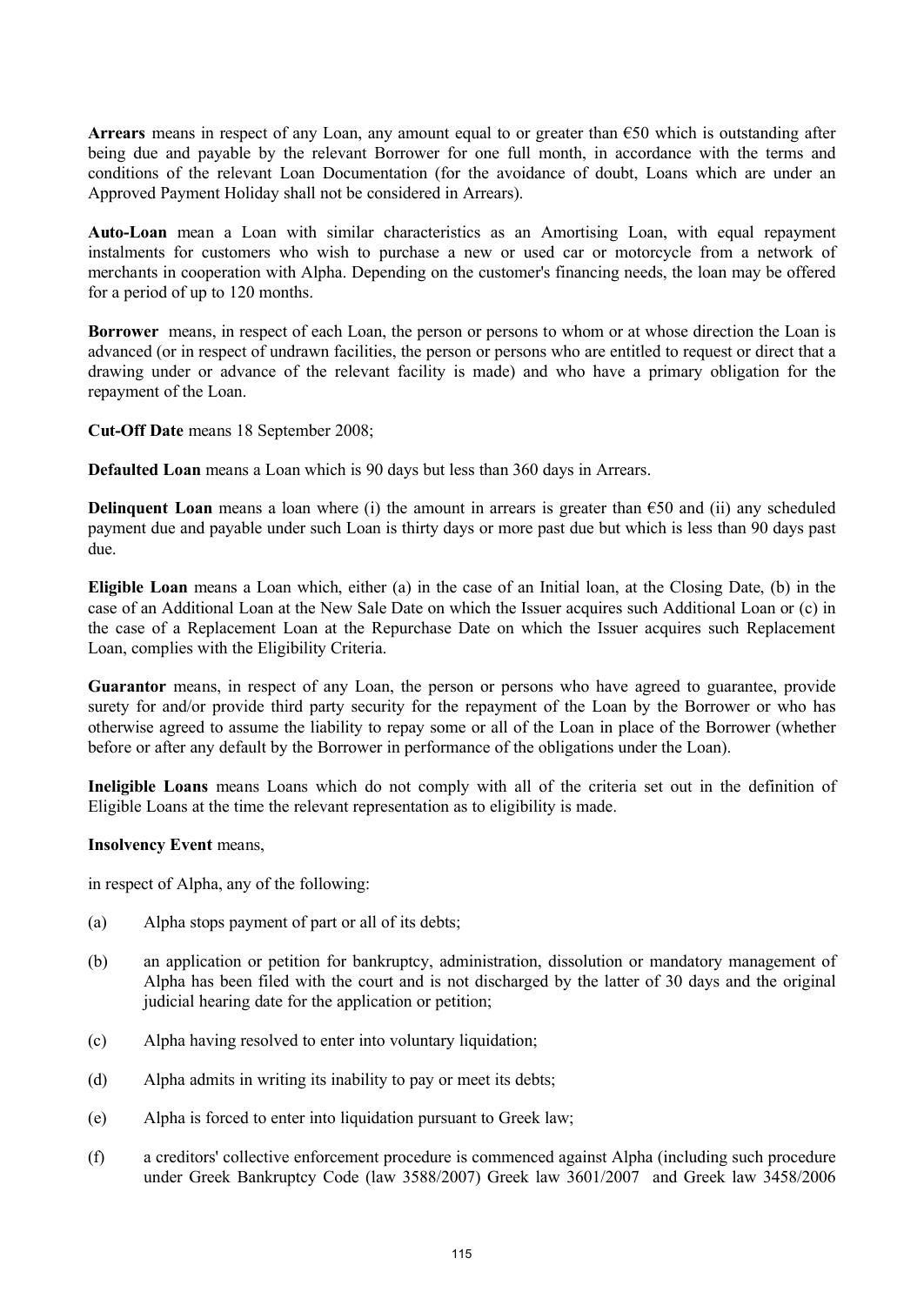(for so long as such temporary revocation remains in effect or otherwise becomes permanent) within 30 days;

- (g) the appointment of any administrator, liquidator or administrative or other receiver of Alpha or all or a substantial part of its property or assets; and
- (h) any action or step is taken which has a similar effect to the foregoing,

in relation to a Borrower who is a merchant (έμπορος) or a partner of a commercial partnership (εταίρος ομόρρυθμης εταιρείας) or a general partner of a limited partnership (ομόρρυθμος εταίρος ετερόρρυθμης εταιρείας), the earlier of the cessation of payments within the meaning of article 3 of the Greek Bankruptcy Code or the declaration of bankruptcy of the Borrower or the partnership or the limited partnership, as the case may be.

**Insolvency Official** means the bankruptcy administrator (σύνδικος) or the supervisor (επίτροπος) or the liquidator (εκκαθαριστής) as the case may be.

**Monthly Instalment Amount** means, in respect of a Loan, the amount which, under the terms of the relevant Loan Documentation, the relevant Borrower is obliged to pay to the lender on each monthly payment date specified therein.

**Obligor** means each Borrower and each Guarantor of each Loan.

**Payment Holiday Selection Process** means the process for determining which Loans will be eligible for an Approved Payment Holiday as described in *Summary of the Principal Documents – Loan Sale Agreement – Payment Holiday Selection Process*.

**Prudent Lender** means a prudent lender making loans to Borrowers in Greece secured by the Security.

**Security Interest** means any pledge (including any pledge operating by law), lien, charge, assignment, hypothecation or security interest or other agreement or arrangement having the effect of conferring security.

**Written Off Loans** means a Loan which has been denounced or which is 360 days or more in Arrears.

#### *Payment Holiday Selection Process*

A Borrower may be eligible for up to two payment holidays in each calendar year provided that the relevant Loan satisfies certain criteria. These payment holidays will be available for payments falling due during the months of September and January (each a **Holiday Period**). During the month immediately preceding the relevant Holiday Period (the **Selection Period**), Alpha will determine which Borrowers are eligible for a payment holiday. During the Selection Period, the Consumer Loan Division will ensure that each Loan, at the time of the payment holiday, complies with the following criteria:

- (a) it must be in existence for a period of at least 4 months;
- (b) it must be current;
- (c) it has no guarantor;
- (d) it's Contractual Balance is greater than or equal to  $\epsilon 1,500$ ;
- (e) it must not be flagged as excluded from payment holidays; and
- (f) it must not be subject to a grace or an interest only period,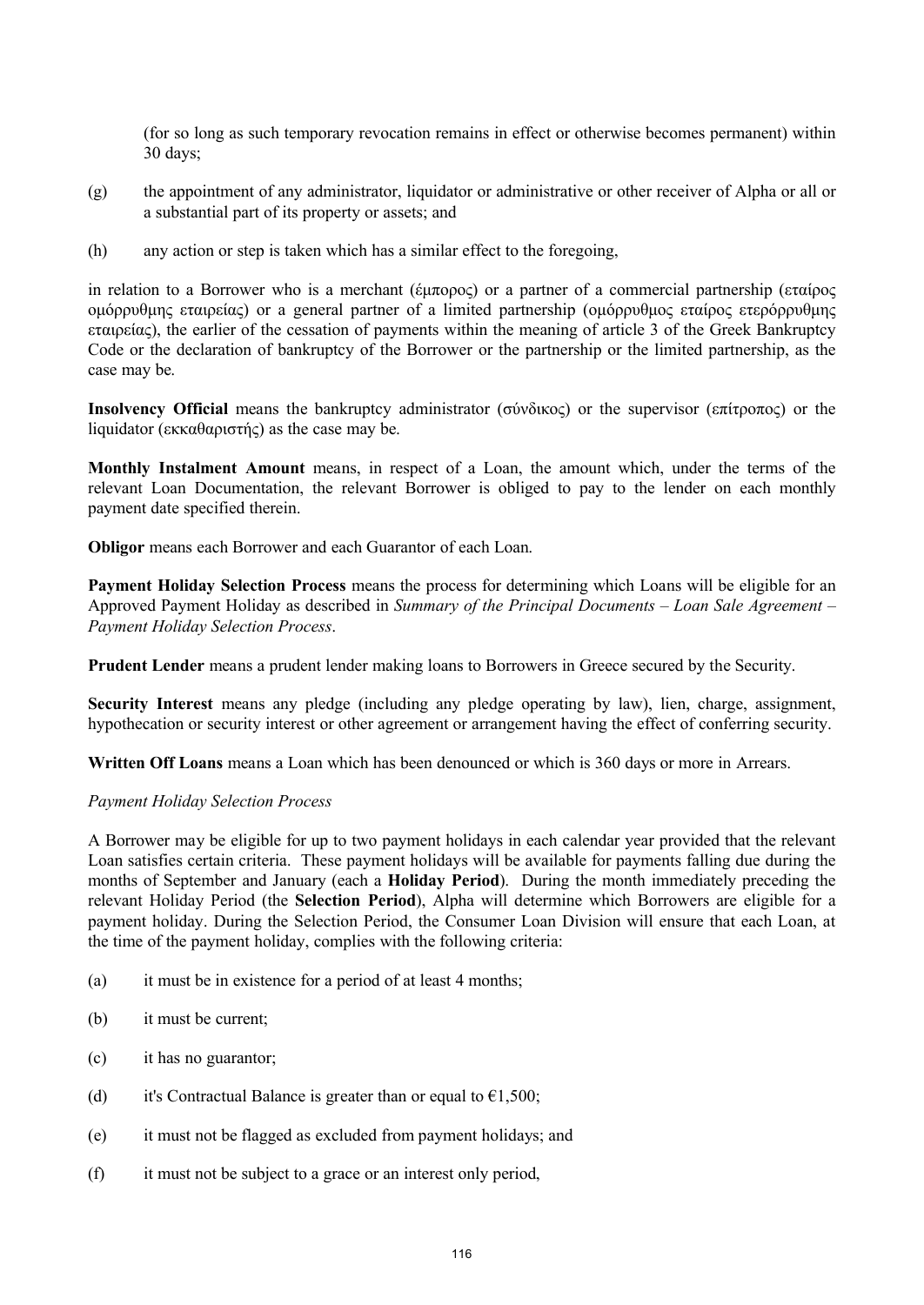# (the **Payment Holiday Criteria**).

If a Loan satisfies the Payment Holiday Criteria, such Loan will be flagged as eligible for a payment holiday. On the Athens Business Day which falls one month prior to the day on which such payment holiday takes effect, the Consumer Loan Division will reapply criteria (b), (d), (e) and (f) above. If the Loan once again satisfies such criteria, the Loan will be eligible for a payment holiday and will qualify as an Approved Payment Holiday. It is at the discretion of the Borrower whether or not to accept such Approved Payment Holiday.

# *Collateral Test*

The Portfolio will be managed with the objective of satisfying the Collateral Test if the Notes are in the Revolving Period. On the day which falls three Business Days prior to the relevant New Sale Date or Repurchase Date, as the case may be (each, a **Collateral Test Date**), the Servicer shall perform a test in order to determine whether the composition of the Portfolio will satisfy the following criteria on the New Sale Date or Repurchase Date, as the case may be, immediately following such Collateral Test Date:

- (a) not less than 17 per cent. of the Contractual Balance of the Loans in the Portfolio on such date arise on accounts which relate to Auto Loans;
- (b) the weighted average interest rate of the Loans included in the Portfolio is not less than the sum of (i) 3-month EURIBOR as at the immediately preceding Interest Payment Date, and (ii) 4 per cent.; and
- (c) the Weighted Average Remaining Life of the Loans in the Portfolio is greater than or equal to 50 months but less than or equal to 85 months,

# (the **Collateral Test**).

The **Weighted Average Remaining Life of the Loans** is calculated, on any date of determination, as the average period (in months) to the maturity of the Loans, weighted by the Contractual Balance of each Loan, as at the last day of the monthly period ending immediately prior to the date of determination.

### *Reductions in Loans*

Pursuant to the terms of the Loan Sale Agreement, the Seller will undertake to pay to the Issuer an amount equal to the amount of any reduction in any payment due with respect to any Loan sold to the Issuer as a result of any exercise of any right of set-off, counterclaim, credit adjustment, rebate or deduction made by any Obligor against the Seller or by reason of the receipt by the Seller of the proceeds of a claim made pursuant to any Insurance Policy in relation to such Loan.

### *Reporting*

The Servicer will also undertake to provide information in respect of deposits held by Borrowers and Guarantors (including, without limitation, notifying and determining the amount and withdrawals made) on a quarterly basis or at the request of the Issuer or any agent appointed on its behalf.

### *Repurchase of Defaulted Loans by the Seller*

The Seller may, by giving the Issuer notice of not more than 7 days and not less than 3 days, exercise the Seller Defaulted Call Option, granted by the Issuer pursuant to the Loan Sale Agreement or any Assignment Agreement, to allow the Seller to purchase and have assigned to it from the Issuer on any Repurchase Date, such Defaulted Loans and all rights attaching thereto as are specified in the notice.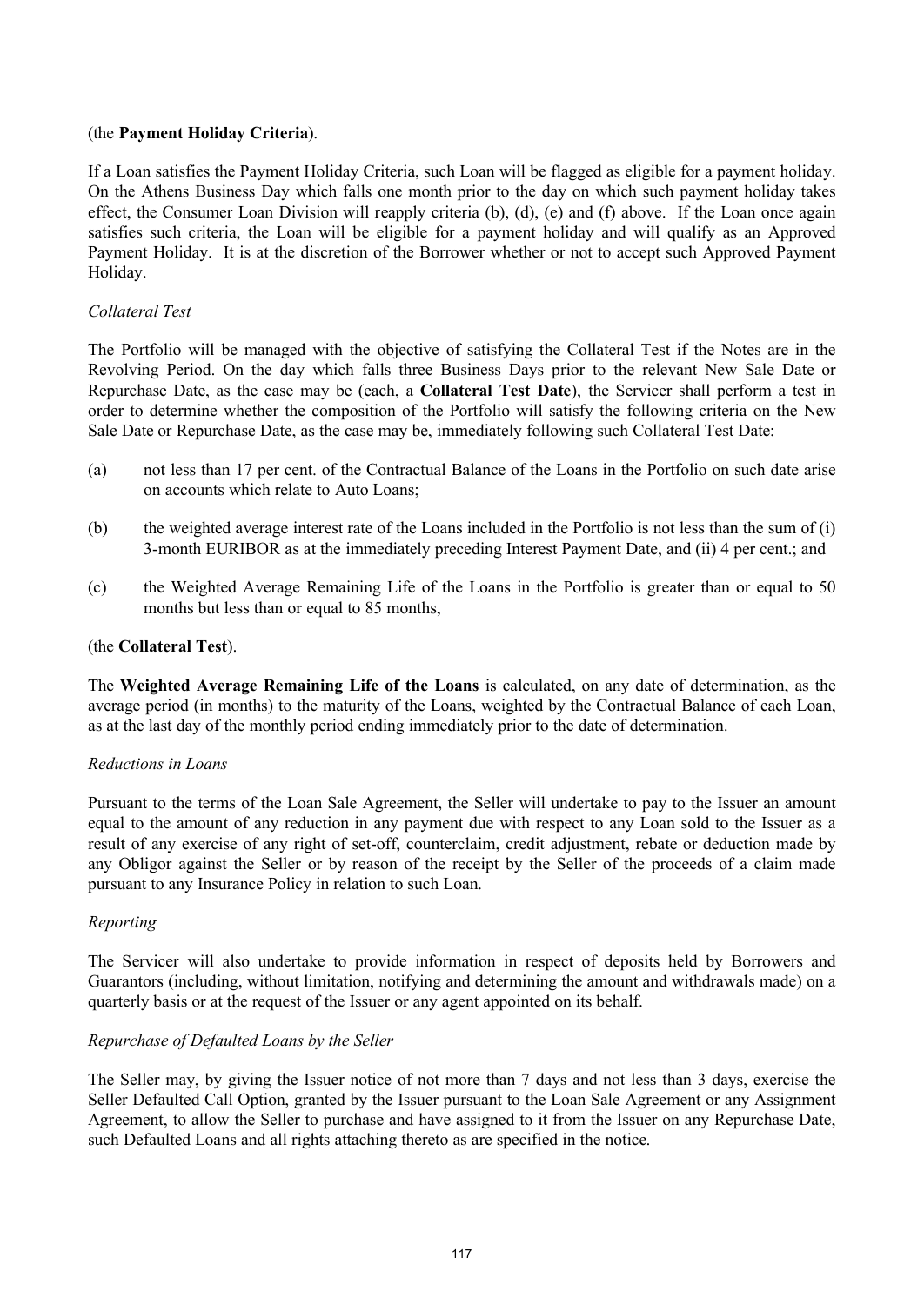The consideration payable by the Seller to the Issuer on the relevant Repurchase Date in respect of the purchased Defaulted Loans shall be an amount equal to the aggregate Contractual Balance relating to the portfolio of Defaulted Loans purchased on such Repurchase Date.

So long as the Collateral Test is satisfied, the Seller may, instead of purchasing a Defaulted Loan from the Issuer, require the Issuer to accept in consideration for the purchase, the transfer of Replacement Loans such that the aggregate of the Contractual Balance of such Replacement Loans together with any cash consideration equals the cash consideration that would have been payable by the Seller to the Issuer. In addition, the Collateral Test must be satisfied in respect of the Portfolio, if such Replacement Loans were to be included in the Portfolio.

On each Servicer Report Date, the Servicer will provide in the Servicer Report the amount of Defaulted Loans repurchased by the Seller pursuant to the Seller Defaulted Call Option during the Collection Period ending immediately before such Servicer Report Date.

# *Repurchase of Retired Loans by the Seller*

If a Loan or its Ancillary Rights fails to comply with the Eligibility Criteria or there is a breach of any of the Warranties given by the Seller as at the Closing Date, each New Sale Date and each Repurchase Date then the Seller will have an obligation to remedy such breach within 21 days after receiving written notice of such breach from the Issuer. If such breach is not capable of remedy, or, if capable of remedy, is not remedied within the 21 day period, the Seller has an obligation to repurchase the relevant Loan for cash or, so long as the Collateral Test is satisfied, procure the substitution of a similar loan and security in replacement of such Loan subject to the provisions of the Loan Sale Agreement.

The consideration payable by the Seller in relation to the repurchase of a relevant Loan (**Retired Loan**) will be an amount equal to the aggregate of: (a) the Contractual Balance of the relevant Retired Loan as at the date of the repurchase; (b) all other amounts due as at the date of repurchase in respect of the relevant Retired Loan (including, if any, any amount of expenses incurred by the Servicer and/or not recovered on completion of the Enforcement Procedures in relation to the Retired Loan); and (c) the reasonable costs and expenses of the Issuer incurred in relation to such repurchase.

If a Loan expressed to be included in the Portfolio has never existed or has ceased to exist on the date on which it is due to be repurchased, the Seller will be required, on demand, to indemnify the Issuer against any loss and all liabilities suffered by the Issuer by reason of the breach of the relevant Warranty.

On any day on which a Retired Loan is to be repurchased and consideration to be paid by the Seller or any day on which the Seller is to make an indemnity payment, the Seller may sell Replacement Loans to the Issuer such that the aggregate of the Contractual Balance of the Replacement Loans will be equal to or less than the consideration or indemnity payment in cash that is payable by the Seller to the Issuer on such day. In the event that the Contractual Balance of the Replacement Loan is less than the amount payable by the Seller to the Issuer, then the Seller shall pay an amount in cash equal to such deficiency. The Issuer may discharge its liability to pay the consideration for a Replacement Loan by setting-off amounts due to it in respect of consideration for a Retired Loan or in respect of any indemnity payment payable to the Issuer by the Seller.

### *Replacement Loan Conditions*

The Replacement Loans must satisfy the following criteria:

- (a) each Replacement Loan has to meet the Eligibility Criteria;
- (b) on the Collateral Test Date immediately preceding the relevant Repurchase Date, the Collateral Test must be satisfied in respect of such Repurchase Date; and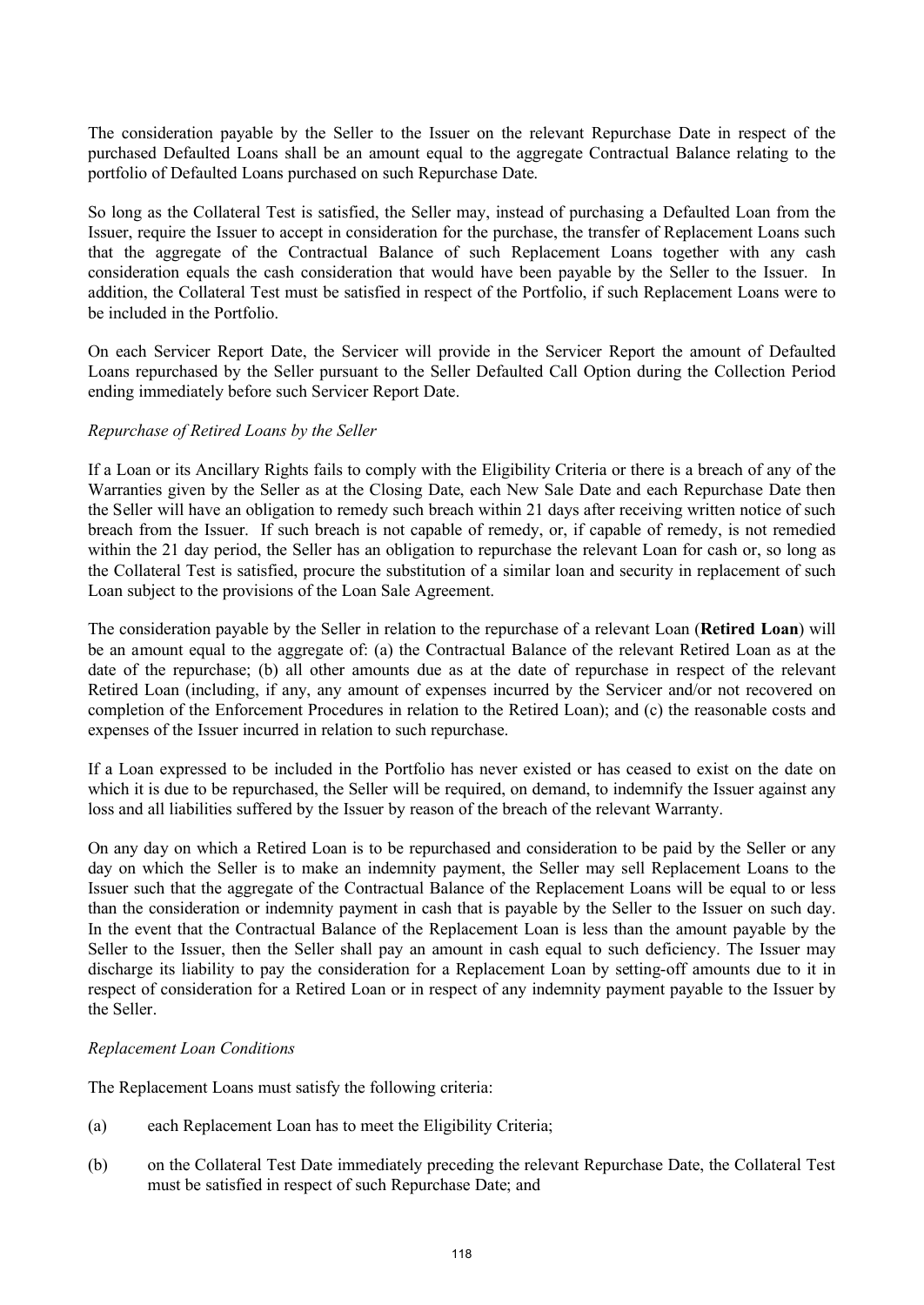(c) the Warranties being true in every material respect on the relevant Repurchase Date in respect of the Replacement Loan(s) by reference to the facts and circumstances then subsisting.

If two or more Retired Loans or Defaulted Loans (as applicable) or Replacement Loans are being sold and purchased on the same Repurchase Date then the Collateral Test referred to in paragraph (b) above will be determined as if there was one Retired Loan or Defaulted Loan (as applicable) or Replacement Loan (as the case may be) and the relevant values and loan balances will be aggregated or averaged by weight of the Contractual Balance.

The Seller will, on the relevant Repurchase Date, repeat the Warranties in respect of the relevant Replacement Loan, by reference to the facts and circumstances then subsisting.

In respect of each Repurchase Date falling within the Amortisation Period, if the if the Collateral Test would not be satisfied on such Repurchase Date (as determined on the Collateral Test Date corresponding to such Repurchase Date), then the Seller must purchase the Retired Loans or Defaulted Loans (as the case may be) for cash.

#### *Completion of Sale and Purchase of Additional Loans and Replacement Loans*

Completion of the sale and purchase of any Additional Loan or Replacement Loan, as applicable, on a New Sale Date or Repurchase Date (as the case may be) will be conditional on:

- (a) the Collateral Test being met on the Collateral Test Date immediately preceding the relevant New Sale Date or Repurchase Date (as the case may be);
- (b) no Acceleration Notice in respect of the Notes having been delivered by the Trustee to the Issuer in accordance with the Conditions;
- (c) the Seller not being in breach of any of its obligations under the Loan Sale Agreement;
- (d) the Seller executing and delivering all documents necessary to assign and sell the Additional Loan or Replacement Loan (as the case may be) and its Ancillary Rights to the Issuer;
- (e) the Seller being in compliance with its obligations under the Set-Off Reserve Loan Agreements;
- (f) the registration of a form under the terms of Article 10, Paragraphs 8 and 16 of the Securitisation Law approved by the Greek Ministry of Justice (ministerial decisions nos. 161337 and 161338 of 30 October 2003) (a **Notification Form**) in respect of the relevant Additional Loan(s) or Replacement Loan(s) (as the case may be);
- (g) in respect of sale and purchase of Additional Loans only, the Issuer having sufficient amounts standing to the credit of the Asset Replenishment Ledger on the New Sale Date to pay the Additional Loan Consideration for the relevant Additional Loan; and
- (h) in respect of the sale and purchase of Additional Loans only, delivery to the Issuer and the Trustee of a solvency certificate (in a form satisfactory to the Trustee), dated the Closing Date, in relation to the Seller signed by the chairman or other suitable representative of the Seller.

If there is a material breach of any other representations and warranties under the Loan Sale Agreement, the Seller will indemnify the Issuer against any losses and damage suffered and all costs, fees and expenses incurred by reason of such breach.

The Loan Sale Agreement will be governed by English law.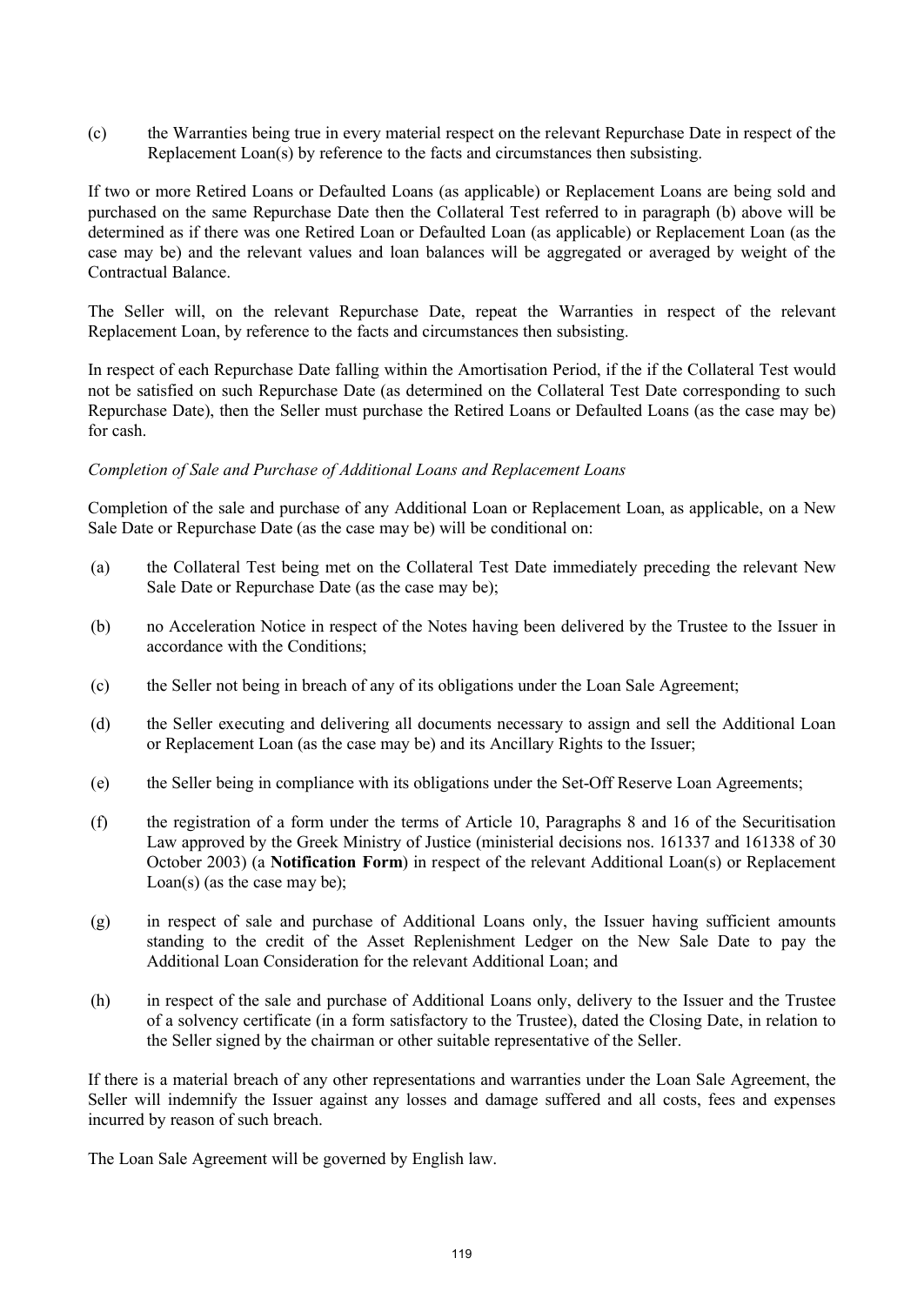## **Assignment Agreement**

The Issuer will enter into the Assignment Agreement with the Seller on the Closing Date, each New Sale Date and each Repurchase Date pursuant to which the Seller will assign, pursuant to Article 445 *et seq.* of the Greek Civil Code, all of its interests in and arising from the Initial Loans, any Additional Loans and any Replacement Loans, as the case may be, and related rights and privileges (including the Ancillary Rights and Privileges) to the Issuer. Each Assignment Agreement will be subject to the terms and conditions of the Loan Sale Agreement and will be registered with the Athens Pledge Registry.

The Assignment Agreement will be governed by Greek law.

# **Trust Deed**

The Notes will be constituted by the Trust Deed. Pursuant to the terms of the Trust Deed, the Trustee may retire at any time on giving not less than three months prior written notice to the Issuer without assigning any reason and without being responsible for any costs occasioned by such retirement. The Noteholders will have the power (exercisable by an Extraordinary Resolution of each Class of Notes) or, (pursuant to the Deed of Charge) if none of the Notes remains outstanding, all of the Other Secured Creditors will have the power by written notice to remove any trustee or trustees for the time being under the Trust Deed and the Deed of Charge. The Issuer undertakes that it will use all reasonable endeavours to procure a new trustee to be appointed as soon as reasonably practicable after the Trustee under the Trust Deed retires or is removed. The retirement or removal of any such trustee will not become effective until a successor trustee is appointed. If a successor trustee has not been appointed within three months after the date of the notice of retirement of the Trustee or the Extraordinary Resolution of the Noteholders or written notice from the Other Secured Creditors, as the case may be, then the retiring Trustee may appoint its own successor trustee but, while the Notes remain outstanding, no appointment shall take effect unless previously approved by Extraordinary Resolution of each Class of Notes.

The Trust Deed also provides for the indemnification and exoneration of the Trustee as further described in Condition 12.

The Trust Deed will be governed by English law.

### **Issuer Corporate Services Agreement**

The Issuer will enter into the Issuer Corporate Services Agreement with the Issuer Corporate Services Provider on or prior to the Closing Date. Under the Issuer Corporate Services Agreement, the Issuer Corporate Services Provider will agree to provide certain corporate book-keeping, secretarial and accounting services to the Issuer. In return for the services so provided, the Issuer Corporate Services Provider will receive a fee payable by the Issuer in accordance with the Priority of Payments.

The Issuer Corporate Services Provider will provide corporate administration and secretarial services to the Issuer which will include: (a) arranging on behalf of the Issuer for the preparation, keeping and auditing of the accounts of the Issuer, administering all matters relating to taxation of the Issuer and obtaining accounting and taxation advice from professional advisers approved by the Issuer; (b) arranging the convening of shareholders' and directors' meetings of the Issuer (to be held in the United Kingdom) as and when required, providing facilities for holding such meetings and preparing and keeping minutes of such meetings; (c) giving, at the request of the board of directors of the Issuer, any directions and information concerning the Issuer to any providers of services (such as the Servicer, auditors, accountants, financial or management advisers or attorneys) or other agents appointed by the board of directors pursuant to the articles of association of the Issuer; and (d) using its best endeavours to cause the Issuer (to the extent that the Issuer has sufficient funds and other resources and is otherwise able to do so) to comply with its obligations under any agreement by which the relevant the Issuer is bound.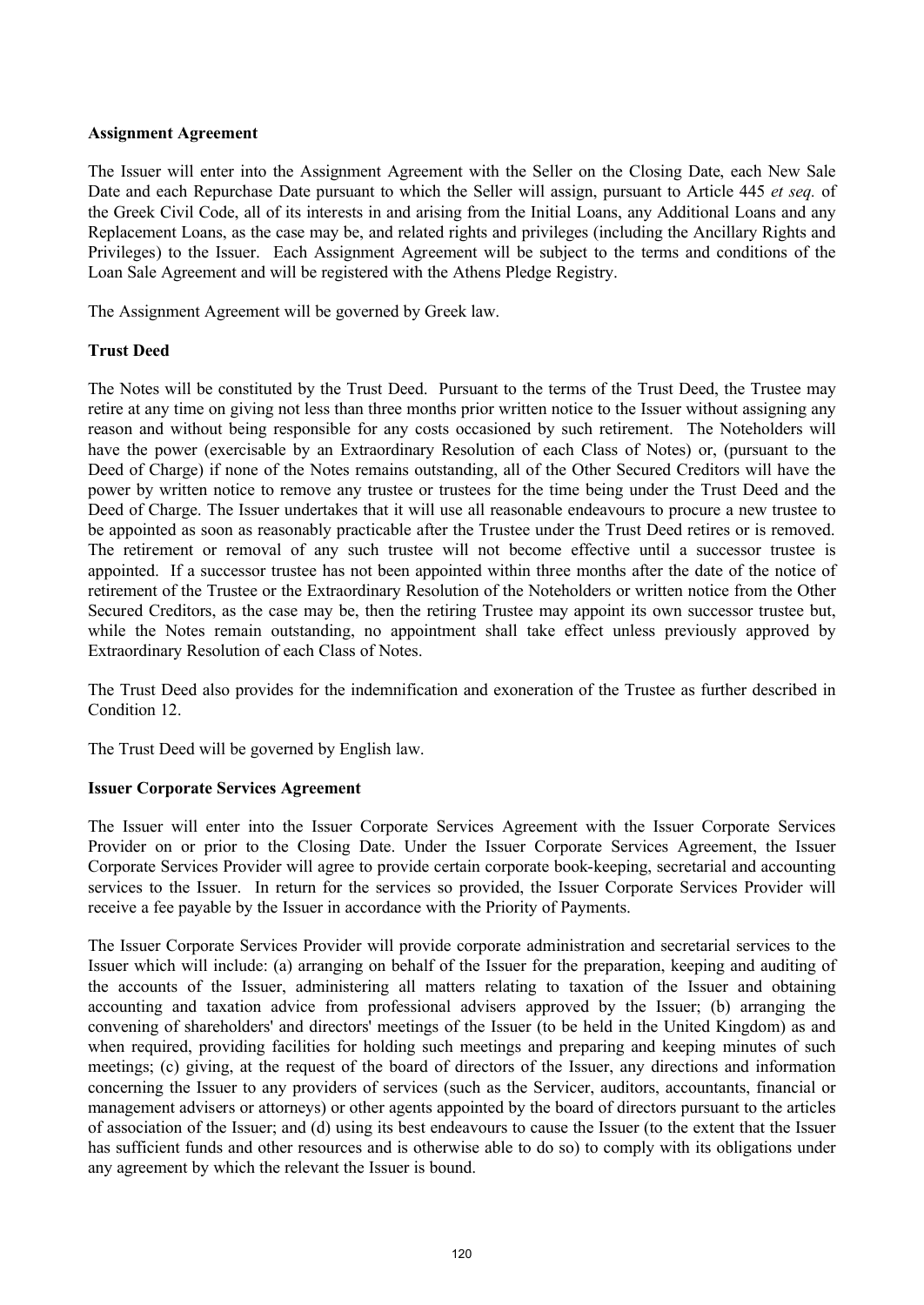No termination of the appointment of the Issuer Corporate Services Provider may occur unless a successor corporate services provider acceptable to the Issuer has been appointed and has acceded to the terms of the Issuer Corporate Services Agreement.

The Issuer Corporate Services Agreement will be governed by English law.

## **Servicing Agreement**

For a summary of the terms and conditions of the Servicing Agreement, see the section entitled *Servicing of the Portfolio* above.

# **Collection Account Agreement**

The Issuer and the Trustee will enter into a collection account agreement with the Greek Account Bank whereby the Greek Account Bank will open the Collection Account in the name of the Issuer. The Greek Account Bank will agree to open and maintain the Collection Account and provide the Issuer with certain services in connection with account handling in relation to the moneys from time to time standing to the credit of the Collection Account. The Greek Account Bank will acknowledge and agree that all amounts deposited in the Collection Account are held by it for the benefit of the Noteholders and the Other Secured Creditors in accordance with Paragraphs 15 and 18, Article 10 of the Securitisation Law and that it will make a special notation stating that the Collection Account are segregated from the property of the Greek Account Bank in accordance with Paragraph 15, Article 10 of the Securitisation Law. Unless a Downgrading Event has occurred, amounts standing to the credit of the Collection Account (which for the avoidance of doubt will exclude any Levy deducted by the Servicer and paid to the government) shall, at or about 12.00 Athens time on the day falling one Transfer Business Day prior to each Interest Payment Date, be transferred to the Issuer Transaction Account. Upon the occurrence of a Downgrading Event, the Servicer will immediately transfer all amounts standing to the credit of the Collection Account (which for the avoidance of doubt will exclude any Levy deducted by the Servicer and paid to the government) to the Issuer Transaction Account upon receipt or collection thereof. If the Greek Account Bank's short-term debt rating falls below P-2, or their long term unsecured, unsubordinated, unguaranteed debt obligations falls below Baa3, in each case as determined by Moody's, then the Servicer shall provide notification to all Borrowers that any and all future payments due under the Loans are henceforth to be effected directly to the Issuer Transaction Account.

Upon the occurrence of a Downgrading Event, the Issuer will (with the prompt assistance and co-operation of the Greek Account Bank) as soon as reasonably practicable, and in any event within thirty (30) days, procure the transfer of the Collection Account to another Eligible Bank in accordance with paragraph 15 of the Securitisation Law, the identity of which shall have been approved in writing by the Trustee.

If the appointment of Alpha as Servicer is terminated, the Collection Account will, within 30 calendar days, be transferred to another Eligible Bank, the identity of which shall have been approved in writing by the Trustee. If there is no other Eligible Bank which is acceptable to the Trustee, then the Collection Account may continue to be held with the Greek Account Bank until a suitable Eligible Bank has been identified, or may be transferred to such other bank or banks as the Trustee may approve in writing.

The appointment of any successor collection account bank shall be on substantially the same terms and conditions as that of the Greek Account Bank.

The Collection Account Agreement will be governed by Greek law.

# **Deed of Charge**

The Issuer will enter into the Deed of Charge on or prior to the Closing Date with the Other Secured Parties. Under the Deed of Charge, the Issuer will grant fixed and floating security over all of its assets (other than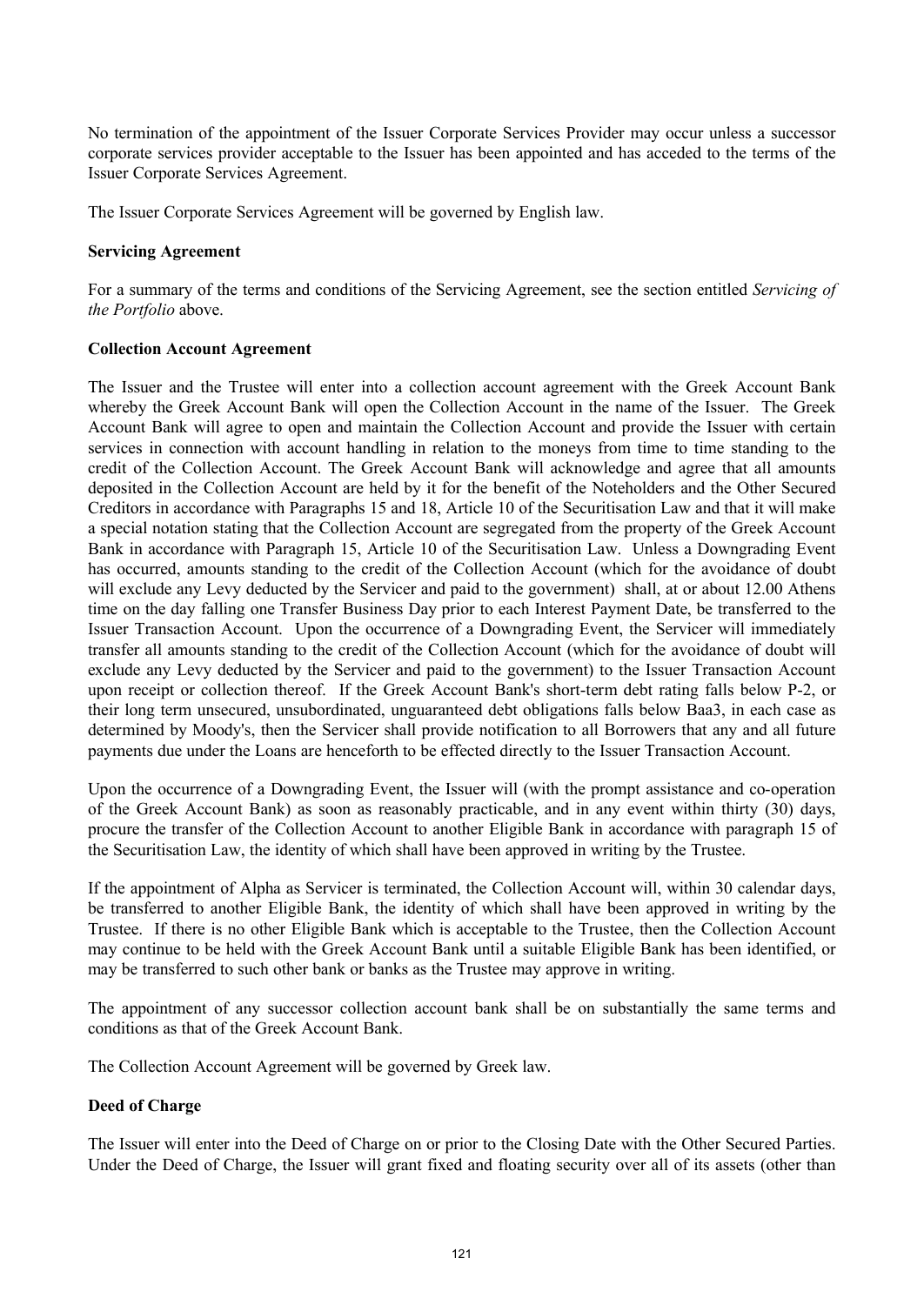those charged pursuant to Paragraph 18 of Article 10 of the Securitisation Law) in favour of the Trustee for the benefit of the Trustee and the Secured Parties.

The Deed of Charge will also provide that (other than in certain limited circumstances) only the Trustee may enforce the security created under either the Deed of Charge or Paragraph 18 of Article 10 of the Securitisation Law. The proceeds of any such enforcement of the Deed of Charge and Paragraph 18 of Article 10 of the Securitisation Law will be required to be applied in accordance with the order of priority set out in the Post-Enforcement Priority of Payments.

The Deed of Charge will be governed by English law.

#### **Greek Account Pledge Agreement**

The Issuer will enter into the Greek Account Pledge Agreement on or prior to the Closing Date with the Other Secured Parties. Under the Greek Account Pledge Agreement, the Issuer will grant security over the amounts standing from time to time to the credit of the Reserve Account in favour of the Trustee for the benefit of the Trustee and the Secured Parties.

The Greek Account Pledge Agreement will also provide that only the Trustee may enforce the security created under the Greek Account Pledge Agreement. The proceeds of any such enforcement of the Greek Account Pledge Agreement will be required to be applied in accordance with the order of priority set out in the Post-Enforcement Priority of Payments.

The Greek Account Pledge Agreement will be governed by Greek law.

#### **Cash Management Agreement**

The Cash Manager will provide certain cash management services (the **Cash Management Services**) pursuant to the terms of the Cash Management Agreement. Among other things, the Cash Manager will provide services to the Issuer and the Trustee in respect of the Issuer Bank Accounts, the administration of payments under the Swap Agreement, the Set-Off Reserve Loan Agreements and the Subordinated Loan Agreement and the making of payments in respect of the Notes to the Paying Agents.

The Cash Manager will operate the Issuer English Accounts in such a manner as to enable the Issuer to perform its financial obligations pursuant to the Notes and the Transaction Documents and will carry out the following incidental services relating thereto:

- (a) providing the Issuer and the Trustee with certain cash management, calculation, notification and reporting information in relation to the Issuer English Accounts;
- (b) taking the necessary action and giving the necessary notices to ensure that the Issuer English Accounts are credited with the appropriate amounts in accordance with the Cash Management Agreement;
- (c) taking all necessary action to ensure that all payments are made out of the Issuer English Accounts in accordance with the Cash Management Agreement and the Conditions;
- (d) maintaining adequate records to reflect all transactions carried out by or in respect of the Issuer English Accounts; and
- (e) following a Ratings Downgrade, drawing the Set-Off Reserve Loans and depositing it in the Set-Off Reserve Loan Account and making the relevant entries in the relevant Set-Off Reserve Account Ledgers.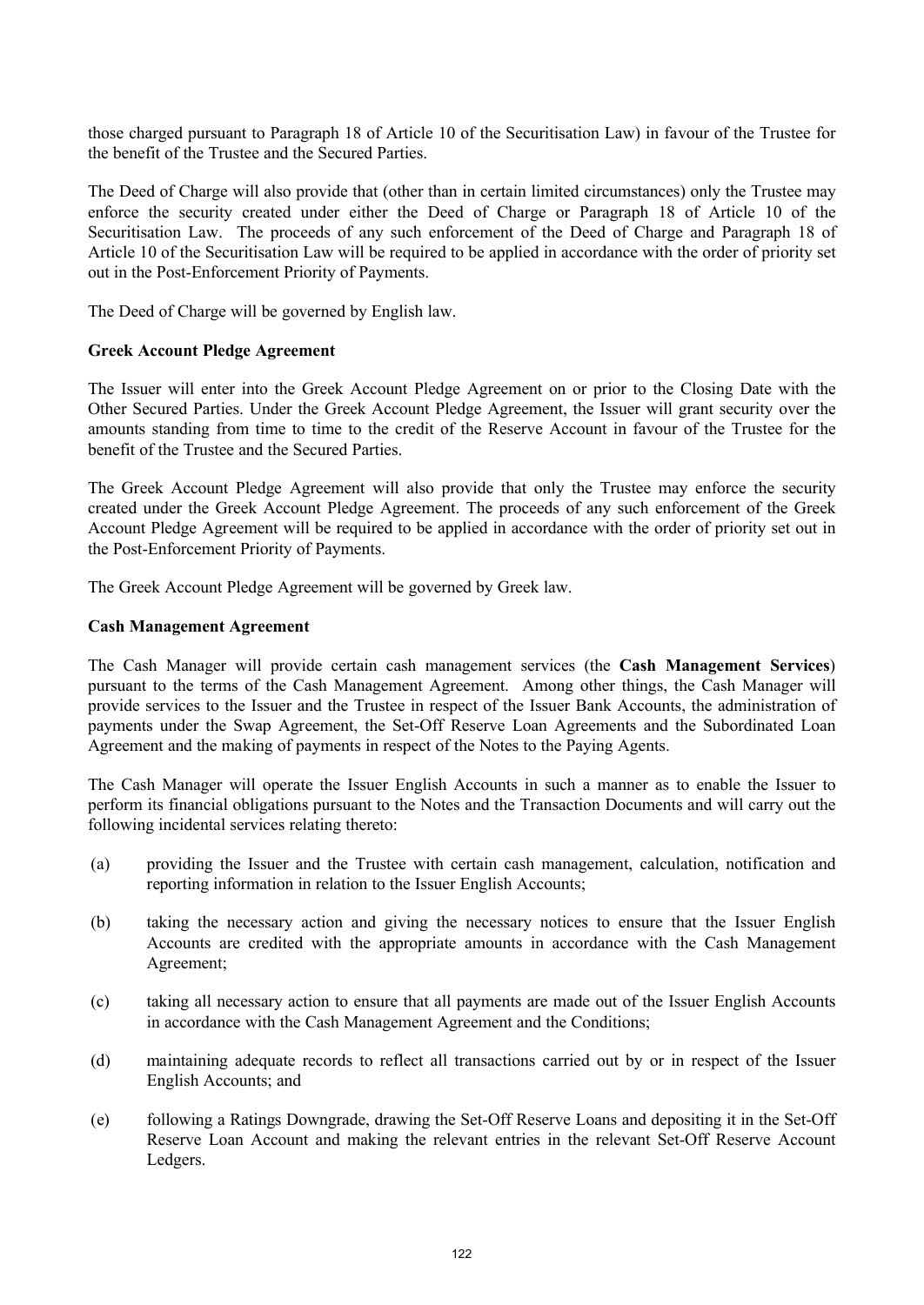On or prior to each Calculation Date, the Cash Manager shall, on the basis of the information supplied to it, calculate the Income Receipts, the Available Funds, (in respect of each Interest Payment Date falling in the Revolving Period) the Asset Replenishment Amount, (in respect of each Interest Payment Date falling in the Amortisation Period) the Note Redemption Amount applicable to each Class of Notes in relation to the next Interest Payment Date and the Principal Amount Outstanding of the Notes of each Class on the first day of the next following Interest Period.

In order to fulfil its obligations, the Cash Manager will rely on being provided with certain information from other parties. This will include:

- (i) the quarterly Servicer Report, to be delivered on or before each Servicer Report Date, pertaining to the immediately preceding Collection Period; and
- (ii) a report from the Issuer Account Bank and the Greek Account Bank, on or before each Servicer Report Date, as to the interest accrued on the Issuer Bank Accounts and income received in respect of Authorised Investments, pertaining to the immediately preceding Collection Period.

Following the end of each Interest Period, the Cash Manager will prepare and provide a report (the **Investor Report**) to the Issuer, the Trustee, the Servicer and Moody's. The Issuer will make the Investor Report available to Noteholders.

The Cash Management Agreement will be governed by English law.

### **Bank Account Agreement**

The Issuer, the Cash Manager and the Trustee will enter into an account agreement with the Issuer Account Bank whereby the Issuer Account Bank will open the Issuer Transaction Account and the Set-Off Reserve Account in the name of the Issuer. The Issuer Account Bank will agree to open and maintain the Issuer English Accounts and provide the Issuer with certain services in connection with account handling and reporting requirements in relation to the monies from time to time standing to the credit of the Issuer English Accounts. Pursuant to the Cash Management Agreement, amounts standing to the credit of any Issuer English Account will be invested by the Cash Manager on a non-discretionary basis in Authorised Investments and the income from such Authorised Investments will accrue to the relevant Issuer English Account.

The Issuer Account Bank will agree to comply with any instructions given by the Cash Manager or the Issuer or the Trustee in relation to the management of the Issuer English Accounts. The Issuer Account Bank will waive all rights of set-off which it may have in respect of the Issuer English Accounts.

If the Issuer Account Bank ceases to be an Eligible Bank, then as soon as reasonably practicable thereafter, and in any case within 30 calendar days of the Issuer Account Bank ceasing to be an Eligible Bank, the Issuer will procure the transfer of the Issuer English Accounts to an Eligible Bank.

The Bank Account Agreement will be governed by English law.

### **Reserve Account Agreement**

The Issuer, the Cash Manager and the Trustee will enter into an account agreement with the Greek Account Bank whereby the Greek Account Bank will open the Reserve Account in the name of the Issuer. The Greek Account Bank will agree to open and maintain the Reserve Account and provide the Issuer with certain services in connection with account handling and reporting requirements in relation to the monies from time to time standing to the credit of the Reserve Account.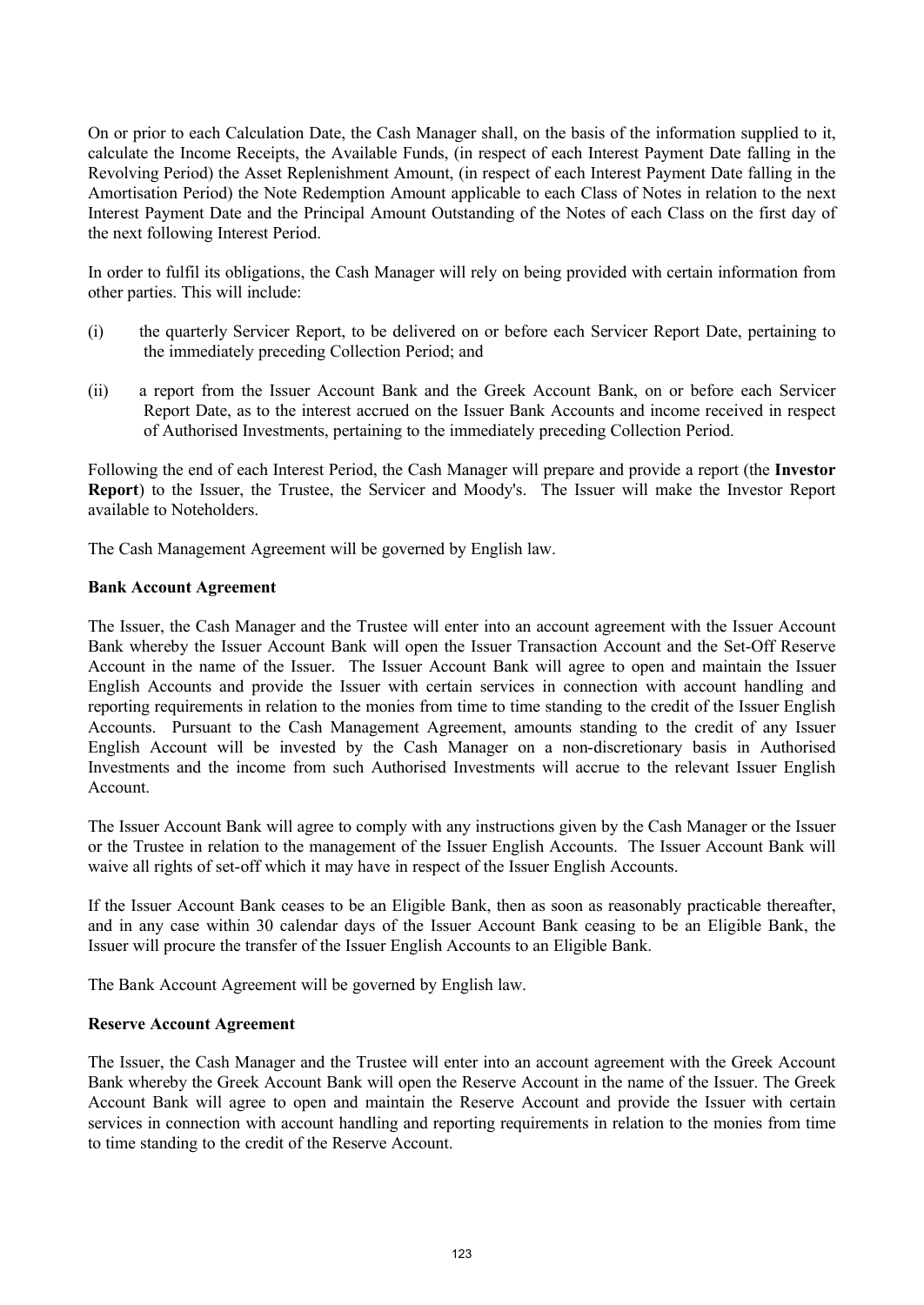The Greek Account Bank will agree to comply with any instructions given by the Cash Manager or the Issuer or the Trustee in relation to the management of the Reserve Account. The Greek Account Bank will waive all rights of set-off which it may have in respect of the Reserve Account.

If the Greek Account Bank ceases to be an Eligible Bank, then as soon as reasonably practicable thereafter, and in any case within 30 calendar days of the Greek Account Bank ceasing to be an Eligible Bank, the Issuer will procure the transfer of the Reserve Account to an Eligible Bank.

The Reserve Account Agreement will be governed by Greek law.

# **Issuer-ICSDs Agreement**

On or about the Closing Date, the Issuer will enter into an Issuer-ICSDs agreement (the **Issuer-ICSDs Agreement**) with Euroclear and Clearstream, Luxembourg (the ICSDs) in respect of the Notes, which will be issued in new global note form. The Issuer-ICSDs Agreement provides that the ICSDs will, in respect of the Notes, maintain their respective portion of the issue outstanding amount through their records.

The Issuer-ICSDs Agreement will be governed by English law.

# **Swap Agreement**

On or prior to the Closing Date the Issuer and the Swap Provider will enter into an interest rate swap transaction as evidenced by a confirmation thereto (the **Swap Transaction**). The Swap Transaction supplements and forms part of a 1992 ISDA Master Agreement (Multi-Currency Cross Border) dated on or prior to the Closing Date and as amended and supplemented from time to time, between *inter alios*, the Issuer, the Swap Provider and the Trustee (the **Master Agreement)**. The Swap Transaction may be terminated in certain circumstances including the following, each as more specifically defined in the Swap Agreement: (i) if an applicable Event of Default or Termination Event (as defined therein) occurs in relation to a party, (ii) if the Notes are redeemed in full pursuant to Condition 6(c), (d) or (e), or (iii) if an Acceleration Notice is served. Events of Default in relation to the Issuer will be limited to (i) non-payment under the Swap Agreement, (ii) certain insolvency events, and (iii) the service of an Acceleration Notice.

Under the Swap Transaction, the Issuer will pay the Swap Provider the lesser of (i) the floating amount under the Swap Transaction and (ii) the Loan Income Receipts (excluding, for the avoidance of doubt, any amount that would have been received but for an Approved Payment Holiday) in respect of the Performing Loans minus any relevant Levy. In return, the Swap Provider will pay the 3 month EURIBOR rate plus a spread on a notional amount based on the Contractual Balance of the Performing Loans (including, for the avoidance of doubt, the Contractual Balance of Loans subject to an Approved Payment Holiday) plus the Servicing Fee.

Pursuant to the terms of the Swap Agreement, in the event that the relevant ratings of the Swap Provider are downgraded by Moody's below the ratings specified in the Swap Agreement (in accordance with the requirements of Moody's) for the Swap Provider and, as a result of the downgrade, the then current ratings of the Notes would or may, if applicable, be adversely affected (a **Swap Provider Ratings Downgrade**), the Swap Provider will, in accordance with the Swap Agreement, be required to take certain remedial measures which may include providing collateral for its obligations under the Swap Agreement, arranging for its obligations under the Swap Agreement to be transferred to an entity with the ratings required by Moody's as specified in the Swap Agreement (in accordance with the requirements of Moody's), procuring another entity with ratings required by Moody's as specified in the Swap Agreement (in accordance with the requirements of Moody's) to become co-obligor in respect of its obligations under the Swap Agreement, or taking such other action as it may agree with Moody's.

A failure by the Swap Provider to take such steps following a Swap Provider Ratings Downgrade will give the Issuer the right, subject to certain conditions, to terminate the Swap Transaction.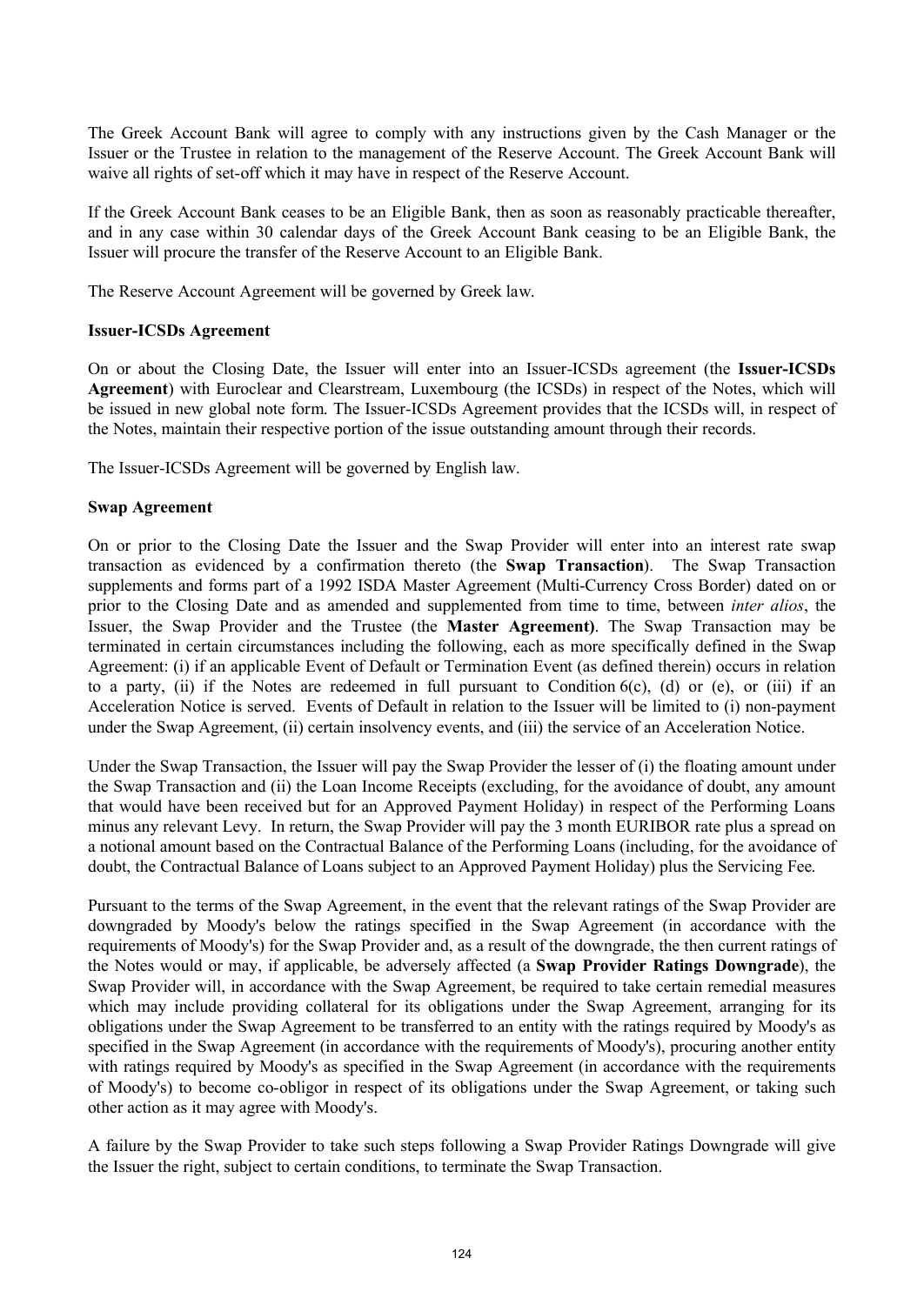Upon the occurrence of any termination of the Swap Transaction, the Issuer or the Swap Provider may be liable to make a termination payment to the other. The amount of any termination payment will be based on the market value of the terminated Swap Transaction.

In the event that the Issuer is required to withhold or deduct from any payments payable by it to the Swap Provider an amount for or on account of tax, the Issuer will not be required pursuant to the terms of the Swap Agreement to pay to the Swap Provider such amounts as are required to ensure that the Swap Provider receives the same amount that it would have received had such withholding or deduction not been made.

In the event that the Swap Provider is required to withhold or deduct from any payments payable by it to the Issuer an amount for or on account of tax, the Swap Provider will be required pursuant to the terms of the Swap Agreement to pay to the Issuer such amounts as are required to ensure that the Issuer receives the same amount that it would have received had such withholding or deduction not been made.

In either event, the Swap Agreement will provide that if, due to any change in tax law, the Swap Provider will (or there is a substantial likelihood that it will) either (i) receive any payment under the Swap Agreement from the Issuer from which an amount is required to be deducted or withheld for or on account of tax, or (ii) pay an additional amount under the Swap Agreement to ensure that the Issuer receives the same amount that it would have received had such withholding or deduction not been made (each being a **Swap Tax Event**), the Swap Provider will be required promptly to notify the Issuer thereof and use all reasonable efforts to transfer its rights and obligations under the Swap Agreement to another office, branch or affiliate to avoid the Swap Tax Event. If no such transfer can be effected, the Swap Provider will be entitled to terminate the Swap Transaction.

The Swap Provider may, at its own discretion and its own cost, novate all of its rights and obligations under the Swap Transaction to any third party provided that, *inter alia*, such third party has the minimum credit rating required by Moody's (as specified in the Swap Agreement) and that any such novation has been notified to Moody's and the Trustee.

The Swap Agreement will be governed by English law.

### **Subordinated Loan Agreement**

The Subordinated Loan Provider will, pursuant to the Subordinated Loan Agreement, provide the Subordinated Loan to the Issuer.

Pursuant to the Subordinated Loan Agreement, the Issuer will, on the Closing Date, be entitled to make a drawing of up to  $\epsilon$ 39,600,000 to the extent of the amount required (i) to pay the initial expenses of the Issuer in connection with the purchase of the Initial Portfolio and the issue of the Notes (including, but not limited to, the fees payable to Citi and the fees and commissions payable to the Trustee, Moody's, the Auditor, the Issuer Corporate Services Provider and legal counsel of the Arrangers and the Trustee (the **Start-Up Expenses**)) and (ii) to fund the Reserve Account.

The Issuer will be permitted to make further drawings under the Subordinated Loan during the first Interest Period in order to pay any additional Start-Up Expenses (as agreed between the Issuer and the Subordinated Loan Provider) which were not capable of being determined on the Closing Date.

Interest on the Subordinated Loan will be paid by the Issuer on each Interest Payment Date subject to and in accordance with the Priority of Payments.

Amounts drawn down under the Subordinated Loan will be partially repaid by the Issuer on each Interest Payment Date from Available Funds in accordance with the Priority of Payments.

All outstanding amounts under the Subordinated Loan will be due and payable on the earlier of (i) the Interest Payment Date on which all Notes have been repaid in full, and (ii) the Final Maturity Date.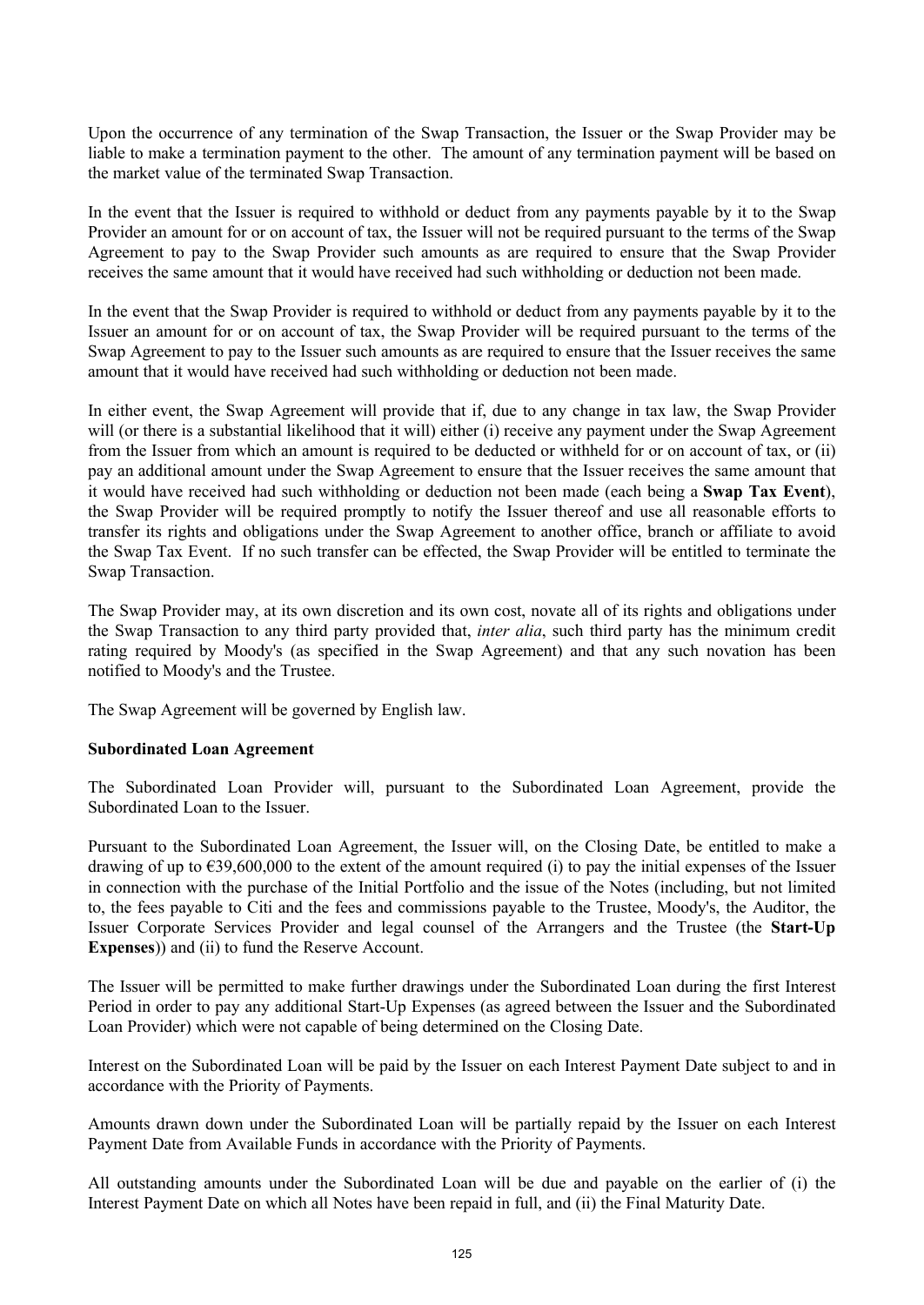The Subordinated Loan Agreement will be governed by English law.

### **Set-Off Reserve (Reclaimable Amounts) Loan Agreement**

The Seller will, pursuant to the Set-Off Reserve (Reclaimable Amounts) Loan Agreement, make available to the Issuer a stand-by loan facility (the **Set-Off Reserve (Reclaimable Amounts) Facility**). It is expected that the Set-Off Reserve (Reclaimable Amounts) Facility will on the Closing Date have a facility limit (the **Set-Off Reserve (Reclaimable Amounts) Facility Limit**) of approximately €150,000.

After the Closing Date, the Set-Off Reserve (Reclaimable Amounts) Facility Limit will fluctuate so that at any time it will consist of:

- (i) the aggregate of the following:
	- (a) the aggregate of the Pre-Closing Reclaimable Amounts of all Loans;
	- (b) the aggregate of the Post-Closing Reclaimable Amounts of all Loans; and
	- (c) interest calculated at the Official Rate on the Reclaimable Amounts of each Loan for a period commencing on the later of the time of payment by the Borrower to the Seller of the relevant Reclaimable Amount, or the date falling five (5) years before the end of the calendar year preceding the year which calculation is made each time until the Closing Date,

(each in respect of a Loan, together with the Deposit Contribution in respect of such Loan, an **Exposure Amount**),

less:

- (ii) the aggregate of the following:
	- (a) the aggregate of all amounts payable under the Loan Sale Agreement, in respect of an amount that a Borrower or Guarantor claims directly (as regards Post-Closing Reclaimable Amounts) sets off or otherwise deducts from any amount payable by such Borrower or Guarantor under a Loan in respect of claims which that Borrower or Guarantor has against the Seller or the Issuer (as regards Post-Closing Reclaimable Amounts) (each such amount an **LSA Indemnity Amount**) actually received by the Issuer from the Seller pursuant to the indemnity provisions of the Loan Sale Agreement; and
	- (b) the aggregate of all relevant Exposure Amounts after a Change in Law Date;

(each, in respect of a Loan, an **Exposure Reduction Amount**).

The Cash Manager shall notify Moody's in writing of any Exposure Reduction Amounts which arise after a Change in Law Date.

The Issuer will drawdown to 50% of the amount of the Set-Off Reserve (Reclaimable Amounts) Facility Limit on the date (the **First Ratings Downgrade Date**) on which the Set-Off Reserve Loan Provider ceases to have a minimum short term, unsecured, unguaranteed and unsubordinated debt rating of at least P-1 by Moody's (the **First Rating**) but continues to have a minimum long term, unsecured, unguaranteed and unsubordinated debt rating of at least Baa2 by Moody's (the **First Ratings Downgrade**).

The Issuer will drawdown to 100% of the amount of the Set-Off Reserve (Reclaimable Amounts) Facility Limit on the date (the **Second Ratings Downgrade Date**) on which the Set-Off Reserve Loan Provider ceases to have a minimum long term, unsecured, unguaranteed and unsubordinated debt rating of at least Baa2 by Moody's (the Second Rating) (the **Second Ratings Downgrade**).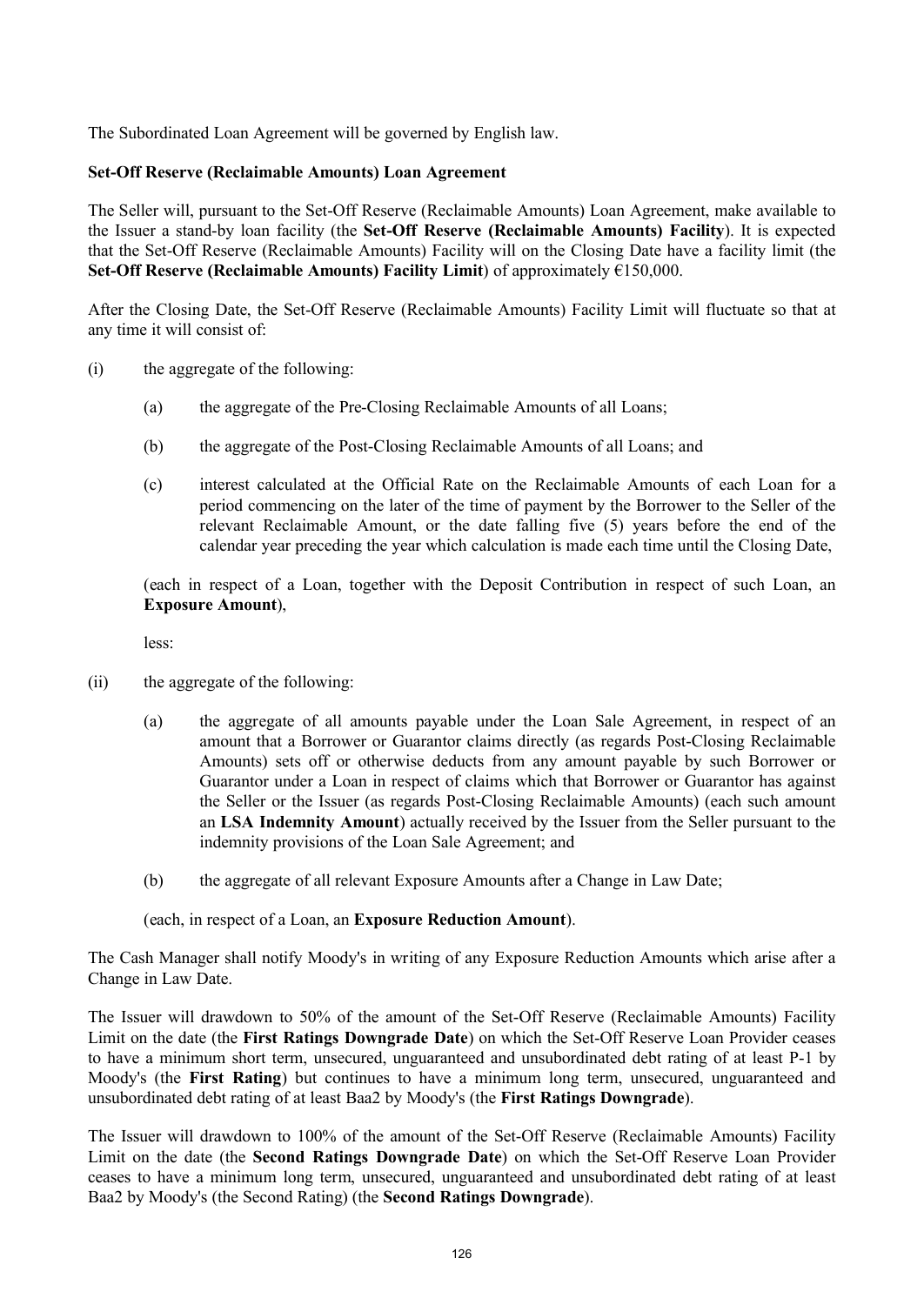Following the First Ratings Downgrade Date and for so long as a First Ratings Downgrade continues but a Second Ratings Downgrade has not occurred, any increase in the Set-Off Reserve (Reclaimable Amounts) Facility Limit calculated on a Calculation Date, over the Set-Off Reserve (Reclaimable Amounts) Facility Limit calculated on the previous Calculation Date, will be followed by a drawing in the amount of 50% of such increase one Business Day prior to the Interest Payment Date following the Calculation Date on which such increase is determined.

Following the Second Ratings Downgrade Date and for so long as a Second Ratings Downgrade continues, any increase in the Set-Off Reserve (Reclaimable Amounts) Facility Limit calculated on a Calculation Date over the Set-Off Reserve (Reclaimable Amounts) Facility Limit calculated on the previous Calculation Date will be followed by a drawing in the amount of 100% of such increase one Business Day prior to the Interest Payment Date following the Calculation Date on which such increase is determined.

The amounts drawn under the Set-Off Reserve (Reclaimable Amounts) Loan Agreement in respect of Reclaimable Amounts will constitute a borrowing under it (the **Set-Off Reserve** (**Reclaimable Amounts**) **Loan**). Once drawn the Set-Off Reserve (Reclaimable Amounts) Loan will be paid into the Set-Off Reserve Account and recorded on the Set-Off Reserve (Reclaimable Amounts) Ledger and such amounts together with any other amounts standing to the credit of the Set-Off Reserve Account and recorded on the Set-Off Reserve (Reclaimable Amounts) Ledger will constitute a fund (the **Set-Off Reserve (Reclaimable Amounts) Fund**). Interest on the Set-Off Reserve (Reclaimable Amounts) Loan will be paid in accordance with the Priority of Payments.

Other than Interest paid in respect of the Set-Off Reserve (Reclaimable Amounts) Loan as stated above, no commitment or other fees will be payable by the Issuer in respect of Set-Off Reserve (Reclaimable Amounts) Loan Agreement.

The principal amount of the Set-Off Reserve (Reclaimable Amounts) Loan will be repayable in full on the Interest Payment Date following the date on which the Set-Off Reserve Loan Provider regains a rating at least as high as the First Rating.

If the Set-Off Reserve Loan Provider previously ceased to have a rating at least as high as the Second Rating, but is then upgraded such that it then has a rating at least as high as the Second Rating but still does not have a rating at least as high as the First Rating, the principal amount of the Set-Off Reserve (Reclaimable Amounts) Loan will be repayable on the following Interest Payment Date in the amount of:

- (i) 100% of the amount of the Set-Off Reserve (Reclaimable Amounts) Facility Limit on the Calculation Date prior to the immediately preceding Calculation Date; less
- (ii) 50% of the amount of the Set-Off Reserve (Reclaimable Amounts) Facility Limit on the immediately preceding Calculation Date,

**provided that**, if the calculation above results in a negative number, the Set-Off Reserve Loan Provider will not be repaid on such Interest Payment Date and instead the Issuer will drawdown under the Set-Off Reserve (Reclaimable Amounts) Loan Facility an amount equal to the positive difference of (b) minus (a) above, on the Calculation Date that such Set- Off Reserve (Reclaimable Amounts) Facility Limit is calculated.

If following a previous First Ratings Downgrade or Second Ratings Downgrade of the Set-Off Reserve Loan Provider and following the calculation of the Set-Off Reserve (Reclaimable Amounts) Facility Limit on a Calculation Date and there has not been a change in the rating of the Set-Off Reserve Loan Provider during the immediately preceding Collection Period, any decrease in the Set-Off Reserve (Reclaimable Amounts) Facility Limit will result in a repayment of the Set-Off Reserve (Reclaimable Amounts) Loan on the following Interest Payment Date in an amount equal to: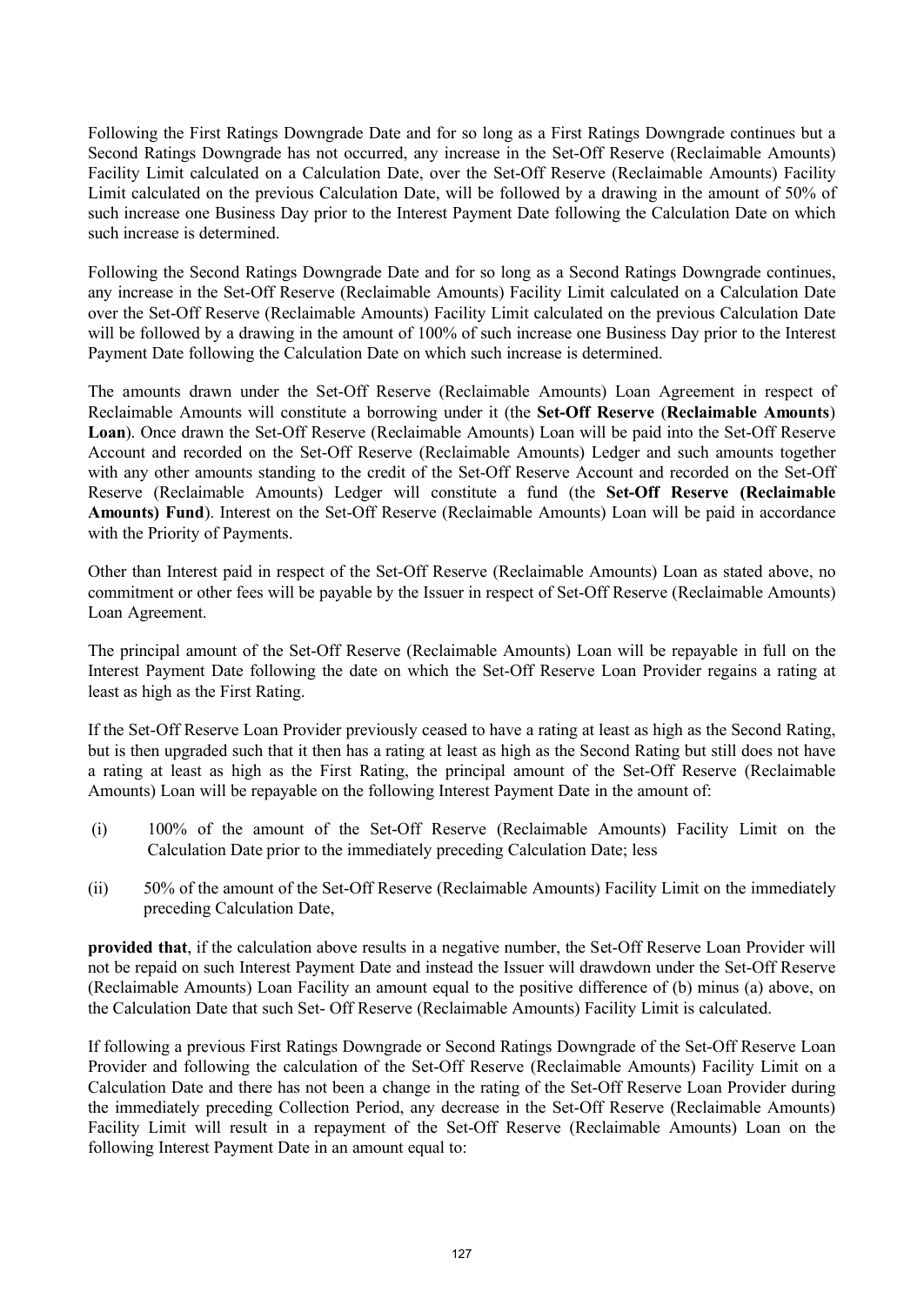- (i) 50% of such decrease if the Set-Off Reserve Loan Provider continues to cease to have a rating at least as high as the First Rating but continues to have a rating at least as high as the Second Rating; or
- (ii) 100% of such decrease while the Set-Off Reserve Loan Provider continues to cease to have a rating at least as high as the Second Rating.

If the Seller has become obliged to pay any LSA Indemnity Amount(s) to the Issuer in relation to any Reclaimable Amounts pursuant to the Loan Sale Agreement and fails to pay such amount(s) in accordance with the terms of the Loan Sale Agreement, the Cash Manager, on behalf of the Issuer, will withdraw funds standing to the credit of the Set-Off Reserve Account (if any) in an amount equal to the aggregate of such unpaid LSA Indemnity Amount(s) and will deposit those funds, for application as deemed Available Funds, into the Issuer Transaction Account.

The Issuer is entitled to set-off any LSA Indemnity Amount(s) owed to it by the Seller in relation to any Reclaimable Amounts, against the Issuer's obligation to repay the Set-Off Reserve (Reclaimable Amounts) Loan to the Seller. Any such set-off shall constitute good discharge of the Issuer's obligation to repay the relevant amount. The Issuer's obligation to repay the Set-Off Reserve (Reclaimable Amounts) Loan, when such repayment becomes due, will therefore be discharged by an amount equal to the amounts withdrawn from the Set-Off Reserve Account in the circumstances described above.

The Set-Off Reserve (Reclaimable Amounts) Facility Limit (or, if drawn the Set-Off Reserve (Reclaimable Amounts) Loan) will be cancelled (and/or, as the case may be, the principal amount of the Set-Off Reserve (Reclaimable Amounts) Loan will be repayable) in full on the earlier of:

- (a) the date falling five years after the Final Maturity Date; and
- (b) the date on which:
	- (i) prior to the enforcement of the Security, the Trustee or, if all Notes have been redeemed in full, the Issuer, is satisfied (in each case in its absolute discretion) that the Issuer has no further actual or contingent liabilities in respect of any Reclaimable Amounts; or
	- (ii) following the enforcement of Security, the date on which the Trustee or, if all the liabilities owing by the Issuer to the Secured Parties under the Transaction Documents have been discharged in full and the Security released, the Issuer, is satisfied (in each case in its absolute discretion) that no further withdrawals from the Set-Off Reserve Account are required to be made by the Cash Manager in respect of amounts that Borrowers or Guarantors may claim directly from the Issuer (as regards Post-Closing Reclaimable Amounts), or set-off or deduct from amounts payable under the Loans in respect of amounts payable by the Seller (or the Issuer, as regards Post-Closing Reclaimable Amounts) to the Borrowers or the Guarantors, in accordance with the Cash Management Agreement.

If any of the Notes remain outstanding, the Seller will notify Moody's in writing immediately upon a cancellation of the Set-Off Reserve (Reclaimable Amounts) Facility Limit in accordance with paragraph  $(b)(i)$  above.

Reductions in the Set-Off Reserve (Reclaimable Amounts) Facility Limit and/or, as the case may be, repayments in respect of the Set-Off Reserve (Reclaimable Amounts) Loan will occur on Interest Payment Dates only.

The Set-Off Reserve (Reclaimable Amounts) Loan Agreement will be governed by English law.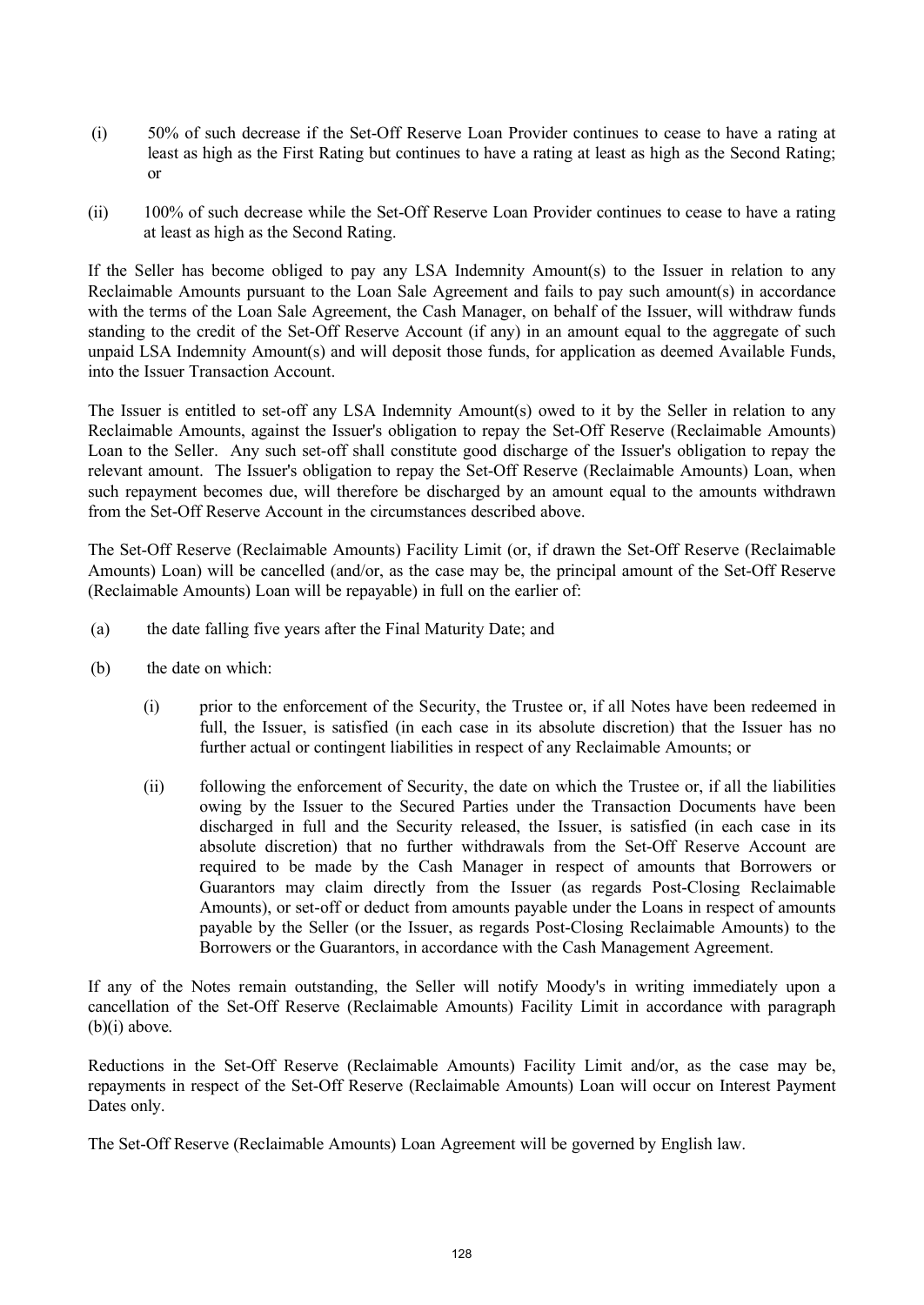## **Set-Off Reserve (Deposits) Loan Agreement**

The Seller will, pursuant to the Set-Off Reserve (Deposits) Loan Agreement, make available to the Issuer a stand-by loan facility, the **Set-Off Reserve (Deposits) Facility** (together with the Set-Off Reserve (Reclaimable Amounts) Facility the **Set-Off Reserve Loan Facilities**). It is expected that on the Closing Date the Set-Off Reserve (Deposits) Facility Limit will be equal to approximately  $\epsilon$ 116,000,000.

After the Closing Date, the Set-Off Reserve (Deposits) Facility Limit will be calculated by the Servicer (having been provided with the relevant information by the Seller) each month, on an account by account basis, by aggregating the Deposit Contributions in respect of all Loans in the Portfolio.

The Issuer will drawdown to 50% of the amount of the Set-Off Reserve (Deposits) Facility Limit on the First Ratings Downgrade Date on which the Set-Off Reserve Loan Provider ceases to have a rating at least as high as the First Rating but continues to have a rating at least as high as the Second Rating.

The Issuer will drawdown to 100% of the amount of the Set-Off Reserve (Deposits) Facility Limit on the Second Ratings Downgrade Date on which the Set-Off Reserve Loan Provider ceases to have a rating at least as high as the Second Rating.

Following the First Ratings Downgrade Date and for so long as a First Ratings Downgrade continues but a Second Ratings Downgrade has not occurred, any increase in the Set-Off Reserve (Deposits) Facility Limit calculated on a Calculation Date, over the Set-Off Reserve (Deposits) Facility Limit calculated on the previous Calculation Date, will be followed by a drawing in the amount of 50% of such increase one Business Day prior to the Interest Payment Date following the Calculation Date on which such increase is determined.

Following the Second Ratings Downgrade Date and for so long as a Second Ratings Downgrade continues, any increase in the Set-Off Reserve (Deposits) Facility Limit calculated on a Calculation Date over the Set-Off Reserve (Deposits) Facility Limit calculated on the previous Calculation Date will be followed by a drawing in the amount of 100% of such increase one Business Day prior to the Interest Payment Date following the Calculation Date on which such increase is determined.

The amounts drawn under the Set-Off Reserve (Deposits) Loan Agreement in respect of Deposit Amounts will constitute a borrowing under it (the **Set-Off Reserve (Deposits) Loan**). Once drawn the Set-Off Reserve Loan will be paid into the Set-Off Reserve Account and such amounts together with any other amounts standing to the credit of the Set-Off Reserve Account will constitute a fund (the **Set-Off Reserve Fund**). Interest on the Set-Off Reserve (Deposits) Loan will be paid in accordance with the Priority of Payments.

Other than Interest paid in respect of the Set-Off Reserve (Deposits) Loan, no commitment or other fees will be payable by the Issuer in respect of Set-Off Reserve (Deposits) Loan Agreement.

The principal amount of the Set-Off Reserve (Deposits) Loan will be repayable in full on the Interest Payment Date following the date on which the Set-Off Reserve Loan Provider regains a rating at least as high as the First Rating.

If the Set-Off Reserve Loan Provider previously ceased to have a rating at least as high as the Second Rating, but is then upgraded such that it then has a rating at least as high as the Second Rating but still does not have a rating at least as high as the First Rating, the principal amount of the Set-Off Reserve (Deposits) Loan will be repayable on the following Interest Payment Date in the amount of:

(i) 100% of the amount of the Set-Off Reserve (Deposits) Facility Limit on the Calculation Date prior to the immediately preceding Calculation Date; less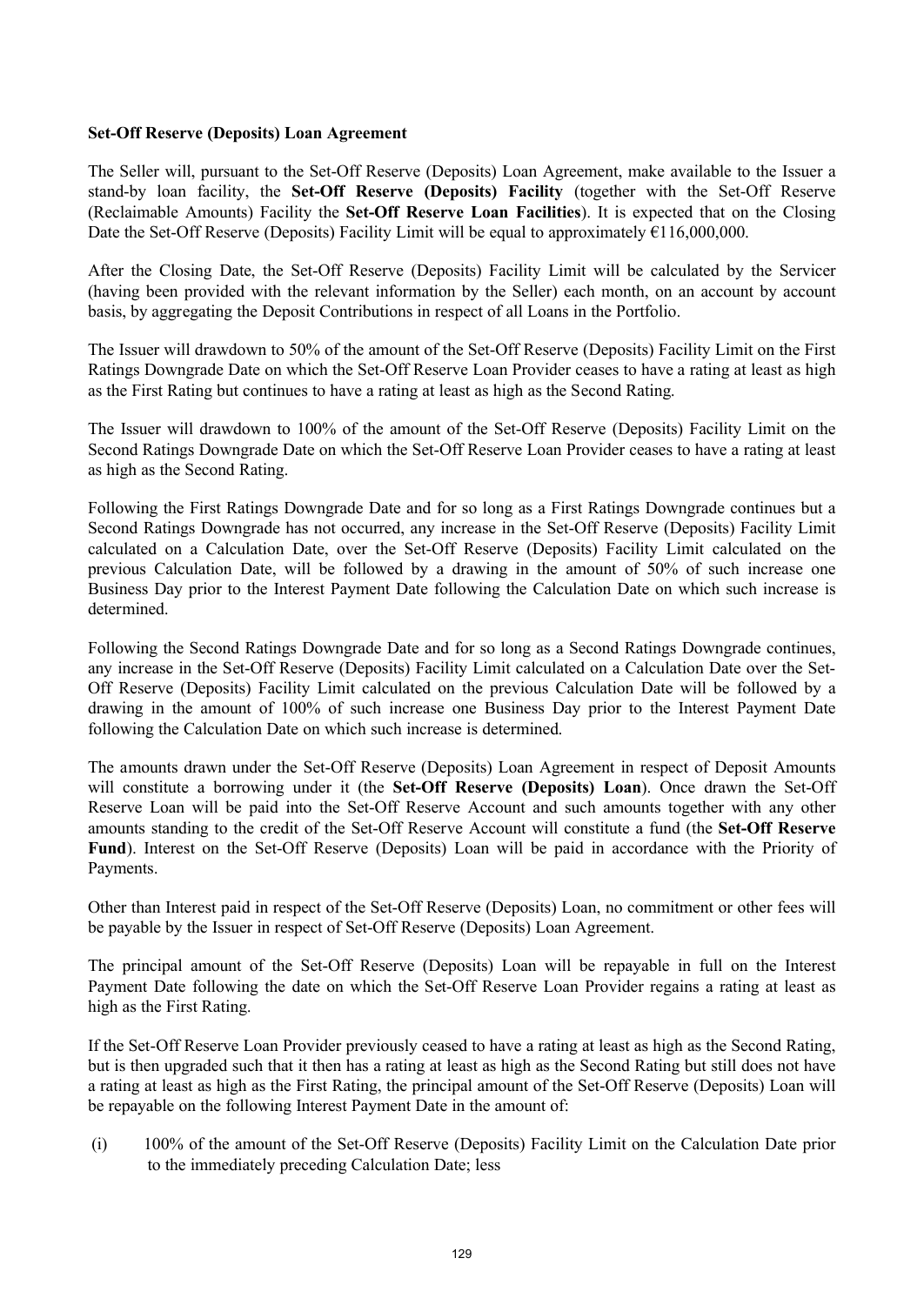(ii) 50% of the amount of the Set-Off Reserve (Deposits) Facility Limit on the immediately preceding Calculation Date,

**provided that**, if the calculation above results in a negative number, the Set-Off Reserve Loan Provider will not be repaid on such Interest Payment Date and instead the Issuer will drawdown under the Set-Off Reserve (Deposits) Loan Facility an amount equal to the positive difference of (b) minus (a) above, on the Calculation Date that such Set- Off Reserve (Deposits) Facility Limit is calculated.

If following a previous First Ratings Downgrade or Second Ratings Downgrade of the Set-Off Reserve Loan Provider and following the calculation of the Set-Off Reserve (Deposits) Facility Limit on a Calculation Date and there has not been a change in the rating of the Set-Off Reserve Loan Provider during the immediately preceding Collection Period, any decrease in the Set-Off Reserve (Deposits) Facility Limit will result in a repayment of the Set-Off Reserve (Deposits) Loan on the following Interest Payment Date in an amount equal to:

- (i) 50% of such decrease if the Set-Off Loan Provider continues to cease to have a rating at least as high as the First Rating but continues to have a rating at least as high as the Second Rating; or
- (ii) 100% of such decrease while the Set-Off Loan Provider continues to cease to have a rating at least as high as the Second Rating.

If the Seller has become obliged to pay any LSA Indemnity Amount(s) to the Issuer in relation to any Deposit Amounts pursuant to the Loan Sale Agreement and fails to pay such amount(s) in accordance with the terms of the Loan Sale Agreement, the Cash Manager, on behalf of the Issuer, will withdraw funds standing to the credit of the Set-Off Reserve Account (if any) in an amount equal to the aggregate of such unpaid LSA Indemnity Amount(s) and will deposit those funds, for application as deemed Available Funds, into the Issuer Transaction Account.

The Issuer is entitled to set-off any LSA Indemnity Amount(s) owed to it by the Seller in relation to any Deposit Amounts, against the Issuer's obligation to repay the Set-Off Reserve (Deposits) Loan to the Seller. Any such set-off shall constitute good discharge of the Issuer's obligation to repay the relevant amount. The Issuer's obligation to repay the Set-Off Reserve (Deposits) Loan, when such repayment becomes due, will therefore be discharged by an amount equal to the amounts withdrawn from the Set-Off Reserve Account in the circumstances described above.

The Set-Off Reserve (Deposits) Facility Limit (or, if drawn the Set-Off Reserve (Deposits) Loan) will be cancelled (and/or, as the case may be, the principal amount of the Set-Off Reserve (Deposits) Loan will be repayable) in full on the earlier of:

- (a) the date falling five years after the Final Maturity Date; and
- (b) the date on which:
	- (i) prior to the enforcement of the Security, the Trustee or, if all Notes have been redeemed in full, the Issuer, is satisfied (in each case in its absolute discretion) that the Issuer has no further actual or contingent liabilities in respect of any Deposit Amounts; or
	- (ii) following the enforcement of Security, the date on which the Trustee or, if all the liabilities owing by the Issuer to the Secured Parties under the Transaction Documents have been discharged in full and the Security released, the Issuer, is satisfied (in each case in its absolute discretion) that no further withdrawals from the Set-Off Reserve Account are required to be made by the Cash Manager in respect of amounts that Borrowers or Guarantors may set-off or deduct from amounts payable under the Loans in respect of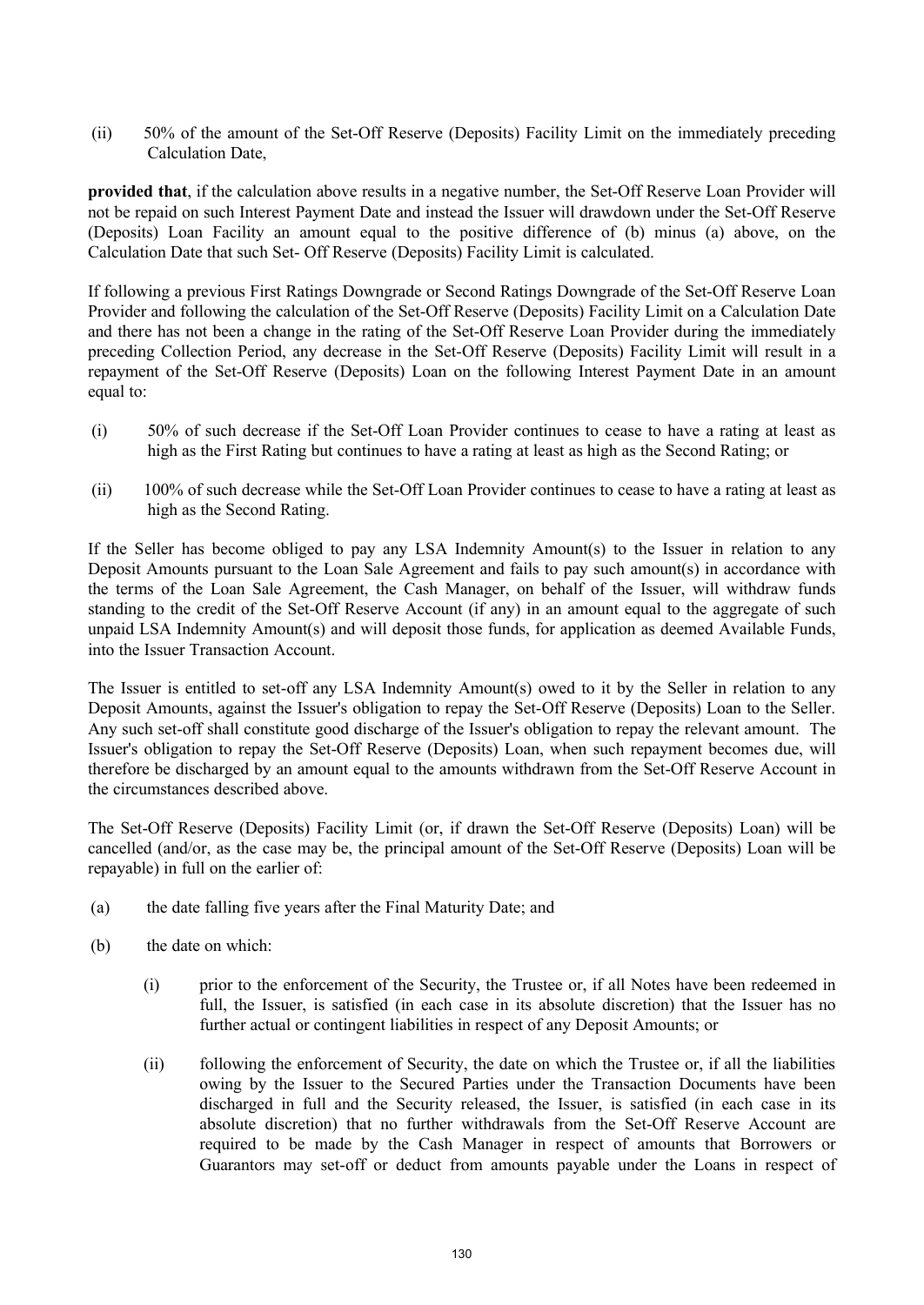amounts payable by the Seller to the Borrowers or the Guarantors, in accordance with the Cash Management Agreement.

If any of the Notes remain outstanding, the Seller will notify Moody's in writing immediately upon a cancellation of the Set-Off Reserve (Deposits) Facility Limit in accordance with paragraph (b)(i) above.

Reductions in the Set-Off Reserve (Deposits) Facility Limit and/or, as the case may be, repayments in respect of the Set-Off Reserve (Deposits) Loan will occur on Interest Payment Dates only.

The Set-Off Reserve (Deposits) Loan Agreement will be governed by English law.

Interest earned by the Issuer on the amounts standing to the credit of the Set-Off Reserve Account will be transferred on each Calculation Date to the Issuer Transaction Account and will form part of the Receipts.

The following terms shall have the corresponding following meanings:

**Change in Law Date** means the date (if any) on which the Trustee is satisfied (in its absolute discretion) that there is or has been a change in law or jurisprudence in the Hellenic Republic to the effect that neither the Borrowers nor the Guarantors will be able to set-off any amount payable by them in respect of their Loans against any amount payable by the Seller or the Issuer to them (whether in respect of Deposit Amounts, Reclaimable Amounts or otherwise).

**Closed Deposit Account** means an account of a Borrower with the Seller where Deposit Amounts were, as at the Closing Date (in the case of the Initial Portfolio), the relevant New Sale Date (in the case of each Additional Loan) or the relevant Repurchase Date (in the case of each Replacement Loan), deposited but which has now closed and all the relevant Deposit Amounts have been repaid to that Borrower.

### **Deposit Amount** means:

- (a) in respect of each Loan in the Initial Portfolio, the aggregate amount of the relevant Borrower's (and Guarantor's, if applicable and if a claim has been raised against the Guarantor for payment under the relevant Loan) funds placed on deposit with the Seller (in each case the **Initial Deposit Amount**, and the aggregate of such Initial Deposit Amounts in respect of all Loans in the Initial Portfolio being the **Initial Deposit Amounts**, which, as at the Closing Date, is expected to be approximately  $E(116,000,000)$  less, on a daily basis, on a "last in first out" basis, the aggregate withdrawals net of deposits made in respect of each such Initial Deposit Amount;
- (b) in respect of each Additional Loan, the aggregate amount of the relevant Borrower's (and Guarantor's, if applicable and if a claim has been raised against the Guarantor for payment under the relevant Loan) funds placed on deposit with the Seller, being (as at the relevant New Sale Date) the amount notified as such by the Seller to the Issuer under Clause 13.2 of the Loan Sale Agreement less, on a daily basis, on a "last in first out" basis the aggregate withdrawals net of deposits made in respect of such amount; and
- (c) in respect of each Replacement Loan, the aggregate amount of the relevant Borrower's (and Guarantor's, if applicable and if a claim has been raised against the Guarantor for payment under the relevant Loan) funds placed on deposit with the Seller, being (as at the relevant Repurchase Date) the amount notified as such by the Seller to the Issuer under Clause 13.2 of the Loan Sale Agreement less, on a daily basis, on a "last in first out" basis the aggregate withdrawals net of deposits made in respect of such amount,

and provided that a Deposit Amount which is either a Matured Time Deposit Amount or relates to a Closed Deposit Account, or which relates to a Retired Loan, shall be deemed to be zero.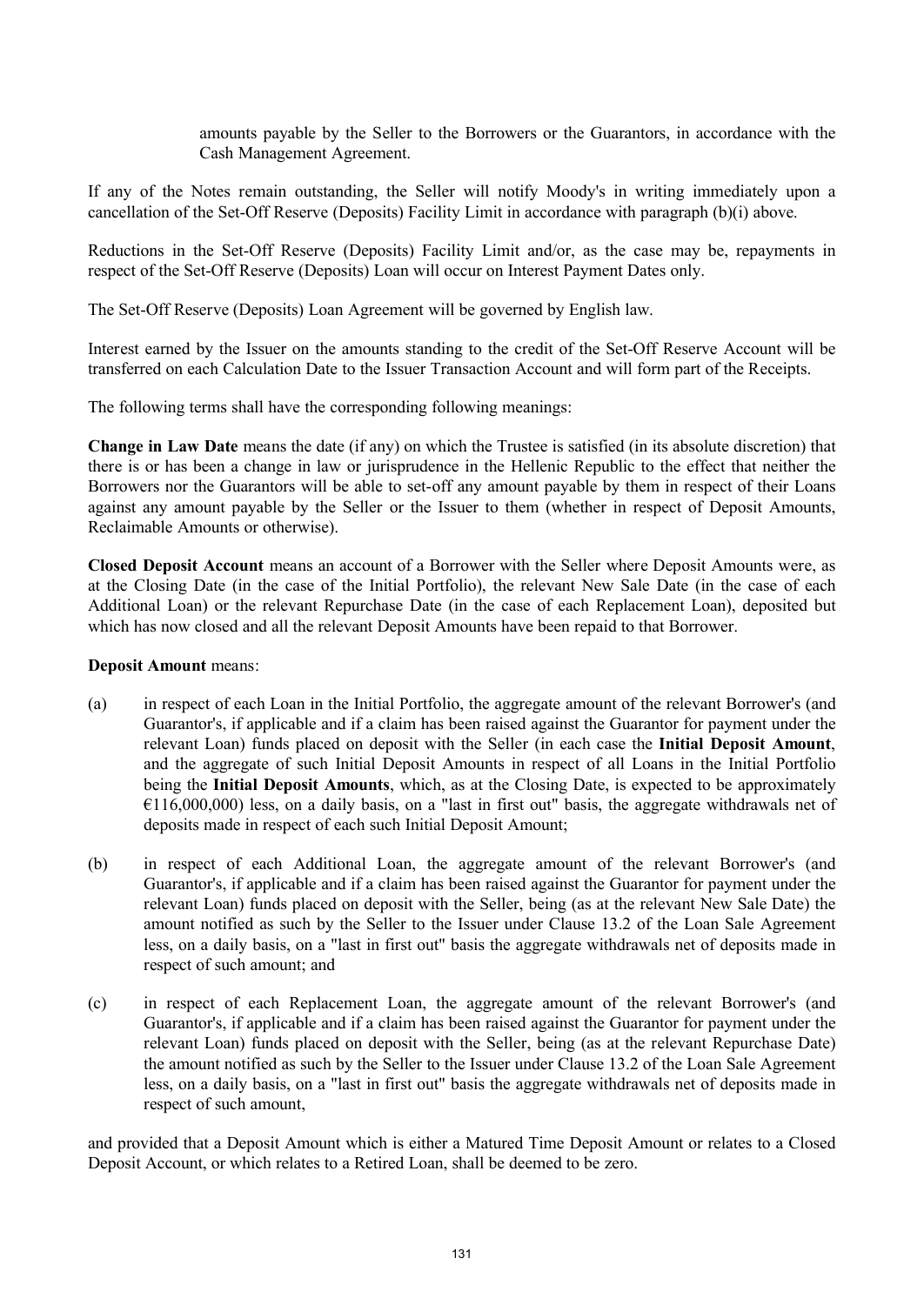**Deposit Contribution** means, in respect of a Loan at any time, the lower of:

- (a) the Deposit Amount of that Loan at such time; and
- (b) the Contractual Balance of such Loan at such time.

**LSA Indemnity Amount** means each amount which the Seller is obliged to pay to the Issuer pursuant to the Loan Sale Agreement in respect of Exposure Amounts.

**Matured Time Deposit Amount** means in respect of each Loan, a Deposit Amount which had been placed on deposit with the Seller for a period of an agreed maturity which has matured.

**Official Rate** means, at any time, the official default interest rate applied by the Greek courts in respect of amounts which have been adjudged to be due to successful litigants.

**Performing Loans** means Loans (including, for the avoidance of doubt, Loans which are under an Approved Payment Holiday) which are not in Arrears.

**Post-Closing Reclaimable Amounts** means, in respect of a Loan, Reclaimable Amounts which have been paid by the relevant Borrower (or Guarantor, if applicable) on or after the Closing Date, the relevant New Sale Date (in respect of Additional Loans) or the relevant Repurchase Date (in respect of Replacement Loans).

**Pre-Closing Reclaimable Amounts** means, in respect of a Loan, Reclaimable Amounts which have been paid by the relevant Borrower (or Guarantor, if applicable) prior to the Closing Date.

**Reclaimable Amounts** means in respect of a Loan, each amount (if any) paid by the relevant Borrower or Guarantor (as the case may be) which is reclaimable by that Borrower or Guarantor (as the case may be) from the Seller pursuant to the Final Class Action Decision.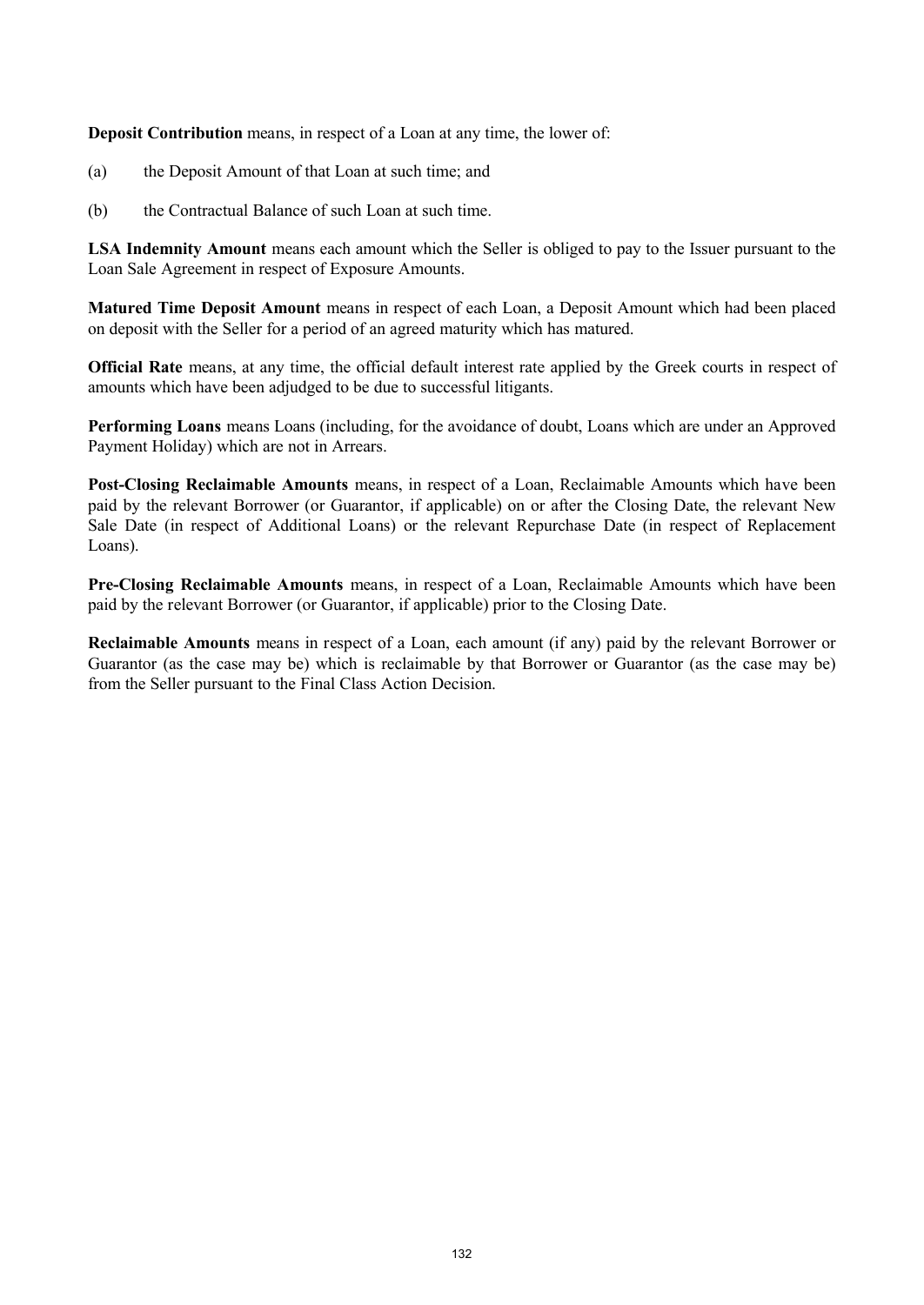## **TERMS AND CONDITIONS OF THE NOTES**

*The following are the Terms and Conditions (the Conditions) of the Notes in the form (subject to amendment) in which they will be set out in the Trust Deed. Subject to any contrary provisions in the Conditions, the Conditions will apply to the Notes in global and in definitive form.*

The issue of the €1,109,600,000 Class A Asset Backed Floating Rate Notes due 2029 (the **Class A Notes**) and the €410,400,000 Class Z Asset Backed Floating Rate Notes due 2029 (the **Class Z Notes** and together with the Class A Notes, the **Notes**) by Katanalotika PLC (the **Issuer**) are constituted by a trust deed (the **Trust Deed**) dated on or about the Closing Date between the Issuer and Citicorp Trustee Company Limited (the **Trustee**) as trustee for the holders of the Notes (the **Noteholders**).

The proceeds of the issue of the Notes will be applied in or towards, *inter alia*, the purchase of the Initial Portfolio.

References herein to the Notes shall include reference to:

- (a) any Global Note (as defined below);
- (b) in relation to any Notes represented by a Global Note, units of  $\epsilon$ 100,000 (as reduced by any payment under Condition 6(a) (Mandatory Redemption of the Notes in Part) (unless the context otherwise requires)); and
- (c) any Definitive Notes (as defined below) issued in exchange for a Global Note.

References herein to interest include references to Class Z Deferred Interest and interest thereon, unless the context otherwise requires.

Pursuant to an agency agreement (the **Agency Agreement**) dated on or about the Closing Date and made between the Issuer, Citibank N.A., London Branch as principal paying agent (the **Principal Paying Agent** and, together with such additional or other paying agents, if any, appointed from time to time pursuant to the Agency Agreement, the **Paying Agents**), Citibank N.A., London Branch as agent bank (the **Agent Bank**) and the Trustee, provision is made for the payment of principal, premium (if any) and interest in respect of the Notes of each class.

The security for the Notes is constituted by a deed of charge governed by English law dated on or about the Closing Date and made between, among others, the Issuer and the Trustee (the **Deed of Charge**, which expression includes such deed of charge as from time to time modified in accordance with the provisions therein contained and any deed or other document expressed to be supplemental thereto) and security created pursuant to Paragraph 18, Article 10 of law 3156/2003 of the Hellenic Republic (published in Government Gazette issue no. 157/A/25.06.03) as the same may be amended or re-enacted from time to time (the **Securitisation Law**).

Copies of the Transaction Documents are available to Noteholders for inspection during normal business hours at the specified office of each of the Paying Agents. The Noteholders are entitled to the benefit of, are bound by, and are deemed to have notice of, all the provisions of the Trust Deed, the Agency Agreement, the Deed of Charge and the Securitisation Law applicable to them and all the provisions of the other Transaction Documents (including the Loan Sale Agreement, the Assignment Agreement, the Issuer Corporate Services Agreement, the Holdco Corporate Services Agreement, the Servicing Agreement, the Subordinated Loan Agreement, the Set-Off Reserve (Reclaimable Amounts) Loan Agreement, the Set-Off Reserve (Deposits) Loan Agreement, the Bank Account Agreement, the Swap Agreement and the Cash Management Agreement (each as defined below)) applicable to them.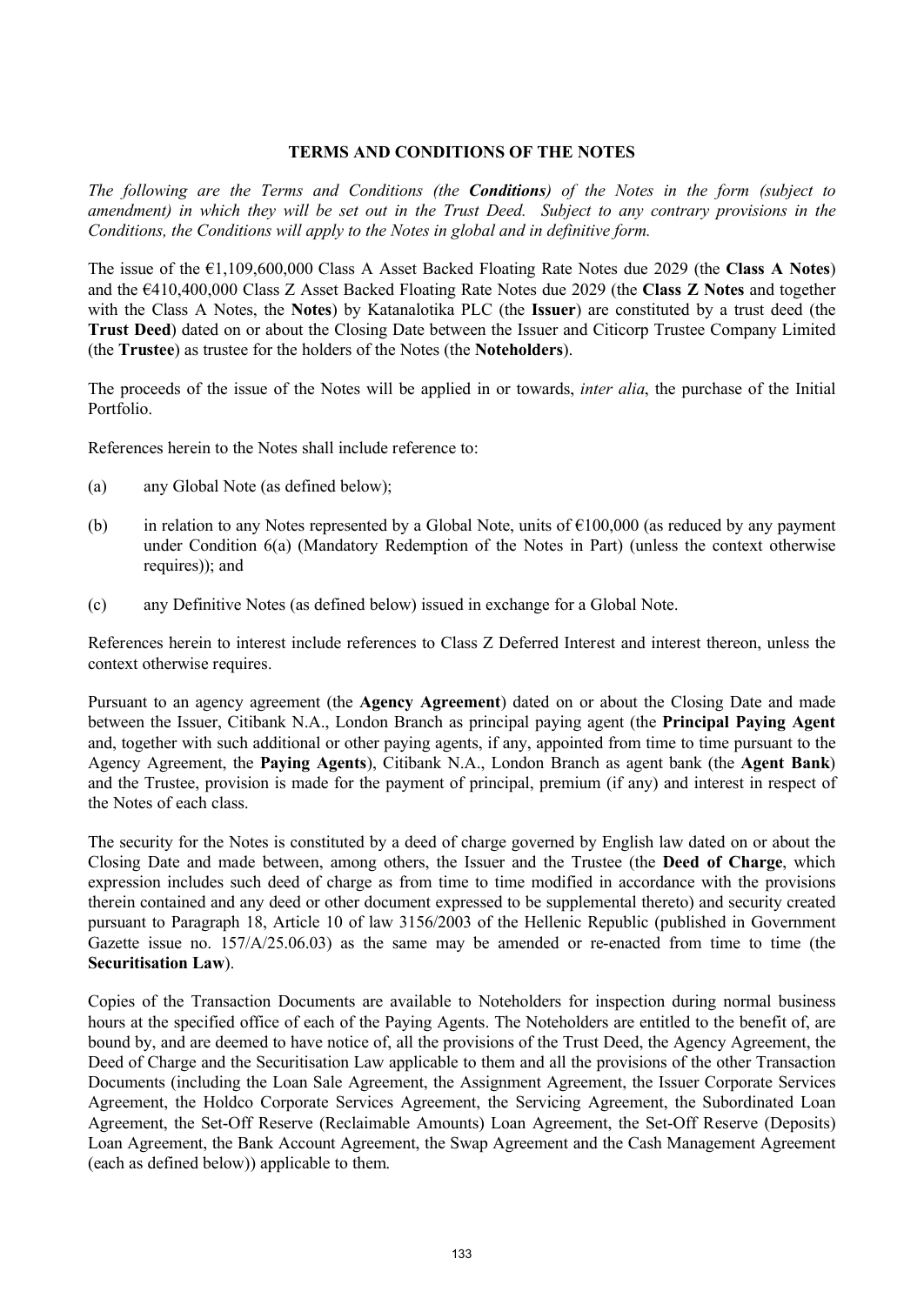The statements in these Conditions include summaries of, and are subject to, the detailed provisions of the Trust Deed, the Agency Agreement, the Deed of Charge and the other Transaction Documents.

As used in these Conditions a reference to a class or **Class** of Notes, or the respective **holders** or **Noteholders** thereof, as applicable, shall be a reference to the Class A Notes or the Class Z Notes or, as the case maybe, the holders thereof and **Classes**, in a similar context, shall be construed accordingly.

Capitalised terms not otherwise defined in these Conditions shall bear the meanings given to them in the Master Definitions Schedule available. These Conditions shall be construed in accordance with the principles of construction set out in the Master Definitions and Construction Schedule.

As used in these Conditions:

**Alpha** means Alpha Bank AE, of 40 Stadiou Street, 102 52 Athens, Greece, a bank incorporated and registered in the Hellenic Republic as a public company under codified law 2190/20, incorporated with limited liability (registered number 6066/06/B/86/05), for the period ending 2100.

**Amortisation Event** means the occurrence of any of the following events during the Revolving Period:

- (a) on any Interest Payment Date during the Revolving Period, the cumulative Contractual Balance of Defaulted Loans and of Written Off Loans (including Defaulted Loans repurchased pursuant to the Loan Sale Agreement) divided by the aggregate Contractual Balance of the Initial Loans, expressed as a percentage, calculated as at the Calculation Date immediately preceding such Interest Payment Date, exceeds 10 per cent.;
- (b) the aggregate Contractual Balance of the Loans in Arrears by more than 60 days (excluding Defaulted Loans and Written Off Loans) as at the Calculation Date immediately preceding such Interest Payment Date is greater than 5 per cent. of the aggregate Contractual Balance of the Loans which are in the Portfolio as at the immediately preceding Calculation Date;
- (c) an Insolvency Event occurs in relation to the Seller;
- (d) the Seller's banking license is revoked or suspended by the Bank of Greece or the Bank of Greece makes demand that the Seller cease its authorised operations in Greece;
- (e) any of the Seller, the Issuer or the Servicer gives notice in writing to the others of them that it has been advised or otherwise became aware that as a result of a change in any applicable laws or regulatory practice, the Issuer is prevented from purchasing the Additional Loans;
- (f) the amount standing to the credit of the Reserve Account on each such Interest Payment Date and the immediately preceding Interest Payment Date was (in each case) less than the Reserve Fund Required Amount as at such date;
- (g) on any Interest Payment Date during the Revolving Period, amounts credited to the Asset Replenishment Ledger exceed 14 per cent. of the Principal Amount Outstanding of the Notes;
- (h) if any amount credited to the Asset Replenishment Ledger is not applied by the Issuer towards the purchase of Additional Loans during the immediately following two consecutive Interest Periods from the date such amount was credited to the Asset Replenishment Ledger;
- (i) the occurrence of a Swap Agreement Termination Event;
- (j) the occurrence of a Servicer Termination Event; or
- (k) the occurrence of a Servicer Downgrade Event..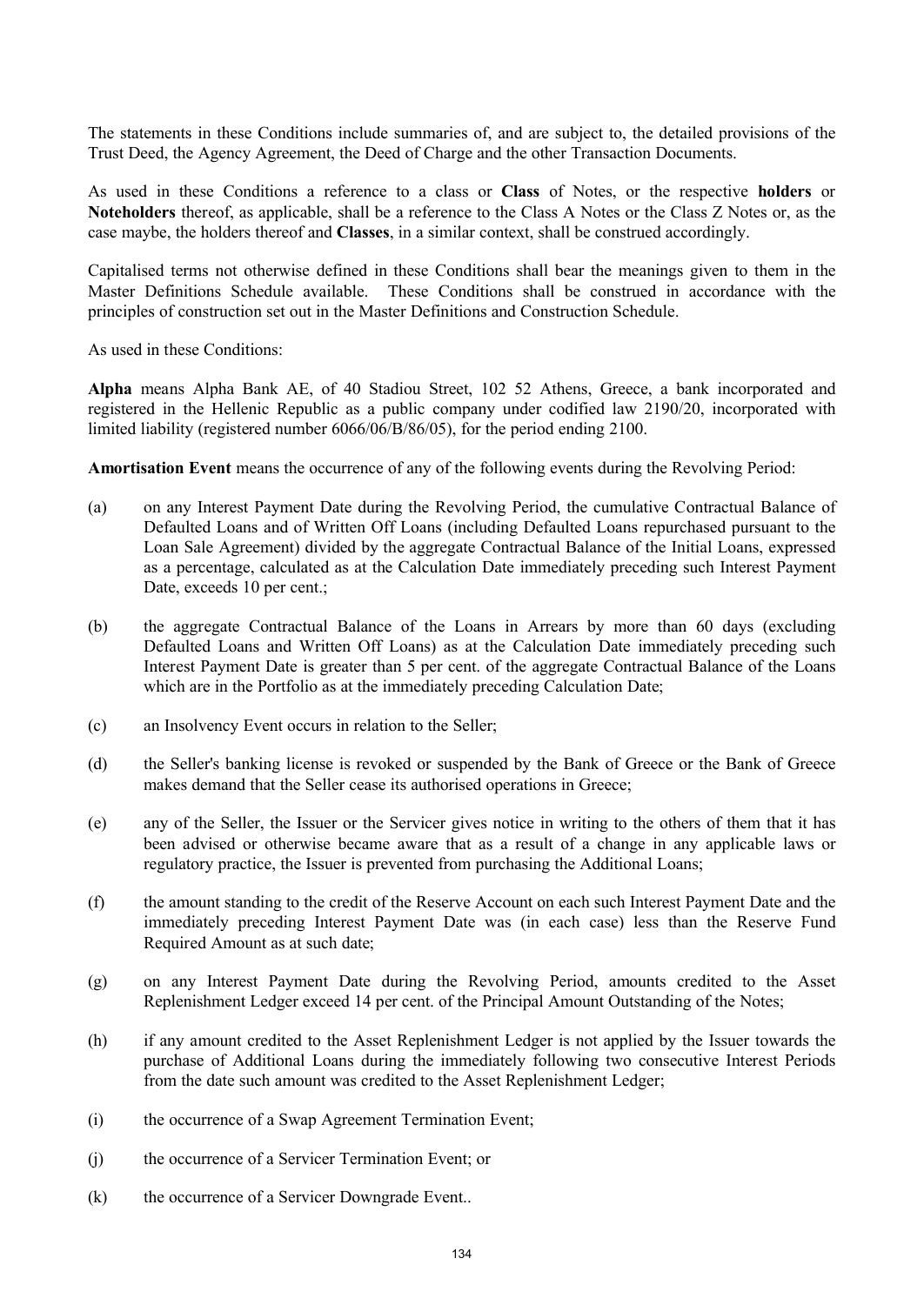**Amortisation Period** means the period commencing on the earlier of (i) the first Interest Payment Date to fall not less than three years after the Closing Date and (ii) the occurrence of an Amortisation Event, and ending on the earlier of (i) the Final Maturity Date and (ii) the Optional Redemption Date.

**Ancillary Rights** means, in respect of a Loan, all Other Rights, all rights against the relevant Obligors, rights against other contracting parties under any auto loan agreement, rights to enforce all security and all other rights arising from the relevant Loan Documentation and the benefit of all applicable laws relating to, in each case, that Loan.

**Applicable Rate** means, in respect of Loan at any time, the rate of interest (inclusive of any margin and any applicable Levy in force) applicable to that Loan at such time and whether determined by reference to a fixed or a floating rate basis.

**Asset Replenishment Ledger** has the meaning given to it in Schedule 2 of the Cash Management Agreement.

**Assignment Agreement** means the Assignment agreement to be entered into between the Issuer and the Seller on or about the Closing Date and on each New Sale Date.

**Athens Business Day** means a day on which the banks are open for business in Athens.

**Authorised Investments** means any one or more of the following:

- (a) demand or time deposits, certificates of deposit (including for the avoidance of doubt any monies on deposit in any bank account of an institution whose short-term debt rating is at least P-1) and other short-term unsecured debt obligations (including for the avoidance of doubt, money market funds rated at least Aaa/MR1+ by Moody's provided that at the time the deposit is made or the certificate or obligation is acquired the then current rating of the unsecured and unguaranteed debt obligations of that institution (or, where the investment in question is guaranteed, of the guaranteeing institution) is P-1/A-1; or
- (b) short-term unsecured debt obligations (including commercial paper) issued by a body corporate provided that the then current rating of the unsecured and unguaranteed debt obligations of that body corporate (or where the debt obligations in question are guaranteed, of the guaranteeing institution) is  $P-1/A-1$ ,

**provided that** such investments will mature prior to the next following Interest Payment Date, will be denominated in euro, will have a rate of return of at least ECB Rate minus 0.50 per cent. and will not have any associated break costs.

**Available Funds** means, as at a Calculation Date, an amount equal to the aggregate of:

- (a) the Receipts standing to the credit of the Issuer Transaction Account at the opening of business on the Determination Date immediately prior to such Calculation Date and any other Receipts to be transferred to the Issuer Transaction Account prior to an Interest Payment Date (including for the avoidance of doubt and without double counting, any amounts transferred to the Issuer Transaction Account prior to the relevant Determination Date from the Set-Off Reserve Fund in accordance with the terms of the Cash Management Agreement and the Deed of Charge but excluding amounts representing Levy deducted by the Servicer and paid to the government);
- (b) any Swap Income due to be paid to the Issuer under the Swap Agreement on or prior to the immediately succeeding Interest Payment Date;
- (c) any sum remaining and not used on the Asset Replenishment Ledger on the Determination Date immediately prior to such Calculation Date.; and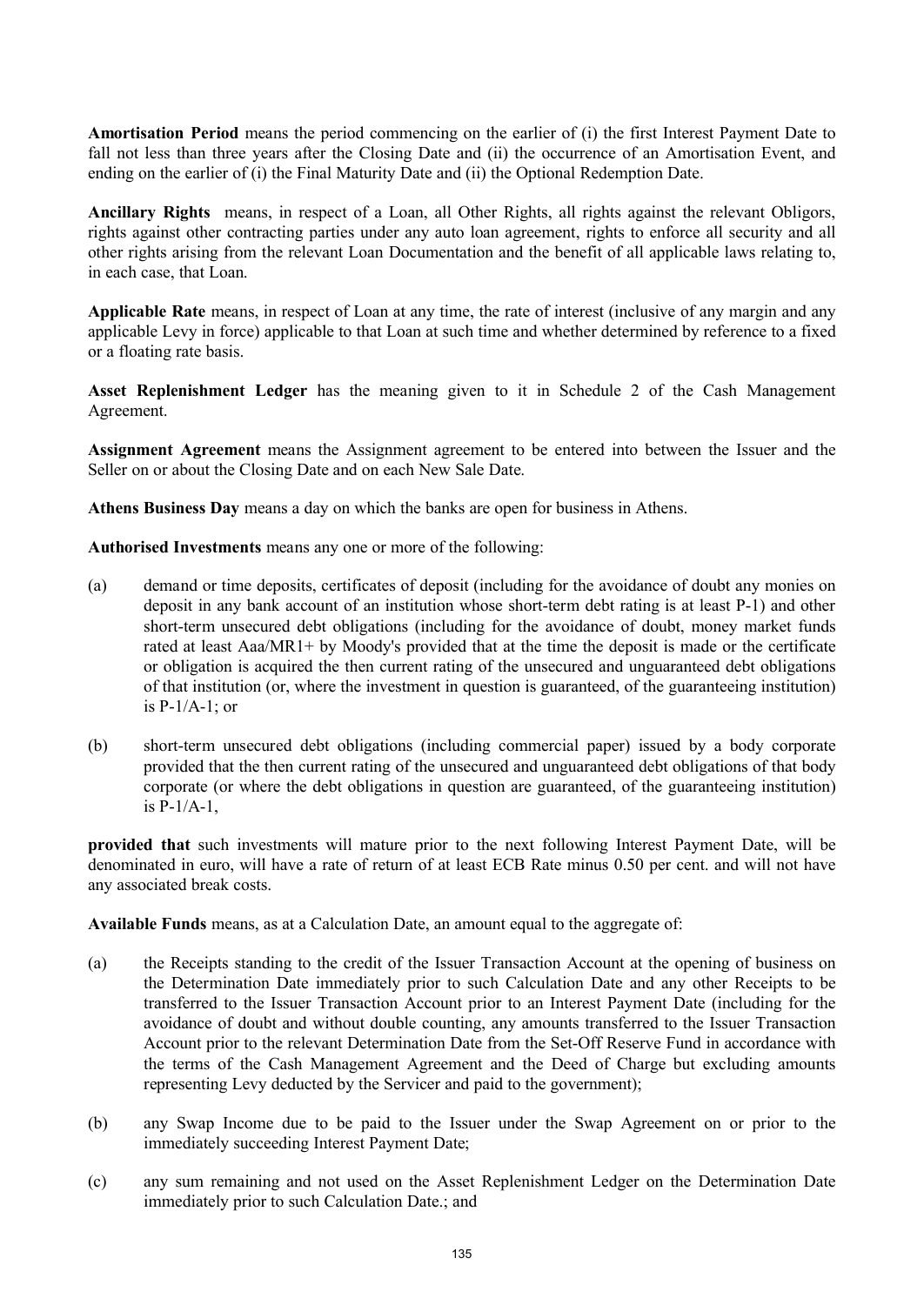- (d) any other amounts (if any) standing to the credit of the Issuer Bank Accounts (other than the Issuer Transaction Account), other than:
	- (i) any amounts standing to the credit of the Set-Off Reserve Account other than amounts which have been or will immediately prior to the relevant Determination Date be withdrawn from the Set-Off Reserve Account and transferred to the Issuer Transaction Account due to the exercise by a Borrower and Guarantor of any set-off or deduction from any amount payable in respect of a Loan;
	- (ii) any amounts credited to the Issuer Retained Profit Ledger, whereby such amounts standing to the credit of the Issuer Retained Profit Ledger will be applied, first, to meet and/or to make appropriate provision for any corporation tax liability of the Issuer in the U.K., and thereafter retained;
	- (iii) any Swap Replacement Premium Amount;
	- (iv) any amounts received by the Issuer in respect of interest accrued on Additional Loans prior to the relevant New Sale Date;
	- (v) any collateral provided by the Swap Provider under the Swap Agreement other than collateral amounts applied in satisfaction of termination payments due to the Issuer following the designation of an early termination date under the Swap Agreement by way of netting; and
	- (vi) any Swap Tax Credit Amounts;

without double-counting.

**Bank Account Agreement** means the bank account agreement to be entered into between the Issuer, the Cash Manager, the Issuer Account Bank and the Trustee on or about the Closing Date.

**Borrower** means, in respect of each Loan, the person or persons to whom or at whose direction the Loan is advanced (or in respect of undrawn facilities, the person or persons who are entitled to request or direct that a drawing under or advance of the relevant facility is made) and who have a primary obligation for the repayment of the Loan.

**Business Day** means, in relation to any place, a day (other than a Saturday or a Sunday) on which banks are generally open for business in such place.

**Calculation Date** means the date in each quarter falling two days (other than Saturdays or Sundays) before each Interest Payment Date, on which banks are open for business in London and Athens, and on which calculations are made for an Interest Period ending on the immediately succeeding Interest Payment Date by reference to the determinations made on the immediately preceding Determination Date.

**Cash Management Agreement** means the cash management agreement to be entered into between the Issuer, the Cash Manager and the Trustee on or about the Closing Date.

**Cash Manager** means Citibank, N.A., London Branch, acting through its office at 21st Floor, Citigroup Centre, Canada Square, Canary Wharf, London E14 5LB, in its capacity as cash manager under the Cash Management Agreement.

**Class A Credit Enhancement Ratio** means, on any Calculation Date, the ratio, expressed as a percentage (rounded downwards to two decimal places) of: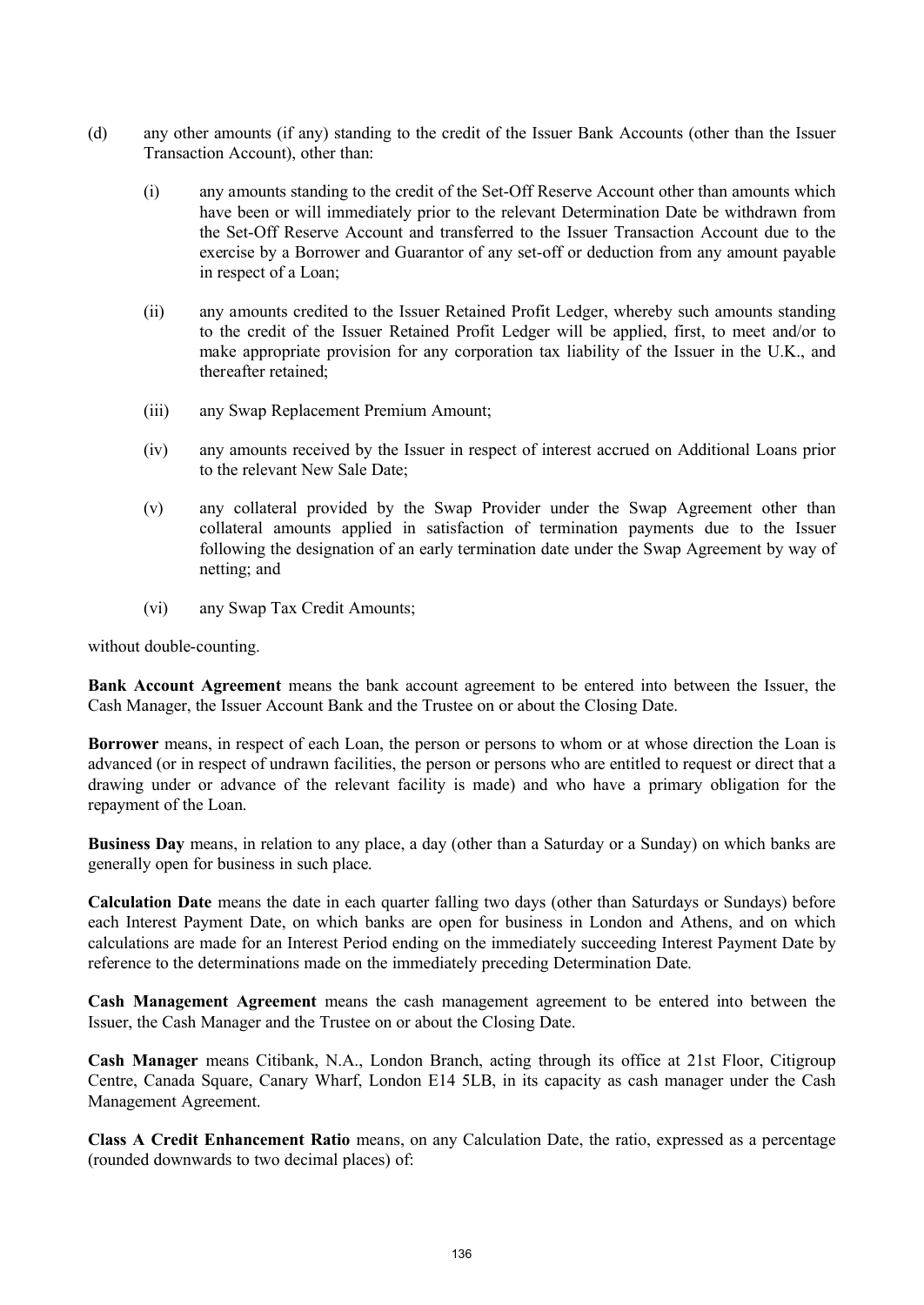(a) the aggregate Principal Amount Outstanding of the Notes less the Principal Amount Outstanding of the Class A Notes:

over

(b) the aggregate Principal Amount Outstanding of the Notes as at such Calculation Date.

**Class A Noteholders** means the several persons who are for the time being holders of the Class A Notes (being, if and to the extent that the Class A Notes are represented by the Definitive Class A Notes, the bearers thereof and, if and to the extent that the Class A Notes are represented by the Temporary Class A Global Note and/or the Permanent Class A Global Note, the persons for the time being shown in the records of Euroclear and Clearstream, Luxembourg (other than Clearstream, Luxembourg if Clearstream, Luxembourg shall be an account holder at Euroclear and other than Euroclear if Euroclear shall be an account holder at Clearstream, Luxembourg) as being holders of the Class A Notes, in which regard any certificate or other document issued by Clearstream, Luxembourg or Euroclear as to the principal amount of Class A Notes standing to the account of any person shall be conclusive and binding for all purposes of the Trust Deed and the Conditions (other than for the purposes of payments in respect thereof the right to which shall be vested, as against the Issuer and the Trustee, solely in the bearer of the Temporary Class A Global Note and/or the Permanent Class A Global Note in accordance with and subject to their respective terms and the terms of the Trust Deed)) and the words **holder** and **holders** in relation to the Class A Notes and related expressions shall be construed accordingly.

**Class A Note Redemption Amount** means an amount equal to:

- (a) in respect of an Interest Payment Date falling in the Revolving Period, zero; and
- (b) in respect of an Interest Payment Date falling in the Amortisation Period, the lesser of:
	- (i) the Principal Amortisation Amount; and
	- (ii) the then Principal Amount Outstanding of the Class A Notes.

**Class Z Noteholders** means the several persons who are for the time being holders of the Class Z Notes (being, if and to the extent that the Class Z Notes are represented by the Definitive Class Z Notes, the bearers thereof and, if and to the extent that the Class Z Notes are represented by the Temporary Class Z Global Note and/or the Permanent Class Z Global Note, the persons for the time being shown in the records of Euroclear and Clearstream, Luxembourg (other than Clearstream, Luxembourg if Clearstream, Luxembourg shall be an account holder at Euroclear and other than Euroclear if Euroclear shall be an account holder at Clearstream, Luxembourg) as being holders of the Class Z Notes in which regard any certificate or other document issued by Clearstream, Luxembourg or Euroclear as to the principal amount of Class Z Notes standing to the account of any person shall be conclusive and binding for all purposes of the Trust Deed and the Conditions (other than for the purposes of payments in respect thereof the right to which shall be vested, as against the Issuer and the Trustee, solely in the bearer of the Temporary Class Z Global Note and/or the Permanent Class Z Global Note in accordance with and subject to their respective terms and the terms of the Trust Deed)) and the words **holder** and **holders** in relation to the Class Z Notes and related expressions shall be construed accordingly.

**Class Z Note Redemption Amount** means an amount equal to:

- (a) in respect of an Interest Payment Date falling in the Revolving Period, zero; and
- (b) in respect of an Interest Payment Date falling in the Amortisation Period, the lesser of:
	- (i) the Principal Amortisation Amount less any amounts repayable on the Class A Notes on such Interest Payment Date; and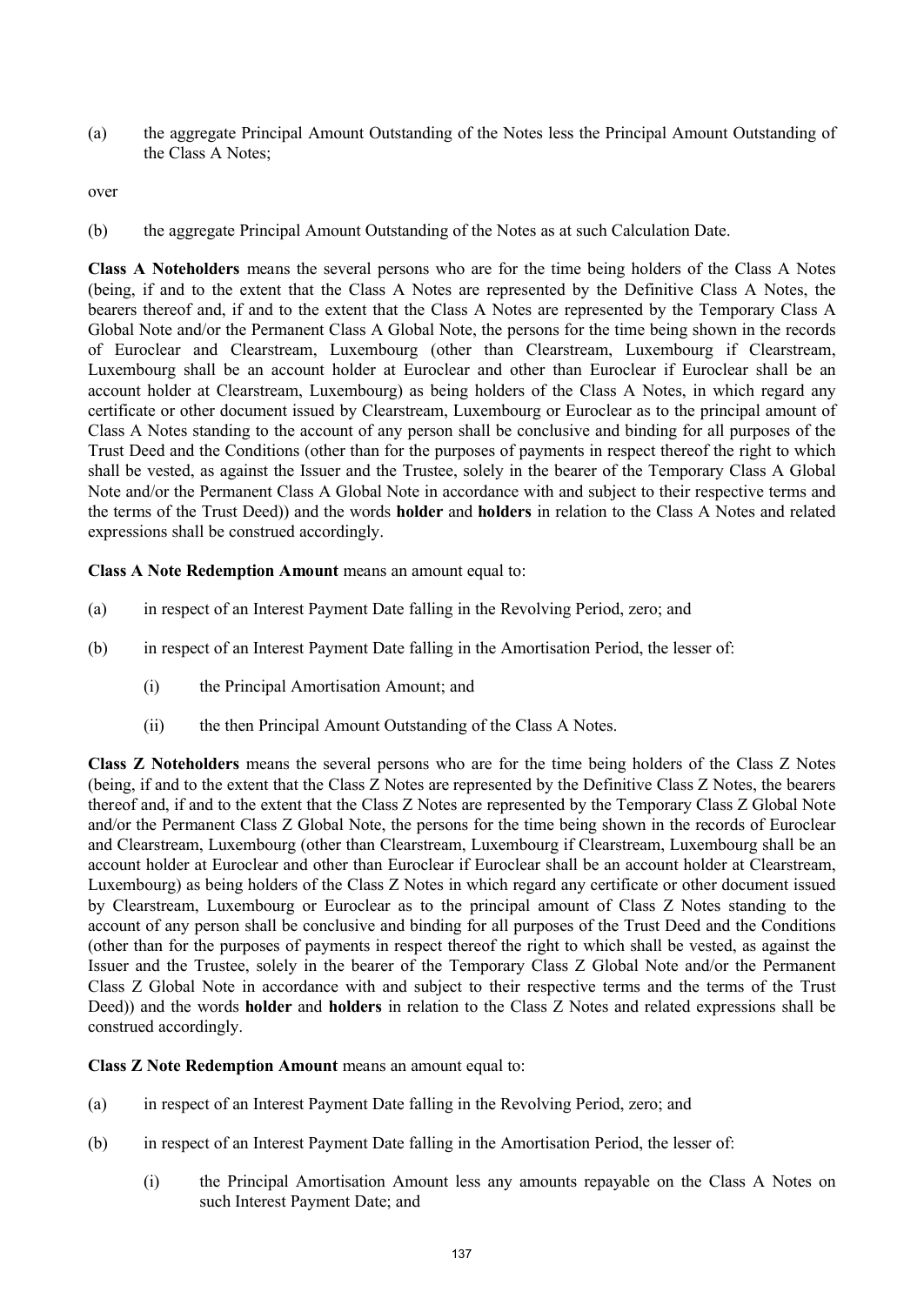(ii) the then Principal Amount Outstanding of the Class Z Notes.

**Closed Deposit Account** means an account of a Borrower with the Seller where Deposit Amounts were, as at the Closing Date (in the case of the Initial Portfolio) or the relevant New Sale Date (in the case of each Additional Loan) or the relevant Repurchase Date (in the case of each Replacement Loan), deposited but which has now closed and all the relevant Deposit Amounts have been repaid to that Borrower.

**Closing Date** means 9 December 2008.

**Collection Account Agreement** means any collection account agreement entered into between the Issuer, the Trustee and the Greek Account Bank in respect of any Collection Account at the relevant time.

**Collection Account Income** means interest accrued, if any, on Collections.

**Collection Date** means the 1st of March, June, September and December of each year or, if such day is not an Athens Business Day, the immediately succeeding Athens Business Day unless such day would fall in a succeeding month, in which case the immediately preceding Athens Business Day.

**Collection Period** means each period starting on (and including) a Collection Date (or the Closing Date, in the case of the first Collection Period) and ending on (and excluding) the immediately succeeding Collection Date (or the first Collection Date, in the case of the first Collection Period).

**Collections** means all amounts (including, without limitation, interest, principal, fees (including any related break costs), capitalised fees, charges and penalties, in each case, which relates to the Loans, but excluding, for the avoidance of doubt, amounts representing insurance premium payments and other third party fees advanced by the Seller directly to the relevant third parties) received in accordance with the Servicing Agreement to the relevant Collection Account within 2 Business Days of receipt or collection.

**Contractual Balance** means, in respect of each Loan, the aggregate of (a) the principal amount outstanding owed by the relevant Borrower; (b) any interest, disbursement, legal expense, fee, charge, service charge, premium or payment which has been properly capitalised in accordance with the relevant Loan conditions or with the relevant Borrower's consent and added to the amounts secured by that Loan (including capitalised interest); and (c) any other amount (including, for the avoidance of doubt, accrued interest and arrears of interest) which is due or accrued (whether or not due) and which has not been paid by the relevant Borrower and has not been capitalised in accordance with the relevant Loan conditions or with the relevant Borrower's consent but which is payable in accordance with the terms of that Loan.

**Decision 711/2007** means Decision no. 711/2007 of the Multimember Court of First Instance of Athens in the case between the consumer organisation EKPIZO and Piraeus Bank.

**Defaulted Loan** means a Loan which is 90 days but less that 360 days in Arrears.

**Definitive Class A Notes** means the definitive notes representing the Class A Notes to be issued in accordance with Clause 4 of the Trust Deed in substantially the form set out in Part A of Schedule 2 to the Trust Deed.

**Definitive Class Z Notes** means the definitive notes representing the Class Z Notes to be issued in accordance with Clause 4 of the Trust Deed in substantially the form set out in Part A of Schedule 2 to the Trust Deed.

#### **Deposit Amount** means:

(a) in respect of each Loan in the Initial Portfolio, the aggregate amount of the relevant Borrower's (and Guarantor's, if applicable and if a claim has been raised against the Guarantor for payment under the relevant Loan) funds placed on deposit with the Seller (in each case the **Initial Deposit Amount** and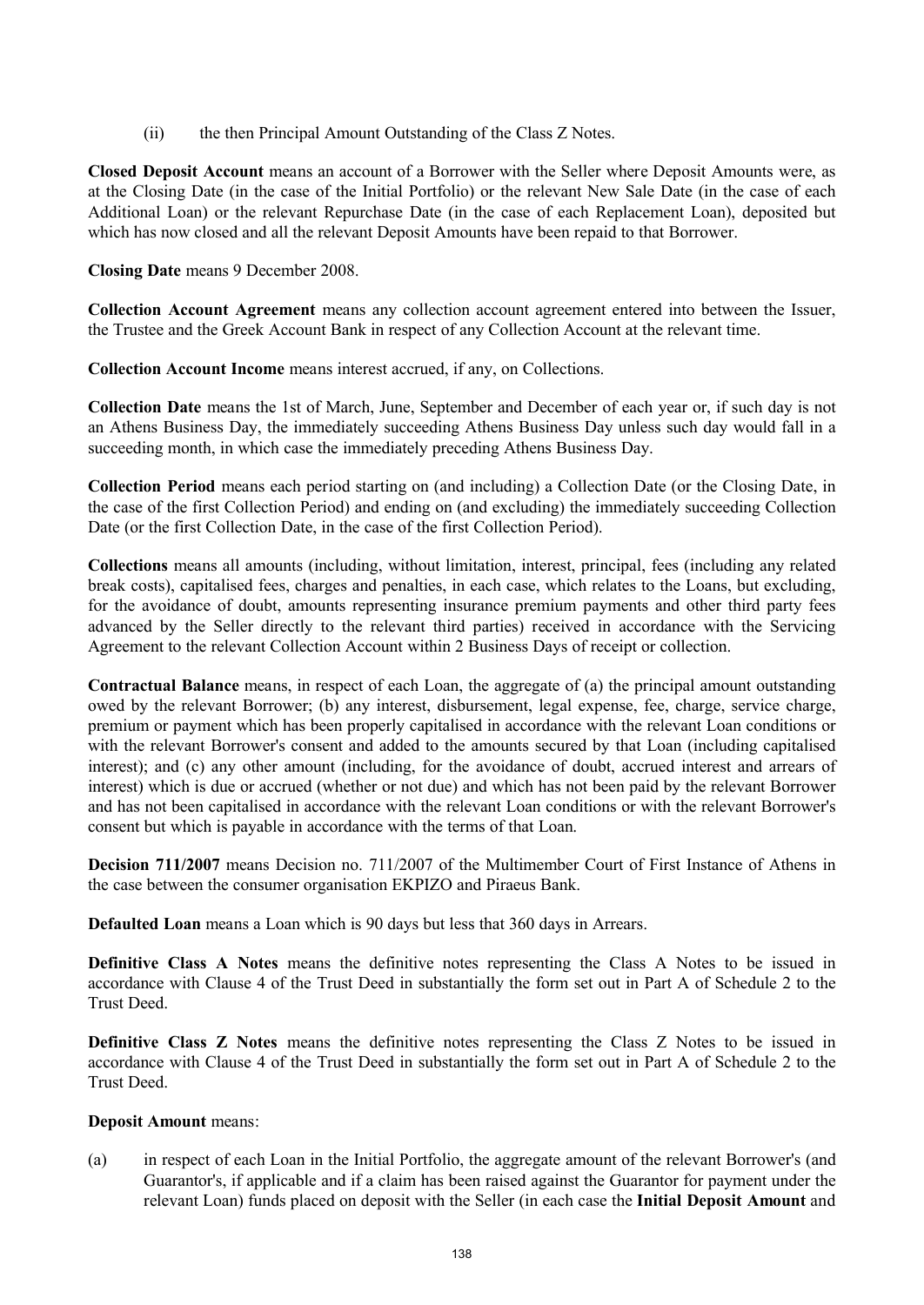the aggregate of such Initial Deposit Amounts in respect of all Loans in the Initial Portfolio being the **Initial Deposit Amounts** which, as at the Closing Date, is expected to be approximately  $E(116,000,000)$  less, on a daily basis, on a "last in first out" basis, the aggregate withdrawals net of deposits made in respect of each such Initial Deposit Amount;

- (b) in respect of each Additional Loan, the aggregate amount of the relevant Borrower's (and Guarantor's, if applicable and if a claim has been raised against the Guarantor for payment under the relevant Loan) funds placed on deposit with the Seller, being (as at the relevant New Sale Date) the amount notified as such by the Seller to the Issuer under Clause 13.2 of the Loan Sale Agreement less, on a daily basis, on a "last in first out" basis, the aggregate withdrawals, net of deposits made in respect of such amount; and
- (c) in respect of each Replacement Loan, the aggregate amount of the relevant Borrower's (and Guarantor's, if applicable and if a claim has been raised against the Guarantor for payment under the relevant Loan) funds placed on deposit with the Seller, being (as at the relevant Repurchase Date) the amount notified as such by the Seller to the Issuer under Clause 13.2 of the Loan Sale Agreement less, on a daily basis, on a "last in first out" basis, the aggregate withdrawals, net of deposits made in respect of such amount,

and provided that a Deposit Amount which is either a Matured Time Deposit Amount or relates to a Closed Deposit Account, or which relates to a Retired Loan shall be deemed to be zero.

**Determination Date** means the first Business Day following the end of a Collection Period.

**Eligibility Criteria** means the criteria set out in Schedule 2 to the Loan Sale Agreement.

**EURIBOR** means the Eurozone Interbank Offered Rate.

**Excess Swap Collateral** means an amount equal to the value of the collateral (or the applicable part of any collateral) provided by the Swap Provider to the Issuer in respect of the Swap Provider's obligations to transfer collateral to the Issuer under the Swap Agreement (as a result of the ratings downgrade provisions in the Swap Agreement), which is in excess of the Swap Provider's liability to the Issuer under the Swap Agreement as at the date of termination of the transaction under the Swap Agreement, or which the Swap Provider is otherwise entitled to have returned to it under the terms of the Swap Agreement.

**Expected Amortisation Amount** means, in relation to each Calculation Date during the Amortisation Period, the aggregate Principal Amount Outstanding of all Notes less the Outstanding Amount of the Loans, as at such Calculation Date.

**Final Class Action Decision** means decision 430/2005 of the Supreme Court relating certain aspects of the Interim Class Action Decision which were appealed by Emporiki Bank.

**Guarantee** means, in relation to a Loan, an agreement between the Seller and a Guarantor whereby the Guarantor guarantees the payments of a Borrower pursuant to that Loan.

**Guarantor** means, in relation to a Loan, the individual or individuals assuming an obligation to guarantee repayment of such Loan.

**Global Notes** means the Temporary Global Notes together with the Permanent Global Notes or any of them, as the context may require.

**Holdco** means Katanalotika Holding Limited (registered number 06720711) the registered office of which is at c/o Wilmington Trust SP Services (London) Limited, Fifth Floor, 6 Broad Street Place, London EC2M 7JH.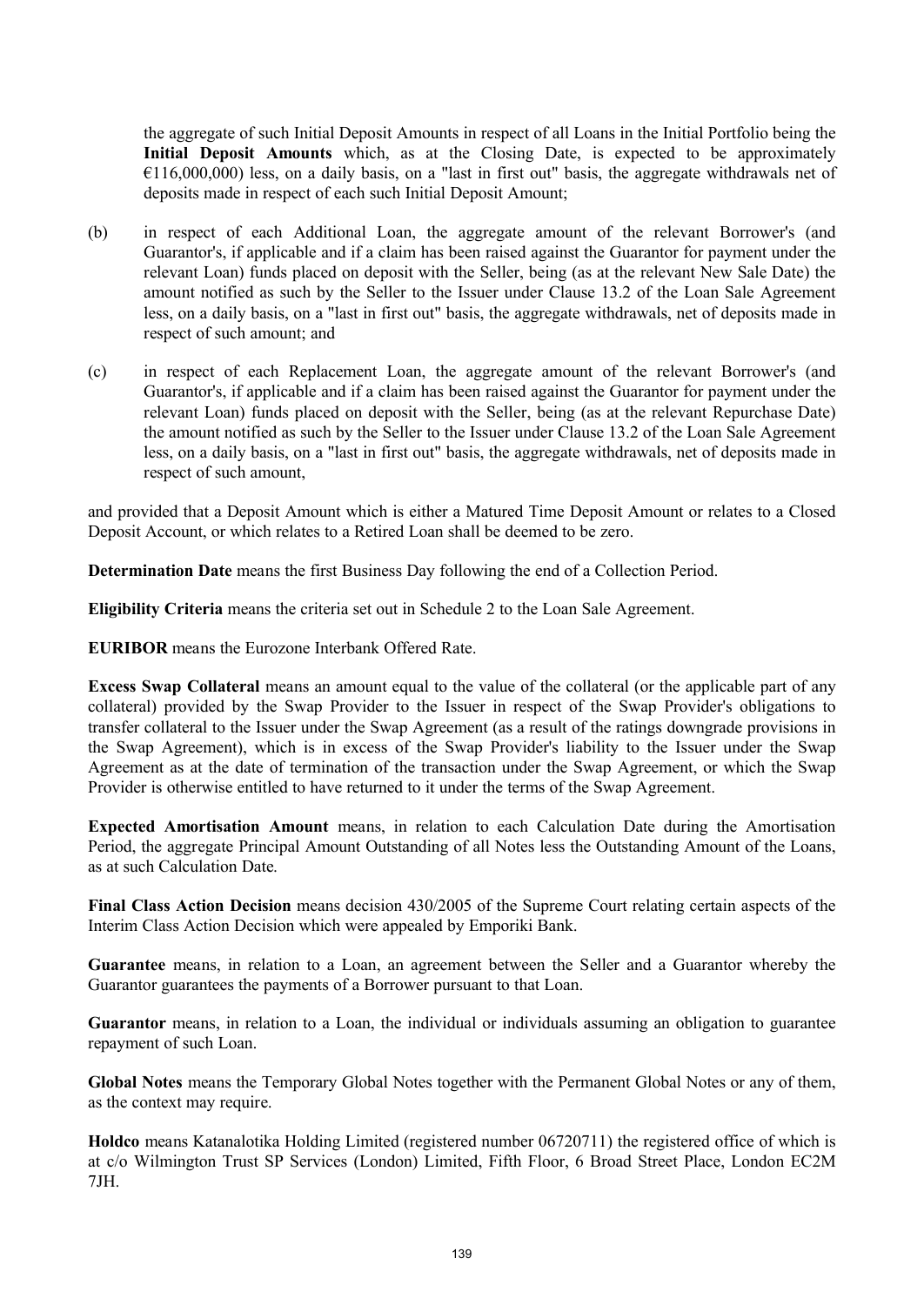**Holdco Corporate Services Agreement** means the corporate services agreement to be entered into between Holdco, the Holdco Corporate Services Provider and the Trustee, dated on or prior to the Closing Date.

**Holdco Corporate Services Provider** means Wilmington Trust SP Services (London) Limited of Fifth Floor, 6 Broad Street Place, London EC2M 7JH (registered number 02548079) in its capacity as corporate services provider under the Holdco Corporate Services Agreement.

**IBA Income** means, in respect of a Collection Period, the aggregate of the interest received from time to time on the balances on the Issuer Bank Accounts during such Collection Period and income received in respect of Authorised Investments on or before the Servicer Report Date immediately following such Collection Period.

**Income Receipts** means the aggregate of:

- (a) Loan Income Receipts in respect of a Collection Period;
- (b) IBA Income in respect of a Collection Period; and
- (c) Collection Account Income (if any) in respect of a Collection Period,

in each case for the Interest Period corresponding to such Collection Period and ending on the immediately succeeding Interest Payment Date, without double-counting.

**Initial Portfolio** means the Initial Loans purchased by the Issuer from the Seller on the Closing Date details of which are set out in Schedule 9 to the Loan Sale Agreement.

**Interest Payment Date** means the 17th of March, June, September and December of each year (subject to adjustment for non-business days).

**Interim Class Action Decision** means decision 5253/03 of the Athens Court of Appeal relating to mortgage loans originated by Emporiki Bank.

**Issuer** means Katanalotika PLC (registered number 06720661) the registered office of which is at c/o Wilmington Trust SP Services (London) Limited, Fifth Floor, 6 Broad Street Place, London EC2M 7JH.

**Issuer Account Bank** means Citibank N.A., London branch acting through its office at 21st Floor, Citigroup Centre, Canada Square, Canary Wharf, London E14 5LB, United Kingdom in its capacity as account bank to the Issuer under the Bank Account Agreement.

**Issuer Bank Accounts** means each of the Issuer Transaction Account, the Reserve Account and the Set-Off Reserve Account.

**Issuer Corporate Services Agreement** means the corporate services agreement to be entered into between the Issuer, Holdco, the Issuer Corporate Services Provider and the Trustee, dated on or prior to the Closing Date.

**Issuer Corporate Services Provider** means Wilmington Trust SP Services (London) Limited of Fifth Floor, 6 Broad Street Place, London, EC2M 7JH (registered number 02548079) in its capacity as corporate services provider under the Issuer Corporate Services Agreement.

**Issuer English Accounts** means each of the Issuer Transaction Account and the Set-Off Reserve Account.

**Issuer – ICSDs Agreement** means the ICSD agreement entered into on or prior to the Closing Date between the Issuer, Euroclear and Clearstream, Luxembourg.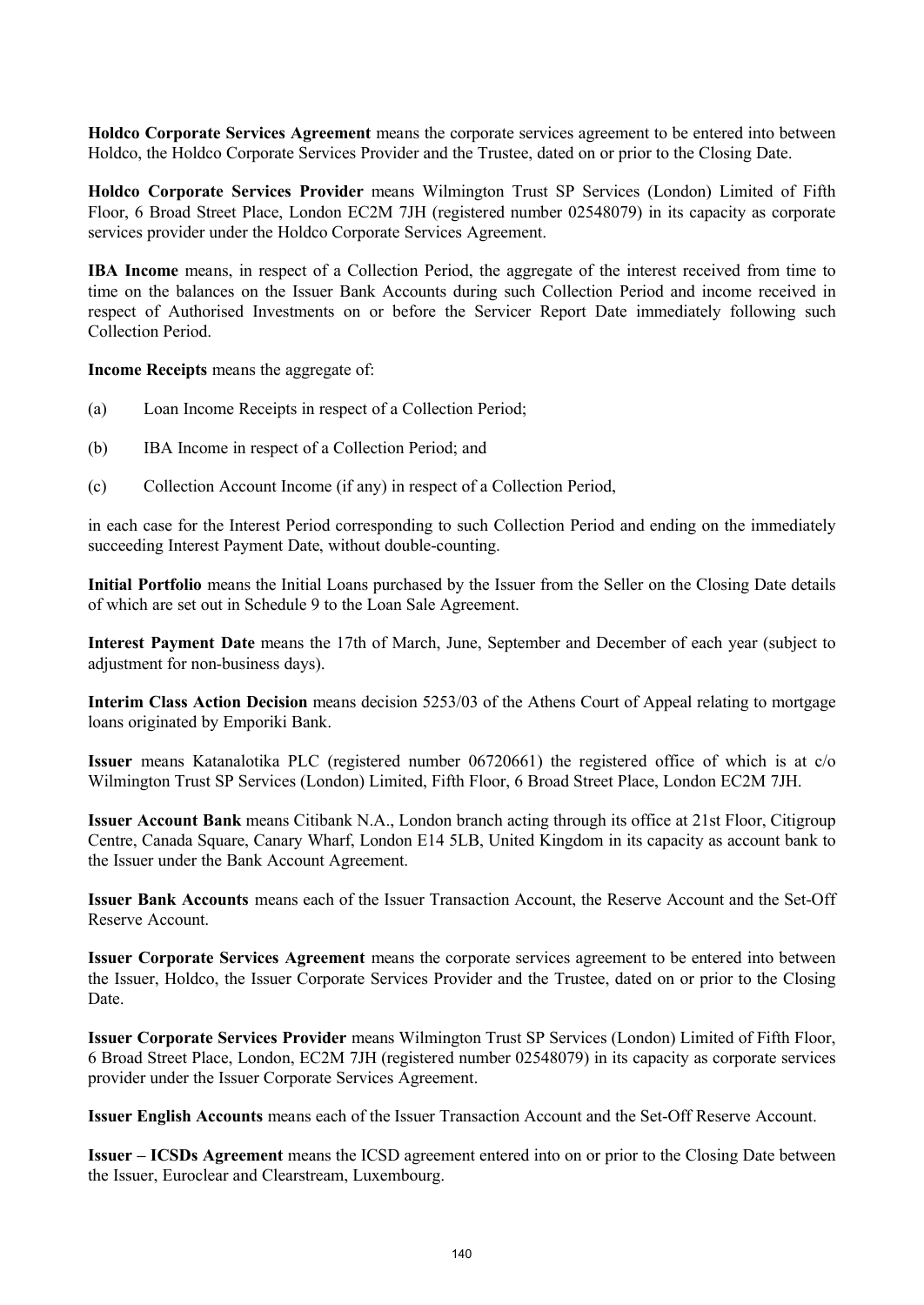**Issuer Retained Profit** an amount equal to 0.01 per cent. of the aggregate of the Income Receipts for the Collection Period which ended immediately prior to such Calculation Date;

**Issuer Retained Profit Ledger** has the meaning given to it in Schedule 2 of the Cash Management Agreement.

**Issuer Transaction Account** means the designated bank account opened and maintained by the Issuer with the Issuer Account Bank in London, under the Bank Account Agreement or such other account as may be designated as such by the Issuer, the Cash Manager and the Trustee.

**Loan Agreement** means, in respect of a Loan, the agreement between the Seller and the relevant Borrower (and, if applicable, a Guarantor) under which that Loan is constituted.

**Loan Documentation** means, in respect of a Loan, (a) the Loan Agreement and (b) all documents relating to or evidencing the Ancillary Rights for that Loan.

**Loan Income Receipts** means, in respect of a Collection Period ending immediately prior to such Calculation Date the aggregate of:

- (a) payments of interest (which, for the avoidance of doubt, includes amounts representing the Levy) and other fees received in euro from the Borrowers under the Loans; and
- (b) recoveries of interest and outstanding fees from defaulting Borrowers under Loans being enforced or Loans which have been enforced,

in each case for that Collection Period and without double-counting.

**Loans** means the Initial Loans, Additional Loans and Replacement Loans which have been or will be originated by the Seller that meet the Eligibility Criteria and which are subsequently acquired by the Issuer in accordance with the terms of the Loan Sale Agreement.

**Loan Sale Agreement** means the Loan Sale Agreement between the Issuer, the Seller and the Trustee dated on or about the Closing Date.

**Matured Time Deposit Amount** means in respect of each Loan, a Deposit Amount which had been placed on deposit with the Seller for a period of an agreed maturity which has matured.

**Moody's** means Moody's Investors Service Limited.

#### **Most Senior Class of Notes** means:

- (a) the Class A Notes; or
- (b) if no Class A Notes are then outstanding (as defined in the Trust Deed), the Class Z Notes (if, at any time, any Class Z Notes are then outstanding).

**NGN** means Global Notes in new global note form.

**Note Purchase Deed** means the Note Purchase Deed in respect of the Notes dated on or about 9 December and made between the Issuer, the Seller and the Arrangers.

**Note Redemption Amount** means the Class A Note Redemption Amount and the Class Z Note Redemption Amount or any one or more of them, as the context may require.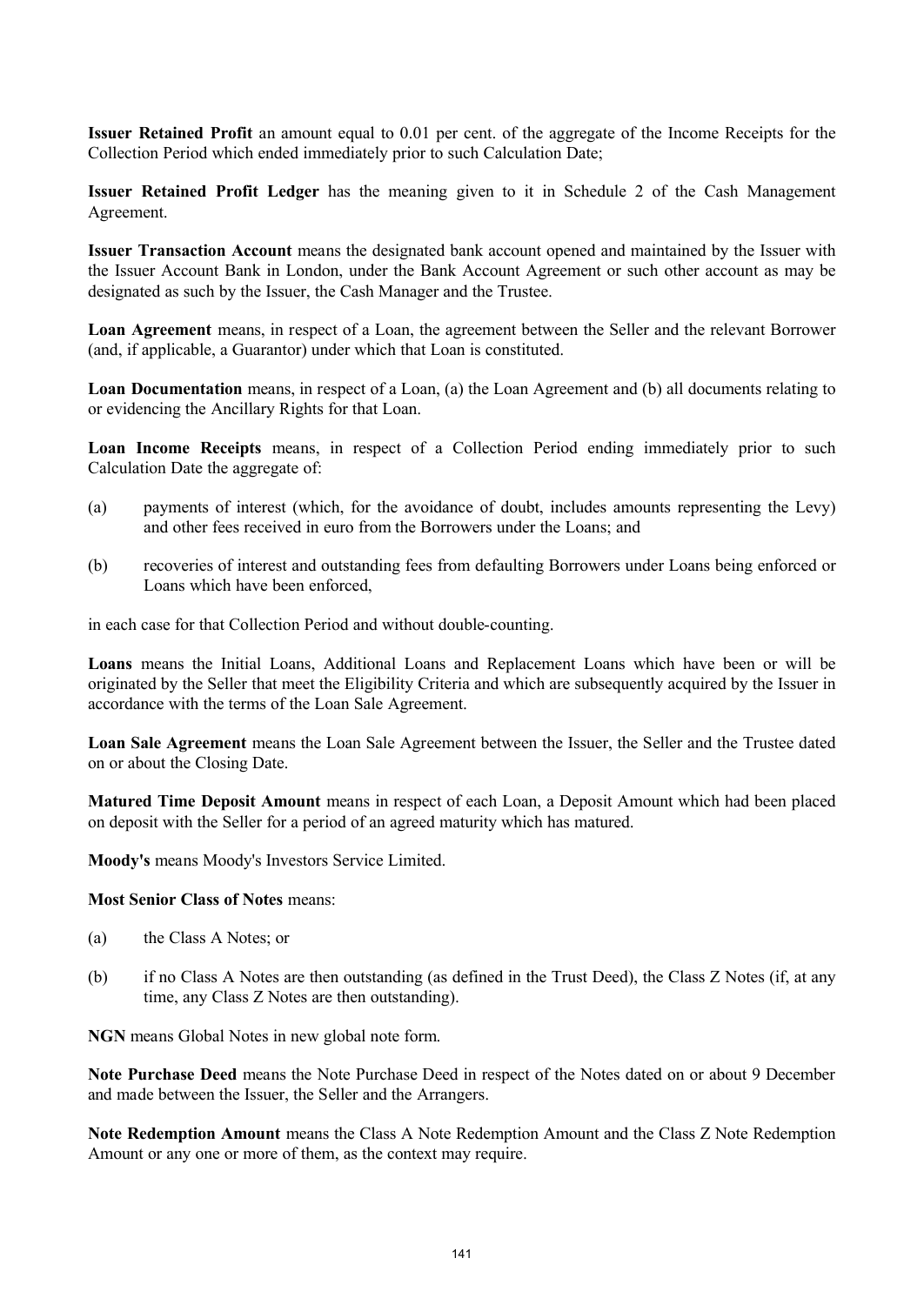**Other Secured Creditors** or **Other Secured Parties** means the Trustee, the Servicer, the Seller, the Issuer Corporate Services Provider, the Swap Provider, the Subordinated Loan Provider, the Set-Off Reserve Loan Provider, the Issuer Account Bank, the Greek Account Bank, the Cash Manager, the Principal Paying Agent, the Agent Bank and any other paying agent appointed under the Agency Agreement and any receiver or other appointee of the Trustee.

**Outstanding Amount of the Loans** means, in relation to each Calculation Date, (i) the aggregate of the Contractual Balances of the Loans less (ii) the aggregate Principal Loss, in each case as at the immediately preceding Determination Date.

**Performance Criteria** in respect of a Calculation Date are that:

- (a) the Reserve Account is capable of being replenished with an amount such that the Reserve Account will be equal to the Required Reserve Fund Amount as at the immediately preceding Interest Payment Date;
- (b) the Class A Credit Enhancement Ratio as at such Calculation Date is equal to or exceeds two times the Class A Credit Enhancement Ratio as at the Closing Date;
- (c) on any Interest Payment Date during the Revolving Period, the cumulative Contractual Balance of Defaulted Loans and of Written Off Loans (including Defaulted Loans repurchased pursuant to the Loan Sale Agreement) divided by the aggregate Contractual Balance of the Initial Loans, expressed as a percentage, calculated as at the Calculation Date immediately preceding such Interest Payment Date, does not exceed 10 per cent.; and
- (d) the aggregate Contractual Balance of the Loans in Arrears by more than 60 days (excluding Defaulted Loans and Written Off Loans) as at the Calculation Date immediately preceding such Interest Payment Date is not greater than 5 per cent. of the aggregate Contractual Balance of the Loans which are in the Portfolio as at the immediately preceding Calculation Date.

**Performing Loans** means Loans (including, for the avoidance of doubt, Loans which are under an Approved Payment Holiday) which are not in Arrears.

**Permanent Class A Global Note** means the permanent global note representing the Class A Notes to be issued pursuant to Clause 4 of the Trust Deed substantially in the form set out in Part B of Schedule 1 to the Trust Deed.

**Permanent Class Z Global Note** means the permanent global note representing the Class Z Notes to be issued pursuant to Clause 4 of the Trust Deed substantially in the form set out in Part B of Schedule 1 to the Trust Deed.

**Portfolio** means the Initial Portfolio as updated from time to time to reflect the addition of Additional Loans or Replacement Loans and the removal of any Retired Loans or any Loans repurchased by the Seller from the Issuer pursuant to the Seller Call Option or the Seller Defaulted Call Option.

**Post-Enforcement Priority of Payments** means the order of priority of payments set out in Clause 6.2 of the Deed of Charge.

**Principal Amortisation Amount** means, in respect of an Interest Payment Date falling in the Amortisation Period, the lower of:

- (a) the Available Funds relating to such Interest Payment Date, minus:
	- (i) for so long as any Class A Notes are outstanding, all amounts falling due and payable under items (i) to (ix) (inclusive) of the Priority of Payments on such Interest Payment Date; or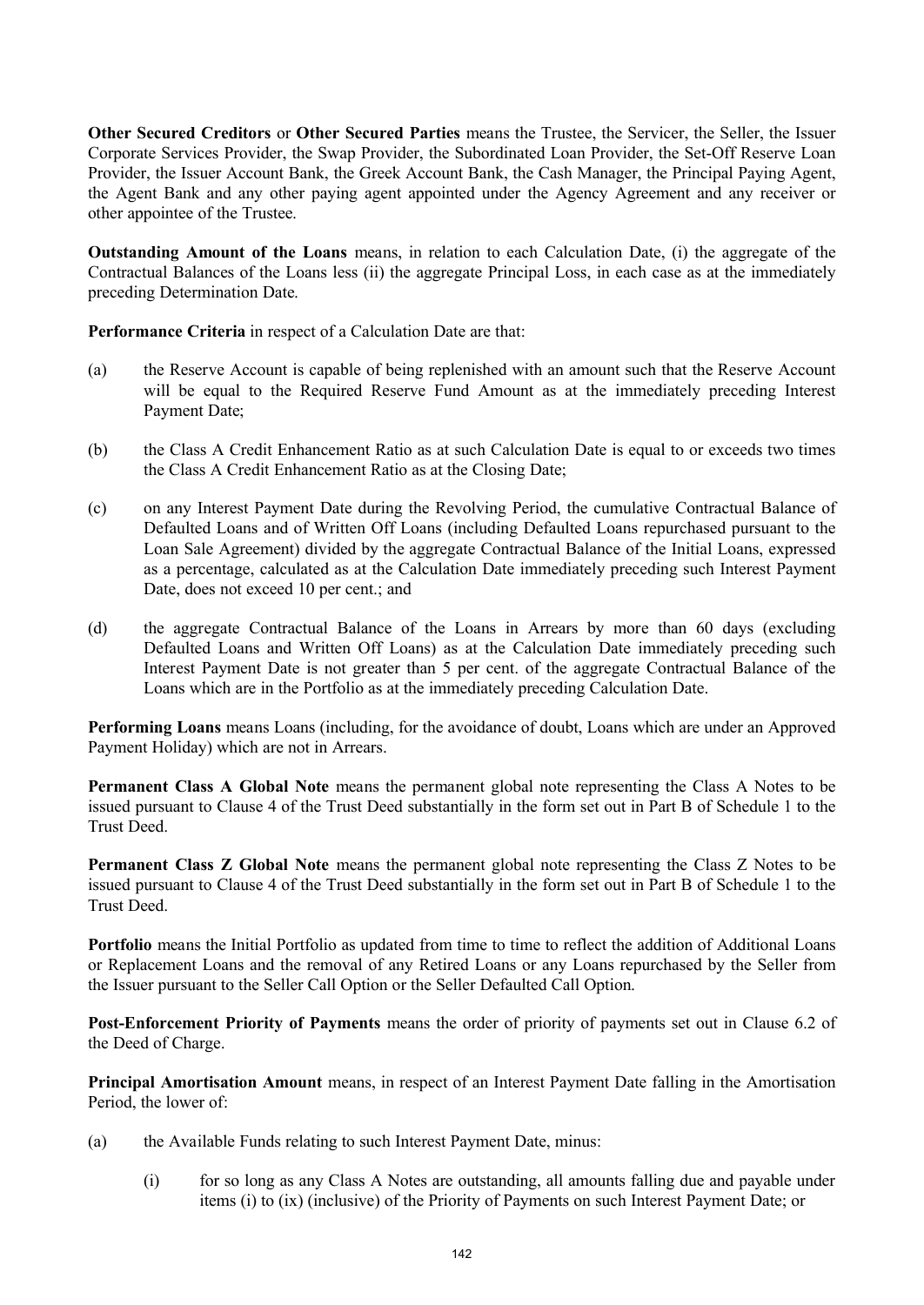(ii) to the extent that the Class A Notes have been redeemed in full or would (if (i) above were to be applied) be redeemed in full on such Interest Payment Date, all amounts falling due and payable under items (i) to(viii) (inclusive) and  $(x)$  to  $(xi)$  (inclusive) of the Priority of Payments on such Interest Payment Date;

and

(b) the greater of (i) zero and (ii) the Expected Amortisation Amount,

**provided that** if this calculation gives a negative number, the Principal Amortisation Amount shall be zero.

**Principal Amount Outstanding** means in respect of any Note at any time the principal amount thereof as at the Closing Date as reduced by any payment of principal to the holder of the Note up to (and including) that time.

**Principal Loss** means, in respect of a Loan, the amount deemed as irrecoverable, being**:**

- (a) for Written Off Loans, an amount equal to 100 per cent. of the Contractual Balance of that Loan; and
- (b) for any other Loan, any amount due under such Loan which has been in Arrears for 360 days or more, where such amount would be deemed irrecoverable or be written off in accordance with the normal accounting practices of the Servicer at that time.

**Priority of Payments** means the priority of payments set out in Schedule 2 to the Cash Management Agreement.

#### **Rating Agency** means Moody's.

**Receipts** means in respect of a Collection Period, the aggregate of:

- (a) Income Receipts;
- (b) amounts of principal received in respect of the Loans (and similar charges allocated to principal collected and to be collected thereunder);
- (c) recoveries of principal from defaulting Borrowers under the Loans being enforced or the Loans which have been enforced (other than recoveries received during such Collection Period in respect of Defaulted Loans purchased by the Seller pursuant to the Seller Defaulted Call Option);
- (d) the proceeds of the repurchase of any Defaulted Loan by the Seller from the Issuer pursuant to the Seller Defaulted Call Option other than any proceeds of a repurchase that are set-off against amounts due from the Issuer to the Seller to purchase Replacement Loans from the Seller and of any other sale of any Loan;
- (e) the proceeds of the repurchase of any Retired Loan by the Seller from the Issuer other than any proceeds of a repurchase that are set-off against amounts due from the Issuer to the Seller to purchase Replacement Loans from the Seller and of any other sale of any Loan;
- (f) any indemnity amounts paid by the Seller in respect of any Loan pursuant to the Loan Sale Agreement, other than any proceeds of an indemnity payment that are set-off against amounts due from the Issuer to the Seller to purchase Replacement Loans from the Seller; and
- (g) all late payment penalties and similar charges; and
- (h) all other amounts properly payable to the Issuer (if any),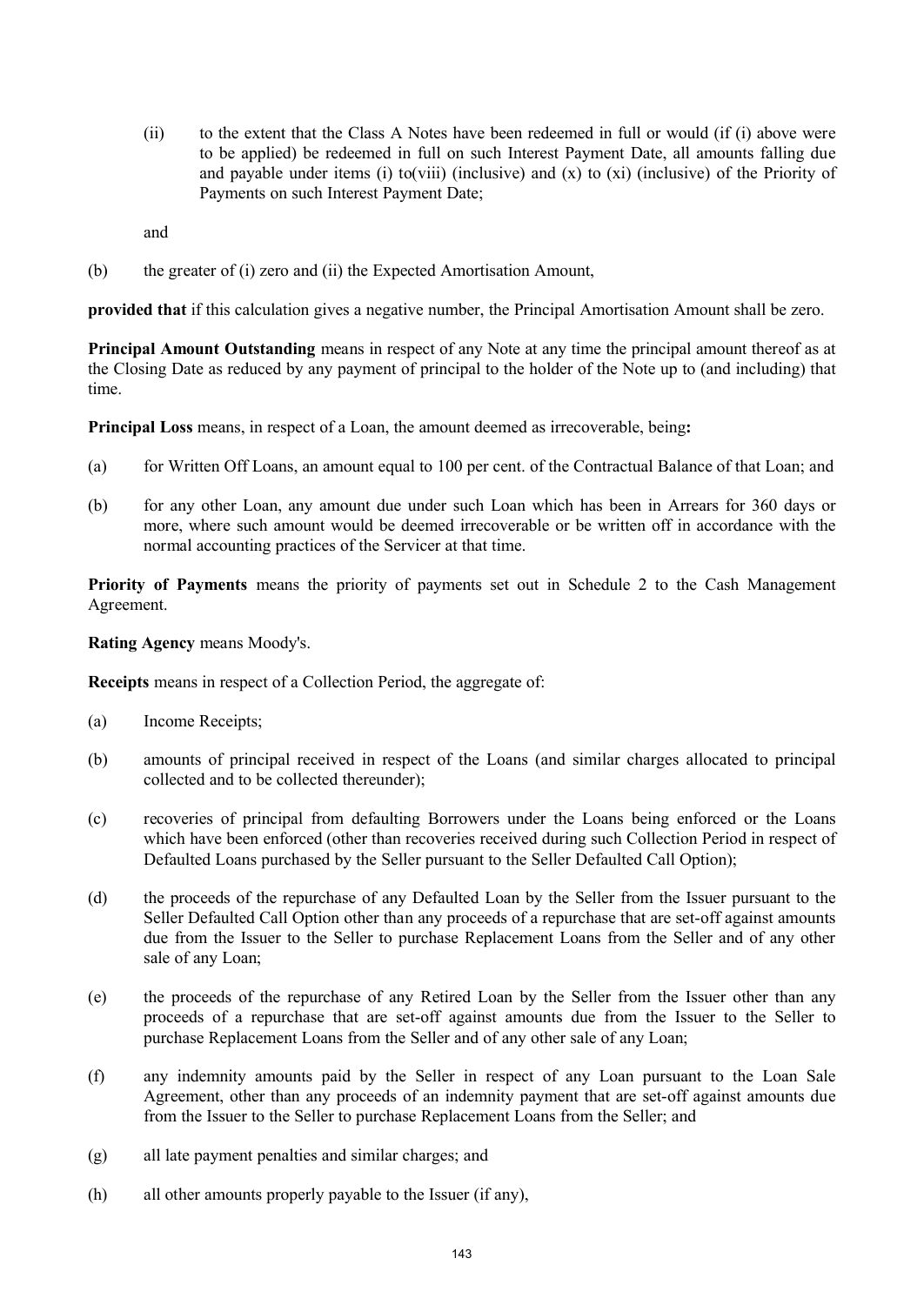without double-counting.

**Reclaimable Amounts** means in respect of a Loan, each amount (if any) paid by the relevant Borrower or Guarantor (as the case may be) which is reclaimable by that Borrower or Guarantor (as the case may be) from the Seller pursuant to the Final Class Action Decision.

**Replacement Loan** means a similar loan and its security sold by the Seller to the Issuer, after the Closing Date:

- (a) following a breach of a representation and warranty in replacement of a Retired Loan; or
- (b) in replacement of a Defaulted Loan repurchased by the Seller pursuant to the Seller Defaulted Call Option,

in accordance with the Loan Sale Agreement.

**Repurchase Date** means the date on which:

- (a) a Retired Loan or Retired Loans are to be repurchased by the Seller from the Issuer; or
- (b) a Defaulted Loan or Defaulted Loans are to be repurchased by the Seller from the Issuer pursuant to the Seller Defaulted Call Option,

in accordance with the terms of the Loan Sale Agreement.

**Required Reserve Fund Amount** means on the Closing Date €38,000,000 and thereafter on each Calculation Date following the date on which the Performance Criteria have been satisfied (subject to all of the Performance Criteria being met on such Calculation Date), it shall be adjusted to:

- (a) so long as there are Class A Notes outstanding, the greater of:
	- (i) 2.5 per cent. of the Principal Amount Outstanding of the Notes on such Calculation Date; and
	- (ii) 0.5 per cent. of the Principal Amount Outstanding of the Notes as at the Closing Date; or
- (b) if there are no Class A Notes outstanding, zero,

**provided that** if any one of the conditions of the Performance Criteria is not satisfied on any Calculation Date, the Required Reserve Fund Amount will remain at the level at which it was on the immediately preceding Interest Payment Date, provided further that on the Final Maturity Date, the Required Reserve Fund Amount shall be zero.

**Reserve Account** means the designated bank account opened by the Issuer on or about the Closing Date with the Greek Account Bank under the Reserve Account Agreement.

**Reserve Account Agreement** means the bank account agreement to be entered into between the Issuer, the Greek Account Bank, the Trustee and the Cash Manager on or about the Closing Date pursuant to which the Greek Account Bank will open and maintain the Reserve Account.

**Retired Loan** each such Loan that the Seller is obliged to repurchase in the event of there being a breach in any material respect of any of the Warranties given by the Seller in respect of such Loan or its Ancillary Rights in accordance with Clause 8.5 of the Loan Sale Agreement.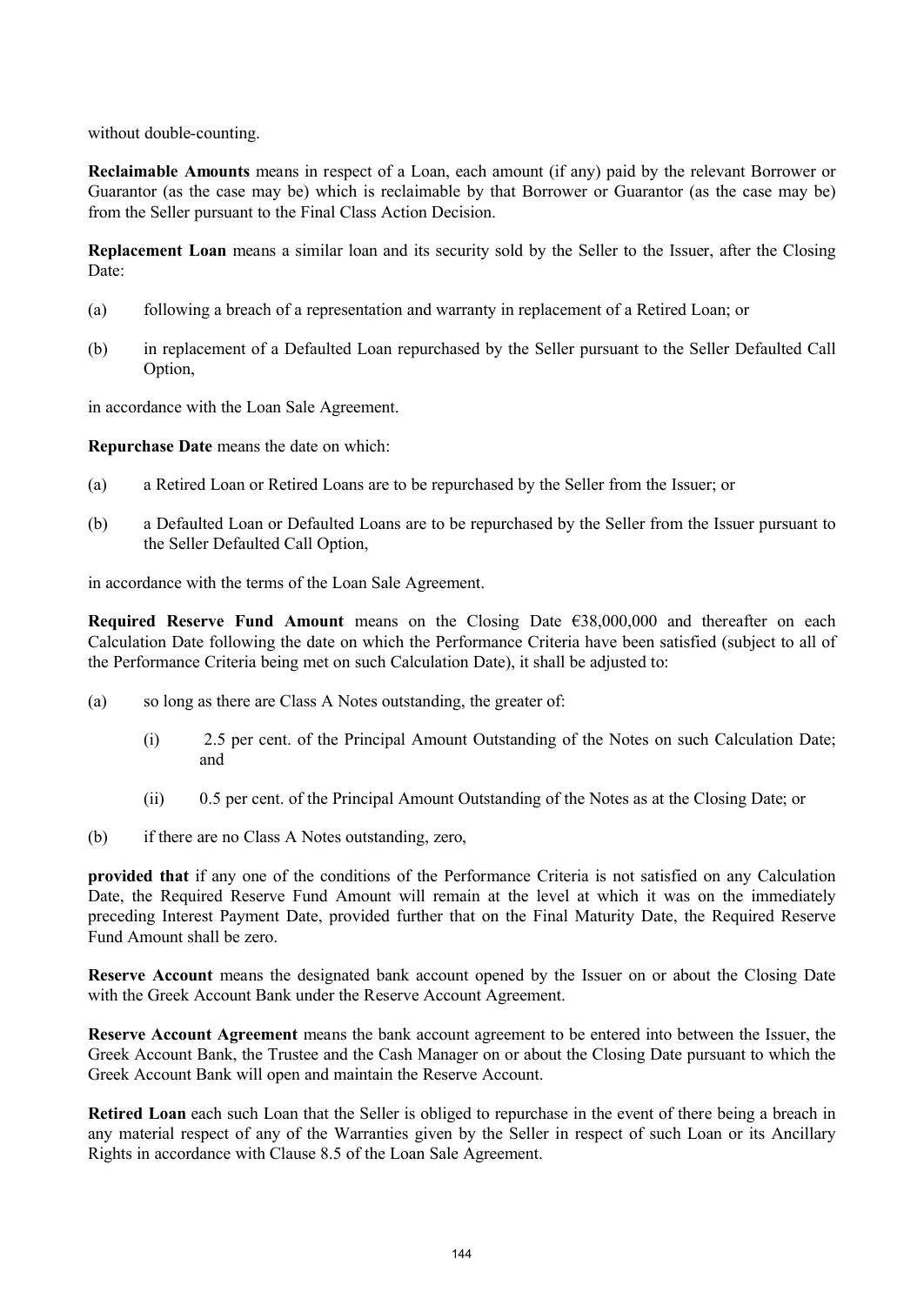**Secured Parties** means the Noteholders, the Other Secured Creditors, and any other party so designated by the Issuer and the Trustee.

**Seller** means Alpha in its capacity as Seller of the Loans.

**Seller Call Option** means the option granted by the Issuer to the Seller to purchase, and have assigned to it, the Portfolio in full on the next Interest Payment Date as set out in the Loan Sale Agreement.

**Seller Defaulted Call Option** means the option granted by the Issuer to the Seller to purchase, and have assigned to the Seller, any Defaulted Loans from the Issuer on any date as set out in the Loan Sale Agreement;

**Servicer** means Alpha in its capacity as servicer under the Servicing Agreement.

**Servicer Downgrade Event** means a downgrade of the Servicer such that its long term unsecured, unsubordinated, unguaranteed debt obligations are no longer rated Baa3 by Moody's.

Servicer Report means a report to be prepared by the Servicer in accordance with the Servicing Agreement substantially in the form schedule to the Servicing Agreement or in such other form as may be agreed, from time to time, between the Servicer, the Issuer, the Cash Manager, the Trustee, the Swap Provider and Moody's.

**Servicer Report Date** means the 10th of March, June, September and December of each year, or if such a day is not an Athens Business Day or London Business Day, then on the immediately succeeding Athens Business Day or London Business Day.

**Servicer Report Distribution Date** means the 12th of March, June, September and December of each year, or if such a day is a Saturday or a Sunday, or is not an Athens Business Day, then on the immediately succeeding Athens Business Day, when the Servicer will distribute the Servicer Report.

**Servicing Agreement** means the servicing agreement entered into between the Issuer, the Trustee, and the Servicer on or about the Closing Date.

**Set-Off Reserve Account** means the designated bank account opened by the Issuer on or about the Closing Date with the Issuer Account Bank, under the Bank Account Agreement.

**Set-Off Reserve (Deposits) Loan Agreement** means the set-off reserve loan agreement in relation to Deposit Amounts entered into between the Issuer, the Seller and the Trustee on or about the Closing Date.

**Set-Off Reserve Loan Agreements** means the Set-Off Reserve (Reclaimable Amounts) Loan Agreement and the Set-Off reserve (Deposits) Loan Agreement.

**Set-Off Reserve (Reclaimable Amounts) Loan Agreement** means the set-off reserve loan agreement in relation to Reclaimable Amounts entered into by the Issuer, the Seller and the Trustee on or about the Closing Date.

**Subordinated Loan Agreement** means the subordinated loan agreement entered into between the Subordinated Loan Provider, the Trustee and the Issuer.

**Subordinated Loan Provider** means Alpha in its capacity as lender under the Subordinated Loan Agreement.

**Swap Agreement** means the 1992 ISDA Master Agreement (Multicurrency-Cross Border) to be entered into between the Issuer, the Swap Provider and the Trustee dated on or about the Closing Date as amended and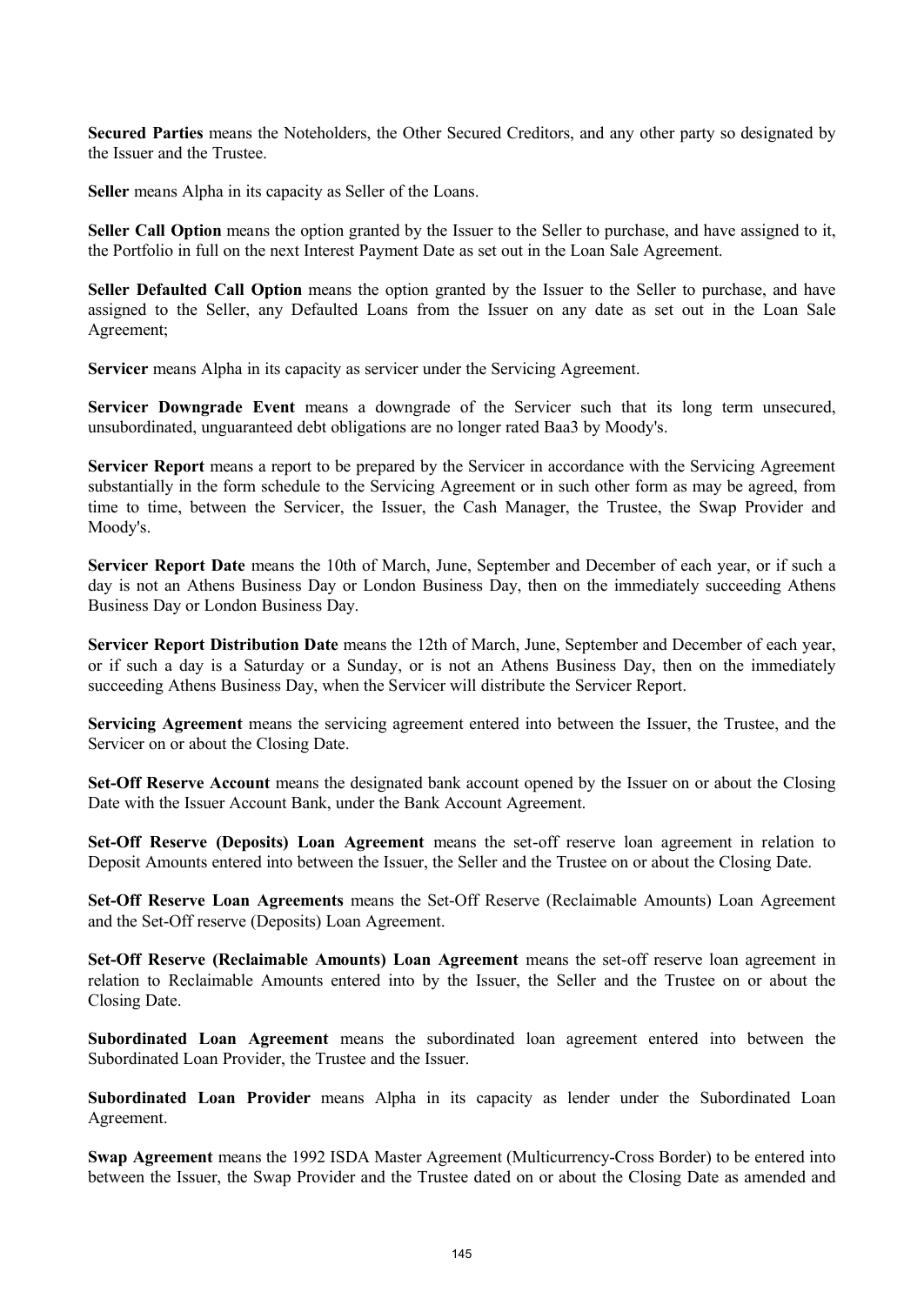supplemented from time to time by each of the confirmations evidencing the Swap Transaction entered into thereunder.

**Swap Income** means, on any Calculation Date and in respect of an Interest Period, any net amount received from the Swap Provider under the Swap Agreement (which net amount excludes (a) any collateral provided by the Swap Provider under the Swap Agreement other than collateral amounts applied in satisfaction of termination payments due to the Issuer following the designation of an early termination date under the Swap Agreement by way of netting and (b) any premium paid by a replacement Swap Provider when entering into a replacement swap with the Issuer) during the Interest Period ending immediately following such Calculation Date.

**Swap Provider** means Alpha Bank AE acting through its office at 40 Stadiou Street, 102 52 Athens, Greece, in its capacity as swap counterparty to the Issuer under the Swap Agreement.

**Swap Replacement Premium Amount** has the meaning given to that term in the definition of Swap Subordinated Amounts below.

**Swap Subordinated Amounts** means any amount due from the Issuer to the Swap Provider, where such amount due is a positive and not a negative number, as a result of a termination of the swap transaction under the Swap Agreement, when the Swap Provider is the sole Affected Party (as defined in the Swap Agreement) following an Additional Termination Event (as defined in the Swap Agreement) relating to the ratings downgrade provisions in the Swap Agreement, or the Defaulting Party (as defined in the Swap Agreement). If a premium is received from a replacement swap provider, such premium shall, to the extent of any such amount due to the Swap Provider (a **Swap Replacement Premium Amount**), be paid directly to such Swap Provider and not via the Priority of Payments or the Post-Enforcement Priority of Payments, as the case may be, and the same shall apply to Excess Swap Collateral and Swap Tax Credit Amounts.

**Swap Tax Credit Amounts** means the amount to be paid by the Issuer to the Swap Provider pursuant to Part 5(j)(ii) of the Schedule to the Swap Agreement in relation to a payment made by the Swap Provider pursuant to Section 2(d)(i)(4) of the Swap Agreement.

**Swap Transaction** means a euro interest rate swap transaction as evidenced by a confirmation thereto.

**TARGET Business Day** means a day on which the Trans-European Automated Real-Time Gross Settlement Express Transfer (TARGET2) System settles payments in euro.

**Temporary Class A Global Note** means the temporary global note representing the Class A Notes to be issued pursuant to Clause 4 of the Trust Deed in substantially the form set out in Part A of Schedule 1 to the Trust Deed.

**Temporary Class Z Global Note** means the temporary global note representing the Class Z Notes to be issued pursuant to Clause 4 of the Trust Deed in substantially the form set out in Part A of Schedule 1 to the Trust Deed.

## **Transaction Documents** means:

- (a) the Trust Deed (including these Conditions);
- (b) the Deed of Charge;
- (c) the Agency Agreement;
- (d) the Note Purchase Deed;
- (e) the Loan Sale Agreement;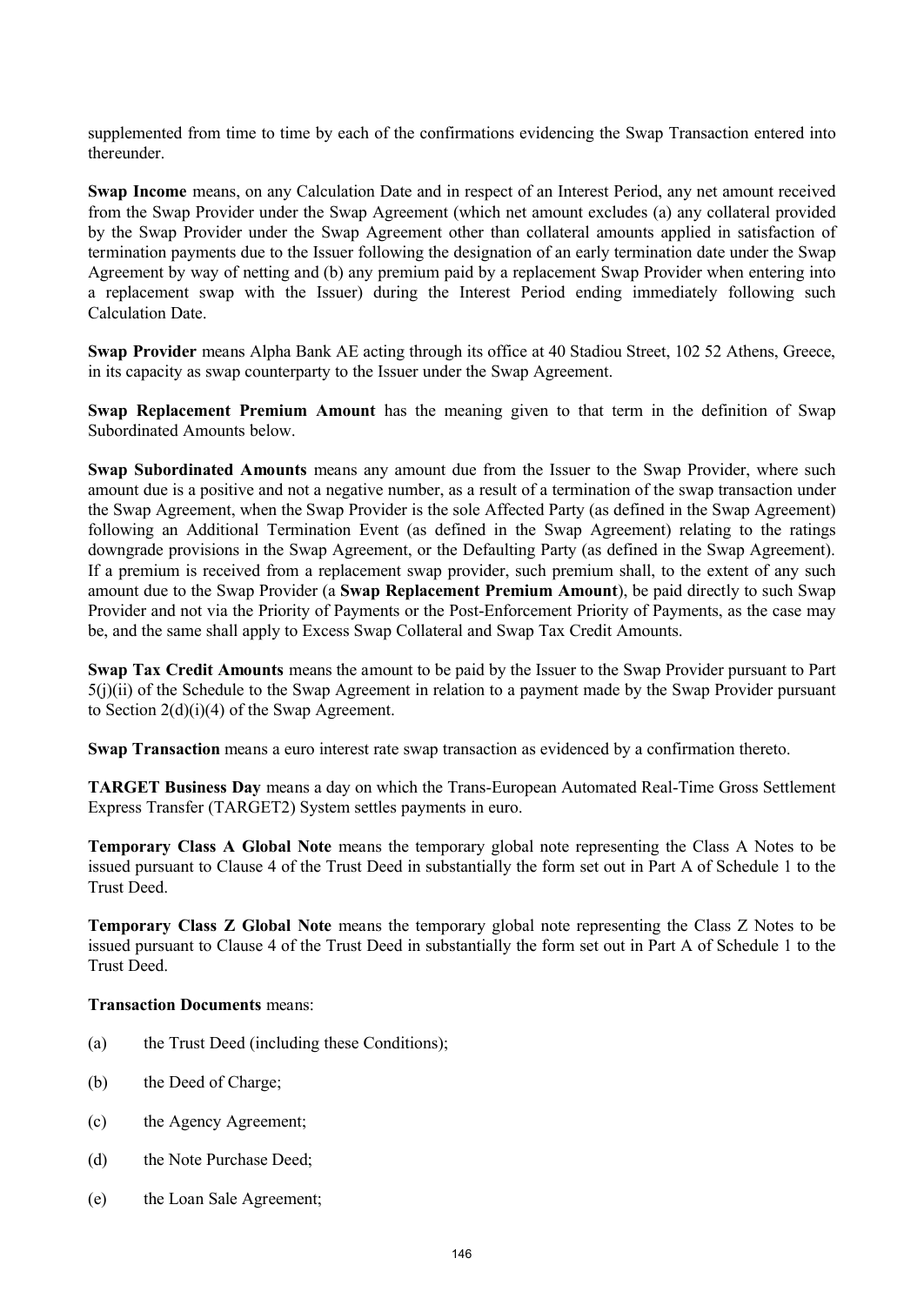- (f) the Assignment Agreement;
- (g) the Servicing Agreement;
- (h) the Collection Account Agreement;
- (i) the Reserve Account Agreement;
- (j) the Greek Account Pledge Agreement;
- (k) the Issuer Corporate Services Agreement;
- (l) the Subordinated Loan Agreement;
- (m) the Set-Off Reserve Loan Agreements;
- (n) the Bank Account Agreement;
- (o) the Swap Agreement;
- (p) the Cash Management Agreement;
- (q) the Notes;
- (r) the Issuer ICSDs Agreement; and
- (s) any other document designated as such by the Issuer and the Trustee.

## **1. Form, Denomination and Title**

(a) Each class of the Notes is initially represented by a temporary global note which will be issued in new global note form (each, a **Temporary Global Note**) in bearer form in the aggregate principal amount on issue of  $\epsilon$ 1,109,600,000 for the Class A Notes and  $\epsilon$ 410,400,000 for the Class Z Notes. Each Temporary Global Note has been deposited on behalf of the subscribers of the relevant class of Notes with a common safekeeper (the **Common Safekeeper**) for Clearstream Banking, société anonyme (**Clearstream, Luxembourg**) and Euroclear Bank S.A/N.V. (**Euroclear** and together with Clearstream, Luxembourg, the **Clearing Systems**) on the Closing Date. Upon deposit of the Temporary Global Notes, the Clearing Systems credited each subscriber of Notes with the principal amount of Notes of the relevant class equal to the aggregate principal amount thereof for which it had subscribed and paid. Interests in each Temporary Global Note are exchangeable on and after the date which is 40 days after the Closing Date, upon certification of non-U.S. beneficial ownership by the relevant Noteholder, for interests recorded in the records of the Clearing Systems in a permanent global note which will be issued in new global note form (each, a **Permanent Global Note**) representing the same class of Notes (the expressions **Global Notes** and **Global Note** meaning, respectively, (i) all the Temporary Global Notes and the Permanent Global Notes or the Temporary Global Note and the Permanent Global Note of a particular class, or (ii) any of the Temporary Global Notes or Permanent Global Notes, as the context may require). The Permanent Global Notes have also been deposited with the Common Safekeeper for the Clearing Systems. Title to the Global Notes will pass by delivery.

The Notes will be issued in NGN form and will be delivered upon issue to one of the ICSDs as Common Safekeeper. This does not necessarily mean that the Notes will be recognised as eligible collateral for Eurosystem monetary policy and intra-day credit operations by the Eurosystem either upon issue or at any or all times during their life. Such recognition will depend upon satisfaction of the Eurosystem eligibility criteria.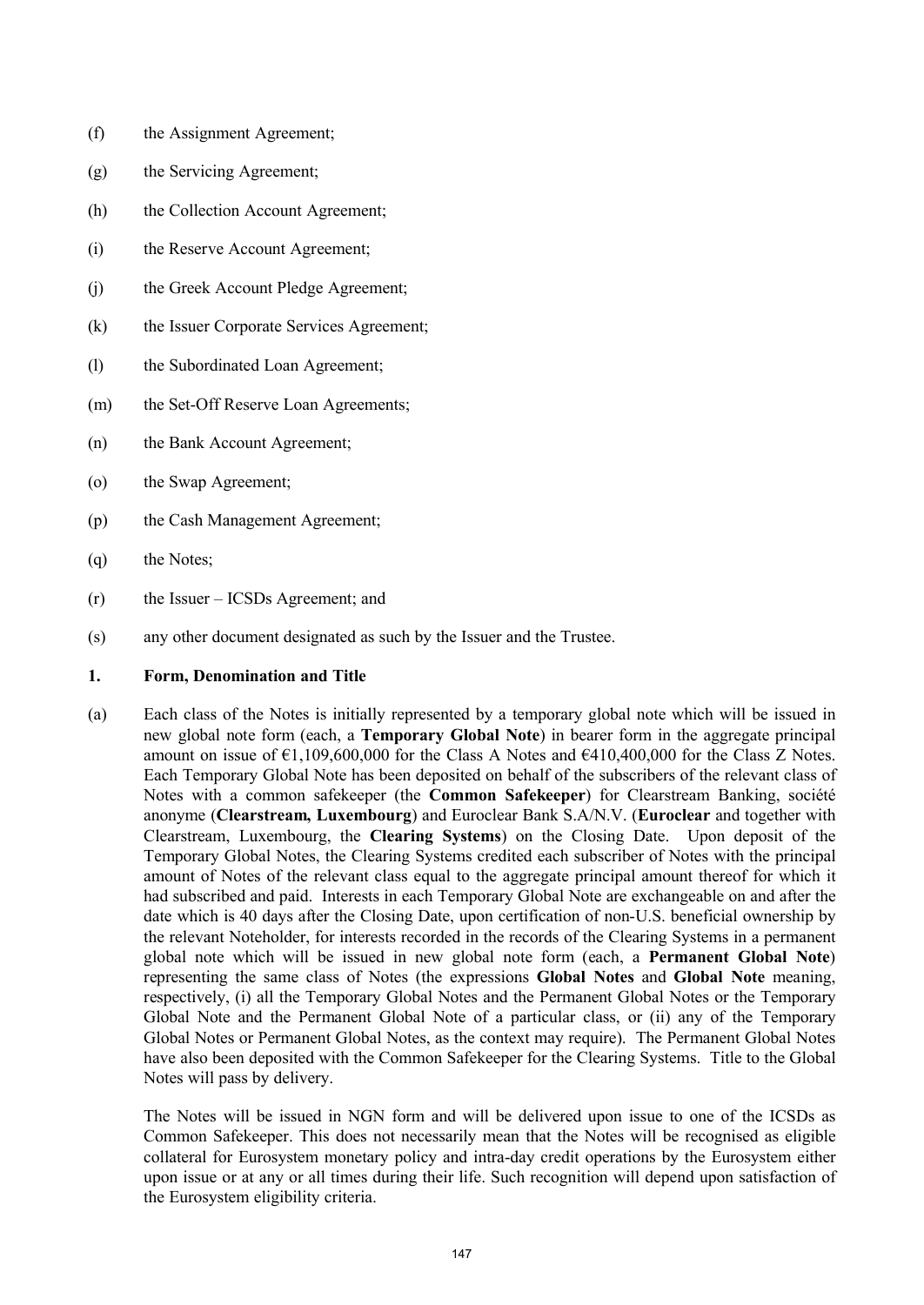Interests in a Global Note will be transferable in accordance with the rules and procedures for the time being of the relevant Clearing System.

For so long as the Notes are represented by a Global Note, the Notes will be tradeable only in the minimum authorised denomination of  $£100,000$ .

- (b) If, while any of the Notes are represented by a Permanent Global Note, (i) either of the Clearing Systems is closed for business for a continuous period of 14 days (other than by reason of holiday, statutory or otherwise) or announces an intention permanently to cease business or does in fact do so and no other clearing system acceptable to the Trustee is then in existence or (ii) as a result of any amendment to, or change in, the laws or regulations of the United Kingdom (or of any political subdivision thereof) or of any authority therein or thereof having power to tax or in the interpretation or administration of such laws or regulations which becomes effective on or after the Closing Date, the Issuer or any Paying Agent is or will on the next Interest Payment Date (as defined below) be required to make any deduction or withholding from any payment in respect of such Notes which would not be required were such Notes in definitive form, then the Issuer will issue Notes of the relevant class in definitive form (**Definitive Notes**) in exchange for such Permanent Global Note (free of charge to the persons entitled to them) within 30 days of the occurrence of the relevant event. These Conditions and the Transaction Documents will be amended in such manner as the Trustee requires to take account of the issue of Definitive Notes.
- (c) Definitive Notes, if issued, will only be printed and issued in the denomination of  $\epsilon$ 100,000. Such Notes will be serially numbered and will be issued in bearer form, with interest coupons, principal coupons and, if necessary, talons attached.
- (d) **Noteholders** means each person (other than the Clearing Systems themselves) who is for the time being shown in the records of the Clearing Systems as the holder of a particular Principal Amount Outstanding of the Notes of any class (in which regard any certificate or other document issued by Clearstream, Luxembourg or Euroclear as to the Principal Amount Outstanding of the Notes standing to the account of any person shall be conclusive and binding for all purposes) and such person shall be treated by the Issuer, the Trustee and all other persons as the holder of such Principal Amount Outstanding of such Notes for all purposes, other than for the purpose of payments in respect thereof, the right to which shall be vested, as against the Issuer, the Trustee and all other persons, solely in the bearer of the relevant Global Note in accordance with and subject to its terms and for which purpose **Noteholders** means the bearer of the relevant Global Note; and related expressions shall be construed accordingly.
- (e) (i) **Class A Noteholders** means Noteholders in respect of the Class A Notes; and
	- (ii) **Class Z Noteholders** means Noteholders in respect of the Class Z Notes.

#### **2. Status and relationship between the Notes And Security**

#### (a) *Status and relationship between the Notes*

- (i) The Class A Notes constitute direct, secured and unconditional obligations of the Issuer and are secured by a pledge operating by law (pursuant to the Securitisation Law) and assignments, pledges and other fixed and floating security interests over all of the assets of the Issuer (as more particularly described in the Deed of Charge) (the **Charged Property**) (such pledge, assignments and fixed and floating security together, the **Security**). The Class A Notes rank *pari passu* without preference or priority amongst themselves.
- (ii) The Class Z Notes constitute direct, secured and, subject as provided in Condition 4(i) (*Deferral of Payment*), unconditional obligations of the Issuer and are secured by the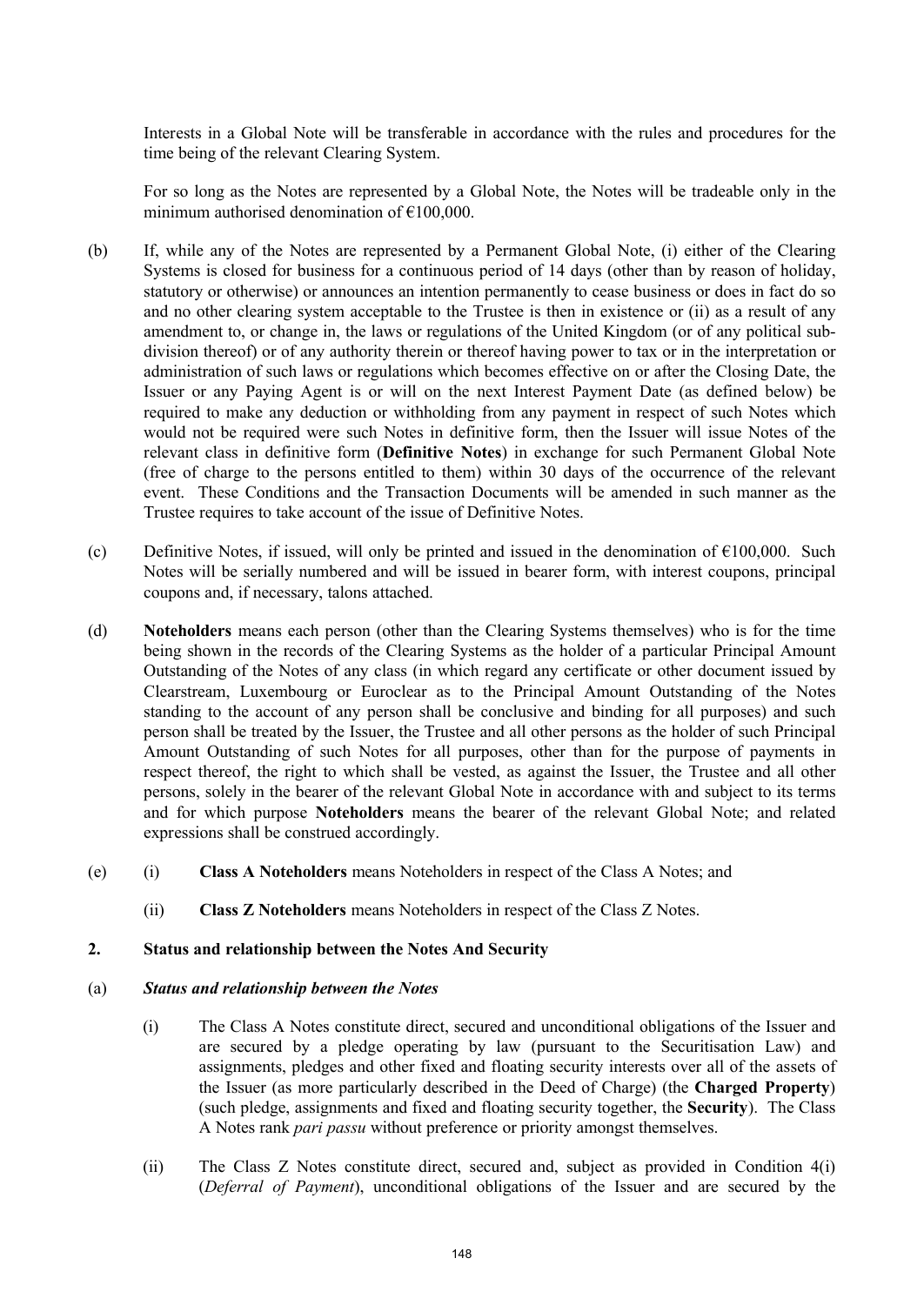Security. The Class Z Notes rank *pari passu* without preference or priority amongst themselves but junior to the Class A Notes as provided in these Conditions and the Transaction Documents.

- (iii) The Trust Deed contains provisions requiring the Trustee to have regard to the interests of the Class A Noteholders and the Class Z Noteholders equally as regards all rights, powers, trusts, authorities, duties and discretions of the Trustee (except where expressly provided otherwise), but requiring the Trustee in any such case to have regard only to the interests of the Class A Noteholders if, in the Trustee's opinion, there is a conflict between the interests of:
	- (A) the Class A Noteholders; and
	- (B) the Class Z Noteholders.
- (iv) The Trust Deed contains provisions (A) such that the Class Z Noteholders cannot request or direct the Trustee to take any action and (B) limiting the ability of the Class Z Noteholders to pass an effective Extraordinary Resolution (as defined in the Trust Deed) according to the effect thereof on the interests of the Class A Noteholders.

Except in certain circumstances set out in the Trust Deed, there is no such limitation on the powers of the Class A Noteholders, the exercise of which will be binding on the Class Z Noteholders.

## (b) *Security*

- (i) The security constituted by the Deed of Charge and as provided in the Securitisation Law is granted to the Trustee, on trust for the Noteholders and the Other Secured Creditors of the Issuer, upon and subject to the terms and conditions of the Deed of Charge.
- (ii) The Noteholders will share in the benefit of the security constituted by the Deed of Charge and as provided in the Securitisation Law, upon and subject to the terms and conditions of the Deed of Charge.
- (iii) The Cash Management Agreement contains provisions regulating the priority of application of the Charged Property (and proceeds thereof) by the Cash Manager among the persons entitled thereto prior to the Security becoming enforceable and the Deed of Charge contains provisions regulating such application by or on behalf of the Trustee after the Security has become enforceable. The Security will become enforceable on the giving of an Acceleration Notice pursuant to Condition 10 or upon any failure by the Issuer to pay the full amount due and payable on a redemption of the Notes pursuant to or under Condition 6(c), (d), (e) or (f).

## **3. Covenants**

## (a) *Restrictions*

Save with the prior written consent of the Trustee or as provided in these Conditions or as permitted by the other Transaction Documents, the Issuer shall not so long as any of the Notes remains outstanding:

## (i) **Negative Pledge**

create or permit to subsist any mortgage, sub-mortgage, charge, sub-charge, assignment, pledge, lien, hypothecation or other security interest whatsoever, however created or arising (unless arising by operation of law) over any of its property, assets or undertakings present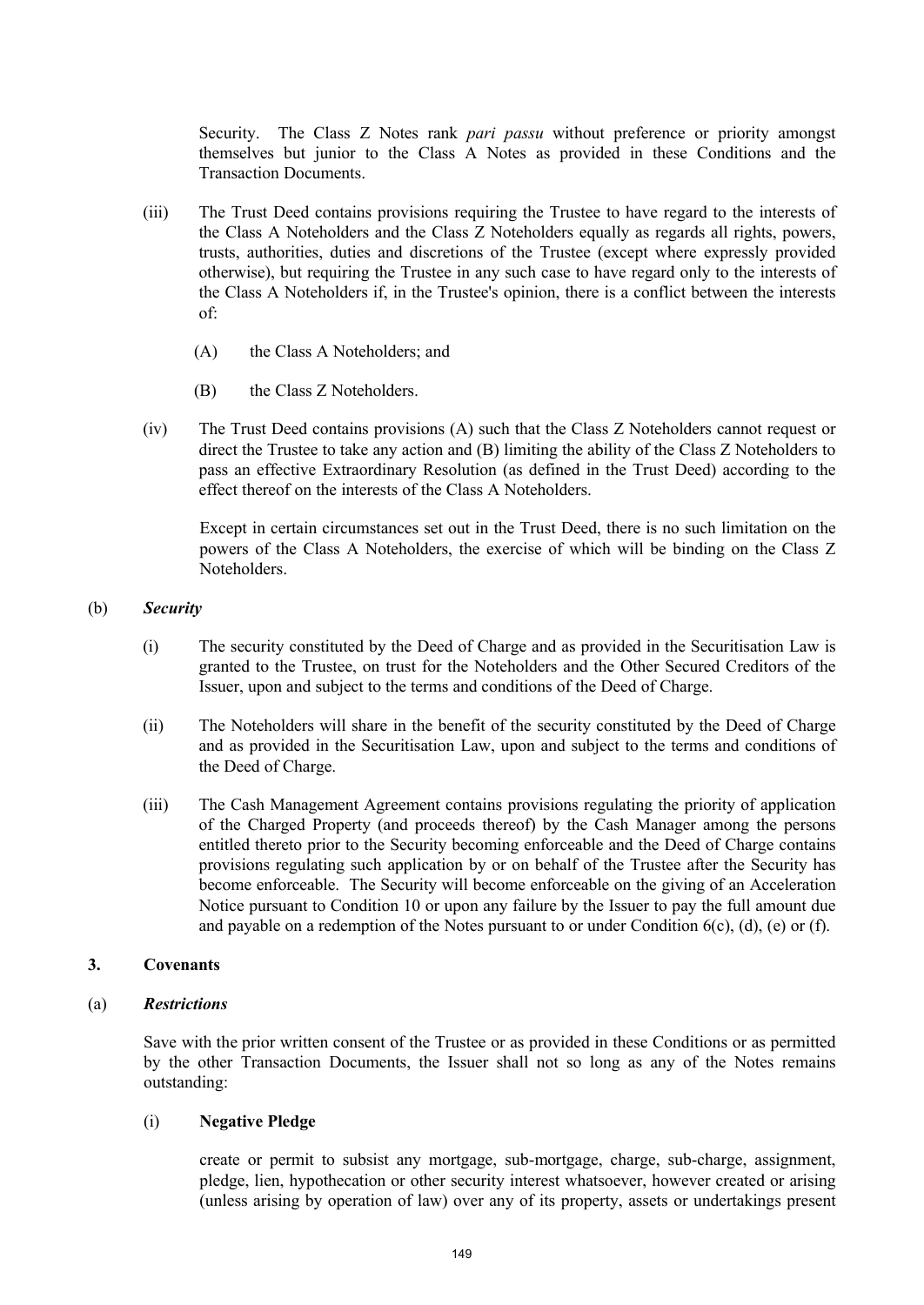or future (including any uncalled capital), or any interest, estate, right, title or benefit therein or use, invest or dispose of, including by way of sale or the grant of any security interest of whatsoever nature or otherwise deal with, or agree or attempt or purport to sell or otherwise dispose of, or deal with (in each case whether by one transaction or a series of transactions), or grant any option or right to acquire any such property, assets or undertakings, present or future or any interest, estate, right, title or benefit therein;

#### (ii) **Restrictions on Activities**

- (A) engage in any activity whatsoever which is not, or is not reasonably incidental to, any of the activities in which the Transaction Documents provide or envisage the Issuer will engage;
- (B) open or have an interest in any account whatsoever with any bank or other financial institution, save where such account or the Issuer's interest therein is immediately charged in favour of, and to the satisfaction of, the Trustee so as to form part of the Security;
- (C) have any subsidiaries or any subsidiary undertaking (as defined in the Companies Act 1985);
- (D) own or lease any premises or have any employees;
- (E) amend, supplement or otherwise modify its Memorandum and Articles of Association; or
- (F) issue any further shares;

## (iii) **Borrowings**

incur or permit to subsist any indebtedness in respect of borrowed money whatsoever, except in respect of the Notes, or give any guarantee or indemnity in respect of any indebtedness or of any other obligation of any person;

## (iv) **Dividends or Distributions**

pay any dividend or make any other distribution to its shareholders, or issue any further shares, other than in accordance with the Deed of Charge;

## (v) **Merger**

except as required or permitted pursuant to Conditions 6(c) (*Optional Redemption in Full for Taxation*) and 11(c), consolidate or merge with any other person or convey or transfer its properties or assets substantially as an entirety to any other person unless:

(A) the person (if other than the Issuer) which is formed pursuant to or survives such consolidation or merger or which acquires by conveyance or transfer the properties and assets of the Issuer substantially as an entirety shall be a person incorporated and existing under the laws of England and Wales, the objects of which include the funding, purchase and administration of consumer and auto loans, and who shall expressly assume, by an instrument supplemental to each of the Transaction Documents, in form and substance satisfactory to the Trustee, the obligation to make due and punctual payment of all moneys owing by the Issuer, including principal and interest on the Notes, and the performance and observance of every covenant in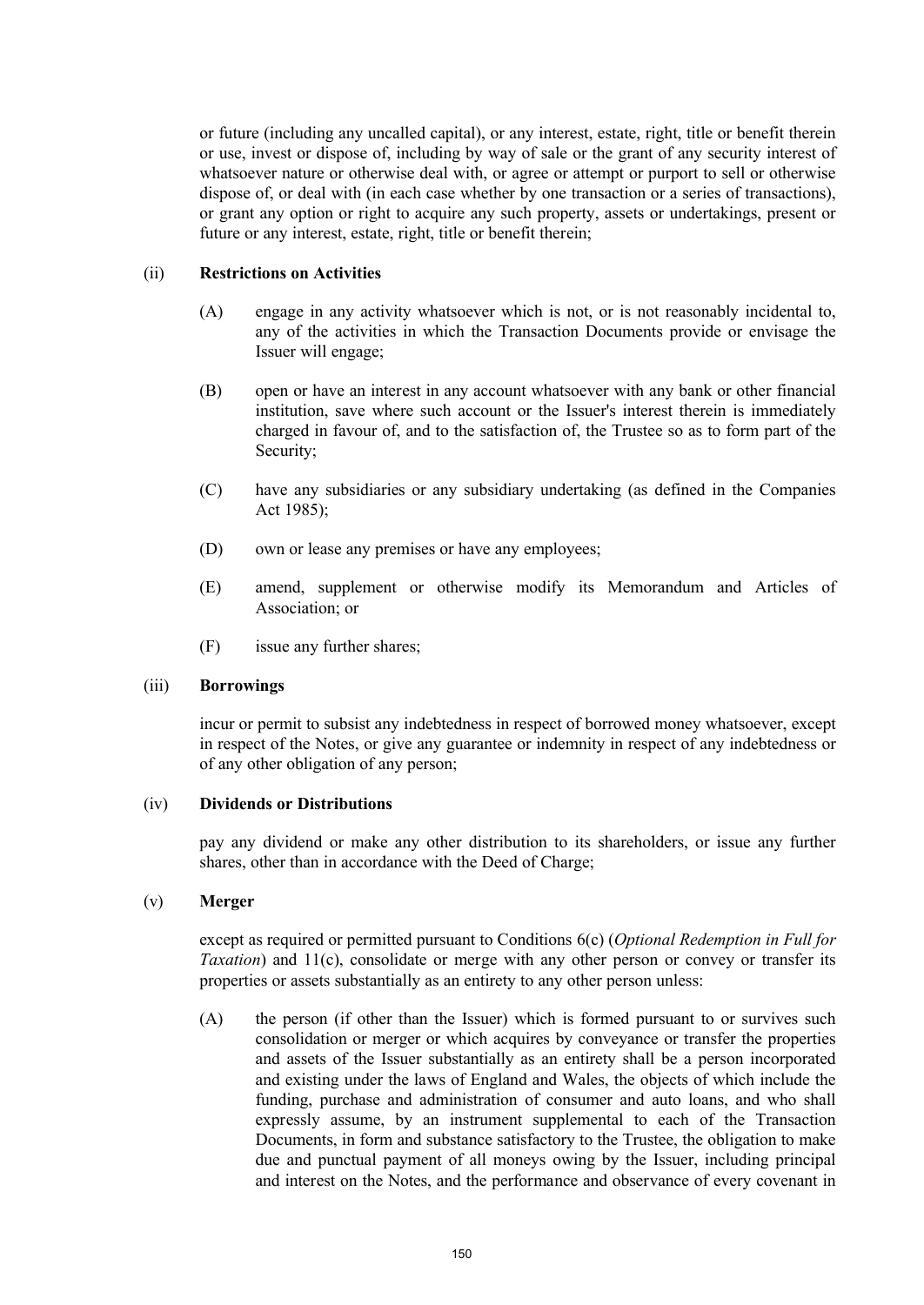each of the Transaction Documents to be performed or observed on the part of the Issuer;

- (B) immediately after giving effect to such transaction, no Event of Default (as defined in Condition 10) shall have occurred and be continuing;
- (C) immediately after giving effect to such transaction, the Security shall be subsisting valid and effective in full in accordance with the Deed of Charge and Securitisation Law;
- (D) such consolidation, merger, conveyance or transfer has been approved by an Extraordinary Resolution of each Class of the Noteholders;
- (E) all persons required by the Trustee shall have executed and delivered such documentation as the Trustee may require;
- (F) the Issuer shall have delivered to the Trustee a legal opinion of English lawyers and as the case may be, Greek lawyers, acceptable to the Trustee in a form acceptable to the Trustee to the effect that such consolidation, merger, conveyance or transfer and such supplemental instruments and other documents comply with paragraphs (A), (C) and (E) above and are binding on the Issuer or such other persons. For the avoidance of doubt such opinions shall be disclosed (but not addressed to) Moody's, but may not be relied upon by them;
- (G) the Issuer shall have delivered to the Trustee a legal opinion of Greek lawyers in a form acceptable to the Trustee to the effect that the transactions contemplated by the Transaction Documents and the Security continue to comply with applicable provisions of Greek law (including the Securitisation Law) for the avoidance of doubt such opinion shall be disclosed (but not addressed to) Moody's, but may not be relied upon by them; and
- (H) the then current ratings of the Notes are unaffected by such consolidation, merger, conveyance or transfer;

# (vi) **No Modification or Waivers**

cause or permit the validity or effectiveness of any of the Transaction Documents, or the priority of the security interests created thereby, to be amended, terminated, postponed or discharged, or consent to any variation of, or exercise any powers of consent or waiver pursuant to the Trust Deed, the Deed of Charge or any of the other Transaction Documents;

#### (vii) **Disposal of assets**

transfer, sell, lend, part with or otherwise dispose of, or deal with, or grant any option or present or future right to acquire any of its assets or undertakings or any interest, estate, right, title or benefit therein; and

## (viii) **Corporation tax**

do anything, or permit anything to be done, which may prejudice its eligibility for its corporation tax liability to be calculated in accordance with regulation 14 of the Securitisation Regulations.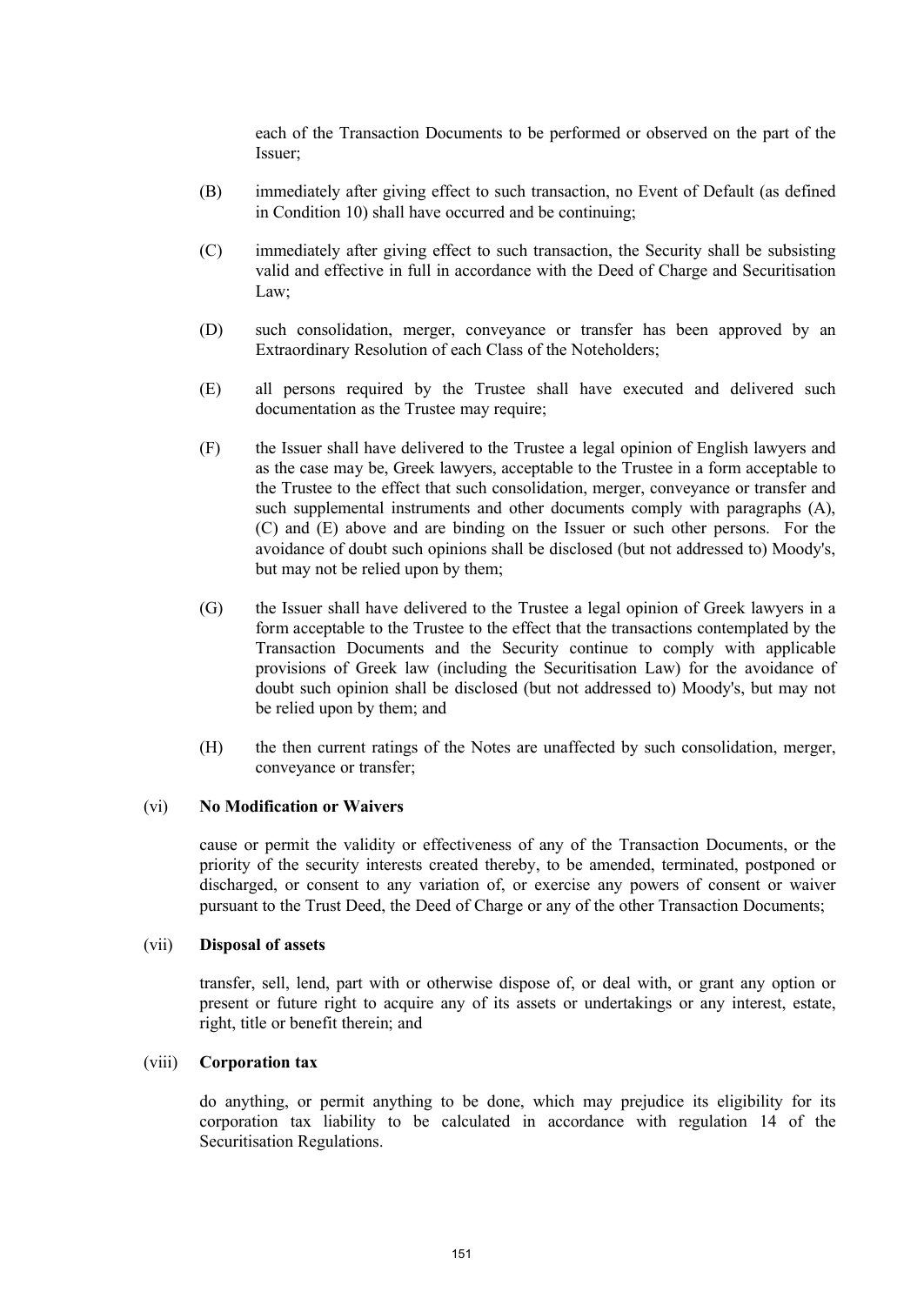## (b) *Servicer*

So long as any of the Notes remain outstanding, the Issuer will procure that there will at all times be a servicer for the administration of the Portfolio and the performance of the other administrative duties set out in the Servicing Agreement. Any appointment by the Issuer of a servicer other than Alpha is subject to the written approval of the Trustee and the terms of the Servicing Agreement. The Issuer will not be permitted to terminate Alpha's appointment as Servicer without, *inter alia*, the written consent of the Trustee. The appointment of the Servicer may be terminated by the Issuer (with the prior written approval of the Trustee) or the Trustee if, *inter alia* (and subject to any grace periods applicable thereto), the Servicer defaults in any material respect (as determined in the sole discretion of the Trustee) in the observance and performance of any obligation imposed on it under the Servicing Agreement which default is not remedied within a specified period after written notice of such default has been served on it by the Issuer or the Trustee.

## **4. Interest**

## (a) *Interest Accrual*

Each Note bears interest on its Principal Amount Outstanding from (and including) the Closing Date. Each Note (or, in the case of the redemption of part only of a Note, that part only of such Note) will cease to bear interest from and including the due date for redemption unless, upon due presentation in accordance with Condition 5(d) (*Payment only on a Presentation Date*), payment of the principal in respect of the Note is improperly withheld or refused or default is otherwise made in respect of the payment, in which event interest shall continue to accrue as provided in the Trust Deed.

## (b) *Interest Payment Dates and Interest Periods*

Interest on the Notes is, subject as provided below in relation to the first payment, payable quarterly in arrears on the 17th of March, June, September and December of each year (each, an **Interest Payment Date**). If any Interest Payment Date would otherwise fall on a day which is not a Business Day, it shall be postponed to the next day which is a Business Day unless it would then fall into the next calendar month, in which event the Interest Payment Date shall be brought forward to the immediately preceding Business Day. The first such payment is due on the Interest Payment Date falling on 17 March 2009 in respect of the period from (and including) the Closing Date to (but excluding) that Interest Payment Date. Each period from (and including) an Interest Payment Date (or the Closing Date, in the case of the first Interest Period) to (but excluding) the next (or, in the case of the first Interest Period, the first) Interest Payment Date is in these Conditions called an **Interest Period**.

## (c) *Rates of Interest*

The rate of interest payable from time to time in respect of each class of the Notes (each a **Rate of Interest** and together the **Rates of Interest**) will be determined on the basis of the following provisions:

- (i) the rate of interest payable shall be a floating rate of interest calculated in accordance with paragraphs (ii), (iii) and (iv) below;
- (ii) on the initial Interest Determination Date (as defined below), the Agent Bank will calculate the Initial Relevant Screen Rate (as defined below) in respect of each class of Notes as at or about 11.00 a.m. (Brussels time) on that date. If the Initial Relevant Screen Rate is unavailable, the Agent Bank will request the principal Eurozone office of each of the Reference Banks (as defined below) to provide the Agent Bank with its offered quotation to prime banks for three month and four month Euro deposits of  $\text{\textsterling}10,000,000$  in the Eurozone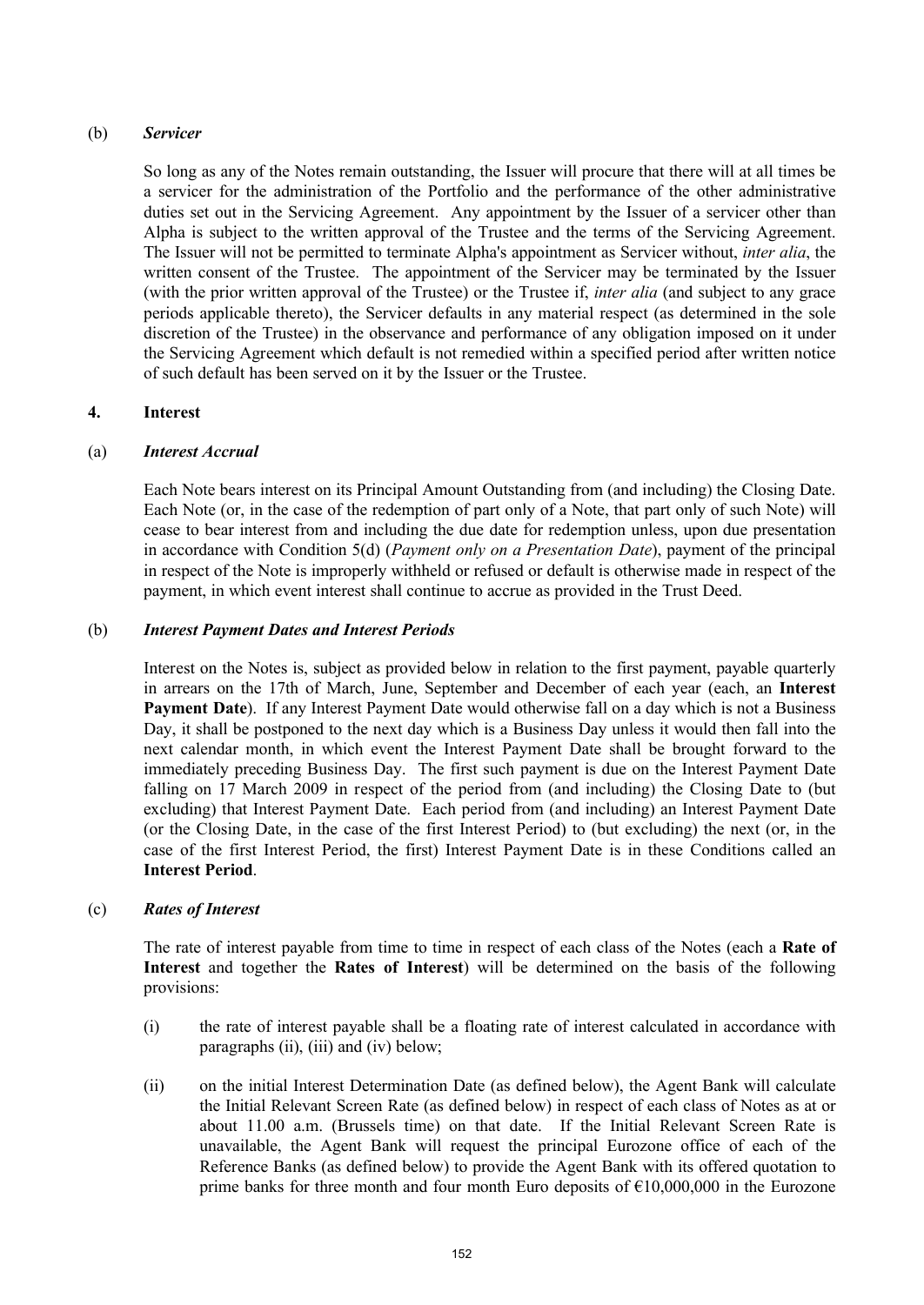interbank market as at or about 11.00 a.m. (Brussels time) on such Interest Determination Date. The Rates of Interest for the first Interest Period shall be the aggregate of (A) the Relevant Margin (as defined below) and (B) the Initial Relevant Screen Rate in respect of the Notes or, if the Initial Relevant Screen Rate is unavailable, the linear interpolation of the arithmetic mean of such offered quotations for three month and four month Euro deposits (rounded upwards, if necessary, to five decimal places);

- (iii) on each subsequent Interest Determination Date, the Agent Bank will determine the Relevant Screen Rate in respect of each class of Notes as at or about 11.00 a.m. (Brussels time) on the Interest Determination Date in question. If the Relevant Screen Rate is unavailable, the Agent Bank will request the principal Eurozone office of each of the Reference Banks to provide the Agent Bank with its offered quotation to prime banks for three-month Euro deposits of  $\epsilon$ 10,000,000 in the Eurozone interbank market as at or about 11.00 a.m. (Brussels time) on the relevant Interest Determination Date. The Rates of Interest for the relevant Interest Period shall be the aggregate of (A) the Relevant Margin and (B) the Relevant Screen Rate or, if the Relevant Screen Rate is unavailable, the arithmetic mean of such offered quotations for three-month Euro deposits (rounded upwards, if necessary, to five decimal places); and
- (iv) if, on any Interest Determination Date, the Relevant Screen Rate is unavailable and only two or three of the Reference Banks provide offered quotations, the Rates of Interest for the relevant Interest Period shall be determined in accordance with the provisions of subparagraph (ii) or, as the case may be, subparagraph (iii) above on the basis of the offered quotations of those Reference Banks providing such quotations. If, on any such Interest Determination Date, only one or none of the Reference Banks provides the Agent Bank with such an offered quotation, the Agent Bank shall forthwith consult with the Trustee and the Issuer for the purposes of agreeing two banks (or, where one only of the Reference Banks provided such a quotation, one additional bank) to provide such a quotation or quotations to the Agent Bank (which bank or banks are in the opinion of the Trustee suitable for such purpose) and the Rates of Interest for the Interest Period in question shall be determined, as aforesaid, on the basis of the offered quotations of such banks as so agreed (or, as the case may be, the offered quotation of such bank as so agreed and the relevant Reference Bank). If no such bank or banks is or are so agreed or such bank or banks as so agreed does or do not provide such a quotation or quotations, then the Rates of Interest for the relevant Interest Period shall be the Rates of Interest in effect for the last preceding Interest Period to which subparagraph (ii) or (iii), as the case may be, shall have applied but, as applicable, taking account of any change in the Relevant Margin;

There will be no minimum or maximum Rate of Interest.

- (v) In this Condition 4, the expression:
	- (A) **Business Day** means a day which is a Dublin Business Day, Athens Business Day, a London Business Day and a TARGET Business Day. A **Dublin Business Day** means a day (other than a Saturday or a Sunday) on which banks are generally open for business in Dublin; an **Athens Business Day** means a day (other than a Saturday or a Sunday) on which banks are generally open for business in the city of Athens; **London Business Day** means a day (other than a Saturday or a Sunday) on which banks are generally open for business in London; and **TARGET Business Day** means a day on which the Trans-European Automated Real-Time Gross Settlement Express Transfer (TARGET2) system is open;
	- (B) **Interest Determination Date** means two TARGET Business Days before the first day of the Interest Period for which the rate will apply;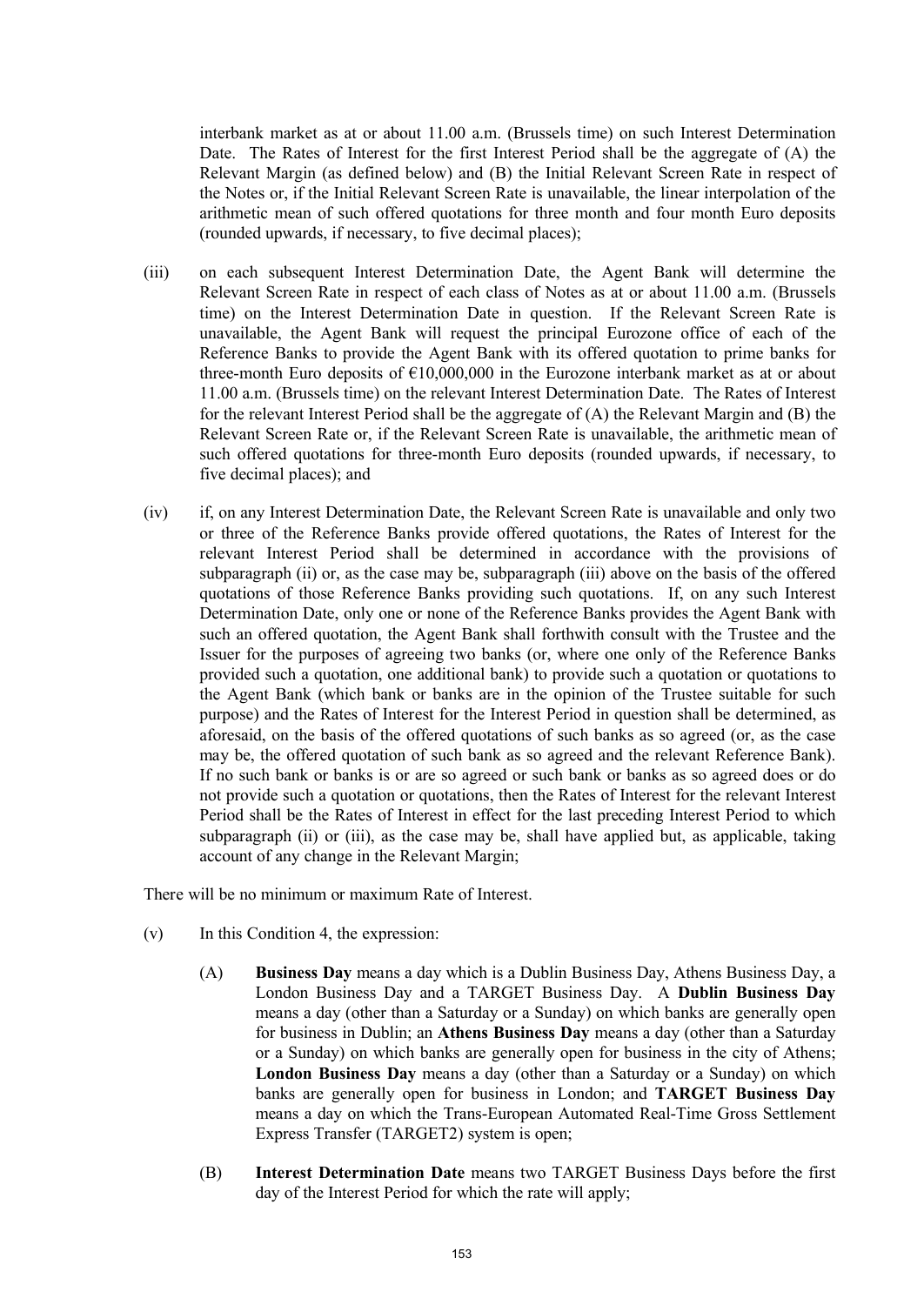(C) **Eurozone** means the region comprised of the member states of the European Union that have adopted the single currency in accordance with the Treaty establishing the European Community (signed in Rome on 25 March 1957) as amended;

# (D) **Initial Relevant Screen Rate** means:

- I. the linear interpolation of the arithmetic mean of the offered quotations to prime banks for three month Euro deposits and the arithmetic mean of the offered quotations to prime banks for four month Euro deposits (in each case rounded upwards, if necessary, to five decimal places), in the Eurozone interbank market displayed on Reuters Page EURIBORØ1 or, if that service ceases to display the information, such other screen service as may be determined by the Issuer with the approval of the Trustee; and
- II. **Relevant Margin** means in respect of each class of the Notes the following per cent per annum:

| <b>Class of Notes</b> | <b>Margin</b>    |
|-----------------------|------------------|
| Class A Notes         | $0.40$ per cent. |
| Class Z Notes         | $1.00$ per cent. |

## (E) **Relevant Screen Rate** means:

- I. in respect of the first Interest Period, the Initial Relevant Screen Rate, if any; and
- II. in respect of subsequent Interest Periods of the Notes, the arithmetic mean of offered quotations to prime banks for three-month Euro deposits (rounded upwards, if necessary, to five decimal places), in the Eurozone interbank market displayed on Reuters Page EURIBORØ1 or, if that service ceases to display the information, such other screen service as may be determined by the Issuer with the approval of the Trustee; and
- (F) **Reference Banks** means the principal Eurozone office of each of five major banks engaged in the Eurozone interbank market, in each case selected by the Agent Bank with the approval of the Issuer, provided that, once a Reference Bank has been selected by the Agent Bank, that Reference Bank shall not be changed unless and until it ceases to be capable of acting as such.

## (d) *Determination of Rate of Interest and Interest Amounts*

The Agent Bank shall, as soon as practicable after 11.00 a.m. (Brussels time) on each Interest Determination Date but in no event later than the third Business Day thereafter, determine the respective Euro amounts (the **Interest Amounts**) payable in respect of interest on the Principal Amount Outstanding of each class of the Notes for the relevant Interest Period. The Interest Amounts shall be determined by applying the relevant Rate of Interest to such Principal Amount Outstanding, multiplying the sum by the actual number of days in the Interest Period concerned divided by 360 and rounding the resulting figure to the nearest cent (a half cent. being rounded upwards).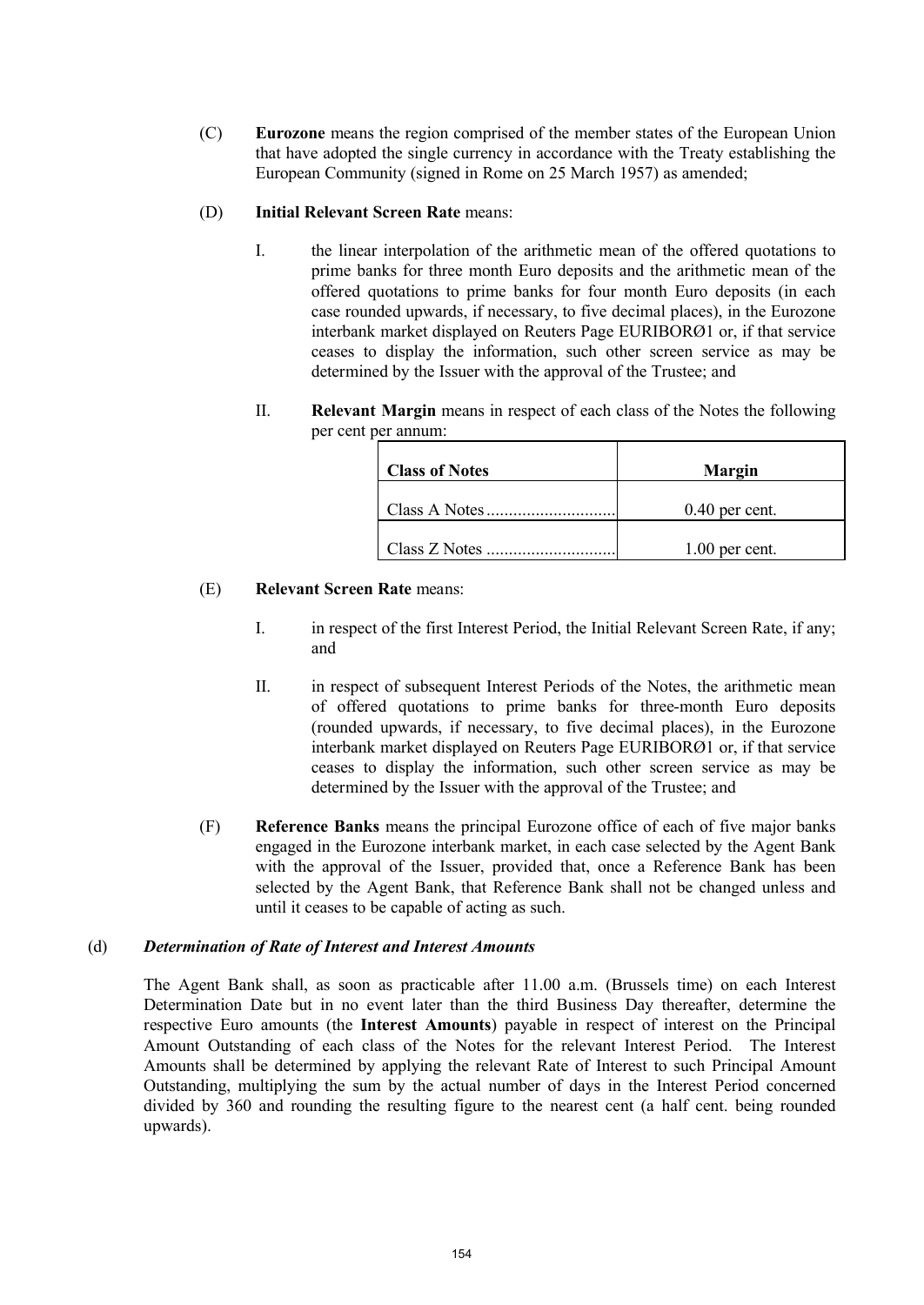## (e) *Publication of Rate of Interest and Interest Amounts*

The Agent Bank shall cause the Rates of Interest and the Interest Amounts for each Interest Period and the relative Interest Payment Date to be notified to the Issuer, the Trustee each of the Clearing Systems and to any stock exchange or other relevant authority on which the Notes are at the relevant time admitted to trading and/or listed and to be published as soon as possible after their determination and in no event later than the second Business Day thereafter. The Interest Amounts and Interest Payment Date may subsequently be amended (or appropriate alternative arrangements made by way of adjustment) without notice in the event of an extension or shortening of the Interest Period.

# (f) *Determination by the Trustee*

The Trustee shall, if the Agent Bank defaults at any time in its obligation to determine the Rates of Interest and Interest Amounts in accordance with the above provisions, determine the Rates of Interest and Interest Amounts, the former at such rates as, in its absolute discretion (having such regard as it shall think fit to the procedure described above it shall deem fair and reasonable in all the circumstances and the latter in the manner provided in Condition 4(d) (*Determination of Rate of Interest and Interest Amounts*)) and the determinations shall be deemed to be determinations by the Agent Bank.

## (g) *Notifications, etc. to be Final*

All notifications, opinions, determinations, certificates, calculations, quotations and decisions given, expressed, made or obtained for the purposes of the provisions of this Condition 4(g), whether by the Reference Banks (or any of them) the Agent Bank or the Trustee, will (in the absence of wilful default, bad faith or manifest error) be binding on the Issuer, the Trustee, the Agent Bank, the Paying Agents and all Noteholders and (in the absence of wilful default, bad faith or manifest error) no liability to the Issuer or the Noteholders shall attach to the Reference Banks (or any of them), the Agent Bank or, if applicable, the Trustee in connection with the exercise or non-exercise by any of them of their powers, duties and discretions under this Condition  $4(g)$ .

# (h) *Agent Bank*

The Issuer shall procure that, so long as any of the Notes remains outstanding, there is at all times an Agent Bank for the purposes of the Notes and the Issuer may, subject to the prior written approval of the Trustee, terminate the appointment of the Agent Bank. In the event of the appointed office of any bank being unable or unwilling to continue to act as the Agent Bank or failing duly to determine the Rates of Interest and the Interest Amounts for any Interest Period, the Issuer shall, subject to the prior written approval of the Trustee, appoint the London office of another major bank engaged in the London interbank market to act in its place. The Agent Bank may not resign its duties or be removed without a successor having been appointed.

## (i) *Deferral of Payment*

Interest on the Notes is payable subject to, and in accordance with the order of priorities set out in, the Priority of Payments. If, on any Interest Payment Date, the Issuer has insufficient funds to make payment in full of all amounts of interest (including any Class Z Deferred Interest (as defined below) and accrued interest thereon) which would be due and payable in respect of the Class Z Notes but for the provisions of this Condition 4(i) after having paid or provided for items of higher priority and any amounts payable *pari passu* therewith, then the Issuer shall be entitled (unless there are no Class A Notes then outstanding) to defer to the next Interest Payment Date the payment of interest (including as aforesaid) in respect of the Class Z Notes to the extent only of any insufficiency of funds (after having paid or provided for all amounts specified as having a higher priority than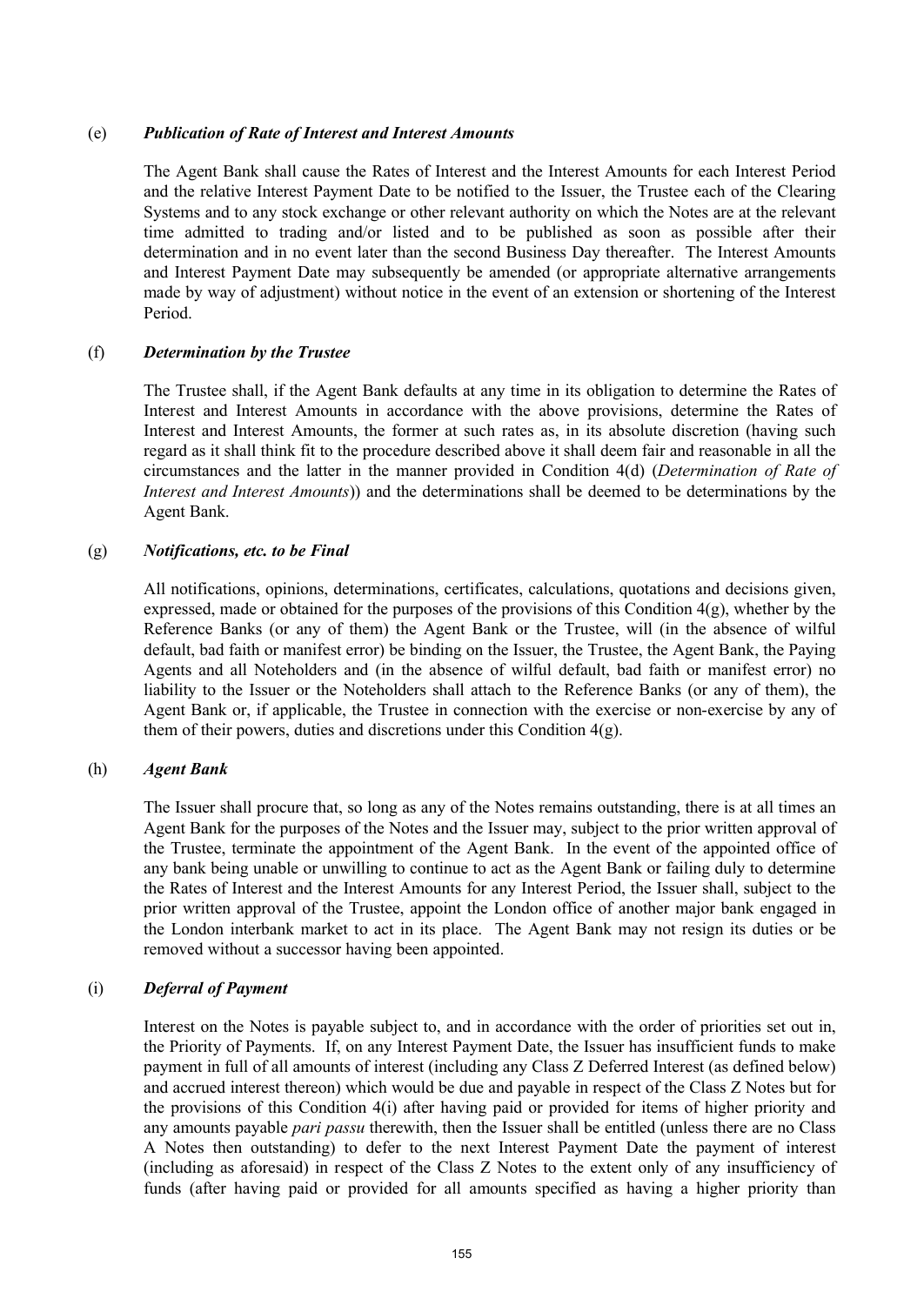interest payable in respect of the Class Z Notes and taking into account any amounts payable *pari passu* therewith).

On any Interest Payment Date, any amount of interest (including any Class Z Deferred Interest (as defined below) arising on the immediately preceding Interest Payment Date and accrued interest thereon) on the Class Z Notes which is not due and payable on such Interest Payment Date as a result of the provisions of this Condition 4(i) is the **Class Z Deferred Interest** arising on such Interest Payment Date. Interest will accrue on the amount of any such Class Z Deferred Interest at the Rate of Interest from time to time applicable to the Class Z Notes and on the same basis as interest on the Class Z Notes then applicable. Any Class Z Deferred Interest and accrued interest thereon is due and payable on the next Interest Payment Date unless and to the extent that this Condition 4(i) applies. As soon as practicable after becoming aware that any part of a payment of interest on the Class Z Notes will be deferred or that a payment previously deferred will be made in accordance with this Condition 4(i), the Issuer will give notice thereof to the Class Z Noteholders in accordance with Condition 14 (*Notice to Noteholders*). Any deferral of interest in accordance with this Condition 4(i) will not constitute an Event of Default. The provisions of this Condition 4(i) shall cease to apply on the Final Maturity Date, and, if earlier, the date on which the Notes are redeemed pursuant to these Conditions, at which time all Class Z Deferred Interest and accrued interest thereon shall become due and payable.

#### **5. Payments**

#### (a) *Payments in respect of Notes*

Payments in respect of principal and interest in respect of any Global Note will be made only against presentation of such Global Note to or to the order of the Principal Paying Agent or such other Paying Agent as shall have been notified to the Noteholders in accordance with Condition 14 (*Notice to Noteholders*) for such purpose, subject, in the case of any Temporary Global Note, to certification of non-US beneficial ownership as provided in such Temporary Global Note. Each payment of principal or interest made in respect of a Global Note will be recorded by the Clearing Systems in their records (which records are the records each relevant Clearing System holds for its customers which reflect such customers' interest in the Notes) and such records shall be prima facie evidence that the payment in question has been made. No person appearing from time to time in the records of either of the Clearing Systems as the holder of a Note shall have any claim directly against the Issuer in respect of payments due on such Note whilst such Note is represented by a Global Note and the Issuer shall be discharged by payment of the relevant amount to the bearer of the relevant Global Note. The Issuer shall procure that each payment shall be entered *pro rata* in the records of the relevant Clearing Systems but any failure to make such entries shall not affect the discharge referred to above.

## (b) *Method of Payment*

Payments of principal and interest shall be made by euro cheque or upon application by the relevant Noteholder to the specified office of any Principal Paying Agent not later than the fifteenth day before the due date for any such payment, by transfer to a euro account maintained by the payee with a bank in the European Union, as the case may be, and (in the case of final redemption) upon surrender (or, in the case of part payment only, endorsement) of the relevant Global Notes or Definitive Notes (as the case may be) at the specified office of any Paying Agent.

#### (c) *Payments subject to Applicable Laws*

Payments in respect of principal and interest on the Notes are subject in all cases to any fiscal or other laws and regulations applicable in the place of payment.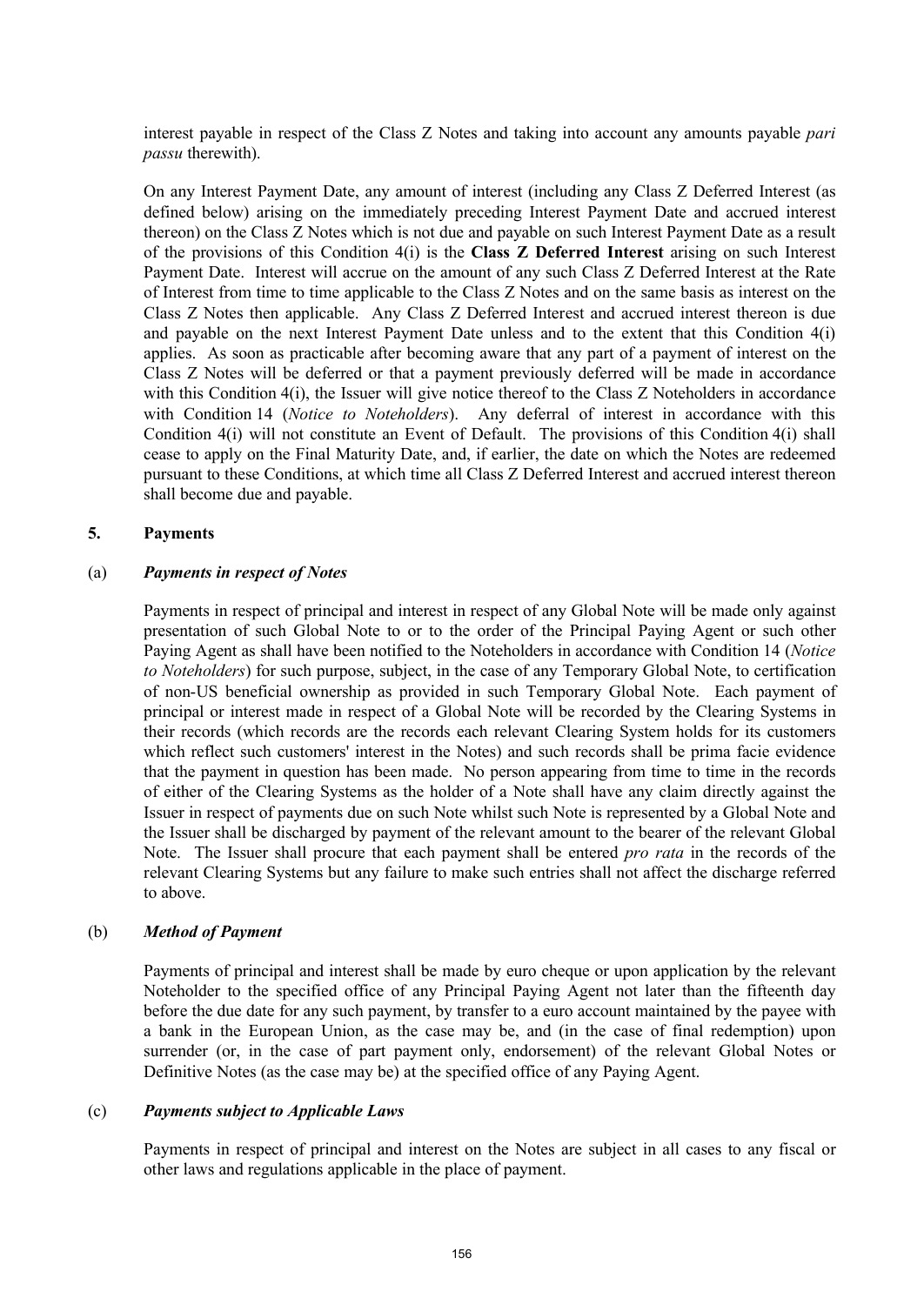## (d) *Payment only on a Presentation Date*

A holder shall be entitled to present a Global Note for payment only on a Presentation Date and shall not, except as provided in Condition 4 (*Interest*), be entitled to any further interest or other payment if a Presentation Date is after the due date.

**Presentation Date** means a day which (subject to Condition 7 (*Prescription*)):

- (i) is or falls after the relevant due date;
- (ii) is a Business Day in the place of the specified office of the Paying Agent at which the Global Note is presented for payment; and
- (iii) in the case of payment by credit or transfer to a euro account as referred to above, is a TARGET Business Day.

## (e) *Change of Paying Agents*

The Issuer reserves the right, subject to the prior written approval of the Trustee, at any time to vary or terminate the appointment of any Paying Agent and to appoint additional or other Paying Agents provided that:

- (i) there will at all times be a person appointed to perform the obligations of the Principal Paying Agent with a specified office in London;
- (ii) there will at all times be at least one Paying Agent (which may be the Principal Paying Agent) having its specified office in such place as may be required by the rules and regulations of the Irish Stock Exchange and competent authority; and
- (iii) the Issuer undertakes that it will ensure that it maintains a Paying Agent in a Member State of the European Union that will not be obliged to withhold or deduct tax pursuant to European Council Directive 2003/48/EC on the taxation of savings income or any law implementing or complying with, or introduced in order to conform to, such Directive.

Notice of any termination or appointment and of any changes in specified offices will be given to the Noteholders promptly by the Issuer in accordance with Condition 14 (*Notice to Noteholders*).

## (f) **Partial Payment**

If a Paying Agent makes a partial payment in respect of any Note, the Paying Agent will annotate the relevant Notes indicating the amount and date of such payment.

## (g) **Payment of Interest**

If interest is not paid in respect of a Note of any class on the date when due and payable (other than because the due date is not a Business Day (as defined in Condition (d) (*Payment only on a Presentation Date*)) or by reason of non-compliance with Condition (a) (*Payments in respect of Notes*), then such unpaid interest shall itself bear interest at the Rate of Interest applicable from time to time to such Note up to (and including) the date on which such interest and interest thereon are available for payment and notice thereof has been duly given in accordance with Condition 14 (*Notice to Noteholders*).

## **6. Redemption**

## (a) *Mandatory Redemption of the Notes in Part*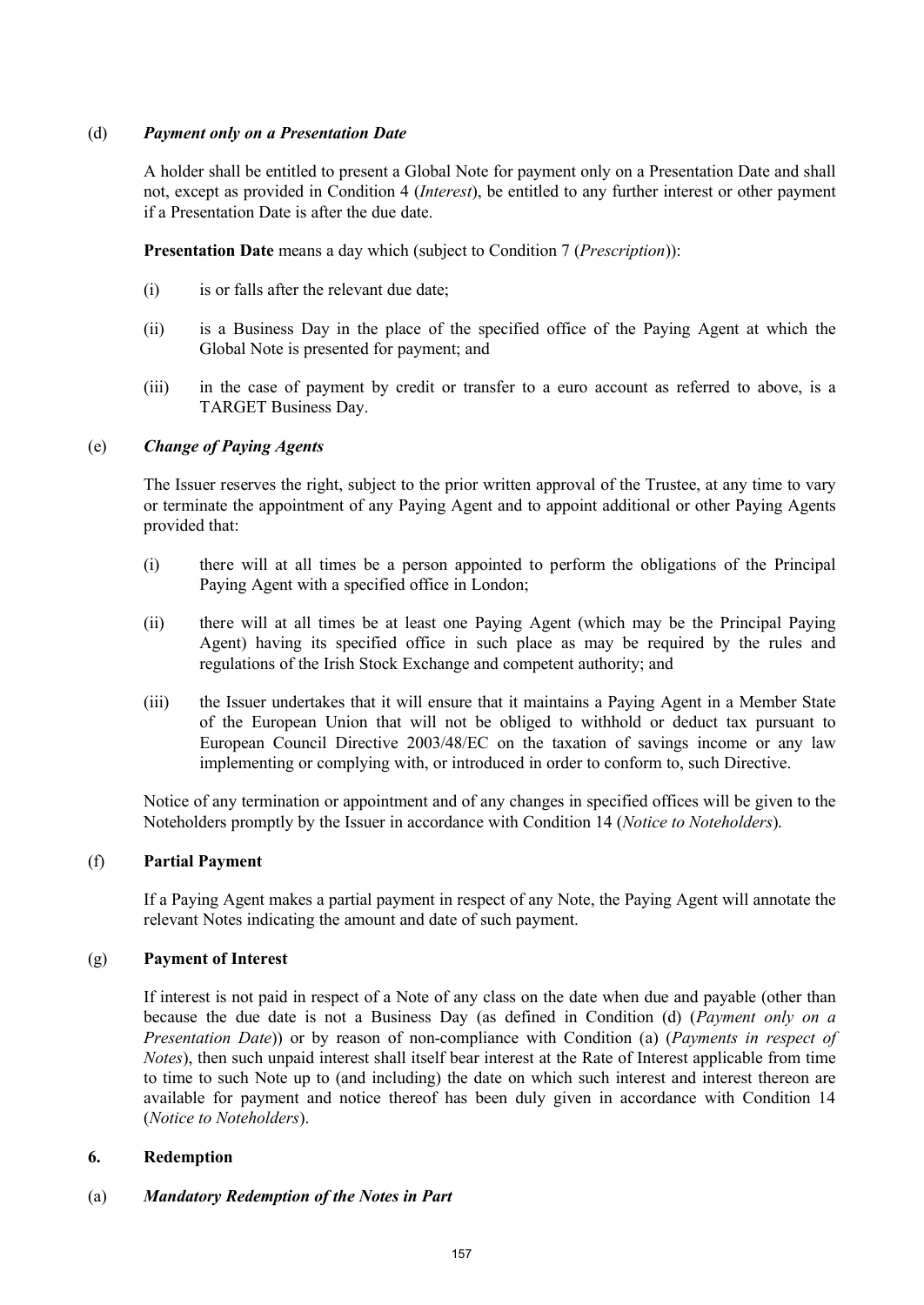During the Amortisation Period, on each Interest Payment Date on which there are available funds the Issuer will cause:

- (i) the Class A Notes to be redeemed on such Interest Payment Date in an amount equal to the Class A Note Redemption Amount determined on the Calculation Date falling immediately prior to such Interest Payment Date; and
- (ii) the Class Z Notes to be redeemed on such Interest Payment Date in an amount equal to the Class Z Note Redemption Amount determined on the Calculation Date falling immediately prior to such Interest Payment Date.

#### (b) *Calculation of Note Principal Payments and Principal Amount Outstanding*

On each Calculation Date the Cash Manager shall determine (x) the amount of the Note Redemption Amount applicable to each Class of Notes due on the Interest Payment Date next following such Calculation Date and (y) the Principal Amount Outstanding of each Note of each Class on the first day of the next following Interest Period (after deducting any Note Redemption Amount in relation to Notes of the relevant Class due to be made on the Interest Payment Date next following such Calculation Date). Each determination by the Cash Manager of any Note Redemption Amount and the Principal Amount Outstanding of a Note (in each case in the absence of wilful default, bad faith or manifest error) shall be final and binding on all persons.

The Note Redemption Amount applicable to each Clas of Notes shall be applied, on a pro rata basis, in partial redemption of each Note of the relevant Class.

The Issuer or the Cash Manager on its behalf will cause each determination of a Note Redemption Amount and Principal Amount Outstanding for each Class of Notes to be notified forthwith upon such determination to the Trustee, the Paying Agents, the Agent Bank and, for so long as any Class of Notes is listed on the Irish Stock Exchange, to the Irish Stock Exchange and will cause details of each determination of a Note Redemption Amount and Principal Amount Outstanding to be notified to Noteholders in accordance with Condition 14 (*Notice to Noteholders*) by not later than the second Business Day after the relevant Interest Payment Date next following the relevant Calculation Date.

If the Cash Manager at any time for any reason does not determine a Note Redemption Amount or the Principal Amount Outstanding applicable to the Notes for each Class of Notes in accordance with the preceding provisions of this Condition 6(b), such Note Redemption Amount and Principal Amount Outstanding, as the case may be, for each Class of Notes shall be determined by or on behalf of the Trustee in accordance with this Condition 6(b) and Condition 6(a) above (but based on such information as it has in its possession) and each such determination or calculation shall be deemed to have been made by the Cash Manager.

#### (c) *Optional Redemption in Full for Taxation*

If the Issuer at any time satisfies the Trustee that:

(i) any amount in respect of tax is required to be deducted or withheld from amounts of interest or principal payable to the Issuer on the Loans, by reason of a change in law, or a change in the interpretation or administration thereof, which change becomes effective after the Closing Date and/or the Seller is required to pay an additional amount to the Issuer as a result of a change in law or a change in the interpretation or administration thereof in accordance with the terms of the Loan Sale Agreement;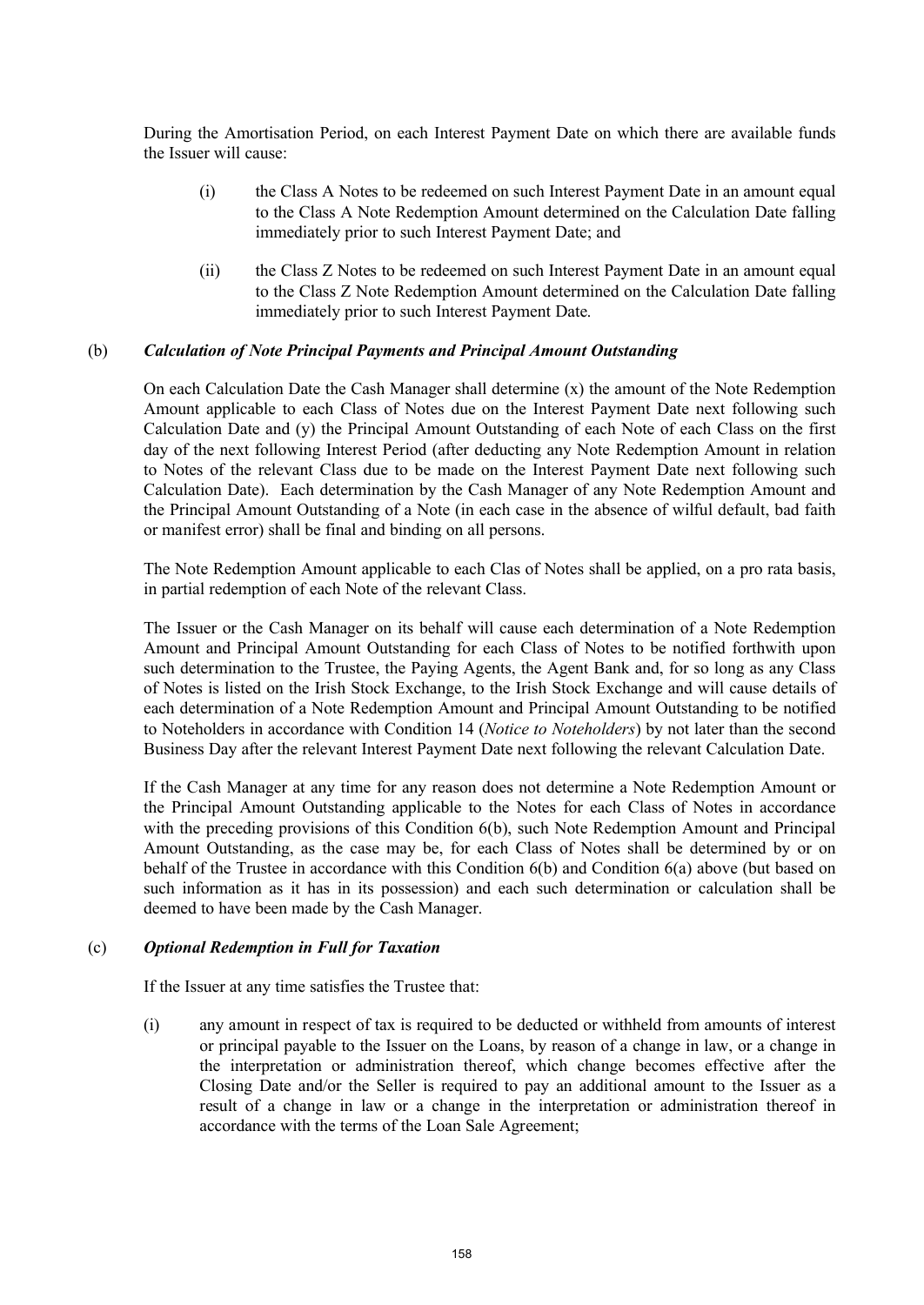- (ii) the Issuer becomes subject to taxation or incurs a taxation liability in Greece by reason of a change in law, or a change in the interpretation or administration thereof, where such change becomes effective after the Closing Date; or
- (iii) on the occasion of the next Interest Payment Date, the Issuer (or any Paying Agent on its behalf) would be required to make any withholding or deduction from any payment of principal or interest in respect of any of the Notes for or on account of any present or future tax, duty or charge of whatsoever nature incurred or levied by or on behalf of the United Kingdom, the Hellenic Republic or any authority thereof or therein,

then the Issuer shall inform the Trustee accordingly and shall, in the case of (iii) above, in order to avoid the event described therein, use its reasonable endeavours to arrange the substitution of a company incorporated in another jurisdiction approved in writing by the Trustee and on terms acceptable to the Trustee as principal debtor under the Notes in accordance with Condition 11(c), and if the Issuer is unable to arrange such a substitution which would have the result of avoiding the event described above, or in any case on the occurrence of an event described in (i) or (ii) above, then the Issuer may, having given not more than 60 nor less than 30 days' notice to the Noteholders and the Swap Provider in accordance with Condition 14 (*Notice to Noteholders*), redeem all (but not some only) of the Notes at their respective Principal Amounts Outstanding together with accrued interest (which shall include, for the avoidance of doubt, Class Z Deferred Interest (if any)) on the next Interest Payment Date but net of any withholding pursuant to paragraph (iii) above, provided that, prior to giving any such notice, the Issuer shall have delivered to the Trustee a certificate signed by two directors of the Issuer stating that the event described above applies (or, in the case of paragraph (iii) above, will apply on the occasion of the next Interest Payment Date and cannot be avoided by the Issuer using reasonable endeavours to arrange a substitution as aforesaid) and that the Issuer will have the funds, not subject to the interest of any other persons, required to fulfil its obligations hereunder in respect of the Notes and any amounts required under the Cash Management Agreement and/or the Deed of Charge to be paid *pari passu* with, or in priority to, the Notes and the Trustee shall accept the certificate as sufficient evidence of the satisfaction of the conditions precedent set out above and it shall be conclusive and binding on the Noteholders.

# (d) *Optional Redemption in Full for Other Reasons*

On any Interest Payment Date on or after:

- (i) the date on which the aggregate Principal Amount Outstanding of the Notes is 10 per cent. or less of their original aggregate Principal Amount Outstanding as at the date of issue of the Notes; or
- (ii) it has become unlawful (by reason of a change in law in the Hellenic Republic or the United Kingdom or the interpretation or administration thereof since the Closing Date) for the Issuer to perform its obligations under the Notes or under any of the Transaction Documents,

the Issuer may, having given not more than 60 nor less than 30 days' notice to the Noteholders and the Swap Provider in accordance with Condition 14 (Notice to Noteholders), redeem all (but not some only) of the Notes at their respective Principal Amounts Outstanding together with accrued interest (which shall include, for the avoidance of doubt, Class Z Deferred Interest (if any)) **provided that**, prior to giving any such notice, the Issuer shall have delivered to the Trustee a certificate signed by two directors of the Issuer stating that the Issuer will have the funds, not subject to the interest of any other persons, required to fulfil its obligations hereunder in respect of the Notes and any amounts required under the Cash Management Agreement and/or the Deed of Charge to be paid *pari passu* with, or in priority to, the Notes and the Trustee shall accept the certificate as sufficient evidence of the satisfaction of such condition precedent and it shall be conclusive and binding on the Noteholders.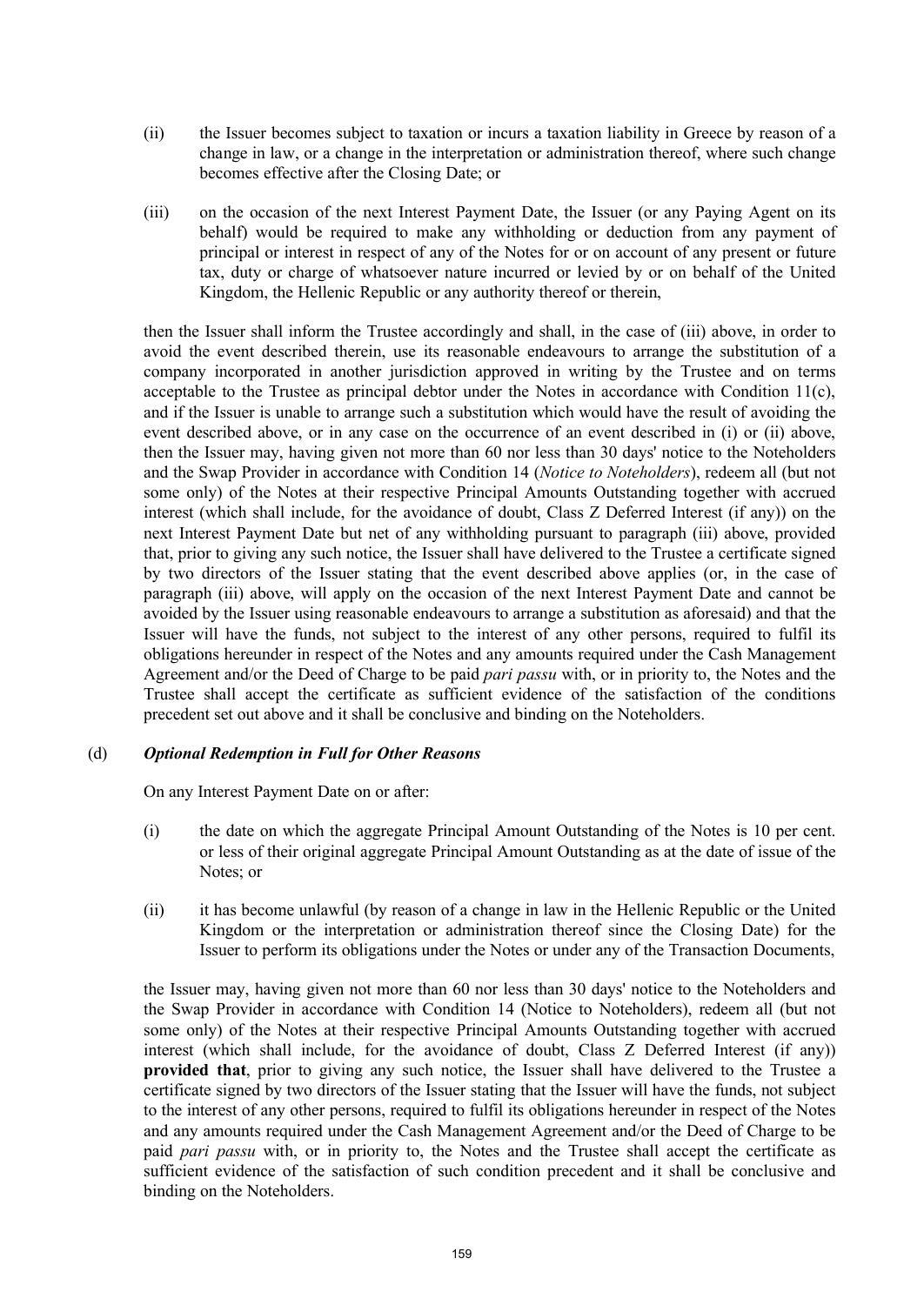After giving notice of redemption pursuant to this sub-paragraph, the Issuer shall not make any further payment of principal on the Notes and no further reduction shall be made to the Principal Amount Outstanding of any such Note other than by way of redemption pursuant to this paragraph (d).

#### (e) *Mandatory Redemption of the Notes in Full on Acquisition of the Portfolio by Alpha*

On receipt from Alpha of notice that it intends to exercise the Seller Call Option to acquire the Portfolio in whole pursuant to the Loan Sale Agreement, the Issuer will, having given not more than 60 nor less than 30 days' notice to the Noteholders and the Swap Provider in accordance with Condition 14 (Notice to Noteholders), redeem all (but not some only) of the Notes on the next Interest Payment Date at their respective Principal Amounts Outstanding together with accrued interest (which shall include, for the avoidance of doubt, Class Z Deferred Interest (if any)) provided that, prior to giving any such notice, the Issuer shall have delivered to the Trustee a certificate signed by two directors of the Issuer to the effect that, subject to receiving the consideration payable pursuant to exercise of the Seller Call Option, that the Issuer will have the funds, not subject to the interest of any other persons, required to fulfil its obligations hereunder in respect of the Notes and any amounts required under the Cash Management Agreement and/or the Deed of Charge to be paid *pari passu* with, or in priority to, the Notes and the Trustee shall accept the certificate as sufficient evidence of the satisfaction of such condition precedent and it shall be conclusive and binding on the Noteholders.

After giving notice of redemption pursuant to this sub-paragraph, the Issuer shall not make any further payment of principal on the Notes and no further reduction shall be made to the Principal Amount Outstanding of any such Note other than by way of redemption pursuant to this paragraph (e).

## (f) *Redemption on Maturity*

Save to the extent otherwise redeemed or cancelled in accordance with this Condition the Issuer shall redeem the Notes of each Class at their respective Principal Amounts Outstanding plus interest accrued and unpaid (including for the avoidance of doubt, Class Z Deferred Interest, if any) on the Interest Payment Date which falls in December 2029 (the **Final Maturity Date**).

## (g) *Purchase*

The Issuer shall not purchase Notes.

## (h) *Cancellation*

All Notes redeemed in full will be cancelled forthwith and may not be reissued.

# **7. Prescription**

Claims in respect of principal and interest on the Notes will be prescribed after 10 years (in the case of principal) and five years (in the case of interest) from the Relevant Date in respect of the relevant payment.

In this Condition 7, the Relevant Date, in respect of a payment, is the date on which such payment first becomes due or (if the full amount of the moneys payable on that date has not been duly received by the Principal Paying Agent or the Trustee on or prior to such date) the date on which, the full amount of such moneys having been received, notice to that effect is duly given to the relevant Noteholders in accordance with Condition 14 (Notice to Noteholders).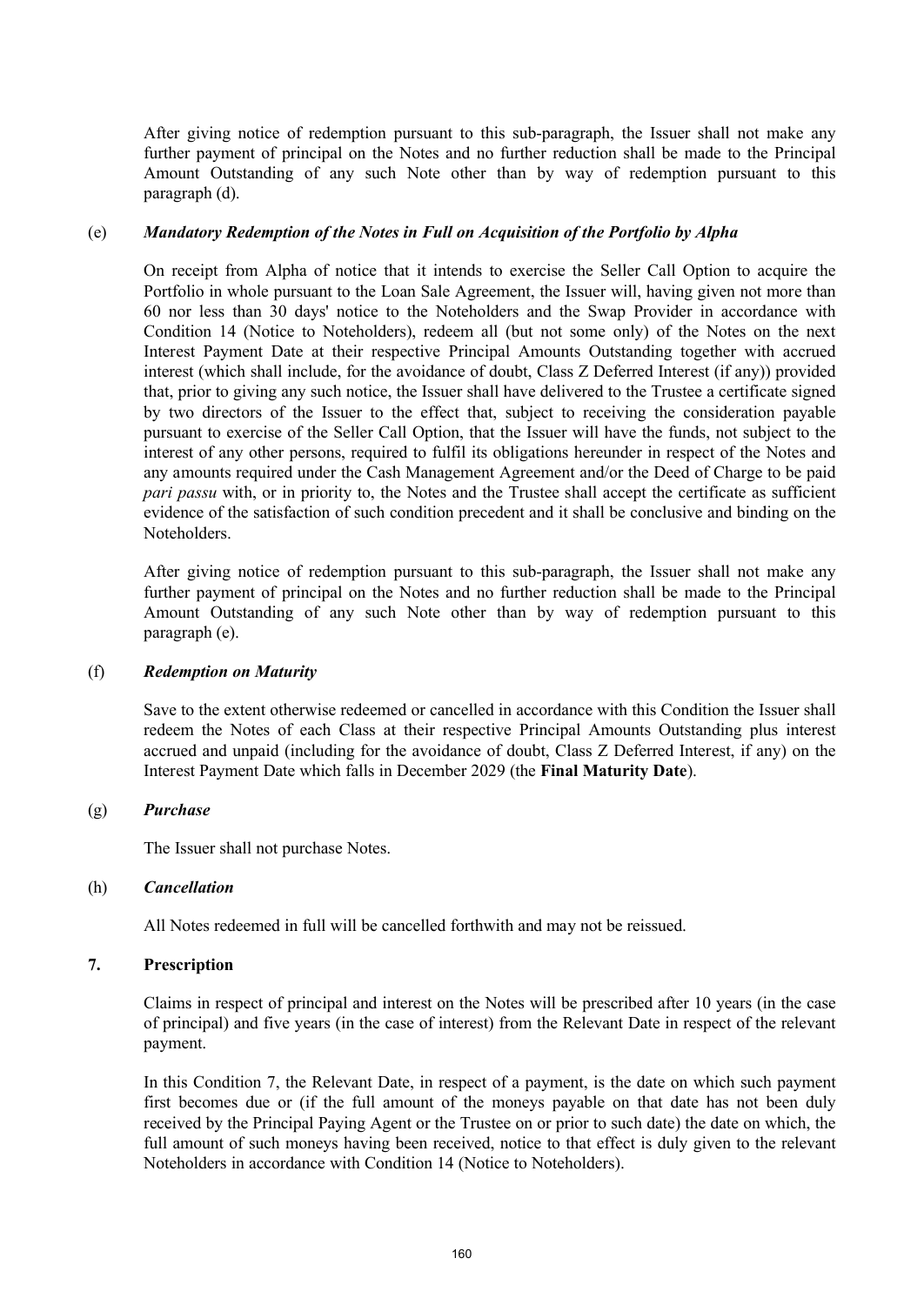# **8. Taxation**

All payments in respect of the Notes by or on behalf of the Issuer will be made without withholding or deduction for, or on account of, any present or future taxes, duties, assessments or governmental charges of whatsoever nature (and wherever imposed) (**Taxes**) unless the withholding or deduction of the Taxes is required by applicable law. In that event, the Issuer or the relevant Paying Agent (as the case may be) shall (subject to its obligations and rights under Condition  $6(c)$ ) make such payment after the withholding or deduction has been made and shall account to the relevant authorities for the amount required to be withheld or deducted. Neither the Issuer nor any Paying Agent will be obliged to make any additional payments to Noteholders in respect of any such withholding or deduction.

## **9. Events of Default**

- (a) The Trustee at its absolute discretion may, and if so requested in writing by the holders of not less than 25 per cent. in aggregate Principal Amount Outstanding of the Most Senior Class of Notes then outstanding or if so directed by an Extraordinary Resolution (as defined below) of the holders of the Most Senior Class of Notes then outstanding shall, (subject in each case to its being secured and/or indemnified to its satisfaction) give notice in writing (an **Acceleration Notice**) to the Issuer, with a copy to the Swap Provider, declaring the Notes immediately due and repayable at their respective Principal Amounts Outstanding, together with accrued interest as provided in the Trust Deed at any time after the happening of any of the following events (each, an **Event of Default**):
	- (i) default being made by the Issuer for a period of three Business Days in the payment of any principal of, or default is made for a period of five Business Days in the payment of any interest on any Class A Note when and as the same ought to be paid in accordance with these Conditions, provided that a deferral of interest in accordance with Condition 4(i) shall not constitute a default in the payment of such interest for the purposes of this Condition 9(a)(i); or
	- (ii) so long as there are no Class A Notes outstanding, default being made by the Issuer for a period of three Business Days in the payment of any principal of, or default is made for a period of five Business Days in the payment of any interest on any Class Z Note when and as the same ought to be paid in accordance with these Conditions, provided that a deferral of interest in accordance with Condition 4(i) shall not constitute a default in the payment of such interest for the purposes of this Condition  $9(a)(i)$ ; or
	- (iii) breach by the Issuer of any representation or warranty made by it in these Conditions, the Trust Deed or any of the other Transaction Documents to which it is a party and in any such case (except where the Trustee certifies that, in its opinion, such breach is incapable of remedy, when no notice will be required), such breach continues for a period of 30 days following the service by the Trustee on the Issuer of notice in writing requiring the same to be remedied; or
	- (iv) the Issuer failing duly to perform or observe any other obligation, condition or provision binding upon it under these Conditions, the Trust Deed or any of the other Transaction Documents to which it is a party and in any such case (except where the Trustee certifies that, in its opinion, such failure is incapable of remedy, when no notice will be required), such failure continues for a period of 30 days following the service by the Trustee on the Issuer of notice in writing requiring the same to be remedied; or
	- (v) the Issuer, otherwise than for the purposes of such a pre-approved amalgamation or reconstruction as is referred to in sub-paragraph (vi) below, ceasing or, through an official action of the board of directors of the Issuer, threatening to cease to carry on business (or a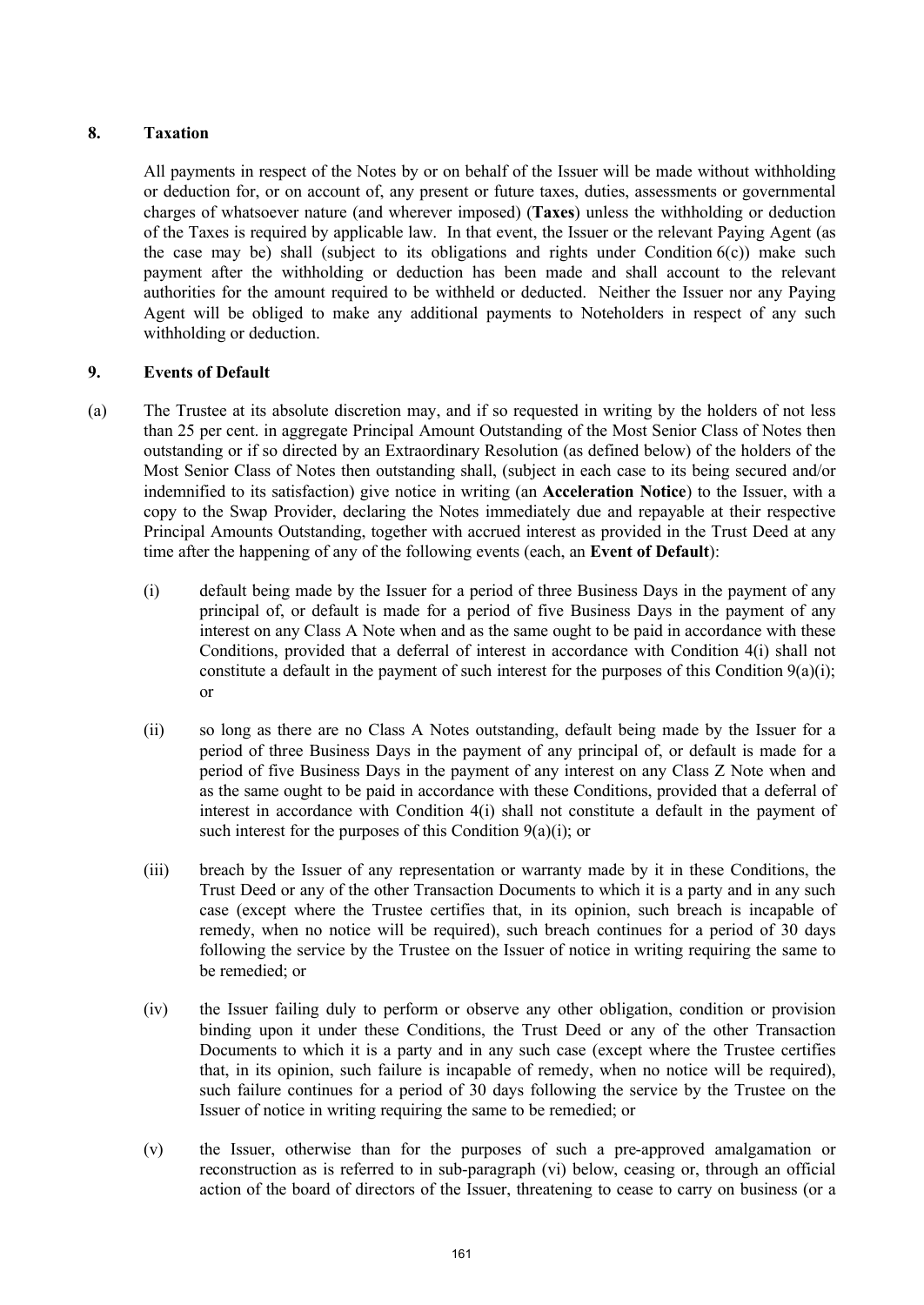substantial part thereof) or the Issuer being (or being deemed to be) unable to pay its debts as and when they fall due (provided that for the purposes of this Condition 9(iv) and in respect of the Final Maturity Date only, only interest and principal on the Most Senior Class of Notes and any amounts ranking senior in priority to interest on the Most Senior Class of Notes in the Priority of Payments shall be deemed to fall due on the Final Maturity Date); or

- (vi) an order being made or an effective resolution being passed for the winding-up of the Issuer, except a winding-up for the purposes of or pursuant to an amalgamation or reconstruction the terms of which have previously been approved in writing by the Trustee or by an Extraordinary Resolution of the holders of the Most Senior Class of Notes then outstanding; or
- (vii) proceedings being initiated against the Issuer under any applicable liquidation, insolvency, composition, reorganisation or other similar laws (including, but not limited to the presentation of an administration petition), or an administration order being granted or an administrative receiver or other receiver (including documents being filed with the Court for the appointment of an administrator or notice of intention to appoint an administrator being served), liquidator or other similar official being appointed in relation to the Issuer or in relation to the whole or any part of the undertaking or assets of the Issuer or an encumbrancer taking possession of the whole or any substantial part of the undertaking or assets of the Issuer, or a distress, execution, attachment, sequestration or other process being levied or enforced upon or sued out against the whole or any substantial part of the undertaking or assets of the Issuer, and such proceedings, distress, execution, attachment, sequestration or process (as the case may be) not being discharged or not otherwise ceasing to apply within 15 days, or the Issuer initiating or consenting to judicial proceedings relating to itself under any applicable liquidation, insolvency, composition, reorganisation or other similar laws or making a conveyance or assignment for the benefit of its creditors generally,

**provided that**: in the case of each of the events described in sub-paragraphs (iii) and (iv) of this paragraph (a), the Trustee shall have certified to the Issuer that such event is, in its opinion, materially prejudicial to the interests of the holders of the Most Senior Class of Notes outstanding.

- (b) Upon any declaration being made by the Trustee in accordance with paragraph (a) above that the Notes are due and repayable the Security shall become enforceable and each Note shall thereby immediately become due and repayable at its Principal Amount Outstanding together with accrued interest as provided in the Trust Deed subject to the Post-Enforcement Priority of Payments.
- (c) If the Security has become enforceable otherwise than by reason of a default in payment of any amount due on the Class A Notes (or, if there are no Class A Notes then outstanding, on the Class Z Notes), the Trustee will not be entitled to dispose of any of the Charged Property unless either a sufficient amount would be realised to allow discharge in full of all amounts owing in respect of the Class A Notes, or (if there are no Class A Notes then outstanding) in respect of the Class Z Notes, or, in any case, the Trustee is of the opinion, which shall be binding on the Secured Parties, reached after considering at any time the opinion of such professional or financial advisors as may be selected by the Trustee, that the cash flow prospectively receivable by the Issuer will not (or that there is a significant risk that it will not) be sufficient, having regard to any other relevant actual, contingent or prospective liabilities of the Issuer, to discharge in full in due course all amounts owing to the Class A Noteholders, or once all the Class A Noteholders have been repaid in full, the Class Z Noteholders.

## **10. Enforcement**

(a) The Trustee may, at its discretion and without notice at any time and from time to time, take such steps, proceedings and/or other action it may think fit to enforce the provisions of the Transaction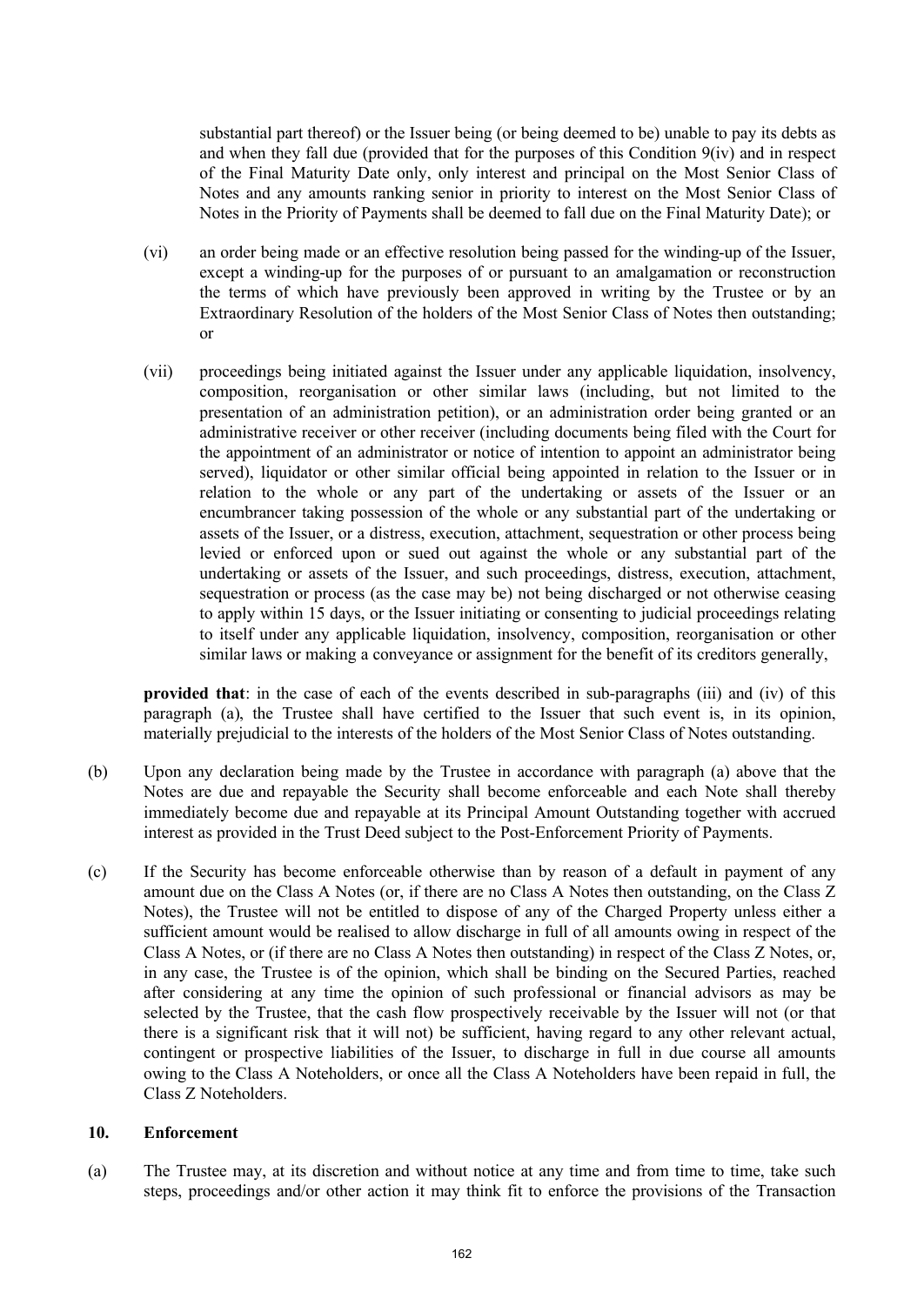Documents and the Notes, provided that, subject to paragraph (c) below, enforcement of the Security shall be the only remedy available for the repayment of the Class A Notes and the Class Z Notes and the payment of accrued interest (including any Class Z Deferred Interest and accrued interest thereon) and, at any time after the Security has become enforceable, take such steps, proceedings and/or other action as it may think fit to enforce the Security, but it shall not be bound to take any such proceedings, action or steps unless (a) it shall have been so directed by an Extraordinary Resolution of the holders of the Most Senior Class of Notes then outstanding or so requested in writing by the holders of at least 25 per cent. in aggregate Principal Amount Outstanding for the time being of the Most Senior Class of Notes then outstanding and (b) it shall have been secured and/or indemnified to its satisfaction.

- (b) Subject to paragraph (c) below, no Noteholder shall be entitled to proceed directly against the Issuer or any other party to the Transaction Documents or to enforce the Security unless the Trustee, having become bound so to do, fails to do so within a reasonable period and such failure shall be continuing. The Trustee cannot, while any of the Notes are outstanding, be required to enforce the Security at the request of any of the Other Secured Creditors under the Deed of Charge or otherwise.
- (c) Notwithstanding any other Condition or any provision of any Transaction Document, all obligations of the Issuer to the Noteholders are limited in recourse to the property, assets and undertakings of the Issuer the subject of any security created pursuant to the Deed of Charge and the Securitisation Law. If:
	- (i) there is no Security remaining which is capable of being realised or otherwise converted into cash;
	- (ii) all amounts available from the Security have been applied to meet or provide for the relevant obligations specified in, and in accordance with, the provisions of the Deed of Charge; and
	- (iii) there are insufficient amounts available from the Security to pay in full, in accordance with the provisions of the Deed of Charge, amounts outstanding under the Notes (including payments of principal, premium (if any) and interest),

then the Noteholders shall have no further claim against the Issuer in respect of any amounts owing to them which remain unpaid (including, for the avoidance of doubt, payments of principal, premium (if any) and/or interest in respect of the Notes) and such unpaid amounts shall be deemed to be discharged in full and any relevant payment rights shall be deemed to cease.

# **11. Meetings of Noteholders, Modification, Waiver, Substitution and Trustee's Discretions**

- (a) The Trust Deed contains provisions for convening meetings of Noteholders of any Class to consider any matter affecting their interests, including the sanctioning by Extraordinary Resolution of a modification of these Conditions or the provisions of any of the Transaction Documents or any other documents the rights and benefits of the Issuer in respect of which are comprised in the Security.
	- (A) An Extraordinary Resolution passed at any meeting of the Class A Noteholders shall be binding on all the Class Z Noteholders irrespective of its effect upon them except an Extraordinary Resolution to sanction modification of these Conditions or the Provisions of the Transaction Documents or a waiver or authorisation of any breach or proposed breach thereof or certain other matters specified in the Trust Deed, which shall not take effect unless it shall have been sanctioned by an Extraordinary Resolution of the Class Z Noteholders or the Trustee is of the opinion that it would not be materially prejudicial to the interests of the Class Z Noteholders.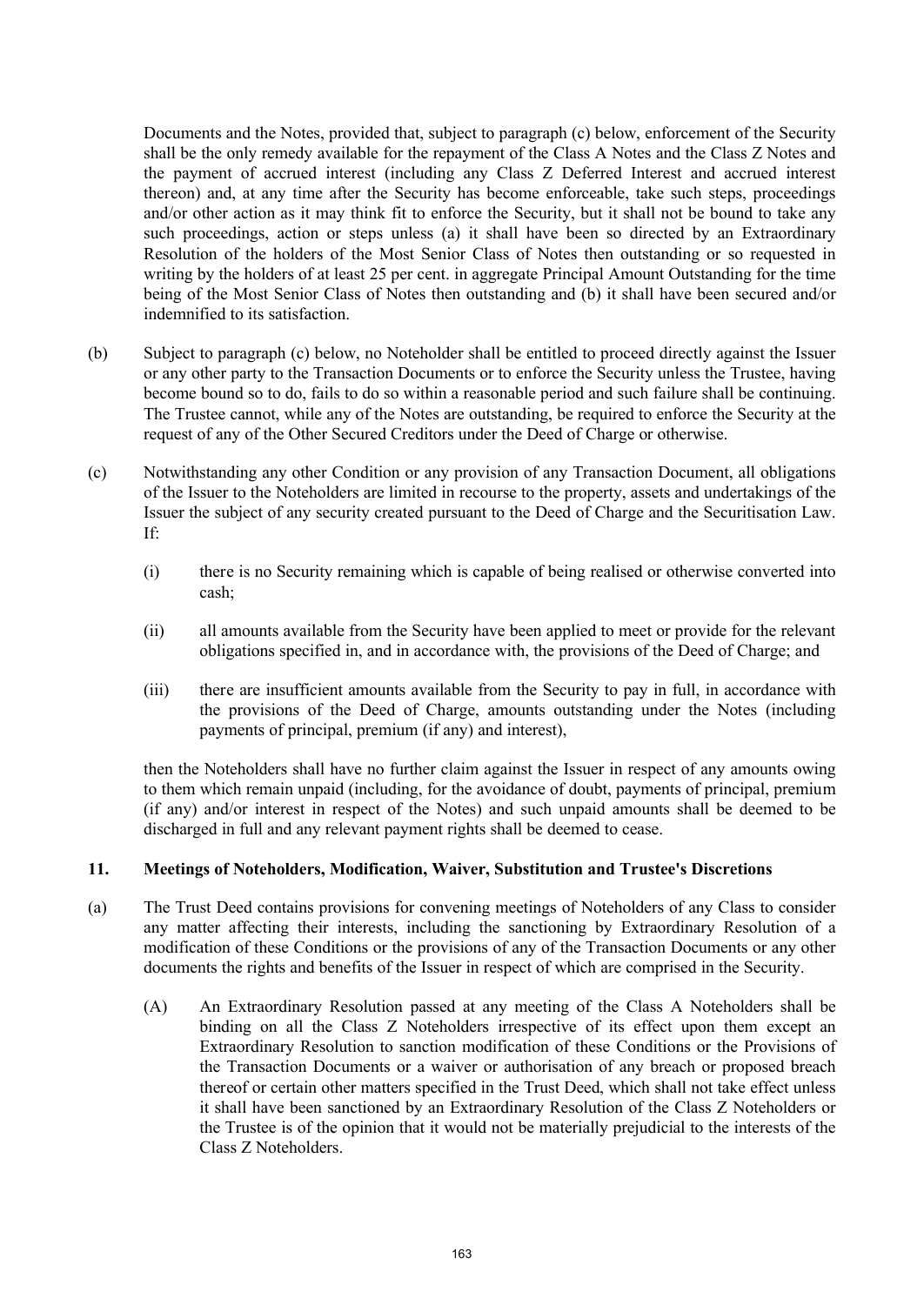(B) An Extraordinary Resolution passed at any meeting of Class Z Noteholders (other than a sanctioning Extraordinary Resolution referred to in paragraph (A) above) shall not be effective unless it shall have been sanctioned by an Extraordinary Resolution of the Class A Noteholders or the Trustee is of the opinion that it would not be materially prejudicial to the interests of the Class A Noteholders.

The quorum at any meeting of the Noteholders of any Class for passing an Extraordinary Resolution shall be one or more persons present holding or representing over 50 per cent. in aggregate Principal Amount Outstanding of the Notes of the relevant Class then outstanding or, at any adjourned meeting, one or more persons present being or representing the Noteholders of the relevant Class whatever the aggregate Principal Amount Outstanding of the Notes of the relevant Class so held or represented, except that, at any meeting the business of which includes the making or sanctioning of any Basic Terms Modification, the necessary quorum for passing the related Extraordinary Resolution will be one or more persons present holding or representing not less than 75 per cent., or at any adjourned such meeting not less than 33 per cent., in aggregate Principal Amount Outstanding of the Notes of the relevant Class for the time being outstanding.

As used in these Conditions and the Trust Deed:

- (i) **Extraordinary Resolution** means (a) a resolution passed at a meeting of the Noteholders of any Class duly convened and held in accordance with the Trust Deed by a majority consisting of not less than three-fourths of the persons voting thereat upon a show of hands or if a poll is duly demanded by a majority consisting of not less than three-fourths of the votes cast on such poll or (b) a resolution in writing signed by or on behalf of the holders of not less than 75 per cent. in aggregate Principal Amount Outstanding of the Notes of such Class which resolution in writing may be contained in one document or in several documents in like form each signed by or on behalf of one or more of the Noteholders and shall be as valid, effective and binding as a resolution duly passed at such a meeting; and
- (ii) **Basic Terms Modification** means, in respect of a Class of Notes:
	- (A) a change in the amount payable or, where applicable, modification of the method of calculating the amount payable or modification of the date of payment or, where applicable, of the method of calculating the date of payment in respect of any principal or interest in respect of such Notes;
	- (B) alteration of the currency in which payments under such Notes are to be made;
	- (C) alteration of the quorum or majority required to pass an Extraordinary Resolution;
	- (D) the sanctioning of any such scheme or proposal in respect of such Notes as is described in paragraph 18(i) of Schedule 3 to the Trust Deed;
	- (E) alteration of this definition or the provisos to paragraphs 5 and/or 6 of Schedule 3 to the Trust Deed;
	- (F) alteration of the Priority of Payments or the Post-Enforcement Priority of Payments; and
	- (G) alteration of the Charged Property or amendment to any of the documents relating to the Charged Property or any other provision of the Security.
- (b) The Trustee may agree, without the consent of the Noteholders, (i) to any modification of, or to the waiver or authorisation of any breach or proposed breach of, these Conditions, the Trust Deed or any of the other Transaction Documents, which is not, in the opinion of the Trustee, materially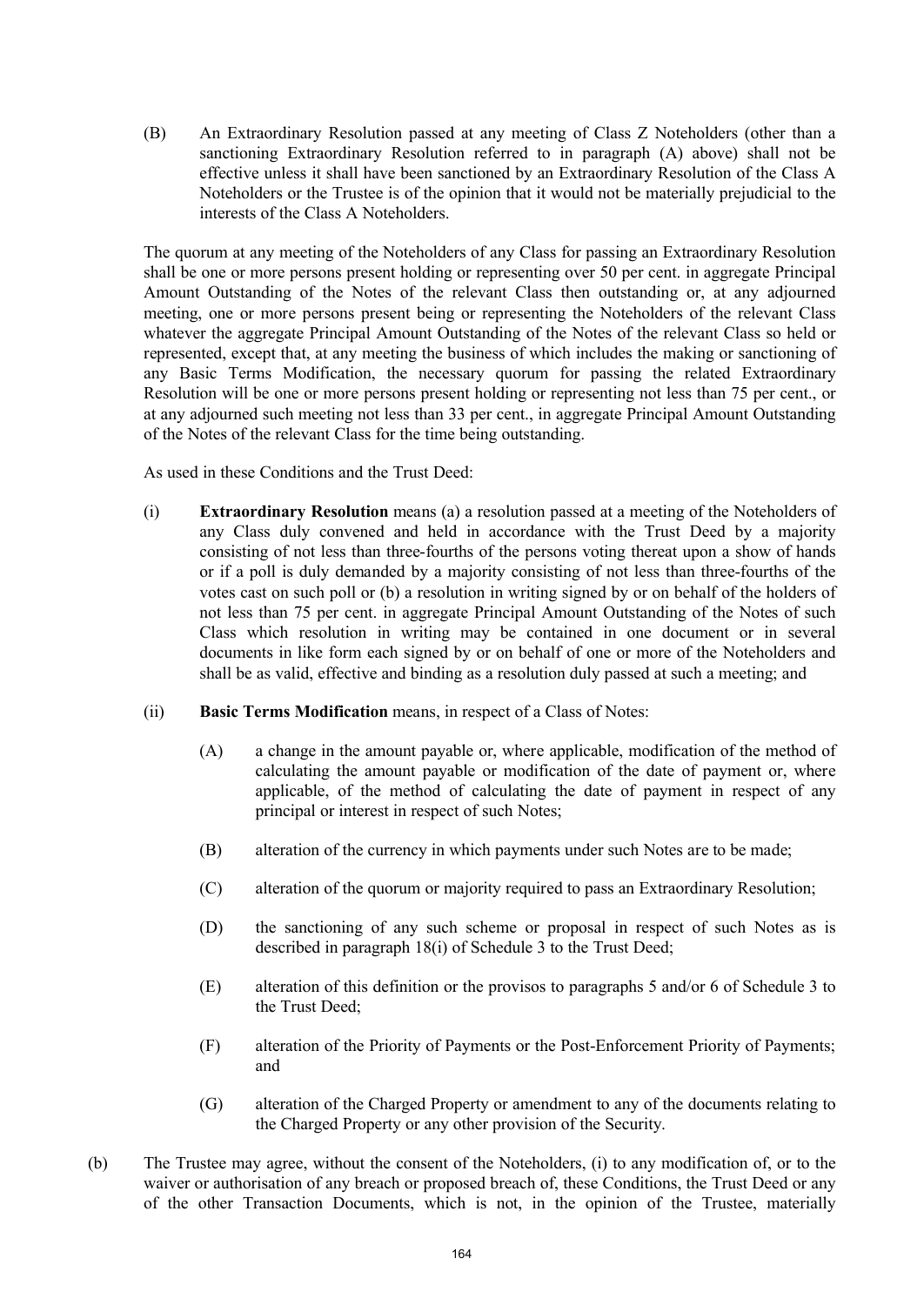prejudicial to the interests of the Noteholders of any Class, or (ii) to any modification of these Conditions or any of the Transaction Documents, which, in the Trustee's opinion, is of a formal, minor or technical nature or to correct a manifest error. The Trustee may also, without the consent of the Noteholders, determine that any Event of Default shall not, or shall not subject to specified conditions, be treated as such which determination is not, in the opinion of the Trustee, materially prejudicial to the interests of the Noteholders of any Class. Any such modification, waiver, authorisation or determination shall be binding on the Noteholders and, unless the Trustee agrees otherwise, any such modification shall be notified by, or on behalf of, the Issuer to the Noteholders, Moody's and the Irish Stock Exchange in accordance with Condition 14 (Notice to Noteholders) as soon as practicable thereafter.

- (c) The Trustee may agree, without the consent of the Noteholders, to the substitution of another body corporate in place of the Issuer as principal debtor under the Trust Deed and the Notes, subject to (i) the Notes being unconditionally and irrevocably guaranteed by the Issuer (unless all or substantially all of the assets of the Issuer are transferred to such body corporate), (ii) such body corporate being a single purpose vehicle and undertaking itself to be bound by provisions corresponding to those set out in these Conditions, (iii) the Trustee being satisfied that the interests of the Noteholders of each Class will not be materially prejudiced thereby, (iv) the then current rating of the Notes being unaffected by such substitution, and (v) certain other conditions set out in the Trust Deed being complied with. In the case of a substitution pursuant to this paragraph (c), the Trustee may in its absolute discretion agree, without the consent of the Noteholders, to a change of the laws governing the Notes and/or any of the Transaction Documents provided that such change would not, in the opinion of the Trustee, be materially prejudicial to the interests of the Noteholders of any Class. No such substitution shall take effect unless it applies to all the Notes then outstanding.
- (d) Where, in connection with the exercise or performance by the Trustee of any right, power, trust, authority, duty or discretion under or in relation to these Conditions or any of the Transaction Documents (including, without limitation, in relation to any modification, waiver, authorisation, determination or substitution as referred to above), the Trustee is required to have regard to the interests of the Noteholders of any class, it shall have regard to the general interests of the Noteholders of such class as a class but shall not have regard to any interests arising from circumstances particular to individual Noteholders (whatever their number) and, in particular but without limitation, shall not have regard to the consequences of any such exercise or performance for individual Noteholders (whatever their number) resulting from their being for any purpose domiciled or resident in, or otherwise connected with, or subject to the jurisdiction of, any particular territory or any political sub-division thereof and the Trustee shall not be entitled to require, nor shall any Noteholder be entitled to claim from the Issuer or the Trustee or any other person any indemnification or payment in respect of any tax consequences of any such exercise upon individual Noteholders.

#### **12. Indemnification and Exoneration of the Trustee**

The Trust Deed and certain of the Transaction Documents contain provisions governing the responsibility (and relief from responsibility) of the Trustee and providing for its indemnification in certain circumstances, including provisions relieving it from taking enforcement proceedings or enforcing the Security unless secured and/or indemnified to its satisfaction. The Trustee will not be responsible for any loss, expense or liability which may be suffered as a result of any assets comprised in the Charged Property, or any deeds or documents of title thereto, being uninsured or inadequately insured or being held by or to the order of the Seller or any agent or related company of the Seller or by clearing organisations or their operators or by intermediaries such as banks, brokers, depositories, warehousemen or other persons whether or not on behalf of the Trustee.

The Trust Deed contains provisions pursuant to which the Trustee or any of its related companies is entitled, *inter alia*, (i) to enter into business transactions with the Issuer and/or any other person who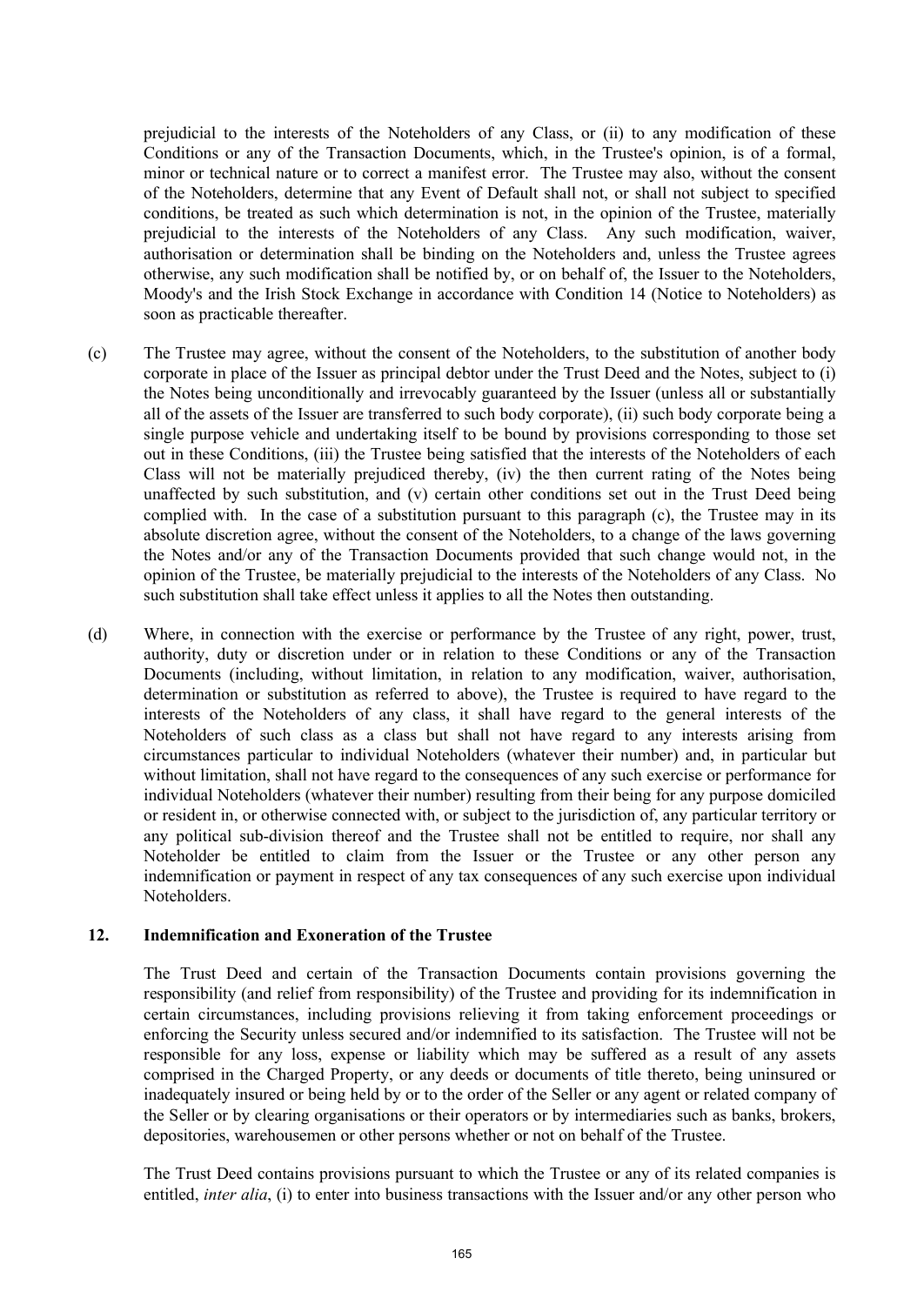is a party to the Transaction Documents or whose obligations are comprised in the Charged Property and/or any of their subsidiary or associated companies and to act as trustee for the holders of any other securities issued by or relating to the Issuer and/or any other person who is a party to the Transaction Documents or whose obligations are comprised in the Charged Property and/or any of their subsidiary or associated companies, (ii) to exercise and enforce its rights, comply with its obligations and perform its duties under or in relation to any such transactions or, as the case may be, any such trusteeship without regard to the interests of the Noteholders, and (iii) to retain and not be liable to account for any profit made or any other amount or benefit received thereby or in connection therewith.

The Trust Deed also relieves the Trustee of liability for not having made or not having caused to be made on its behalf the searches, investigations and enquiries which a prudent chargee would normally have been likely to make in entering into the Deed of Charge. The Trustee has no responsibility in relation to the legality, validity, sufficiency, adequacy and enforceability of the Security or the Transaction Documents. The Trustee will not be obliged to take any action which might result in its incurring personal liabilities unless secured and/or indemnified to its satisfaction or to supervise the performance by the Servicer, the Swap Provider or any other person of their obligations under the Transaction Documents and the Trustee shall assume, until it has notice in writing to the contrary, that all such persons are properly performing their duties, notwithstanding that the Security (or any part thereof) may, as a consequence, be treated as floating rather than fixed security.

The Trust Deed and certain of the other Transaction Documents contain other provisions limiting the responsibility, duties and liability of the Trustee.

## **13. Replacement of the Notes**

#### (a) *Definitive Notes*

If a Definitive Note, is mutilated, defaced, lost, stolen or destroyed, it may be replaced at the specified office of the Principal Paying Agent. Replacement thereof will only be made on payment of such costs as may be incurred in connection therewith and on such terms as to evidence and indemnity as the Issuer and the Principal Paying Agent may reasonably require. If mutilated or defaced, the Definitive Note, must be surrendered before a new one will be issued.

## (b) *Global Notes*

If any Global Note is mutilated, defaced, lost, stolen or destroyed, it may be replaced at the specified office of the Principal Paying Agent. Replacement of any mutilated, defaced, lost, stolen or destroyed Global Note will only be made on payment of such costs as may be incurred in connection therewith and on such terms as to evidence and indemnity as the Issuer may reasonably require. A mutilated or defaced Global Note must be surrendered before a new one will be issued.

#### **14. Notice to Noteholders**

Any notice to the Noteholders shall be validly given if published (a) in one leading London daily newspaper (which is expected to be the *Financial Times*), and (b) (for so long as the Notes are listed on the Irish Stock Exchange and the rules of that exchange so require) in a leading English language newspaper having general circulation in Dublin (which is expected to be the *Irish Times*) or, if either such newspaper shall cease to be published or timely publication therein shall not be practicable, in the opinion of the Trustee, in another appropriate newspaper or newspapers as the Trustee shall approve having a general circulation in London or Dublin (as appropriate) previously approved in writing by the Trustee. Any such notice published in a newspaper as aforesaid shall be deemed to have been given on the date of such publication or, if published more than once or on different dates,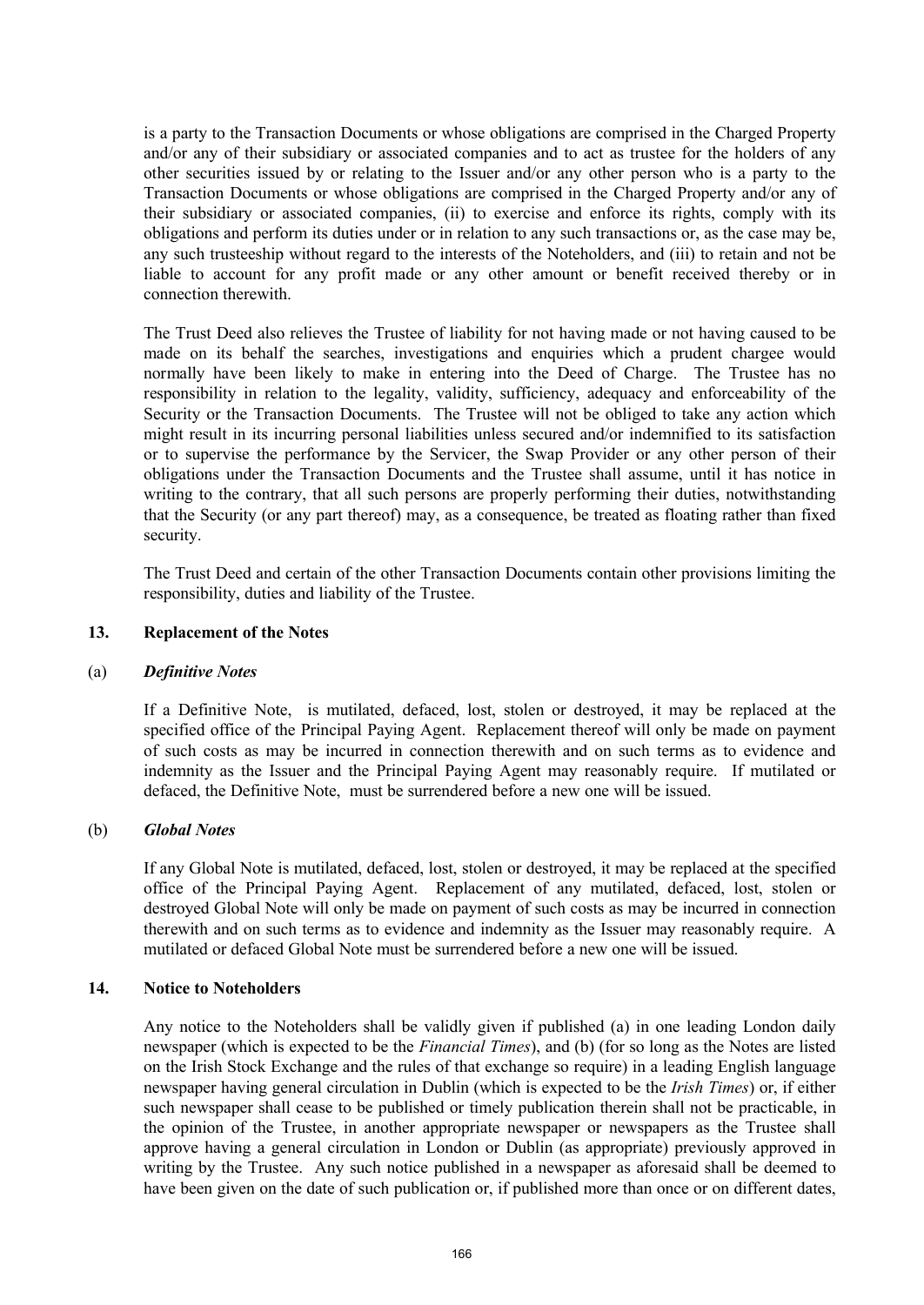on the first date on which publication shall have been made in the newspaper or newspapers in which publication is required. If publication is not practicable in any such newspaper as is mentioned above, notice will be valid if given in such other manner, and shall be deemed to have been given on such date, as the Trustee shall determine.

Whilst the Notes are represented by Global Notes, notices to Noteholders may be given by delivery of the relevant notice to Clearstream, Luxembourg and/or Euroclear for communication by them to Noteholders rather than by notification as required above provided that so long as the Notes are listed on the Irish Stock Exchange, the Irish Stock Exchange so agrees. Any notice delivered to Clearstream, Luxembourg and/or Euroclear as aforesaid shall be deemed to have been given on the date on which it was sent.

A copy of each notice given in accordance with this Condition 14 shall be provided to Moody's Investors Service Limited (**Moody's** ), which reference in these Conditions shall include any additional or replacement rating agency appointed by the Issuer to provide a credit rating in respect of the Notes or any Class thereof). For the avoidance of doubt, and unless the context otherwise requires, all references to rating and ratings in these Conditions shall be deemed to be references to the ratings assigned by Moody's.

The Trustee shall be at liberty to sanction some other method of giving notice to the Noteholders or to a Class or category of them if, in its opinion, such other method is reasonable having regard to market practice then prevailing and to the requirements of the stock exchange on which the Notes are then listed and provided that notice of such other method is given to the Noteholders in such manner as the Trustee shall require.

#### **15. Contracts (Rights of Third Parties) Act 1999**

This Note does not confer any rights on any person under the Contracts (Rights of Third Parties) Act 1999 to enforce any term of the Trust Deed or this Note, but this does not affect any right or remedy of any person which exists or is available apart from the Contracts (Rights of Third Parties) Act 1999.

#### **16. Governing Law and Jurisdiction**

The Notes, the Trust Deed, the other Transaction Documents and any non-contractual obligations arising out of, or in connection with such Agreements are governed by English law (other than the Assignment Agreement which is governed by Greek law) and are subject to the non-exclusive jurisdiction of the courts of England and Wales.

#### **17. Specified Offices of Principal Paying Agent**

The initial Specified Office of the Principal Paying Agent is at Citibank N.A., London Branch, 21st Floor, Citigroup Centre, Canada Square, Canary Wharf, London E14 5LB, United Kingdom.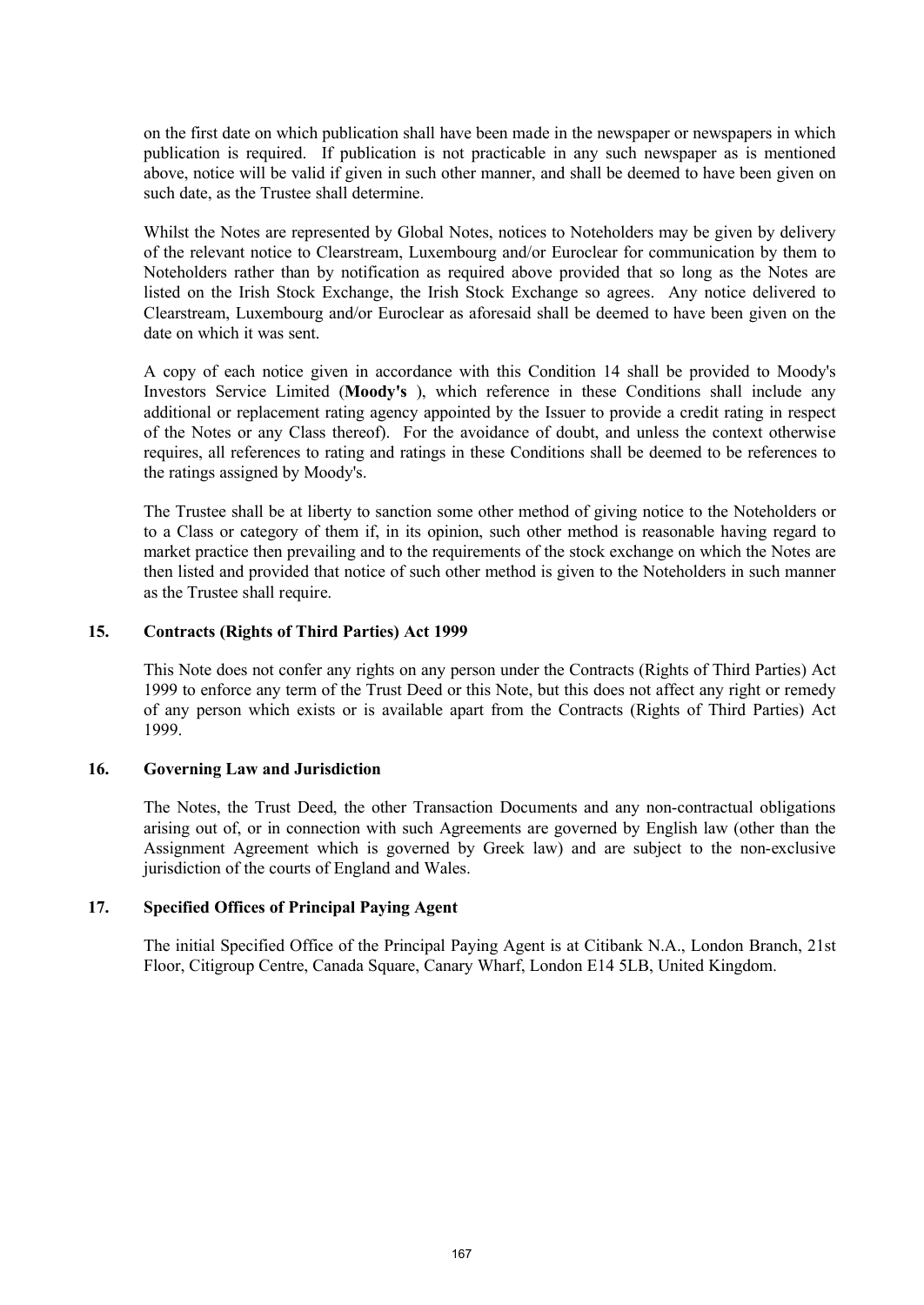#### **SUBSCRIPTION AND SALE**

Citigroup Global Markets Limited (**Citi**) and Alpha Bank AE (**Alpha**) have been appointed as Arrangers in respect of the Notes. Citi is under no obligation to underwrite or purchase any of the Notes. Alpha Bank AE (as the **Purchaser**) has agreed with the Issuer (subject to certain conditions) to subscribe and pay for the Notes at the issue price.

The Issuer has agreed to reimburse Citi for certain fees and expenses in connection with the issue of the Notes. The Issuer has agreed to indemnify Citi against certain liabilities in connection with the offer and sale of the Notes.

Except for the approval of this Offering Circular as a prospectus in accordance with the requirements of the Prospectus Directive and the implementing measures in Ireland, application for the Notes to be admitted to the Official List of the Irish Stock Exchange and to trading on its regulated market, no action is being taken to permit a public offering of the Notes, or the distribution of any document, in or from any jurisdiction where action would be required for such purposes. This Offering Circular does not constitute, and may not be used for the purposes of, an offer or solicitation in or from any jurisdiction where such an offer or solicitation is not authorised.

This document does not constitute, and may not be used for the purpose of, an offer or a solicitation by anyone to subscribe for or purchase any of the Notes in or from any country or jurisdiction where such an offer or solicitation is not authorised or is unlawful.

The Purchaser will represent, warrant and agree with the Issuer that:

#### (i) **United States of America:**

The Notes have not been and will not be registered under the Securities Act, and may not be offered or sold within the United States or to, or for the account or benefit of, U.S. persons except in certain transactions exempt from the registration requirements of the Securities Act and applicable state laws. The Purchaser has agreed that, except as permitted by the Note Purchase Deed, it will not offer, sell or deliver the Notes (i) as part of their distribution at any time, or (ii) otherwise until 40 days after the later of the commencement of the offering of the Notes and the Closing Date (for the purposes only of this section *Subscription and Sale*, the **Distribution Compliance Period**) within the United States or to, or for the account or benefit of, U.S. persons and that it will have sent to each distributor, dealer or other person to which it sells Notes during the Distribution Compliance Period a confirmation or other notice setting forth the restrictions on offers and sales of the Notes within the United States or to, or for the account or benefit of, U.S. persons. Terms used in this paragraph have the meanings given to them by Regulation S of the Securities Act.

In addition, until 40 days after the commencement of the offering of the Notes, an offer or sale of the Notes within the United States by a dealer, whether or not participating in the offering, may violate the registration requirements of the Securities Act if such offer or sale is made otherwise than in accordance with an available exemption from registration under the Securities Act.

The Notes are in bearer form and are subject to U.S. tax law requirements and may not be offered, sold or delivered within the United States or its possessions or to a United States person, except in certain transactions permitted by U.S. tax regulations. Terms used in the preceding sentence have the meanings given to them by the U.S. Internal Revenue Code of 1986 and regulations thereunder.

## (ii) **United Kingdom:**

(a) it has only communicated or caused to be communicated and will only communicate or cause to be communicated any invitation or inducement to engage in investment activity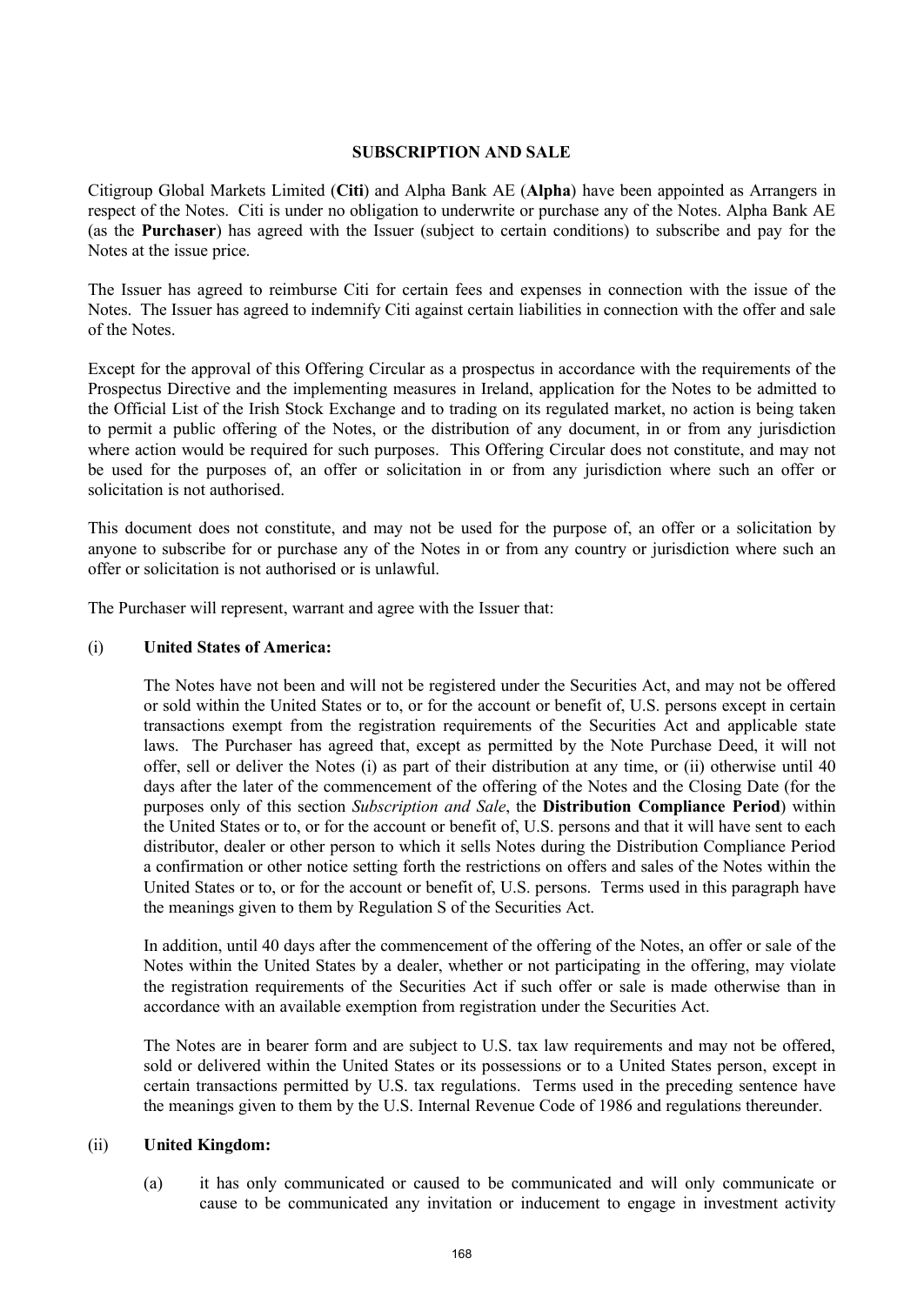(within the meaning of section 21 of FSMA) received by it in connection with the issue or sale of any Notes in circumstances in which section 21(1) of FSMA does not apply to the Issuer; and

- (b) it has complied and will comply with all applicable provisions of FSMA with respect to anything done by it in relation to the Notes in, from or otherwise involving the United Kingdom.
- (iii) **Greece**: It has not publicly offered or sold and will not publicly offer or sell any Notes, in, or to persons in, the Hellenic Republic, or engage in advertisements, notices, statements or other actions in the Hellenic Republic, with a view to attracting resident investors in the Hellenic Republic to acquire Notes. All applicable provisions of law 3401/2005 must be complied with in respect of anything done with regard to the public offering of Notes in, from or otherwise involving the Hellenic Republic.

## (iv) **Ireland:**

- (a) it will not underwrite the issue of, or place the Notes, otherwise than in conformity than with the provisions of the Irish Investment Intermediaries Act 1995 (as amended), including, without limitation, Sections 9 and 23 thereof and any codes of conduct rules made under Section 37 thereof and the provisions of the Investor Compensation Act 1998;
- (b) it will not underwrite the issue of, or place, the Notes, otherwise than in conformity with the provisions of the Irish Central Bank Acts 1942 1999 (as amended) and any codes of conduct rules made under Section 117(1) thereof;
- (c) it will not underwrite the issue of, or place, or do anything in Ireland in respect of the Notes otherwise than in conformity with the provisions of the Prospectus (Directive 2003/71/EC) Regulations 2005 and any rules issued under Section 51 of the Irish Investment Funds, Companies and Miscellaneous Provisions Act 2005, by the Irish Central Bank and Financial Services Regulatory Authority (**Financial Regulator**); and
- (d) it will not underwrite the issue of, place or otherwise act in Ireland in respect of the Notes, otherwise than in conformity with the provisions of the Market Abuse (Directive 2003/6/EC) Regulations 2005 and any rules issued under Section 34 of the Irish Investment Funds, Companies and Miscellaneous Provisions Act 2005 by Financial Regulator.
- (v) **General**: other than with respect to the listing of the Notes on the Irish Stock Exchange, no action has been or will be taken in any country or jurisdiction by the Purchaser and Issuer that would permit a public offering of the Notes, or possession or distribution of any offering material in relation thereto, in any country or jurisdiction where action for that purpose is required. Persons into whose hands this Offering Circular comes are required by the Issuer to comply with all applicable laws and regulations in each country or jurisdiction in or from which they purchase, offer, sell or deliver the Notes or have in their possession or distribute such offering material in all cases at their own expense.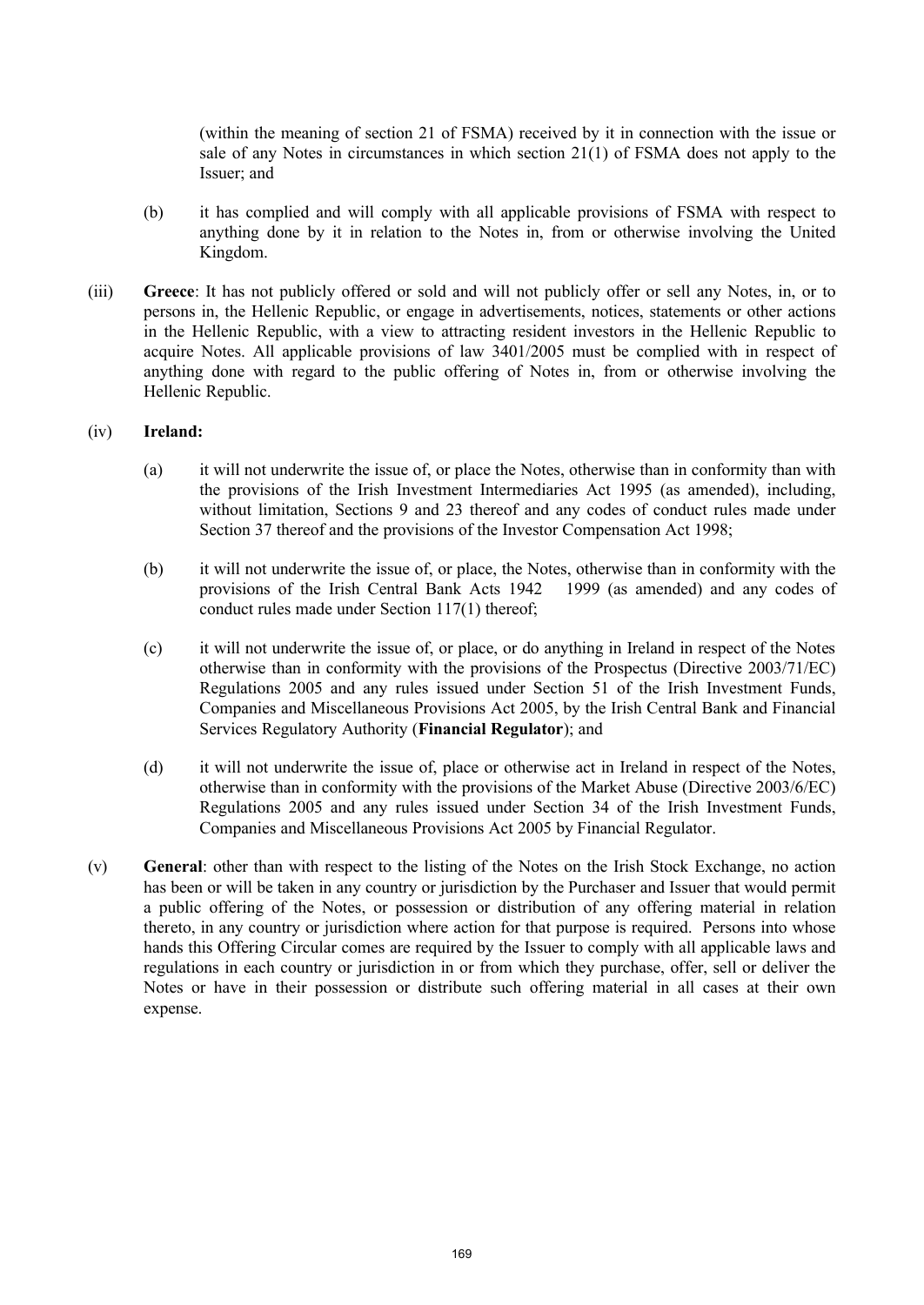## **TAXATION**

**The following, which applies only to persons who are the absolute beneficial owners of the Notes, is a summary of the Issuer's understanding of current law and practice in the Greece and the United Kingdom as at the date of this Offering Circular relating to certain aspects of Greek taxation and the United Kingdom taxation of the Notes. It is not a comprehensive analysis of all the tax consequences arising in respect of the Notes. Special rules may apply to certain classes of taxpayer (such as dealers). Prospective Noteholders who are in any doubt about their tax position or who may be subject to tax in a jurisdiction other than Greece and the United Kingdom should seek their own professional advice.**

#### **GREEK TAXATION**

The following summary describes the principal Greek taxation consequences of the subscription, holding, redemption and disposal of the Notes by Greek tax residents or investors otherwise subject to Greek taxation (due to a permanent establishment in Greece), but does not purport to be a comprehensive description of all Greek taxation considerations thereof. As a general remark, Greek tax laws are very volatile and may be amended or interpreted differently from their current interpretation and application anytime and more than once during the life of the Notes. This summary is based on the tax legislation, published case law, ministerial decisions and other regulatory acts of the respective Greek authorities as in force at the date hereof and does not take into account any developments or amendments thereof after that date whether or not such developments or amendments have retroactive effect. This summary does not constitute a complete analysis and therefore, potential investors should consult their own tax advisers as to the tax consequences of such purchase, ownership and disposal by reference to the particular characteristics of each investor.

## **(A) Greek Individuals**

According to articles 24 and 12 of the Greek Income Tax Code (**ITC**), coupon payments on debt securities issued by foreign entities, such as the Notes, shall be treated as income from transferable securities and be subject to a 10% special taxation, irrespective of whether the interest income is re-invested abroad or repatriated in Greece. The payment of the said 10% special tax shall exhaust the tax liability of Greek individuals with respect to such income. It is noted that Greek individuals are not entitled to deduct foreign withholding taxes for income which has been subject to such 10% special tax. Therefore, the 10% special tax shall apply only to the net coupons paid by the Issuer. According to article  $12(3)(c)$  of the ITC, the  $10\%$ special tax imposed on interest income from foreign bonds received by Greek residents shall be withheld by the paying agent appointed in Greece within the meaning of the Directive 2003/48/EC.

# **(B) Greek Corporate Investors**

Interest income received by Greek corporate investors is also subject to a 10% special tax to be calculated on the gross coupon payment. As a general rule, the 10% special tax shall be levied by the paying agent in Greece within the meaning of the Directive 2003/48/EC (or by the Investor itself if no such paying agent has been appointed) and be submitted to the Greek tax authorities within the first 15 days of the month following the month of the actual interest payment. Furthermore, according to Greek tax law, the gross interest payments qualify as "foreign bond interest income" and shall therefore be treated as part of the gross annual income of the Greek corporate investors. However, the 10% special tax paid can be offset against the final income tax liability of corporate investors. In the case of Greek credit institutions investing in the Notes, the above-mentioned deductibility shall depend on the holding period of the Notes. In the event that coupon payments on the Notes are subject to foreign withholding tax, such tax shall be deducted from the final income tax in the form of a foreign tax credit, provided that the actual tax withheld is definitely confirmed by a certified auditor or the competent tax authorities and, most importantly, only up to the amount of the tax payable for this type of income in Greece. Special rules might also apply with respect to certain categories of corporate investors such as insurance companies, investment funds, pension funds etc.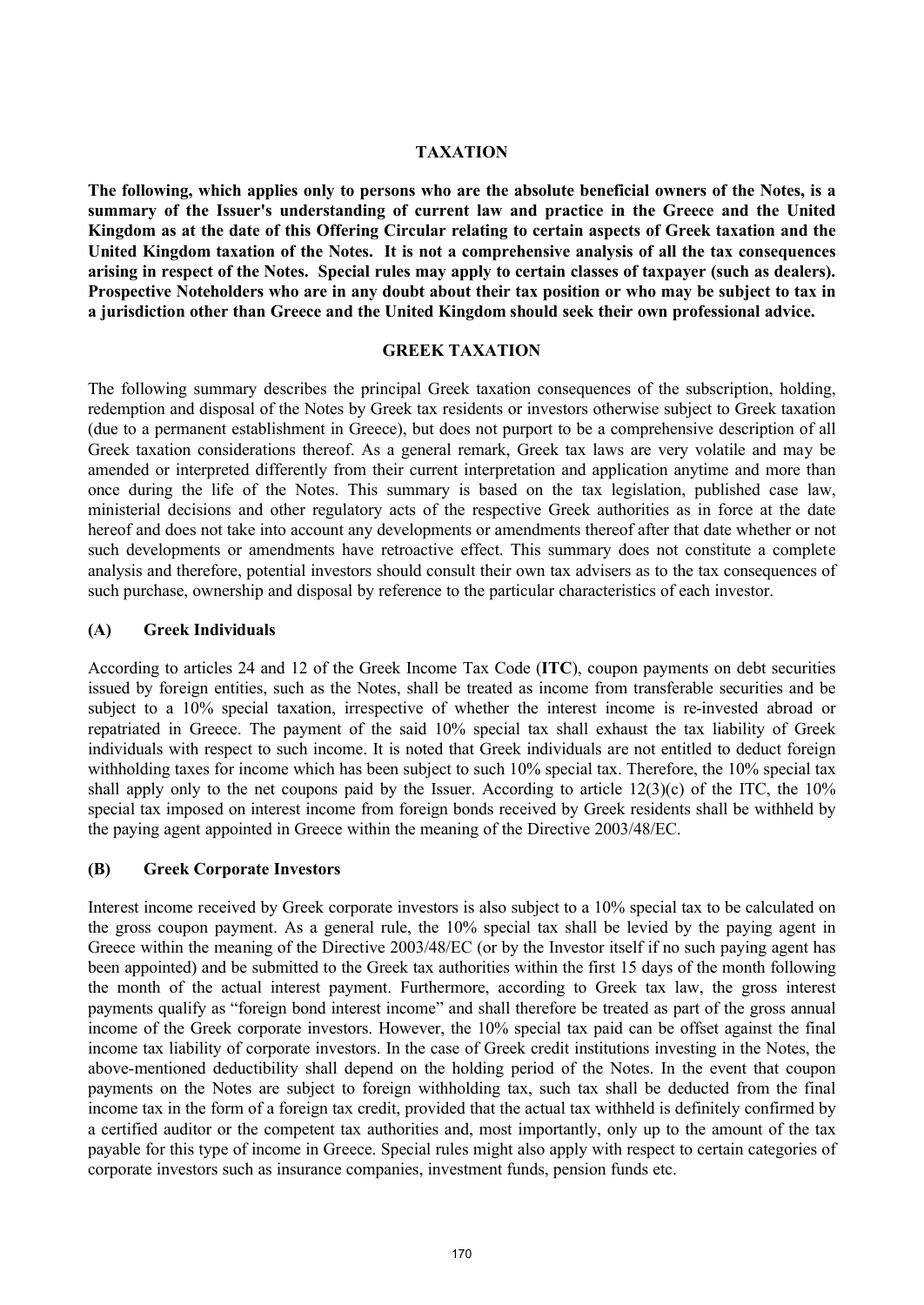# **(C) Capital Gains Tax**

Currently, realized capital gains in relation to foreign debt bonds are not subject to a special taxation or exemption from tax. Therefore, according to circular 1092/27.07.2007 of the Greek Ministry of Finance, capital gains as a result of the transfer of the Notes shall be taxed pursuant to the general provisions of the ITC (i.e. at the income tax rate applicable to Greek individuals or corporate investors).

## **(D) Other taxes**

The transfer of Notes by or to Greek Investors will not be subject to Greek transfer tax or stamp duty. Inheritance tax is payable in Greece in respect of the Notes on the basis of a progressive system which depends on the degree of relationship between the deceased and the beneficiary.

## **UNITED KINGDOM TAXATION**

**The following applies only to persons who are the beneficial owners of Notes and is a summary of the Issuer's understanding of current law and practice in the United Kingdom relating to certain aspects of United Kingdom taxation. Some aspects do not apply to certain classes of person (such as dealers and persons connected with the Issuer) to whom special rules may apply. Prospective Noteholders who may be subject to tax in a jurisdiction other than the United Kingdom or who may be unsure as to their tax position should seek their own professional advice.** 

## **Interest on the Notes**

## *1. Payment of interest on the Notes*

Payments of interest on the Notes may be made without deduction of or withholding on account of United Kingdom income tax provided that the Notes continue to be listed on a "recognised stock exchange" within the meaning of section 1005 of the Income Tax Act 2007 (the **Act**). The Irish Stock Exchange is a recognised stock exchange. The Notes will satisfy this requirement if they are officially listed in Ireland in accordance with provisions corresponding to those generally applicable in EEA states and are admitted to trading on its regulated market. Provided, therefore, that the Notes remain so listed, interest on the Notes will be payable without deduction of or withholding on account of United Kingdom income tax.

Interest on the Notes may also be paid without deduction of or withholding on account of United Kingdom income tax where interest on the Notes is paid by a company and, at the time the payment is made, the company reasonably believes (and any person by or through whom interest on the Notes is paid reasonably believes) that the beneficial owner is within the charge to United Kingdom corporation tax as regards the payment of interest, provided that HM Revenue and Customs (**HMRC**) has not given a direction (in circumstances where it has reasonable grounds to believe that it is likely that the above exemption is not available in respect of such payment of interest at the time the payment is made) that the interest should be paid under deduction of tax.

In other cases, an amount must generally be withheld from payments of interest on the Notes on account of United Kingdom income tax at the basic rate (currently 20 per cent.). However, where an applicable double tax treaty provides for a lower rate of withholding tax (or for no tax to be withheld) in relation to a Noteholder, HMRC can issue a notice to the Issuer to pay interest to the Noteholder without deduction of tax (or for interest to be paid with tax deducted at the rate provided for in the relevant double tax treaty).

Noteholders may wish to note that, in certain circumstances, HMRC has power to obtain information (including the name and address of the beneficial owner of the interest) from any person in the United Kingdom who either pays or credits interest to or receives interest for the benefit of a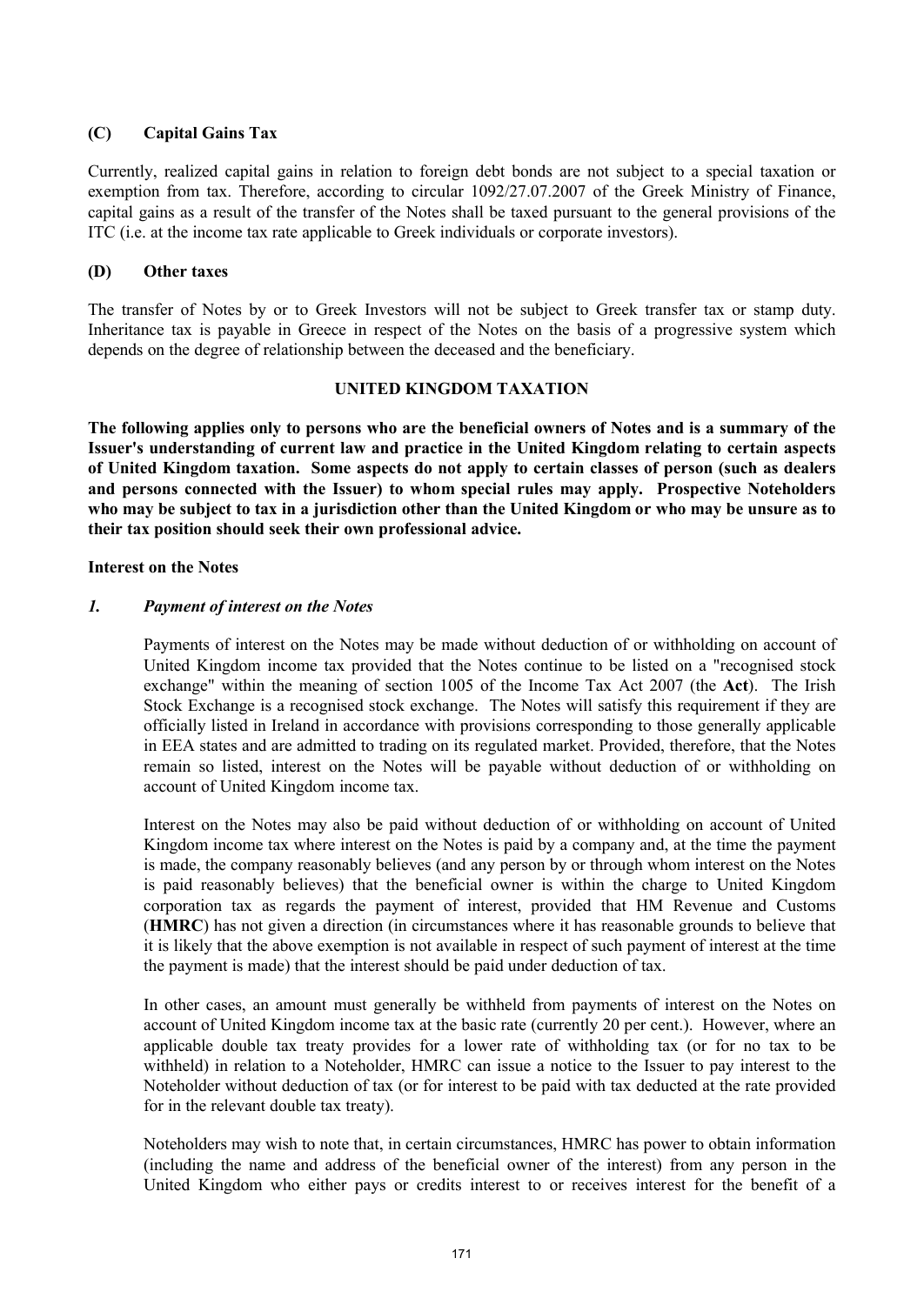Noteholder. Information so obtained may, in certain circumstances, be exchanged by HMRC with the tax authorities of the jurisdiction in which the Noteholder is resident for tax purposes.

#### *2. EU Savings Directive*

Under EC Council Directive 2003/48/EC on the taxation of savings income, Member States are required to provide to the tax authorities of another Member State details of payments of interest (or similar income) paid by a person within its jurisdiction to an individual resident in that other Member State or to certain types of entities established in that other Member State. However, for a transitional period, Belgium, Luxembourg and Austria are instead required (unless during that period they elect otherwise) to operate a withholding system in relation to such payments (the ending of such transitional period being dependent upon the conclusion of certain other agreements relating to information exchange with certain other countries). A number of non-EU countries and territories including Switzerland have adopted similar measures (a withholding system in the case of Switzerland).

On 15 September 2008 the European Commission issued a report to the Council of the European Union on the operation of the Directive, which included the Commission's advice on the need for changes to the Directive. On 13 November 2008 the European Commission published a more detailed proposal for amendments to the Directive, which included a number of suggested changes. If any of those proposed changes are made in relation to the Directive, they may amend or broaden the scope of the requirements described above.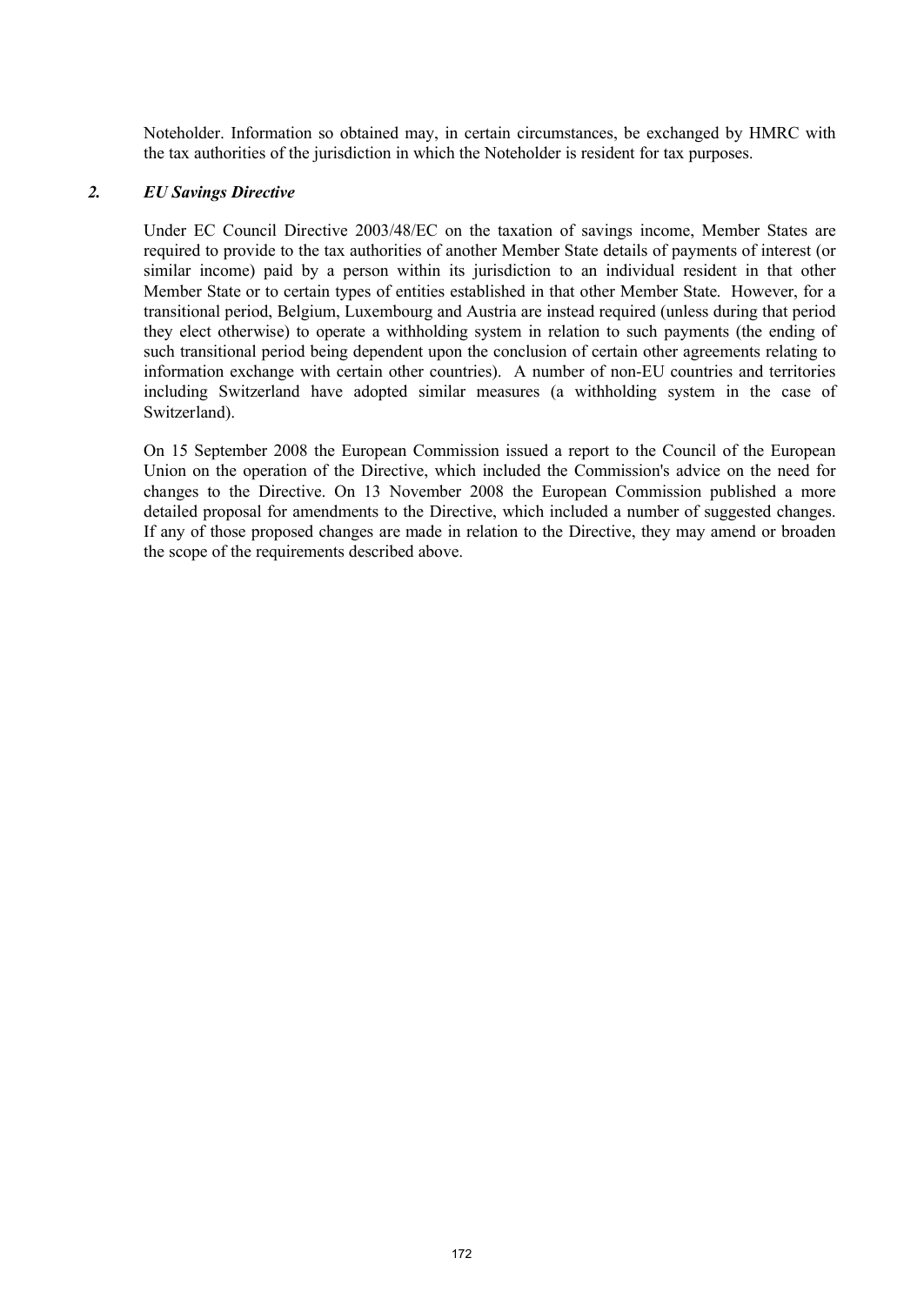#### **GENERAL INFORMATION**

- 1. The issue of the Notes has been authorised by a resolution of the board of directors of the Issuer passed on or about 25 November 2008.
- 2. Application has been made to list the Notes on the Irish Stock Exchange. It is expected that admission of the Notes to the official list of the Irish Stock Exchange and admission to trading on its regulated market will be granted on or about 9 December 2008 subject only to the issue of the Global Notes. The estimated cost of the applications for admission to the official list and admission to trading on the Irish Stock Exchange's regulated market is €4,800.
- 3. The Notes have been accepted for clearance through Euroclear and Clearstream, Luxembourg. The ISIN for the Class A Notes is XS0402087125 and the Common Code is 040208712. The ISIN for the Class Z Notes is XS0402568140 and the Common Code is 040256814.
- 4. Transactions will normally be effected for settlement in euro and for delivery on the third working day after the date of the transaction.
- 5. The Issuer is not involved in any governmental, legal or arbitration proceedings which may have, or have had, since the date of its incorporation, a significant effect on its financial position or profitability nor is the Issuer aware that any such proceedings are pending or threatened.
- 6. Since the date of its incorporation, the Issuer has not entered into any material contracts other than the Note Purchase Deed being contracts entered into other than in its ordinary course of business.
- 7. Save as disclosed herein, since 10 October 2008 (being the date of incorporation of the Issuer), there has been (1) no material adverse change in the financial position or prospects of the Issuer, and (2) no significant change in the trading or financial position of the Issuer.
- 8. It is a condition of the issue of the Notes that the Class A Notes are on issue assigned an Aa2 rating by Moody's.

A security rating is not a recommendation to buy, sell or hold securities and may be subject to revision, suspension or withdrawal at any time by Moody's. Such rating should be evaluated independently of any other rating.

- 9. Save as disclosed in this document, the Issuer has no outstanding loan capital, borrowings, indebtedness or contingent liabilities, nor has the Issuer created any mortgages, charges or given any guarantees.
- 10. The auditors of the Issuer are KPMG Audit Plc (**KPMG** or the **Auditor**). KPMG is a member of The Institute of Chartered Accountants in England and Wales. The Issuer will not publish interim accounts. The Issuer will produce non-consolidated audited financial statements in respect of each financial year but will not produce consolidated audited financial statements. The Issuer anticipates that it will publish its first financial statements no later than 30 June 2009 in respect of the financial year ending 31 December 2008. Copies of the most recently published annual accounts from time to time will, so long as the Notes are admitted to the official list of the Irish Stock Exchange, be available at the specified office of the Principal Paying Agent within seven months of the related year end.
- 11. The Cash Manager will produce on behalf of the Issuer quarterly reports on the performance of the Portfolio. These quarterly reports will be available on Bloomberg and at the offices of the Principal Paying Agent.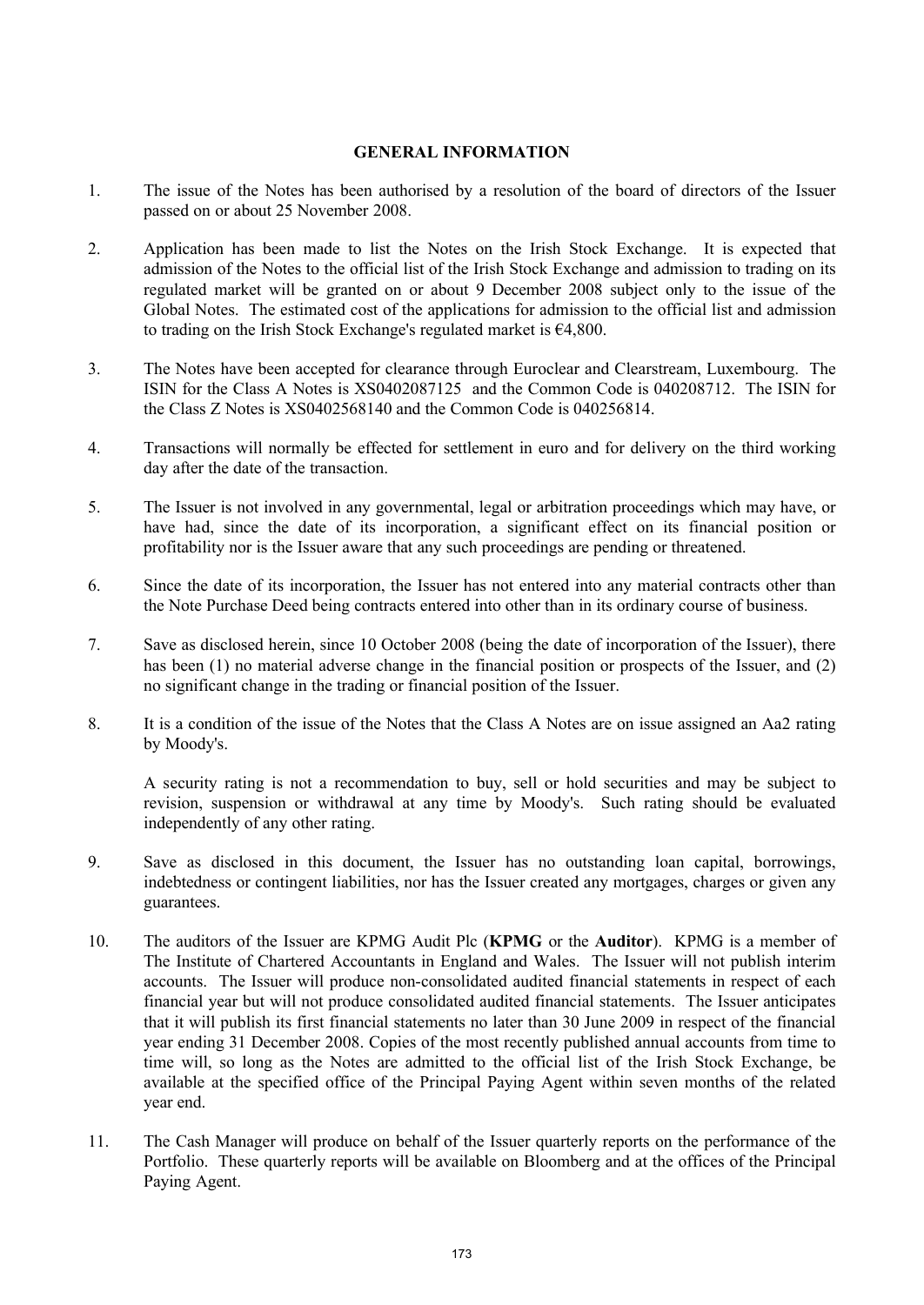- 12. The addresses of the Arrangers are as follows: Citigroup Global Markets Limited, Citigroup Centre, Canada Square, Canary Wharf, London E14 5LB United Kingdom and Alpha Bank AE, 40 Stadiou Street, 102 52 Athens, Greece.
- 13. Final copies (when available) of the following documents may be inspected (in electronic format) during usual business hours on any weekday (excluding Saturdays and public holidays) at the specified offices of the Principal Paying Agent and the Issuer from the date of this document and so long as any of the Notes remain outstanding:
	- (i) the Memorandum and Articles of Association of the Issuer;
	- (ii) the most recent balance sheet of the Issuer and the accountants' report thereon;
	- (iii) the most recently published annual audited non-consolidated financial statements of the Issuer;
	- (iv) the Note Purchase Deed;
	- (v) the Loan Sale Agreement;
	- (vi) the Assignment Agreement;
	- (vii) the Collection Account Agreement;
	- (viii) the Reserve Account Agreement
	- (ix) the Greek Account Pledge Agreement
	- (x) the Servicing Agreement;
	- (xi) the Trust Deed;
	- (xii) the Agency Agreement;
	- (xiii) the Deed of Charge;
	- (xiv) the Swap Agreement;
	- (xv) the Subordinated Loan Agreement;
	- (xvi) the Cash Management Agreement;
	- (xvii) the Bank Account Agreement;
	- (xviii) the Issuer Corporate Services Agreement;
	- (xix) the Set-Off Reserve Loan Agreements;
	- (xx) the Issuer ICSDs Agreement; and
	- (xxi) the Master Definitions Schedule.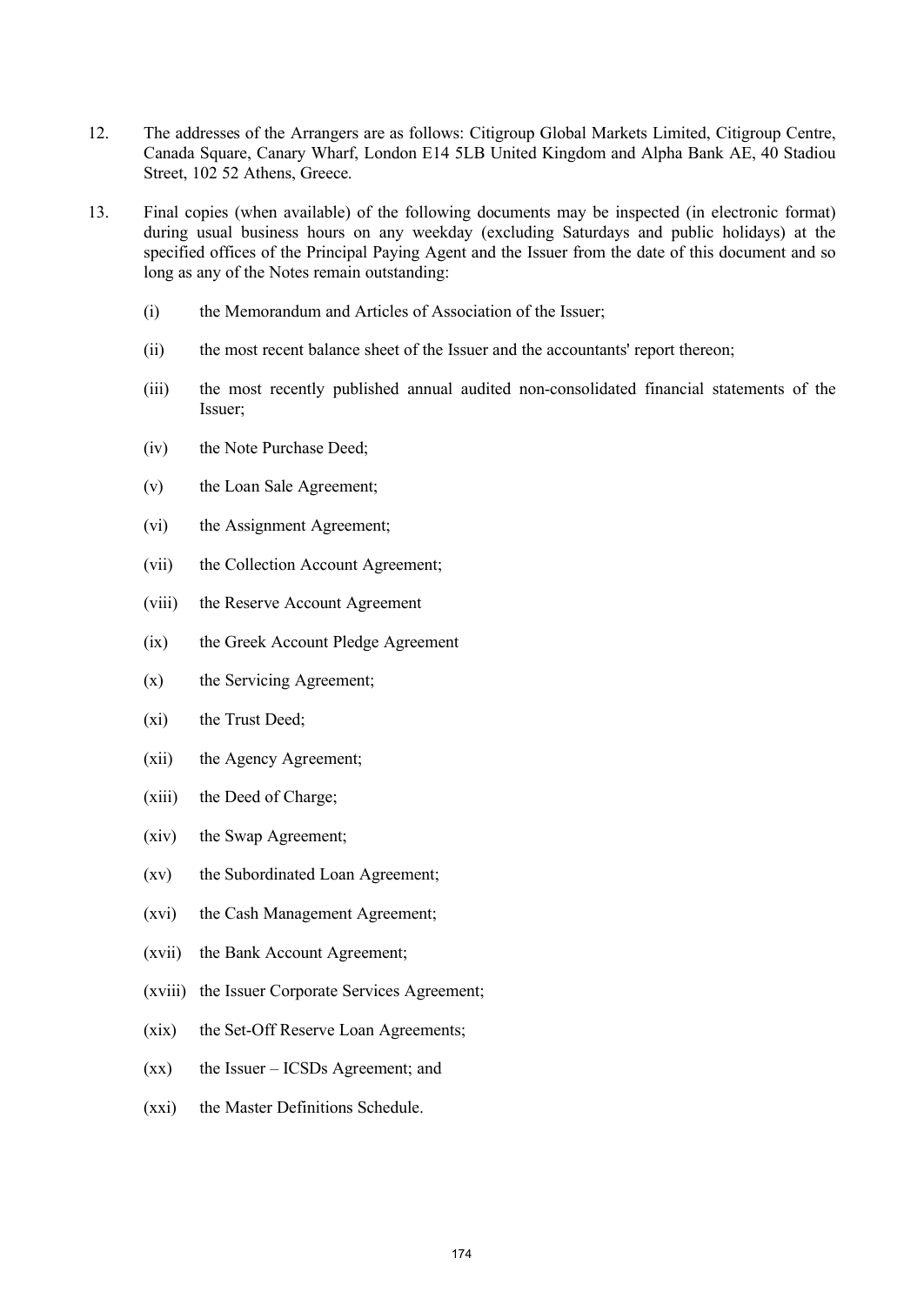# **DEFINITIONS**

| Additional Loan Consideration 9, 110      |  |
|-------------------------------------------|--|
|                                           |  |
|                                           |  |
|                                           |  |
|                                           |  |
|                                           |  |
|                                           |  |
|                                           |  |
|                                           |  |
|                                           |  |
|                                           |  |
|                                           |  |
|                                           |  |
| Approved Payment Holiday 114              |  |
|                                           |  |
|                                           |  |
|                                           |  |
|                                           |  |
|                                           |  |
|                                           |  |
|                                           |  |
|                                           |  |
| Asset Replenishment Ledger 37, 135        |  |
|                                           |  |
|                                           |  |
|                                           |  |
|                                           |  |
|                                           |  |
|                                           |  |
| Bank Account Agreement 30, 136            |  |
|                                           |  |
|                                           |  |
| Basic Terms Modification 164              |  |
| Borrower's Reclaimable Amounts54          |  |
|                                           |  |
|                                           |  |
|                                           |  |
| Cash Management Agreement  136            |  |
| Cash Management Services  122             |  |
|                                           |  |
|                                           |  |
|                                           |  |
|                                           |  |
|                                           |  |
| Class A Credit Enhancement Ratio  32, 136 |  |
| Class A Note Redemption Amount  38, 137   |  |
| Class A Noteholders  137, 148             |  |
|                                           |  |

| Class Z Note Redemption Amount 39, 137       |  |           |
|----------------------------------------------|--|-----------|
|                                              |  |           |
|                                              |  |           |
|                                              |  |           |
|                                              |  |           |
| Clearstream, Luxembourg 1, 147               |  |           |
| Closed Deposit Account  131, 138             |  |           |
|                                              |  |           |
|                                              |  |           |
|                                              |  |           |
|                                              |  |           |
|                                              |  |           |
|                                              |  |           |
| Collection Account Income 29, 138            |  |           |
|                                              |  |           |
|                                              |  |           |
|                                              |  |           |
|                                              |  |           |
|                                              |  |           |
|                                              |  |           |
|                                              |  |           |
| Credit Institutions Insolvency Directive  64 |  |           |
|                                              |  |           |
|                                              |  |           |
|                                              |  |           |
|                                              |  |           |
|                                              |  |           |
|                                              |  |           |
|                                              |  |           |
|                                              |  |           |
|                                              |  |           |
|                                              |  |           |
|                                              |  |           |
|                                              |  |           |
|                                              |  |           |
|                                              |  | 132       |
|                                              |  |           |
| Distribution Compliance Period  168          |  |           |
|                                              |  |           |
|                                              |  |           |
|                                              |  |           |
|                                              |  |           |
|                                              |  |           |
|                                              |  |           |
|                                              |  |           |
|                                              |  |           |
|                                              |  |           |
|                                              |  |           |
|                                              |  |           |
|                                              |  | $\cdot$ 3 |
|                                              |  |           |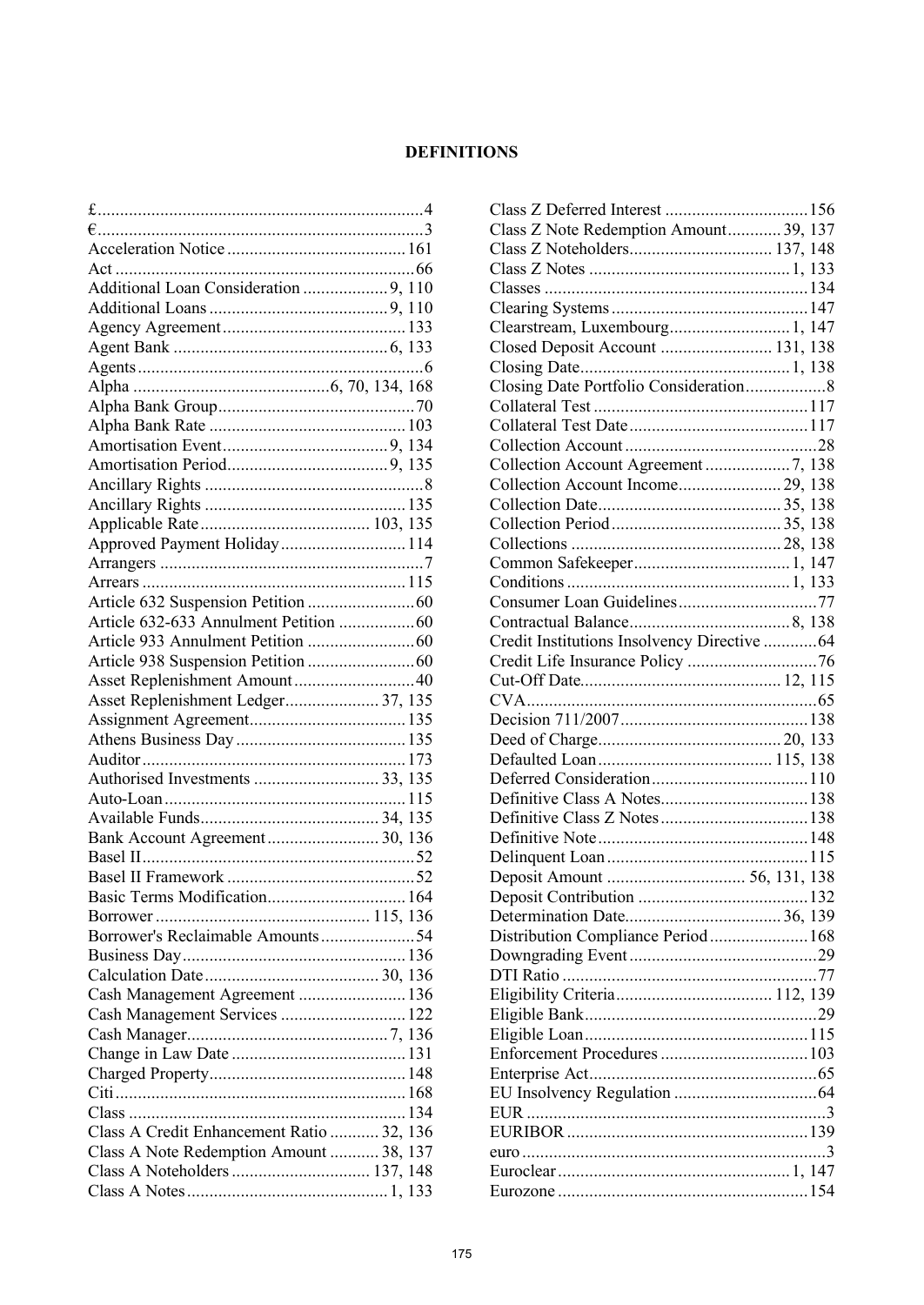| Excess Swap Collateral 39, 139            |  |  |
|-------------------------------------------|--|--|
|                                           |  |  |
| Expected Amortisation Amount 40, 139      |  |  |
|                                           |  |  |
| Exposure Reduction Amount  126            |  |  |
|                                           |  |  |
| Final Class Action Decision 139           |  |  |
|                                           |  |  |
|                                           |  |  |
|                                           |  |  |
| First Ratings Downgrade  22, 126          |  |  |
|                                           |  |  |
| First Ratings Downgrade Date  22, 126     |  |  |
|                                           |  |  |
|                                           |  |  |
|                                           |  |  |
|                                           |  |  |
|                                           |  |  |
|                                           |  |  |
| Greek Account Pledge Agreement 20         |  |  |
|                                           |  |  |
|                                           |  |  |
|                                           |  |  |
|                                           |  |  |
|                                           |  |  |
|                                           |  |  |
| Holdco Corporate Services Agreement  140  |  |  |
| Holdco Corporate Services Provider 7, 140 |  |  |
|                                           |  |  |
|                                           |  |  |
|                                           |  |  |
|                                           |  |  |
|                                           |  |  |
|                                           |  |  |
|                                           |  |  |
| Initial Deposit Amount  131, 138          |  |  |
| Initial Deposit Amounts 131, 139          |  |  |
|                                           |  |  |
|                                           |  |  |
| Initial Relevant Screen Rate 154          |  |  |
|                                           |  |  |
|                                           |  |  |
|                                           |  |  |
|                                           |  |  |
|                                           |  |  |
| Interest Determination Date  153          |  |  |
|                                           |  |  |
|                                           |  |  |
| Interim Class Action Decision  140        |  |  |
|                                           |  |  |
|                                           |  |  |
|                                           |  |  |
|                                           |  |  |
|                                           |  |  |
| Issuer Bank Accounts  29, 32, 140         |  |  |
| Issuer Corporate Services Agreement 140   |  |  |
|                                           |  |  |

| Issuer Corporate Services Provider 7, 140     |  |
|-----------------------------------------------|--|
|                                               |  |
|                                               |  |
|                                               |  |
| Issuer Retained Profit Ledger 37, 141         |  |
| Issuer Transaction Account 30, 141            |  |
|                                               |  |
|                                               |  |
|                                               |  |
|                                               |  |
|                                               |  |
|                                               |  |
|                                               |  |
|                                               |  |
| Loan Income Receipts  41, 141                 |  |
|                                               |  |
|                                               |  |
| LSA Indemnity Amount  126, 132                |  |
|                                               |  |
| Matured Time Deposit Amount 132, 141          |  |
|                                               |  |
|                                               |  |
|                                               |  |
|                                               |  |
| Most Senior Class of Notes 141                |  |
|                                               |  |
|                                               |  |
|                                               |  |
|                                               |  |
|                                               |  |
| Note Redemption Amount  141                   |  |
|                                               |  |
|                                               |  |
|                                               |  |
|                                               |  |
|                                               |  |
|                                               |  |
|                                               |  |
|                                               |  |
|                                               |  |
|                                               |  |
| Outstanding Amount of the Loans 40, 142       |  |
|                                               |  |
| Payment Holiday Criteria117                   |  |
| Payment Holiday Selection Process  116        |  |
|                                               |  |
|                                               |  |
|                                               |  |
| Permanent Class A Global Note 142             |  |
| Permanent Class Z Global Note  142            |  |
|                                               |  |
|                                               |  |
|                                               |  |
| Post-Closing Reclaimable Amounts  132         |  |
| Post-Enforcement Priority of Payments 42, 142 |  |
|                                               |  |
|                                               |  |
| Pre-Closing Reclaimable Amounts 132           |  |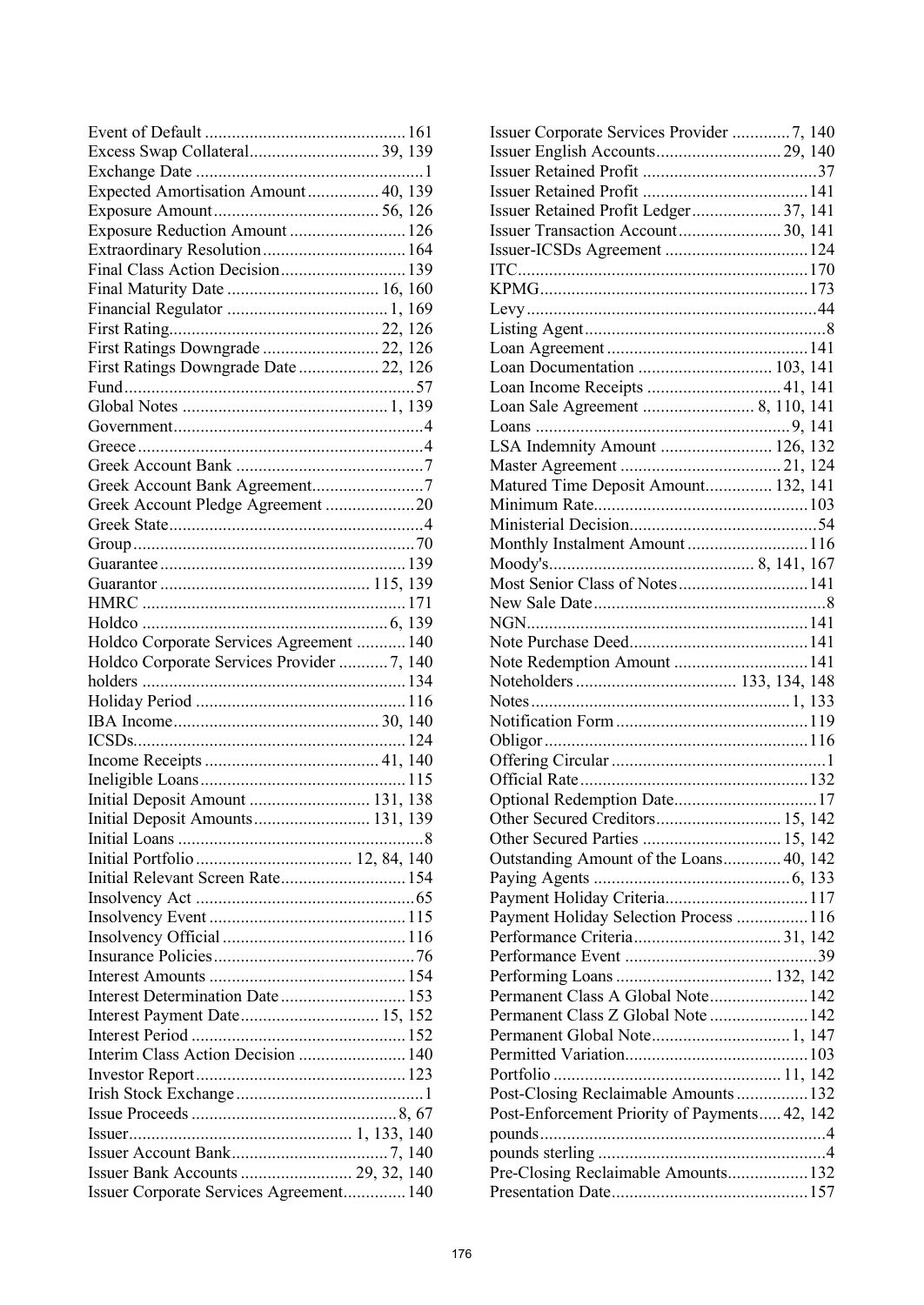| Principal Amortisation Amount  40, 142         |  |
|------------------------------------------------|--|
| Principal Amount Outstanding 143               |  |
|                                                |  |
|                                                |  |
|                                                |  |
|                                                |  |
|                                                |  |
|                                                |  |
|                                                |  |
|                                                |  |
|                                                |  |
|                                                |  |
|                                                |  |
|                                                |  |
|                                                |  |
|                                                |  |
|                                                |  |
| Reclaimable Amounts 132, 144                   |  |
|                                                |  |
|                                                |  |
|                                                |  |
|                                                |  |
|                                                |  |
|                                                |  |
|                                                |  |
|                                                |  |
| Required Reserve Fund Amount  30, 144          |  |
| Required Set-Off Reserve (Deposits) Amount39   |  |
|                                                |  |
|                                                |  |
| Required Set-Off Reserve (Reclaimable Amounts) |  |
|                                                |  |
|                                                |  |
|                                                |  |
|                                                |  |
|                                                |  |
|                                                |  |
| Second Ratings Downgrade 22, 126               |  |
| Second Ratings Downgrade Date 22, 126          |  |
|                                                |  |
|                                                |  |
| Securitisation Law 20, 108, 133                |  |
|                                                |  |
|                                                |  |
|                                                |  |
|                                                |  |
|                                                |  |
|                                                |  |
| Seller Defaulted Call Option 18, 145           |  |
|                                                |  |
| Servicer Downgrade Event  11, 145              |  |
|                                                |  |
| Servicer Report Date  19, 106, 145             |  |
| Servicer Report Distribution Date 106, 145     |  |
| Servicer Termination Event  106                |  |
|                                                |  |

| Set-Off Reserve (Deposits) Facility Limit 25, 56 |
|--------------------------------------------------|
| Set-Off Reserve (Deposits) Ledger 32             |
| Set-Off Reserve (Deposits) Loan  26, 129         |
| Set-Off Reserve (Deposits) Loan Agreement 25,    |
| 145                                              |
| Set-Off Reserve (Deposits) Loan Facility25, 56   |
|                                                  |
| Set-Off Reserve (Reclaimable Amounts) Facility   |
|                                                  |
| Set-Off Reserve (Reclaimable Amounts) Facility   |
|                                                  |
| Set-Off Reserve (Reclaimable Amounts) Facility   |
|                                                  |
| Set-Off Reserve (Reclaimable Amounts) Facility   |
|                                                  |
| Set-Off Reserve (Reclaimable Amounts) Fund 127   |
| Set-Off Reserve (Reclaimable Amounts) Ledger     |
|                                                  |
| Set-Off Reserve (Reclaimable Amounts) Loan.23,   |
| 127                                              |
|                                                  |
| Set-Off Reserve (Reclaimable Amounts) Loan       |
|                                                  |
| Set-Off Reserve (Reclaimable Amounts) Loan       |
|                                                  |
| Set-Off Reserve Account  32, 57, 145             |
| Set-Off Reserve Account Ledger 32                |
| Set-Off Reserve Account Ledgers32                |
|                                                  |
| Set-Off Reserve Loan Agreements 32, 145          |
| Set-Off Reserve Loan Facilities 57               |
|                                                  |
|                                                  |
|                                                  |
|                                                  |
|                                                  |
| Subordinated Loan 21                             |
|                                                  |
|                                                  |
|                                                  |
|                                                  |
|                                                  |
|                                                  |
|                                                  |
| Swap Provider Ratings Downgrade 124              |
| Swap Replacement Premium Amount 38, 146          |
|                                                  |
|                                                  |
|                                                  |
|                                                  |
| Swap Transaction  21, 124, 146                   |
|                                                  |
|                                                  |
|                                                  |
|                                                  |
|                                                  |
| Temporary Class A Global Note  146               |
| Temporary Class Z Global Note 146                |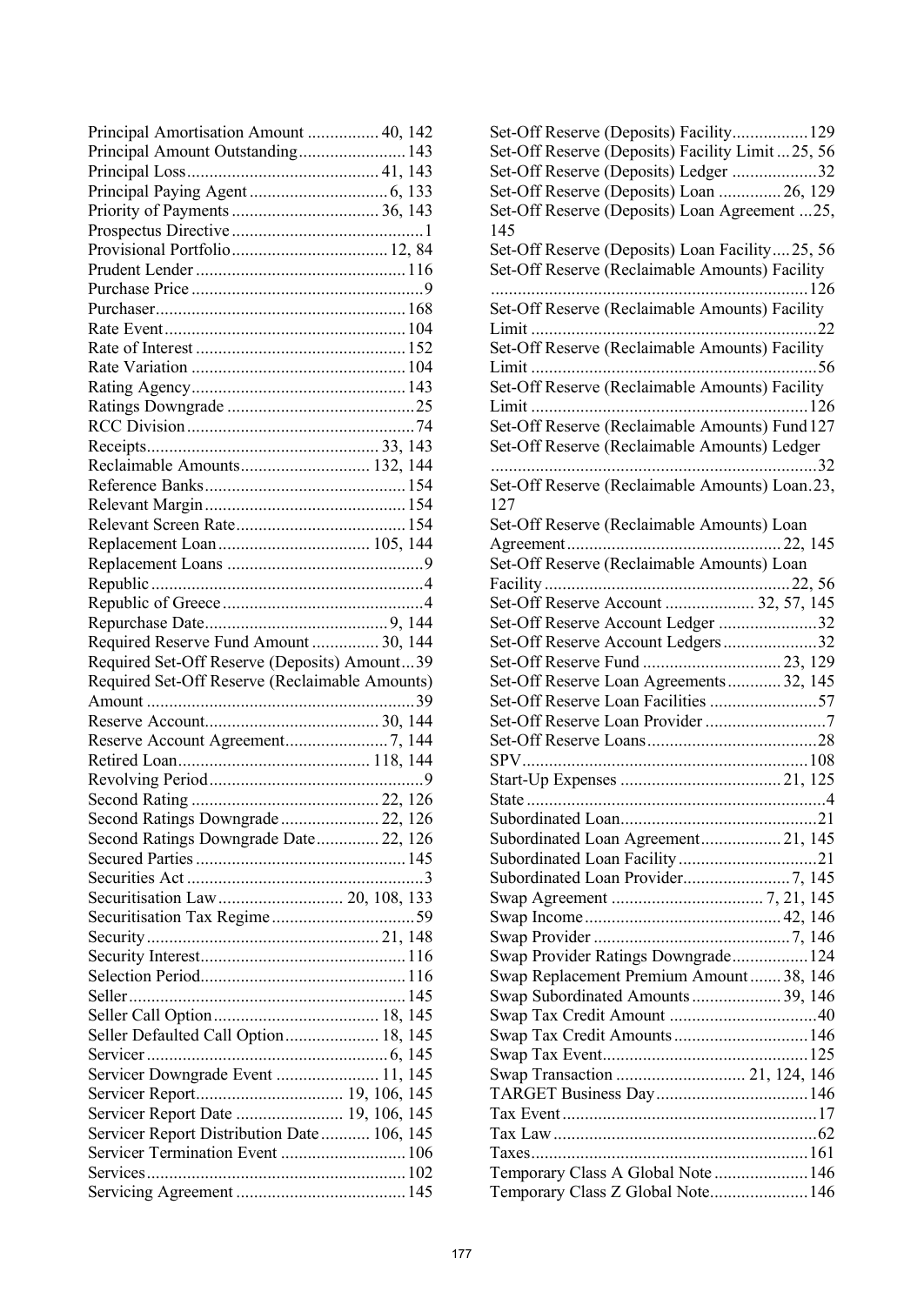| Weighted Average Remaining Life of the Loans |  |
|----------------------------------------------|--|
|                                              |  |
|                                              |  |